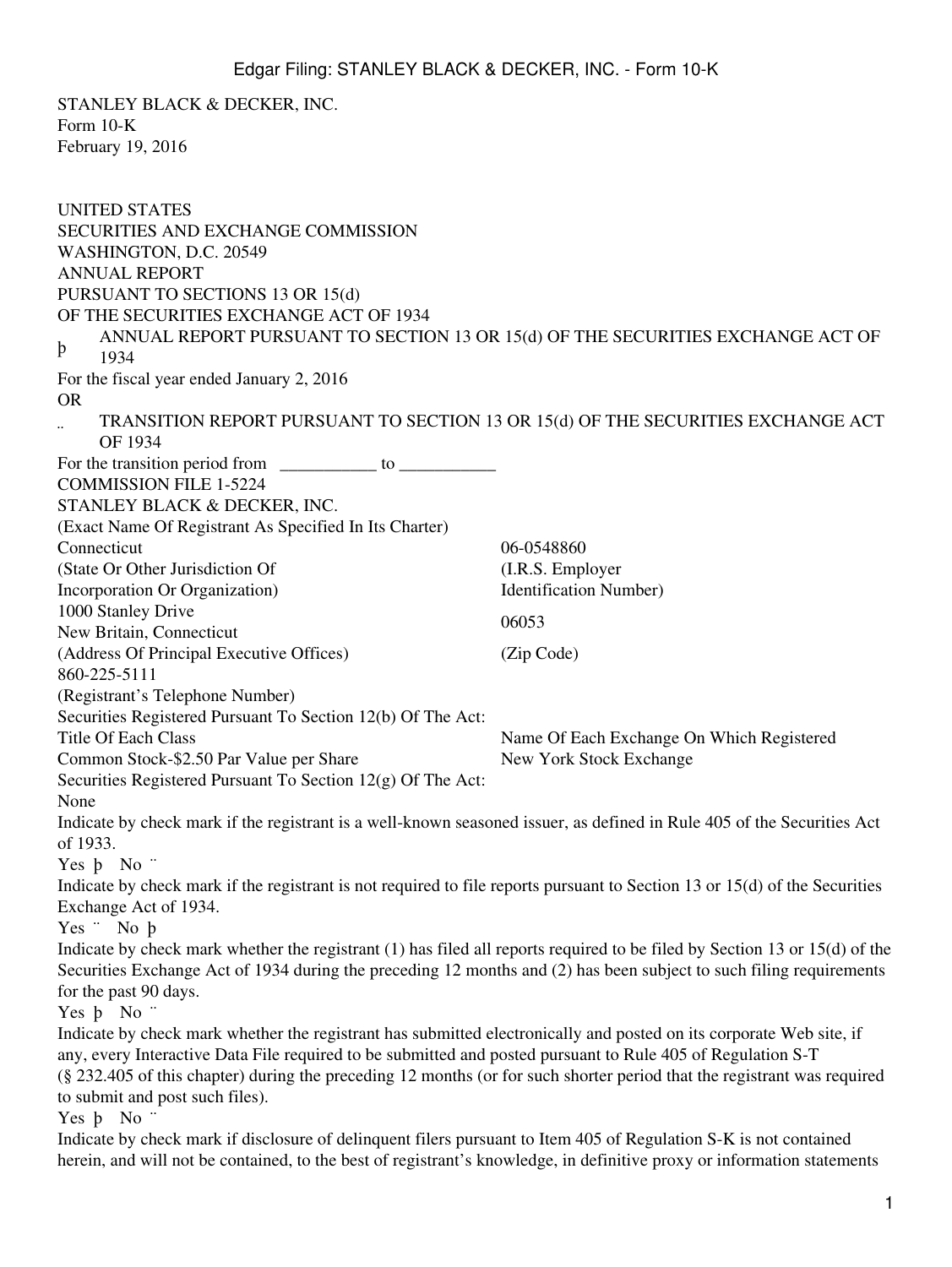incorporated by reference in Part III of this Form 10-K or any amendment to this Form 10-K.

Indicate by check mark whether the registrant is a large accelerated filer, an accelerated filer, a non-accelerated filer, or a smaller reporting company. See the definitions of "large accelerated filer," "accelerated filer" and "smaller reporting company" in Rule 12b-2 of the Exchange Act. (Check one):

¨

Large accelerated filer **b**<br>New conclusted filer  $\ddot{r}$  ( $\ddot{r}$ ) ( $\ddot{r}$ ) ( $\ddot{r}$ ) ( $\ddot{r}$ ) ( $\ddot{r}$ ) ( $\ddot{r}$ ) ( $\ddot{r}$ ) ( $\ddot{r}$ ) ( $\ddot{r}$ ) ( $\ddot{r}$ ) ( $\ddot{r}$ ) ( $\ddot{r}$ ) ( $\ddot{r}$ ) ( $\ddot{r}$ ) ( $\ddot{r}$ ) Non-accelerated filer  $\cdot$  (Do not check if a smaller reporting company) Smaller reporting company Indicate by check mark whether the registrant is a shell company (as defined in Exchange Act Rule 12b-2). Yes ¨ No þ

As of July 3, 2015, the aggregate market values of voting common equity held by non-affiliates of the registrant was \$16.5 billion based on the New York Stock Exchange closing price for such shares on that date. On February 1, 2016, the registrant had 152,335,308 shares of common stock outstanding.

DOCUMENTS INCORPORATED BY REFERENCE

Portions of the registrant's definitive proxy statement to be filed pursuant to Regulation 14A within 120 days after the end of the registrant's fiscal year are incorporated by reference in Part III of the Annual Report on Form 10-K.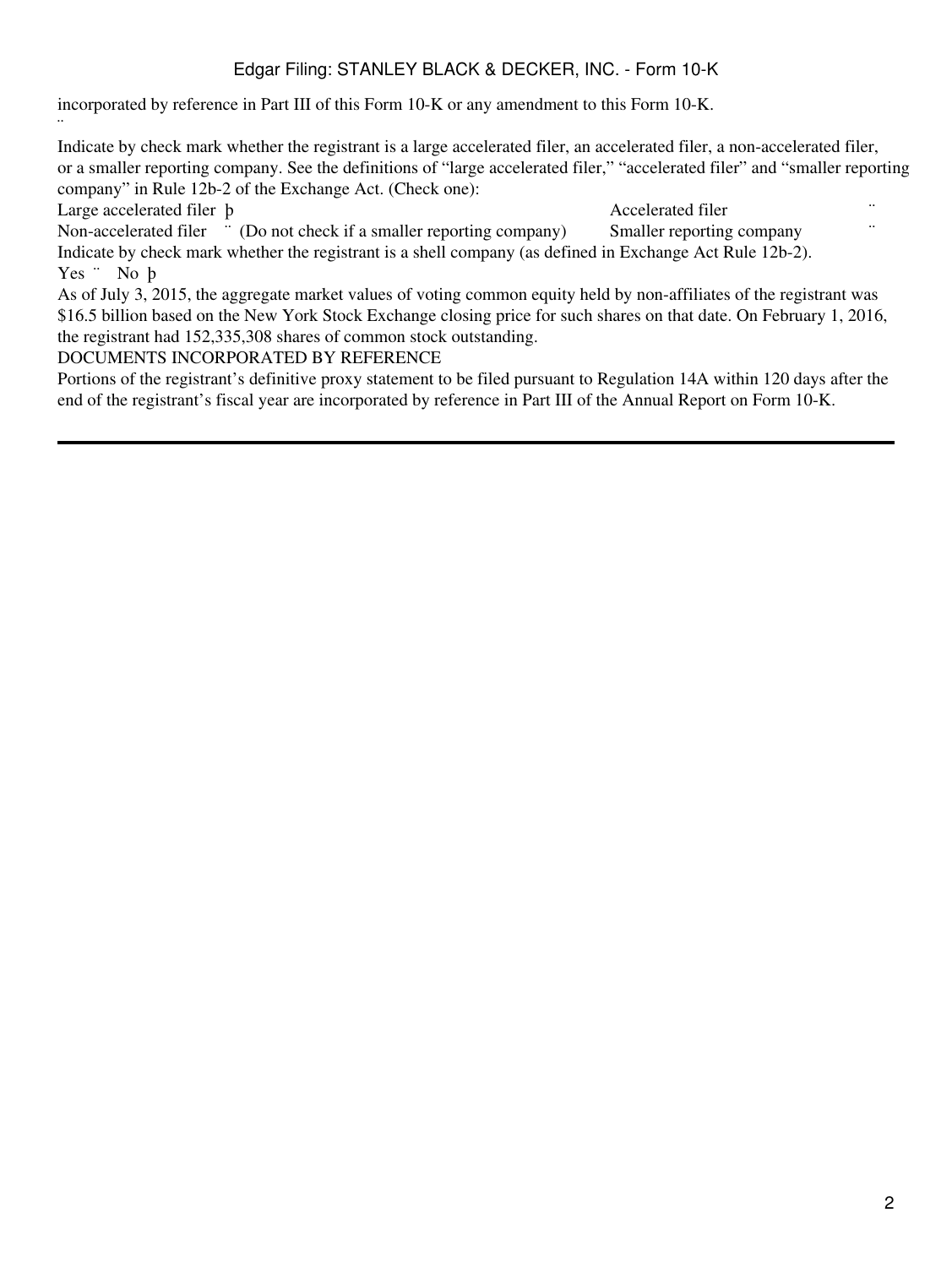### TABLE OF CONTENTS

| <b>PART I</b>     |                                                                                                                            |             |
|-------------------|----------------------------------------------------------------------------------------------------------------------------|-------------|
| ITEM 1.           | <b>BUSINESS</b>                                                                                                            |             |
| ITEM 1A.          | <b>RISK FACTORS</b>                                                                                                        | $rac{3}{7}$ |
| ITEM 1B.          | UNRESOLVED STAFF COMMENTS                                                                                                  | 15          |
| ITEM 2.           | <b>PROPERTIES</b>                                                                                                          | 15          |
| ITEM 3.           | <b>LEGAL PROCEEDINGS</b>                                                                                                   | 15          |
| ITEM 4.           | MINE SAFETY DISCLOSURES                                                                                                    | <u>16</u>   |
|                   |                                                                                                                            |             |
| PART II           |                                                                                                                            |             |
| ITEM 5.           | <b>MARKET FOR THE REGISTRANT'S COMMON EQUITY, RELATED STOCKHOLDER</b><br>MATTERS AND ISSUER PURCHASES OF EQUITY SECURITIES | <u>16</u>   |
| ITEM 6.           | SELECTED FINANCIAL DATA                                                                                                    | 18          |
|                   | MANAGEMENT'S DISCUSSION AND ANALYSIS OF FINANCIAL ANALYSIS OF                                                              |             |
| ITEM 7.           | FINANCIAL CONDITION AND RESULTS OF OPERATIONS                                                                              | 20          |
| ITEM 7A.          | <b>OUANTITATIVE AND OUALITATIVE DISCLOSURES ABOUT MARKET RISK</b>                                                          | 40          |
| ITEM 8.           | FINANCIAL STATEMENTS AND SUPPLEMENTARY DATA                                                                                | 40          |
|                   | CHANGES IN AND DISAGREEMENTS WITH                                                                                          |             |
| ITEM 9.           | <b>ACCOUNTANTS ON ACCOUNTING AND</b>                                                                                       | 40          |
|                   | <b>FINANCIAL DISCLOSURE</b>                                                                                                |             |
| ITEM 9A.          | <b>CONTROLS AND PROCEDURES</b>                                                                                             | 41          |
| ITEM 9B.          | <b>OTHER INFORMATION</b>                                                                                                   | 41          |
|                   |                                                                                                                            |             |
| PART III          |                                                                                                                            |             |
| <b>ITEM 10.</b>   | DIRECTORS, EXECUTIVE OFFICERS AND CORPORATE GOVERNANCE                                                                     | 41          |
| ITEM 11.          | <b>EXECUTIVE COMPENSATION</b>                                                                                              | 44          |
| <b>ITEM 12.</b>   | SECURITY OWNERSHIP OF CERTAIN BENEFICIAL OWNERS AND MANAGEMENT                                                             | 44          |
|                   | AND RELATED STOCKHOLDER MATTERS                                                                                            |             |
| ITEM 13.          | CERTAIN RELATIONSHIPS AND RELATED TRANSACTIONS, AND DIRECTOR                                                               | 45          |
|                   | <b>INDEPENDENCE</b>                                                                                                        |             |
| ITEM 14.          | PRINCIPAL ACCOUNTANT FEES AND SERVICES                                                                                     | 45          |
|                   |                                                                                                                            |             |
| <b>PART IV</b>    |                                                                                                                            |             |
| ITEM 15.          | EXHIBITS AND FINANCIAL STATEMENT SCHEDULES                                                                                 | 45          |
| <b>SIGNATURES</b> |                                                                                                                            | 46          |
| EX-10.4           |                                                                                                                            |             |
| $EX-10.19$ (b)    |                                                                                                                            |             |
| $EX-12$           |                                                                                                                            |             |
| $EX-21$           |                                                                                                                            |             |
| $EX-23$           |                                                                                                                            |             |
| <b>EX-24</b>      |                                                                                                                            |             |
| EX-31.I.A         |                                                                                                                            |             |
| EX-31.I.B         |                                                                                                                            |             |
| EX-32.I           |                                                                                                                            |             |
| $EX-32.II$        |                                                                                                                            |             |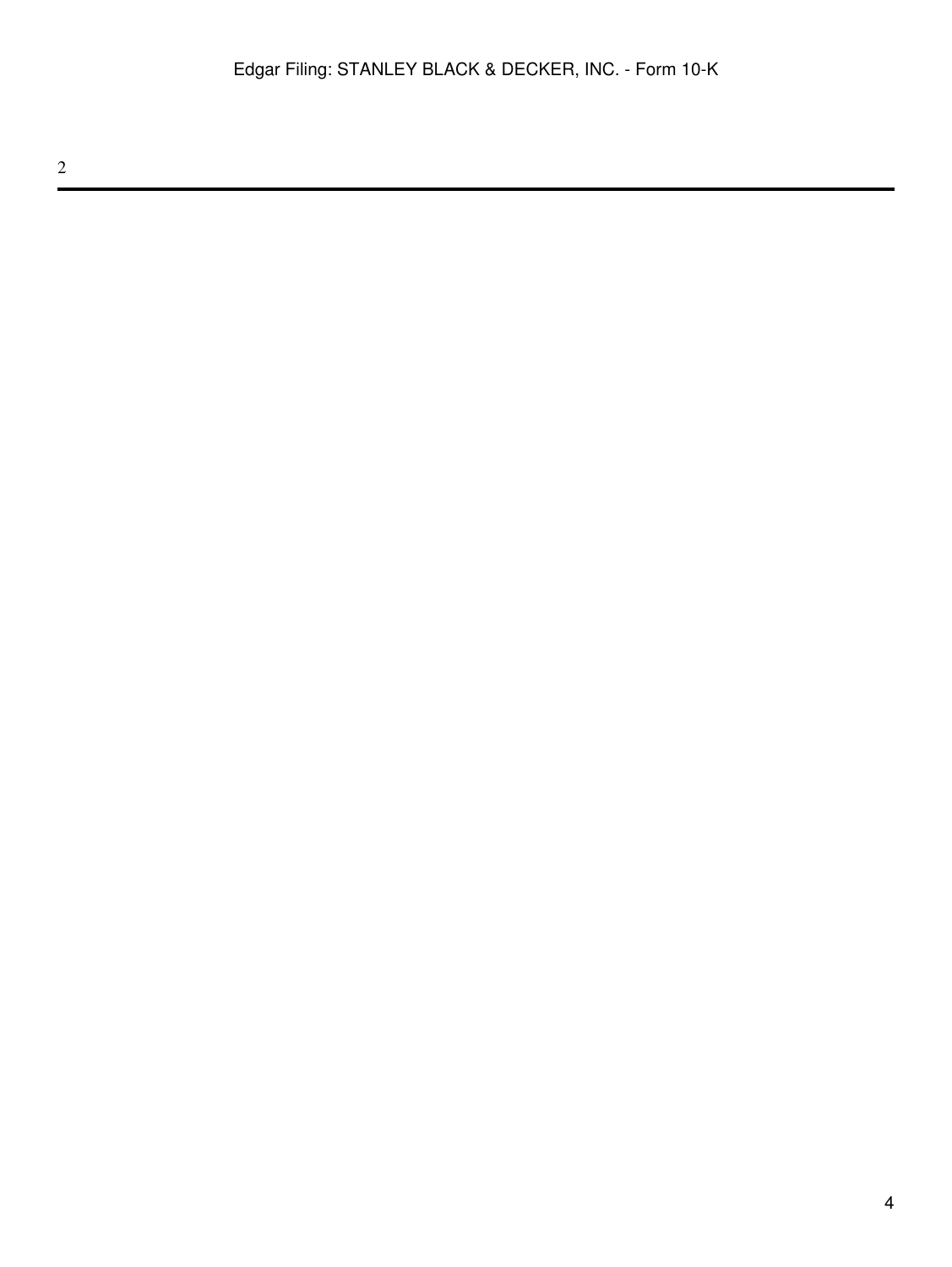#### <span id="page-4-1"></span><span id="page-4-0"></span>FORM 10-K PART I ITEM 1. BUSINESS General

Stanley Black & Decker, Inc. ("the Company") was founded in 1843 by Fredrick T. Stanley and incorporated in Connecticut in 1852. In March 2010, the Company completed a merger ("the Merger") with The Black & Decker Corporation ("Black & Decker"), a company founded by S. Duncan Black and Alonzo G. Decker and incorporated in Maryland in 1910. At that time, the Company changed its name from The Stanley Works ("Stanley") to Stanley Black & Decker, Inc. The Company is a diversified global provider of hand tools, power tools and related accessories, mechanical access solutions (i.e. automatic doors and commercial locking systems), electronic security and monitoring systems, healthcare solutions, engineered fastening systems and products and services for various industrial applications, with 2015 consolidated annual revenues of \$11.2 billion. The Company is continuing to pursue a growth and acquisition strategy that involves industry, geographic and customer diversification to foster sustainable revenue, earnings and cash flow growth. The Company is focused on growing organically, including increasing its presence in emerging markets, with a goal of generating greater than 20% of annual revenues from those markets, and leveraging the Stanley Fulfillment System, a now expanded program focused on upgrading innovation and digital capabilities while maintaining commercial and supply chain excellence, and funding required investments through functional transformation. In regards to acquisitions in the near-term, the Company intends to pursue targets that consolidate the tool industry and expand the Industrial platform in Engineered Fastening and Infrastructure. The Company remains focused on improving the operating results of the Security business and plans to reevaluate its recovery progress and strategic fit by the second half of 2016. In 2015, approximately 53% of the Company's annual revenues were generated in the United States, with the remainder largely from Europe (22%), emerging markets (16%) and Canada (5%).

Execution of the Company's strategy has resulted in approximately \$6.2 billion of acquisitions since 2002 (excluding the Black & Decker merger) and increased brand investment, enabled by cash flow generation and increased debt capacity. The acquisitions of Infastech in February 2013 and Jiangsu Guoqiang Tools Co., Ltd. ("GQ") in May 2013 exemplify this strategy. Infastech is a global manufacturer and distributor of specialty engineered fastening technology based in Hong Kong. The acquisition of Infastech added to the Company's strong positioning in specialty engineered fastening, an industry with solid growth prospects particularly in the global electronics, industrial and automotive end markets, and further expanded the Company's global footprint with its strong concentration in fast-growing emerging markets. GQ is the #3 mid-price-point power tool manufacturer in China and complements the Company's existing power tools product offerings in the Tools & Storage segment. In addition to these acquisitions, in December 2012, the Company sold its Hardware & Home Improvement business ("HHI"), including the residential portion of Tong Lung, to Spectrum Brands Holdings, Inc. ("Spectrum") for approximately \$1.4 billion in cash. The purchase and sale agreement stipulated that the sale occur in a First and Second Closing. The First Closing, which excluded the residential portion of the Tong Lung business, occurred on December 17, 2012 while the Second Closing, in which the residential portion of the Tong Lung business was sold, occurred on April 8, 2013. The Company also divested several smaller businesses in recent years that did not fit into its long-term strategic objectives. The operating results of these divested businesses have been reported as discontinued operations in the Consolidated Financial Statements. Refer to Note E, Acquisitions, and Note T, Discontinued Operations, of the Notes to Consolidated Financial Statements in Item 8 for further discussion.

At January 2, 2016, the Company employed approximately 51,250 people worldwide. The Company's principal executive office is located at 1000 Stanley Drive, New Britain, Connecticut 06053 and its telephone number is (860) 225-5111.

#### Description of the Business

During the first quarter of 2015, the Company combined the Construction & Do-It-Yourself ("CDIY") business with certain complementary elements of the Industrial and Automotive Repair ("IAR") and Healthcare businesses (formerly part of the Industrial and Security segments, respectively) to form one Tools & Storage business. As a result, the Company recast segment financial information for prior periods to align with this change in organizational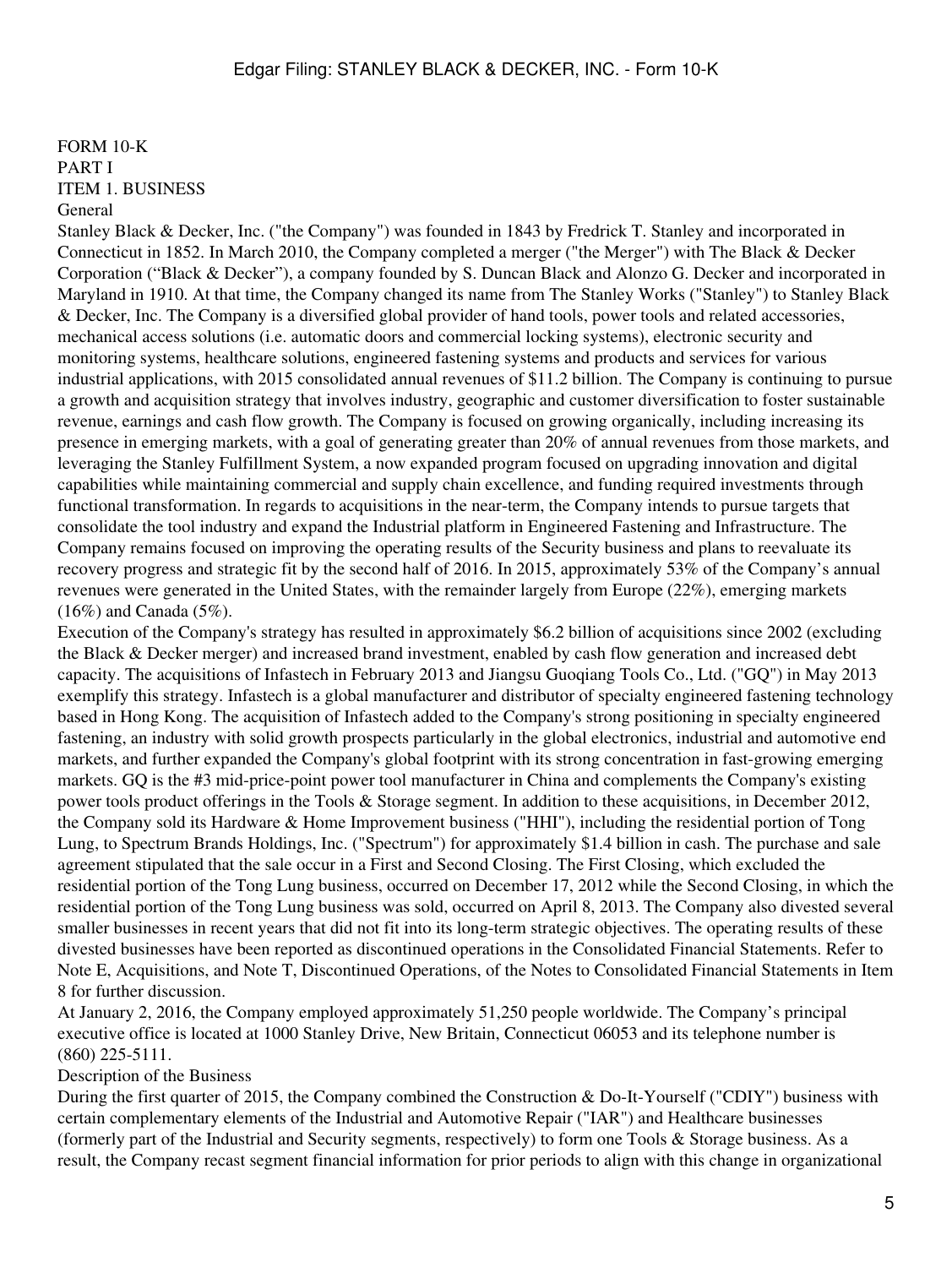structure. There was no impact to the consolidated financial statements of the Company as a result of this change. The Company's operations are classified into three reportable business segments, which also represent its operating segments: Tools & Storage, Security and Industrial. All segments have significant international operations and are exposed to translational and transactional impacts from fluctuations in foreign currency exchange rates. Additional information regarding the Company's business segments and geographic areas is incorporated herein by reference to the material captioned "Business Segment Results" in Item 7 and Note P, Business Segments and Geographic Areas, of the Notes to Consolidated Financial Statements in Item 8.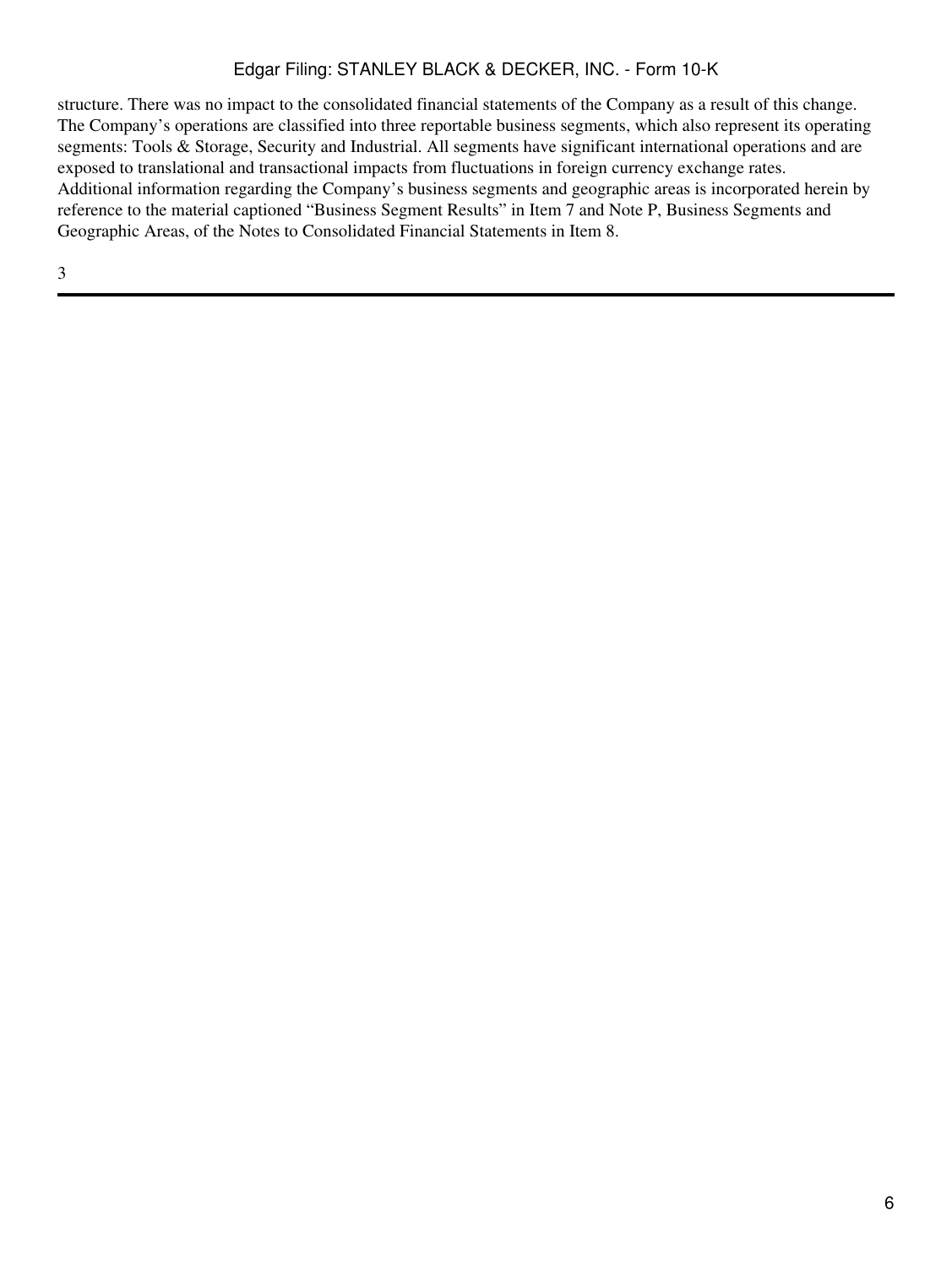### Tools & Storage

The Tools & Storage segment is comprised of the Power Tools and Hand Tools & Storage businesses. The segment sells its products to professional end users, distributors, retail consumers and industrial customers in a wide variety of industries and geographies. The majority of sales are distributed through retailers, including home centers, mass merchants, hardware stores, and retail lumber yards, as well as third-party distributors and a direct sales force. Annual revenues in the Tools & Storage segment were \$7.1 billion in 2015, representing 64% of the Company's total revenues. The Power Tools business includes professional products, consumer products, and power tool accessories. Professional products include professional grade corded and cordless electric power tools and equipment including drills, impact wrenches and drivers, grinders, saws, routers and sanders, as well as pneumatic tools and fasteners including nail guns, nails, staplers and staples, concrete and masonry anchors. Consumer products include corded and cordless electric power tools sold primarily under the BLACK+DECKER brand, lawn and garden products, including hedge trimmers, string trimmers, lawn mowers, edgers and related accessories, and home products such as hand-held vacuums, paint tools and cleaning appliances. Power tool accessories include drill bits, router bits, abrasives and saw blades.

The Hand Tools & Storage business sells measuring, leveling and layout tools, planes, hammers, demolition tools, knives, saws, chisels and industrial and automotive tools. Storage products include tool boxes, sawhorses, medical cabinets and engineered storage solution products.

#### Security

The Security segment is comprised of the Convergent Security Solutions ("CSS") and Mechanical Access Solutions ("MAS") businesses. Annual revenues in the Security segment were \$2.1 billion in 2015, representing 19% of the Company's total revenues.

The CSS business designs, supplies and installs electronic security systems and provides electronic security services, including alarm monitoring, video surveillance, fire alarm monitoring, systems integration and system maintenance. Purchasers of these systems typically contract for ongoing security systems monitoring and maintenance at the time of initial equipment installation. The business also sells healthcare solutions, which include asset tracking solutions, infant protection, pediatric protection, patient protection, wander management, fall management, and emergency call products. The CSS business sells to consumers, retailers, educational, financial and healthcare institutions, as well as commercial, governmental and industrial customers. Products are sold predominantly on a direct sales basis. The MAS business sells and installs automatic doors, commercial hardware, locking mechanisms, electronic keyless entry systems, keying systems, tubular and mortise door locksets. MAS sells to commercial customers primarily through independent distribution channels.

### Industrial

The Industrial segment is comprised of the Engineered Fastening and Infrastructure businesses. Annual revenues in the Industrial segment were \$1.9 billion in 2015, representing 17% of the Company's total revenues.

The Engineered Fastening business primarily sells engineered fastening products and systems designed for specific applications. The product lines include stud welding systems, blind rivets and tools, blind inserts and tools, drawn arc weld studs, engineered plastic and mechanical fasteners, self-piercing riveting systems and precision nut running systems, micro fasteners, and high-strength structural fasteners. The business sells to customers in the automotive, manufacturing, electronics, and aerospace industries, amongst others, and its products are distributed through direct sales forces and, to a lesser extent, third-party distributors.

The Infrastructure business consists of the Oil & Gas and Hydraulics businesses. The Oil & Gas business sells and rents custom pipe handling, joint welding and coating equipment used in the construction of large and small diameter pipelines, and provides pipeline inspection services. The Hydraulics business sells hydraulic tools and accessories. The Infrastructure businesses sell to the oil and natural gas pipeline industry and other industrial customers. The products and services are primarily distributed through a direct sales force and, to a lesser extent, third-party distributors.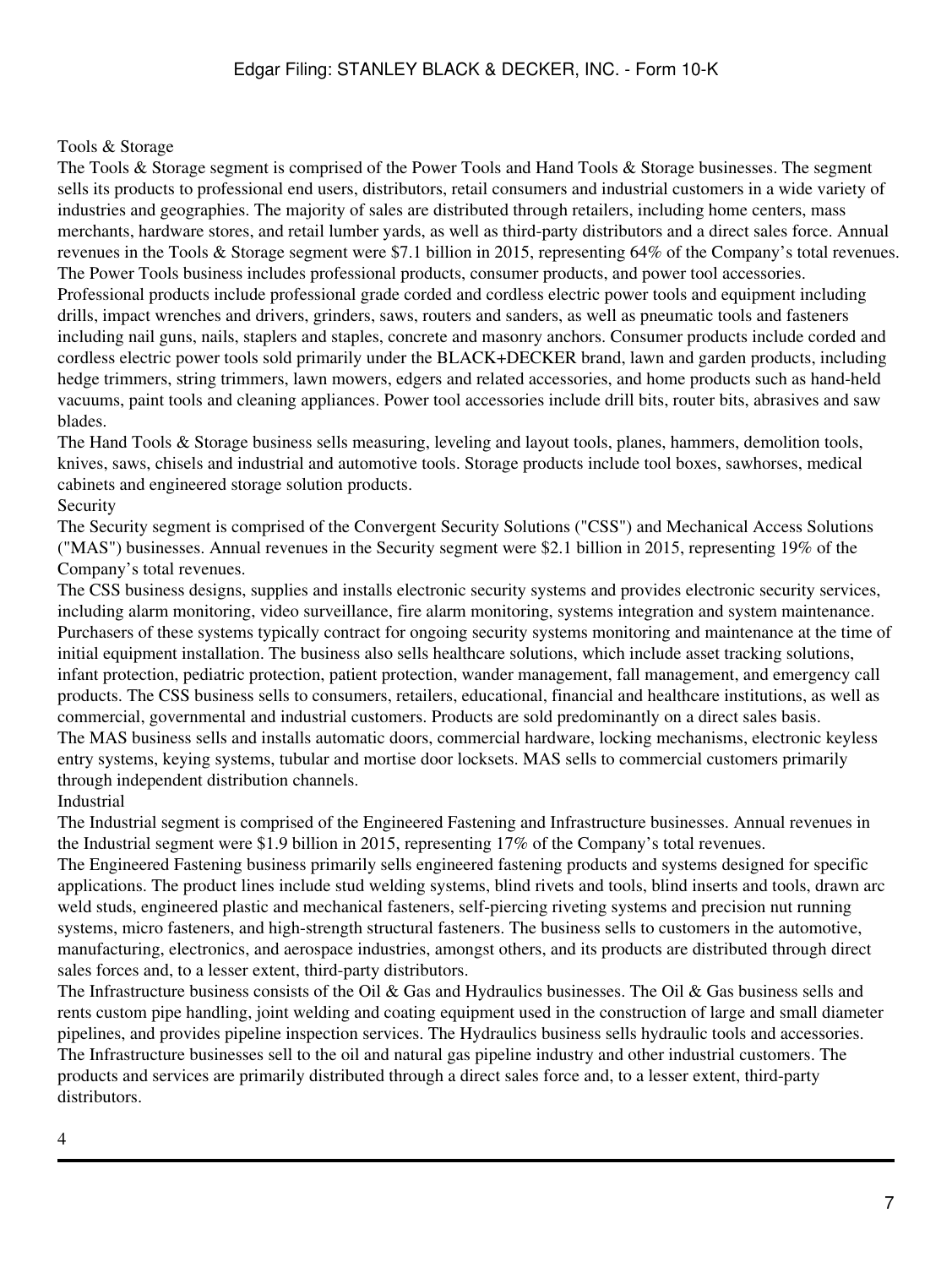### Other Information

### Competition

The Company competes on the basis of its reputation for product quality, its well-known brands, its commitment to customer service, strong customer relationships, the breadth of its product lines and its innovative products and customer value propositions.

The Company encounters active competition in the Tools & Storage and Industrial segments from both larger and smaller companies that offer the same or similar products and services. Certain large customers offer private label brands ("house brands") that compete across a wider spectrum of the Company's Tools & Storage segment product offerings. Competition in the Security segment is generally fragmented via both large international players and regional companies. Competition tends to be based primarily on price, the quality of service and comprehensiveness of the services offered to the customers.

#### Major Customers

A significant portion of the Company's Tools & Storage products are sold to home centers and mass merchants in the U.S. and Europe. A consolidation of retailers both in North America and abroad has occurred over time. While this consolidation and the domestic and international expansion of these large retailers has provided the Company with opportunities for growth, the increasing size and importance of individual customers creates a certain degree of exposure to potential sales volume loss. As a result of the Company's acquisition strategy, sales to U.S. home centers and mass merchants declined from a high of approximately 40% in 2002, to 15% before the Black & Decker merger. In 2015, sales to U.S. home centers and mass merchants were 21%.

### Working Capital

The Company continues to practice the core operating disciplines encompassed by the Stanley Fulfillment System ("SFS"). SFS has five core principles that work in concert: sales and operations planning, operational lean, complexity reduction, global supply management, and order-to-cash excellence. The Company develops standardized business processes and system platforms to reduce costs and provide scalability. SFS is instrumental in the reduction of working capital evidenced by the 56% improvement in working capital turns for the Company from 5.9 at the end of 2010 (excluding HHI) to 9.2 at the end of 2015. The continued efforts to deploy SFS across the entire Company and increase turns have created significant opportunities to generate incremental free cash flow. Going forward, the Company plans to further leverage the core SFS principles to generate ongoing improvements, both in the existing business and future acquisitions, in working capital turns, cycle times, complexity reduction and customer service levels, with a goal of ultimately achieving 10 working capital turns. Raw Materials

The Company's products are manufactured using ferrous and non-ferrous metals including, but not limited to steel, zinc, copper, brass, aluminum and nickel as well as resins. The Company also purchases components such as batteries, motors, and electronic components to use in manufacturing and assembly operations along with resin-based molded parts. The raw materials required are procured globally and available from multiple sources at competitive prices. As part of the Company's Enterprise Risk Management, the Company has implemented a supplier risk mitigation strategy in order to identify and address any potential supply disruption associated with commodities, components, finished goods and critical services. The Company does not anticipate difficulties in obtaining supplies for any raw materials or energy used in its production processes.

### Backlog

Due to short order cycles and rapid inventory turnover primarily in the Company's Tools & Storage segment, backlog is generally not considered a significant indicator of future performance. At February 6, 2016, the Company had approximately \$783 million in unfilled orders, which mainly relate to the Engineered Fastening and Security businesses. Substantially all of these orders are reasonably expected to be filled within the current fiscal year. As of January 31, 2015 and February 1, 2014, unfilled orders amounted to \$888 million and \$948 million, respectively. Patents and Trademarks

No business segment is solely dependent, to any significant degree, on patents, licenses, franchises or concessions, and the loss of one or several of these patents, licenses, franchises or concessions would not have a material adverse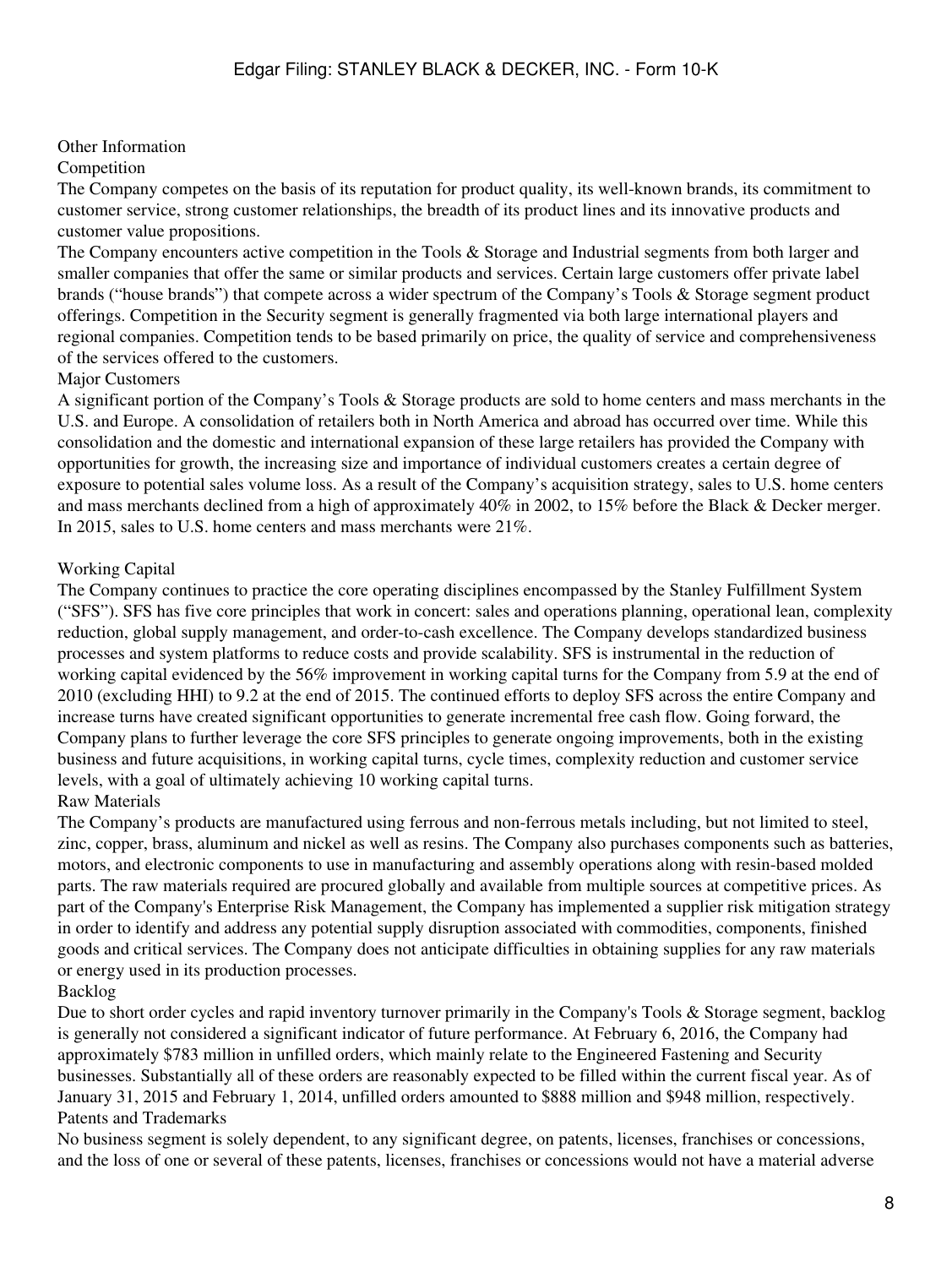effect on any of the businesses. The Company owns numerous patents, none of which individually is material to the Company's operations as a whole. These patents expire at various times over the next 20 years. The Company holds licenses, franchises and concessions, none of which individually or in the aggregate are material to the Company's operations as a whole. These licenses, franchises and concessions vary in duration, but generally run from one to 40 years.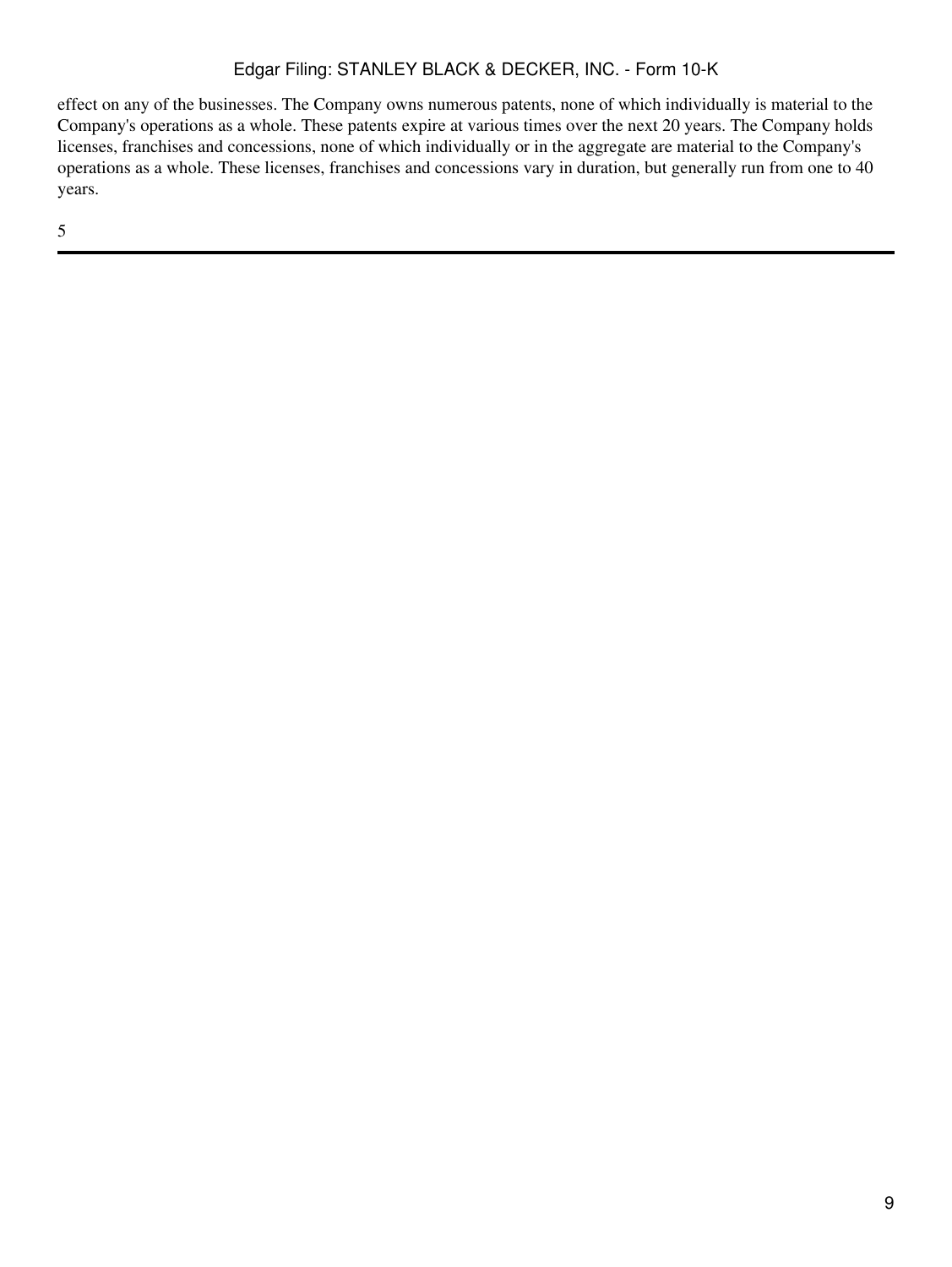The Company has numerous trademarks that are used in its businesses worldwide. In the Tools & Storage segment, significant trademarks include STANLEY®, BLACK+DECKER®, DEWALT®, Porter-Cable®, BOSTITCH®, FatMax®, Powers®, Guaranteed Tough®, Innerspace®, MAC®, MAC Tools®, Proto®, Vidmar®, Facom®, USAG™, Lista®, and the yellow & black color scheme for power tools and accessories. Significant trademarks in the Industrial segment include STANLEY®, CRC®, LaBounty®, Dubuis®, AeroScout®, Cribmaster®, Expert®, SIDCHROME™, POP®, Warren®, GRIPCO®, Avdel®, HeliCoil®, MasterFix®, Tucker®, NPR®, Dodge®, and Spiralock®. The Security segment includes significant trademarks such as STANLEY®, BEST®, Blick™, HSM®, Sargent & Greenleaf®, S&G®, SONITROL®, Niscayah®, Stanley Access Technologies™, AeroScout®, Hugs®, WanderGuard®, Roam Alert®, MyCall®, Arial® and Bed-Check®. The terms of these trademarks typically vary from 10 to 20 years, with most trademarks being renewable indefinitely for like terms. Environmental Regulations

The Company is subject to various environmental laws and regulations in the U.S. and foreign countries where it has operations. Future laws and regulations are expected to be increasingly stringent and will likely increase the Company's expenditures related to environmental matters.

In the normal course of business, the Company is involved in various legal proceedings relating to environmental issues. The Company's policy is to accrue environmental investigatory and remediation costs for identified sites when it is probable that a liability has been incurred and the amount of loss can be reasonably estimated. In the event that no amount in the range of probable loss is considered most likely, the minimum loss in the range is accrued. The amount of liability recorded is based on an evaluation of currently available facts with respect to each individual site and includes such factors as existing technology, presently enacted laws and regulations, and prior experience in remediation of contaminated sites. The liabilities recorded do not take into account any claims for recoveries from insurance or third parties. As assessments and remediation progress at individual sites, the amounts recorded are reviewed periodically and adjusted to reflect additional technical and legal information that becomes available. As of January 2, 2016 and January 3, 2015, the Company had reserves of \$170.7 million and \$177.3 million, respectively, for remediation activities associated with Company-owned properties, as well as for Superfund sites, for losses that are probable and estimable. Of the 2015 amount, \$17.1 million is classified as current and \$153.6 million as long-term, which is expected to be paid over the estimated remediation period. As of January 2, 2016, the Company has recorded \$18.7 million in other assets related to funding by the Environmental Protection Agency ("EPA") and monies received have been placed in trust in accordance with the Consent Decree associated with the West Coast Loading Corporation ("WCLC") proceedings, as further discussed in Note S, Contingencies, of the Notes to Consolidated Financial Statements in Item 8. Accordingly, the Company's cash obligation as of January 2, 2016 associated with the aforementioned remediation activities is \$152.0 million. The range of environmental remediation costs that is reasonably possible is \$130.4 million to \$260.8 million, which is subject to change in the near term. The Company may be liable for environmental remediation of sites it no longer owns. Liabilities have been recorded on those sites in accordance with policy.

The amount recorded for identified contingent liabilities is based on estimates. Amounts recorded are reviewed periodically and adjusted to reflect additional technical and legal information that becomes available. Actual costs to be incurred in future periods may vary from the estimates, given the inherent uncertainties in evaluating certain exposures. Subject to the imprecision in estimating future contingent liability costs, the Company does not expect that any sum it may have to pay in connection with these matters in excess of the amounts recorded will have a materially adverse effect on its financial position, results of operations or liquidity. Additional information regarding environmental matters is available in Note S, Contingencies, of the Notes to Consolidated Financial Statements in Item 8.

### Employees

At January 2, 2016, the Company had approximately 51,250 employees, 13,533 of whom are employed in the U.S. Approximately 1,022 U.S. employees are covered by collective bargaining agreements negotiated with 29 different local labor unions who are, in turn, affiliated with approximately 6 different international labor unions. The majority of the Company's hourly-paid and weekly-paid employees outside the U.S. are not covered by collective bargaining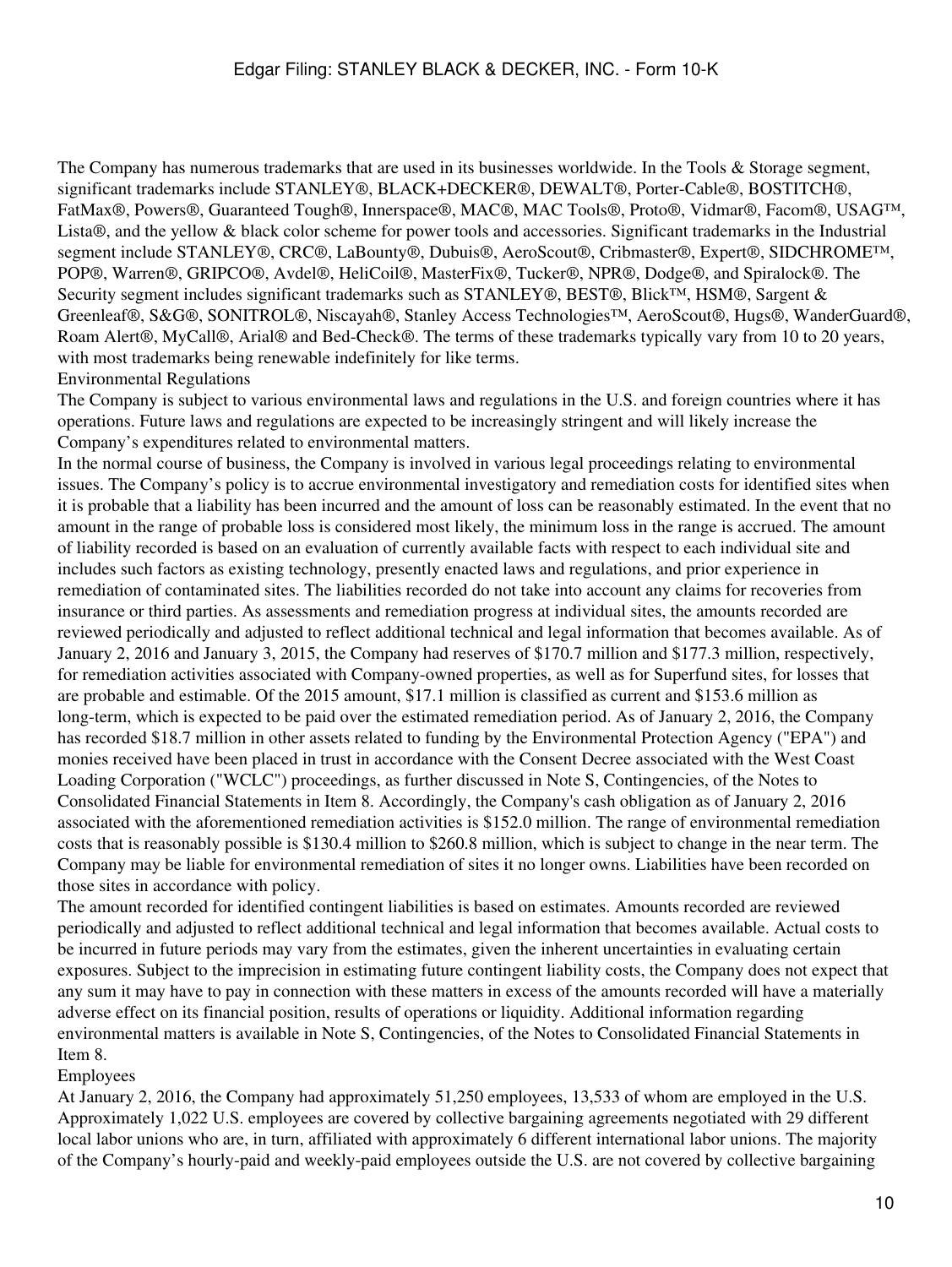agreements. The Company's labor agreements in the U.S. expire between 2016 and 2020. There have been no significant interruptions of the Company's operations in recent years due to labor disputes. The Company believes that its relationship with its employees is good.

Research and Development Costs

Research and development costs, which are classified in SG&A, were \$188.0 million, \$174.6 million and \$170.7 million for fiscal years 2015, 2014 and 2013, respectively.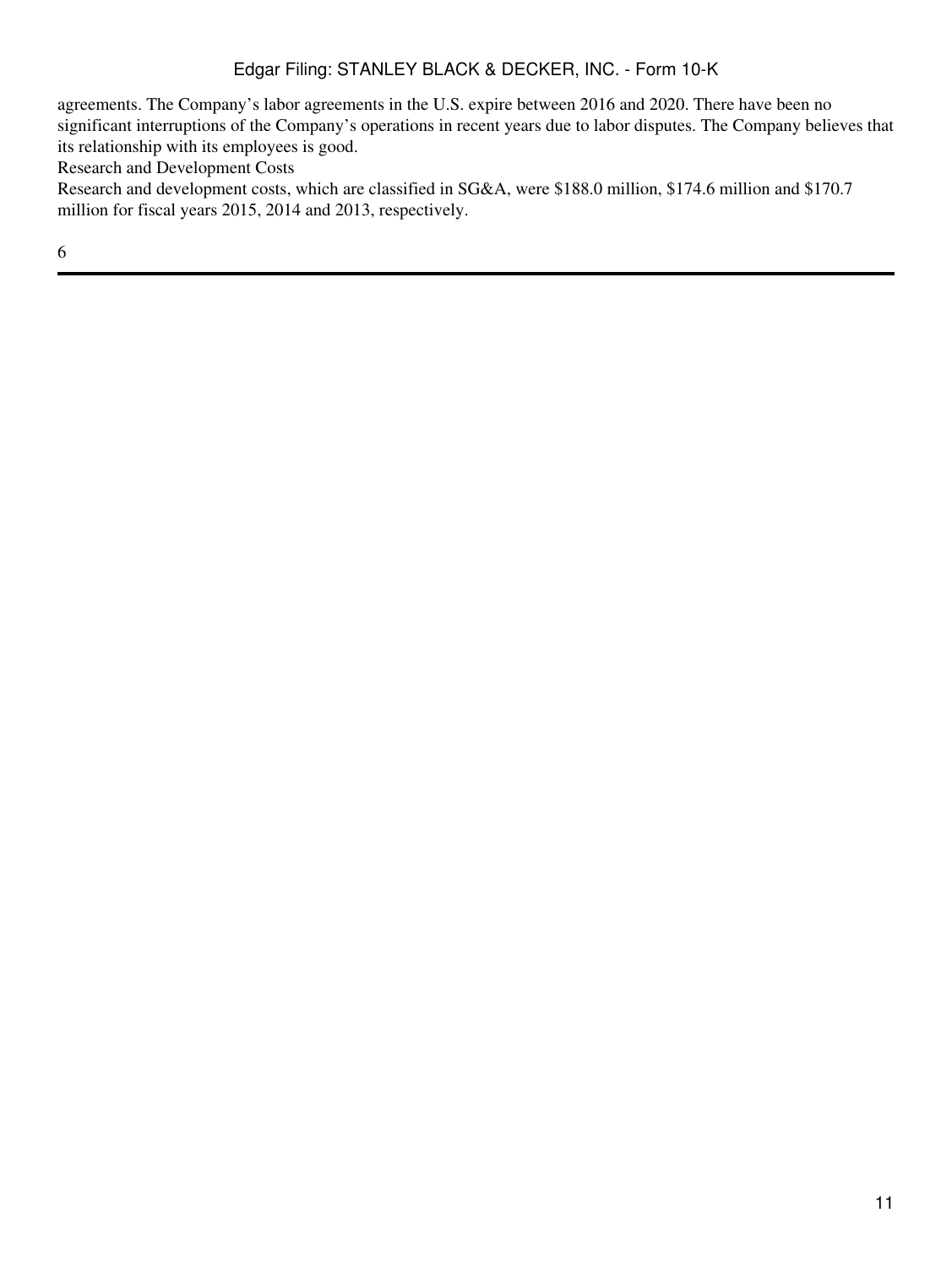### Available Information

The Company's website is located at http://www.stanleyblackanddecker.com. This URL is intended to be an inactive textual reference only. It is not intended to be an active hyperlink to the Company's website. The information on the Company's website is not, and is not intended to be, part of this Form 10-K and is not incorporated into this report by reference. The Company makes its Forms 10-K, 10-Q, 8-K and amendments to each available free of charge on its website as soon as reasonably practicable after filing them with, or furnishing them to, the U.S. Securities and Exchange Commission.

### <span id="page-11-0"></span>ITEM 1A. RISK FACTORS

The Company's business, operations and financial condition are subject to various risks and uncertainties. You should carefully consider the risks and uncertainties described below, together with all of the other information in this Annual Report on Form 10-K, including those risks set forth under the heading entitled "Cautionary Statements Under the Private Securities Litigation Reform Act of 1995", and in other documents that the Company files with the U.S. Securities and Exchange Commission, before making any investment decision with respect to its securities. If any of the risks or uncertainties actually occur or develop, the Company's business, financial condition, results of operations and future growth prospects could change. Under these circumstances, the trading prices of the Company's securities could decline, and you could lose all or part of your investment in the Company's securities. Changes in customer preferences, the inability to maintain mutually beneficial relationships with large customers, inventory reductions by customers, and the inability to penetrate new channels of distribution could adversely affect the Company's business.

The Company has certain significant customers, particularly home centers and major retailers, although no single customer represented more than 10% of consolidated net sales in 2015. However, the two largest customers comprised nearly 18% of net sales, with U.S. and international mass merchants and home centers collectively comprising approximately 27% of net sales. The loss or material reduction of business, the lack of success of sales initiatives, or changes in customer preferences or loyalties, for the Company's products related to any such significant customer could have a material adverse impact on the Company's results of operations and cash flows. In addition, the Company's major customers are volume purchasers, a few of which are much larger than the Company and have strong bargaining power with suppliers. This limits the ability to recover cost increases through higher selling prices. Furthermore, unanticipated inventory adjustments by these customers can have a negative impact on sales. If customers in the Convergent Security Solutions ("CSS") business are dissatisfied with services and switch to competitive services, or disconnect for other reasons such as preference for digital technology products or other technology enhancements not then offered by CSS, the Company's attrition rates may increase. In periods of increasing attrition rates, recurring revenue and results of operations may be materially adversely affected. The risk is more pronounced in times of economic uncertainty, as customers may reduce amounts spent on the products and services the Company provides.

In times of tough economic conditions, the Company has experienced significant distributor inventory corrections reflecting de-stocking of the supply chain associated with difficult credit markets. Such distributor de-stocking exacerbated sales volume declines pertaining to weak end user demand and the broader economic recession. The Company's results may be adversely impacted in future periods by such customer inventory adjustments. Further, the inability to continue to penetrate new channels of distribution may have a negative impact on the Company's future results.

The Company faces active global competition and if it does not compete effectively, its business may suffer. The Company faces active competition and resulting pricing pressures. The Company's products compete on the basis of, among other things, its reputation for product quality, its well-known brands, price, innovation and customer service capabilities. The Company competes with both larger and smaller companies that offer the same or similar products and services or that produce different products appropriate for the same uses. These companies are often located in countries such as China, Taiwan and India where labor and other production costs are substantially lower than in the U.S., Canada and Western Europe. Also, certain large customers offer house brands that compete with some of the Company's product offerings as a lower-cost alternative. To remain profitable and defend market share,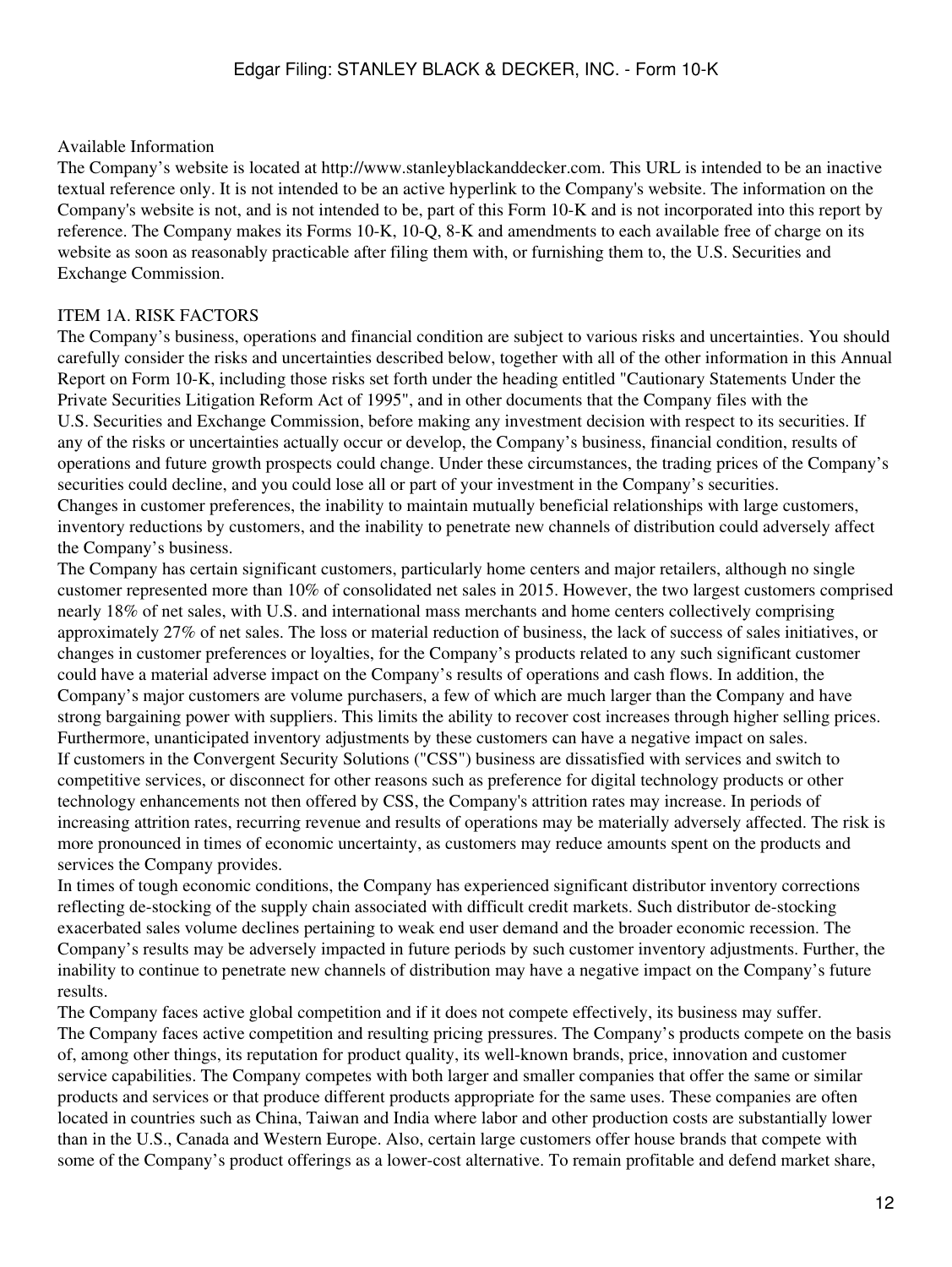the Company must maintain a competitive cost structure, develop new products and services, lead product innovation, respond to competitor innovations and enhance its existing products in a timely manner. The Company may not be able to compete effectively on all of these fronts and with all of its competitors, and the failure to do so could have a material adverse effect on its sales and profit margins.

SFS is a continuous operational improvement process applied to many aspects of the Company's business such as procurement, quality in manufacturing, maximizing customer fill rates, integrating acquisitions and other key business processes. In the event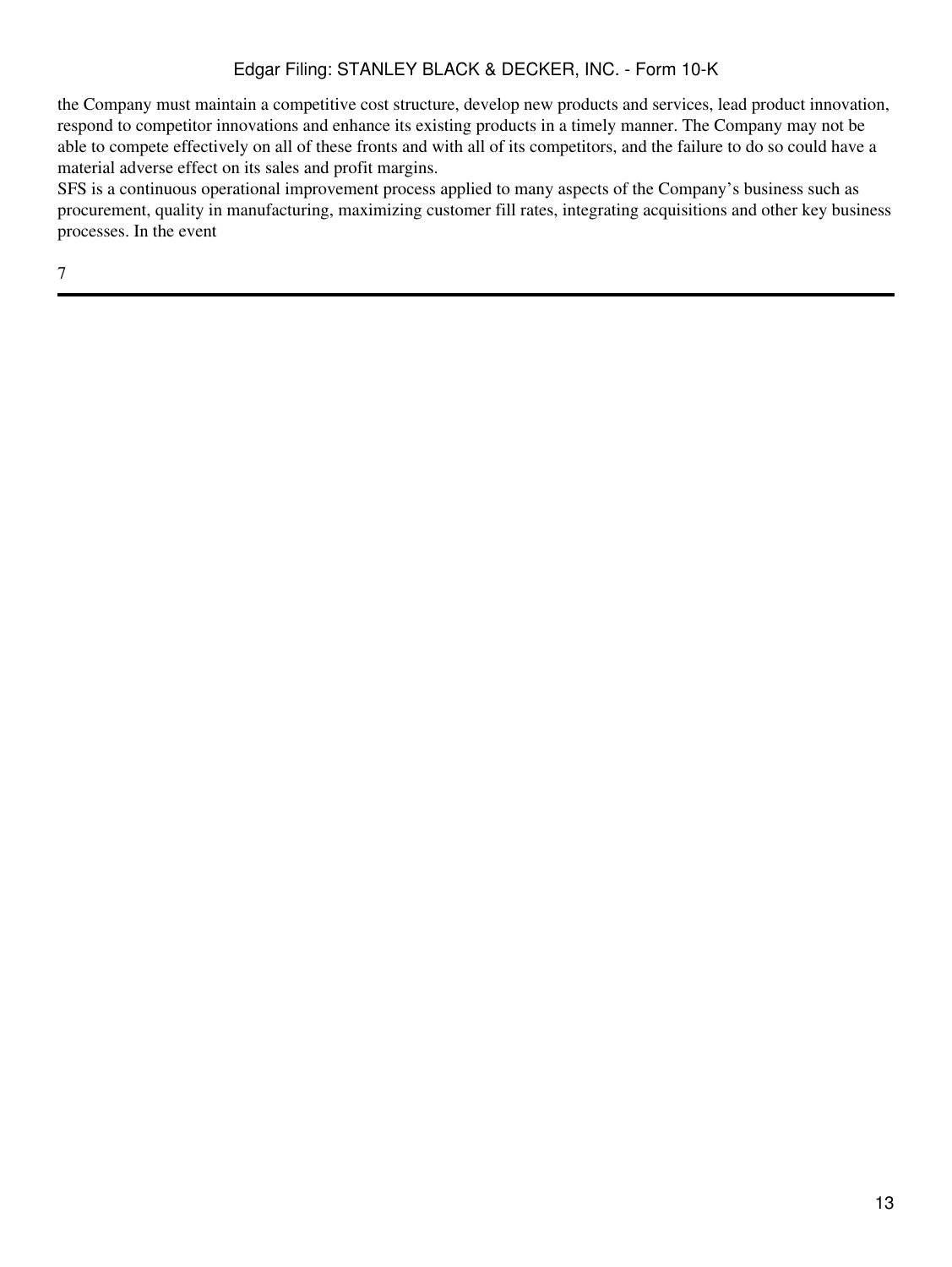the Company is not successful in effectively applying the SFS disciplines to its key business processes, including those of acquired businesses, its ability to compete and future earnings could be adversely affected.

In addition, the Company may have to reduce prices on its products and services, or make other concessions, to stay competitive and retain market share. Price reductions taken by the Company in response to customer and competitive pressures, as well as price reductions and promotional actions taken to drive demand that may not result in anticipated sales levels, could also negatively impact its business. The Company engages in restructuring actions, sometimes entailing shifts of production to low-cost countries, as part of its efforts to maintain a competitive cost structure. If the Company does not execute restructuring actions well, its ability to meet customer demand may decline, or earnings may otherwise be adversely impacted; similarly if such efforts to reform the cost structure are delayed relative to competitors or other market factors the Company may lose market share and profits.

Customer consolidation could have a material adverse effect on the Company's business.

A significant portion of the Company's products are sold through home centers and mass merchant distribution channels in the U.S. and Europe. A consolidation of retailers in both North America and abroad has occurred over time and the increasing size and importance of individual customers creates risk of exposure to potential volume loss. The loss of certain larger home centers as customers would have a material adverse effect on the Company's business until either such customers were replaced or the Company made the necessary adjustments to compensate for the loss of business.

Low demand for new products and the inability to develop and introduce new products at favorable margins could adversely impact the Company's performance and prospects for future growth.

The Company's competitive advantage is due in part to its ability to develop and introduce new products in a timely manner at favorable margins. The uncertainties associated with developing and introducing new products, such as market demand and costs of development and production may impede the successful development and introduction of new products on a consistent basis. Introduction of new technology may result in higher costs to the Company than that of the technology replaced. That increase in costs, which may continue indefinitely or until and if increased demand and greater availability in the sources of the new technology drive down its cost could adversely affect the Company's results of operations. Market acceptance of the new products introduced in recent years and scheduled for introduction in future years may not meet sales expectations due to various factors, such as the failure to accurately predict market demand, end-user preferences, and evolving industry standards. Moreover, the ultimate success and profitability of the new products may depend on the Company's ability to resolve technical and technological challenges in a timely and cost-effective manner, and to achieve manufacturing efficiencies. The Company's investments in productive capacity and commitments to fund advertising and product promotions in connection with these new products could erode profits if those expectations are not met.

The Company's brands are important assets of its businesses and violation of its trademark rights by imitators, or the failure of its licensees or vendors to comply with the Company's product quality, manufacturing requirements, marketing standards, and other requirements could negatively impact revenues and brand reputation.

The Company's trademarks enjoy a reputation for quality and value and are important to its success and competitive position. Unauthorized use of the Company's trademark rights may not only erode sales of the Company's products, but may also cause significant damage to its brand name and reputation, interfere with its ability to effectively represent the Company to its customers, contractors, suppliers, and/or licensees, and increase litigation costs. Similarly, failure by licensees or vendors to adhere to the Company's standards of quality and other contractual requirements could result in loss of revenue, increased litigation, and/or damage to the Company's reputation and business. There can be no assurance that the Company's ongoing efforts to protect its brand and trademark rights and ensure compliance with its licensing and vendor agreements will prevent all violations.

Successful sales and marketing efforts depend on the Company's ability to recruit and retain qualified employees. The success of the Company's efforts to grow its business depends on the contributions and abilities of key executives, its sales force and other personnel, including the ability of its sales force to adapt to any changes made in the sales organization and achieve adequate customer coverage. The Company must therefore continue to recruit, retain and motivate management, sales and other personnel sufficiently to maintain its current business and support its projected growth. A shortage of these key employees might jeopardize the Company's ability to implement its growth strategy.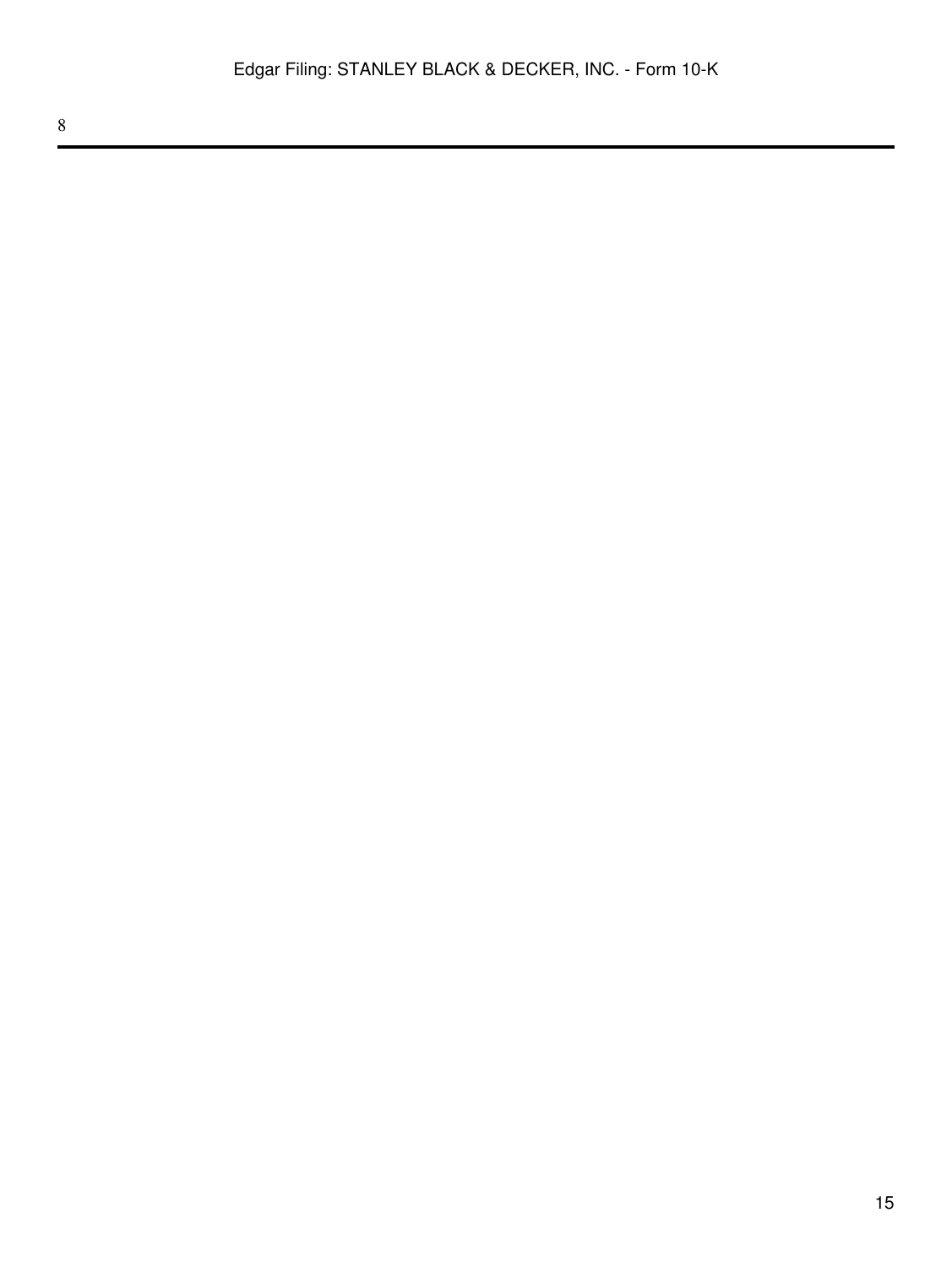The Company has significant operations outside of the United States, which are subject to political, economic and other risks inherent in operating outside of the United States.

The Company generates a significant portion of its total revenue outside of the United States. Business operations outside of the United States are subject to political, economic and other risks inherent in operating in certain countries, such as:

•the difficulty of enforcing agreements and protecting assets through legal systems outside the U.S.;

managing widespread operations and emoleng michaelectric foreign anti-bribery and anti-corruption regulations; managing widespread operations and enforcing internal policies and procedures such as compliance with U.S. and

•trade protection measures and import or export licensing requirements;

•the application of certain labor regulations outside of the United States;

•compliance with a wide variety of non-U.S. laws and regulations;

• changes in the general political and economic conditions in the countries where the Company operates, particularly in emerging markets;

the threat of nationalization and expropriation;

•increased costs and risks of doing business in a wide variety of jurisdictions;

•government controls limiting importation of goods;

•government controls limiting payments to suppliers for imported goods;

•limitations on repatriation of earnings; and

**exposure to wage, price and capital controls.** 

Changes in the political or economic environments in the countries in which the Company operates could have a material adverse effect on its financial condition, results of operations or cash flows.

The Company's business is subject to risks associated with sourcing and manufacturing overseas.

The Company imports large quantities of finished goods, component parts and raw materials. Substantially all of its import operations are subject to customs requirements and to tariffs and quotas set by governments through mutual agreements, bilateral actions or, in some cases unilateral action. In addition, the countries in which the Company's products and materials are manufactured or imported may from time to time impose additional quotas, duties, tariffs or other restrictions on its imports (including restrictions on manufacturing operations) or adversely modify existing restrictions. Imports are also subject to unpredictable foreign currency variation which may increase the Company's cost of goods sold. Adverse changes in these import costs and restrictions, or the Company's suppliers' failure to comply with customs regulations or similar laws, could harm the Company's business.

The Company's operations are also subject to the effects of international trade agreements and regulations such as the North American Free Trade Agreement, and the activities and regulations of the World Trade Organization. Although these trade agreements generally have positive effects on trade liberalization, sourcing flexibility and cost of goods by reducing or eliminating the duties and/or quotas assessed on products manufactured in a particular country, trade agreements can also impose requirements that adversely affect the Company's business, such as setting quotas on products that may be imported from a particular country into key markets including the U.S. or the European Union, or making it easier for other companies to compete, by eliminating restrictions on products from countries where the Company's competitors source products.

The Company's ability to import products in a timely and cost-effective manner may also be affected by conditions at ports or issues that otherwise affect transportation and warehousing providers, such as port and shipping capacity, labor disputes, severe weather or increased homeland security requirements in the U.S. and other countries. These issues could delay importation of products or require the Company to locate alternative ports or warehousing providers to avoid disruption to customers. These alternatives may not be available on short notice or could result in higher transit costs, which could have an adverse impact on the Company's business and financial condition. The Company's success depends on its ability to improve productivity and streamline operations to control or reduce costs.

The Company is committed to continuous productivity improvement and evaluating opportunities to reduce fixed costs, simplify or improve processes, and eliminate excess capacity. The Company has undertaken restructuring actions, the savings of which may be mitigated by many factors, including economic weakness, competitive pressures,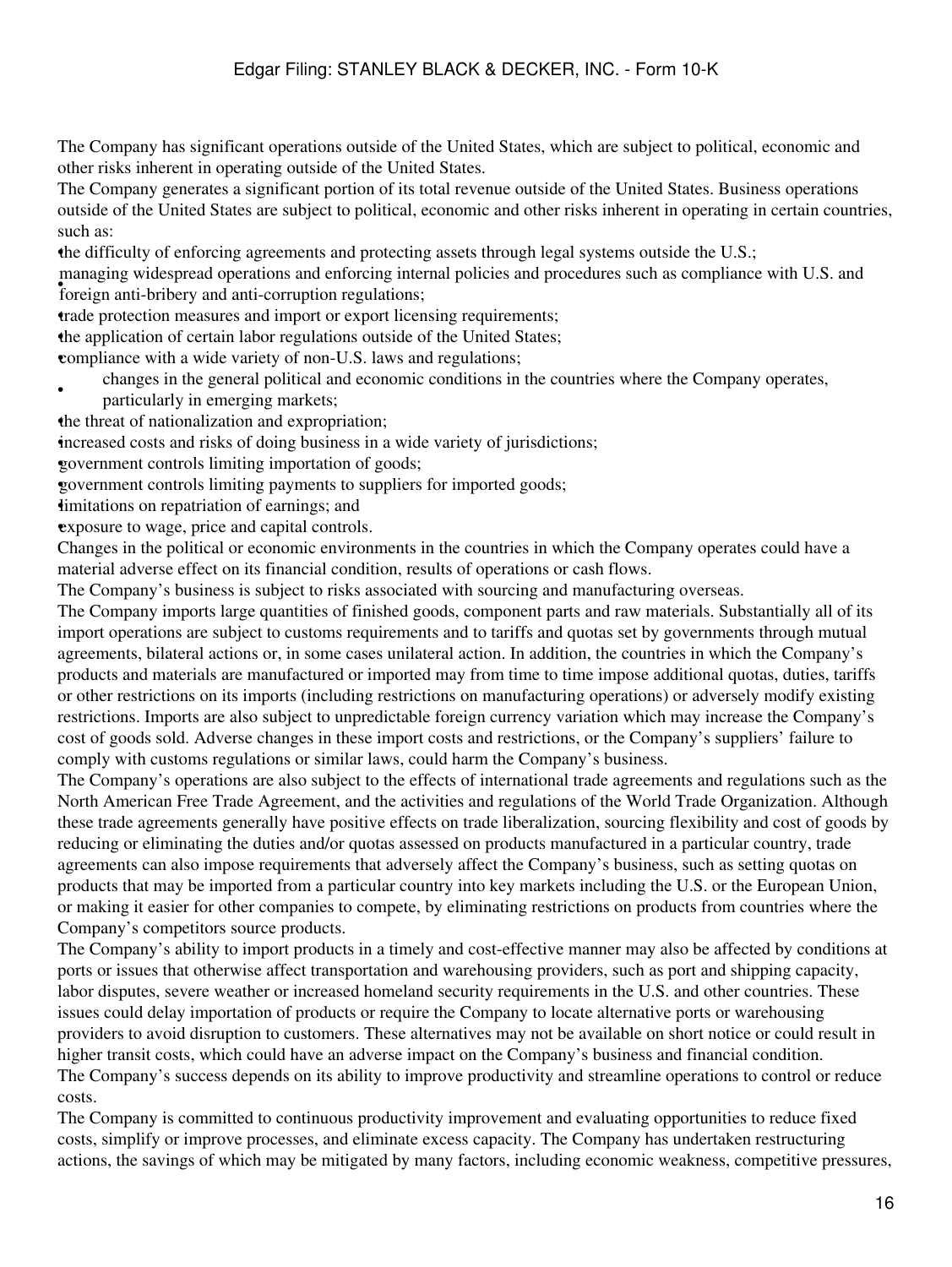and decisions to increase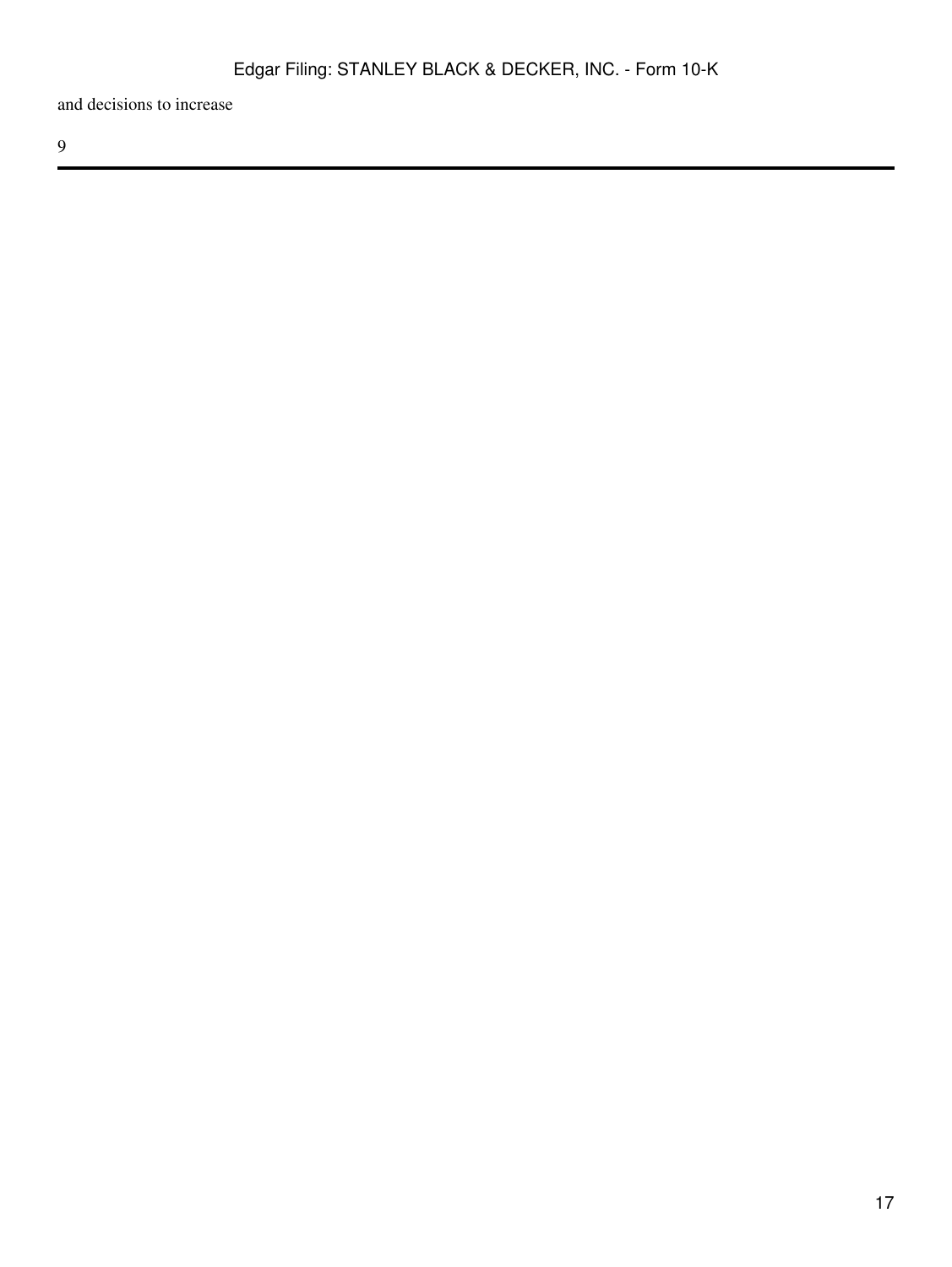costs in areas such as sales promotion or research and development above levels that were otherwise assumed. Failure to achieve or delays in achieving projected levels of efficiencies and cost savings from such measures, or unanticipated inefficiencies resulting from manufacturing and administrative reorganization actions in progress or contemplated, would adversely affect the Company's results.

The performance of the Company may suffer from business disruptions associated with information technology, cyber attacks, system implementations, or catastrophic losses affecting distribution centers and other infrastructure. The Company relies heavily on computer systems to manage and operate its businesses, and record and process transactions. Computer systems are important to production planning, customer service and order fulfillment among other business-critical processes. Consistent and efficient operation of the computer hardware and software systems is imperative to the successful sales and earnings performance of the various businesses in many countries. Despite efforts to prevent such situations, insurance policies and loss control and risk management practices that partially mitigate these risks, the Company's systems may be affected by damage or interruption from, among other causes, power outages, system failures or computer viruses. Computer hardware and storage equipment that is integral to efficient operations, such as e-mail, telephone and other functionality, is concentrated in certain physical locations in the various continents in which the Company operates.

Further, security threats and sophisticated computer crime pose a potential risk to the security of the Company's information technology systems, networks, services and assets, as well as the confidentiality and integrity of the Company's data. If the Company suffers a loss or disclosure of business or stakeholder information due to security breaches, and business continuity plans do not effectively address these issues on a timely basis, the Company may suffer interruptions in its ability to manage operations as well as reputational, competitive or business harm, which may adversely impact the Company's results of operations and financial condition.

In addition, the Company is in the process of system conversions to SAP as well as other applications to provide a common platform across most of its businesses. There can be no assurances that expected expense synergies will be achieved or that there will not be delays to the expected timing of such synergies. It is possible the costs to complete the system conversions may exceed current expectations, and that significant costs may be incurred that will require immediate expense recognition as opposed to capitalization. The risk of disruption to key operations is increased when complex system changes such as the SAP conversions are undertaken. If systems fail to function effectively, or become damaged, operational delays may ensue and the Company may be forced to make significant expenditures to remedy such issues. Any significant disruption in the Company's computer operations could have a material adverse impact on its business and results.

The Company's operations are significantly dependent on infrastructure, notably certain distribution centers and security alarm monitoring facilities, which are concentrated in various geographic locations. If any of these were to experience a catastrophic loss, such as a fire, earthquake, hurricane, or flood, it could disrupt operations, delay production, shipments and revenue and result in large expenses to repair or replace the facility. The Company maintains business interruption insurance, but it may not fully protect the Company against all adverse effects that could result from significant disruptions.

Unforeseen events, including war, terrorism and other international conflicts and public health issues, whether occurring in the United States or abroad, could disrupt the Company's operations, disrupt the operations of its suppliers or customers, or result in political or economic instability. These events could reduce demand for its products and make it difficult or impossible for the Company to manufacture its products, deliver products to customers, or to receive materials from suppliers.

The Company's results of operations could be negatively impacted by inflationary or deflationary economic conditions which could affect the ability to obtain raw materials, component parts, freight, energy, labor and sourced finished goods in a timely and cost-effective manner.

The Company's products are manufactured using both ferrous and non-ferrous metals including, but not limited to, steel, zinc, copper, brass, aluminum, and nickel. Additionally, the Company uses other commodity-based materials for components and packaging including, but not limited to, plastics, resins, wood and corrugated products. The Company's cost base also reflects significant elements for freight, energy and labor. The Company also sources certain finished goods directly from vendors. If the Company is unable to mitigate any inflationary increases through various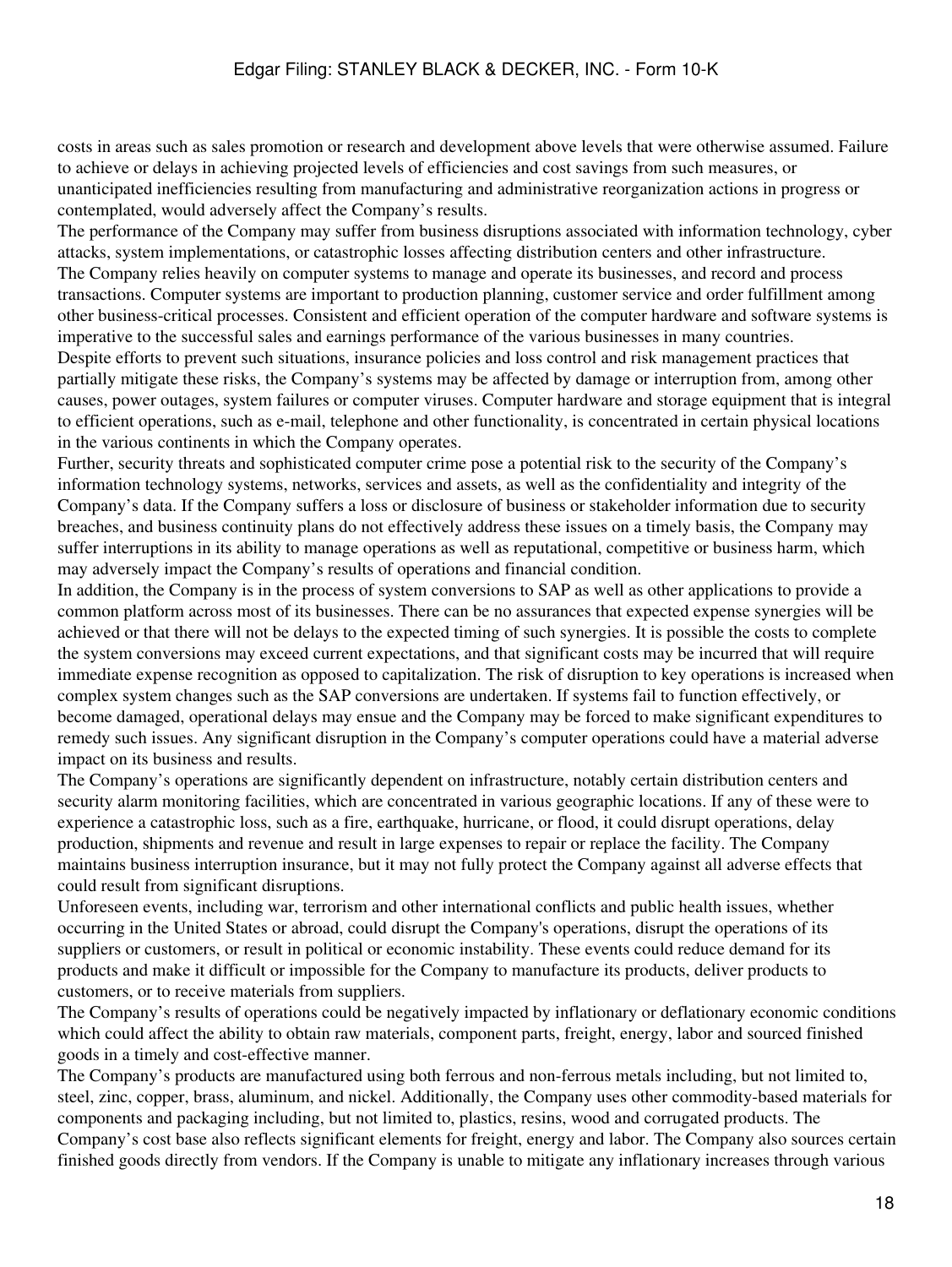customer pricing actions and cost reduction initiatives, its profitability may be adversely affected. Conversely, in the event there is deflation, the Company may experience pressure from its customers to reduce prices; there can be no assurance that the Company would be able to reduce its cost base (through negotiations with suppliers or other measures) to offset any such price concessions which could adversely impact results of operations and cash

10

flows.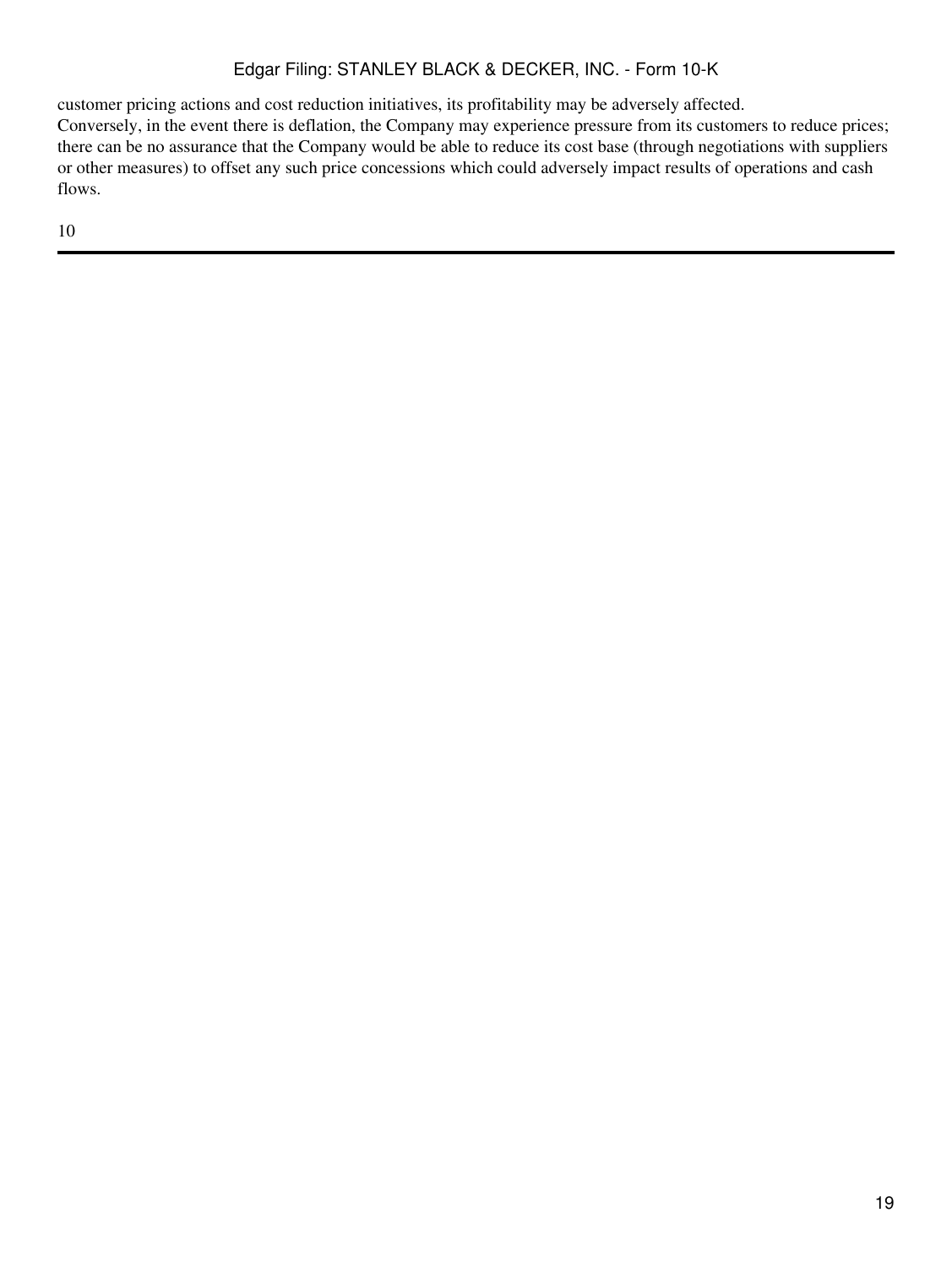Further, as a result of inflationary or deflationary economic conditions, the Company believes it is possible that a limited number of suppliers may either cease operations or require additional financial assistance from the Company in order to fulfill their obligations. In a limited number of circumstances, the magnitude of the Company's purchases of certain items is of such significance that a change in established supply relationships with suppliers or increase in the costs of purchased raw materials, component parts or finished goods could result in manufacturing interruptions, delays, inefficiencies or an inability to market products. Changes in value-added tax rebates, currently available to the Company or to its suppliers, could also increase the costs of the Company's manufactured products as well as purchased products and components and could adversely affect the Company's results.

Uncertainty about the financial stability of economies outside the U.S. could have a significant adverse effect on the Company's business, results of operations and financial condition.

The Company generates approximately 47% of its revenues from outside the U.S., including 22% of its revenues from Europe and 16% from various emerging market countries. Each of the Company's segments generates sales from these marketplaces. While the Company believes any downturn in the European or emerging marketplaces might be offset to some degree by the relative stability in North America, the Company's future growth, profitability and financial liquidity could be affected, in several ways, including but not limited to the following:

•depressed consumer and business confidence may decrease demand for products and services;

•customers may implement cost-reduction initiatives or delay purchases to address inventory levels;

**regimed to determine the control of the control of the control of the control of the control of the control of the control of the control of the control of the control of the control of the control of the control of the c** significant declines of foreign currency values in countries where the Company operates could impact both the

a slowing or contacting emilese econds a slowing or contracting Chinese economy could reduce China's consumption and negatively impact the Company's

**The contractor of foreign currences could have an effect on the credit word of customers in those regions impacting the collectability of receivables;** a devaluation of foreign currencies could have an effect on the credit worthiness (as well as the availability of funds)

**effected countries;** a devaluation of foreign currencies could have an adverse effect on the value of financial assets of the Company in the

• credit markets and global liquidity potentially impacting the Company's ability to access these credit markets and to the impact of an event (individual country default or break up of the Euro) could have an adverse impact on the global raise capital.

The Company is exposed to market risk from changes in foreign currency exchange rates which could negatively impact profitability.

The Company manufactures and sells its products in many countries throughout the world. As a result, there is exposure to foreign currency risk as the Company enters into transactions and makes investments denominated in multiple currencies. The Company's predominant currency exposures are related to the Euro, Canadian Dollar, British Pound, Australian Dollar, Brazilian Real, Argentine Peso, Chinese Renminbi ("RMB") and the Taiwan Dollar. In preparing its financial statements, for foreign operations with functional currencies other than the U.S. dollar, asset and liability accounts are translated at current exchange rates, and income and expenses are translated using weighted-average exchange rates. With respect to the effects on translated earnings, if the U.S. dollar strengthens relative to local currencies, the Company's earnings could be negatively impacted. In 2015, translational and transactional foreign currency fluctuations negatively impacted pre-tax earnings by approximately \$220 million and diluted earnings per share by approximately \$1.13. The translational and transactional impacts will vary over time and may be more material in the future. Although the Company utilizes risk management tools, including hedging, as it deems appropriate, to mitigate a portion of potential market fluctuations in foreign currencies, there can be no assurance that such measures will result in all market fluctuation exposure being eliminated. The Company generally does not hedge the translation of its non-U.S. dollar earnings in foreign subsidiaries, but may choose to do so in certain instances.

The Company sources many products from China and other Asian low-cost countries for resale in other regions. To the extent the RMB or other currencies appreciate, the Company may experience cost increases on such purchases. The Company may not be successful at implementing customer pricing or other actions in an effort to mitigate the related cost increases and thus its profitability may be adversely impacted.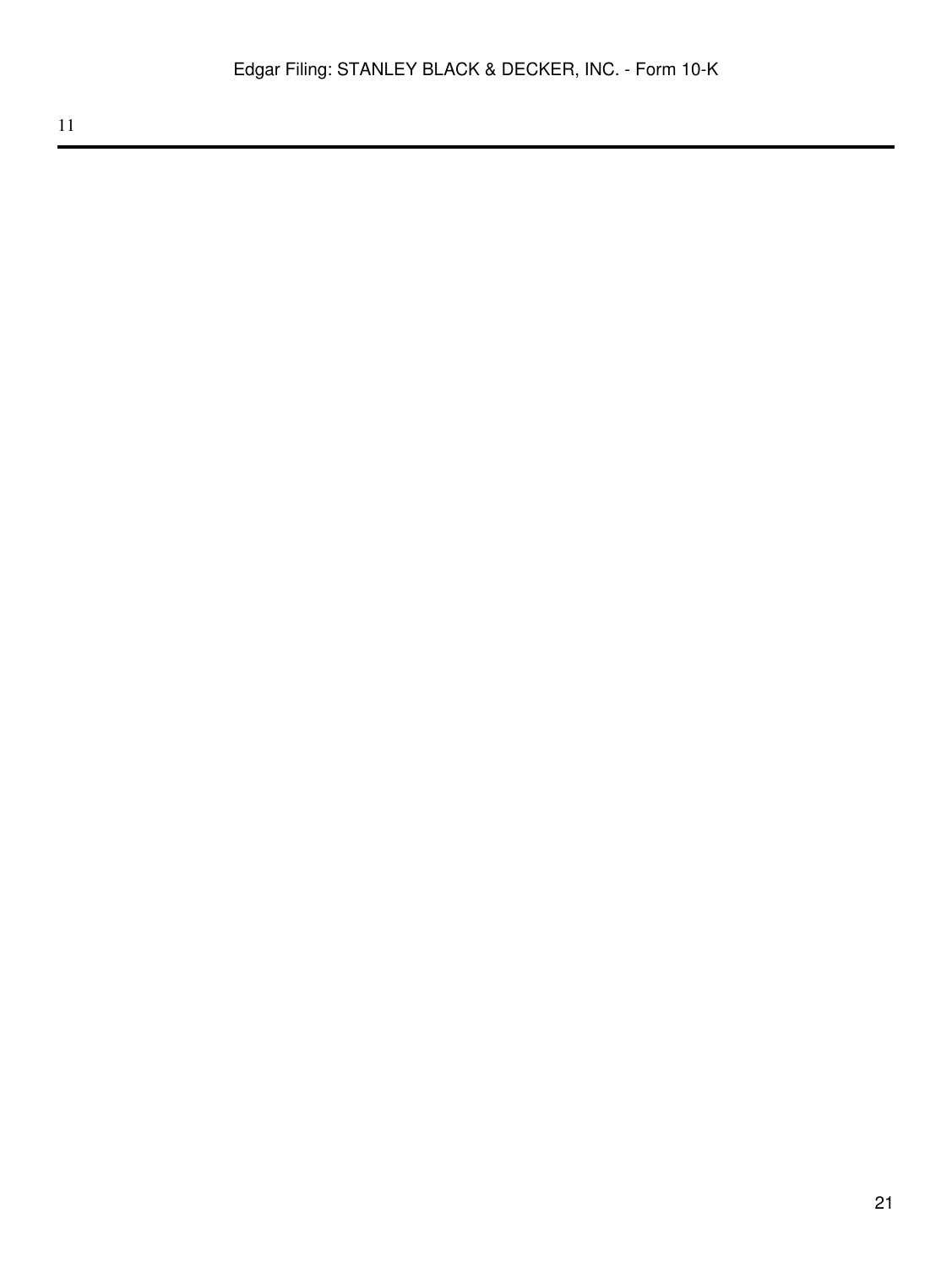The Company has incurred, and may incur in the future, significant indebtedness, or issue additional equity securities, in connection with mergers or acquisitions which may impact the manner in which it conducts business or the Company's access to external sources of liquidity. The potential issuance of such securities may limit the Company's ability to implement elements of its growth strategy and may have a dilutive effect on earnings.

As described in Note H, Long-Term Debt and Financing Arrangements, of the Notes to Consolidated Financial Statements in Item 8, the Company has an amended and restated five-year \$1.75 billion committed credit facility. No amounts were outstanding against this facility at January 2, 2016.

The instruments and agreements governing certain of the Company's current indebtedness contain requirements or restrictive covenants that include, among other things:

•a limitation on creating liens on certain property of the Company and its subsidiaries;

•a restriction on entering into certain sale-leaseback transactions;

**Existending** because of detail. He all event of details details and is community all amounts outstanding under the respective instrument or agreement; and customary events of default. If an event of default occurs and is continuing, the Company might be required to repay

Anneed to, tembolar of non-easily interest expense and stock based compensation expense. The ratio required for<br>compliance is 3.5 times EBITDA to 1.0 times Interest Expense and is computed quarterly, on a rolling twelve mo maintenance of a specified financial ratio. The Company has an interest coverage covenant that must be maintained to permit continued access to its committed revolving credit facilities. The interest coverage ratio tested for covenant compliance compares adjusted Earnings Before Interest, Taxes, Depreciation and Amortization to adjusted Interest Expense ("adjusted EBITDA"/"adjusted Interest Expense"); such adjustments to interest or EBITDA include, but are not limited to, removal of non-cash interest expense and stock-based compensation expense. The ratio required for (last twelve months) basis. Under this covenant definition, the interest coverage ratio was approximately 9 times EBITDA or higher in each of the 2015 quarterly measurement periods. Management does not believe it is reasonably likely the Company will breach this covenant. Failure to maintain this ratio could adversely affect further access to liquidity.

Future instruments and agreements governing indebtedness may impose other restrictive conditions or covenants. Such covenants could restrict the Company in the manner in which it conducts business and operations as well as in the pursuit of its growth and repositioning strategies.

The Company is exposed to counterparty risk in its hedging arrangements.

From time to time, the Company enters into arrangements with financial institutions to hedge exposure to fluctuations in currency and interest rates, including forward contracts, options and swap agreements. The failure of one or more counterparties to the Company's hedging arrangements to fulfill their obligations could adversely affect the Company's results of operations.

Tight capital and credit markets or the failure to maintain credit ratings could adversely affect the Company by limiting the Company's ability to borrow or otherwise access liquidity.

The Company's long-term growth plans are dependent on, among other things, the availability of funding to support corporate initiatives and complete appropriate acquisitions and the ability to increase sales of existing product lines. While the Company has not encountered financing difficulties to date, the capital and credit markets experienced extreme volatility and disruption in recent years. Market conditions could make it more difficult for the Company to borrow or otherwise obtain the cash required for significant new corporate initiatives and acquisitions. In addition, there could be a number of follow-on effects from such a credit crisis on the Company's businesses, including insolvency of key suppliers resulting in product delays; inability of customers to obtain credit to finance purchases of the Company's products and services and/or customer insolvencies.

In addition, the major rating agencies regularly evaluate the Company for purposes of assigning credit ratings. The Company's ability to access the credit markets, and the cost of these borrowings, is affected by the strength of its credit ratings and current market conditions. Failure to maintain credit ratings that are acceptable to investors may adversely affect the cost and other terms upon which the Company is able to obtain financing, as well as access to the capital markets.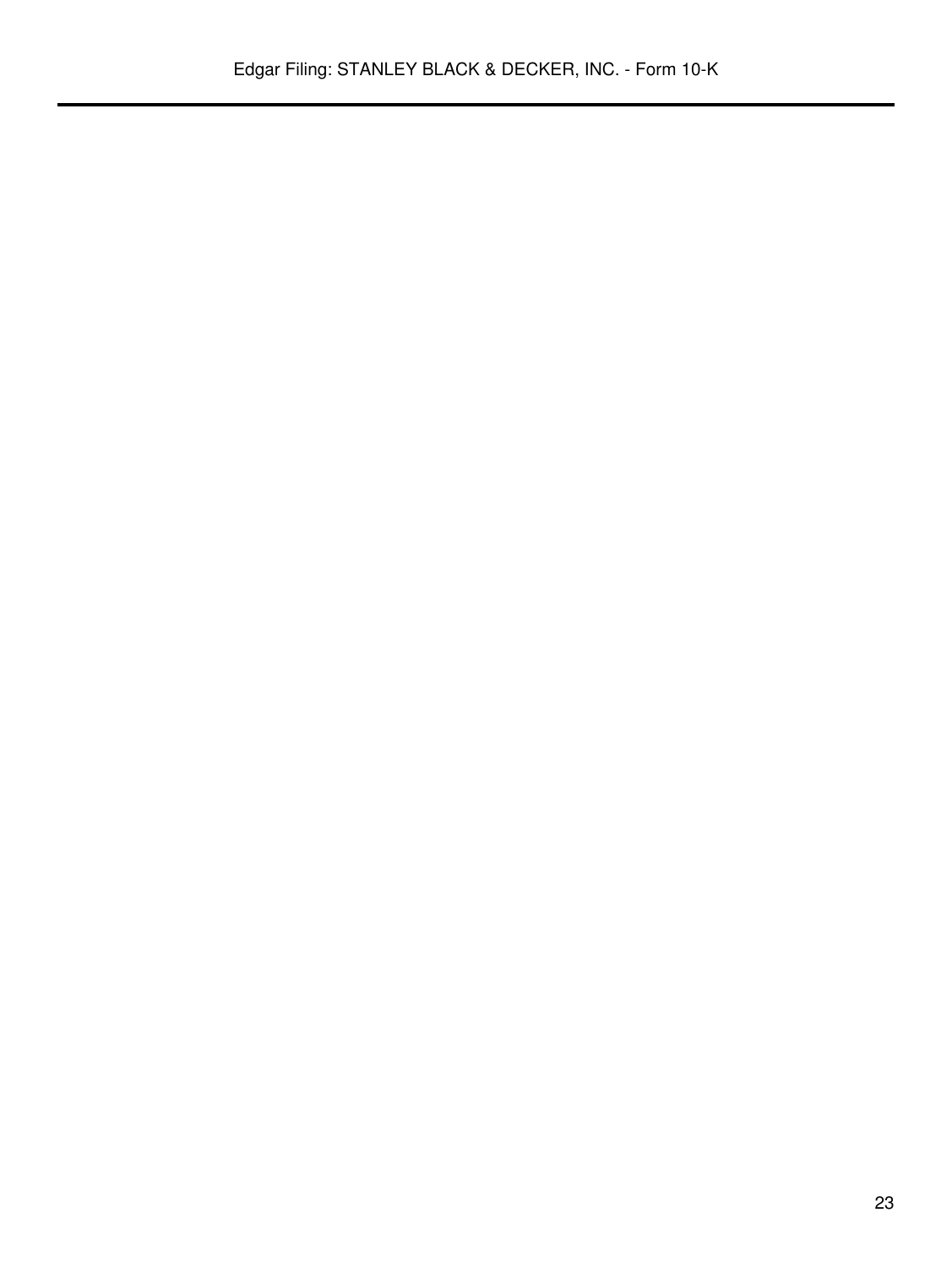The Company's acquisitions, as well as general business reorganizations, may result in significant costs and certain risks for its business and operations.

The Company has completed a number of acquisitions in recent years including, but not limited to, Infastech, Jiangsu Guoqiang Tools ("GQ") and Niscayah. The Company may make additional acquisitions in the future.

Acquisitions involve a number of risks, including:

•the failure to identify the most suitable candidates for acquisitions;

•the ability to identify and close on appropriate acquisition opportunities within desired timeframes at reasonable cost; •the anticipated additional revenues from the acquired companies do not materialize, despite extensive due diligence; the possibility that the acquired companies will not be successfully integrated or that anticipated cost savings,

synergies, or other benefits will not be realized;

•the acquired businesses will lose market acceptance or profitability;

•the diversion of Company management's attention and other resources;

• violations by the acquired business; and the incurrence of unexpected costs and liabilities, including those associated with undisclosed pre-closing regulatory

•the loss of key personnel and clients or customers of acquired companies.

In addition, the success of the Company's long-term growth and repositioning strategy will depend in part on successful general reorganization including its ability to:

**combine businesses and operations;** 

integrate departments, systems and procedures; and

• transformation initiative. obtain cost savings and other efficiencies from such reorganizations, including the Company's functional

Failure to effectively consummate or manage future acquisitions and general business reorganizations, and mitigate the related risks, may adversely affect the Company's existing businesses and harm its operational results due to large write-offs, significant restructuring costs, contingent liabilities, substantial depreciation, adverse tax or other consequences. The Company cannot ensure that such integrations and reorganizations will be successfully completed or that all of the planned synergies and other benefits will be realized.

Expansion of the Company's activity in emerging markets may result in risks due to differences in business practices and cultures.

The Company's growth plans include efforts to increase revenue from emerging markets through both organic growth and acquisitions. Local business practices in these regions may not comply with U.S. laws, local laws or other laws applicable to the Company. When investigating potential acquisitions, the Company seeks to identify historical practices of target companies that would create liability or other exposures for the Company were they to continue post-completion or as a successor to the target. Where such practices are discovered, the Company assesses the risk to determine whether it is prepared to proceed with the transaction. In assessing the risk, the Company looks at, among other factors, the nature of the violation, the potential liability, including any fines or penalties that might be incurred, the ability to avoid, minimize or obtain indemnity for the risks, and the likelihood that the Company would be able to ensure that any such practices are discontinued following completion of the acquisition through implementation of its own policies and procedures. Due diligence and risk assessment are, however, imperfect processes, and it is possible that the Company will not discover problematic practices until after completion, or that the Company will underestimate the risks associated with historical activities. Should that occur, the Company may incur fees, fines, penalties, injury to its reputation or other damage that could negatively impact the Company's earnings.

Significant judgment and certain estimates are required in determining the Company's worldwide provision for income taxes. Future tax law changes and audit results may materially increase the Company's prospective income tax expense.

The Company is subject to income taxation in the U.S. as well as numerous foreign jurisdictions. Significant judgment is required in determining the Company's worldwide income tax provision and accordingly there are many transactions and computations for which the final income tax determination is uncertain. The Company considers many factors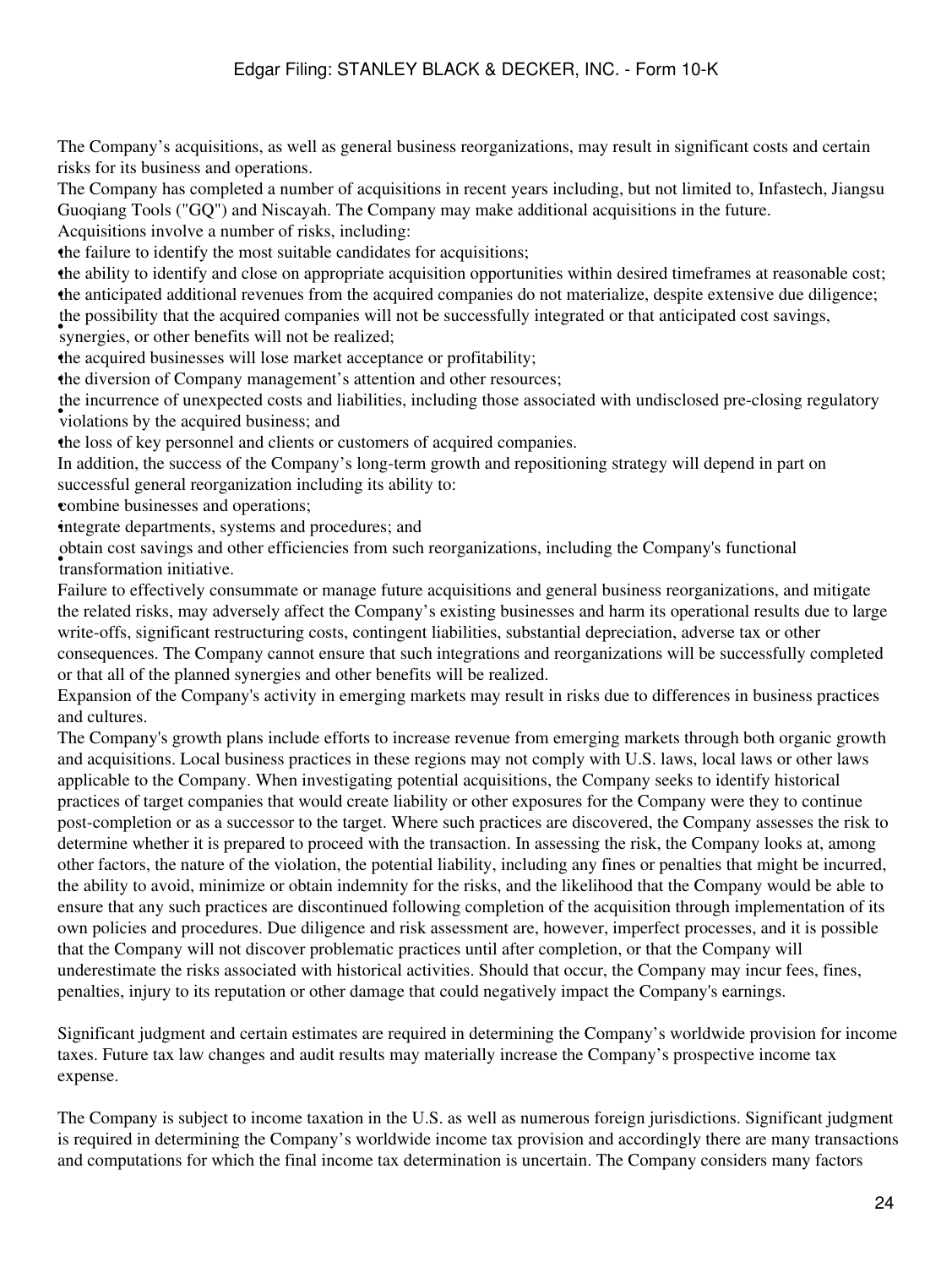when evaluating and estimating its tax positions and tax benefits, which may require periodic adjustments and which may not accurately anticipate actual outcomes. The Company periodically assesses its liabilities and contingencies for all tax years still subject to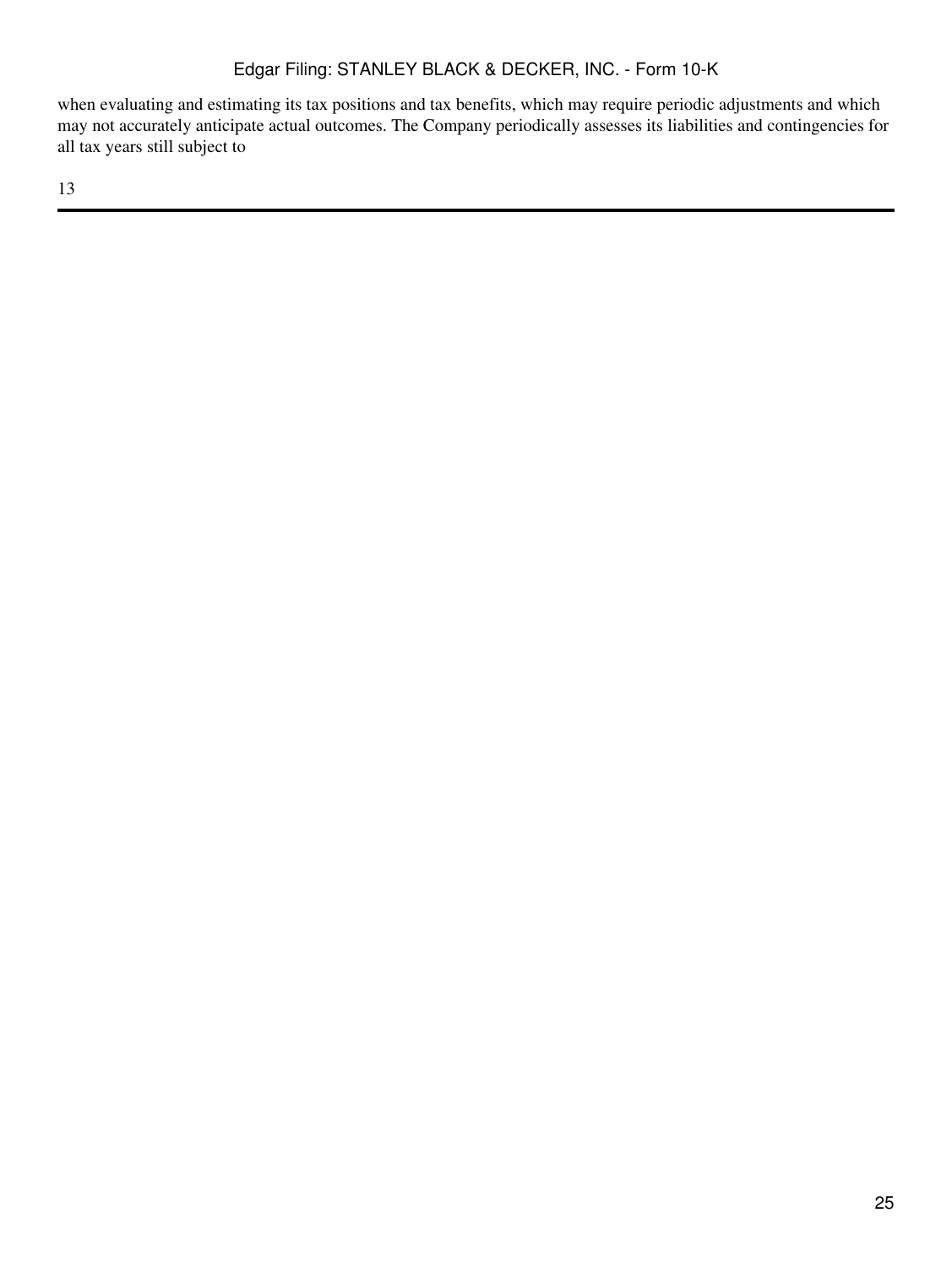audit based on the most currently available information, which involves inherent uncertainty. The Company is routinely audited by income tax authorities in many tax jurisdictions. Although management believes the recorded tax estimates are reasonable, the ultimate outcome of any audit (or related litigation) could differ materially from amounts reflected in the Company's income tax accruals. Additionally, it is possible that future income tax legislation may be enacted that could have a material impact on the Company's worldwide income tax provision beginning with the period that such legislation becomes enacted. Lastly, the global income tax provision can be materially impacted due to foreign currency fluctuations against the U.S. dollar since a significant amount of the Company's earnings are generated outside the United States.

The Company's failure to continue to successfully avoid, manage, defend, litigate and accrue for claims and litigation could negatively impact its results of operations or cash flows.

The Company is exposed to and becomes involved in various litigation matters arising out of the ordinary routine conduct of its business, including, from time to time, actual or threatened litigation relating to such items as commercial transactions, product liability, workers compensation, the Company's distributors and franchisees, intellectual property claims and regulatory actions.

In addition, the Company is subject to environmental laws in each jurisdiction in which business is conducted. Some of the Company's products incorporate substances that are regulated in some jurisdictions in which it conducts manufacturing operations. The Company could be subject to liability if it does not comply with these regulations. In addition, the Company is currently, and may in the future be held responsible for remedial investigations and clean-up costs resulting from the discharge of hazardous substances into the environment, including sites that have never been owned or operated by the Company but at which it has been identified as a potentially responsible party under federal and state environmental laws and regulations. Changes in environmental and other laws and regulations in both domestic and foreign jurisdictions could adversely affect the Company's operations due to increased costs of compliance and potential liability for non-compliance.

The Company manufactures products, configures and installs security systems and performs various services that create exposure to product and professional liability claims and litigation. If such products, systems and services are not properly manufactured, configured, installed, designed or delivered, personal injuries, property damage or business interruption could result, which could subject the Company to claims for damages. The costs associated with defending product liability claims and payment of damages could be substantial. The Company's reputation could also be adversely affected by such claims, whether or not successful.

There can be no assurance that the Company will be able to continue to successfully avoid, manage and defend such matters. In addition, given the inherent uncertainties in evaluating certain exposures, actual costs to be incurred in future periods may vary from the Company's estimates for such contingent liabilities.

The Company's products could be recalled.

The Consumer Product Safety Commission or other applicable regulatory bodies may require the recall, repair or replacement of the Company's products if those products are found not to be in compliance with applicable standards or regulations. A recall could increase costs and adversely impact the Company's reputation.

The Company is exposed to credit risk on its accounts receivable.

The Company's outstanding trade receivables are not generally covered by collateral or credit insurance. While the Company has procedures to monitor and limit exposure to credit risk on its trade and non-trade receivables, there can be no assurance such procedures will effectively limit its credit risk and avoid losses, which could have an adverse effect on the Company's financial condition and operating results.

If the Company were required to write-down all or part of its goodwill, indefinite-lived trade names, or other definite-lived intangible assets, its net income and net worth could be materially adversely affected.

As a result of the Black and Decker merger and other acquisitions, the Company has \$7.084 billion of goodwill, \$1.578 billion of indefinite-lived trade names and \$0.964 billion of definite-lived intangible assets at January 2, 2016. The Company is required to periodically, at least annually, determine if its goodwill or indefinite-lived trade names have become impaired, in which case it would write down the impaired portion of the intangible asset. The definite-lived intangible assets, including customer relationships, are amortized over their estimated useful lives; such assets are also evaluated for impairment when appropriate. Impairment of intangible assets may be triggered by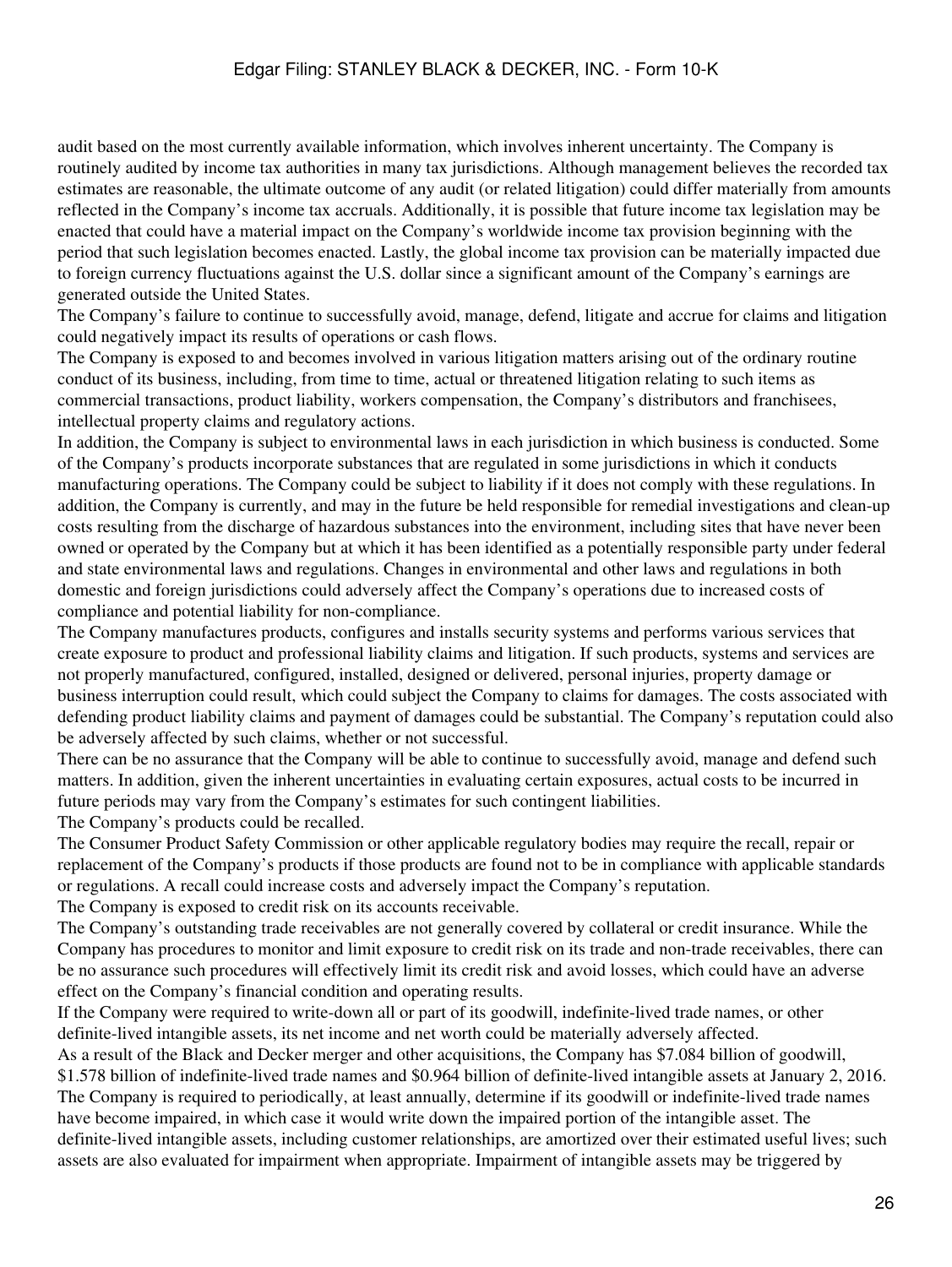developments outside of the Company's control, such as worsening economic conditions, technological change, intensified competition or other factors resulting in deleterious consequences.

If the investments in employee benefit plans do not perform as expected, the Company may have to contribute additional amounts to these plans, which would otherwise be available to cover operating expenses or other business purposes.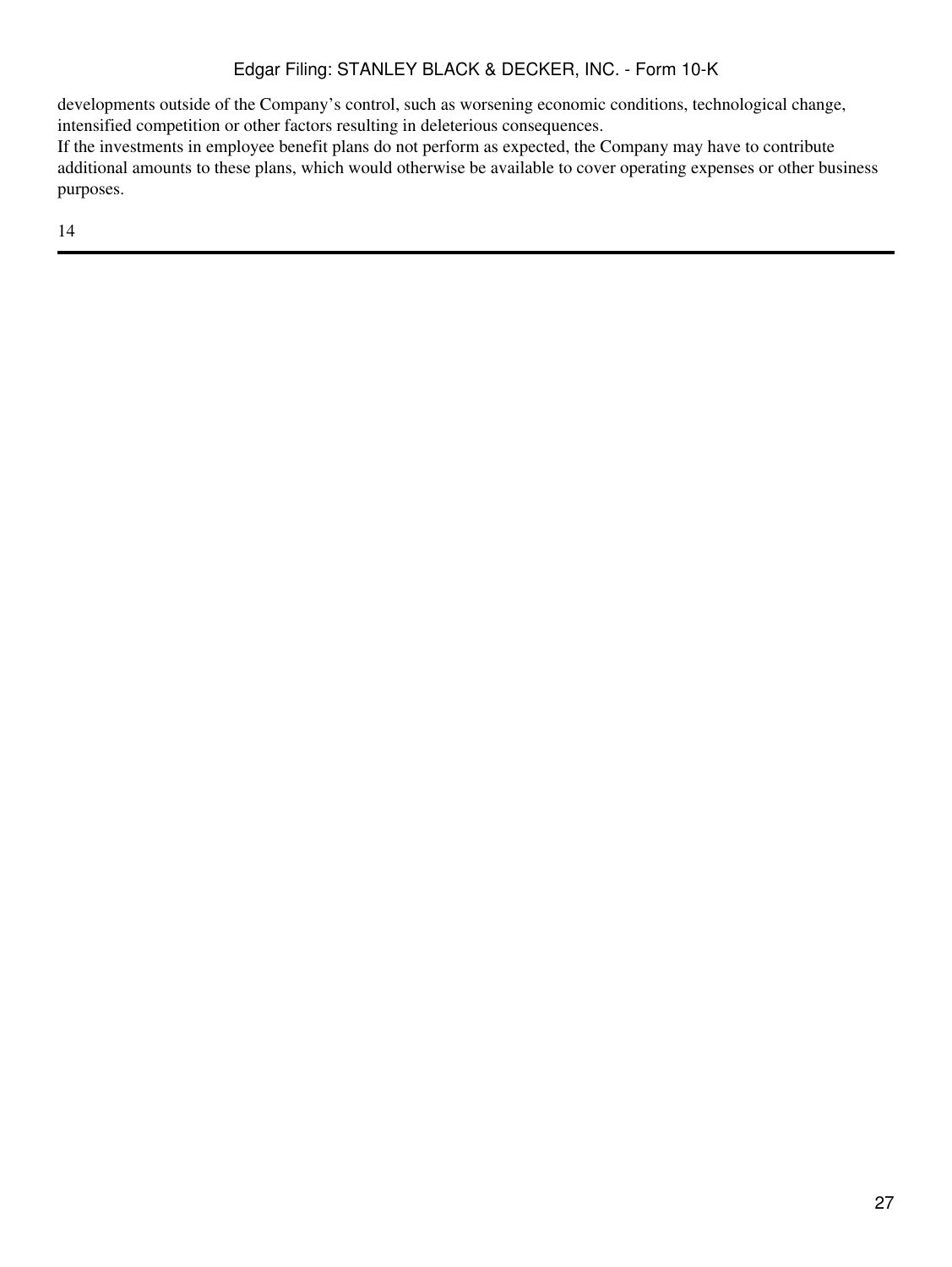The Company sponsors pension and other post-retirement defined benefit plans. The Company's defined benefit plan assets are currently invested in equity securities, government and corporate bonds and other fixed income securities, money market instruments and insurance contracts. The Company's funding policy is generally to contribute amounts determined annually on an actuarial basis to provide for current and future benefits in accordance with applicable law which require, among other things, that the Company make cash contributions to under-funded pension plans. During 2015, the Company made cash contributions to its defined benefit plans of \$66 million and it expects to contribute \$52 million to its defined benefit plans in 2016.

There can be no assurance that the value of the defined benefit plan assets, or the investment returns on those plan assets, will be sufficient in the future. It is therefore possible that the Company may be required to make higher cash contributions to the plans in future years which would reduce the cash available for other business purposes, and that the Company will have to recognize a significant pension liability adjustment which would decrease the net assets of the Company and result in higher expense in future years. The fair value of these assets at January 2, 2016 was \$2.129 billion.

Legal or technological hurdles associated with the expansion of use of RFID and RTLS technologies in Company products could adversely affect the Company's growth initiatives and long term results.

The Company's growth initiatives call for expansions of use of RFID and RTLS technologies both geographically and through incorporation of these technologies into new products. In connection with these activities, the Company may encounter both technological difficulties and legal impediments, including, but not limited to, design requirements, ownership claims and licensing or permitting requirements, that could delay or prevent the use of these technologies in certain products and/or in certain geographies. Any such impediments could adversely impact the Company's plans for growth and future results.

Risks associated with hostilities involving North Korea.

The Company has a number of key suppliers in South Korea. Escalation of hostilities with North Korea and/or military action in the region could cause disruptions in the Company's supply chain which could, in turn, cause product shortages, delays in delivery and/or increases in the Company's cost incurred to produce and deliver products to its customers.

<span id="page-27-0"></span>ITEM 1B. UNRESOLVED STAFF COMMENTS None.

### <span id="page-27-1"></span>ITEM 2. PROPERTIES

As of January 2, 2016, the Company and its subsidiaries owned or leased significant facilities used for manufacturing, distribution and sales offices in 19 states and 16 foreign countries. The Company leases its corporate headquarters in New Britain, Connecticut. The Company has 78 other facilities that are larger than 100,000 square feet. These facilities are broken out by segment as follows:

| Owned | Leased | Total |
|-------|--------|-------|
| 40    | 16     | 56    |
|       |        | 8     |
| 10    |        | 14    |
| 55    | 23     | 78    |
|       |        |       |

The combined size of these facilities is approximately 20 million square feet. The buildings are in good condition, suitable for their intended use, adequate to support the Company's operations, and generally fully utilized.

#### <span id="page-27-2"></span>ITEM 3. LEGAL PROCEEDINGS

In the normal course of business, the Company is involved in various lawsuits and claims, including product liability, environmental and distributor claims, and administrative proceedings. The Company does not expect that the resolution of these matters will have a materially adverse effect on the Company's consolidated financial position, results of operations or liquidity.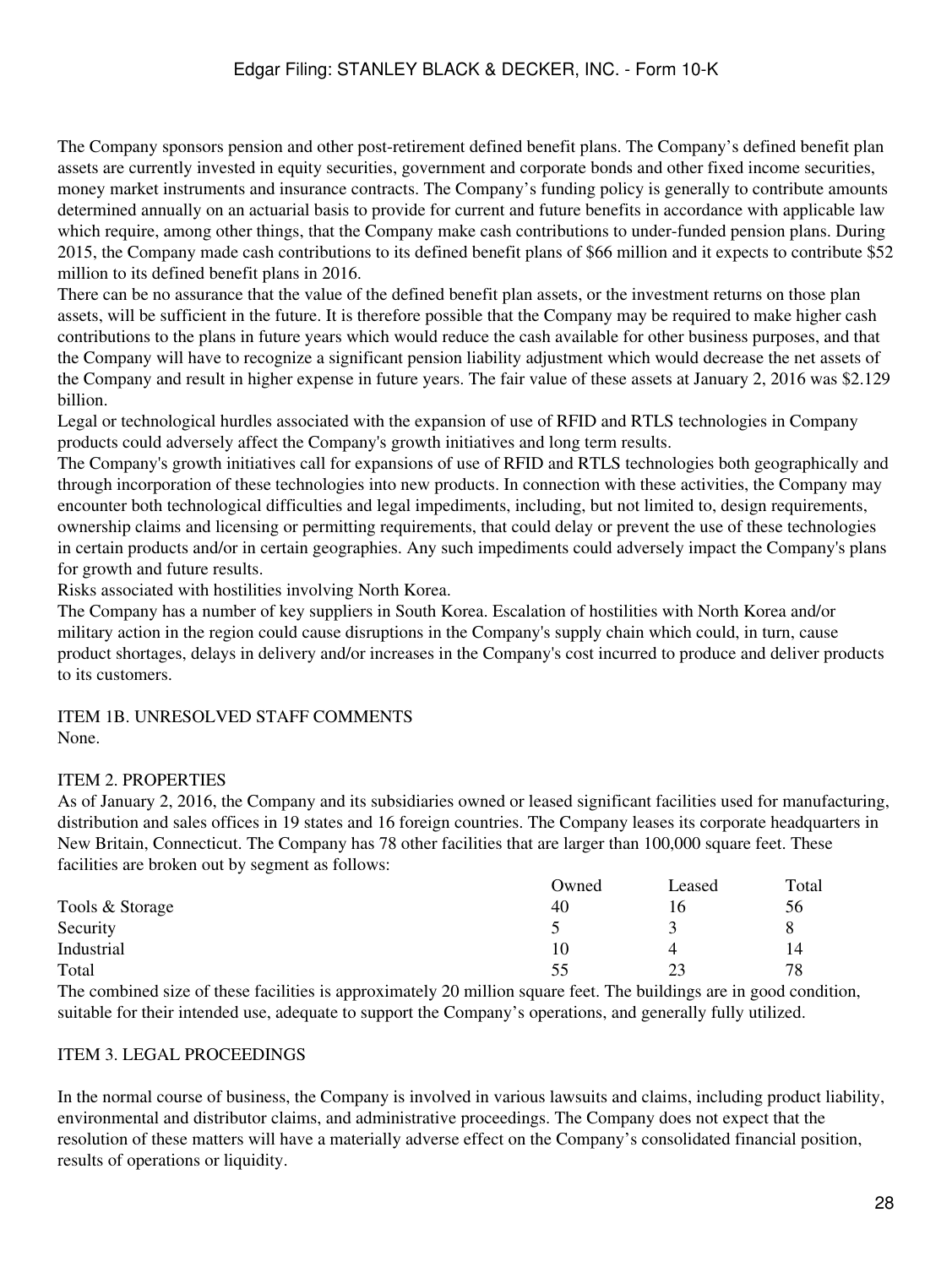On September 30, 2015, the Director of the Land and Chemicals Division for the United States Environmental Protection Agency, Region III ("EPA") initiated an administrative proceeding for the assessment of civil penalties against Baldwin Hardware Corporation and SBD Property Holdings, LLC (collectively, "Respondents"). The Complaint alleges that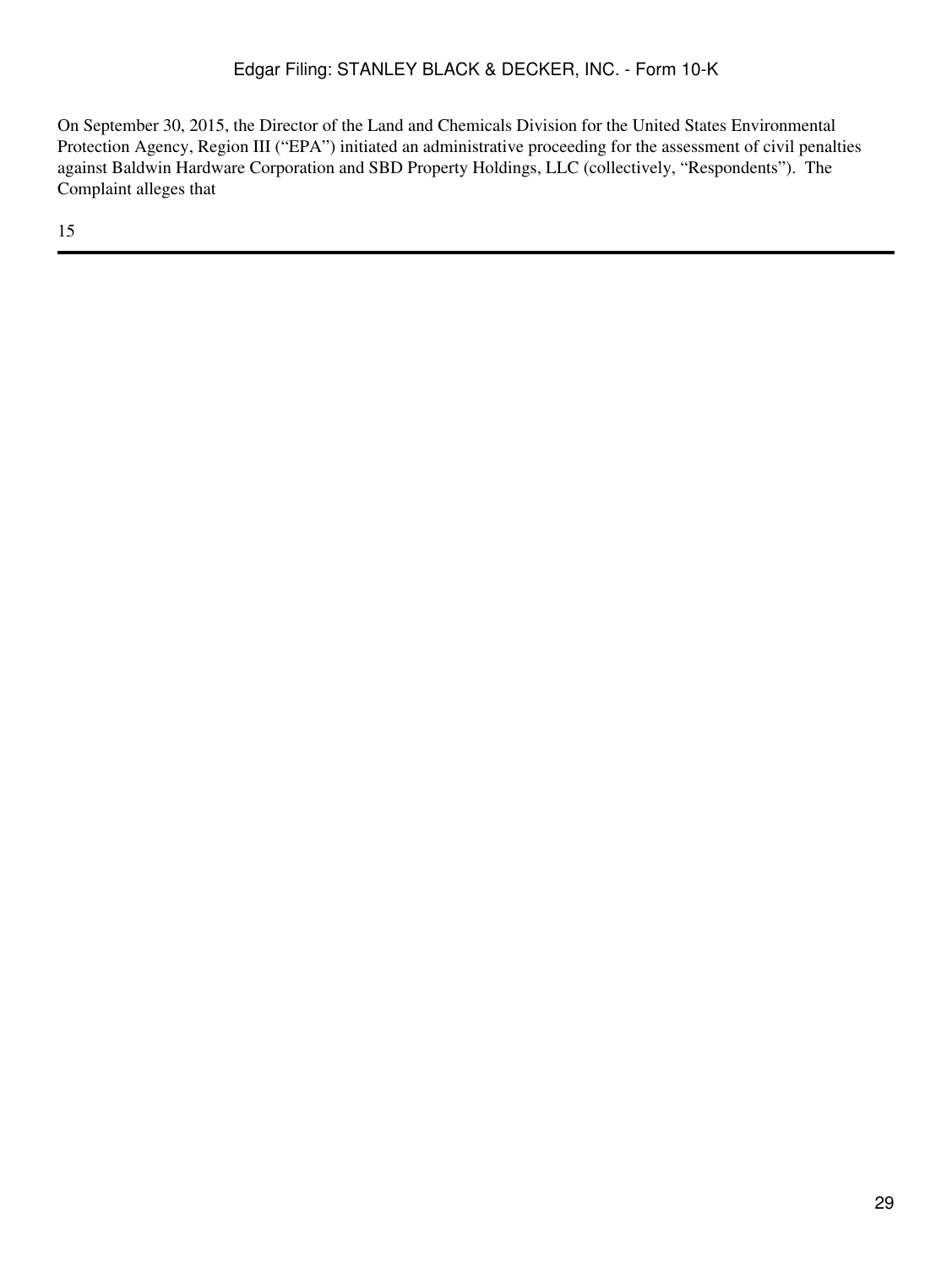Respondents violated Subtitle C, 42 U.S.C. §§ 6921-6939g of the Resource Conservation and Recovery Act of 1976, as amended ("RCRA"), and requirements of the federally-authorized Pennsylvania Hazardous Waste Management Regulations, in their waste management practices for the handling of RCRA hazardous waste at a manufacturing facility in Reading, PA. The facility was decommissioned in 2014. In October 2015, the Respondents reached an agreement with the EPA to resolve the matter whereby Respondents paid a civil penalty in the amount of \$420,000 to resolve all of EPA's claims asserted in the Complaint and final resolution of the matter was effective November 16, 2015.

### <span id="page-29-0"></span>ITEM 4. MINE SAFETY DISCLOSURES

Not applicable.

#### <span id="page-29-1"></span>PART II

<span id="page-29-2"></span>ITEM 5. MARKET FOR THE REGISTRANT'S COMMON EQUITY, RELATED STOCKHOLDER MATTERS AND ISSUER PURCHASES OF EQUITY SECURITIES

The Company's common stock is listed and traded on the New York Stock Exchange, Inc. ("NYSE") under the abbreviated ticker symbol "SWK", and is a component of the Standard & Poor's ("S&P") 500 Composite Stock Price Index. The Company's high and low quarterly stock prices on the NYSE for the years ended January 2, 2016 and January 3, 2015 follow:

|                 | 2015     |         |                                           | 2014    |         |                                    |
|-----------------|----------|---------|-------------------------------------------|---------|---------|------------------------------------|
|                 | High     | Low     | Dividend<br>Per<br>Common<br><b>Share</b> | High    | Low     | Dividend<br>Per<br>Common<br>Share |
| <b>QUARTER:</b> |          |         |                                           |         |         |                                    |
| First           | \$100.17 | \$90.51 | \$0.52                                    | \$83.04 | \$75.64 | \$0.50                             |
| Second          | \$107.71 | \$95.93 | \$0.52                                    | \$89.02 | \$77.58 | \$0.50                             |
| Third           | \$108.17 | \$94.66 | \$0.55                                    | \$93.46 | \$85.01 | \$0.52                             |
| Fourth          | \$110.17 | \$98.15 | \$0.55                                    | \$97.36 | \$81.31 | \$0.52                             |
| Total           |          |         | \$2.14                                    |         |         | \$2.04                             |

As of February 1, 2016, there were 10,593 holders of record of the Company's common stock. Information required by Item 201(d) of Regulation S-K concerning securities authorized for issuance under equity compensation plans can be found under Item 12 of this Annual Report on Form 10-K.

Issuer Purchases of Equity Securities

The following table provides information about the Company's purchases of equity securities that are registered by the Company pursuant to Section 12 of the Exchange Act for the three months ended January 2, 2016:

| 2015                    | (a) Total Number<br>Of Shares<br>Purchased | Average Price<br>Paid Per Share | <b>Total Number</b><br>Of Shares<br><b>Purchased As Part</b><br>Of A Publicly<br><b>Announced Plan</b><br>or Program | Maximum Number<br>Of Shares That<br>May<br><b>Yet Be Purchased</b><br>Under The Program |
|-------------------------|--------------------------------------------|---------------------------------|----------------------------------------------------------------------------------------------------------------------|-----------------------------------------------------------------------------------------|
| October 4 - November 7  | 2,105                                      | \$101.66                        |                                                                                                                      |                                                                                         |
| November 8 - December 5 | 46,783                                     | \$109.25                        |                                                                                                                      |                                                                                         |
| December 6 - January 2  | 40,362                                     | \$109.34                        |                                                                                                                      |                                                                                         |
| Total                   | 89,250                                     | \$109.11                        |                                                                                                                      |                                                                                         |

(a) benefit plans of the Company to satisfy the participants' taxes related to vesting or delivery of time-vesting The shares of common stock in this column were deemed surrendered to the Company by participants in various restricted share units under those plans.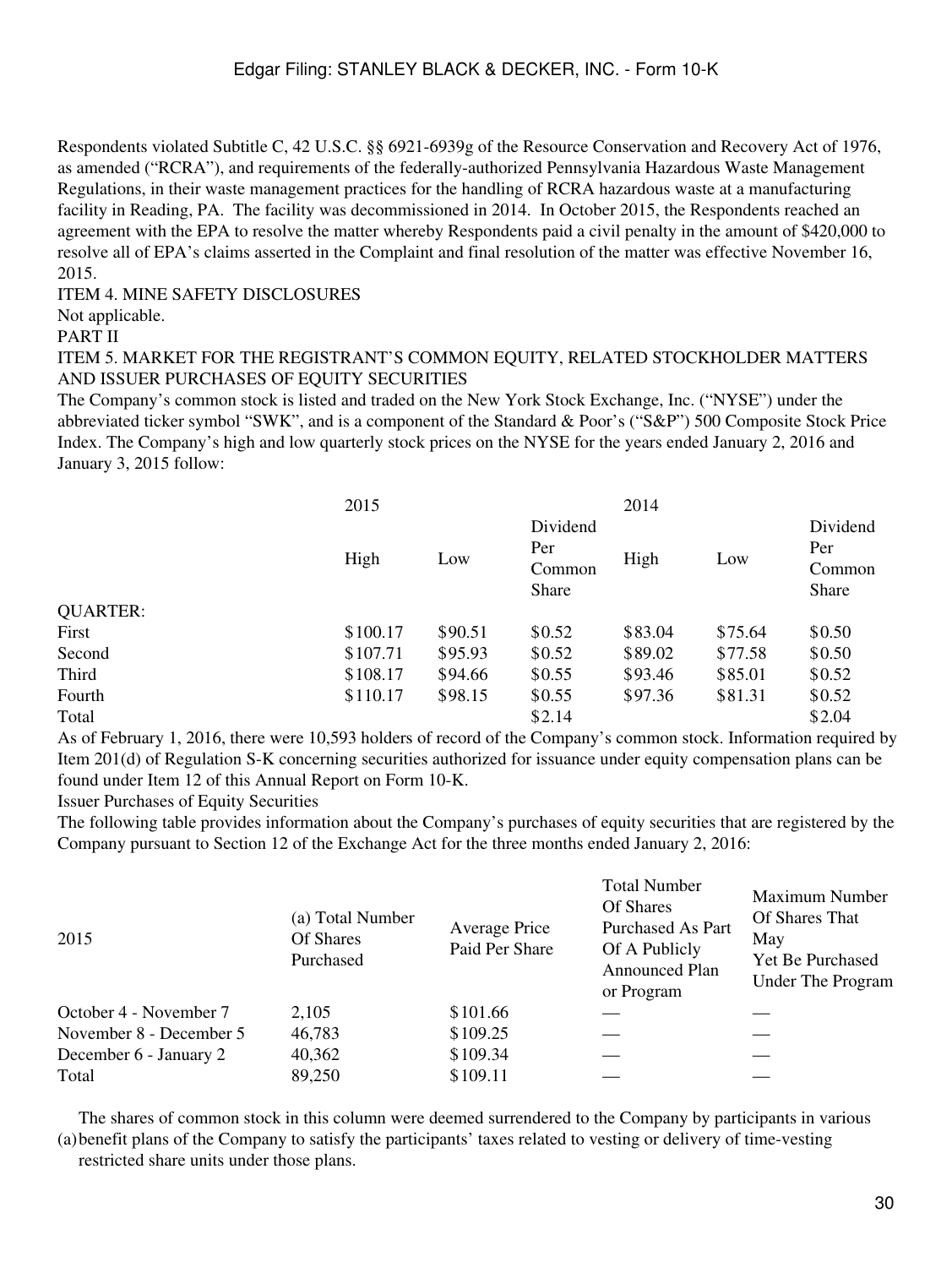On July 23, 2014, the Board of Directors approved a new repurchase of up to 25 million shares of the Company's common stock. As of January 2, 2016, the remaining authorized shares for repurchase is 16.1 million shares. Furthermore, approximately 5.2 million shares are reserved for purchase in connection with the forward share purchase contracts entered into in October 2014 and March 2015, which obligate the Company to pay \$150.0 million and \$350.0 million, respectively, plus additional amounts related to the forward component of the contracts to the financial institution counterparties not later than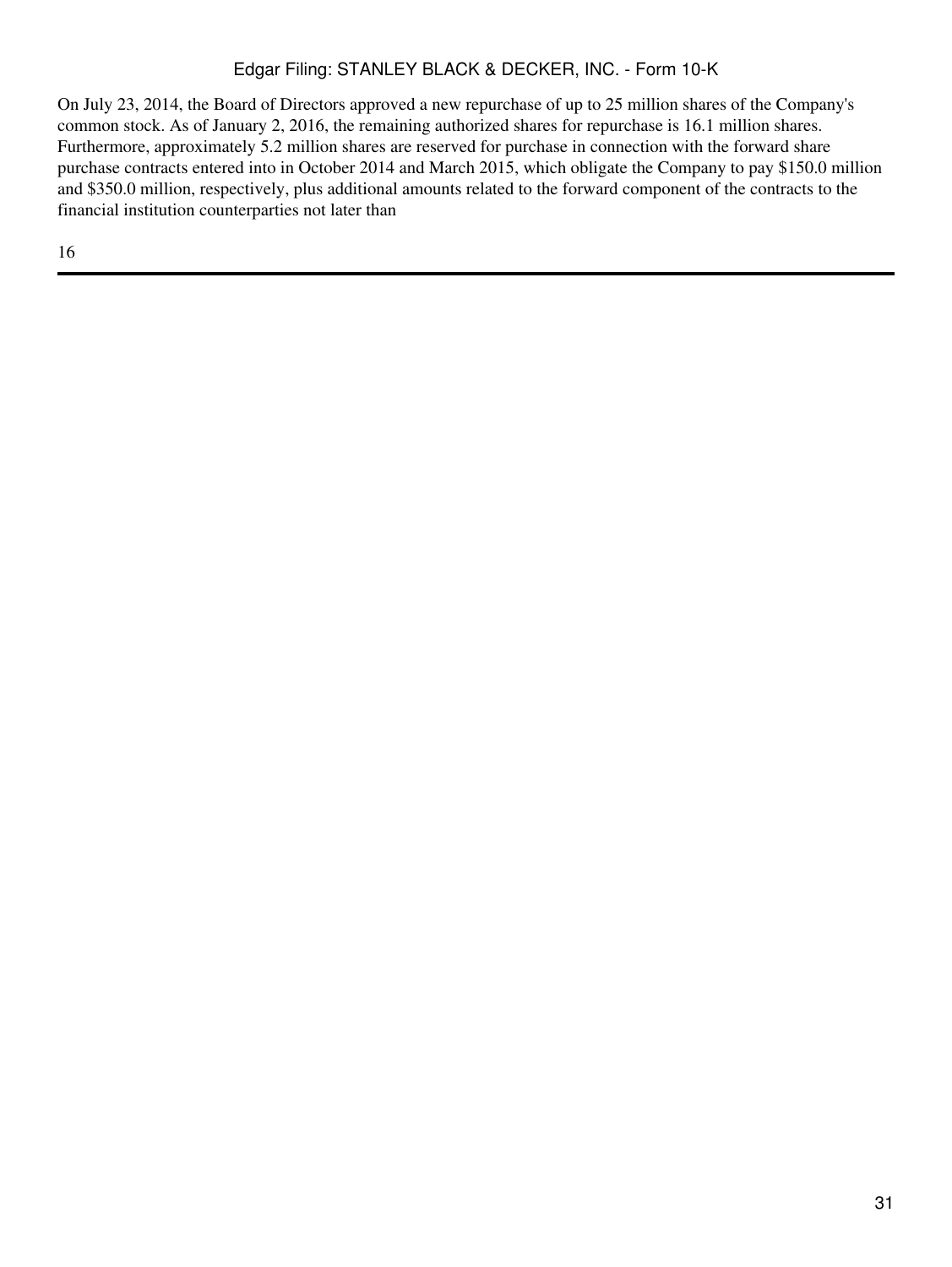October 2016 and March 2017, respectively, or earlier at the Company's option. Refer to Note J, Capital Stock, of the Notes to Consolidated Financial Statements in Item 8 for further discussion.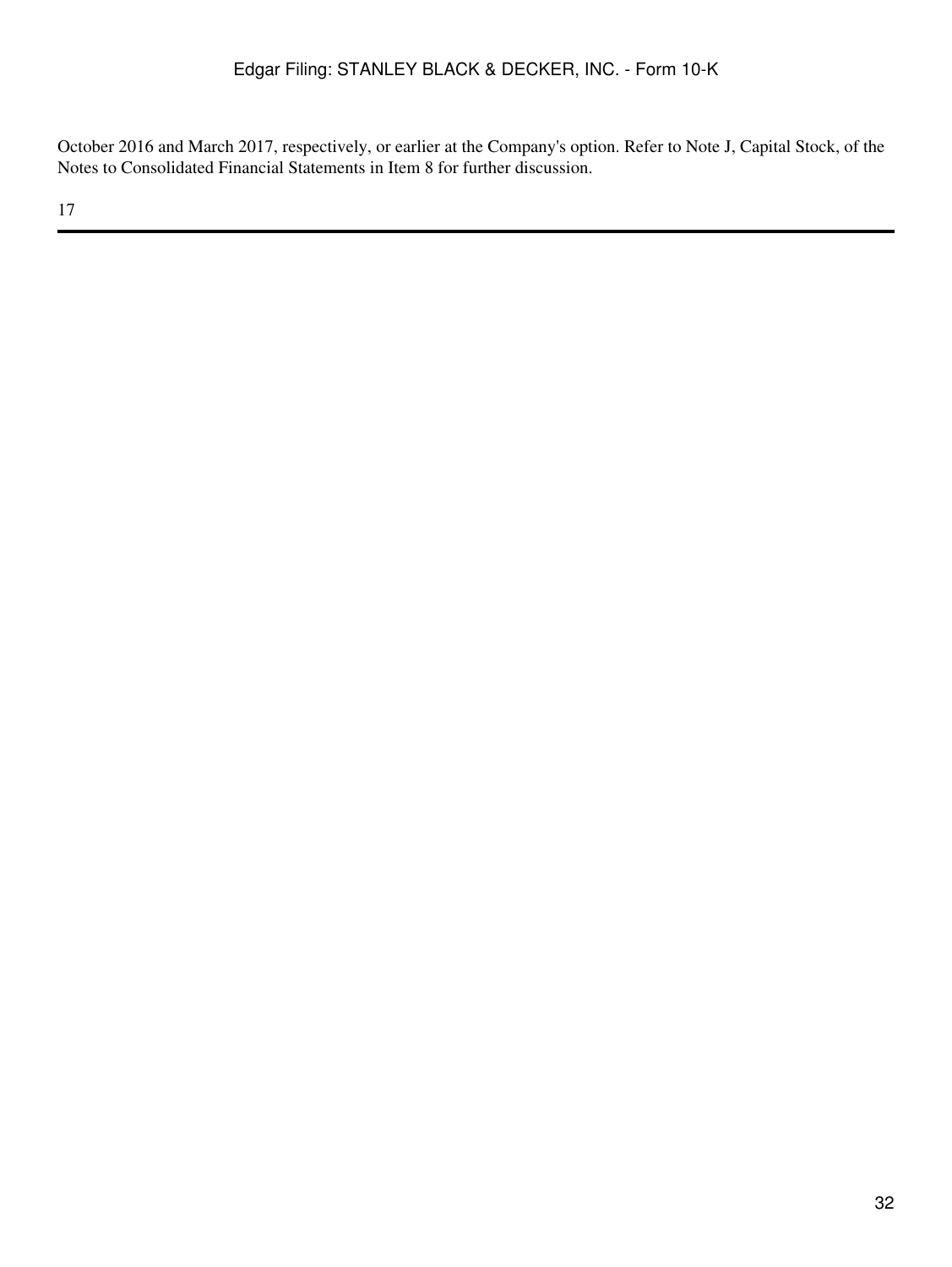### ITEM 6. SELECTED FINANCIAL DATA

Acquisitions made by the Company during the five-year period presented below affect comparability of results. Refer to Note E, Acquisitions, of the Notes to Consolidated Financial Statements in Item 8 and prior year 10-K filings for further information. (Millions of Dollars) 2015 2014 2013 (a) 2012 (b) 2011 (c) Continuing Operations: Net sales \$11,172 \$11,339 \$10,890 \$10,022 \$9,332 Net earnings from continuing operations attributable to common shareowners \$904 \$857 \$520 \$458 \$612 Net (loss) earnings from discontinued operations (d)  $$(20 \text{)}$ $(96 \text{)}$ $(30 \text{)}$ $426$ $63$ Net earnings attributable to common shareowners \$884 \$761 \$884 \$675 Basic earnings (loss) per share: Continuing operations  $\begin{array}{cccc} 86.10 & 55.49 & 53.35 & 52.81 & 53.69 \end{array}$ Discontinued operations (d)  $\{(0.14)$   $\{(0.14)$   $\{(0.62)$   $\}(0.19)$   $\{(0.19)$   $\{(0.19)$   $\{(0.19)$   $\}(0.38)$ Total basic earnings per share \$5.96 \$4.87 \$3.16 \$5.41 \$4.06 Diluted earnings (loss) per share: Continuing operations \$5.92 \$5.37 \$3.28 \$2.75 \$3.60 Discontinued operations (d)  $\{(0.13)$   $\{(0.60)$   $\{(0.19)$   $\{(0.19)$   $\{(0.19)$   $\{(0.19)$   $\{(0.19)$   $\{(0.19)$   $\{(0.19)$   $\{(0.19)$   $\{(0.19)$   $\{(0.19)$   $\{(0.19)$   $\{(0.19)$   $\{(0.19)$   $\{(0.19)$   $\{(0.19)$   $\{(0.19)$   $\{(0.19)$   $\{(0$ Total diluted earnings per share  $$5.79$  \$4.76 \$3.09 \$5.30 \$3.97 Percent of net sales (Continuing operations): Cost of sales 63.6 % 63.8 % 64.2 % 63.5 % 63.1 % Selling, general and administrative (e) 22.3 % 22.9 % 24.7 % 24.7 % 25.2 % Other-net 2.0 % 2.1 % 2.6 % 3.0 % 2.7 % Interest, net 1.5 % 1.4 % 1.4 % 1.3 % 1.2 % Earnings before income taxes 10.3 % 9.6 % 5.4 % 5.3 % 7.1 % Net earnings from continuing operations Exercision community operations<br>attributable to common shareowners  $8.1$  % 7.6 % 4.8 % 4.6 % 6.6 % Balance sheet data: Total assets  $$15,172$   $$15,849$   $$16,535$   $$15,844$   $$15,949$ Long-term debt  $$3,837$   $$3,840$   $$3,799$   $$3,527$   $$2,926$ Stanley Black & Decker, Inc.'s Shareowners' Equity Black & Beeker, Inc. 5 Shareowners  $$5,812$   $$6,429$   $$6,799$   $$6,667$   $$7,004$ Ratios: Total debt to total capital 39.8 % 37.4 % 38.2 % 34.7 % 33.0 % Income tax rate - continuing operations 21.6 % 20.9 % 11.7 % 14.2 % 8.2 % Common stock data: Dividends per share  $$2.14$   $$2.04$   $$1.98$   $$1.80$   $$1.64$ Equity per share at year-end  $$39.08$   $$41.34$   $$43.73$   $$43.19$   $$42.84$ Market price per share - high  $$110.17$   $$97.36$   $$92.36$   $$81.34$   $$77.29$ Market price per share - low \$90.51 \$75.64 \$73.97 \$59.25 \$47.83 Average shares outstanding (in 000's): Basic 148,234 156,090 155,237 163,067 165,832 Diluted 152,706 159,737 158,776 166,701 170,105 Other information: Average number of employees 51,815 50,375 49,445 45,327 44,309 Shareowners of record at end of year 10,603 10,932 11,235 11,285 11,643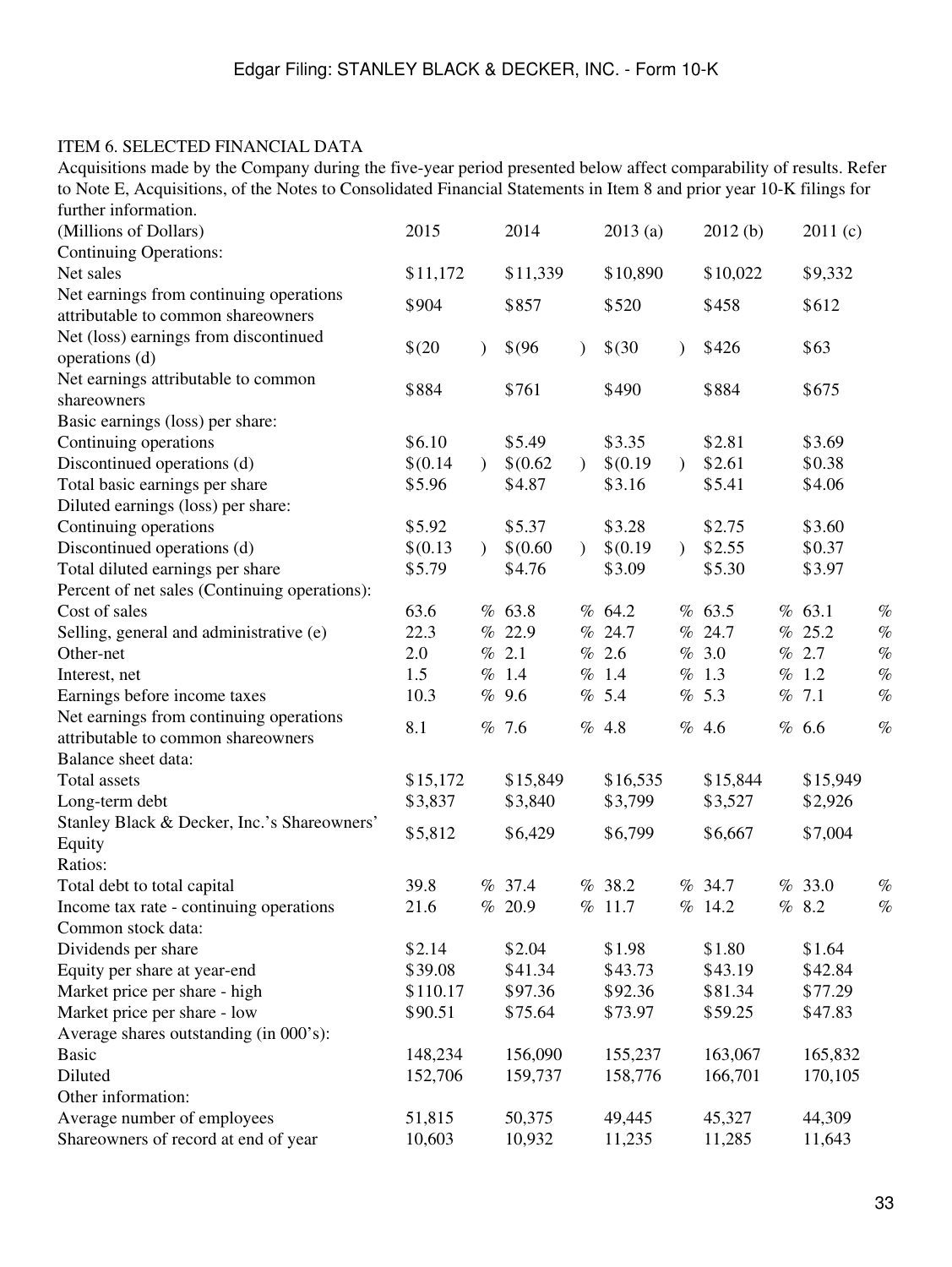The Company's 2013 results include \$390 million of pre-tax charges related to merger and acquisition-related charges, as well as the charges associated with the extinguishment of debt during the fourth quarter of 2013. As a

(a) result of these charges, net earnings attributable to common shareowners were reduced by \$270 million (or \$1.70)<br>and diluted chara). As a parameters of Net soles. Gest of soles wes 27 hesis points higher. Solling, canc per diluted share). As a percentage of Net sales, Cost of sales was 27 basis points higher, Selling, general  $\&$ administrative was 125 basis points higher, Other-net was 47 basis points higher, Earnings before income taxes was 358 basis points lower, and Net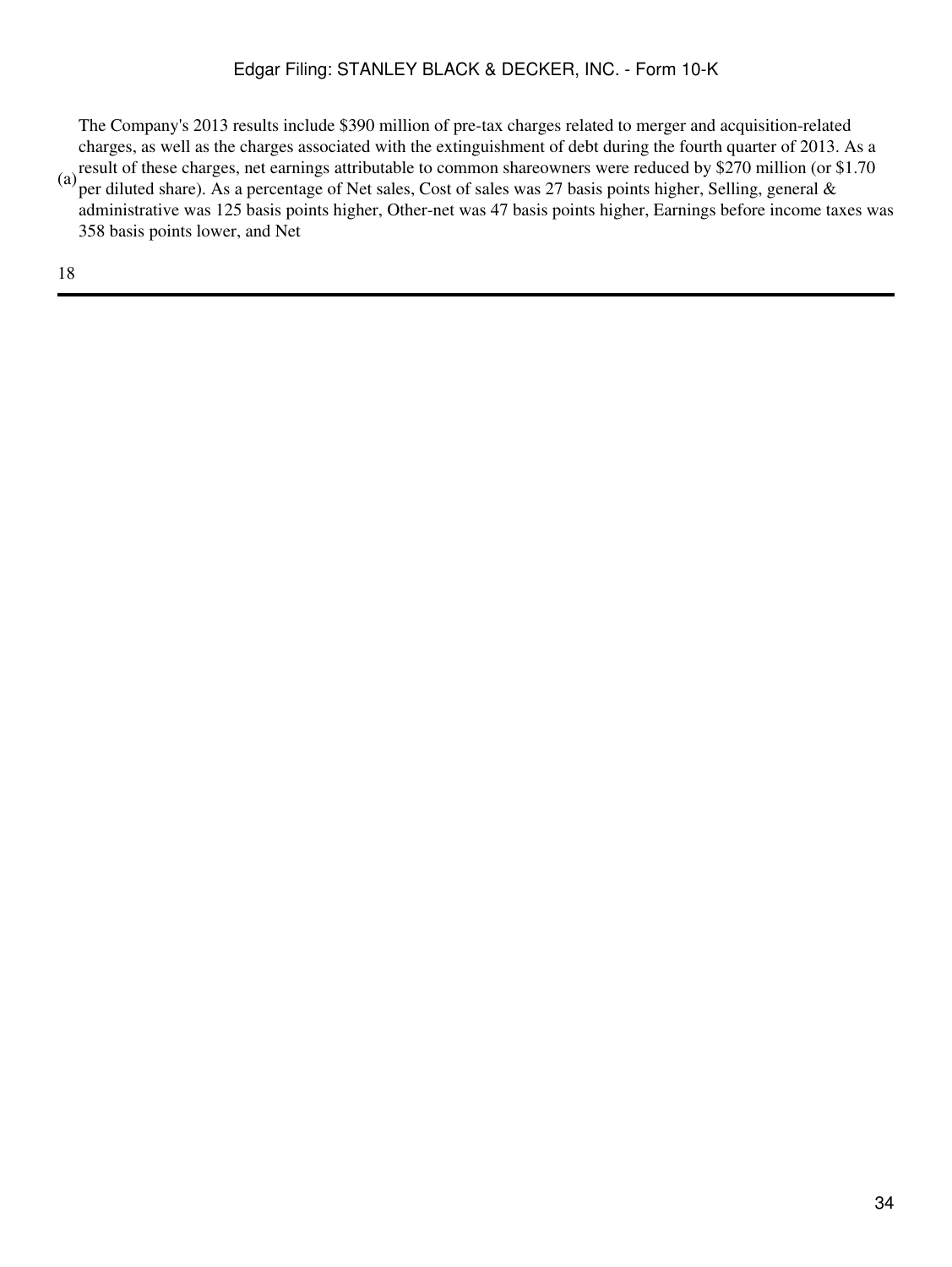<span id="page-34-0"></span>earnings attributable to common shareowners was 248 basis points lower. The Income tax rate - continuing operations ratio was 761 basis points lower.

The Company's 2012 results include \$442 million of pre-tax charges related to merger and acquisition-related charges, the charges associated with the \$200 million in cost actions implemented in 2012, as well as the charges associated with the extinguishment of debt during the third quarter of 2012. As a result of these charges, net earnings attributable to common shareowners were reduced by \$329 million (or \$1.97 per diluted share). As a

- (b) percentage of Net Sales, Cost of sales was 30 basis points higher, Selling, general & administrative was 138 basis points higher, Other-net was 53 basis points higher, Earnings before income taxes was 441 basis points lower, and Net earnings attributable to common shareowners was 328 basis points lower. The Income tax rate - continuing operations ratio was 514 basis points lower. During 2012, the Company recognized an income tax benefit attributable to the settlement of certain tax contingencies of \$49 million, or \$0.29 per diluted share. The Company's 2011 results include \$227 million of pre-tax merger and acquisition-related charges incurred in connection with the Black & Decker merger and other acquisition activities, such as Niscayah. These charges include facility closure-related charges, employee related matters, including severance costs, transaction and integration costs. As a result of these charges, net earnings attributable to common shareowners were reduced by
- \$180 million (or \$1.06 per diluted share). As a percentage of Net sales, Cost of sales was 23 basis points higher,<br>(c) Salling general & edministrative was 105 basis points higher. Other not wes 52 basis points higher. Fe Selling, general & administrative was 105 basis points higher, Other-net was 52 basis points higher, Earnings before income taxes was 243 basis points lower, and Net earnings attributable to common shareowners was 193 basis points lower. The Income tax rate - continuing operations ratio was 321 basis points lower. During 2011, the Company recognized an income tax benefit attributable to the settlement of certain tax contingencies of \$73 million, or \$0.43 per diluted share.

Discontinued operations in 2015 reflects a \$20 million loss, or \$0.13 per diluted share, primarily related to operating losses associated with the Security segment's Spain and Italy operations ("Security Spain and Italy"), which were classified as held for sale in the fourth quarter of 2014 and subsequently sold in 2015. Amounts in 2014 reflect a \$96 million loss, or \$0.60 per diluted share, associated with Security Spain and Italy as well as two small businesses that were divested in 2014. Amounts in 2013 reflect a \$30 million loss, or \$0.19 per diluted share, associated with Security Spain and Italy, HHI, and two small businesses that were divested in 2014. Amounts in

- (d) 2012 reflect earnings of \$426 million, or \$2.55 per diluted share, related to Security Spain and Italy as well as HHI, partially offset by losses associated with two small businesses previously discussed. The net (loss) earnings from discontinued operations in 2013 and 2012 include net gains related to the HHI sale of \$4.7 million and \$358.9 million, respectively. Refer to Note T, Discontinued Operations, of the Notes to Consolidated Financial Statements in Item 8 for further discussion. Amounts in 2011 reflect earnings of \$63 million (or \$0.37 per diluted share) related to Security Spain and Italy, HHI, two small businesses divested in 2014, and three small businesses divested during 2011.
- (e)SG&A is inclusive of the Provision for Doubtful Accounts.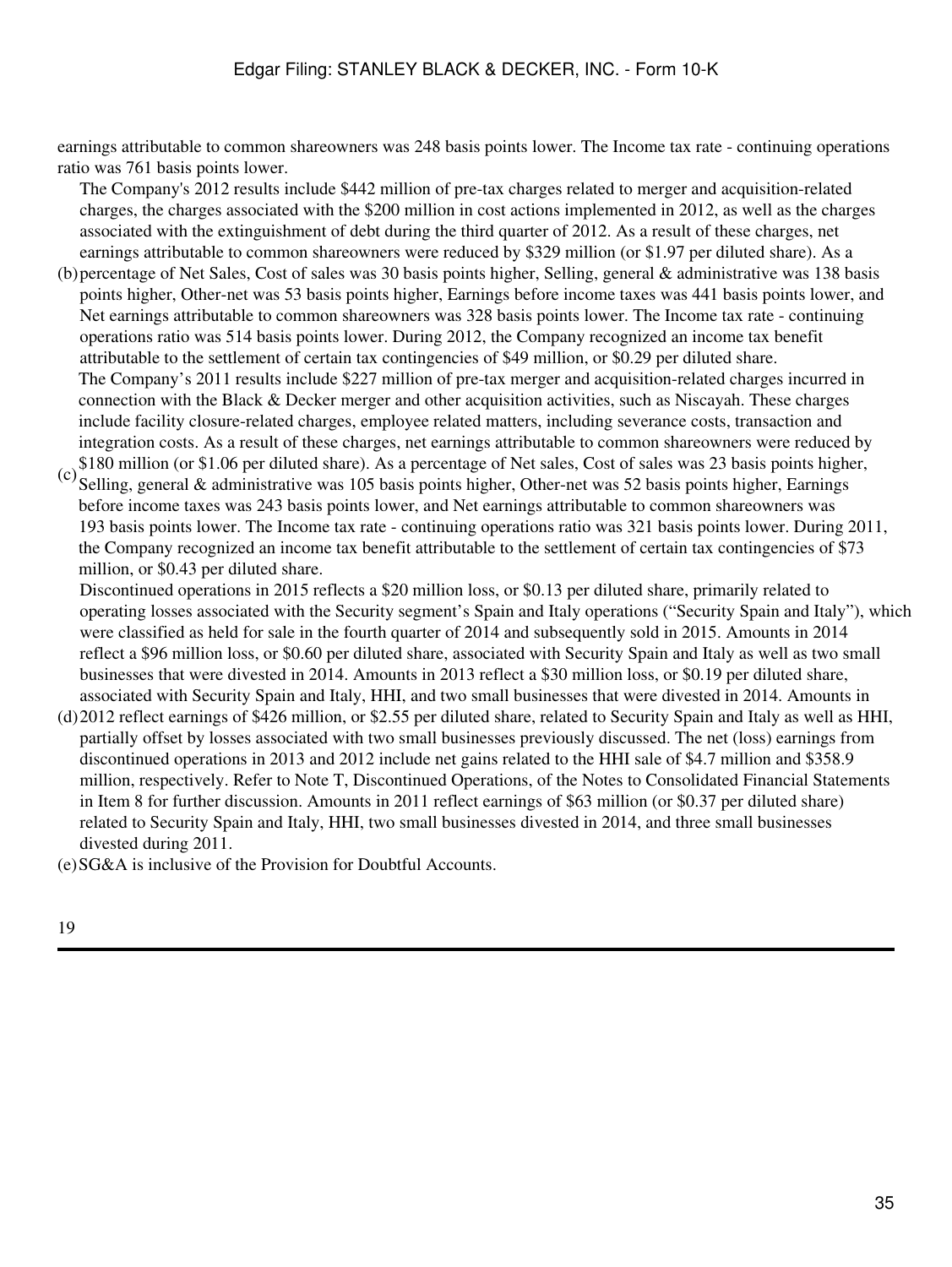### ITEM 7. MANAGEMENT'S DISCUSSION AND ANALYSIS OF FINANCIAL CONDITION AND RESULTS OF **OPERATIONS**

The financial and business analysis below provides information which the Company believes is relevant to an assessment and understanding of its consolidated financial position, results of operations and cash flows. This financial and business analysis should be read in conjunction with the Consolidated Financial Statements and related notes. All references to "Notes" in this Item 7 refer to the Notes to Consolidated Financial Statements included in Item 8 of this Annual Report.

The following discussion and certain other sections of this Annual Report on Form 10-K contain statements reflecting the Company's views about its future performance that constitute "forward-looking statements" under the Private Securities Litigation Reform Act of 1995. These forward-looking statements are based on current expectations, estimates, forecasts and projections about the industry and markets in which the Company operates as well as management's beliefs and assumptions. Any statements contained herein (including without limitation statements to the effect that Stanley Black & Decker, Inc. or its management "believes", "expects", "anticipates", "plans" and similar expressions) that are not statements of historical fact should be considered forward-looking statements. These statements are not guarantees of future performance and involve certain risks, uncertainties and assumptions that are difficult to predict. There are a number of important factors that could cause actual results to differ materially from those indicated by such forward-looking statements. These factors include, without limitation, those set forth, or incorporated by reference, below under the heading "Cautionary Statements". The Company does not intend to update publicly any forward-looking statements whether as a result of new information, future events or otherwise. Strategic Objectives

The Company continues to employ the following strategic framework:

profit businesses, and increasing relative weighting of emerging markets; Maintaining organic growth momentum by utilizing SFS 2.0 as a catalyst, diversifying toward higher growth, higher

being selective and operating in markets where orand is meaningful, the sustainable through innovation and global cost leadership is achievable; Being selective and operating in markets where brand is meaningful, the value proposition is definable and

• assume acquisitive growth on mattepic from a though opportunistically consequently consequently Pursuing acquisitive growth on multiple fronts through opportunistically consolidating the tool industry and

The Company is continuing to pursue a growth and acquisition strategy that involves industry, geographic and customer diversification to foster sustainable revenue, earnings and cash flow growth. The Company is focused on growing organically, including increasing its presence in emerging markets, with a goal of generating greater than 20% of annual revenues from those markets, and leveraging the Stanley Fulfillment System, a now expanded program focused on breakthrough innovation and digital capabilities while accelerating commercial and supply chain excellence, and funding these required investments through functional transformation. These objectives have been significantly enhanced by the Black & Decker merger, which along with the impact from the Company's diversification strategy has driven continued improvements in financial performance. Sales outside the U.S. represented 47% of total net sales in 2015, up from 29% in 2002. As further illustration of this diversification strategy, sales to U.S. and international home centers and mass merchants accounted for approximately 27% of total

sales in 2015 compared to 31% in 2010.

•

Execution of the above strategy has resulted in approximately \$6.2 billion of acquisitions since 2002 (aside from the Black & Decker merger), several divestitures (including the sale of HHI in December 2012), increased brand investment, improved efficiency in the supply chain and manufacturing operation, and enhanced investments in organic growth, enabled by cash flow generation and increased debt capacity. Over the last decade, the Company has returned approximately 50% of normalized free cash flow to its shareowners.

Each of the Company's franchises share common attributes: they have world-class brands and attractive growth characteristics, they are scalable and defensible, and they can differentiate through innovation.

Fire Tools & Storage business is the tool company to own with its strong brands, proven inhovation machine, groba<br>scale, and broad offering of power and hand tools across many channels in both developed and developing mark The Tools & Storage business is the tool company to own with its strong brands, proven innovation machine, global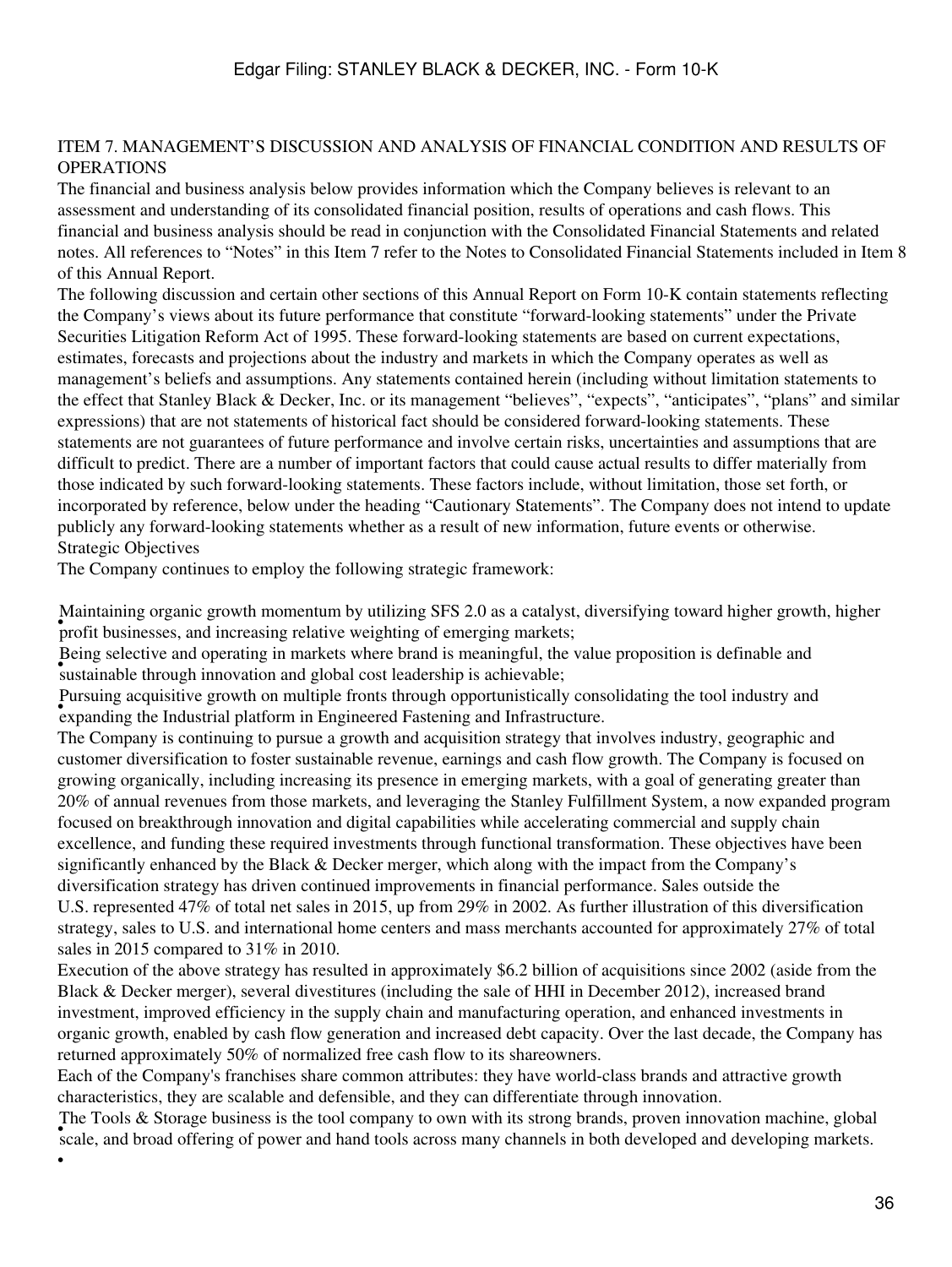The Engineered Fastening business is a highly profitable, GDP+ growth business offering high value-added innovative solutions with recurring revenue attributes and global scale.

Fire convergent seeding solutions (CSS), business, while is value and vertical market offerings and attactive<br>recurring revenue, presents a significant margin accretion opportunity over the longer term. The Security busine The Convergent Security Solutions ("CSS") business, with its value-add vertical market offerings and attractive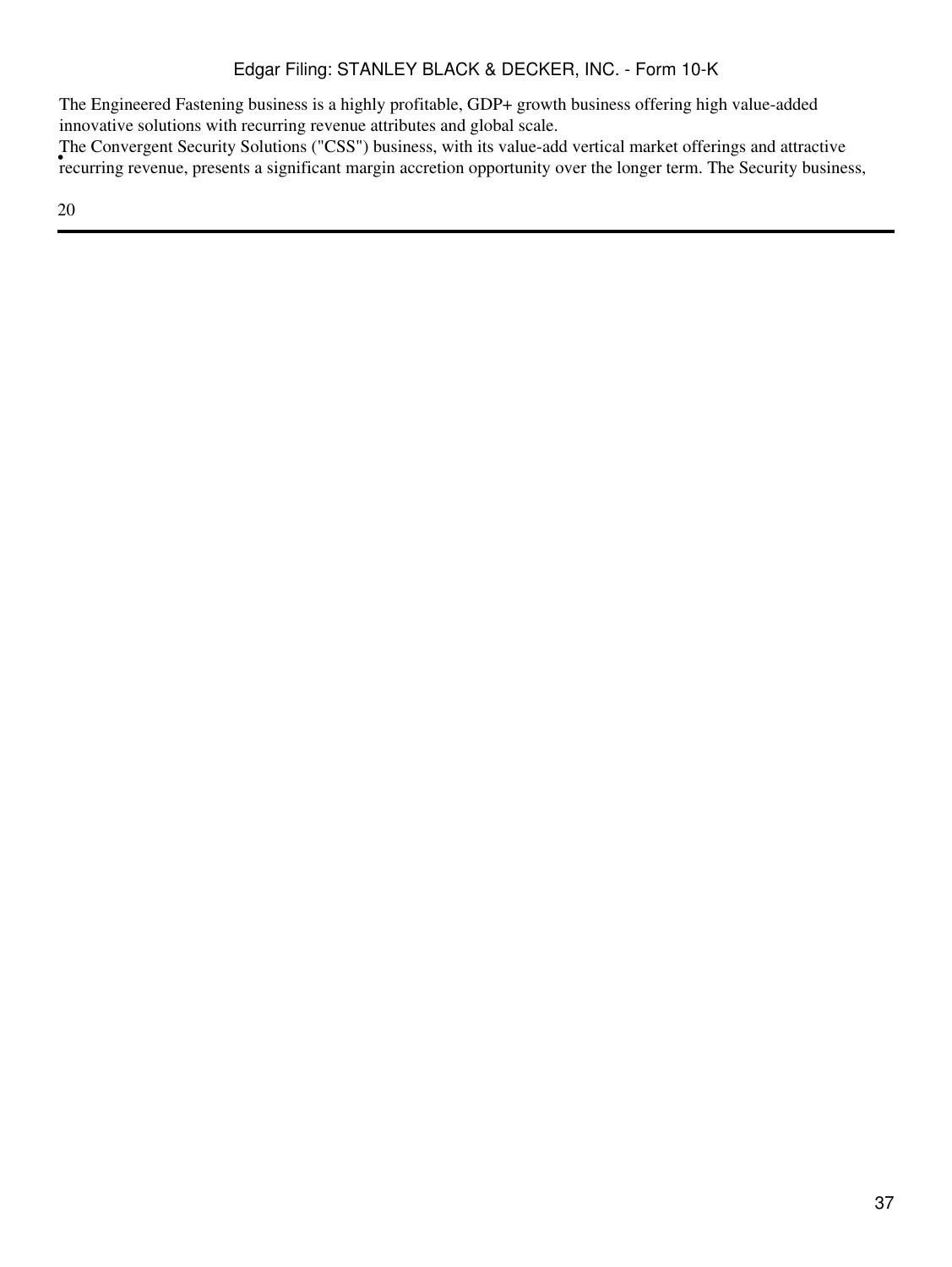which has historically provided a stable revenue stream through economic cycles, is a gateway into the digital world and an avenue to capitalize on rapid digital changes.

As communicated at the May 2015 Investor Day, the Company intends to provide further information on the state of its Security franchise and its fit within the Company's portfolio in the second half of 2016. The Company is encouraged by Security's recent favorable performance trends of improving operating margins, increasing order rates and stabilizing attrition at targeted levels. Operational enhancements are beginning to take hold across the segment and talent upgrades in many portions of the business are starting to pay dividends in terms of results and building a high performance culture.

The Company's three-year annual financial targets ("2018 Vision") communicated in May 2015, which assumes a relatively stable currency environment and approximately \$50 million of annual restructuring costs, include:

•4-6% organic revenue growth, with total revenue growth enhanced by acquisitions;

•50-75 basis points of operating margin rate improvement to approximately 16% by 2018;

•10-12% earnings per share growth (including acquisitions), 7-9% organic growth;

•Cash flow return on investment ("CFROI") expansion to 14-15%; and

•Progress towards 10+ working capital turns.

In terms of capital allocation, the Company remains committed to returning approximately 50% of free cash flow to shareholders through a strong and growing dividend as well as opportunistically repurchasing shares. The remaining free cash flow (approximately 50%) will be deployed towards acquisitions. Since the beginning of the fourth quarter of 2014, the Company has reduced its share count by the equivalent of approximately \$1.2 billion worth of shares by utilizing both cash and equity derivatives.

The following represents recent examples of executing on the Company's strategic objectives: Acquisitions

In May 2013, the Company purchased a 60% controlling share in Jiangsu Guoqiang Tools Co., Ltd. ("GQ") for a total purchase price of \$48.5 million, net of cash acquired. In December 2015, the Company purchased the remaining 40% interest for a total purchase price of \$33.5 million. GQ is a manufacturer and seller of power tools in both domestic and foreign markets. The acquisition of GQ complements the Company's existing power tools product offerings and further diversifies the Company's operations and international presence. This acquisition allows the Company to accelerate its emerging market mid-price point product strategy. GQ is headquartered in Qidong, China and has been consolidated into the Company's Tools & Storage segment.

In February 2013, the Company acquired a 100% ownership interest in Infastech for a total purchase price of \$826.4 million, net of cash acquired. Infastech designs, manufactures and distributes highly-engineered fastening technologies and applications for a diverse blue-chip customer base in the industrial, electronics, automotive, construction and aerospace end markets. The acquisition of Infastech added to the Company's strong positioning in specialty engineered fastening, an industry with solid growth prospects, and further expanded the Company's global footprint with its strong concentration in fast-growing emerging markets. Infastech is headquartered in Hong Kong and has been consolidated into the Company's Industrial segment.

HHI and Tong Lung Residential Divestiture

In December 2012, the Company sold HHI to Spectrum for approximately \$1.4 billion in cash. HHI is a provider of residential locksets, residential builders hardware and plumbing products marketed under the Kwikset, Weiser, Baldwin, Stanley, National and Pfister brands. The majority of the HHI business was part of the Company's Security segment. The divestiture of the HHI business is part of the continued diversification of the Company's revenue streams and geographic footprint consistent with the Company's strategic framework.

The purchase and sale agreement stipulated that the sale occur in a First and Second Closing, for approximately \$1.3 billion and approximately \$94 million, respectively. The First Closing, which excluded the residential portion of the Tong Lung business, occurred on December 17, 2012. The Second Closing, relating to the residential portion of the Tong Lung business, occurred on April 8, 2013.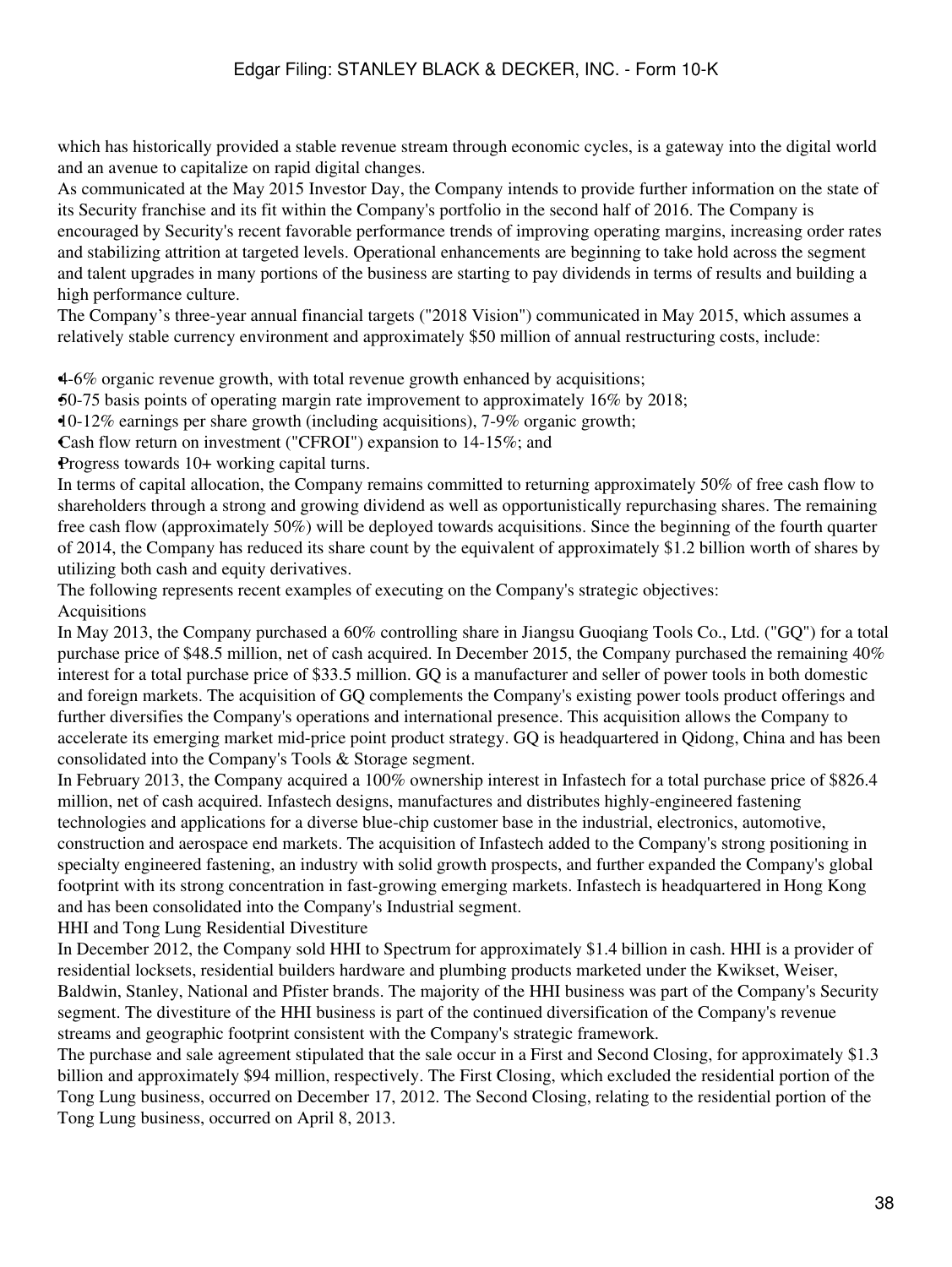During 2013, the Company completed the 2012 income tax return filings which included the final calculations of the tax gain on HHI sale which took place in 2012. As a result of these tax return filings, the Company recorded an income tax benefit of approximately \$19.1 million within discontinued operations related to finalization of the taxable gain on the HHI sale. Changes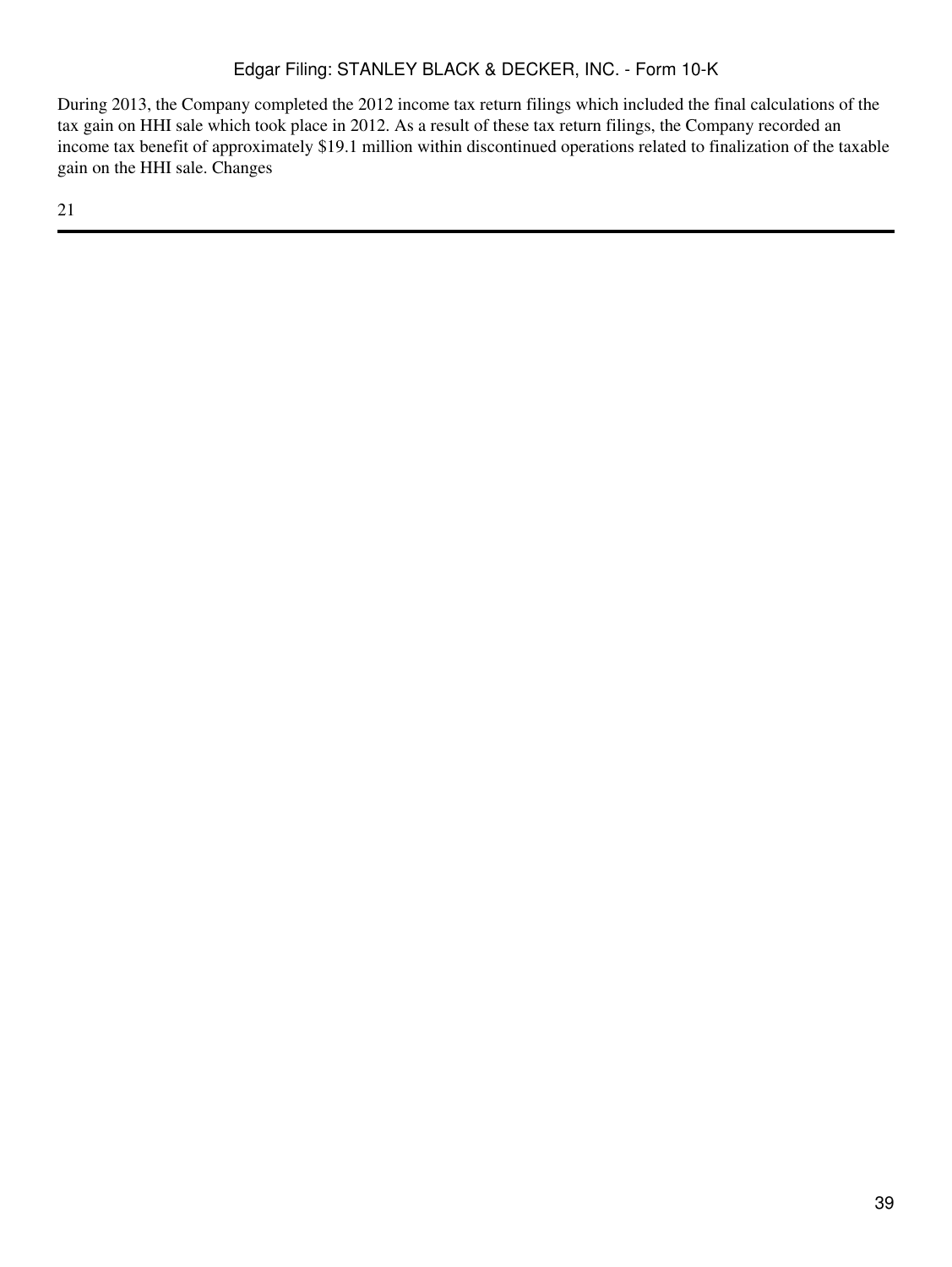to the original tax gain were driven primarily by the determination of the final purchase price allocation and the finalization of the U.S. tax basis calculation, both of which were finalized during 2013.

The net proceeds from this divestiture were used to repurchase \$850 million of the Company's common stock and for debt reduction, to ensure the Company's leverage ratios remain in its target range.

Refer to Note E, Acquisitions, and Note T, Discontinued Operations, for further discussion of the Company's acquisitions and divestitures.

Driving Further Profitable Growth By Fully Leveraging Existing Businesses

While diversifying the business portfolio through expansion in the Company's specified growth platforms remains important, management recognizes that the branded tool and storage product offerings in the Tools & Storage segment are important foundations that continue to provide strong cash flow and growth prospects. Management is committed to growing these businesses through innovative product development, brand support, continued investment in emerging markets and a sharp focus on global cost-competitiveness.

As discussed previously, in the first quarter of 2015, the Company made the decision to combine the complementary elements of the CDIY and IAR businesses into one Tools & Storage business. The combination of these two businesses is consistent with the Company's strategy to continue to gain market share and consolidate the tool industry. The decision was based on the businesses' powerful family of brands, global scale and breadth of products across power and hand tools, storage and accessories, in addition to diverse channel access across the spectrum of construction, DIY, industrial and automotive repair markets. The Tools & Storage business represents an important foundation of the Company that will continue to provide strong cash flow and future growth.

Continuing to Invest in the Stanley Black & Decker Brands

The Company has a strong portfolio of brands associated with high-quality products including STANLEY®, BLACK+DECKER®, DEWALT®, Porter-Cable®, Bostitch®, Proto®, MAC®, FACOM®, AeroScout®, Powers®, LISTA®, SIDCHROME®, Vidmar®, SONITROL®, and GQ®. The STANLEY®, BLACK+DECKER® and DEWALT® brands are recognized as three of the world's great brands and are amongst the Company's most valuable assets. Sustained brand support has yielded a steady improvement across the spectrum of brand awareness measures, most notably in unaided Stanley hand tool brand awareness. During 2015, the STANLEY® and DEWALT® brands had prominent signage at nine major league baseball stadiums and 30% of all Major League Baseball games. The Company has also maintained long-standing NASCAR and NHRA racing sponsorships, which provided brand exposure during 42 events in 2015. The Company has continued its ten-year alliance agreement with the Walt Disney World Resort<sup>®</sup> whereby STANLEY<sup>®</sup> logos are displayed on construction walls throughout the theme parks and STANLEY®, MAC®, Proto®, and Vidmar® brand logos and/or products are featured in various attractions where they are seen by approximately 45 million visitors each year. Additionally, Stanley is "The Official Tool Provider of the Walt Disney World Resort®." In 2009, the Company also began advertising in the English Premier League, which is the number one soccer league in the world, watched weekly by 650 million people. Starting in 2014, the Company became a sponsor of the world's most popular football club, FC Barcelona, including player image rights, hospitality assets and stadium signage. The Company advertises in televised Professional Bull Riders events, one of the fastest growing sports with over 44 million fans, as well as the The Built Ford Tough Series, which is broadcast in 129 territories and to more than 400 million households globally. Additionally, the Company sponsors Moto GP, the world's premiere motorcycle racing series reaching 130 million fans per race and airing in over 200 countries, and the Monster Yamaha Tech3 team. The Company has entered a partnership with the Chinese Basketball Association (CBA), the most popular sport in China with over 800 million fans. The Company will continue to allocate its brand and advertising spend wisely and it currently generates more than 200 billion brand impressions annually.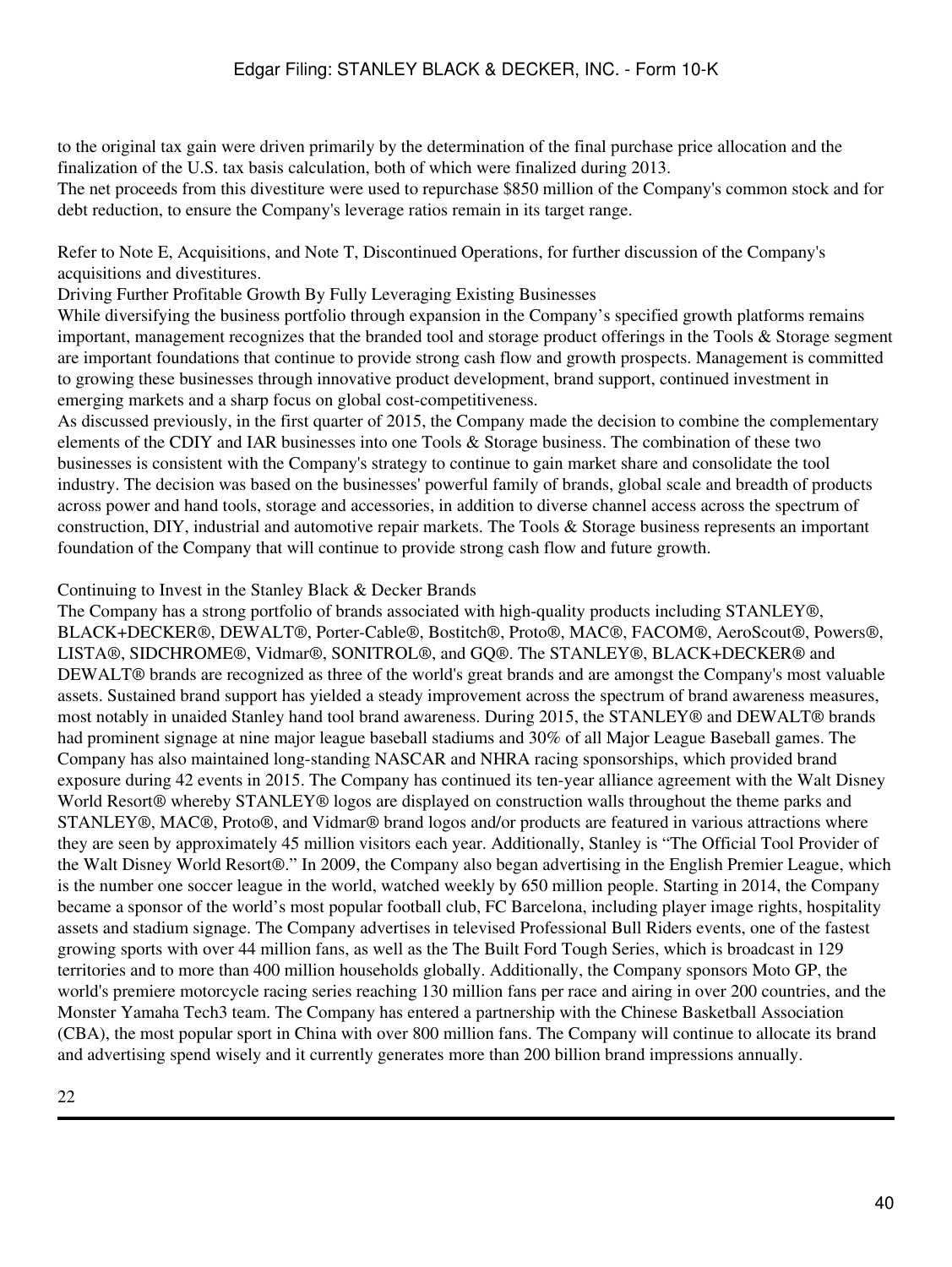#### The Stanley Fulfillment System (SFS)

SFS employs continuous improvement techniques to streamline operations (front end & back office) and drive efficiency throughout the supply chain. SFS has five core principles that work in concert: sales and operations planning ("S&OP"), operational lean, complexity reduction, global supply management, and order-to-cash excellence. S&OP is a dynamic and continuous unified process that links and balances supply and demand in a manner that produces world-class fill rates while minimizing DSI (Days Sales of Inventory). Operational lean is the systemic application of lean principles in progressive steps throughout the enterprise to optimize flow toward a pre-defined end state by eliminating waste, increasing efficiency and driving value. Complexity reduction is a focused and overt effort to eradicate costly and unnecessary complexity from the Company's products, supply chain and back room process and organizations. Complexity reduction enables all other SFS elements and, when successfully deployed, results in world-class cost, speed of execution and customer satisfaction. Global supply management focuses on strategically leveraging the company's scale to achieve the best possible price and payment terms with the best possible quality, service and delivery among all categories of spend. Order-to-cash excellence is a methodical, process-based approach that provides a user-friendly, automated and error-proof customer experience from intent-to-purchase to shipping and billing to payment, while minimizing cash collection cycle time and DSO (Days Sales Outstanding). Other benefits of SFS include reductions in lead times, rapid realization of synergies during acquisition integrations, and focus on employee safety. The core SFS principles helped to mitigate the substantial impact of material and energy price inflation that was experienced in recent years.

SFS is also instrumental in the reduction of working capital as evidenced by the 56% improvement in working capital turns for the Company from 5.9 (excluding HHI) at the end of 2010, after the merger with Black & Decker, to 9.2 at the end of 2015. The continued efforts to deploy SFS across the entire Company and increase turns have created significant opportunities to generate incremental free cash flow. Going forward, the Company plans to further leverage SFS to generate ongoing improvements both in the existing business and future acquisitions in working capital turns, cycle times, complexity reduction and customer service levels, with a goal of ultimately achieving 10 working capital turns.

In addition, the Company has embarked on an initiative to drive from a more programmatic growth mentality to a true organic growth culture by more deeply embedding breakthrough innovation and commercial excellence into its businesses, and at the same time, becoming a significantly more digitally-enabled enterprise. A new breed of digital technologies is changing the competitive landscape at unprecedented rates, creating both threats and opportunities, and it is clear that organizations that stand still will be left behind.

To that end, the Company has spent considerable time and effort developing the next iteration of the successful SFS program, which has driven working capital turns to world-class levels and vastly improved the supply chain and customer-facing metrics. Entitled "SFS 2.0" this refreshed and revitalized business system will continue the progress on core SFS, but importantly, provide resources and added focus into functional transformation, digital excellence, commercial excellence and breakthrough innovation. SFS 2.0 was launched in 2015 and immediately created a positive impact on 2015 results by driving organic growth, improving margins and reaching new levels of innovation and digitization across the entire organization. The Company is making a significant commitment to SFS 2.0 and management believes that its success will be characterized by more consistent organic growth in the 4-6% range as well as expanded operating margin rates over the next 3 to 5 years as the Company leverages the growth and reduces structural SG&A levels.

The expanded SFS 2.0 will transform the Company by focusing its employees on the following five key pillars: For further working capital improvements and supply chain efficiency to enhance the Company's already strong asset Core SFS, which targets asset efficiency, remains as the foundation for the Company's operating system and despite the significant advances made in improving working capital turns and free cash generation, opportunities still remain efficiency performance.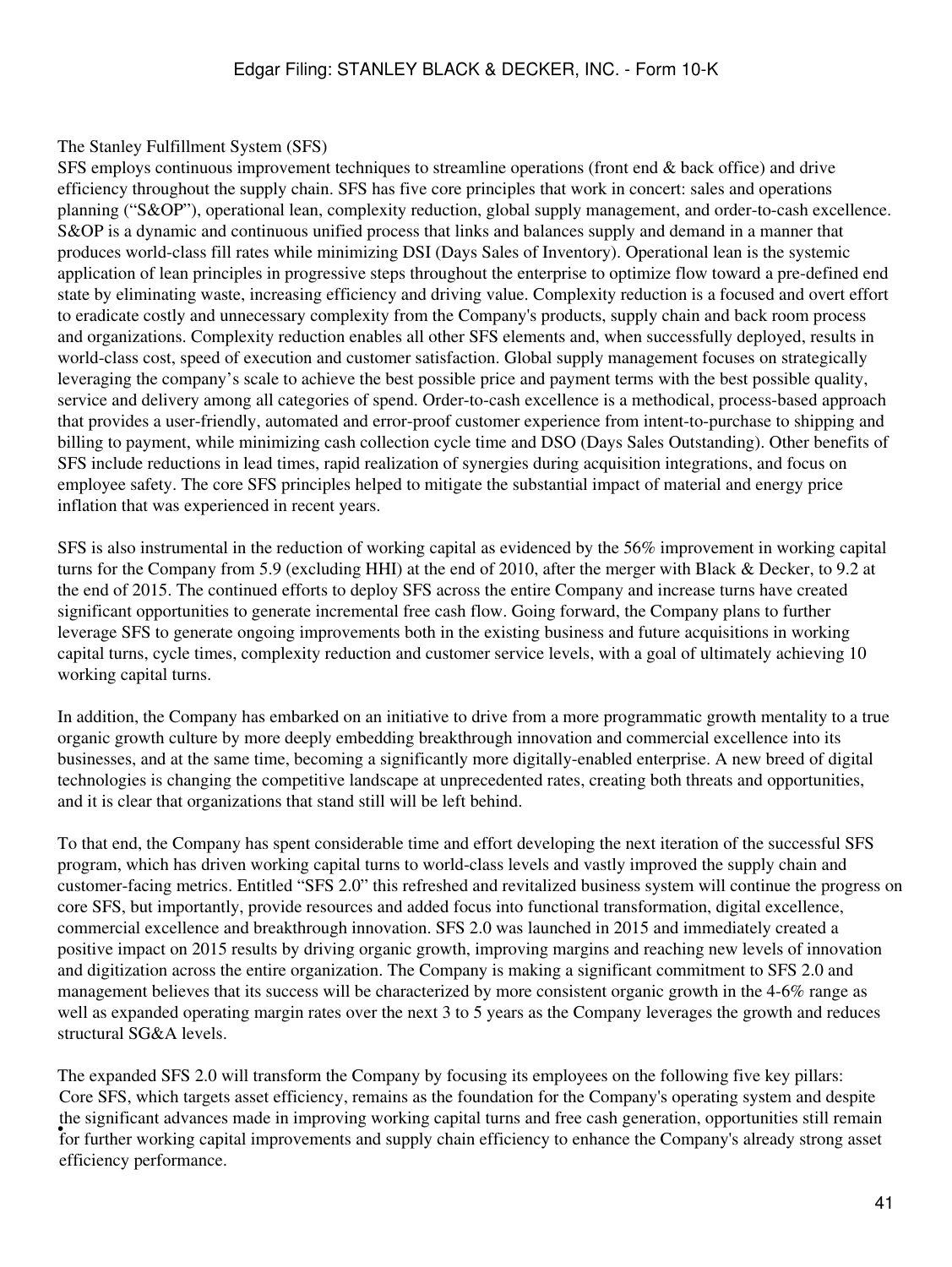• be, based on external benchmarks. This presents the Company with an opportunity to reduce its SG&A as a percent of Functional Transformation takes a clean-sheet approach to redesigning the Company's key support functions such as Finance, HR, IT and others, which although highly effective, after 80 or so acquisitions are not as efficient as they can sales and becomes a cost effectiveness enabler with the side benefit of providing the funding mechanism for the following other aspects of SFS 2.0, which together act as enablers for outsized organic growth and margin expansion. • technologies across the Company's businesses to connected devices, the Internet of Things, and big data, as well as Digital Excellence uses the power of digital to be disruptive and more effective and far reaching through the Company's products, solutions and analytics. Digital Excellence means leveraging the power of emerging social and mobile, even more than what is being done today. Digital will touch all aspects of the organization and feeds into and supports the other elements of SFS 2.0 - enabling better asset efficiency through core SFS, greater cost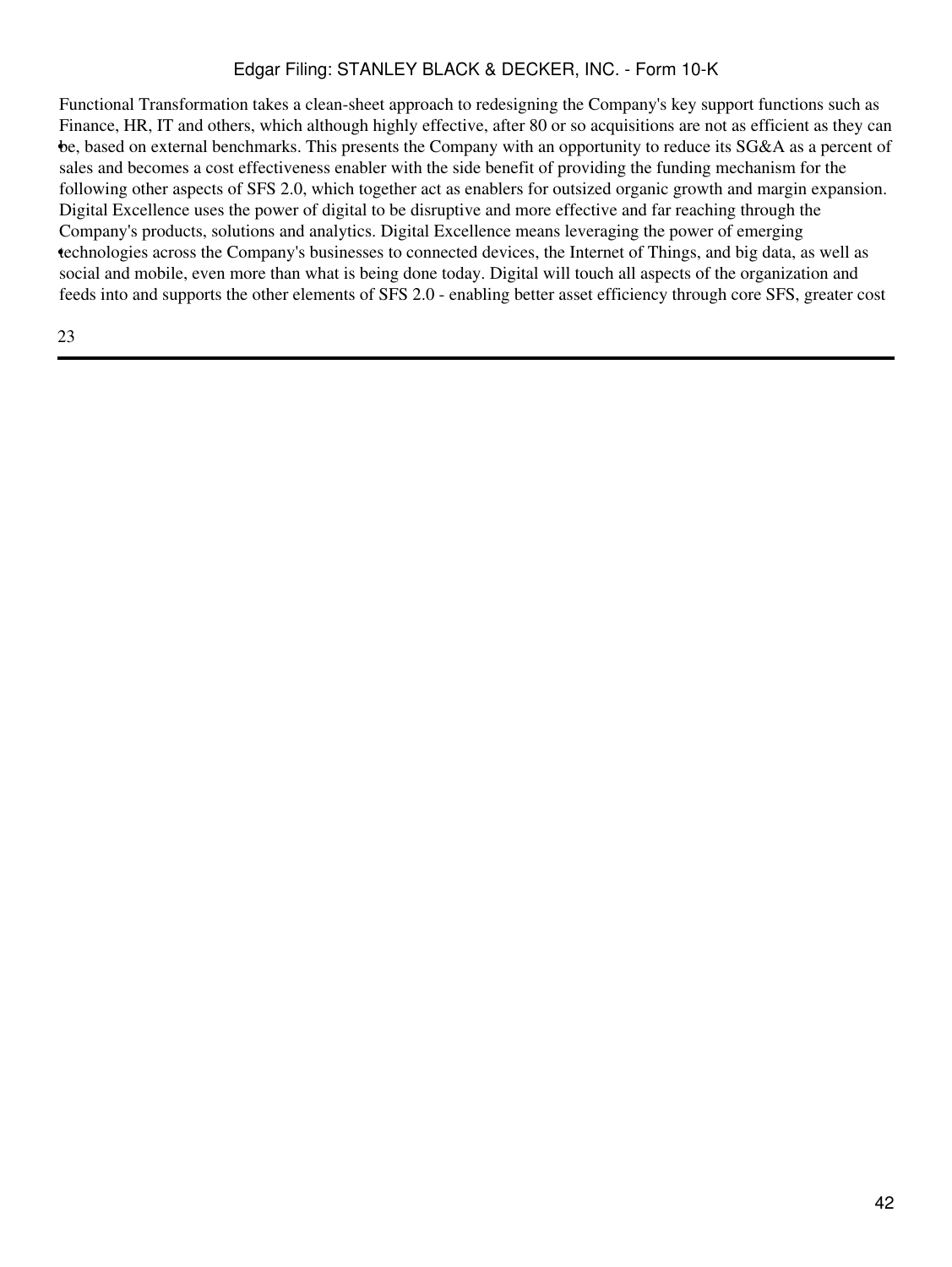effectiveness via the Company's support functions, and improving revenues and margins via customer-facing opportunities.

• Commercial Excellence as world-class execution across seven areas: customer insights, innovation and portfolio Commercial Excellence is about how the Company becomes more effective and efficient in its customer-facing processes resulting in continued share gains and margin expansion throughout its businesses. The Company views management, pricing and promotion, brand and marketing, sales force deployment and effectiveness, channel programs, and the customer experience.

• more innovative. The Company's breakthrough innovation focus is on coming up with the next major breakthrough in Breakthrough Innovation is aimed at developing a breakthrough innovation culture to identify market disruptive technologies. Although the Company has a track record of being highly innovative, opportunities exist to be even the industries in which the Company operates which, when combined with its existing strong core innovation machine, will drive outsized share gains and margin expansion.

These five pillars will serve as a powerful value driver in the years ahead, feeding the Company's new product innovation machine, embracing outstanding commercial and supply chain excellence, embedding digital into the various business models, and funding it all with world-class functional efficiency. Taken together, these pillars will directly support achievement of the Company's long-term financial objectives and further enable its shareholder-friendly capital allocation approach, which has served the Company well in the past and will continue to do so in the future.

Certain Items Impacting Earnings

Merger and Acquisition-Related and Other Charges Impacting 2013 Earnings

Throughout MD&A, the Company has provided a discussion of its 2013 results both inclusive and exclusive of merger and acquisition-related and other charges. Merger and acquisition-related charges in 2013 related primarily to the Black & Decker merger and Niscayah and Infastech acquisitions, while other charges related to the extinguishment of debt. The amounts and measures, including gross profit and segment profit, on a basis excluding such charges are considered relevant to aid analysis and understanding of the Company's 2013 results aside from the material impact of these charges. In addition, these measures are utilized internally by management to understand business trends, as once the anticipated cost synergies from the Black & Decker merger and other acquisitions were realized, such charges are not expected to recur. Merger and acquisition-related charges were not significant in 2015 or 2014 and therefore, are not discussed separately in MD&A for those years.

During 2013, the Company reported \$390 million in pre-tax merger and acquisition-related and other charges, which were comprised of the following:

**EVALUATE:** Step-up adjustment for the Infastech acquisition; \$29 million reducing Gross profit primarily pertaining to integration-related matters and amortization of the inventory

**FIGURE 190 HIMGH IN SERVIET CONSULTING THE CONSULTING THE CONSULTING THE CONSULTING THE CONSULTING THE CONSUMING THE CONSUMING THE CONSUMING THE CONSUMING THE CONSUMING THE CONSUMING THE CONSUMING THE CONSUMING THE CONSUM** \$136 million in Selling, general & administrative expenses primarily for integration-related administrative costs and

•\$30 million in Other-net primarily related to deal transaction costs;

•\$21 million pre-tax loss on the extinguishment of \$300 million of debt in the fourth quarter of 2013; and

• charges and cost reduction actions associated with the severance of employees. \$174 million in net Restructuring charges, which primarily represent Niscayah integration-related restructuring

The tax effect on the above charges, some of which were not tax deductible, in 2013 was \$120 million, resulting in an after-tax charge of \$270 million, or \$1.70 per diluted share.

Outlook for 2016

This outlook discussion is intended to provide broad insight into the Company's near-term earnings and cash flow generation prospects. The Company expects diluted earnings per share to approximate \$6.00 to \$6.20 in 2016, with free cash flow conversion, defined as free cash flow divided by net income, approximating 100%. The 2016 outlook assumes organic sales growth of 3% resulting in approximately \$0.45 to \$0.50 of diluted earnings per share accretion. Commodity deflation, cost actions and productivity initiatives are expected to yield approximately \$0.45 to \$0.50 of diluted earnings per share accretion. The Company anticipates approximately \$0.13 of diluted EPS accretion resulting from lower average share count, including approximately \$300 million of share repurchases in 2016. Foreign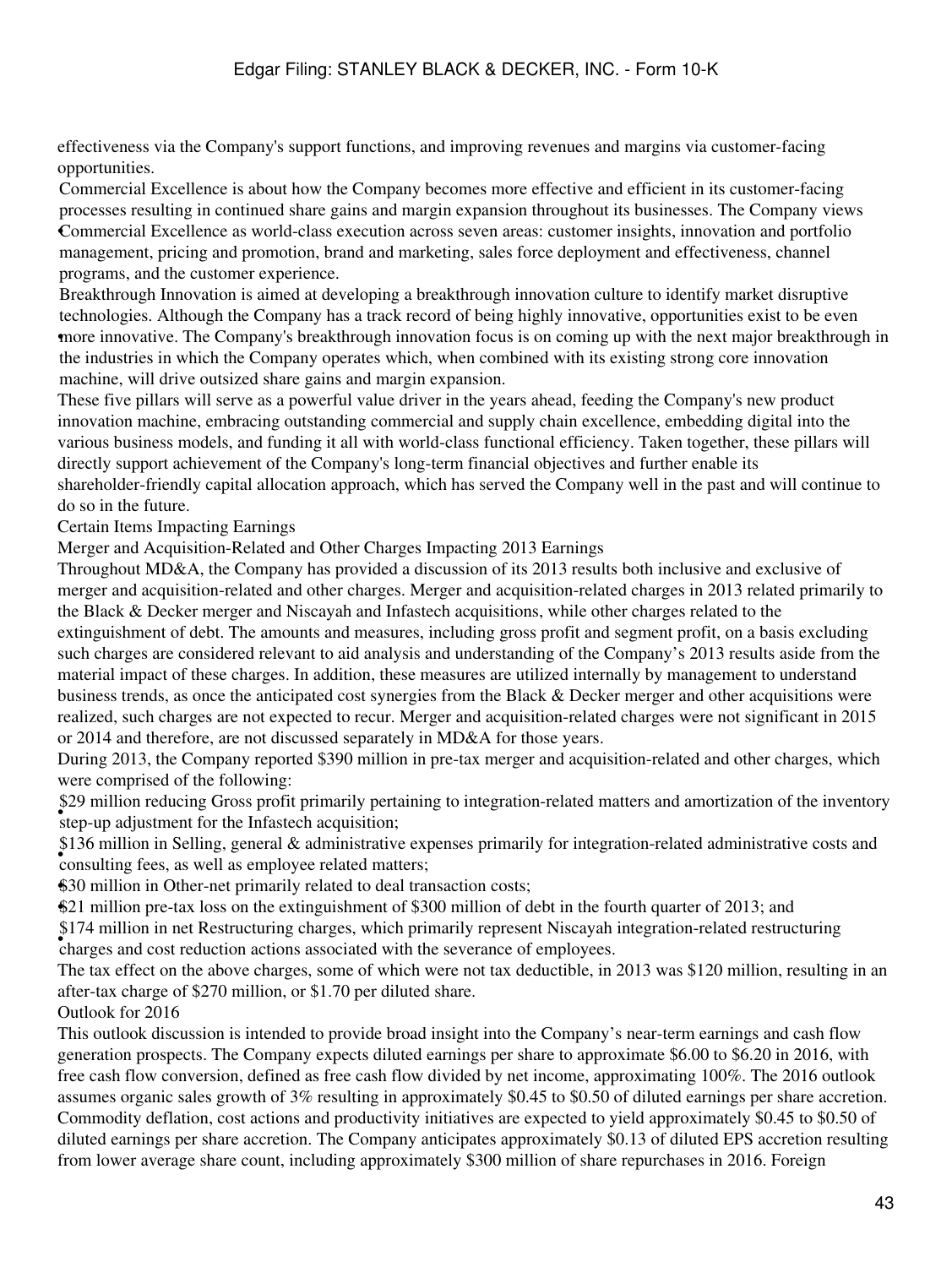exchange headwinds are expected to continue to negatively impact earnings by approximately \$170 to \$190 million, or \$0.85 to \$0.95 of diluted earnings per share. Restructuring charges and the tax rate are expected to be relatively consistent with 2015 levels.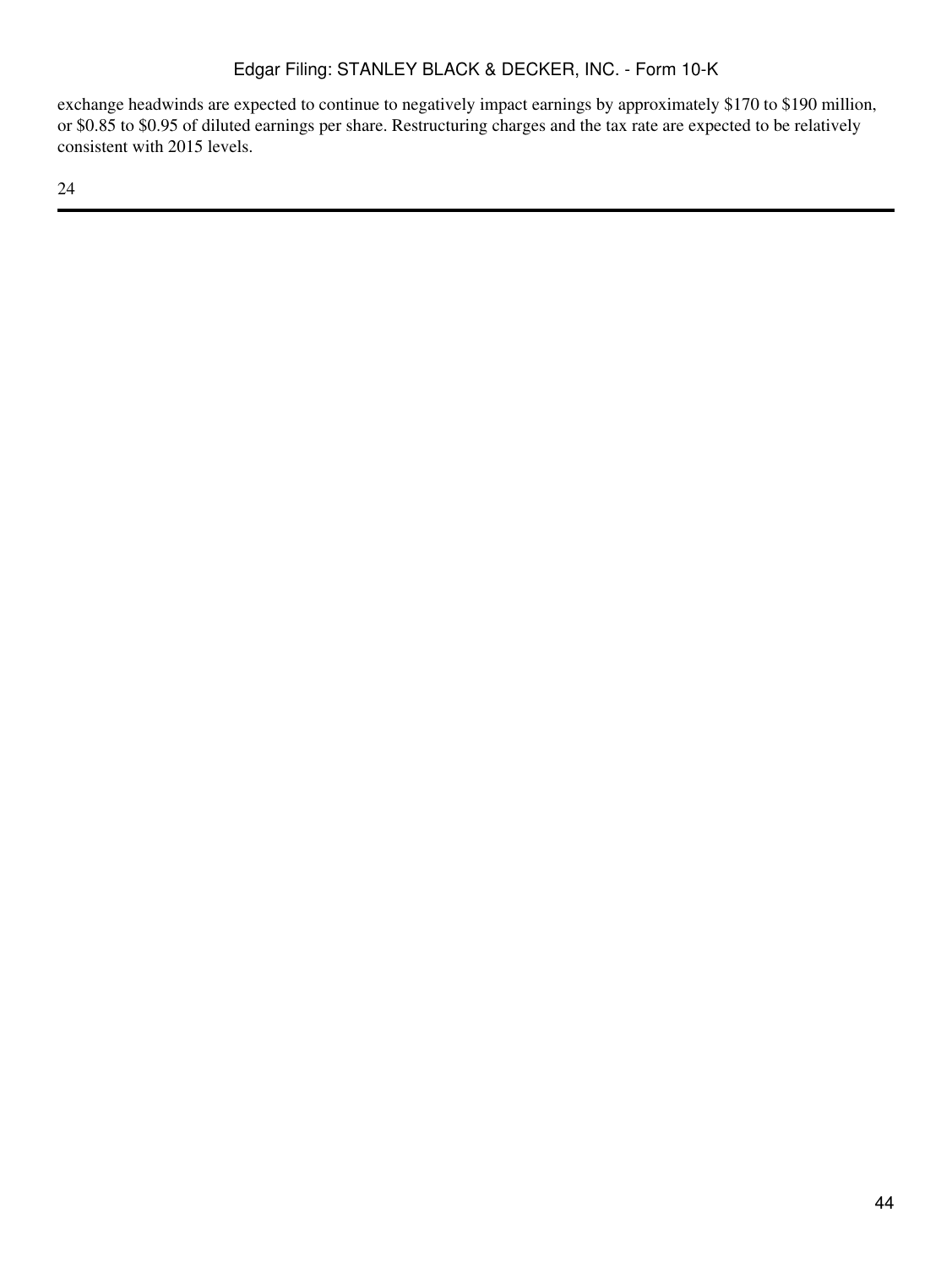#### RESULTS OF OPERATIONS

Below is a summary of the Company's operating results at the consolidated level, followed by an overview of business segment performance.

Terminology: The term "organic" is utilized to describe results aside from the impacts of foreign currency fluctuations and acquisitions during their initial 12 months of ownership. This ensures appropriate comparability to operating results of prior periods.

Net Sales: Net sales were \$11.172 billion in 2015, down 1% compared to \$11.339 billion in 2014. Organic sales volume and pricing provided increases of 5% and 1%, respectively, but were more than offset by a 7% decrease due to negative impacts from foreign currency. In the Tools & Storage segment, organic sales increased 8% compared to 2014 as a result of strong growth across all regions primarily due to share gains from innovative new products and an expanded retail footprint. Net sales in the Security segment decreased 7% compared to 2014 primarily due to foreign currency declines of 7% and lower volumes in North America and emerging markets, which more than offset organic growth in Europe. In the Industrial segment, organic sales grew 2% relative to 2014 due to strong organic growth in the Engineered Fastening business primarily as a result of strong global automotive revenues.

Net sales were \$11.339 billion in 2014, up 4% compared to \$10.890 billion in 2013. Organic sales and acquisitions (primarily Infastech) provided increases of 5% and 1% in net sales, respectively, while unfavorable effects of foreign currency translation resulted in a decrease of 2% in net sales. In the Tools & Storage segment, organic sales increased 6% compared to 2013 as a result of higher volumes in North America and Europe primarily due to successful new product introductions and an expanded retail footprint, as well as significant market share gains driven by organic growth initiatives. In the Industrial segment, organic sales grew 5% relative to 2013 due to strong organic growth in the Engineered Fastening business. In the Security segment, net sales decreased 2% compared to 2013 due to lower sales volumes in Europe and unfavorable effects of foreign currency translation, which more than offset modest increases in price.

Gross Profit: The Company reported gross profit of \$4.072 billion, or 36.4% of net sales, in 2015 compared to \$4.103 billion, or 36.2% of net sales, in 2014. The increase in the profit rate reflects favorable impacts from volume leverage, price, productivity, cost actions and commodity deflation, which more than offset significant unfavorable foreign currency fluctuations.

The Company reported gross profit of \$4.103 billion, or 36.2% of net sales, in 2014 compared to \$3.904 billion, or 35.8% of net sales, in 2013. Merger and acquisition-related charges, which reduced gross profit, were \$29.5 million in 2013. Excluding these charges, gross profit was 36.1% of net sales in 2013. The increase in the 2014 profit rate reflects favorable impacts from sales volume, price, supply chain productivity and cost management, which more than offset negative impacts from foreign currency fluctuations and lower Security margins caused by field operations inefficiencies and negative installation and recurring revenue mix.

SG&A Expense: Selling, general and administrative expenses, inclusive of the provision for doubtful accounts ("SG&A"), were \$2.486 billion, or 22.3% of net sales, in 2015 compared to \$2.596 billion, or 22.9% of net sales, in 2014. The decrease in the SG&A rate reflects the positive impacts of volume leverage and cost controls.

SG&A expenses were \$2.596 billion, or 22.9% of net sales, in 2014 compared to \$2.691 billion, or 24.7% of net sales in 2013. Within SG&A, merger and acquisition-related compensation costs and integration-related expenses totaled \$135.7 million in 2013. Excluding these charges, SG&A was 23.5% of net sales in 2013. The decrease in the SG&A rate was mainly attributable to increased volumes and the positive impacts from headcount reduction actions and the Company's efforts to significantly reduce indirect expenses.

Distribution center costs (i.e. warehousing and fulfillment facility and associated labor costs) are classified within SG&A. This classification may differ from other companies who may report such expenses within cost of sales. Due to diversity in practice, to the extent the classification of these distribution costs differs from other companies, the Company's gross margins may not be comparable. Such distribution costs classified in SG&A amounted to \$229.3 million in 2015, \$243.2 million in 2014 and \$229.5 million in 2013.

Corporate Overhead: The corporate overhead element of SG&A and gross profit, which is not allocated to the business segments, amounted to \$164.0 million in 2015, \$177.4 million in 2014 and \$254.0 million in 2013. The decrease in 2015 compared to 2014 reflects the positive impacts from the Company's effort to reduce certain indirect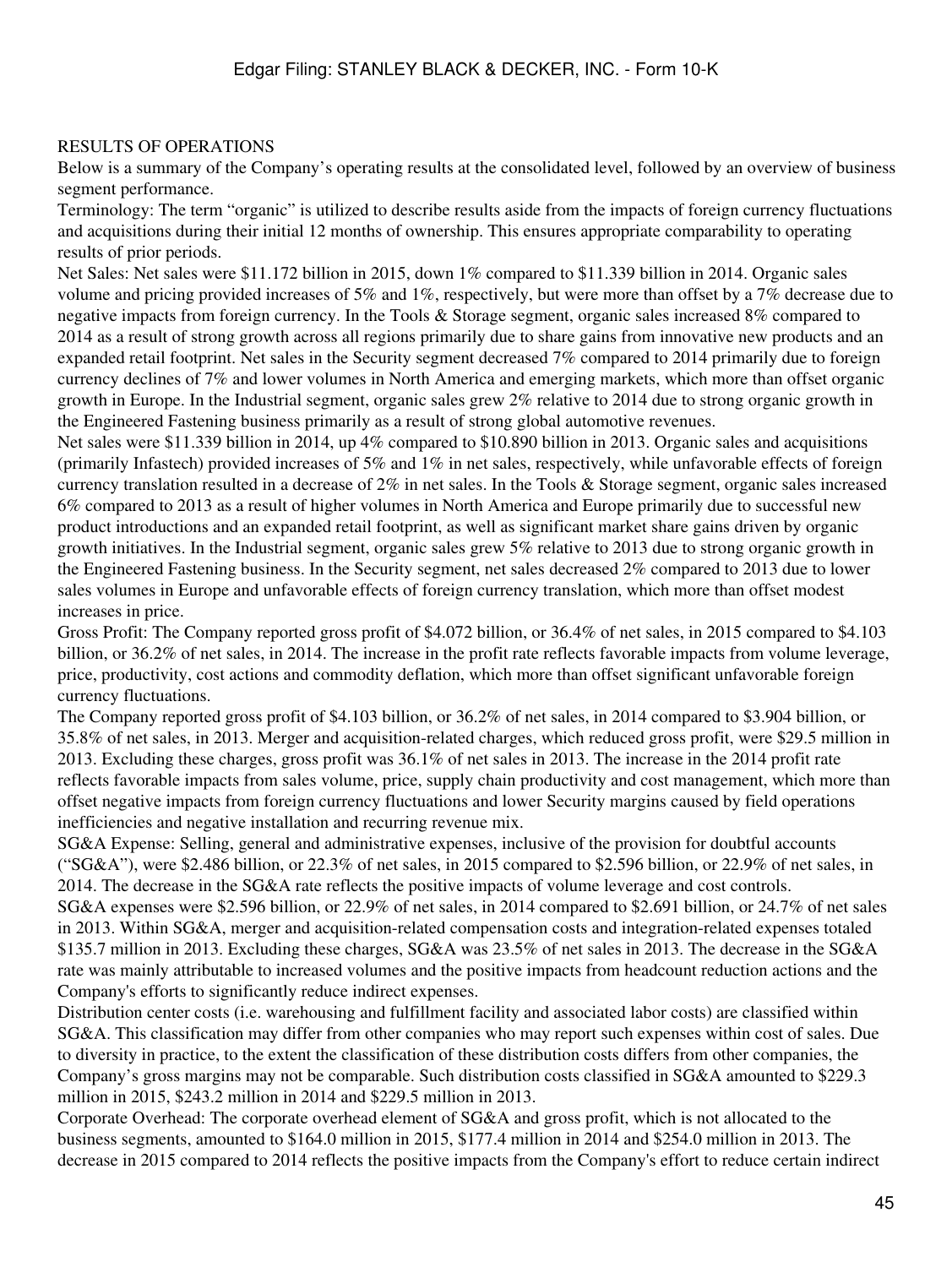expenses. Corporate overhead in 2013 included \$89.4 million of merger and acquisition-related charges. Corporate overhead, excluding the 2013 merger and acquisition-related charges, represented 1.5%, 1.6%, and 1.5% of net sales in 2015, 2014 and 2013, respectively.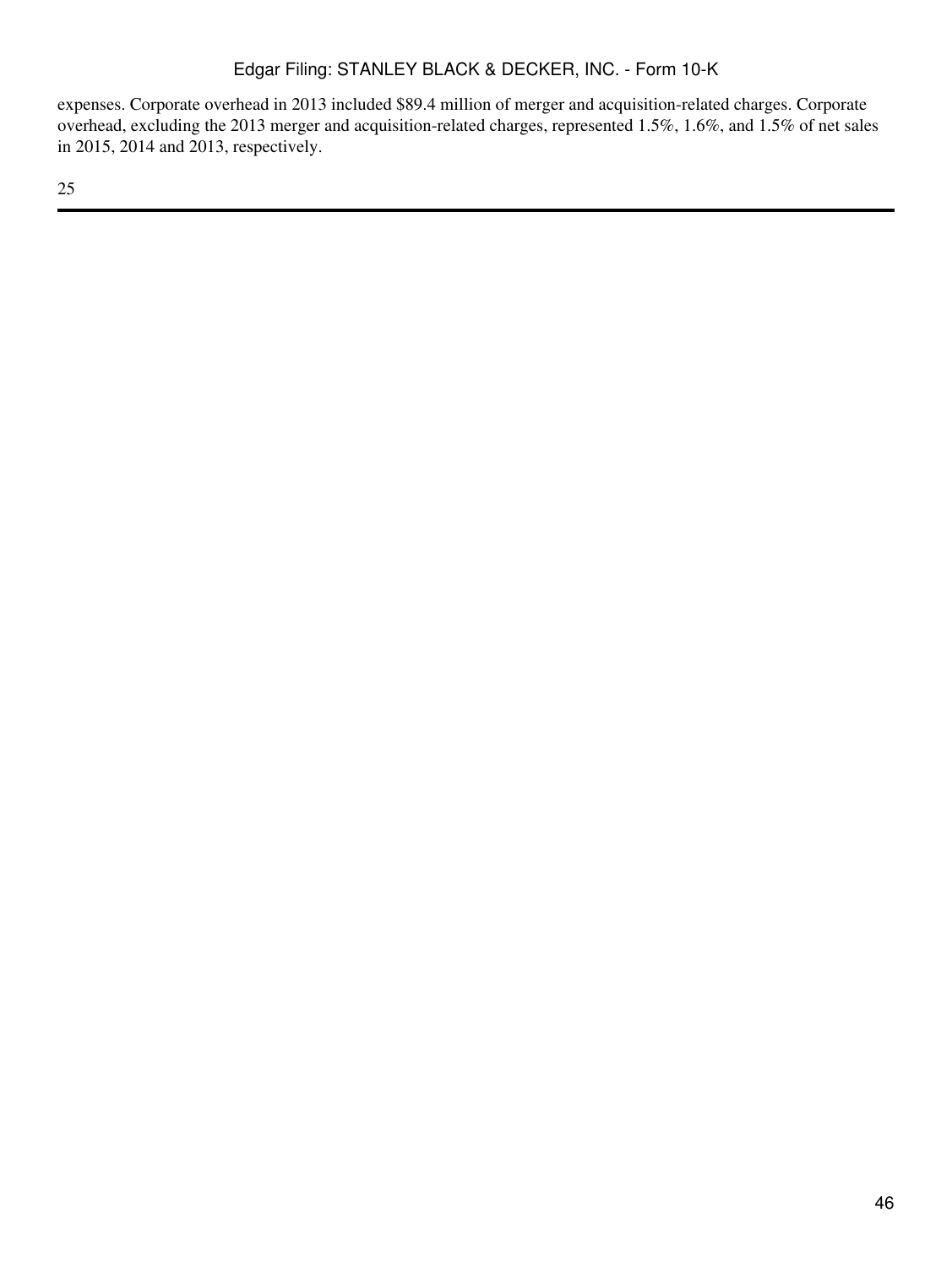Other-net: Other-net totaled \$222.0 million of expense in 2015 compared to \$239.7 million of expense in 2014. The decrease was primarily driven by lower amortization expense partially offset by negative impacts of foreign currency. Other-net amounted to \$239.7 million of expense in 2014 compared to \$283.9 million of expense in 2013. The decrease was primarily driven by lower amortization expense and acquisition-related costs in 2014 as compared to 2013.

Gain/Loss on Debt Extinguishment: During the fourth quarter of 2014, the Company extinguished \$45.7 million of its notes payable and recognized a net pre-tax gain of \$0.1 million on extinguishment. During the fourth quarter of 2013, the Company extinguished \$300 million of its notes payable and recognized a \$20.6 million pre-tax loss on extinguishment.

Interest, net: Net interest expense in 2015 was \$165.2 million compared to \$163.6 million in 2014 and \$147.3 million in 2013. The increase in net interest expense in 2015 versus 2014 was primarily attributable to the termination of interest rate swaps in 2014 hedging the Company's \$400 million 5.20% notes due 2040. The increase in net interest expense in 2014 versus 2013 mainly relates to interest costs associated with the issuance of debt in the fourth quarter of 2013, partially offset by higher interest income.

Income Taxes: The Company's effective tax rate was 21.6% in 2015, 20.9% in 2014, and 11.7% in 2013. The effective tax rate in 2015 differed from the U.S. statutory rate primarily due to a portion of the Company's earnings being realized in lower-taxed foreign jurisdictions, adjustments to tax positions relating to undistributed foreign earnings, and reversals of valuation allowances for certain foreign and U.S. state net operating losses, which have become realizable. The effective tax rate in 2014 differed from the U.S. statutory rate primarily due to a portion of the Company's earnings being realized in lower-taxed foreign jurisdictions, the passage of U.S. tax legislation, settlement of various income tax audits and the reversal of valuation allowances for certain foreign net operating losses which have become realizable. The effective tax rate in 2013 differed from the U.S. statutory rate primarily due to a portion of the Company's earnings being realized in lower-taxed foreign jurisdictions, the acceleration of certain tax credits, the recurring benefit of various foreign business integration structures and the reversal of certain foreign and U.S. state uncertain tax position reserves, related largely to statute expiration.

#### Business Segment Results

The Company's reportable segments are aggregations of businesses that have similar products, services and end markets, among other factors. The Company utilizes segment profit (which is defined as net sales minus cost of sales and SG&A aside from corporate overhead expense), and segment profit as a percentage of net sales to assess the profitability of each segment. Segment profit excludes the corporate overhead expense element of SG&A, Other-net (inclusive of intangible asset amortization expense), restructuring charges, interest income, interest expense, and income tax expense. Corporate overhead is comprised of world headquarters facility expense, cost for the executive management team and the expense pertaining to certain centralized functions that benefit the entire Company but are not directly attributable to the businesses, such as legal and corporate finance functions. Refer to Note O, Restructuring Charges and Asset Impairments, and Note F, Goodwill and Intangible Assets, for the amount of net restructuring charges and intangibles amortization expense, respectively, attributable to each segment.

As previously discussed, in the first quarter of 2015, the Company combined the Construction & Do-It-Yourself ("CDIY") business with certain complementary elements of the Industrial and Automotive Repair ("IAR") and Healthcare businesses (formerly part of the Industrial and Security segments, respectively) to form one Tools & Storage business. The Company recast segment net sales and profit for 2014 and 2013 to align with this change in organizational structure. There was no impact to the consolidated financial statements of the Company as a result of this change.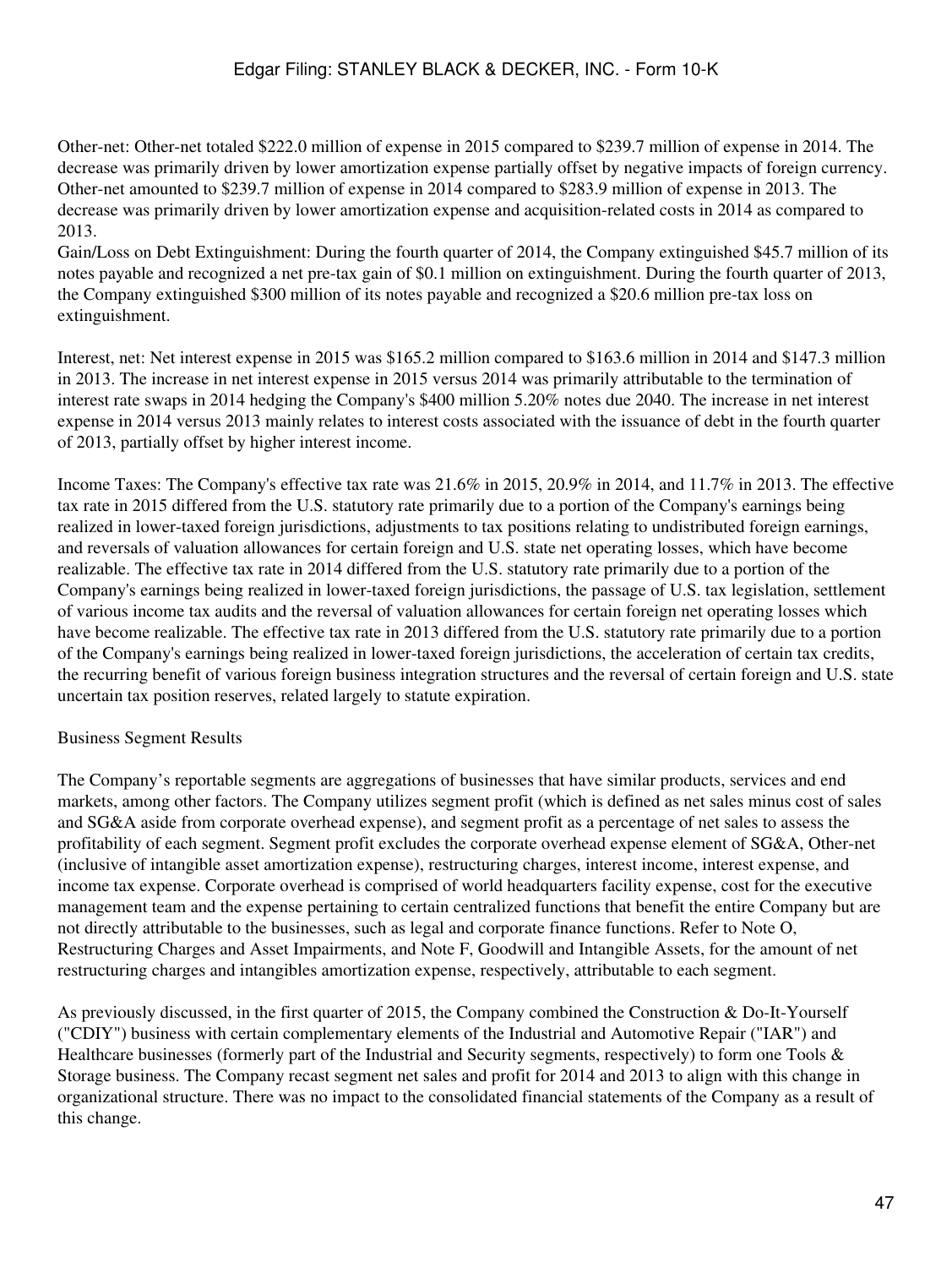The Company classifies its business into three reportable segments, which also represent its operating segments: Tools & Storage, Security and Industrial.

Tools & Storage:

The Tools & Storage segment is comprised of the Power Tools and Hand Tools & Storage businesses. The Power Tools business includes professional products, consumer products and power tool accessories. Professional products include professional grade corded and cordless electric power tools and equipment including drills, impact wrenches and drivers, grinders, saws, routers and sanders, as well as pneumatic tools and fasteners including nail guns, nails, staplers, and staples, concrete and masonry anchors. Consumer products include corded and cordless electric power tools sold primarily under the BLACK+DECKER brand, lawn and garden products including hedge trimmers, string trimmers, lawn mowers, edgers, and related accessories and home products such as hand held vacuums, paint tools and cleaning appliances. Power tool accessories include drill bits, router bits, abrasives and saw blades. The Hand Tools & Storage business sells measuring, leveling and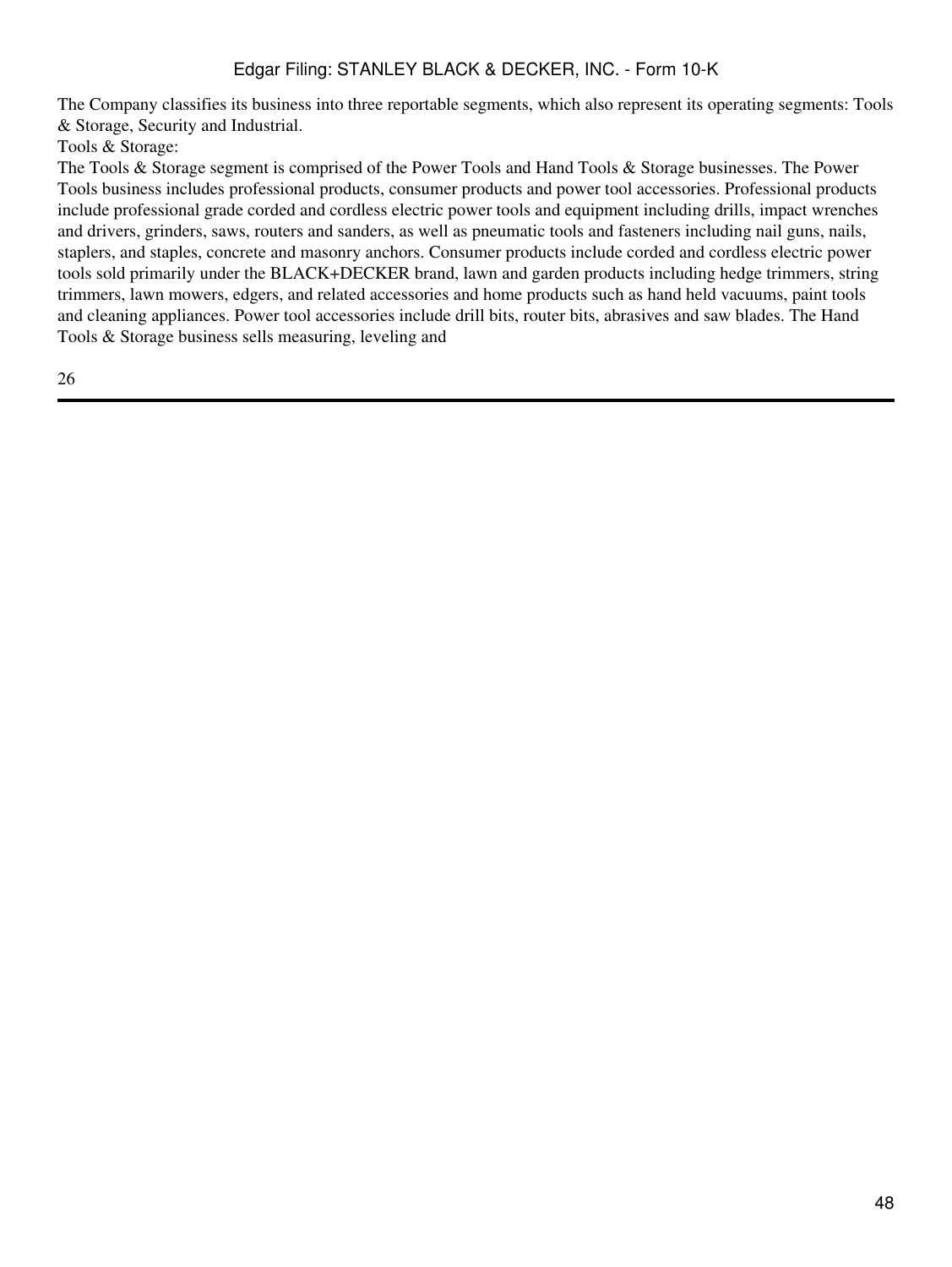layout tools, planes, hammers, demolition tools, knives, saws, chisels and industrial and automotive tools. Storage products include tool boxes, sawhorses, medical cabinets and engineered storage solution products.

| (Millions of Dollars) | 2015    | 2014    | 2013      |      |
|-----------------------|---------|---------|-----------|------|
| Net sales             | \$7.141 | \$7,033 | \$6,705   |      |
| Segment profit        | \$1,170 | \$1,074 | \$952     |      |
| % of Net sales        | 16.4    | % 15.3  | $\%$ 14.2 | $\%$ |

Tools & Storage net sales increased \$107.7 million, or 2%, in 2015 compared to 2014. Organic sales increased 8% primarily due to organic growth of 11% in North America, 7% in Europe, and 3% in emerging markets, while unfavorable effects of foreign currency decreased net sales by 6%. Share gains from innovative new products and brand extensions combined with a healthy underlying U.S. tool market fueled growth in North America despite downward pressure in the industrial channels and Canada. Europe achieved above-market organic growth due to share gains from new products, an expanded retail footprint and solid commercial momentum. Organic growth within the emerging markets was driven by favorable impacts of pricing and successful mid-price-point product releases, which more than offset weakness in certain markets, particularly Russia and China.

Segment profit amounted to \$1,170.1 million, or 16.4% of net sales, in 2015 compared to \$1,074.4 million, or 15.3% of net sales, in 2014. The increase in segment profit year-over-year was primarily driven by volume leverage, price, productivity, cost management and lower commodity prices, which more than offset significant foreign currency headwinds.

Tools & Storage net sales increased \$328.0 million, or 5%, in 2014 compared with 2013. Organic sales and acquisitions provided increases of 6% and 1%, respectively, while unfavorable effects of foreign currency decreased net sales by 2%. North America achieved 8% organic growth driven primarily by new product introductions and expanded retail offerings and partnerships on top of a healthy underlying tool market. Organic sales in Europe increased 7% year-over-year due to successful new product introductions and an expanding retail footprint, which helped generate market share gains in spite of continued challenging economic conditions. Emerging markets grew 4% organically in 2014 bolstered by new product launches in the mid-price point segment despite persistently volatile economic conditions across all emerging markets.

Segment profit amounted to \$1,074.4 million, or 15.3% of net sales, in 2014 compared to \$951.7 million, or 14.2% of net sales, in 2013. Excluding \$17.9 million in merger and acquisition-related charges, segment profit totaled \$969.6 million, or 14.5% of net sales, in 2013. The increase in segment profit year-over-year was primarily driven by positive impacts during 2014 from volume, productivity and SG&A cost reductions, which more than offset the negative impacts from foreign currency.

Security:

The Security segment is comprised of the CSS and the Mechanical Access Solutions ("MAS") businesses. The CSS business designs, supplies and installs electronic security systems and provides electronic security services, including alarm monitoring, video surveillance, fire alarm monitoring, systems integration and system maintenance. Purchasers of these systems typically contract for ongoing security systems monitoring and maintenance at the time of initial equipment installation. The business also includes healthcare solutions, which include asset tracking solutions, infant protection, pediatric protection, patient protection, wander management, fall management, and emergency call products. The MAS business sells automatic doors, commercial hardware, locking mechanisms, electronic keyless entry systems, keying systems, tubular and mortise door locksets.

| (Millions of Dollars)                                                                                            | 2015    | 2014      | 2013      |      |
|------------------------------------------------------------------------------------------------------------------|---------|-----------|-----------|------|
| Net sales                                                                                                        | \$2,093 | \$2,261   | \$2,296   |      |
| Segment profit                                                                                                   | \$240   | \$259     | \$235     |      |
| % of Net sales                                                                                                   | 11.4    | $\%$ 11.5 | $\%$ 10.2 | $\%$ |
| Conventor and only decreased 0160.2 million on 70% in 2015 componed to 2014. Opening solar runs infectively flat |         |           |           |      |

Security net sales decreased \$168.3 million, or 7%, in 2015 compared to 2014. Organic sales were relatively flat year-over-year while foreign currency fluctuations resulted in a 7% decrease in net sales. Organic growth of 3% in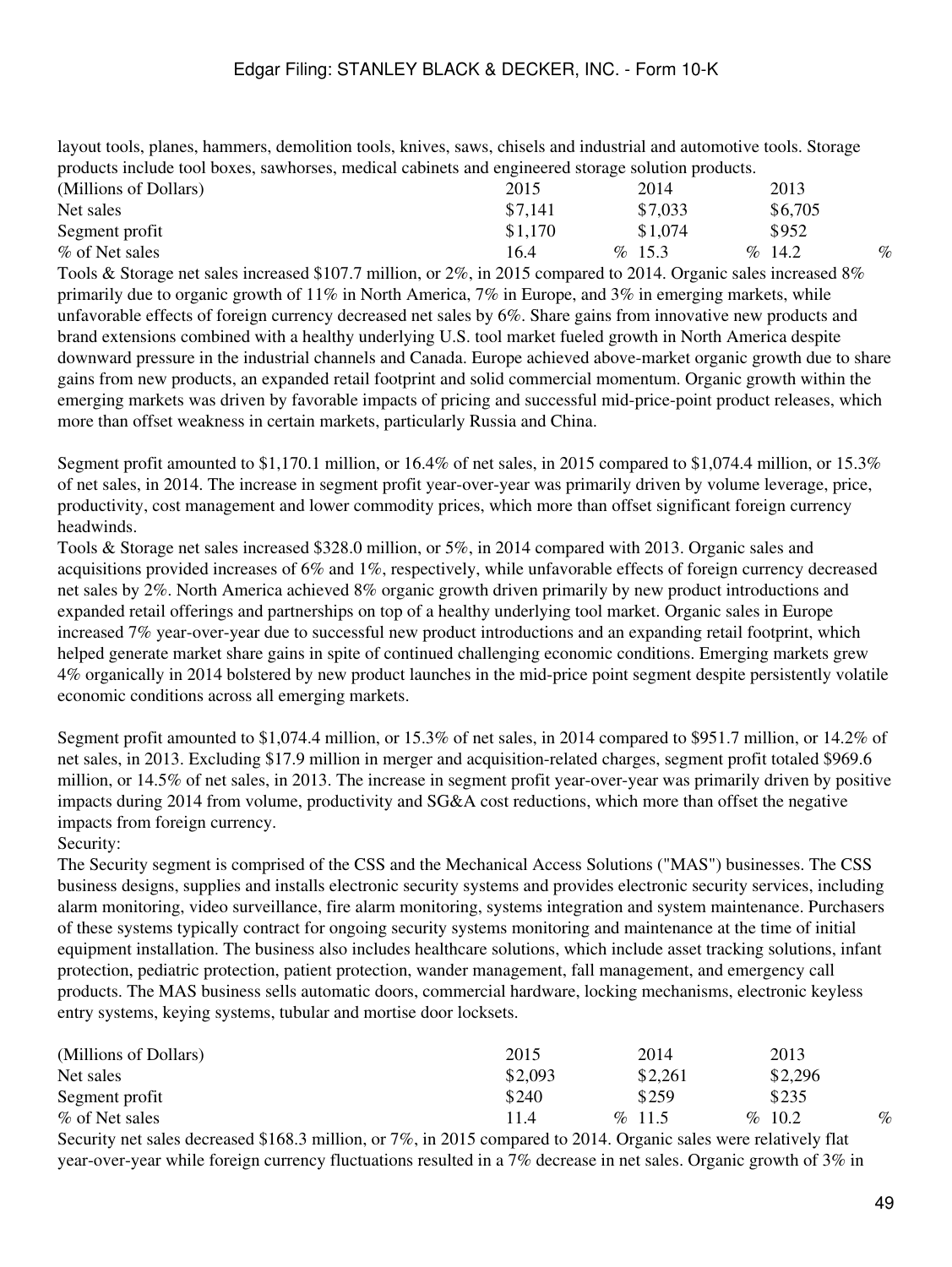Europe was primarily driven by higher installation revenues in a number of countries and a stable recurring revenue portfolio. North America organic sales were relatively flat year-over-year as modest price increases were offset by lower sales volume within the commercial electronics business as 2014 benefited from a large retail installation. Organic sales declined in emerging markets due to relatively weak market conditions in China. Segment profit amounted to \$239.6 million, or 11.4% of net sales, in 2015 compared to \$259.2 million, or 11.5% of net sales, in 2014. The segment profit rate was relatively flat year-over-year as improved operating performance within Europe was offset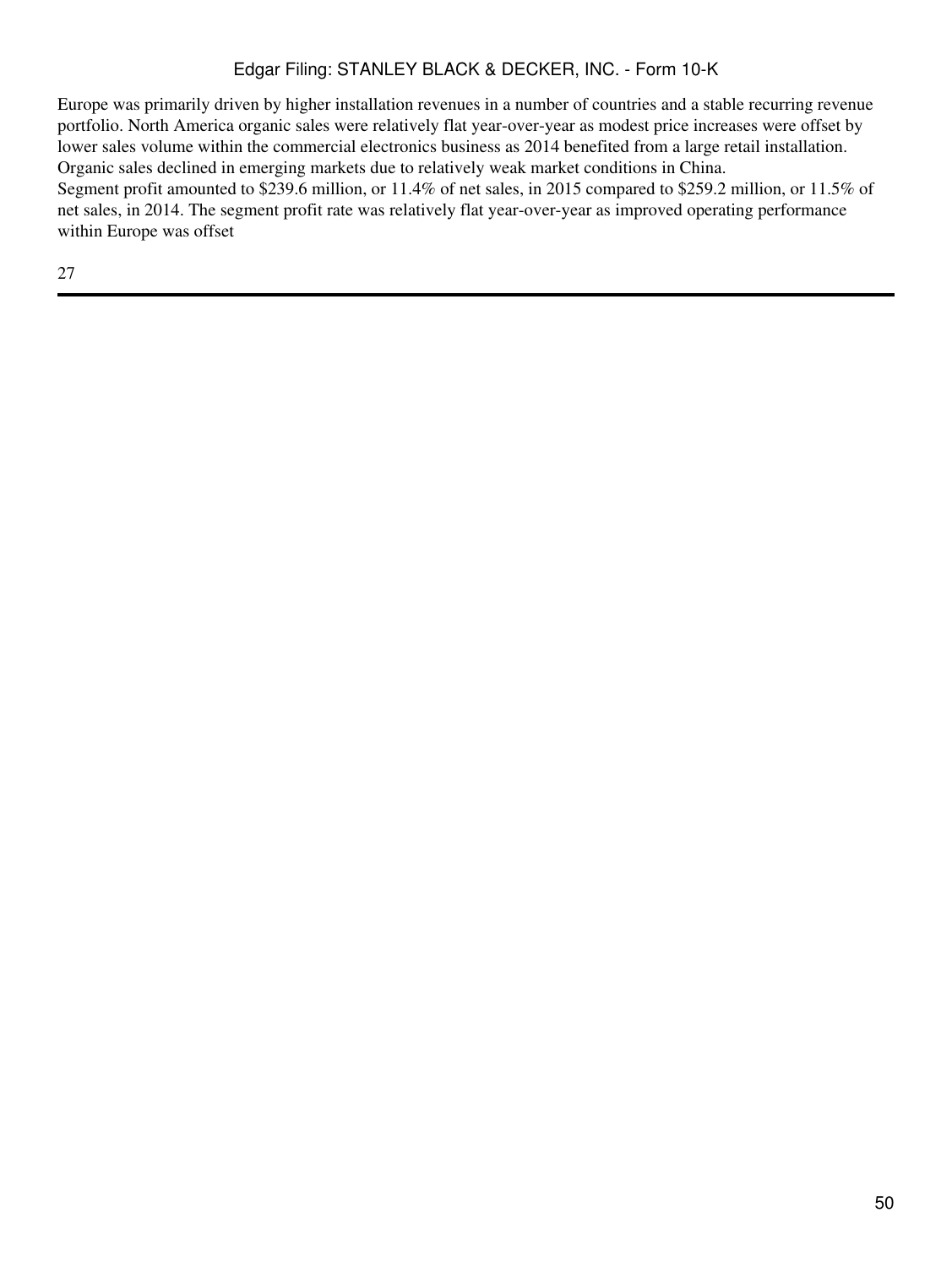by field cost inefficiencies within the North America electronics business and the deleveraging impact of lower volumes in emerging markets.

Security net sales decreased \$34.7 million, or 2%, in 2014 compared to 2013. Organic sales were relatively flat year-over-year while foreign currency fluctuations resulted in a 2% decrease in net sales. Organic growth of 1% in North America and emerging markets was primarily due to growth within the commercial electronics business as a result of vertical selling solutions and the automatic doors business, partially offset by lower installation and recurring revenues in Europe in addition to declines in the U.S. commercial lock business due to a business model transition. Segment profit amounted to \$259.2 million, or 11.5% of net sales, in 2014 compared to \$235.2 million, or 10.2% of net sales, in 2013. Excluding merger and acquisition-related charges of \$37.8 million, segment profit was \$273.0 million, or 11.9% of net sales, in 2013. The decrease in segment profit rate year-over-year was driven by installation field inefficiencies and negative installation and recurring revenue mix in Europe, which offset improved operating performances in North America and emerging markets. Industrial:

The Industrial segment is comprised of the Engineered Fastening and Infrastructure businesses. The Engineered Fastening business primarily sells engineered fastening products and systems designed for specific applications. The product lines include stud welding systems, blind rivets and tools, blind inserts and tools, drawn arc weld studs, engineered plastic and mechanical fasteners, self-piercing riveting systems, precision nut running systems, micro fasteners, and high-strength structural fasteners. The Infrastructure business consists of the Oil & Gas and Hydraulics businesses. The Oil & Gas business sells and rents custom pipe handling, joint welding and coating equipment used in the construction of large and small diameter pipelines, and provides pipeline inspection services. The Hydraulics business sells hydraulic tools and accessories.

| (Millions of Dollars)                                                                                                    | 2015    | 2014              | 2013          |      |
|--------------------------------------------------------------------------------------------------------------------------|---------|-------------------|---------------|------|
| Net sales                                                                                                                | \$1,938 | \$2,044           | \$1,889       |      |
| Segment profit                                                                                                           | \$340   | \$351             | \$280         |      |
| % of Net sales                                                                                                           | 17.5    | $\%$ 17.1         | %14.8         | $\%$ |
| $\rightarrow$ $\rightarrow$ $\rightarrow$ $\rightarrow$ $\rightarrow$<br>.<br>$\sim$ $\sim$<br>.<br>$\sim$ $\sim$ $\sim$ |         | $\cdots$ $\cdots$ | $\sim$ $\sim$ |      |

Industrial net sales decreased \$106.2 million, or 5%, in 2015 compared with 2014 as organic growth of 2% was more than offset by unfavorable foreign currency of 7%. Engineered Fastening achieved organic growth of 4% during 2015, which was mainly attributable to strong global automotive revenues. Infrastructure organic sales decreased 4% primarily due to lower Hydraulics volumes as a result of difficult scrap steel market conditions, which more than offset modest organic growth in Oil & Gas.

Segment profit totaled \$339.9 million, or 17.5% of net sales, in 2015 compared to \$350.6 million, or 17.1% of net sales, in 2014. The year-over-year increase in segment profit rate was primarily due to favorable volume leverage from Engineered Fastening, productivity gains and cost controls, which more than offset negative impacts from foreign currency and lower Hydraulics volumes.

Industrial net sales increased \$155.8 million, or 8%, in 2014 compared with 2013. Organic sales and acquisitions (primarily Infastech) provided increases of 5% and 4% in net sales, respectively, while unfavorable effects of foreign currency translation decreased net sales by 1%. Engineered Fastening achieved organic growth of 7%, which was mainly attributable to strong global automotive and electronic revenues. Infrastructure organic sales were relatively flat year-over-year as solid Hydraulics growth was offset by lower volumes in Oil & Gas due primarily to project delays resulting from geopolitical situations in certain emerging markets as well as the recent contraction in oil prices and resulting slowdown in pipeline construction.

Segment profit totaled \$350.6 million, or 17.1% of net sales, in 2014 compared to \$280.2 million, or 14.8% of net sales, in 2013. Excluding \$20.1 million of merger and acquisition-related charges, segment profit was \$300.3 million, or 15.9% of net sales, in 2013. The year-over-year increase in segment profit rate was primarily due to favorable volume leverage, price, supply chain productivity gains and SG&A cost controls, partially offset by negative impacts from foreign currency fluctuations.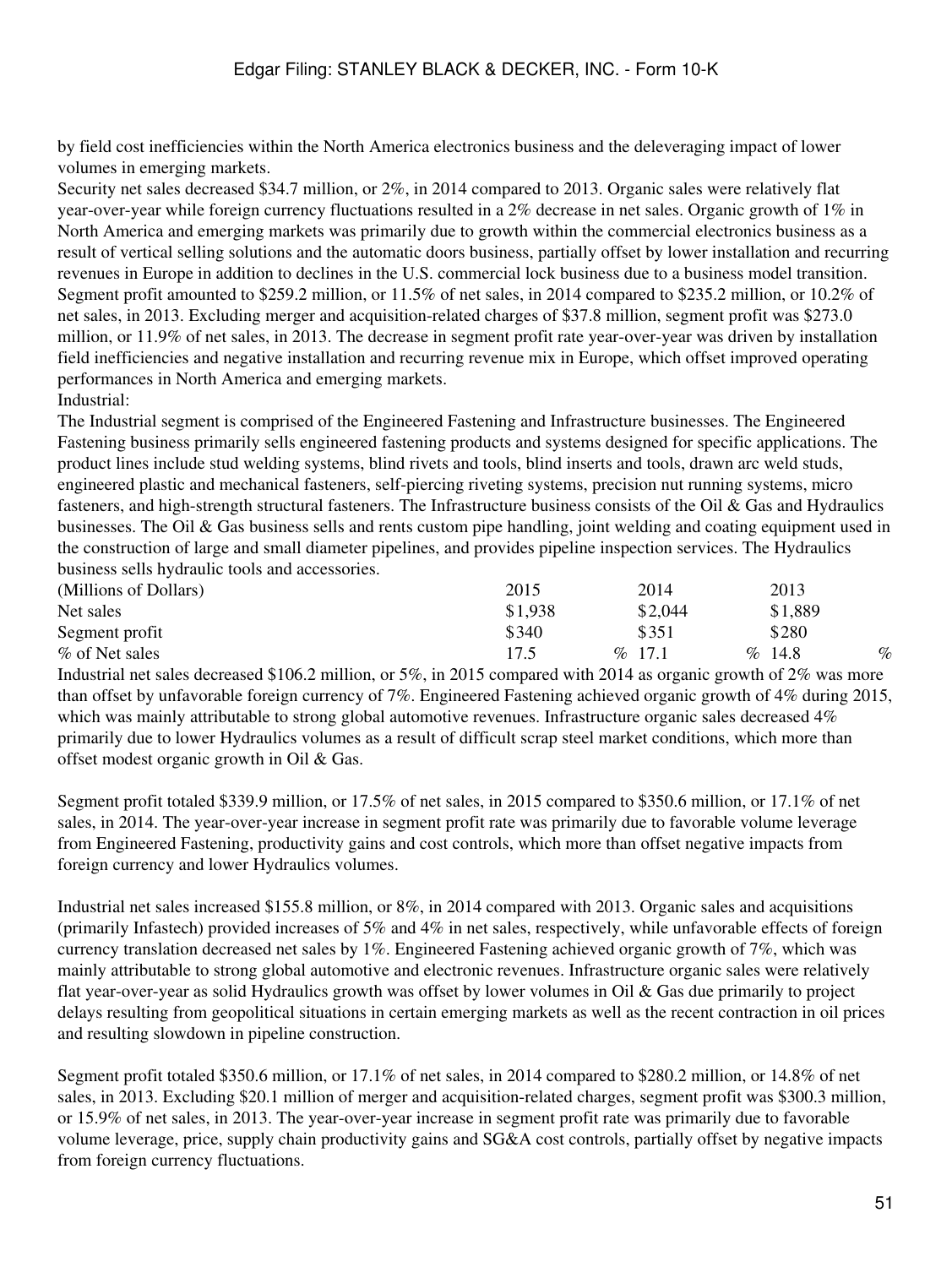# RESTRUCTURING ACTIVITIES

A summary of the restructuring reserve activity from January 3, 2015 to January 2, 2016 is as follows (in millions):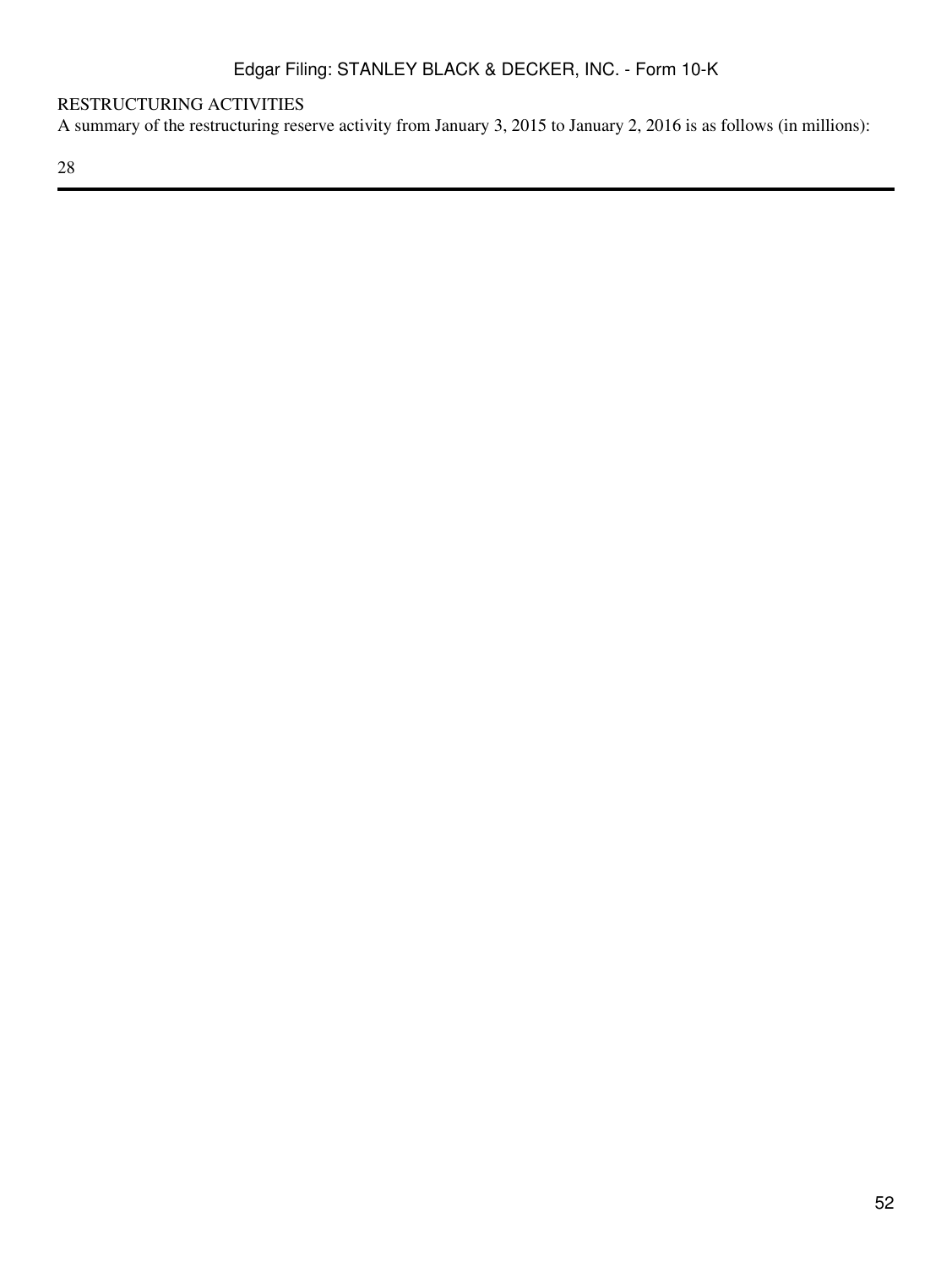|                                         | 1/3/2015 | Net<br><b>Additions</b> | Usage        | Currency | 1/2/2016 |
|-----------------------------------------|----------|-------------------------|--------------|----------|----------|
| Severance and related costs             | \$81.2   | \$32.7                  | \$(66.5)     | \$63.1   | \$44.3   |
| Facility closures and asset impairments | 16.4     | 14.9                    | (16.6        | (0.3)    | 14.4     |
| Total                                   | \$97.6   | \$47.6                  | $$$ $(83.1)$ | \$(3.4   | \$58.7   |

During 2015, the Company recognized net restructuring charges and asset impairments of \$47.6 million. Net severance charges totaled \$32.7 million relating to the reduction of approximately 1,300 employees. The Company also recognized \$5.1 million of facility closure costs and \$9.8 million of asset impairments. The Company expects the 2015 actions to result in annual net cost savings of approximately \$44 million by the end of 2016, primarily in the Security and Industrial segments.

The majority of the \$58.7 million reserves remaining as of January 2, 2016 is expected to be utilized within the next twelve months.

During 2014, the Company recognized \$18.8 million of net restructuring charges. Net severance charges totaled \$15.1 million and related to cost reductions associated with the severance of employees. Also included in net restructuring charges were facility closure costs of \$3.7 million. The 2014 actions resulted in annual net cost savings of approximately \$50 million in 2015, which was primarily related to the Tools & Storage segment.

During 2013, the Company recognized \$173.7 million of net restructuring charges primarily associated with the Black & Decker merger, Niscayah and other acquisitions, as well as other cost reduction actions. Of those charges, \$175.6 million related to severance charges associated with the reduction of approximately 2,650 employees, which was partially offset by reversals of \$48.7 million primarily due to the termination of a previously approved restructuring action due to a shifting political and economic landscape in certain European countries. Also, included in those charges were facility closure costs of \$28.1 million and asset impairment charges of \$18.7 million. These 2013 restructuring actions have resulted in annual net cost savings of approximately \$210 million, primarily in the Security segment.

Segments: The \$47.6 million restructuring charge for the twelve months ended January 2, 2016 includes: \$17.6 million of net charges pertaining to the Tools & Storage segment; \$28.7 million of net charges pertaining to the Security segment; \$12.0 million of net charges pertaining to the Industrial segment; and \$10.7 million of net reserve reductions pertaining to Corporate.

#### FINANCIAL CONDITION

Liquidity, Sources and Uses of Capital: The Company's primary sources of liquidity are cash flows generated from operations and available lines of credit under various credit facilities. The Company's cash flows are presented on a consolidated basis and include cash flows from discontinued operations.

Operating Activities: Cash flows from operations were \$1.182 billion in 2015 compared to \$1.296 billion in 2014, representing a \$114 million decrease. The year-over-year decrease was primarily due to higher outflows from working capital (accounts receivable, inventory, accounts payable and deferred revenue) as a result of lower than expected sales volumes in the fourth quarter of 2015.

In 2014, cash flows from operations were \$1.296 billion, a \$428 million increase compared to \$868 million in 2013. The year-over-year increase was primarily driven by an increase in earnings and lower one-time restructuring and related payments, partially offset by higher employee benefit plan contributions. Furthermore, operating cash flows in 2014 were positively impacted by an increase in working capital turns from 8.1 at December 28, 2013 to 9.2 at January 3, 2015, demonstrating the continued success of SFS.

Free Cash Flow: Management considers free cash flow an important indicator of its liquidity, as well as its ability to fund future growth and provide dividends to shareowners. Free cash flow does not include deductions for mandatory debt service, other borrowing activity, discretionary dividends on the Company's common stock and business acquisitions, among other items.

| (Millions of Dollars)                     | 2015    | 2014    | 2013  |  |
|-------------------------------------------|---------|---------|-------|--|
| Net cash provided by operating activities | \$1,182 | \$1,296 | \$868 |  |
| Less: capital expenditures                | (311)   | (291    | (340) |  |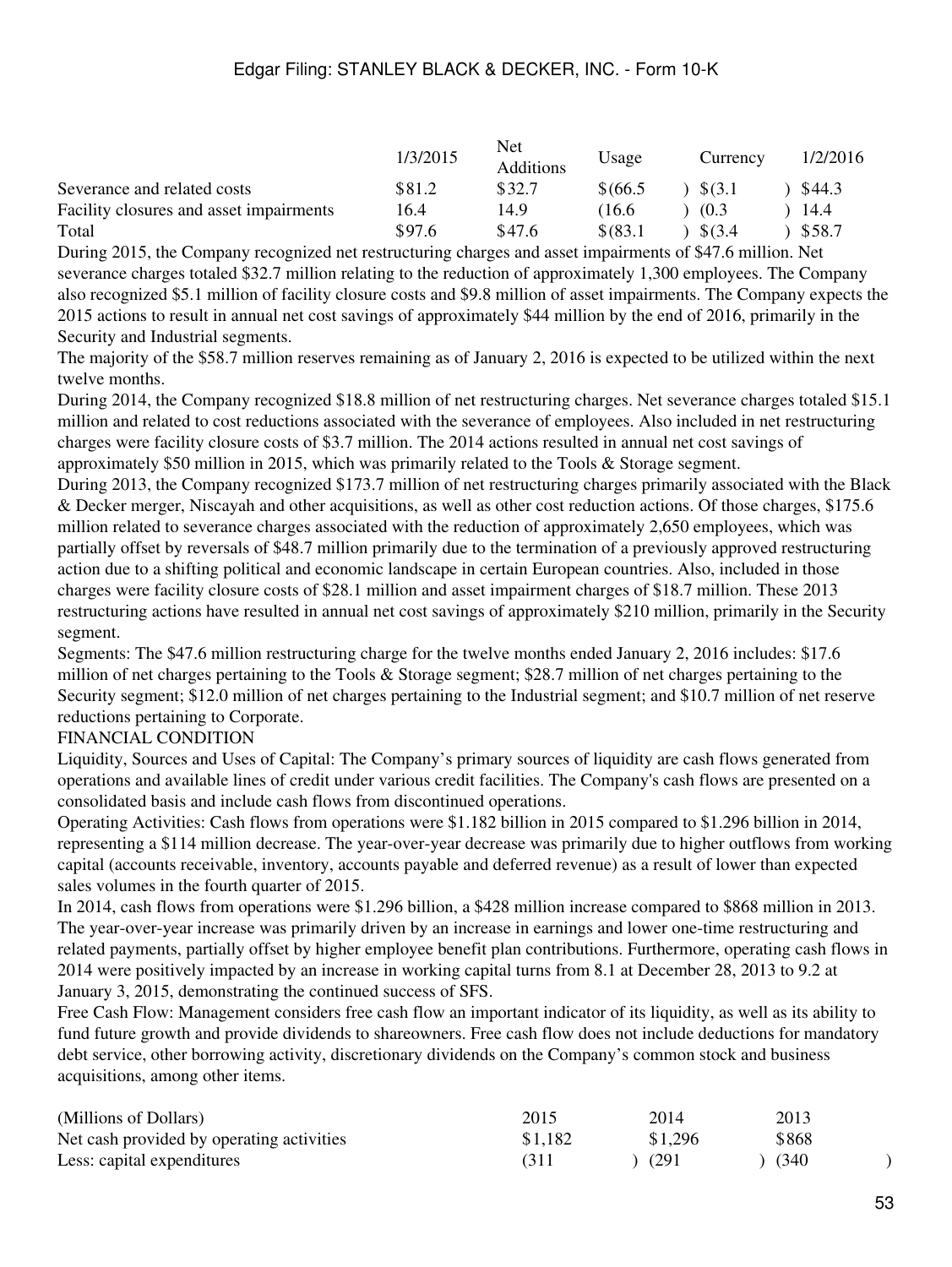| Free cash flow | \$871 | \$1,005 | \$528 |
|----------------|-------|---------|-------|
|                |       |         |       |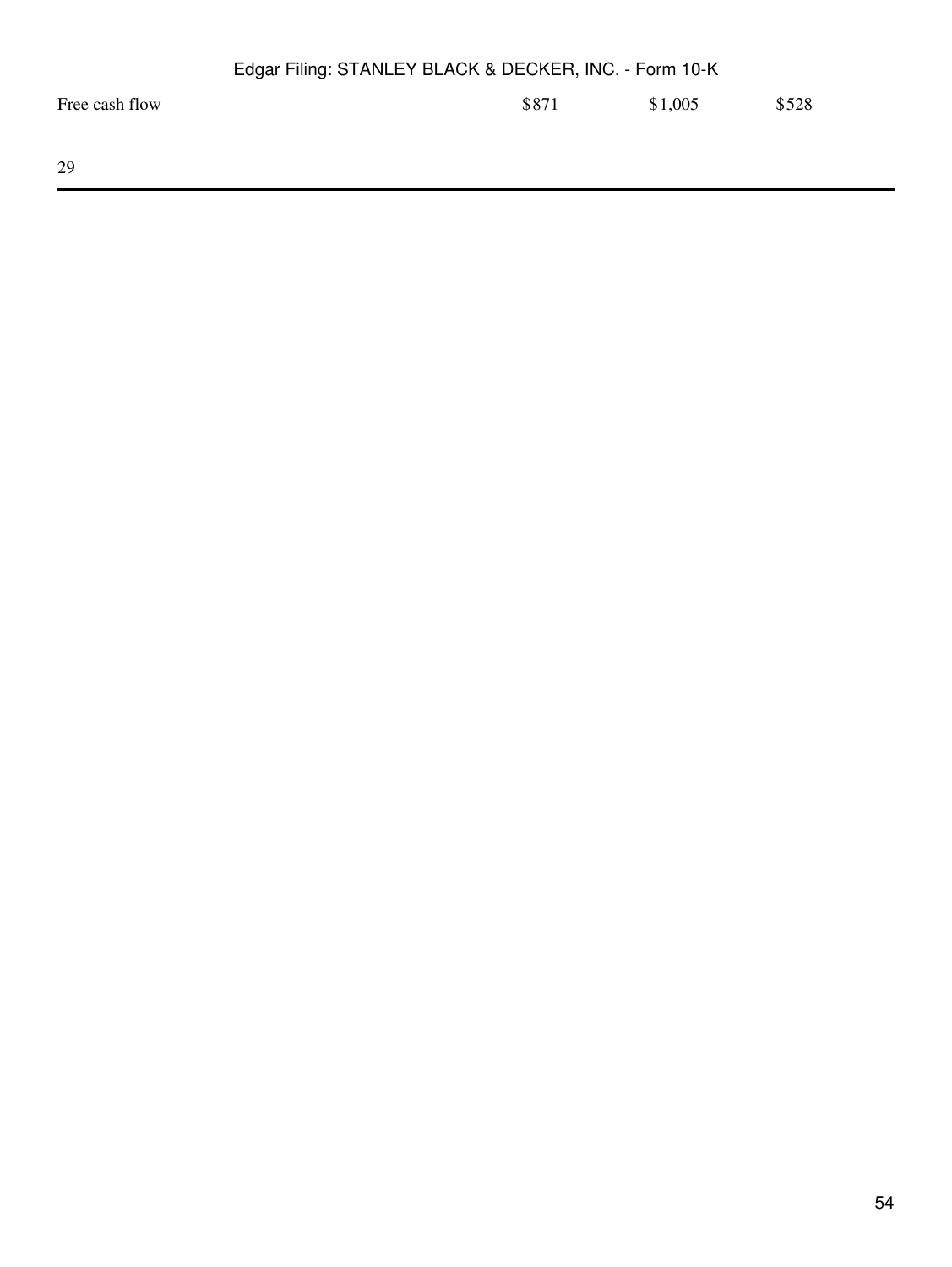Investing Activities: Cash flows used in investing activities were \$205 million in 2015, primarily due to capital and software expenditures of \$311 million, partially offset by \$137 million of cash proceeds related to net investment hedge settlements, which were primarily driven by the significant fluctuations in foreign currency rates during 2015 associated with foreign exchange contracts hedging a portion of the Company's pound sterling and Canadian dollar denominated net investments.

Cash flows used in investing activities in 2014 totaled \$382 million, which primarily consisted of capital and software expenditures of \$291 million and payments related to net investment hedge settlements of \$61 million. The decrease in capital expenditures in 2014 as compared to 2013 was driven by management's continued focus to control spend in this area as well as lower integration-related capital expenditures. The payments related to net investment hedge settlements were mainly driven by the significant fluctuations in foreign currency rates during 2014 associated with foreign exchange contracts hedging a portion of the Company's pound sterling denominated net investment. Cash flows used in investing activities in 2013 totaled \$1.198 billion primarily due to capital and software expenditures of \$340 million and acquisition spending of \$934 million, which was mainly driven by the purchases of Infastech for \$826 million, net of cash acquired, and GQ for \$49 million, net of cash acquired. The Company also received net proceeds of \$94 million in 2013 related to the Second Closing of the HHI sale.

Financing Activities: Cash flows used in financing activities were \$876 million in 2015, primarily due to the repurchase of 6.6 million common shares for \$650 million and cash payments for dividends of \$320 million, partially offset by proceeds from issuances of common stock of \$164 million, which mainly related to the exercises of stock options. The increase in dividends in 2015 was primarily attributable to the increase in quarterly dividends per common share to \$0.55 per share. The dividend paid to shareholders of record in December 2015 extended the Company's record for the longest consecutive annual and quarterly dividend payments among industrial companies listed on the New York Stock Exchange. The Company also paid approximately \$34 million in December 2015 to purchase the remaining 40% interest in GQ.

Cash flows used in financing activities in 2014 were \$766 million, primarily due to net repayments of short-term borrowings of \$391 million, cash payments for dividends of \$321 million, and payments on long-term debt of \$47 million related to the repurchase of \$46 million of 2022 Term Notes. In 2014, the Company also terminated \$400 million of interest rate swaps hedging the Company's \$400 million, 5.20% notes due 2053, which resulted in cash payments of \$33.4 million. Proceeds from issuances of common stock totaled \$71 million, which was primarily related to stock option exercises.

Cash flows provided by financing activities were \$156 million in 2013, which was mainly driven by proceeds from issuances of long-term debt of \$727 million, net short-term borrowings of \$389 million, and proceeds from issuances of common stock of \$155 million, partially offset by payments on long-term debt of \$302 million, payment of a forward share purchase contract of \$350 million and cash dividend payments of \$313 million.

In December 2013, the Company issued \$400 million of 5.75% fixed-to-floating junior subordinated debentures bearing interest at a fixed rate of 5.75% and received \$392.0 million of net proceeds. Additionally, the Company issued 3,450,000 Equity Units comprised of a 1/10, or 10%, undivided beneficial ownership in a \$1,000 principal amount 2.25% junior subordinated note due 2018 and a forward common stock purchase contract in which the Company received \$335 million in cash proceeds from the Equity Units, net of underwriting discounts and commission, before offering expenses.

In November 2013, the Company purchased from certain financial institutions "out-of-the-money" capped call options on 12.2 million shares of its common stock (subject to customary anti-dilution adjustments) for an aggregate premium of \$74 million, or an average of \$6.03 per share. In addition, contemporaneously with the issuance of the Equity Units described above, the Company paid \$10 million, or an average of \$2.77 per option, to enter into capped call transactions on 3.5 million shares of common stock with a major financial institution.

The \$302 million of payments on long-term debt related to the repurchase of \$300 million of Black & Decker Corporation 5.75% senior notes, which resulted in the Company paying a premium on the debt extinguishment of \$43 million.

In January 2013, the Company elected to prepay the forward share purchase contract for \$363 million, comprised of the \$350 million purchase price, plus an additional amount related to the forward component of the contract. In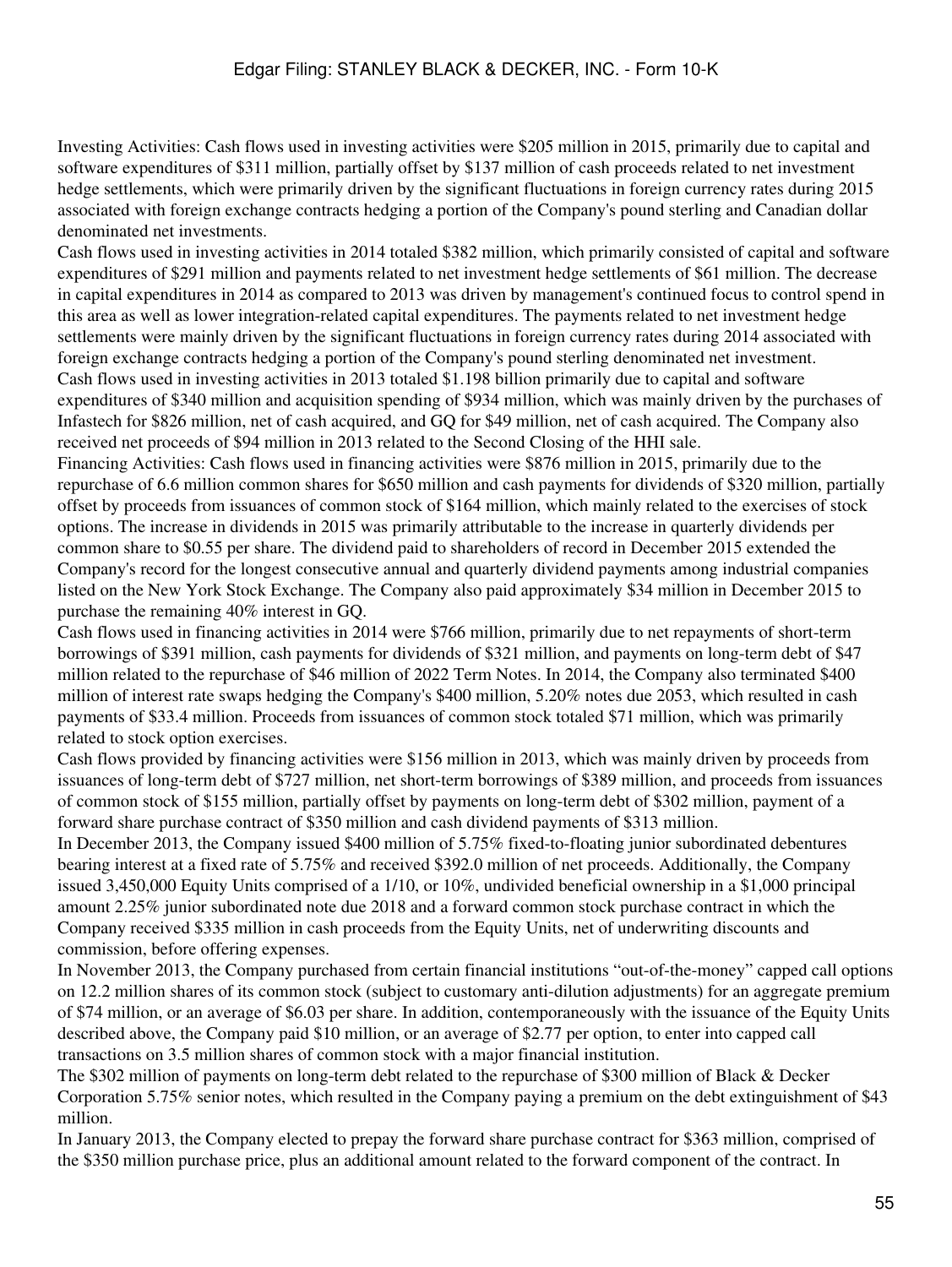August 2013, the Company physically settled the contract, receiving 5.6 million shares and \$19 million from the financial institution counterparty representing a purchase price adjustment.

Fluctuations in foreign currency rates negatively impacted cash by \$133 million, \$147 million and \$45 million in 2015, 2014 and 2013, respectively. These negative impacts were primarily driven by the continued strengthening of the U.S. Dollar, against the Company's other currencies.

Refer to Note H, Long-Term Debt and Financing Arrangements, and Note J, Capital Stock, for further discussion regarding the Company's debt and equity arrangements.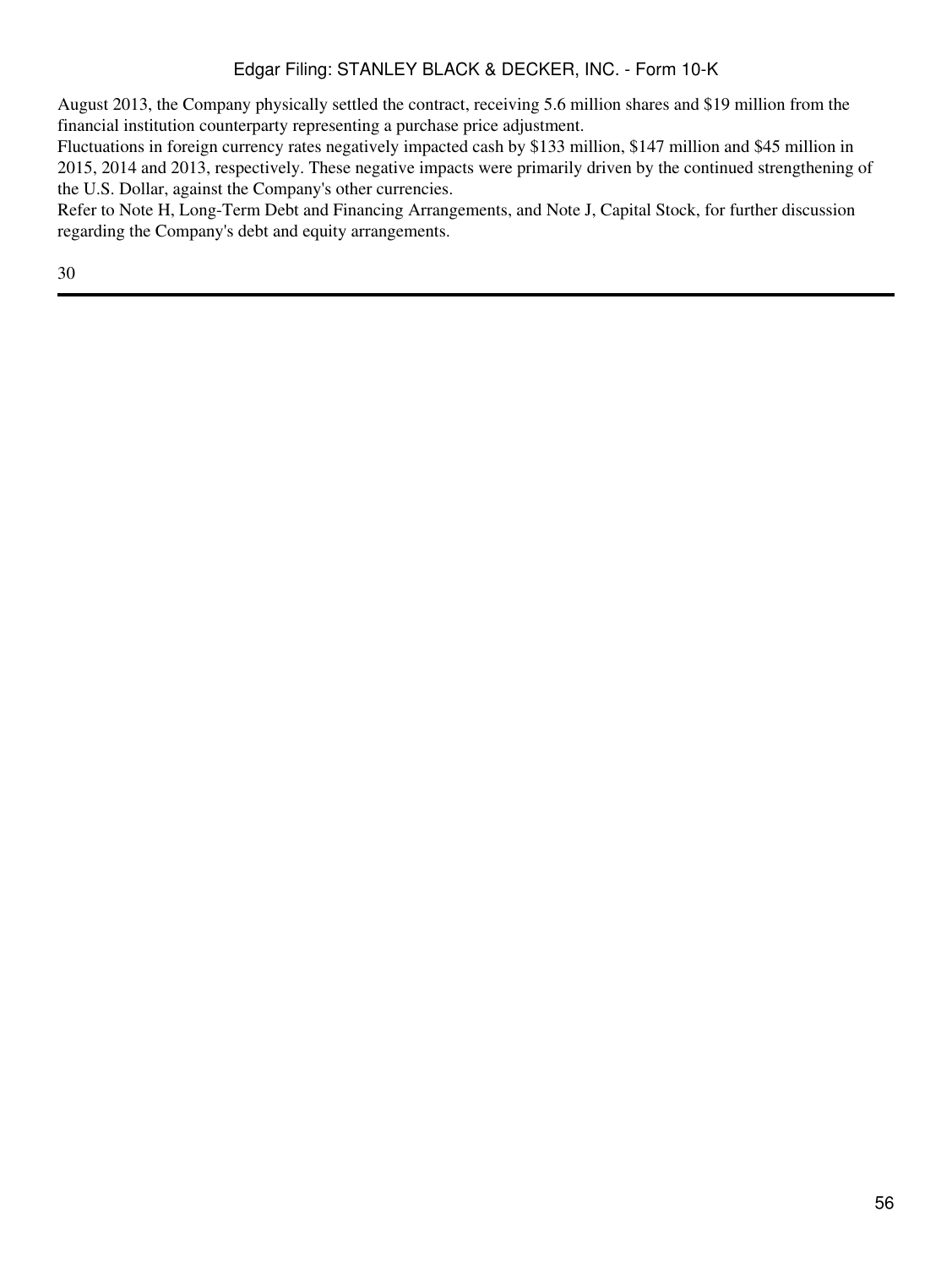Credit Ratings and Liquidity:

The Company maintains strong investment grade credit ratings from the major U.S. rating agencies on its senior unsecured debt (S&P A, Fitch A-, Moody's Baa1), as well as its commercial paper program (S&P A-1, Fitch F2, Moody's P-2). There have been no changes to any of the ratings during 2015. Failure to maintain strong investment grade rating levels could adversely affect the Company's cost of funds, liquidity and access to capital markets, but would not have an adverse effect on the Company's ability to access committed credit facilities. Cash and cash equivalents totaled \$465 million as of January 2, 2016, comprised of \$131 million in the U.S. and \$334 million in foreign jurisdictions. As of January 3, 2015 cash and cash equivalents totaled \$497 million, comprised of \$46 million in the U.S. and \$451 million in foreign jurisdictions. Concurrent with the Black & Decker merger, the Company made a determination to repatriate certain legacy Black & Decker foreign earnings, on which U.S. income taxes had not previously been provided. As a result of this repatriation decision, the Company has recorded approximately \$320 million of associated deferred tax liabilities at January 2, 2016. Current plans and liquidity requirements do not demonstrate a need to repatriate other foreign earnings. Accordingly, all other undistributed foreign earnings of the Company are considered to be permanently reinvested, or will be remitted substantially free of additional tax, consistent with the Company's overall growth strategy internationally, including acquisitions and long-term financial objectives. No provision has been made for taxes that might be payable upon remittance of these undistributed foreign earnings. However, should management determine at a later point to repatriate additional foreign earnings, the Company would be required to accrue and pay taxes at that time.

In December 2015, the Company amended and restated its existing five-year \$1.5 billion committed credit facility with the concurrent execution of a new five-year \$1.75 billion committed credit facility (the "Credit Agreement"). Borrowings under the Credit Agreement may include U.S. Dollars up to the \$1.75 billion commitment or in Euro or Pounds Sterling subject to a foreign currency sub-limit of \$400.0 million and bear interest at a floating rate dependent upon the denomination of the borrowing. Repayments must be made on December 18, 2020 or upon an earlier termination date of the Credit Agreement, at the election of the Company. The Credit Agreement is designated to be a liquidity back-stop for the Company's \$2.0 billion commercial paper program. As of January 2, 2016, the Company has not drawn on this commitment.

In addition, the Company has short-term lines of credit that are primarily uncommitted, with numerous banks, aggregating \$743.8 million, of which \$644.1 million was available at January 2, 2016. Short-term arrangements are reviewed annually for renewal.

At January 2, 2016, the aggregate amount of committed and uncommitted, long- and short-term lines was \$2.7 billion, of which \$2.5 million was recorded as short-term borrowings at January 2, 2016 excluding commercial paper borrowings outstanding. In addition, \$99.8 million of the short-term credit lines was utilized primarily pertaining to outstanding letters of credit for which there are no required or reported debt balances. The weighted average interest rates on short-term borrowings, primarily commercial paper, for the fiscal years ended January 2, 2016 and January 3, 2015 were 0.4% and 0.2%, respectively.

In March 2015, the Company entered into a forward share purchase contract on its common stock. The contract obligates the Company to pay \$350.0 million, plus an additional amount related to the forward component of the contract, to the financial institution counterparty not later than March 2017, or earlier at the Company's option, for the 3,645,510 shares purchased. In October 2014, the Company entered into a forward share purchase contract on its common stock that obligates the Company to pay \$150.0 million, plus an additional amount related to the forward component of the contract, to the financial institution counterparty not later than October 2016, or earlier at the Company's option, for the 1,603,822 shares purchased.

On February 10, 2015, the Company net-share settled 9.1 million of the 12.2 million capped call options on its common stock and received 911,077 shares using an average reference price of \$96.46 per common share. Additionally, the Company purchased 3,381,162 shares directly from the counterparties participating in the net-share settlement of the capped call options for \$326.1 million, equating to an average price of \$96.46 per share. In February 2016, the Company net-share settled the remaining 3.1 million capped call options on its common stock and received 293,142 shares using an average reference price of \$94.34 per common share. Additionally, the Company purchased 1,316,858 shares directly from the counterparty participating in the net-share settlement for \$124.2 million. The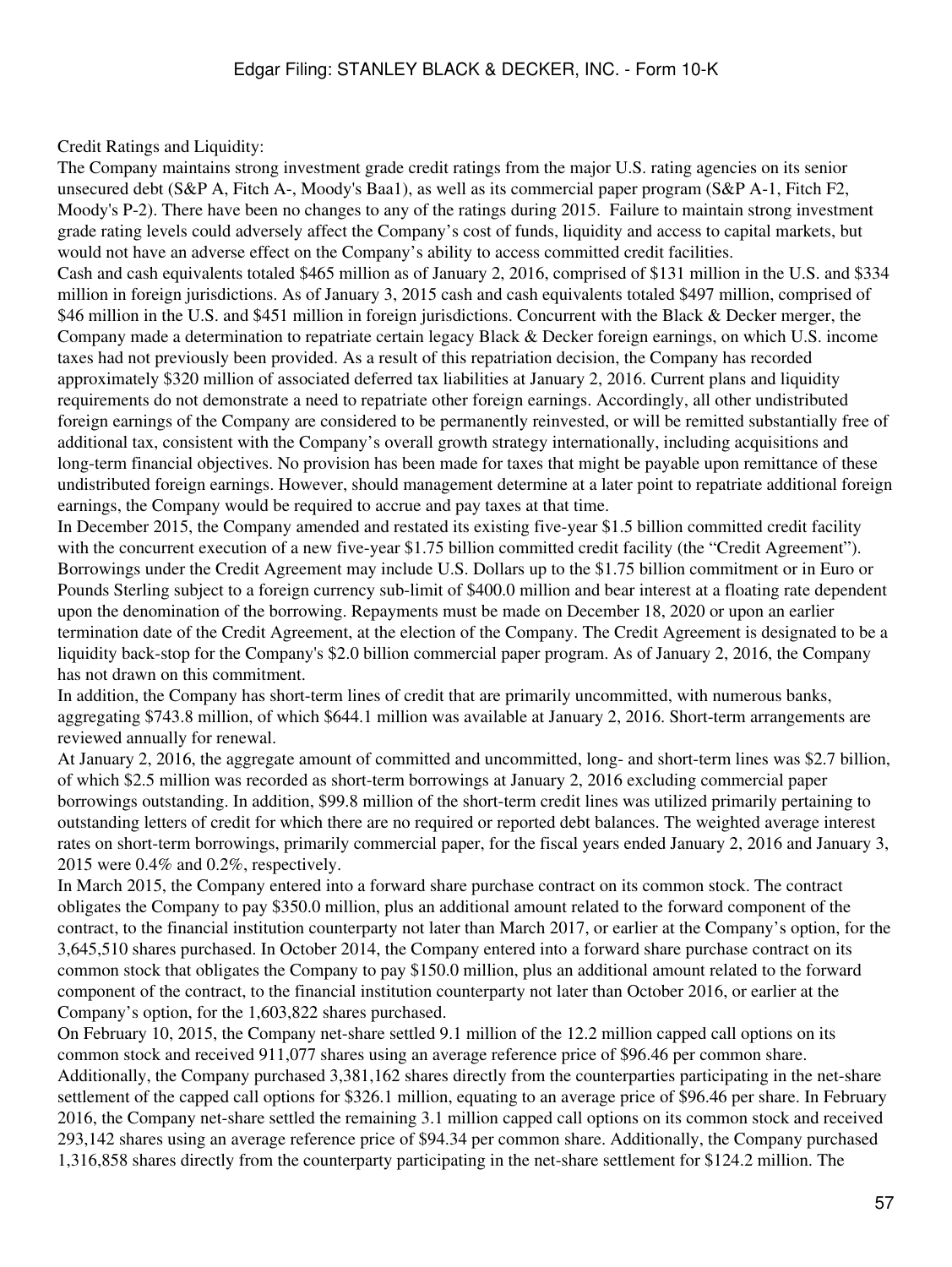Company also repurchased 2,446,287 shares of common stock in February 2016 for \$230.9 million, equating to an average price of \$94.34.

On December 3, 2013, the Company issued \$400.0 million 5.75% fixed-to-floating rate junior subordinated debentures maturing December 15, 2053 ("2053 Junior Subordinated Debentures") that bear interest at a fixed rate of 5.75% per annum, up to, but excluding December 15, 2018. From and including December 15, 2018, the 2053 Junior Subordinated Debentures will bear interest at an annual rate equal to three-month LIBOR plus 4.304%. The debentures subordination and long tenor provides significant credit protection measures for senior creditors and as a result, the debentures were awarded a 50% equity credit by S&P and Fitch, and 25% equity credit by Moody's. The net proceeds of \$392.0 million from the offering were primarily used to repay commercial paper borrowings.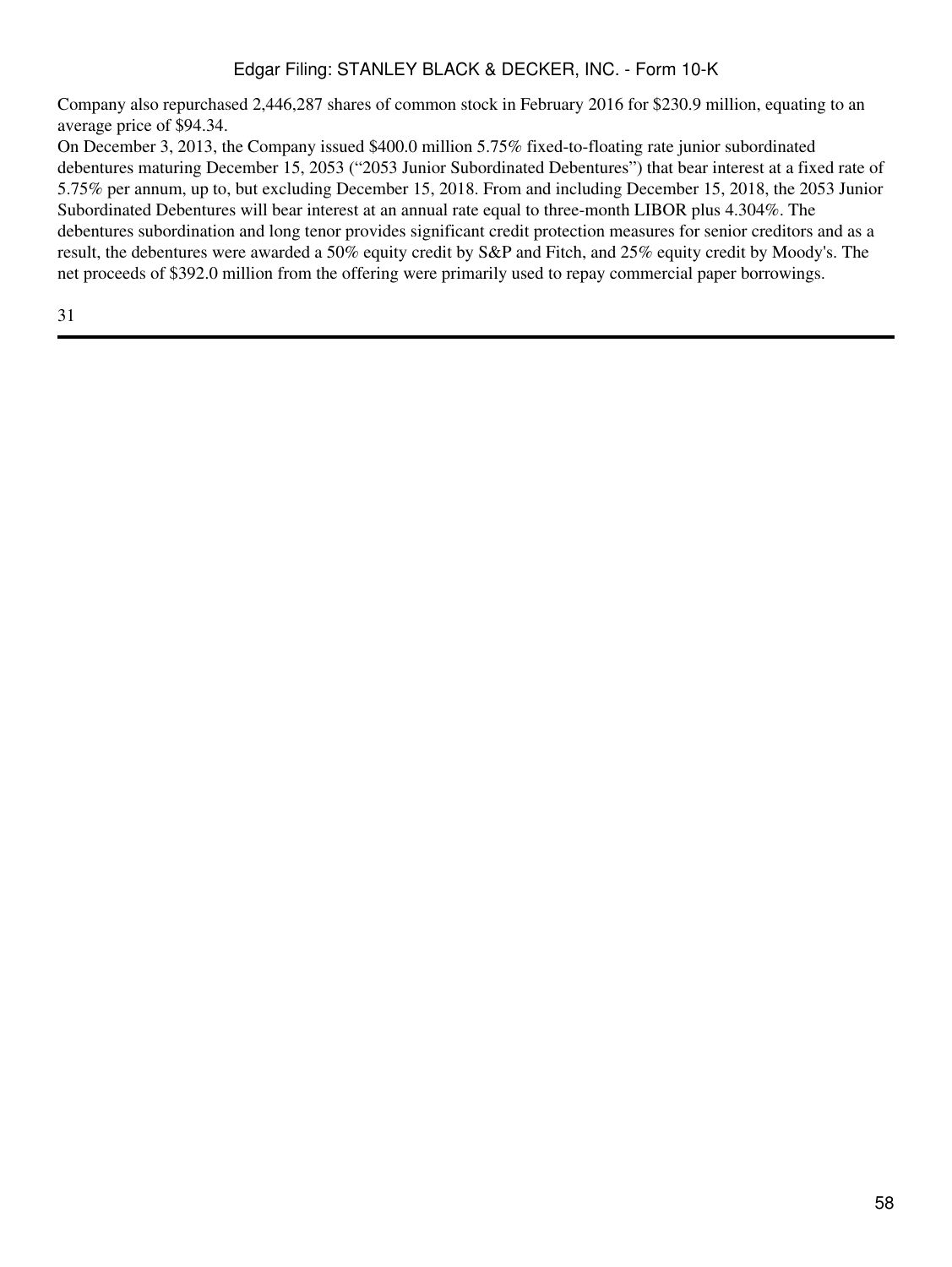On December 3, 2013, the Company issued 3,450,000 Equity Units (the "Equity Units"), each with a stated value of \$100 which are initially comprised of a 1/10, or 10%, undivided beneficial ownership in a \$1,000 principal amount 2.25% junior subordinated note due 2018 and a forward common stock purchase contract (the "Equity Purchase Contract"). Each Equity Purchase Contract obligates the holders to purchase on November 17, 2016 approximately 3.5 to 4.3 million common shares. The subordination of the notes in the Equity Units combined with the Equity Purchase Contracts resulted in the Equity Units being awarded a 100% equity credit by S&P, and 50% equity credit by Moody's. The Company received approximately \$334.7 million in cash proceeds from the Equity Units, net of underwriting discounts and commission, before offering expenses, and recorded \$345.0 million in long-term debt. The proceeds were used primarily to repay commercial paper borrowings. Upon settlement of the Equity Purchase Contracts on November 17, 2016, the Company will receive additional cash proceeds or debt extinguishment of \$345.0 million.

In November 2010, the Company issued Convertible Preferred Units comprised of \$632.5 million of Notes due November 17, 2018 and Purchase Contracts, which obligated the holders to purchase, on November 17, 2015, 6.3 million shares, for \$100 per share, of the Company's 4.75% Series B Cumulative Convertible Preferred Stock (the "Convertible Preferred Stock"). In accordance with the Purchase Contracts, on November 17, 2015, the Company issued 6.3 million shares of Convertible Preferred Stock and received cash proceeds of \$632.5 million. On November 18, 2015, the Company informed holders that it would redeem all outstanding shares of Convertible Preferred Stock on December 24, 2015 (the "Redemption Date") at \$100.49 per share in cash (the "Redemption Price"), which is equal to the liquidation preference of \$100 per share of Convertible Preferred Stock, plus all accrued and unpaid dividends thereon to, but excluding, the Redemption Date. The Company redeemed the Convertible Preferred Stock and settled all conversions on December 24, 2015 by paying cash for the \$100 par value per share of Convertible Preferred Stock, or \$632.5 million in total, and issuing 2.9 million common shares for the excess value of the conversion feature above the \$100 face value per share of Convertible Preferred Stock.

Refer to Note H, Long-Term Debt and Financing Arrangements, and Note J, Capital Stock, for further discussion regarding the Company's debt and equity arrangements.

Contractual Obligations: The following table summarizes the Company's significant contractual obligations and commitments that impact its liquidity:

Payments Due by Period

| (Millions of Dollars)                   | Total   | 2016  | $2017 - 2018$ | $2019 - 2020$ | Thereafter |
|-----------------------------------------|---------|-------|---------------|---------------|------------|
| Long-term debt $(a)$                    | \$3,851 | \$5   | \$985         | \$6           | \$2,855    |
| Interest payments on long-term debt (b) | 3,395   | 156   | 311           | 266           | 2,662      |
| <b>Operating leases</b>                 | 251     | 73    | 98            | 51            | 29         |
| Inventory purchase commitments (c)      | 274     | 274   |               |               |            |
| Deferred compensation                   | 25      |       | 2             |               | 20         |
| Marketing obligations                   | 69      | 27    | 35            |               |            |
| Derivatives (d)                         | 37      |       | 37            |               |            |
| Forward stock purchase contracts (e)    | 500     | 150   | 350           |               |            |
| Pension funding obligations (f)         | 52      | 52    |               |               |            |
| Contract adjustment fees (g)            | 14      | 14    |               |               |            |
| Total contractual cash obligations      | \$8,468 | \$752 | \$1,818       | \$332         | \$5,566    |
|                                         |         |       |               |               |            |

Future payments on long-term debt encompass all payments related to aggregate debt maturities, excluding certain

(a) fair value adjustments included in long-term debt, as discussed further in Note H, Long-Term Debt and Financing Arrangements.

(b)Future interest payments on long-term debt reflect the applicable fixed interest rate or variable rate for floating rate debt in effect at January 2, 2016.

Inventory purchase commitments primarily consist of open purchase orders to purchase raw materials, components,  $(c)$ <sup>Invented</sup>  $r$  and sourced products.

(d)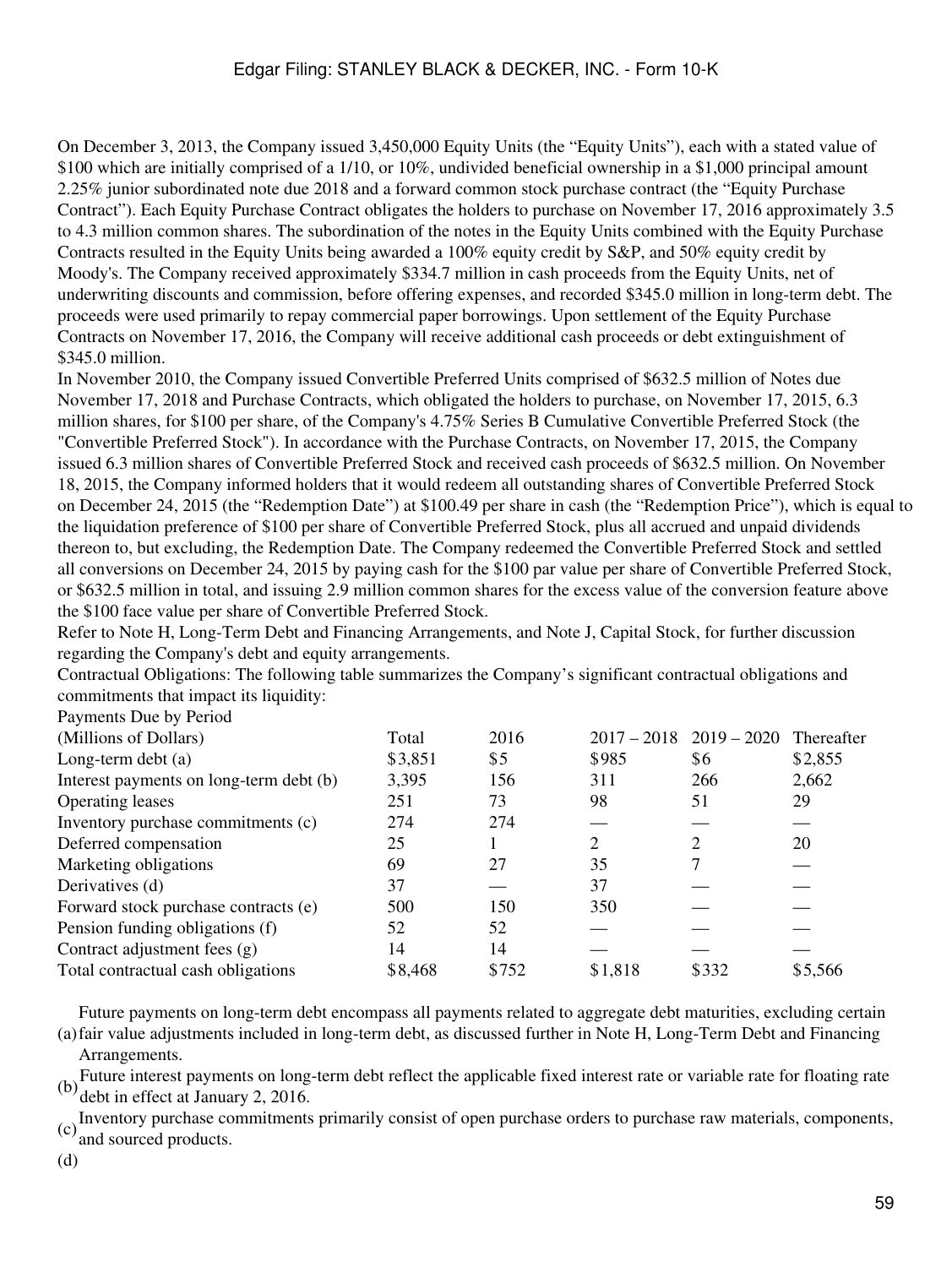Future cash flows on derivative instruments reflect the fair value and accrued interest as of January 2, 2016. The ultimate cash flows on these instruments will differ, perhaps significantly, based on applicable market interest and foreign currency rates at their maturity.

(e) Company to pay \$150.0 million and \$350.0 million, respectively, plus additional amounts related to the forward In October 2014 and March 2015, the Company entered into forward share purchase contracts which obligate the

component of the contracts to the respective financial institution counterparties not later than October 2016 or March 2017, respectively, or earlier at the Company's option. See Note J. Capital Stock for further discussion.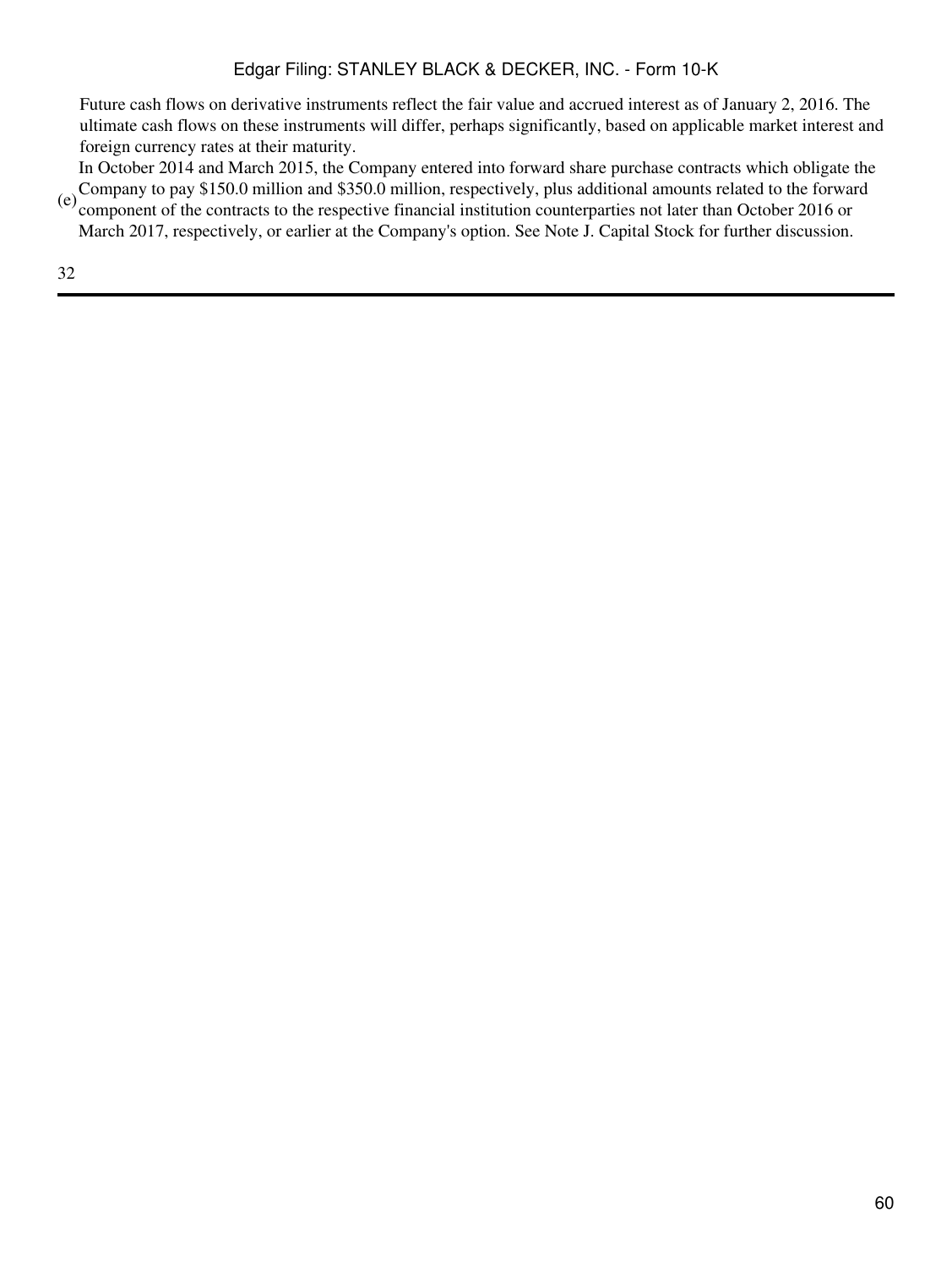This amount principally represents contributions either required by regulations or laws or, with respect to unfunded plans, necessary to fund current benefits. The Company has not presented estimated pension and post-retirement

- (f) funding beyond 2016 as funding can vary significantly from year to year based upon changes in the fair value of the plan assets, actuarial assumptions, and curtailment/settlement actions.
- (g) These amounts represent future contract adjustment payments to holders of the Company's Equity Purchase Contracts. See Note H, Long-Term Debt and Financing Arrangements for further discussion.

To the extent the Company can reliably determine when payments will occur pertaining to unrecognized tax liabilities, the related amount will be included in the table above. However, due to the high degree of uncertainty regarding the timing of potential future cash flows associated with the \$343.9 million of such liabilities at January 2, 2016, the Company is unable to make a reliable estimate of when (if at all) amounts may be paid to the respective taxing authorities.

Aside from debt payments, for which there is no tax benefit associated with repayment of principal, tax obligations and the equity purchase contract fees, payment of the above contractual obligations will typically generate a cash tax benefit such that the net cash outflow will be lower than the gross amounts summarized above. Other Significant Commercial Commitments:

Amount of Commitment Expirations Per Period

(Millions of Dollars) Total 2016 2017-2018 2019-2020 Thereafter U.S. lines of credit  $$1,750$   $$—$   $$—$   $$1,750$   $$—$ Short-term borrowings, long-term debt and lines of credit are explained in detail within Note H, Long-Term Debt and Financing Arrangements.

#### MARKET RISK

Market risk is the potential economic loss that may result from adverse changes in the fair value of financial instruments, currencies, commodities and other items traded in global markets. The Company is exposed to market risk from changes in foreign currency exchange rates, interest rates, stock prices, bond prices and commodity prices, amongst others.

Exposure to foreign currency risk results because the Company, through its global businesses, enters into transactions and makes investments denominated in multiple currencies. The Company's predominant currency exposures are related to the Euro, Canadian Dollar, British Pound, Australian Dollar, Brazilian Real, Argentine Peso, the Chinese Renminbi ("RMB") and the Taiwan Dollar. Certain cross-currency trade flows arising from sales and procurement activities, as well as affiliate cross-border activity, are consolidated and netted prior to obtaining risk protection through the use of various derivative financial instruments which may include: purchased basket options, purchased options, collars, cross currency swaps and currency forwards. The Company is thus able to capitalize on its global positioning by taking advantage of naturally offsetting exposures and portfolio efficiencies to reduce the cost of purchasing derivative protection. At times, the Company also enters into forward exchange contracts and purchases options to reduce the earnings and cash flow impact of non-functional currency denominated receivables and payables, primarily for affiliate transactions. Gains and losses from these hedging instruments offset the gains or losses on the underlying net exposures (the assets and liabilities being hedged). Management determines the nature and extent of currency hedging activities, and in certain cases, may elect to allow certain currency exposures to remain un-hedged. The Company may also enter into cross-currency swaps and forward contracts to hedge the net investments in certain subsidiaries and better match the cash flows of operations to debt service requirements. Management estimates the foreign currency impact from its derivative financial instruments outstanding at the end of 2015 would have been approximately \$27 million pre-tax loss based on a hypothetical 10% adverse movement in all net derivative currency positions; this effect would occur from the strengthening of foreign currencies relative to the U.S. dollar. The Company follows risk management policies in executing derivative financial instrument transactions, and does not use such instruments for speculative purposes. The Company generally does not hedge the translation of its non-U.S. dollar earnings in foreign subsidiaries, but may choose to do so in certain instances.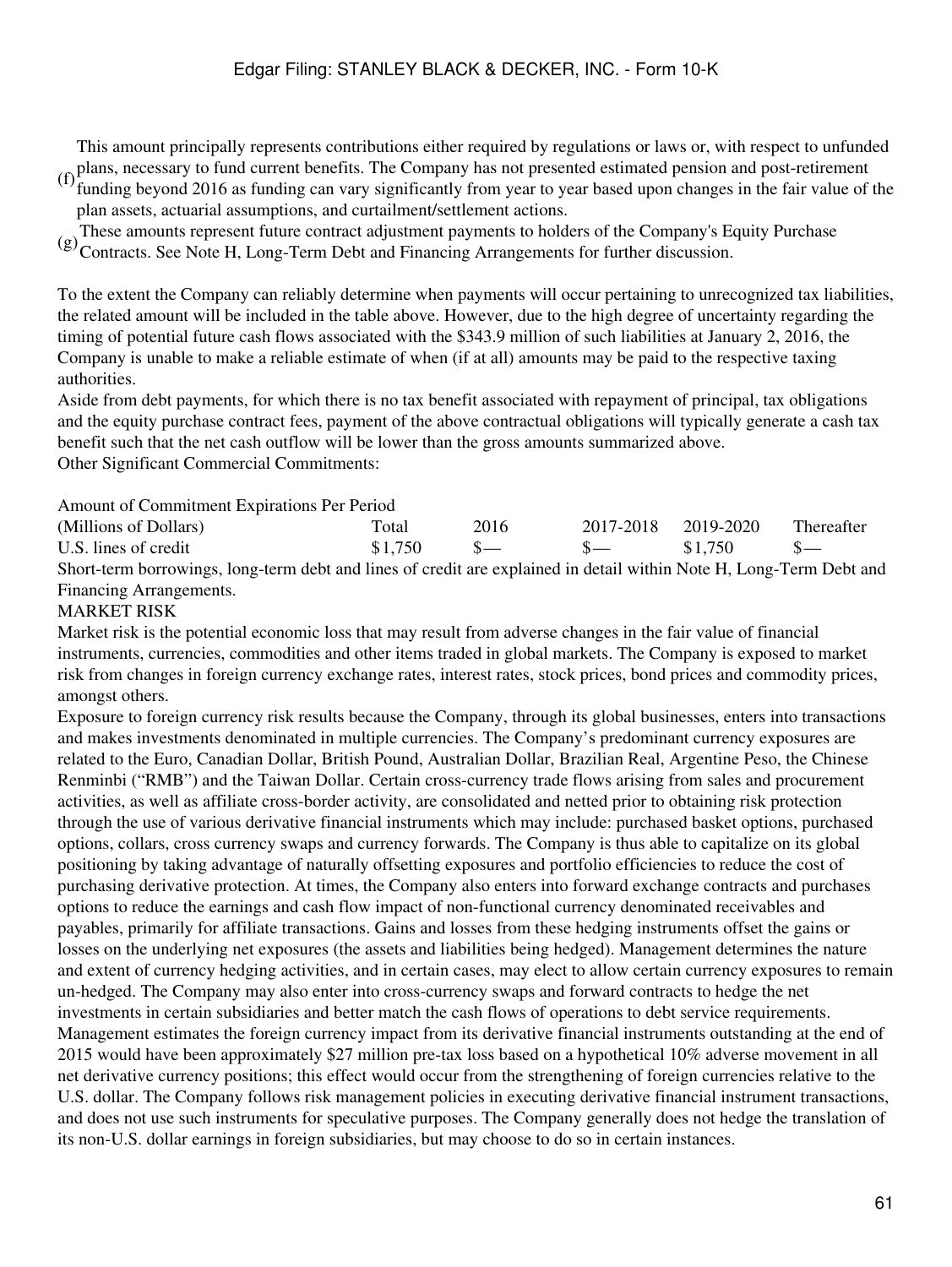As mentioned above, the Company routinely has cross-border trade and affiliate flows that cause an impact on earnings from foreign exchange rate movements. The Company is also exposed to currency fluctuation volatility from the translation of foreign earnings into U.S. dollars and the economic impact of foreign currency volatility on monetary assets held in foreign currencies. It is more difficult to quantify the transactional effects from currency fluctuations than the translational effects. Aside from the use of derivative instruments, which may be used to mitigate some of the exposure, transactional effects can potentially be influenced by actions the Company may take. For example, if an exposure occurs from a European entity sourcing product from a U.S. supplier it may be possible to change to a European supplier. Management estimates the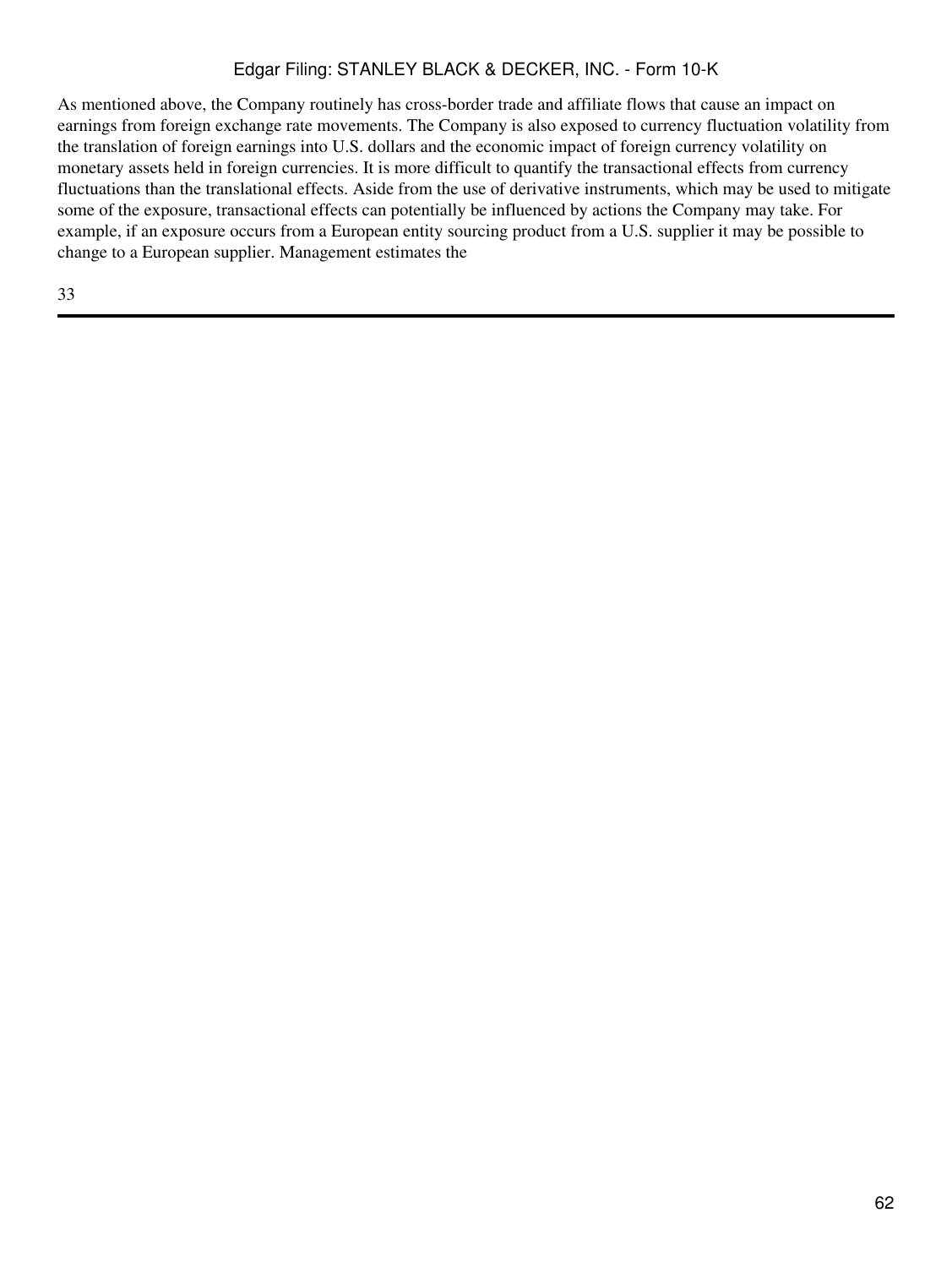combined translational and transactional impact, on pre-tax earnings, of a 10% overall movement in exchange rates is approximately \$132 million, or approximately \$0.68 per diluted share. In 2015, translational and transactional foreign currency fluctuations negatively impacted pre-tax earnings by approximately \$220 million and diluted earnings per share by approximately \$1.13.

The Company's exposure to interest rate risk results from its outstanding debt and derivative obligations, short-term investments, and derivative financial instruments employed in the management of its debt portfolio. The debt portfolio including both trade and affiliate debt, is managed to achieve capital structure targets and reduce the overall cost of borrowing by using a combination of fixed and floating rate debt as well as interest rate swaps, and cross-currency swaps.

The Company's primary exposure to interest rate risk comes from its floating rate debt and derivatives in the U.S. and is fairly represented by changes in LIBOR rates. At January 2, 2016, the impact of a hypothetical 10% increase in the interest rates associated with the Company's floating rate derivative and debt instruments would have an immaterial effect on the Company's financial position and results of operations.

The Company has exposure to commodity prices in many businesses, particularly brass, nickel, resin, aluminum, copper, zinc, steel, and energy used in the production of finished goods. Generally, commodity price exposures are not hedged with derivative financial instruments, but instead are actively managed through customer product and service pricing actions, procurement-driven cost reduction initiatives and other productivity improvement projects. Fluctuations in the fair value of the Company's common stock affect domestic retirement plan expense as discussed below in the Employee Stock Ownership Plan section of MD&A. Additionally, the Company has \$59 million of liabilities as of January 2, 2016 pertaining to unfunded defined contribution plans for certain U.S. employees for which there is mark-to-market exposure.

The assets held by the Company's defined benefit plans are exposed to fluctuations in the market value of securities, primarily global stocks and fixed-income securities. The funding obligations for these plans would increase in the event of adverse changes in the plan asset values, although such funding would occur over a period of many years. In 2015, 2014 and 2013, there was an \$11.0 million decrease and \$285 million and \$102 million increase, respectively, in investment returns on pension plan assets. The Company expects funding obligations on its defined benefit plans to be approximately \$52 million in 2016. The Company employs diversified asset allocations to help mitigate this risk. Management has worked to minimize this exposure by freezing and terminating defined benefit plans where appropriate.

The Company has access to financial resources and borrowing capabilities around the world. There are no instruments within the debt structure that would accelerate payment requirements due to a change in credit rating.

The Company's existing credit facilities and sources of liquidity, including operating cash flows, are considered more than adequate to conduct business as normal. Accordingly, based on present conditions and past history, management believes it is unlikely that operations will be materially affected by any potential deterioration of the general credit markets that may occur. The Company believes that its strong financial position, operating cash flows, committed long-term credit facilities and borrowing capacity, and ready access to equity markets provide the financial flexibility necessary to continue its record of annual dividend payments, to invest in the routine needs of its businesses, to make strategic acquisitions and to fund other initiatives encompassed by its growth strategy and maintain its strong investment grade credit ratings.

#### OTHER MATTERS

Employee Stock Ownership Plan As detailed in Note L, Employee Benefit Plans, the Company has an ESOP under which the ongoing U.S. Core and 401(k) defined contribution plans are funded. Overall ESOP expense is affected by the market value of the Company's stock on the monthly dates when shares are released, among other factors. The Company's net ESOP activity resulted in expense of \$0.8 million in 2015, \$0.7 million in 2014, and \$1.9 million in 2013. ESOP expense could increase in the future if the market value of the Company's common stock declines. CRITICAL ACCOUNTING ESTIMATES — Preparation of the Company's Consolidated Financial Statements requires management to make estimates and assumptions that affect the reported amounts of assets, liabilities, revenues and expenses. Significant accounting policies used in the preparation of the Consolidated Financial Statements are described in Note A, Significant Accounting Policies. Management believes the most complex and sensitive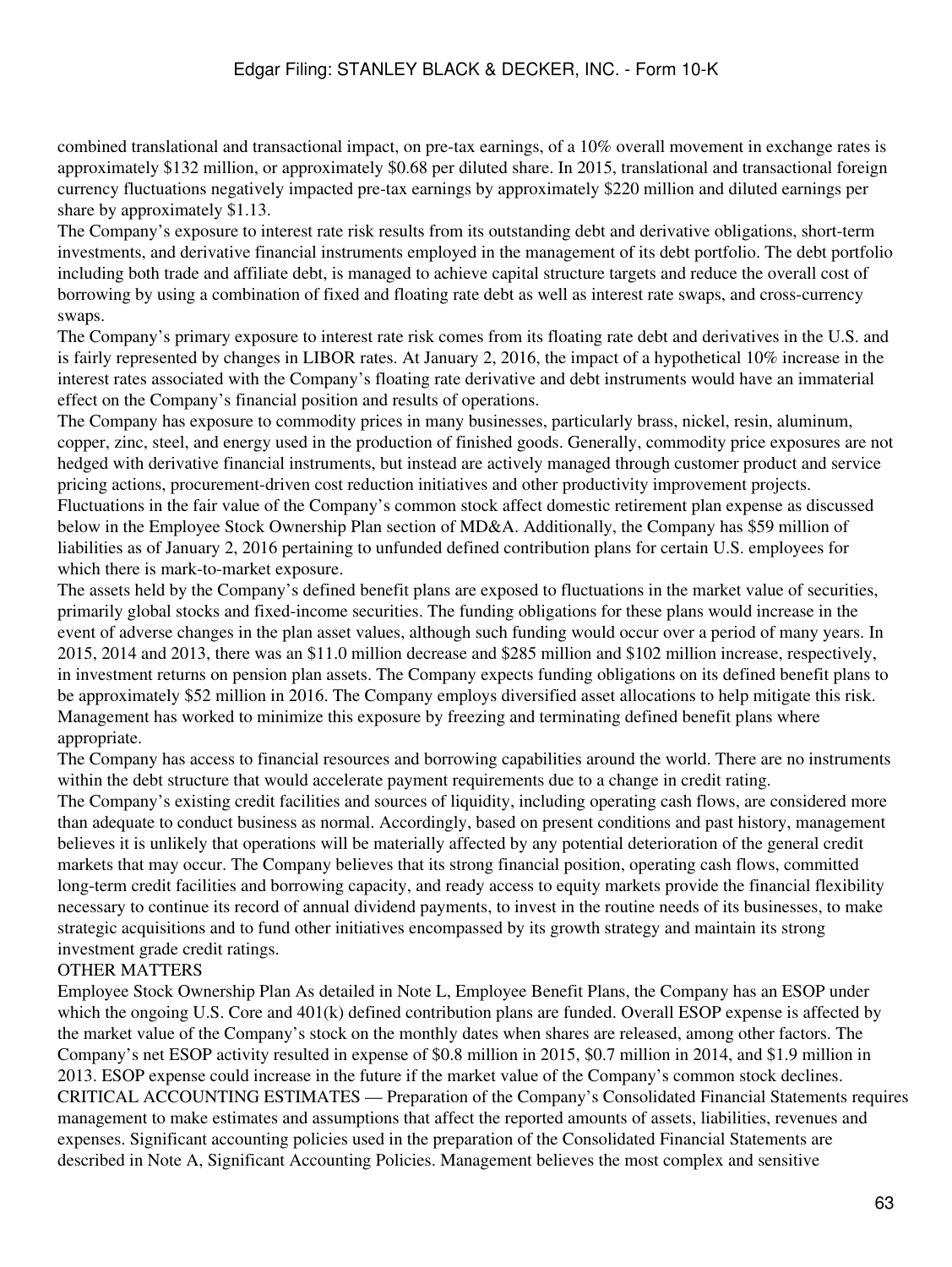judgments, because of their significance to the Consolidated Financial Statements, result primarily from the need to make estimates about the effects of matters with inherent uncertainty. The most significant areas involving management estimates are described below. Actual results in these areas could differ from management's estimates.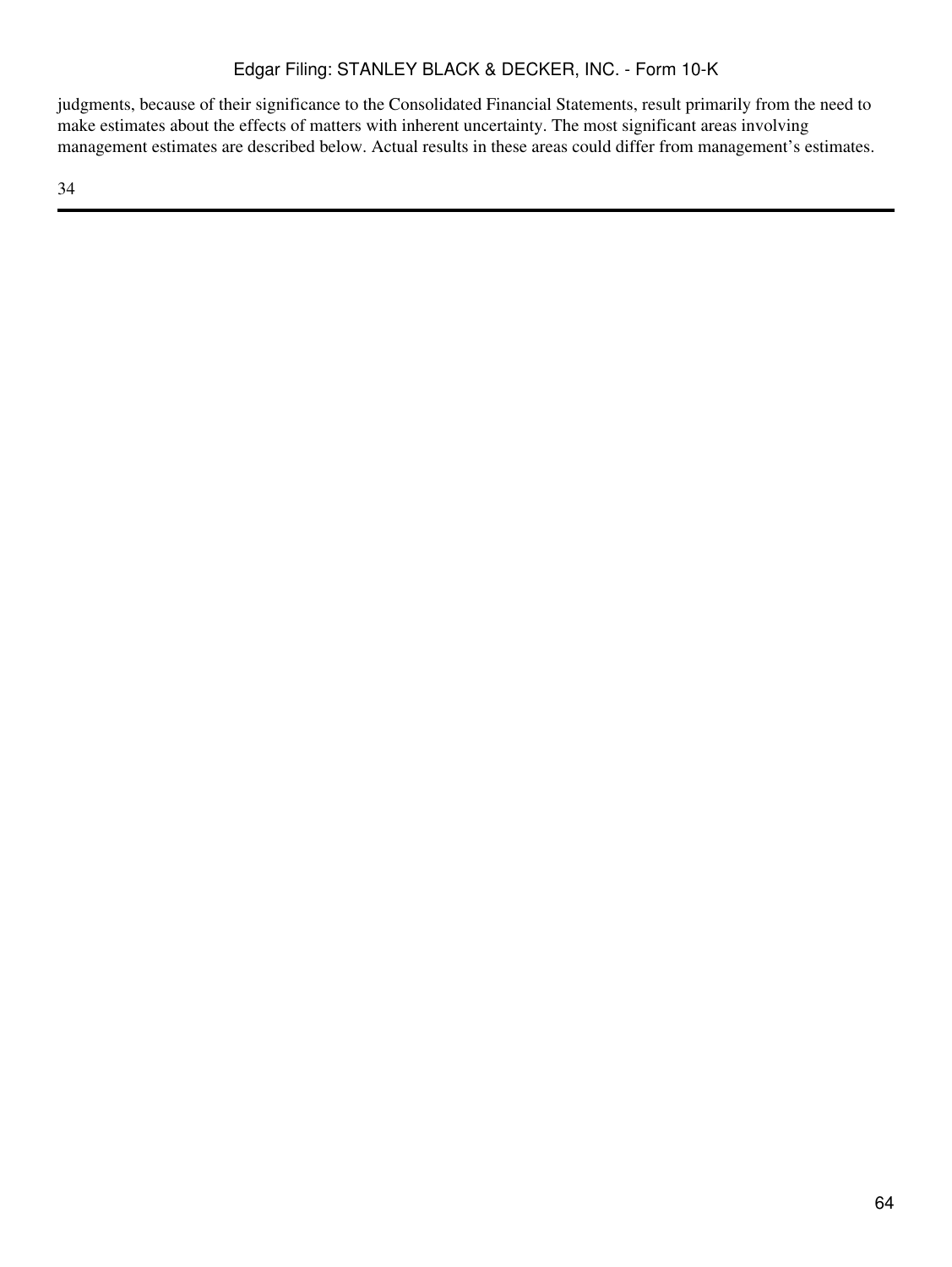ALLOWANCE FOR DOUBTFUL ACCOUNTS — The Company's estimate for its allowance for doubtful accounts related to trade receivables is based on two methods. The amounts calculated from each of these methods are combined to determine the total amount reserved. First, a specific reserve is established for individual accounts where information indicates the customers may have an inability to meet financial obligations. In these cases, management uses its judgment, based on the surrounding facts and circumstances, to record a specific reserve for those customers against amounts due to reduce the receivable to the amount expected to be collected. These specific reserves are reevaluated and adjusted as additional information is received. Second, a reserve is determined for all customers based on a range of percentages applied to receivable aging categories. These percentages are based on historical collection and write-off experience.

If circumstances change, for example, due to the occurrence of higher-than-expected defaults or a significant adverse change in a major customer's ability to meet its financial obligation to the Company, estimates of the recoverability of receivable amounts due could be reduced.

INVENTORIES - LOWER OF COST OR MARKET, SLOW MOVING AND OBSOLETE — Inventories in the U.S. are predominantly valued at the lower of Last-In First-Out ("LIFO") cost or market, while non-U.S. inventories are valued at the lower of First-In, First-Out ("FIFO") cost or market. The calculation of LIFO reserves, and therefore the net inventory valuation, is affected by inflation and deflation in inventory components. The Company ensures all inventory is valued at the lower of cost or market, and continually reviews the carrying value of discontinued product lines and stock-keeping-units ("SKUs") to determine that these items are properly valued. The Company also continually evaluates the composition of its inventory and identifies obsolete and/or slow-moving inventories. Inventory items identified as obsolete and/or slow-moving are evaluated to determine if write-downs are required. The Company assesses the ability to dispose of these inventories at a price greater than cost. If it is determined that cost is less than market value, cost is used for inventory valuation. If market value is less than cost, the Company writes down the related inventory to that value. If a write-down to the current market value is necessary, the market value cannot be greater than the net realizable value, or ceiling (defined as selling price less costs to sell and dispose), and cannot be lower than the net realizable value less a normal profit margin, also called the floor. If the Company is not able to achieve its expectations regarding net realizable value of inventory at its current value, further write-downs would be recorded.

GOODWILL AND INTANGIBLE ASSETS — The Company acquires businesses in purchase transactions that result in the recognition of goodwill and intangible assets. The determination of the value of intangible assets requires management to make estimates and assumptions. In accordance with ASC 350-20, "Goodwill," acquired goodwill and indefinite-lived intangible assets are not amortized but are subject to impairment testing at least annually or when an event occurs or circumstances change that indicate it is more-likely-than-not an impairment exists. Definite-lived intangible assets are amortized and are tested for impairment when an event occurs or circumstances change that indicate it is more-likely-than-not that an impairment exists. Goodwill represents costs in excess of fair values assigned to the underlying net assets of acquired businesses. The Company reported \$7.084 billion of goodwill, \$1.578 billion of indefinite-lived trade names and \$0.964 billion of definite-lived intangibles at January 2, 2016. Management tests goodwill for impairment at the reporting unit level. A reporting unit is an operating segment as defined in ASC 280, "Segment Reporting," or one level below an operating segment (component level) as determined by the availability of discrete financial information that is regularly reviewed by operating segment management or an aggregate of component levels of an operating segment having similar economic characteristics. If the carrying value of a reporting unit (including the value of goodwill) is greater than its fair value, an impairment may exist. An impairment charge would be recorded to the extent that the recorded value of goodwill exceeded the implied fair value.

During the third quarter of 2015, as required by the Company's policy, goodwill and indefinite-lived trade names were tested for impairment. The Company assessed the fair value of its reporting units based on a discounted cash flow valuation model. The key assumptions applied to the cash flow projections were discount rates, which ranged from 8% to 10.5%, near-term revenue growth rates over the next five years, which ranged from 2% to 10%, and perpetual growth rates ranging from 3% to 3.5%. These assumptions contemplated business, market and overall economic conditions. Based on the results of this testing, the Company determined that the fair values of each of its reporting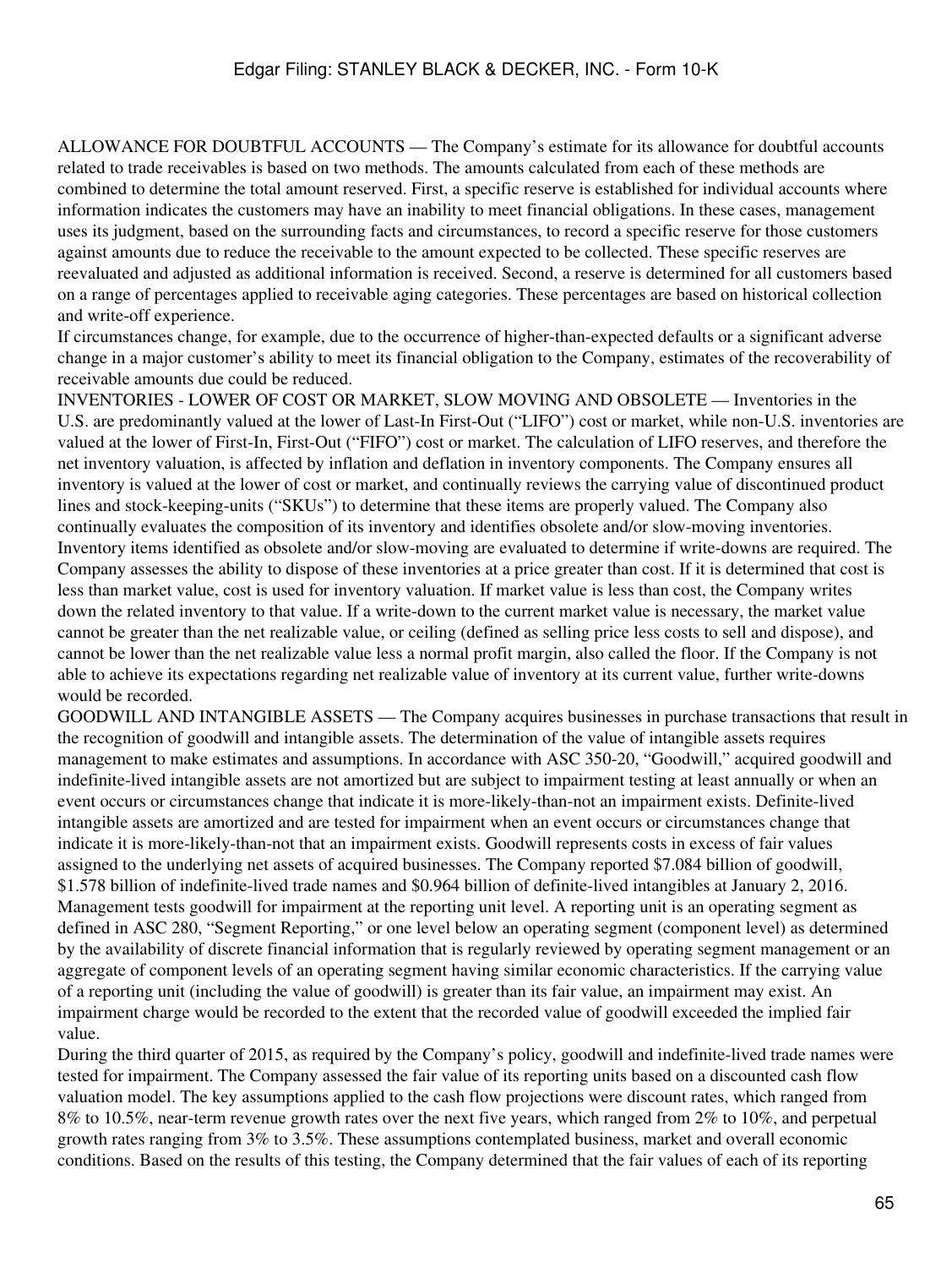units exceeded their respective carrying amounts. Furthermore, management performed sensitivity analyses on the fair values resulting from the discounted cash flow valuation models utilizing more conservative assumptions that reflect reasonably likely future changes in the discount rates and perpetual growth rates in each of the reporting units. The discount rates were increased by 100 basis points with no impairment indicated. The perpetual growth rates were decreased by 150 basis points with no impairment indicated.

The fair values of indefinite-lived trade names were also assessed using a discounted cash flow valuation model. The key assumptions used included discount rates, royalty rates, and perpetual growth rates applied to the projected sales. Based on these quantitative impairment tests, the Company determined that the fair values of the indefinite-lived trade names exceeded their respective carrying amounts.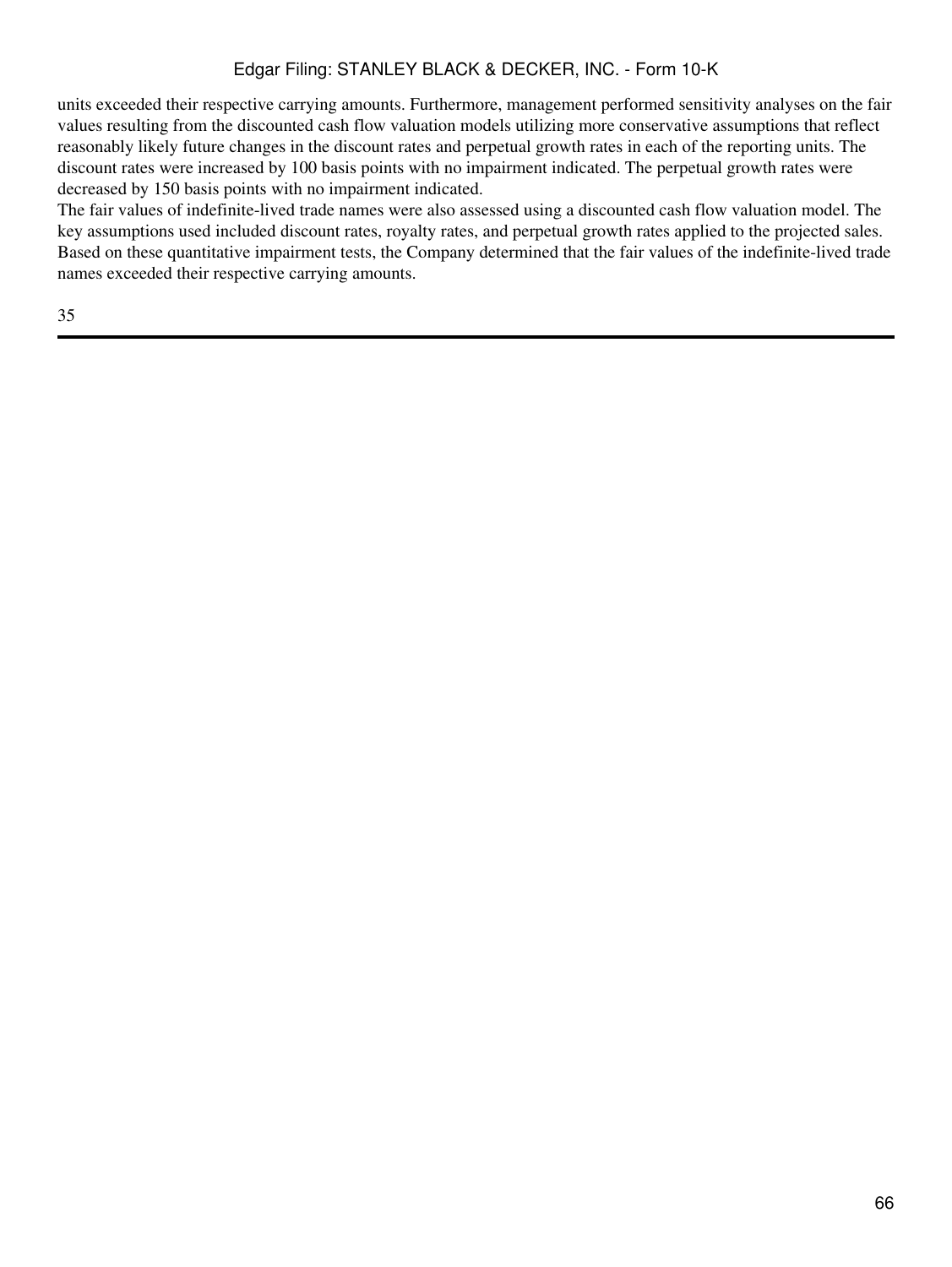During the fourth quarter of 2015, in connection with its quarterly forecasting cycle, the Company updated the forecasted operating results for each of its businesses based on the most recent financial results and best estimates of future operations. The updated forecasts reflected an expected decline in near-term revenue growth and profitability for the Infrastructure reporting unit within the Industrial segment, primarily due to ongoing difficult market conditions in the oil  $\&$  gas industry, particularly in certain markets such as China and Russia, as well as continued declines in scrap steel prices. Accordingly, in connection with the preparation of the Consolidated Financial Statements for the year ended January 2, 2016, the Company performed an updated impairment analysis with respect to the Infrastructure reporting unit, which included approximately \$273 million of goodwill at year-end. Based on this analysis, which included revised assumptions of near-term revenue growth and profitability levels, it was determined that the fair value of the Infrastructure reporting unit exceeded its carrying value by 13%. Therefore, management concluded it was not more-likely-than-not that an impairment had occurred. Management is confident in the long-term viability and success of the Infrastructure reporting unit based on the strong long-term growth prospects of the markets and geographies served, the intensified focus and investments being made in organic growth initiatives (bolstered by the recently implemented SFS 2.0 program), and Infrastructure's leading market position in its respective industries.

In the event that future operating results of any of the Company's reporting units do not meet current expectations, management, based upon conditions at the time, would consider taking restructuring or other actions as necessary to maximize revenue growth and profitability. Accordingly, the above sensitivity analyses, while useful, should not be used as a sole predictor of potential impairment. A thorough analysis of all the facts and circumstances existing at that time would need to be performed to determine if recording an impairment loss would be appropriate. DEFINED BENEFIT OBLIGATIONS — The valuation of pension and other postretirement benefits costs and obligations is dependent on various assumptions. These assumptions, which are updated annually, include discount rates, expected return on plan assets, future salary increase rates, and health care cost trend rates. The Company considers current market conditions, including interest rates, to establish these assumptions. Discount rates are developed considering the yields available on high-quality fixed income investments with maturities corresponding to the duration of the related benefit obligations. The Company's weighted-average discount rates for the United States and international pension plans were 4.25% and 3.25%, respectively, at January 2, 2016. The Company's weighted-average discount rate for the United States and international pension plans was 3.75% and 3.25%, respectively at January 3, 2015. As discussed further in Note L, Employee Benefit Plans, the Company develops the expected return on plan assets considering various factors, which include its targeted asset allocation percentages, historic returns, and expected future returns. The Company's expected rate of return assumptions for the United States and international pension plans were 6.50% and 5.25%, respectively, at January 2, 2016. The Company will use a 5.60% weighted-average expected rate of return assumption to determine the 2016 net periodic benefit cost. A 25 basis point reduction in the expected rate of return assumption would increase 2016 net periodic benefit cost by approximately \$5 million on a pre-tax basis.

The Company believes that the assumptions used are appropriate; however, differences in actual experience or changes in the assumptions may materially affect the Company's financial position or results of operations. To the extent that actual (newly measured) results differ from the actuarial assumptions, the difference is recognized in accumulated other comprehensive income, and, if in excess of a specified corridor, amortized over future periods. The expected return on plan assets is determined using the expected rate of return and the fair value of plan assets. Accordingly, market fluctuations in the fair value of plan assets can affect the net periodic benefit cost in the following year. The projected benefit obligation for defined benefit plans exceeded the fair value of plan assets by \$692 million at January 2, 2016. A 25 basis point reduction in the discount rate would have increased the projected benefit obligation by approximately \$85 million at January 2, 2016. The primary Black & Decker U.S pension and post employment benefit plans were curtailed in late 2010, as well as the only material Black & Decker international plan, and in their place the Company implemented defined contribution benefit plans. The vast majority of the projected benefit obligation pertains to plans that have been frozen; the remaining defined benefit plans that are not frozen are predominantly small domestic union plans and those that are statutorily mandated in certain international jurisdictions. The Company recognized \$11 million of defined benefit plan expense in 2015, which may fluctuate in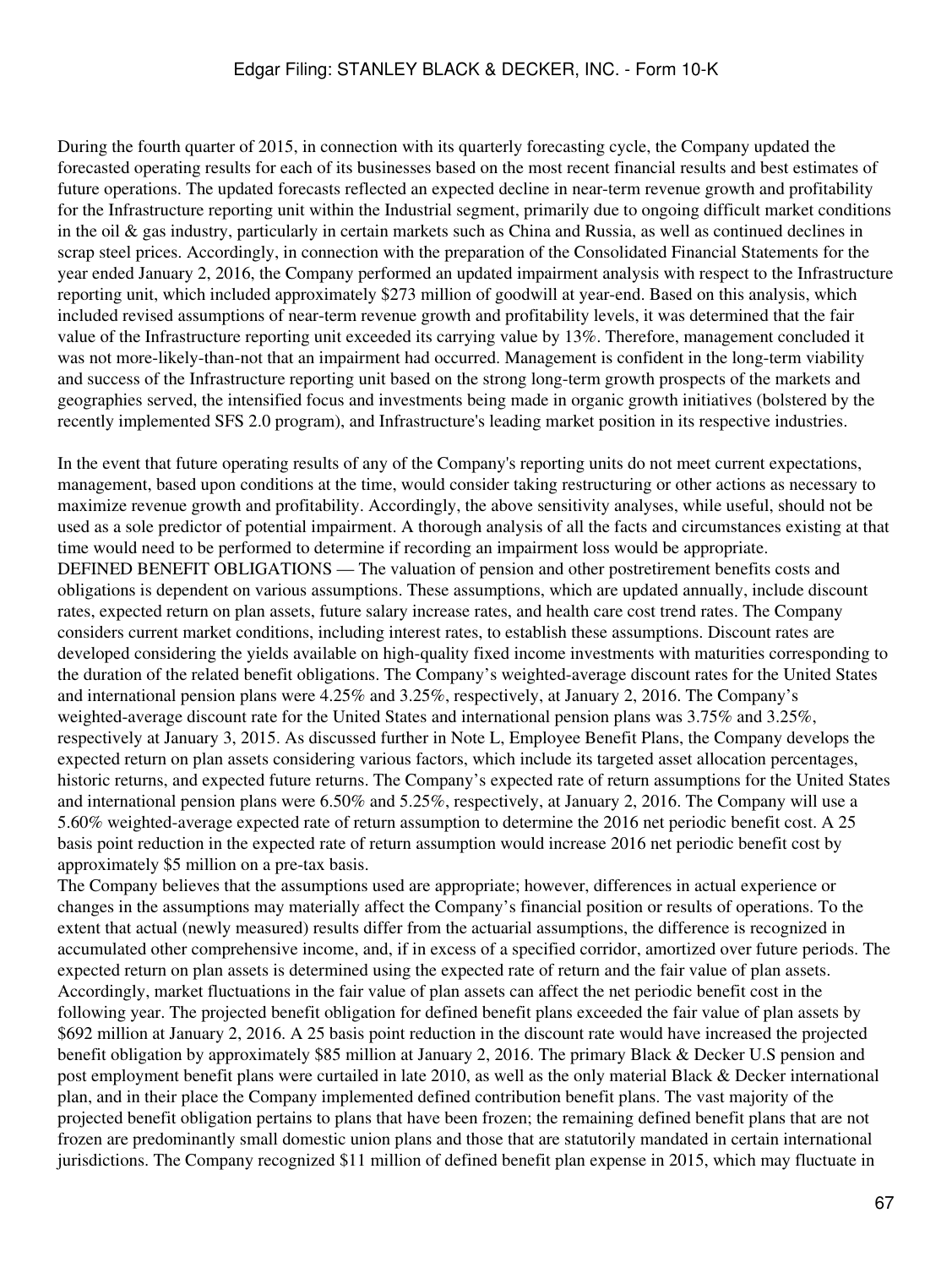future years depending upon various factors including future discount rates and actual returns on plan assets. ENVIRONMENTAL — The Company incurs costs related to environmental issues as a result of various laws and regulations governing current operations as well as the remediation of previously contaminated sites. Future laws and regulations are expected to be increasingly stringent and will likely increase the Company's expenditures related to environmental matters.

The Company's policy is to accrue environmental investigatory and remediation costs for identified sites when it is probable that a liability has been incurred and the amount of loss can be reasonably estimated. The amount of liability recorded is based on an evaluation of currently available facts with respect to each individual site and includes such factors as existing technology, presently enacted laws and regulations, and prior experience in remediation of contaminated sites. The liabilities recorded do not take into account any claims for recoveries from insurance or third parties. As assessments and remediation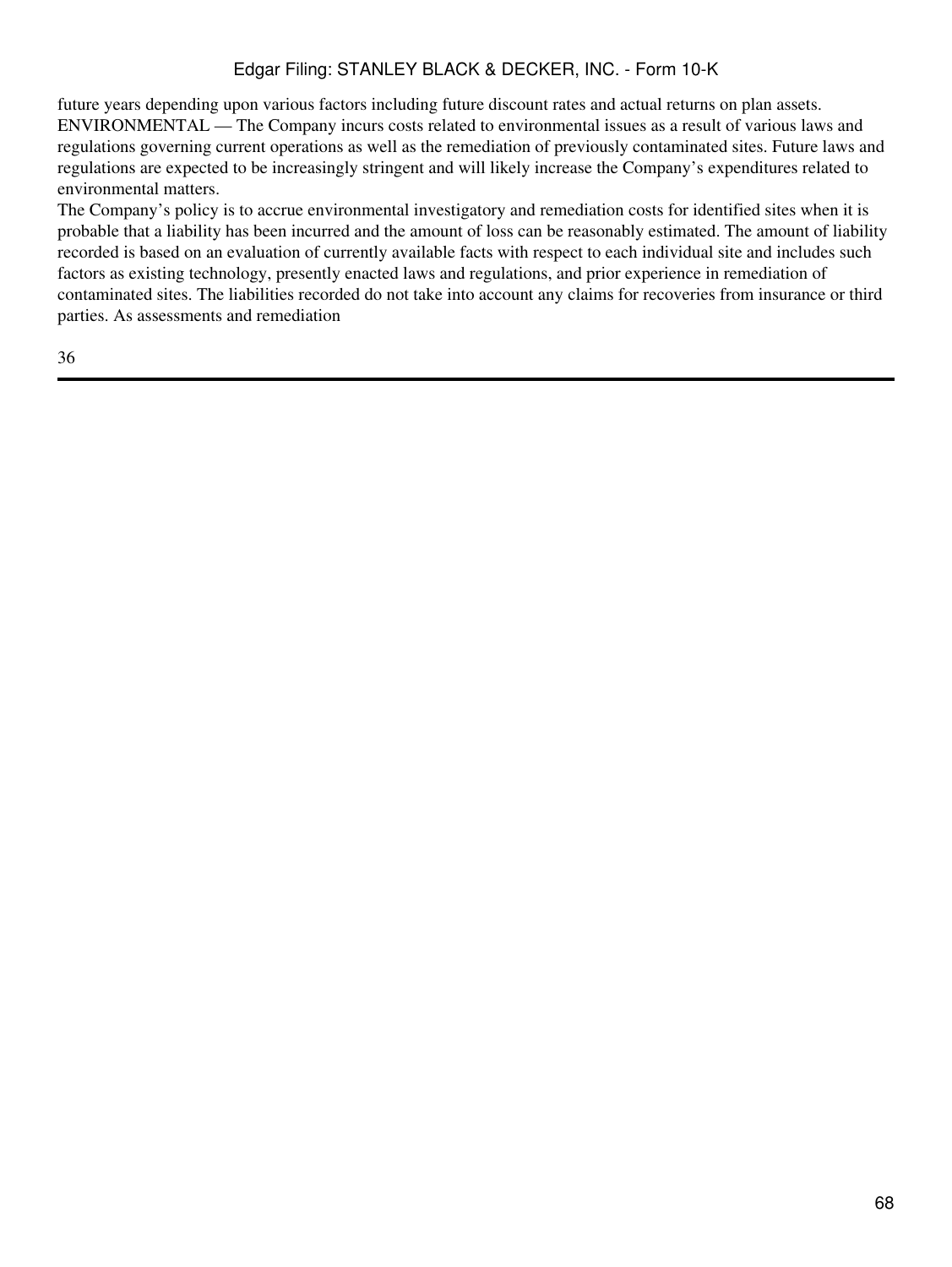progress at individual sites, the amounts recorded are reviewed periodically and adjusted to reflect additional technical and legal information that becomes available.

As of January 2, 2016, the Company had reserves of \$170.7 million for remediation activities associated with Company-owned properties as well as for Superfund sites, for losses that are probable and estimable. The range of environmental remediation costs that is reasonably possible is \$130.4 million to \$260.8 million which is subject to change in the near term. The Company may be liable for environmental remediation of sites it no longer owns. Liabilities have been recorded on those sites in accordance with this policy.

INCOME TAXES — Income taxes are accounted for in accordance with ASC 740, "Accounting for Income Taxes," which requires that deferred tax assets and liabilities be recognized, using enacted tax rates, for the effect of temporary differences between the book and tax bases of recorded assets and liabilities. Deferred tax assets, including net operating losses and capital losses, are reduced by a valuation allowance if it is "more likely than not" that some portion or all of the deferred tax assets will not be realized.

In assessing the need for a valuation allowance, the Company considers all positive and negative evidence including: estimates of future taxable income, considering the feasibility of ongoing tax planning strategies, the realizability of tax loss carryforwards and the future reversal of existing temporary differences. Valuation allowances related to deferred tax assets can be impacted by changes to tax laws, changes to statutory tax rates and future taxable income levels. In the event the Company were to determine that it would not be able to realize all or a portion of its deferred tax assets in the future, the unrealizable amount would be charged to earnings in the period in which that determination is made. By contrast, if the Company were to determine that it would be able to realize deferred tax assets in the future in excess of the net carrying amounts, it would decrease the recorded valuation allowance through a favorable adjustment to earnings in the period in which that determination is made.

The Company is subject to income tax in a number of locations, including many state and foreign jurisdictions. Significant judgment is required when calculating its worldwide provision for income taxes. The Company considers many factors when evaluating and estimating its tax positions and tax benefits, which may require periodic adjustments and which may not accurately anticipate actual outcomes. It is reasonably possible that the amount of the unrecognized benefit with respect to certain of the Company's unrecognized tax positions will significantly increase or decrease within the next 12 months. These changes may be the result of settlement of ongoing audits or final decisions in transfer pricing matters. The Company periodically assesses its liabilities and contingencies for all tax years still subject to audit based on the most current available information, which involves inherent uncertainty. For those tax positions where it is more likely than not that a tax benefit will be sustained, the Company has recorded the largest amount of tax benefit with a greater than 50% likelihood of being realized upon ultimate settlement with a taxing authority under the premise that the taxing authority has full knowledge of all relevant information. For those income tax positions where it is not more likely than not that a tax benefit will be sustained, no tax benefit has been recognized in the financial statements. The Company recognizes interest and penalties associated with income taxes as a component of income taxes in the Consolidated Statement of Operations. See Note Q, Income Taxes for further discussion.

RISK INSURANCE — To manage its insurance costs efficiently, the Company self insures for certain U.S. business exposures and generally has low deductible plans internationally. For domestic workers' compensation, automobile and product liability (liability for alleged injuries associated with the Company's products), the Company generally purchases insurance coverage only for severe losses that are unlikely, and these lines of insurance involve the most significant accounting estimates. While different self insured retentions, in the form of deductibles and self insurance through its captive insurance company, exist for each of these lines of insurance, the maximum self insured retention is set at no more than \$5 million per occurrence. The process of establishing risk insurance reserves includes consideration of actuarial valuations that reflect the Company's specific loss history, actual claims reported, and industry trends among statistical and other factors to estimate the range of reserves required. Risk insurance reserves are comprised of specific reserves for individual claims and additional amounts expected for development of these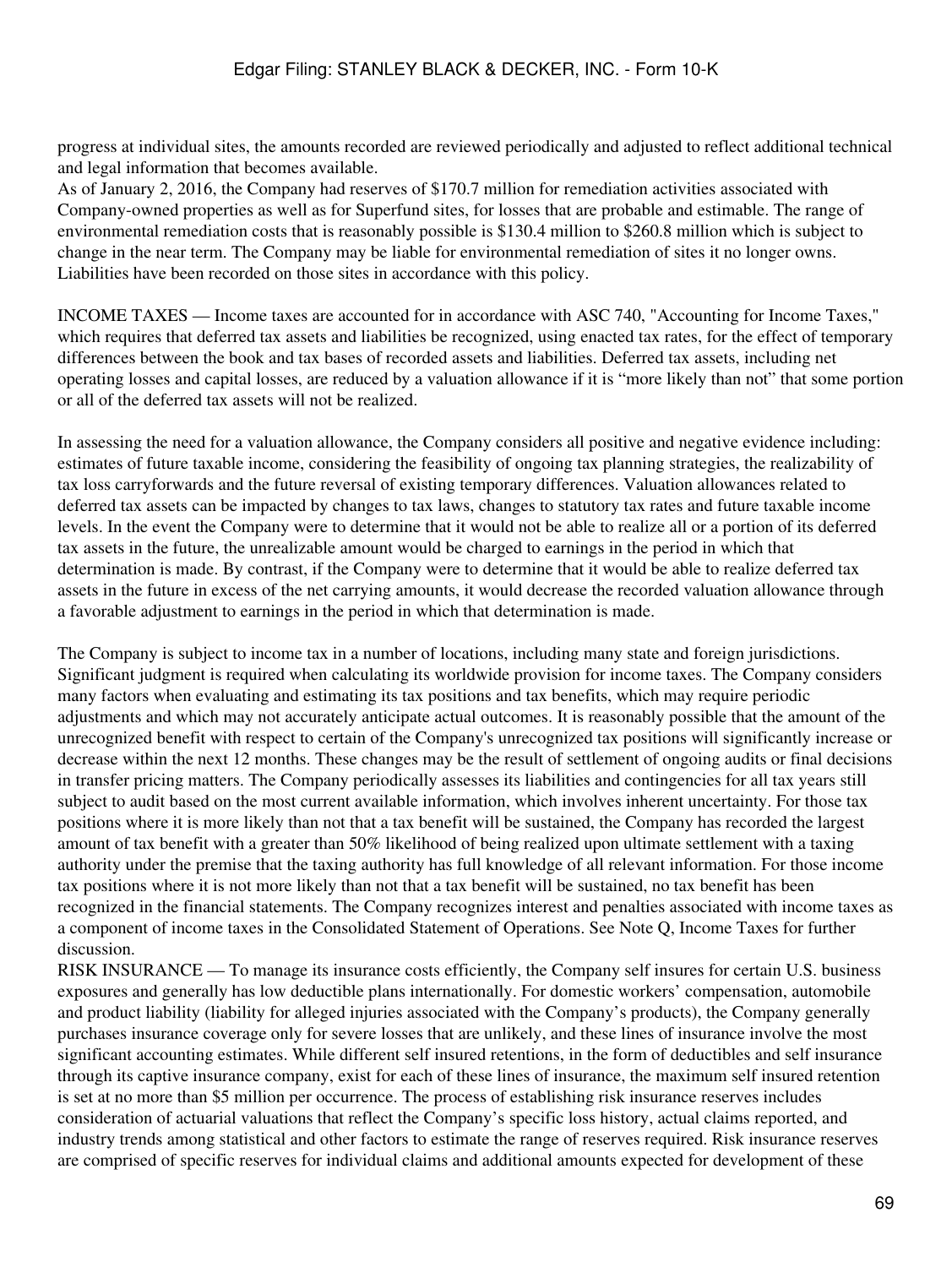claims, as well as for incurred but not yet reported claims discounted to present value. The cash outflows related to risk insurance claims are expected to occur over a period of approximately 13 years. The Company believes the liabilities recorded for these U.S. risk insurance reserves, totaling \$96 million and \$102 million as of January 2, 2016, and January 3, 2015, respectively, are adequate. Due to judgments inherent in the reserve estimation process, it is possible the ultimate costs will differ from this estimate.

WARRANTY — The Company provides product and service warranties which vary across its businesses. The types of warranties offered generally range from one year to limited lifetime, while certain products carry no warranty. Further, the Company sometimes incurs discretionary costs to service its products in connection with product performance issues. Historical warranty and service claim experience forms the basis for warranty obligations recognized. Adjustments are recorded to the warranty liability as new information becomes available. The Company believes the \$105 million reserve for expected warranty claims as of January 2, 2016 is adequate, but due to judgments inherent in the reserve estimation process, including forecasting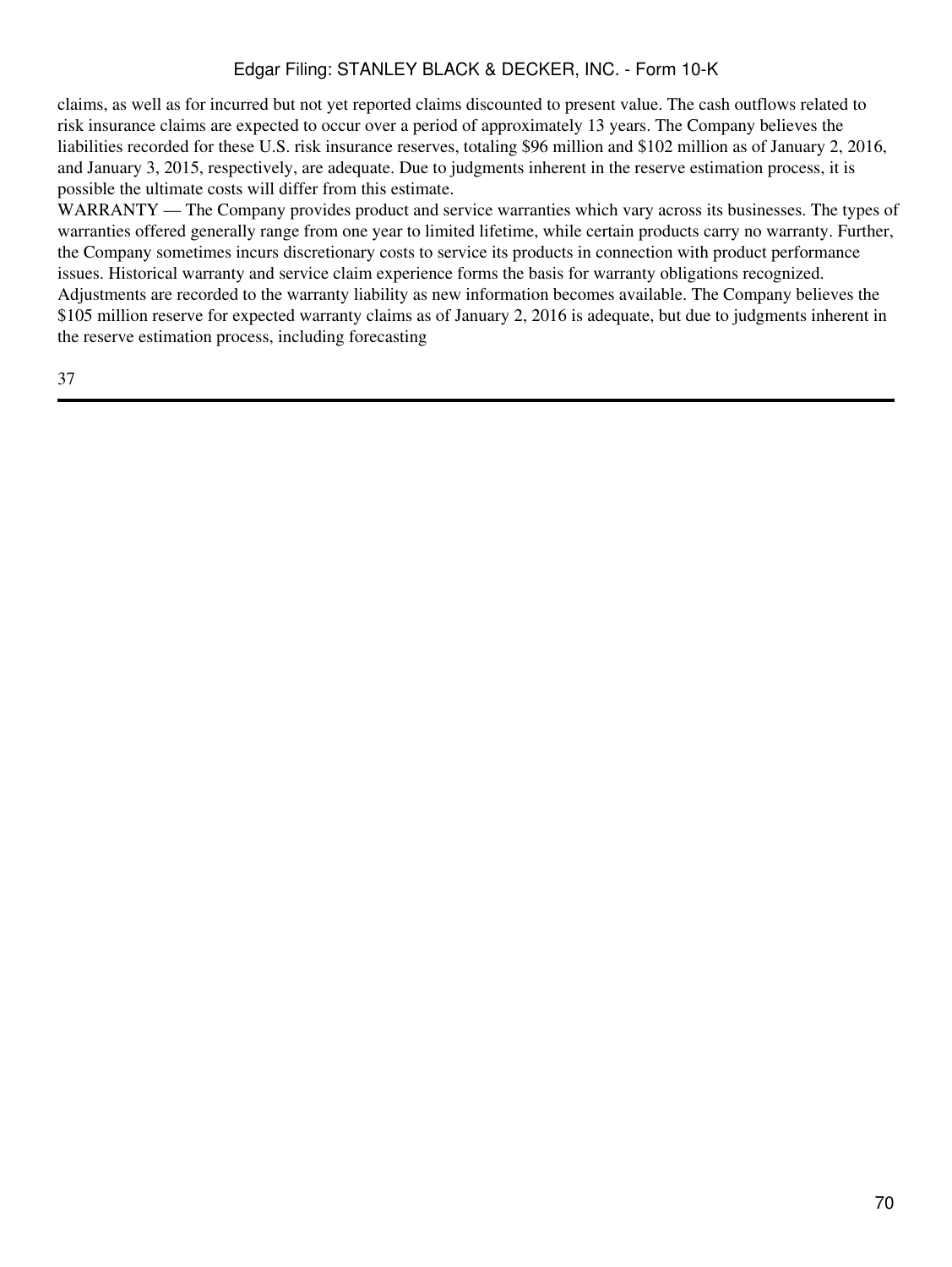future product reliability levels and costs of repair as well as the estimated age of certain products submitted for claims, the ultimate claim costs may differ from the recorded warranty liability. The Company also establishes a reserve for product recalls on a product-specific basis during the period in which the circumstances giving rise to the recall become known and estimable for both company-initiated actions and those required by regulatory bodies. OFF-BALANCE SHEET ARRANGEMENT

SYNTHETIC LEASES — The Company is a party to synthetic leasing programs for certain locations, including one of its major distribution centers, as well as certain U.S. personal property, predominantly vehicles and equipment. The programs qualify as operating leases for accounting purposes, such that only the monthly rent expense is recorded in the Statement of Operations and the liability and value of the underlying assets are off-balance sheet.

These lease programs are utilized primarily to reduce overall cost and to retain flexibility. The cash outflows for lease payments approximate the \$1 million of rent expense recognized in fiscal 2015. As of January 2, 2016 the estimated fair value of assets and remaining obligations for these properties were \$40 million and \$34 million, respectively.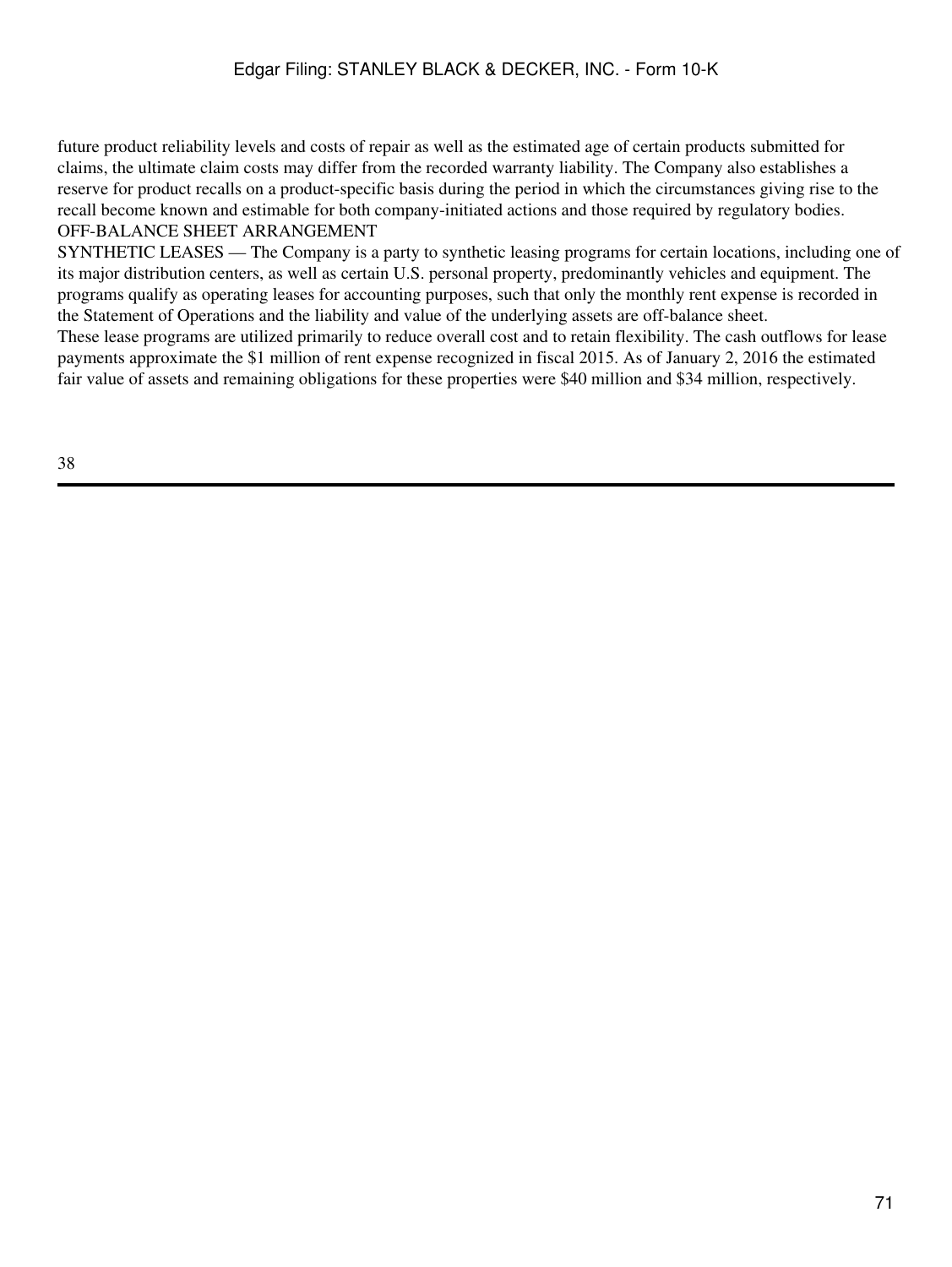#### CAUTIONARY STATEMENTS UNDER THE PRIVATE SECURITIES LITIGATION REFORM ACT OF 1995

Certain statements contained in this Annual Report on Form 10-K that are not historical, including but not limited to those regarding the Company's ability to: (i) achieve full year 2016 diluted EPS of approximately \$6.00 - \$6.20 on a GAAP basis (inclusive of restructuring charges relatively consistent with 2015 levels); (ii) achieve free cash flow conversion of approximately 100% for 2016 ; (iii) reduce its basic share count by the share equivalent of approximately \$300 million in 2016; (iv) achieve organic sales growth of 3% in 2016 ; (v) successfully achieve its three-year annual financial targets ("2018 Vision"), which assumes a relatively stable currency environment and approximately \$50 million of annual restructuring costs, including: 4-6% organic revenue growth with total revenue growth enhanced by acquisitions; 50-75 basis points of annual operating margin rate improvement to approximately 16% in 2018; 10-12% earnings per share growth including acquisitions (7-9% organic growth); CFROI expansion to 14-15%; progress towards working capital turns of 10 or more; returning approximately 50% of free cash flow to shareholders through a strong and growing dividend as well as opportunistic share repurchases; and deploying the remaining roughly 50% of free cash flow to acquisitions (collectively, the "Results"); are "forward-looking statements" and subject to risk and uncertainty.

The Company's ability to deliver the Results as described above is based on current expectations and involves inherent risks and uncertainties, including factors listed below and other factors that could delay, divert, or change any of them, and could cause actual outcomes and results to differ materially from current expectations. In addition to the risks, uncertainties and other factors discussed elsewhere herein, the risks, uncertainties and other factors that could cause or contribute to actual results differing materially from those expressed or implied in the forward-looking statements include, without limitation, those set forth under Item 1A Risk Factors hereto and any material changes thereto set forth in any subsequent Quarterly Reports on Form 10-Q, or those contained in the Company's other filings with the Securities and Exchange Commission, and those set forth below.

The Company's ability to deliver the Results is dependent, or based, upon: (i) the Company's ability to generate organic net sales increase of 3% driving approximately \$0.45 to \$0.50 of EPS accretion in 2016; (ii) the Company's ability to successfully execute cost actions and productivity initiatives, as well as achieve the anticipated commodity deflation all yielding approximately \$0.45 to \$0.50 of EPS accretion in 2016; (iii) the Company's ability to drive an additional \$0.13 of EPS accretion from lower average share count due to share repurchases during 2016; (iv) foreign exchange headwinds being approximately \$170 - \$190 million, or \$0.85 to \$0.95 of EPS in 2016; (v) the Company's tax rate being relatively consistent with the 2015 rate; (vi) the Company's ability to limit one-time restructuring charges to approximately \$50 million in 2016; (vii) the Company's ability to capitalize on operational improvements in both Security Europe and North America; (viii) the Company's ability to identify and realize revenue synergies associated with acquisitions; (ix) successful identification of appropriate acquisition opportunities and completing them within time frames and at reasonable costs as well as the integration of completed acquisitions and reorganization of existing businesses; (x) the continued acceptance of technologies used in the Company's products and services; (xi) the Company's ability to manage existing Sonitrol franchisee and Mac Tools relationships; (xii) the Company's ability to minimize costs associated with any sale or discontinuance of a business or product line, including any severance, restructuring, legal or other costs; (xiii) the proceeds realized with respect to any business or product line disposals; (xiv) the extent of any asset impairments with respect to any businesses or product lines that are sold or discontinued; (xv) the success of the Company's efforts to manage freight costs, steel and other commodity costs as well as capital expenditures; (xvi) the Company's ability to sustain or increase prices in order to, among other things, offset or mitigate the impact of steel, freight, energy, non-ferrous commodity and other commodity costs and any inflation increases and/or currency impacts; (xvii) the Company's ability to generate free cash flow, maintain a conservative credit profile, and a strong investment grade rating; (xviii) the Company's ability to identify and effectively execute productivity improvements and cost reductions, while minimizing any associated restructuring charges; (xix) the Company's ability to obtain favorable settlement of tax audits; (xx) the ability of the Company to generate earnings sufficient to realize future income tax benefits during periods when temporary differences become deductible; (xxi) the continued ability of the Company to access credit markets under satisfactory terms; (xxii) the Company's ability to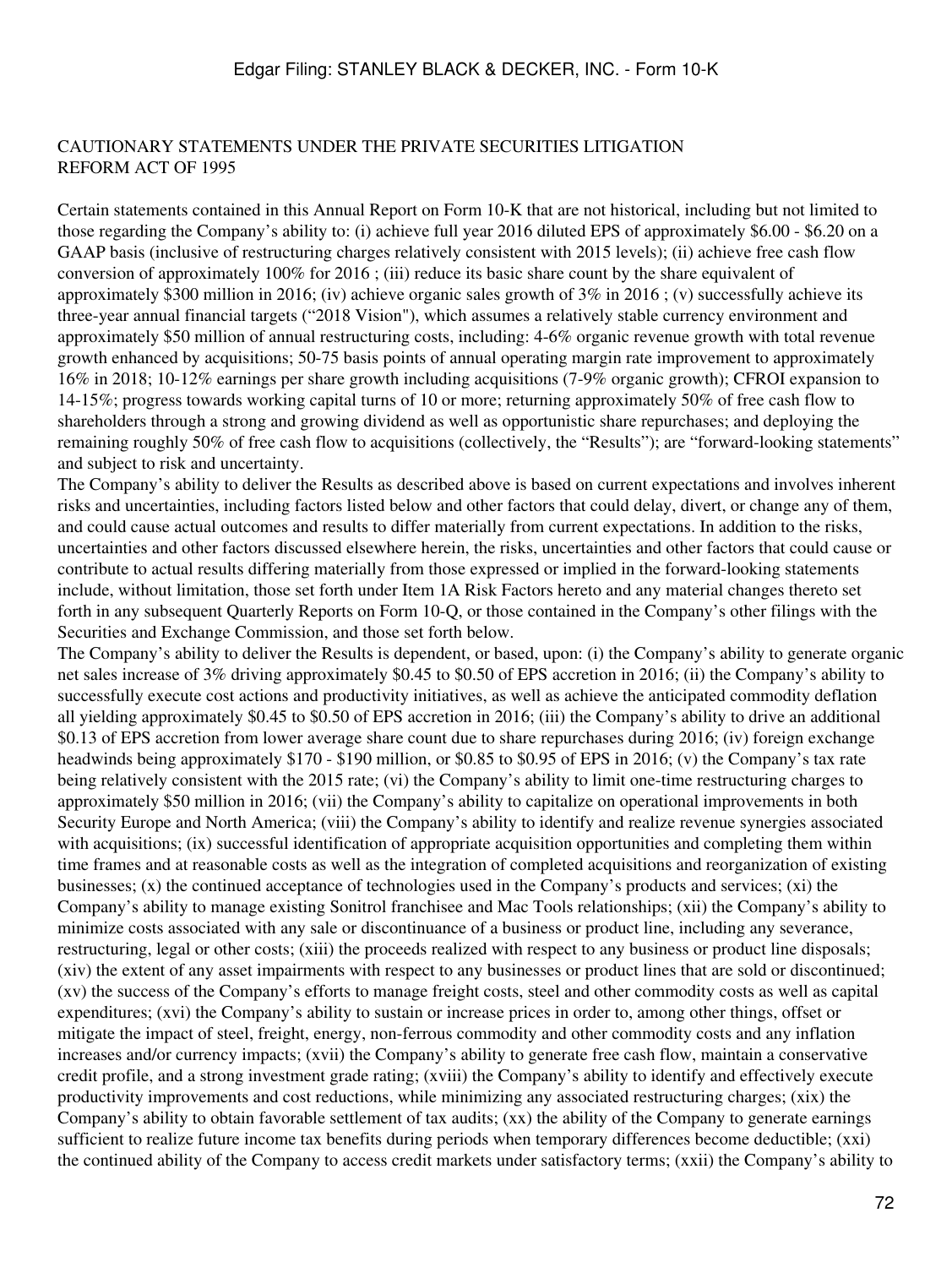negotiate satisfactory payment terms under which the Company buys and sells goods, services, materials and products; (xxiii) the Company's ability to successfully develop, market and achieve sales from new products and services; and (xxiv) the availability of cash to repurchase shares when conditions are right, as well as the Company's ability to effectively use equity derivative transactions to reduce the capital requirement associated with share repurchases.

The Company's ability to deliver the Results is also dependent upon: (i) the success of the Company's marketing and sales efforts, including the ability to develop and market new and innovative products and solutions in both existing and new markets including emerging markets; (ii) the ability of the Company to maintain or improve production rates in the Company's manufacturing facilities, respond to significant changes in product demand and fulfill demand for new and existing products; (iii) the Company's ability to continue improvements in working capital through effective management of accounts receivable and inventory levels; (iv) the ability to continue successfully managing and defending claims and litigation; (v) the success of the Company's efforts to mitigate adverse earnings impact resulting from any cost increases generated by, for example, increases in the cost of energy or significant Euro, Canadian Dollar, Chinese Renminbi or other currency fluctuations; (vi) the geographic distribution of the Company's earnings; (vii) the commitment to, and success of, the Stanley Fulfillment System; and (viii) successful implementation with expected results of cost reduction programs.

The Company's ability to achieve the Results will also be affected by external factors. These external factors include: challenging global geopolitical and macroeconomic environment; the economic environment of emerging markets, particularly Latin America, Russia, China and Turkey; pricing pressure and other changes within competitive markets; the continued consolidation of customers particularly in consumer channels; inventory management pressures on the Company's customers; the impact the tightened credit markets may have on the Company or its customers or suppliers; the extent to which the Company has to write off accounts receivable or assets or experiences supply chain disruptions in connection with bankruptcy filings by customers or suppliers; increasing competition; changes in laws, regulations and policies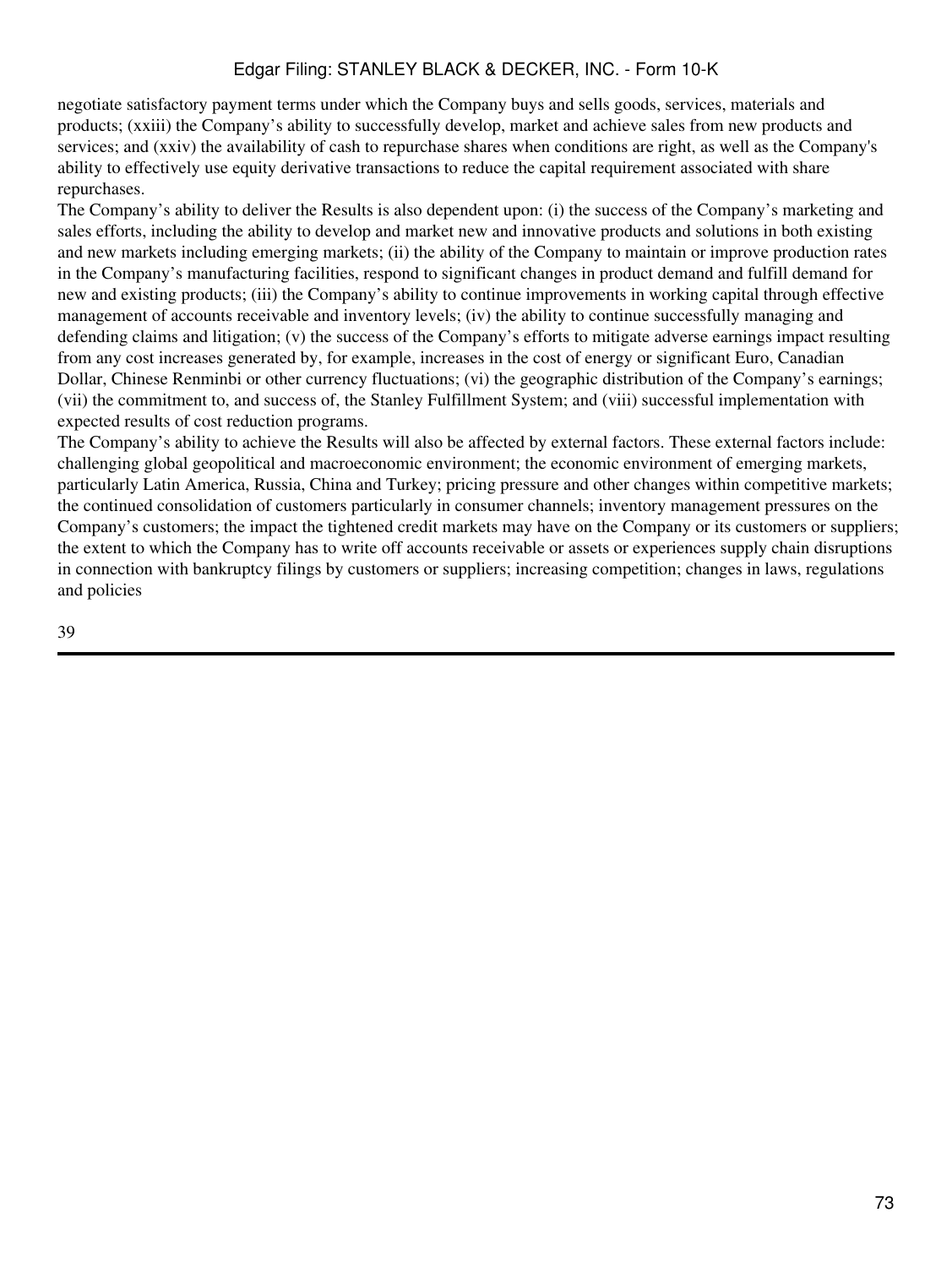that affect the Company, including, but not limited to trade, monetary, tax and fiscal policies and laws; the timing and extent of any inflation or deflation; the impact of poor weather conditions on sales; currency exchange fluctuations; the impact of dollar/foreign currency exchange and interest rates on the competitiveness of products and the Company's debt program; the strength of the U.S. and European economies; the extent to which world-wide markets associated with homebuilding and remodeling stabilize and rebound; the impact of events that cause or may cause disruption in the Company's supply, manufacturing, distribution and sales networks such as war, terrorist activities, and political unrest; and recessionary or expansive trends in the economies of the world in which the Company operates.

Unless required by applicable federal securities laws, the Company undertakes no obligation to publicly update or revise any forward-looking statements to reflect events or circumstances that may arise after the date hereof. Investors are advised, however, to consult any further disclosures made on related subjects in the Company's reports filed with the Securities and Exchange Commission.

In addition to the foregoing, some of the agreements included as exhibits to this Annual Report on Form 10-K (whether incorporated by reference to earlier filings or otherwise) may contain representations and warranties, recitals or other statements that appear to be statements of fact. These agreements are included solely to provide investors with information regarding their terms and are not intended to provide any other factual or disclosure information about the Company or the other parties to the agreements. Representations and warranties, recitals, and other common disclosure provisions have been included in the agreements solely for the benefit of the other parties to the applicable agreements and often are used as a means of allocating risk among the parties.

Accordingly, such statements (i) should not be treated as categorical statements of fact; (ii) may be qualified by disclosures that were made to the other parties in connection with the negotiation of the applicable agreements, which disclosures are not necessarily reflected in the agreement or included as exhibits hereto; (iii) may apply standards of materiality in a way that is different from what may be viewed as material by or to investors in or lenders to the Company; and (iv) were made only as of the date of the applicable agreement or such other date or dates as may be specified in the agreement and are subject to more recent developments. Accordingly, representations and warranties, recitals or other disclosures contained in agreements may not describe the actual state of affairs as of the date they were made or at any other time and should not be relied on by any person other than the parties thereto in accordance with their terms. Additional information about the Company may be found in this Annual Report on Form 10-K and the Company's other public filings, which are available without charge through the SEC's website at http://www.sec.gov.

ITEM 7A. QUANTITATIVE AND QUALITATIVE DISCLOSURES ABOUT MARKET RISK

The Company incorporates by reference the material captioned "Market Risk" in Item 7 and in Note I, Derivative Financial Instruments, of the Notes to Consolidated Financial Statements in Item 8.

ITEM 8. FINANCIAL STATEMENTS AND SUPPLEMENTARY DATA

See Item 15 for an index to Financial Statements and Financial Statement Schedules. Such Financial Statements and Financial Statement Schedules are incorporated herein by reference.

ITEM 9. CHANGES IN AND DISAGREEMENTS WITH ACCOUNTANTS ON ACCOUNTING AND FINANCIAL DISCLOSURE None.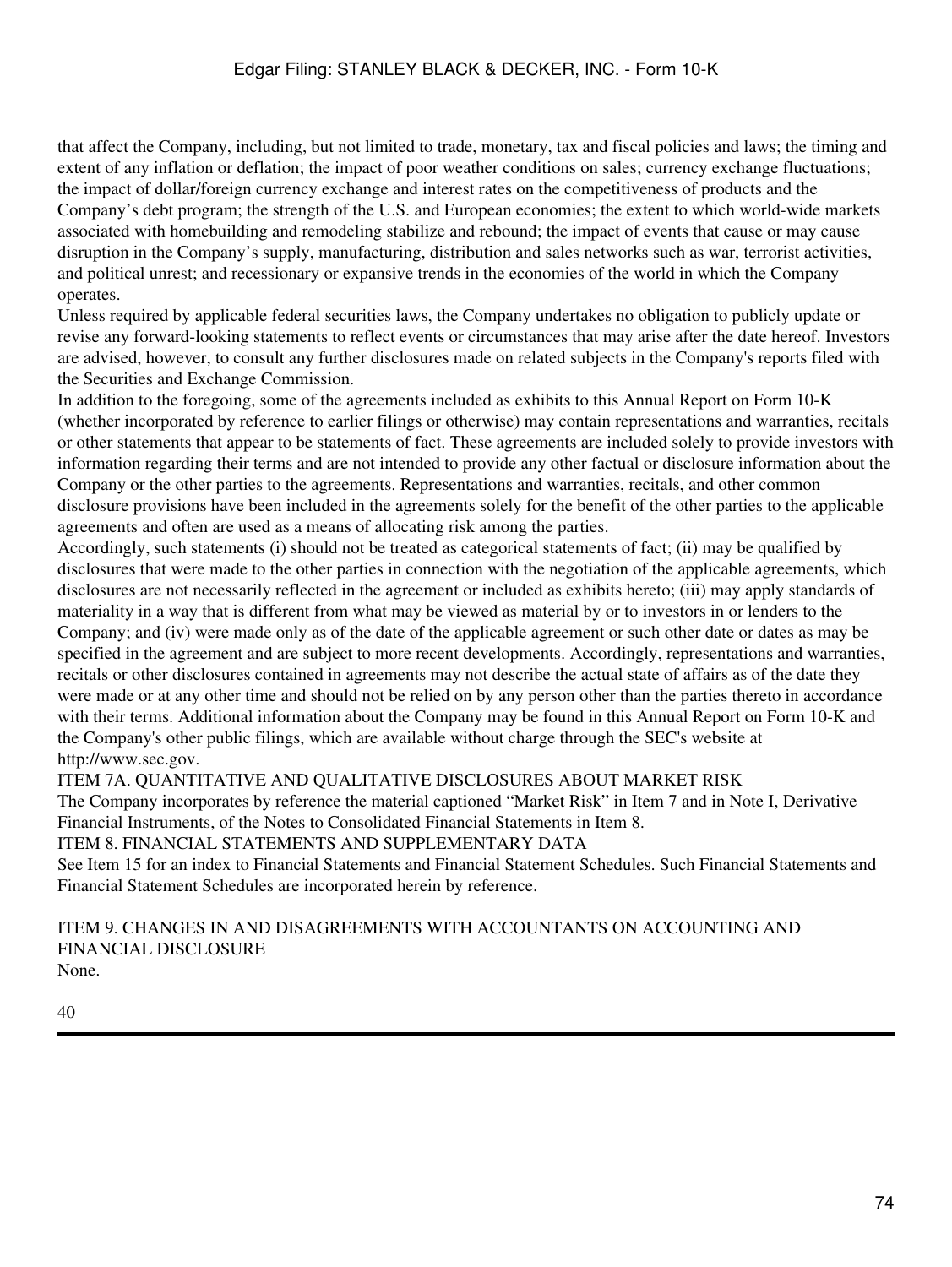#### ITEM 9A. CONTROLS AND PROCEDURES

The management of Stanley Black & Decker (the "Company") is responsible for establishing and maintaining adequate internal control over financial reporting. Internal control over financial reporting is a process designed to provide reasonable assurance regarding the reliability of financial reporting and the preparation of financial statements for external reporting purposes in accordance with accounting principles generally accepted in the United States of America. Because of its inherent limitations, internal control over financial reporting may not prevent or detect misstatements.

Management has assessed the effectiveness of the Company's internal control over financial reporting as of January 2, 2016. In making its assessment, management has utilized the criteria set forth by the Committee of Sponsoring Organizations (COSO) of the Treadway Commission in Internal Control — Integrated Framework (2013 Framework). Management concluded that based on its assessment, the Company's internal control over financial reporting was effective as of January 2, 2016. Ernst & Young LLP, the auditor of the financial statements included in this annual report, has issued an attestation report on the registrant's internal control over financial reporting, a copy of which appears on page [51.](#page-88-0)

Under the supervision and with the participation of management, including the Company's Chairman and Chief Executive Officer and its Senior Vice President and Chief Financial Officer, the Company has, pursuant to Rule 13a-15(b) of the Securities Exchange Act of 1934, as amended (the "Exchange Act"), evaluated the effectiveness of the design and operation of its disclosure controls and procedures (as defined under Rule 13a-15(e) of the Exchange Act). Based upon that evaluation, the Company's Chairman and Chief Executive Officer and its Senior Vice President and Chief Financial Officer have concluded that, as of January 2, 2016, the Company's disclosure controls and procedures are effective. There has been no change in the Company's internal control over financial reporting that occurred during the fiscal year ended January 2, 2016 that has materially affected, or is reasonably likely to materially affect, the Company's internal control over financial reporting.

ITEM 9B. OTHER INFORMATION

None

#### PART III

ITEM 10. DIRECTORS, EXECUTIVE OFFICERS AND CORPORATE GOVERNANCE OF THE REGISTRANT The information required by this Item, except for certain information with respect to the Company's Code of Ethics, the identification of the executive officers of the Company and any material changes to the procedures by which security holders may recommend nominees to the Company's Board of Directors, as set forth below, is incorporated herein by reference to the information set forth in the section of the Company's definitive proxy statement (which will be filed pursuant to Regulation 14A under the Exchange Act within 120 days after the close of the Company's fiscal year) under the headings "Information Concerning Nominees for Election as Directors," "Board of Directors," and "Section 16(a) - Beneficial Ownership Reporting Compliance."

In addition to Business Conduct Guidelines that apply to all directors and employees of the Company, the Company has adopted a Code of Ethics that applies to the Company's Chief Executive Officer and all senior financial officers, including the Chief Financial Officer and principal accounting officer. A copy of the Company's Code of Ethics is available on the Company's website at www.stanleyblackanddecker.com.

The following is a list of the executive officers of the Company as of February 19, 2016:

| Name and Age          | Office                                                                                                                                                                                                                                                                                                     | Date Elected to<br>Office |
|-----------------------|------------------------------------------------------------------------------------------------------------------------------------------------------------------------------------------------------------------------------------------------------------------------------------------------------------|---------------------------|
| John F. Lundgren (64) | Chairman and Chief Executive Officer. Has served as Chief Executive<br>Officer since March 1, 2004 and Chairman from March 1, 2004<br>through March 12, 2010 and again from March 13, 2013 to present.<br>Served as President and Chief Executive Officer from March 12, 2010<br>through January 13, 2013. | 3/1/2004                  |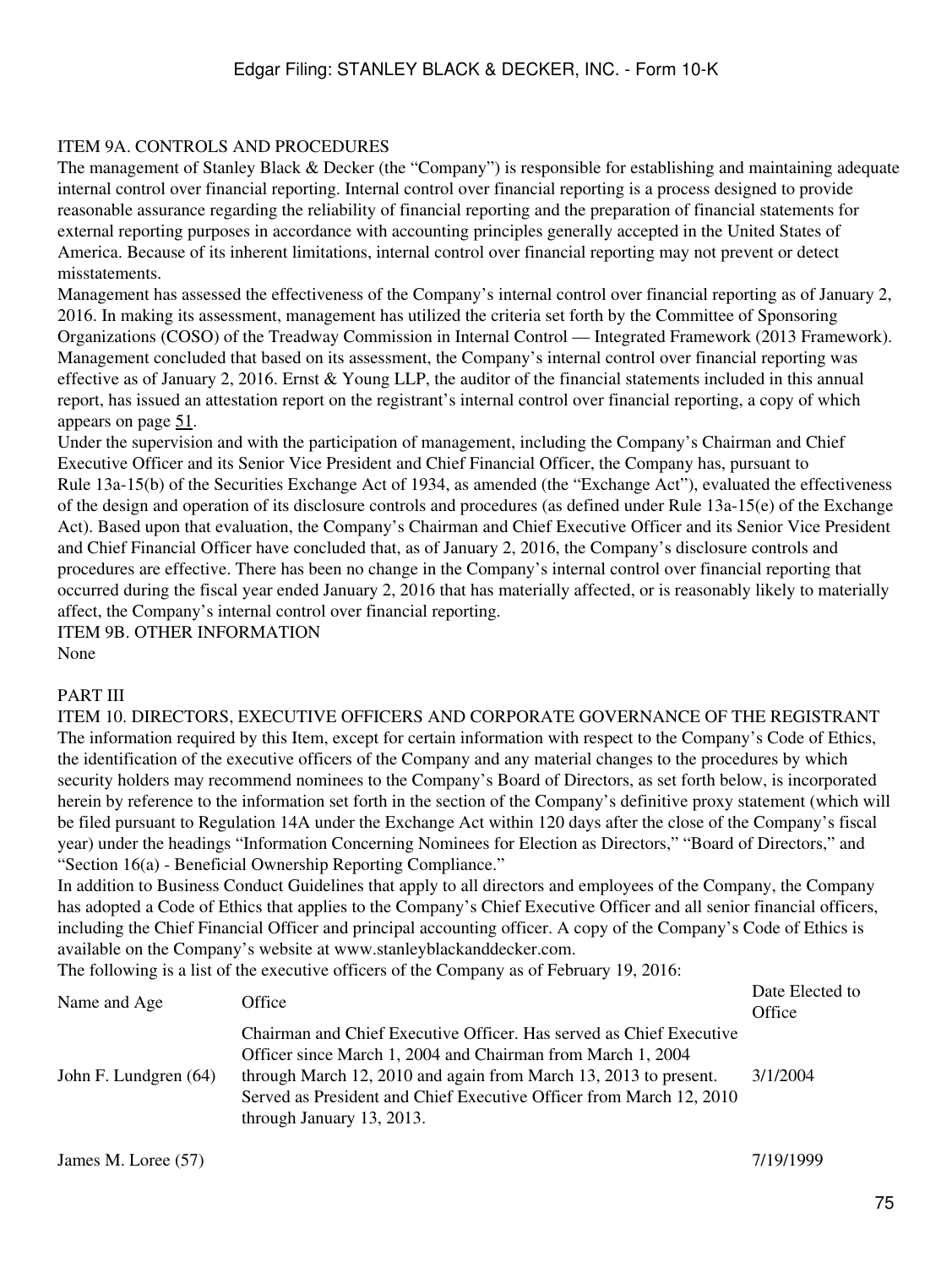President & Chief Operating Officer since January 2013. Executive Vice President and Chief Operating Officer (2007); Executive Vice President Finance and Chief Financial Officer (1999).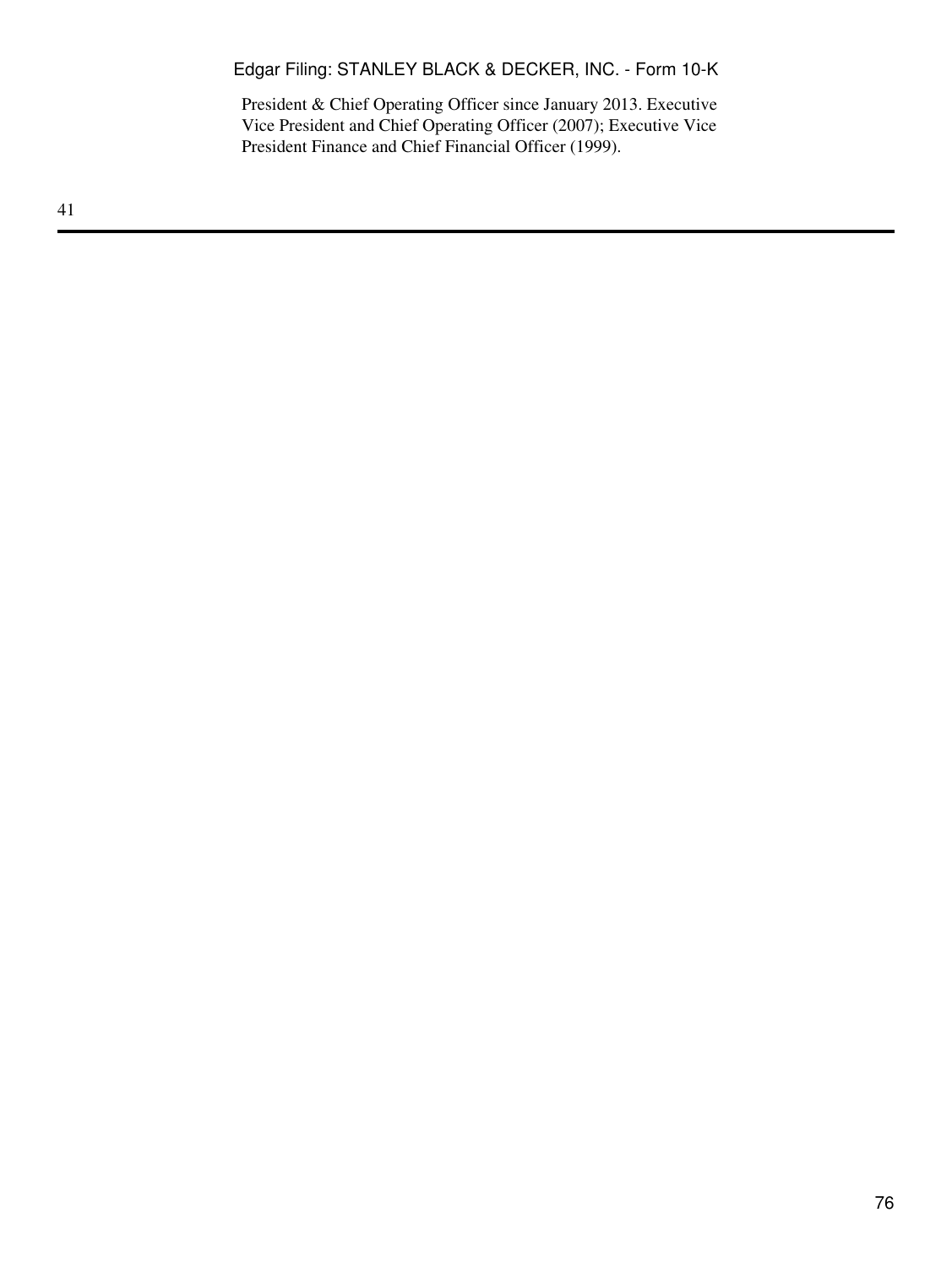| Donald Allan, Jr. (51) | Senior Vice President & Chief Financial Officer since March 2010.<br>Vice President & Chief Financial Officer (2009); Vice President $\&$<br>Corporate Controller (2002); Corporate Controller (2000); Assistant<br>Controller (1999).                                                                                                                                                                                                          | 10/24/2006 |
|------------------------|-------------------------------------------------------------------------------------------------------------------------------------------------------------------------------------------------------------------------------------------------------------------------------------------------------------------------------------------------------------------------------------------------------------------------------------------------|------------|
| Jeffery D. Ansell (48) | Senior Vice President and Group Executive, Global Tools & Storage<br>since January 2015. Senior Vice President and Group Executive,<br>Construction and DIY (2010). Vice President & President, Stanley<br>Consumer Tools Group; President - Consumer Tools and Storage<br>(2004); President of Industrial Tools & Storage (2002); Vice<br>President - Global Consumer Tools Marketing (2001); Vice President<br>Consumer Sales America (1999). | 2/22/2006  |
|                        | Michael A. Bartone (56) Vice President, Corporate Tax since January 2002.                                                                                                                                                                                                                                                                                                                                                                       | 7/17/2009  |
| Bruce H. Beatt (63)    | Senior Vice President, General Counsel and Secretary since March<br>2010. Vice President, General Counsel and Secretary (2000).                                                                                                                                                                                                                                                                                                                 | 10/9/2000  |
| James J. Cannon (45)   | Senior Vice President & Group Executive, Stanley Security North<br>America & Emerging Markets since October 2014. President, Stanley<br>Oil & Gas (2012); President, IAR Europe & LAG (2011); President,<br>IAR North America (2010); President, IAS (2009); President &<br>General Manager, Stanley Engineered Storage Solutions (2007);<br>General Manager, Stanley-Vidmar Storage Technologies (2005).                                       | 7/23/2014  |
| Craig A. Douglas (61)  | Vice President & Treasurer since January 2002.                                                                                                                                                                                                                                                                                                                                                                                                  | 7/17/2009  |
| Rhonda O. Gass (52)    | Vice President & Chief Information Officer since October 2012.                                                                                                                                                                                                                                                                                                                                                                                  | 10/11/2012 |
| Lee B. McChesney (44)  | President, Industrial Verticals - Global Tools & Storage since January<br>2016 and Chief Financial Officer, Global Tools & Storage since<br>January 2015. Chief Financial Officer-CDIY (2010); Chief Financial<br>Officer, MAS and Regional Executive, Stanley Security Solutions<br>Asia (2009); Chief Financial Officer, Stanley Mechanical Access<br>Solutions (2007); Chief Financial Officer, Stanley Security Solutions<br>(2006).        | 7/23/2014  |
| Jaime Ramirez (48)     | Senior Vice President & President, Global Emerging Markets, since<br>October 2012. President, Construction & DIY, Latin America (2010);<br>Vice President and General Manager - Latin America, Power Tools &<br>Accessories, The Black & Decker Corporation (2008); Vice President<br>and General Manager - Andean Region The Black & Decker<br>Corporation (2007).                                                                             | 3/12/2010  |
| Ben S. Sihota (57)     | President, Emerging Markets Group since March 2010. Vice President<br>and President-Asia/Pacific, Power Tools & Accessories, The Black &<br>Decker Corporation (2006); President-Asia, Power Tools &<br>Accessories, The Black & Decker Corporation (2000).                                                                                                                                                                                     | 3/12/2010  |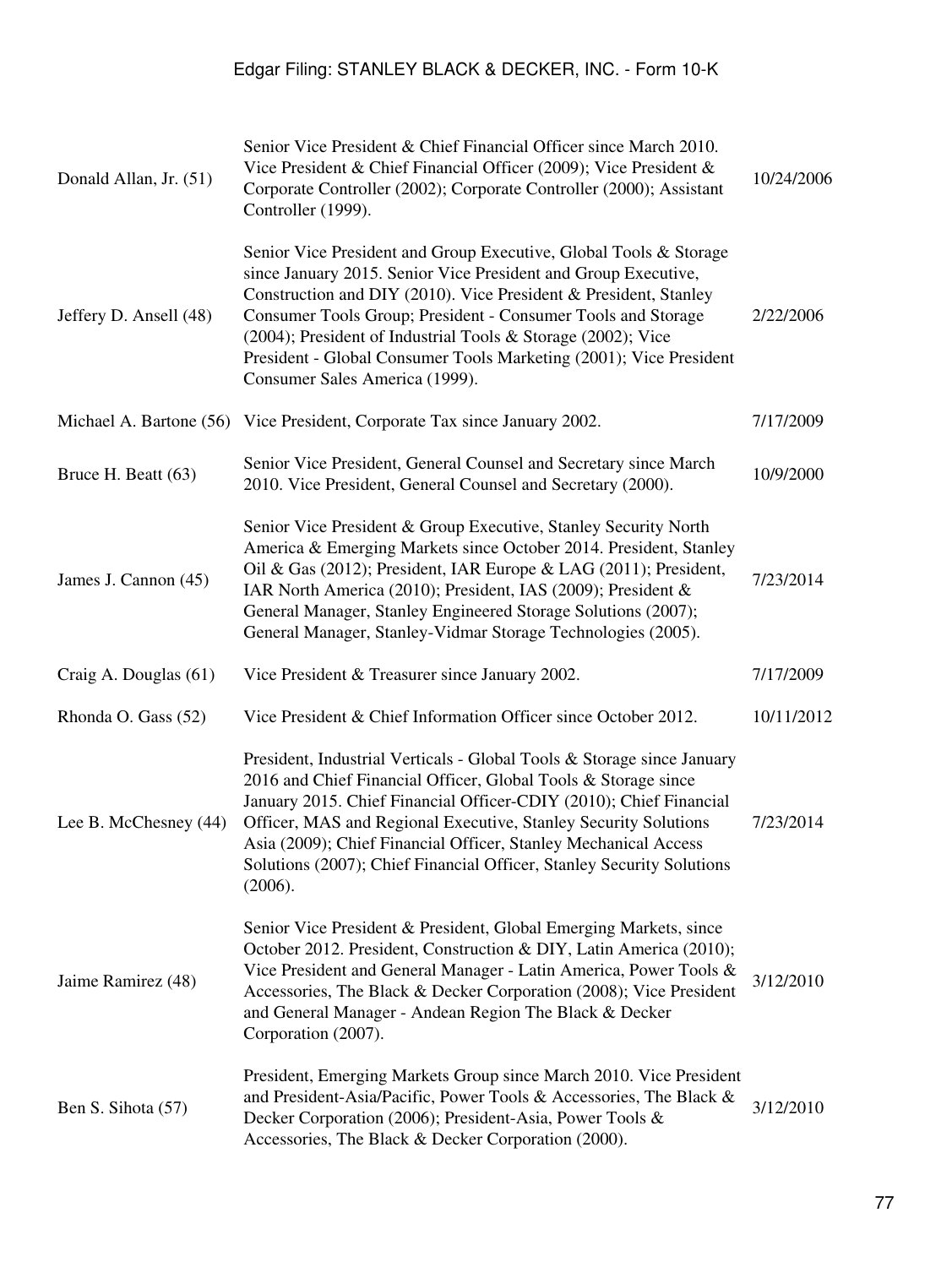Steven J. Stafstrom (57) Vice President, Operations-Global Tools & Storage since January 2015. Vice President, Operations, CDIY & Emerging Markets (2012). Vice President Global Operations, CDIY (2010); Vice President, Operations, Consumer Tools & Storage (2005). 12/6/2012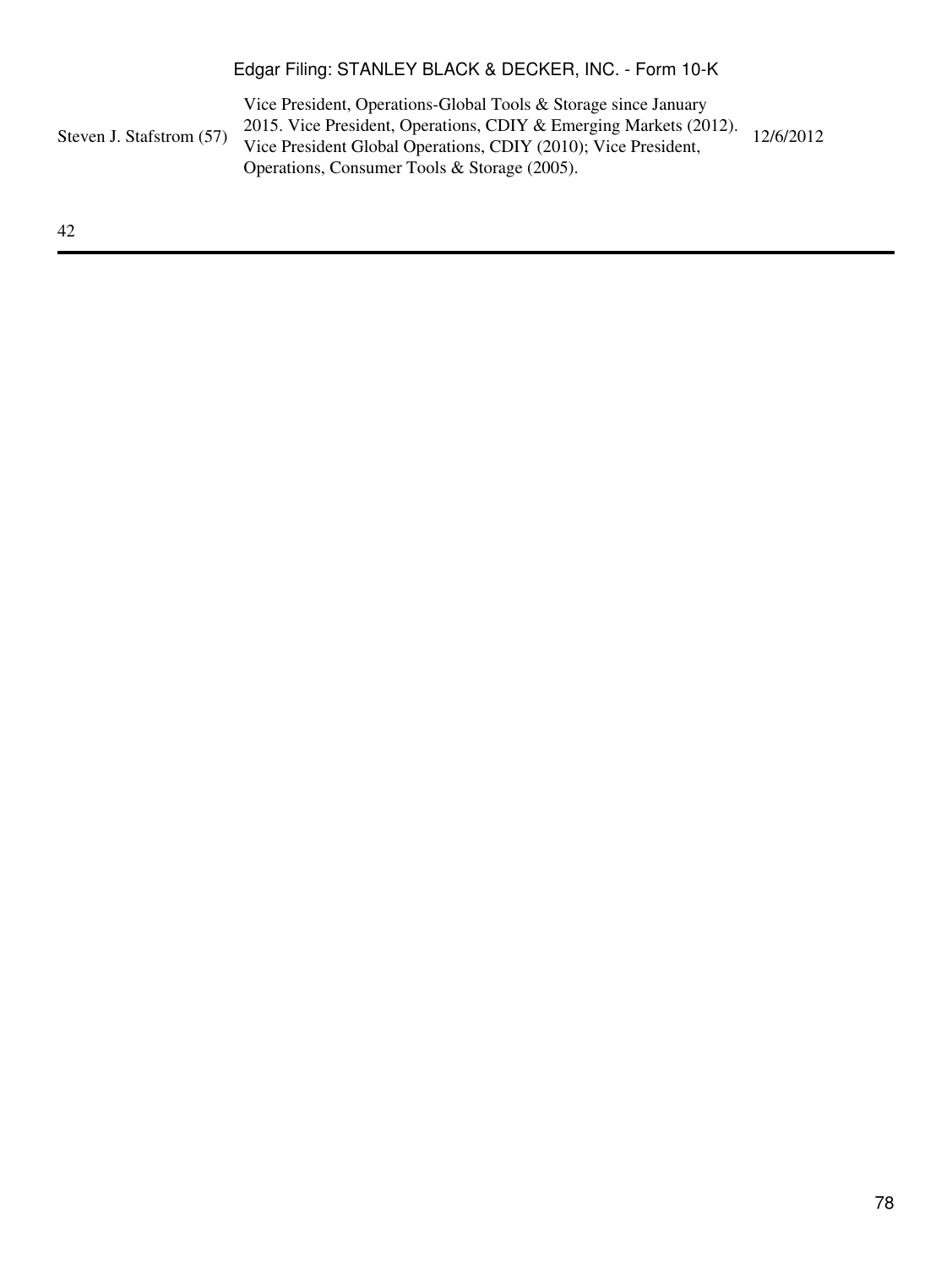| William S. Taylor (60) | President, Power Tools - Global Tools and Storage since January<br>2015. President, Fastening & Accessories (2012). President,<br>Professional Power Tools & Products (2010); Vice President-Global<br>Product Development of the Industrial Products Group, The Black &<br>Decker Corporation (2009); Vice President-Industrial Products Group<br>Product Development, The Black & Decker Corporation (2008); Vice<br>President/General Manager Industrial Accessories Business, The Black<br>& Decker Corporation (2008); Vice President and General Manager<br>Woodworking Tools, The Black & Decker Corporation (2005). | 3/12/2010 |
|------------------------|-----------------------------------------------------------------------------------------------------------------------------------------------------------------------------------------------------------------------------------------------------------------------------------------------------------------------------------------------------------------------------------------------------------------------------------------------------------------------------------------------------------------------------------------------------------------------------------------------------------------------------|-----------|
| Joseph Voelker (60)    | Senior Vice President, Human Resources, since April 1, 2013. VP<br>Human Resources (2009); VP Human Resources - ITG/Corporate<br>Staff (2006); VP Human Resources - Tools Group/Operations (2004);<br>HR Director, Tools Group (2003); HR Director, Operations (1999).                                                                                                                                                                                                                                                                                                                                                      | 4/1/2013  |
| John H. Wyatt (57)     | President, Stanley Engineered Fastening since January 2016.<br>President, Sales & Marketing - Global Tools & Storage (2015).<br>President, Construction & DIY, Europe and ANZ (2012). President,<br>Construction & DIY, EMEA (2010); President-Europe, Middle East,<br>and Africa, Power Tools and Accessories, The Black & Decker<br>Corporation (2008); Vice President-Consumer Products (Europe,<br>Middle East and Africa), The Black & Decker Corporation (2006).                                                                                                                                                      | 3/12/2010 |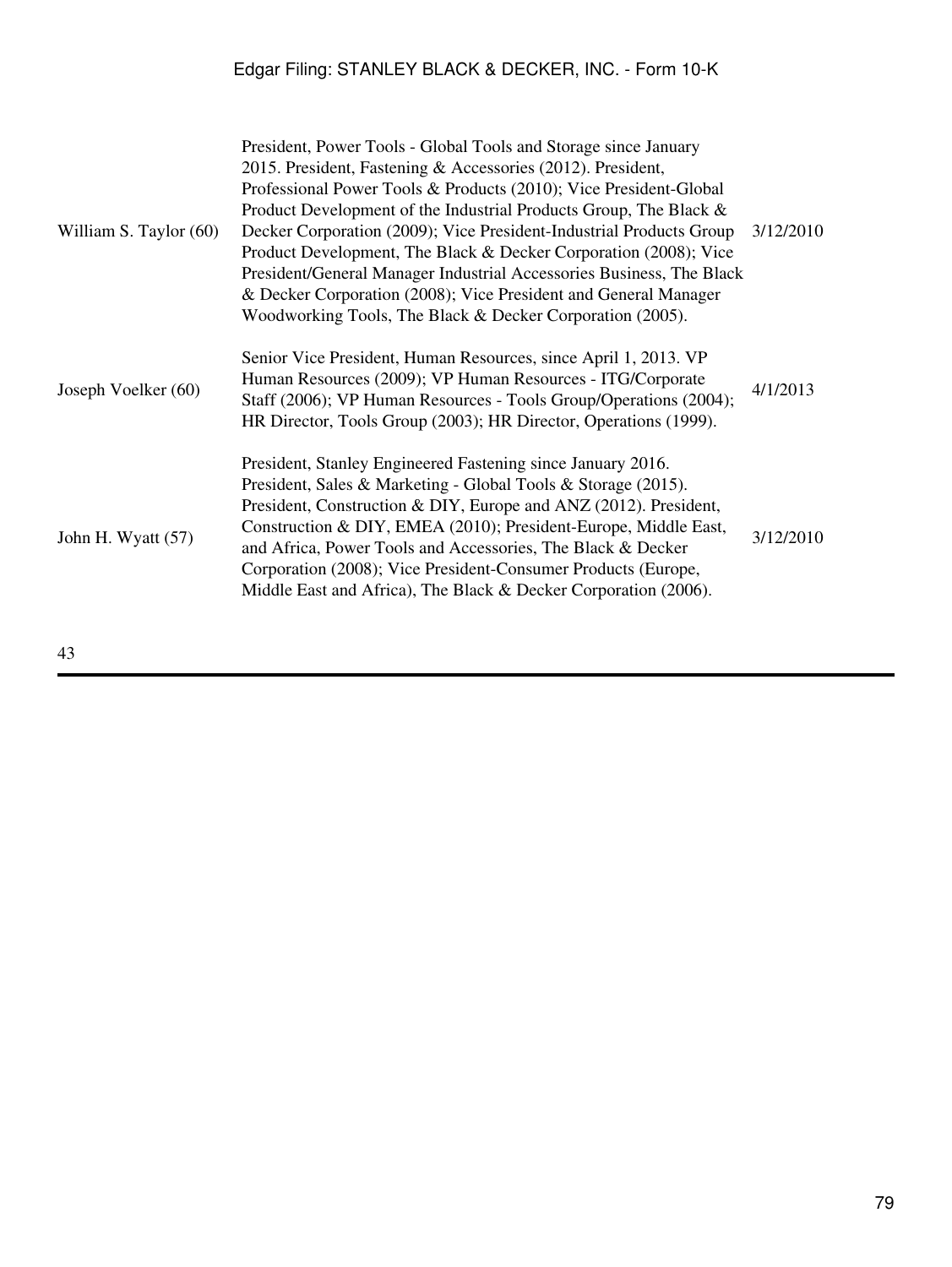#### ITEM 11. EXECUTIVE COMPENSATION

The information required by this Item is incorporated herein by reference to the information set forth under the section entitled "Executive Compensation" of the Company's definitive proxy statement, which will be filed pursuant to Regulation 14A under the Exchange Act within 120 days after the end of the fiscal year covered by this Annual Report on Form 10-K.

#### ITEM 12. SECURITY OWNERSHIP OF CERTAIN BENEFICIAL OWNERS AND MANAGEMENT AND RELATED STOCKHOLDER MATTERS

The information required by Item 403 of Regulation S-K, is incorporated herein by reference to the information set forth under the sections entitled "Security Ownership of Certain Beneficial Owners", "Security Ownership of Directors and Officers", and "Executive Compensation", of the Company's definitive proxy statement, which will be filed pursuant to Regulation 14A under the Exchange Act within 120 days after the end of the fiscal year covered by this Annual Report on Form 10-K.

#### EQUITY COMPENSATION PLAN INFORMATION

Compensation plans under which the Company's equity securities are authorized for issuance at January 2, 2016 follow:

|                                                                        | (A)                                                                                               |     | (B)                                                          |     | (C)<br>Number of securities                                                                                                               |     |
|------------------------------------------------------------------------|---------------------------------------------------------------------------------------------------|-----|--------------------------------------------------------------|-----|-------------------------------------------------------------------------------------------------------------------------------------------|-----|
| Plan Category                                                          | Number of securities to be.<br>issued upon exercise of<br>outstanding options and stock<br>awards |     | Weighted-average exercise<br>price of outstanding<br>options |     | remaining available for<br>future issuance under<br>equity<br>compensation plans<br>(excluding securities)<br>reflected in column<br>(A)) |     |
| Equity compensation plans<br>approved by security<br>holders           | 8,047,463                                                                                         | (1) | \$77.36                                                      | (2) | 10,098,668                                                                                                                                | (3) |
| Equity compensation plans<br>not approved by security<br>holders $(4)$ |                                                                                                   |     |                                                              |     |                                                                                                                                           |     |
| Total                                                                  | 8,047,463                                                                                         |     | \$77.36                                                      |     | 10,098,668                                                                                                                                |     |

Consists of 6,042,839 shares underlying outstanding stock options (whether vested or unvested) with a weighted average exercise price of \$77.36 and a weighted average term of 6.81 years; 1,929,210 shares underlying

- (1) time-vesting restricted stock units that have not yet vested and the maximum number of shares that will be issued  $(1)$  purguant to outstanding lang term narformance suurde if all established goals are matt and  $75,41$ pursuant to outstanding long term performance awards if all established goals are met; and 75,414 of shares earned but related to which participants elected deferral of delivery. All stock-based compensation plans are discussed in Note J, Capital Stock, of the Notes to Consolidated Financial Statements in Item 8.
- (2) performance awards. Because there is no strike price applicable to these stock awards they are excluded from the There is no cost to the recipient for shares issued pursuant to time-vesting restricted stock units or long term weighted-average exercise price which pertains solely to outstanding stock options.

(3) election of employees and 7,994,342 securities available for future grants by the board of directors under Consists of 2,104,326 of shares available for purchase under the employee stock purchase plan ("ESPP") at the stock-based compensation plans.

(4)U.S. employees are eligible to contribute from 1% to 25% of their salary to a qualified tax deferred savings plan as described in the Employee Stock Ownership Plan ("ESOP") section of Note L, Employee Benefit Plans, of the Notes to the Consolidated Financial Statements in Item 8. The Company contributes an amount equal to one half of the employee contribution up to the first 7% of salary. There is a non-qualified tax deferred savings plan for highly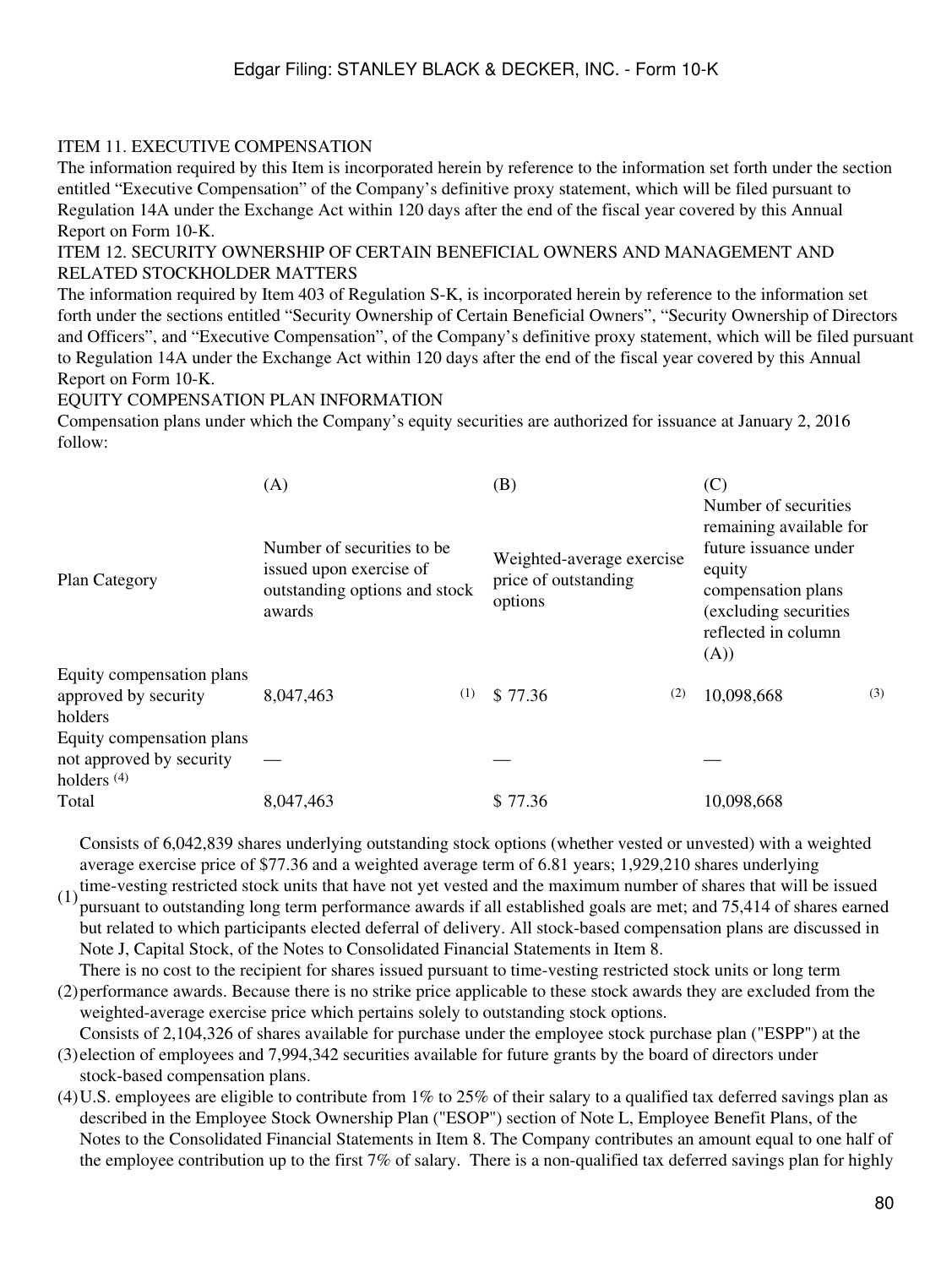compensated salaried employees which mirrors the qualified plan provisions, but was not specifically approved by security holders. Eligible highly compensated salaried U.S. employees are eligible to contribute from 1% to 50% of their salary to the non-qualified tax deferred savings plan. The same matching arrangement was provided for highly compensated salaried employees in the non-qualified plan, to the extent the match was not fully met in the qualified plan, except that the arrangement for these employees is outside of the ESOP, and is not funded in advance of distributions. For both qualified and non-qualified plans, the investment of the employee's contribution and the Company's contribution is controlled by the employee and may include an election to invest in Company stock. Shares of the Company's common stock may be issued at the time of a distribution from the qualified plan. The number of securities remaining available for issuance under the plans at January 2, 2016 is not determinable, since the plans do not authorize a maximum number of securities.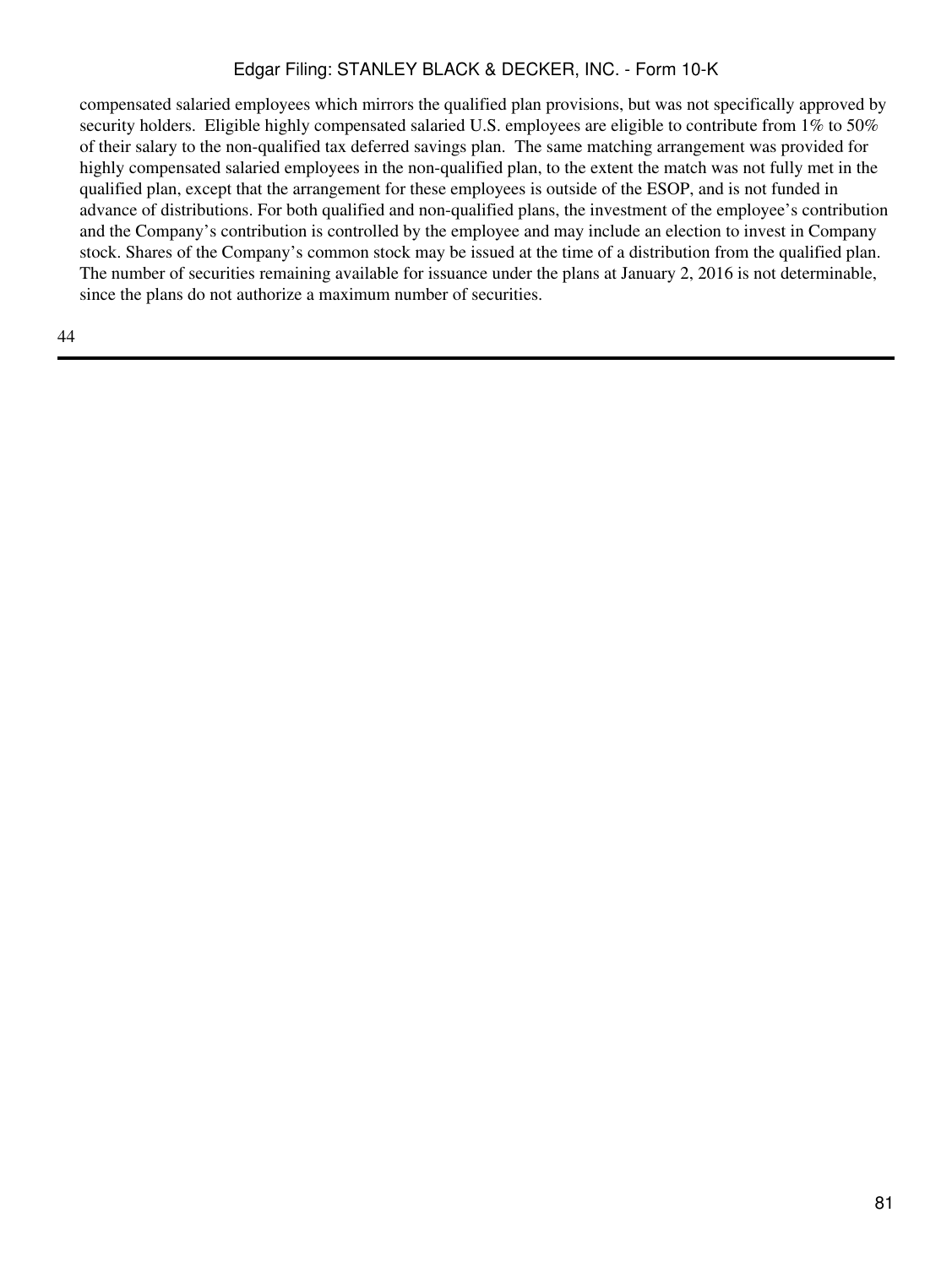ITEM 13. CERTAIN RELATIONSHIPS AND RELATED TRANSACTIONS, AND DIRECTOR INDEPENDENCE

The information required by Items 404 and 407(a) of Regulation S-K is incorporated by reference to the information set forth under the section entitled "Board of Directors — Related Party Transactions" of the Company's definitive proxy statement, which will be filed pursuant to Regulation 14A under the Exchange Act within 120 days after the end of the fiscal year covered by this Annual Report on Form 10-K.

ITEM 14. PRINCIPAL ACCOUNTANT FEES AND SERVICES

The information required by Item 9(e) of Schedule 14A is incorporated herein by reference to the information set forth under the section entitled "Fees of Independent Auditors" of the Company's definitive proxy statement, which will be filed pursuant to Regulation 14A under the Exchange Act within 120 days after the end of the fiscal year covered by this Annual Report on Form 10-K.

PART IV

ITEM 15. EXHIBITS AND FINANCIAL STATEMENT SCHEDULES

(a) Index to documents filed as part of this report:

1. and 2. Financial Statements and Financial Statement Schedules.

The response to this portion of Item 15 is submitted as a separate section of this report beginning with an index thereto on page [47](#page-84-0).

3. Exhibits

See Exhibit Index in this Form 10-K on page [102](#page-190-0).

(b) See Exhibit Index in this Form 10-K on page [102.](#page-190-0)

(c) The response in this portion of Item 15 is submitted as a separate section of this Form 10-K with an index thereto beginning on page [47](#page-84-0).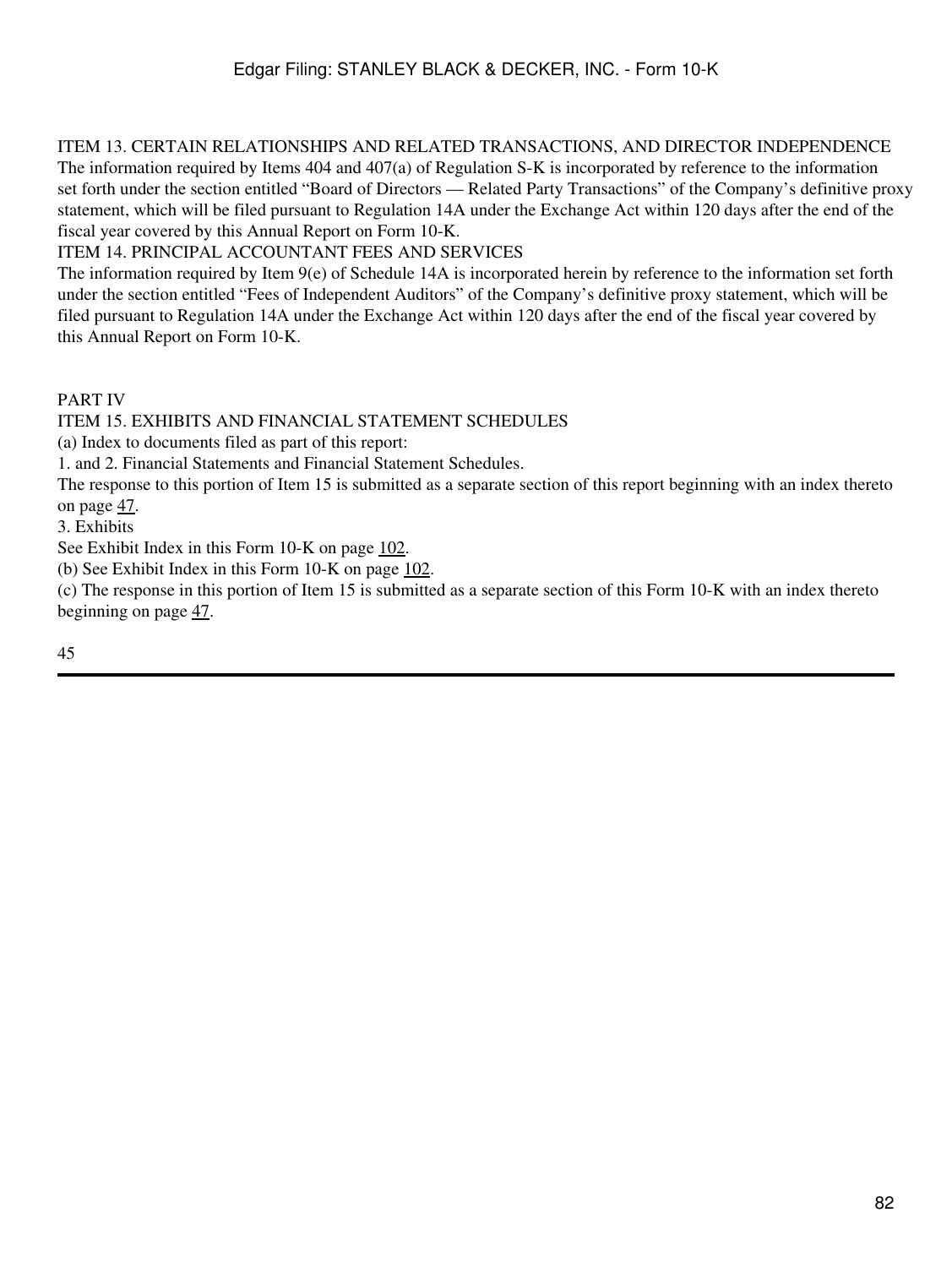#### SIGNATURES

Pursuant to the requirements of Section 13 or 15(d) of the Securities Exchange Act of 1934, the Company has duly caused this report to be signed on its behalf by the undersigned, thereunto duly authorized. STANLEY BLACK & DECKER, INC.

By: /s/ John F. Lundgren John F. Lundgren, Chairman and Chief Executive Officer

Date: February 19, 2016

Pursuant to the requirements of the Securities Exchange Act of 1934, this report has been signed below by the following persons on behalf of the Company and in the capacities and on the dates indicated.<br>Signature Title Signature Date Title Title

| /s/ John F. Lundgren<br>John F. Lundgren     | Chairman and Chief Executive Officer              | February 19, 2016 |
|----------------------------------------------|---------------------------------------------------|-------------------|
| /s/ Donald Allan, Jr.<br>Donald Allan, Jr.   | Senior Vice President and Chief Financial Officer | February 19, 2016 |
| /s/ Jocelyn S. Belisle<br>Jocelyn S. Belisle | <b>Chief Accounting Officer</b>                   | February 19, 2016 |
| $\ast$<br>Andrea J. Ayers                    | Director                                          | February 19, 2016 |
| $\ast$<br>George W. Buckley                  | Director                                          | February 19, 2016 |
| $\ast$<br>Patrick D. Campbell                | Director                                          | February 19, 2016 |
| $\ast$<br>Carlos M. Cardoso                  | Director                                          | February 19, 2016 |
| $\ast$<br>Robert B. Coutts                   | Director                                          | February 19, 2016 |
| $\ast$<br>Debra A. Crew                      | Director                                          | February 19, 2016 |
| $\ast$<br>Benjamin H. Griswold, IV           | Director                                          | February 19, 2016 |
| $\ast$<br><b>Anthony Luiso</b>               | Director                                          | February 19, 2016 |
| $\ast$<br>Marianne M. Parrs                  | Director                                          | February 19, 2016 |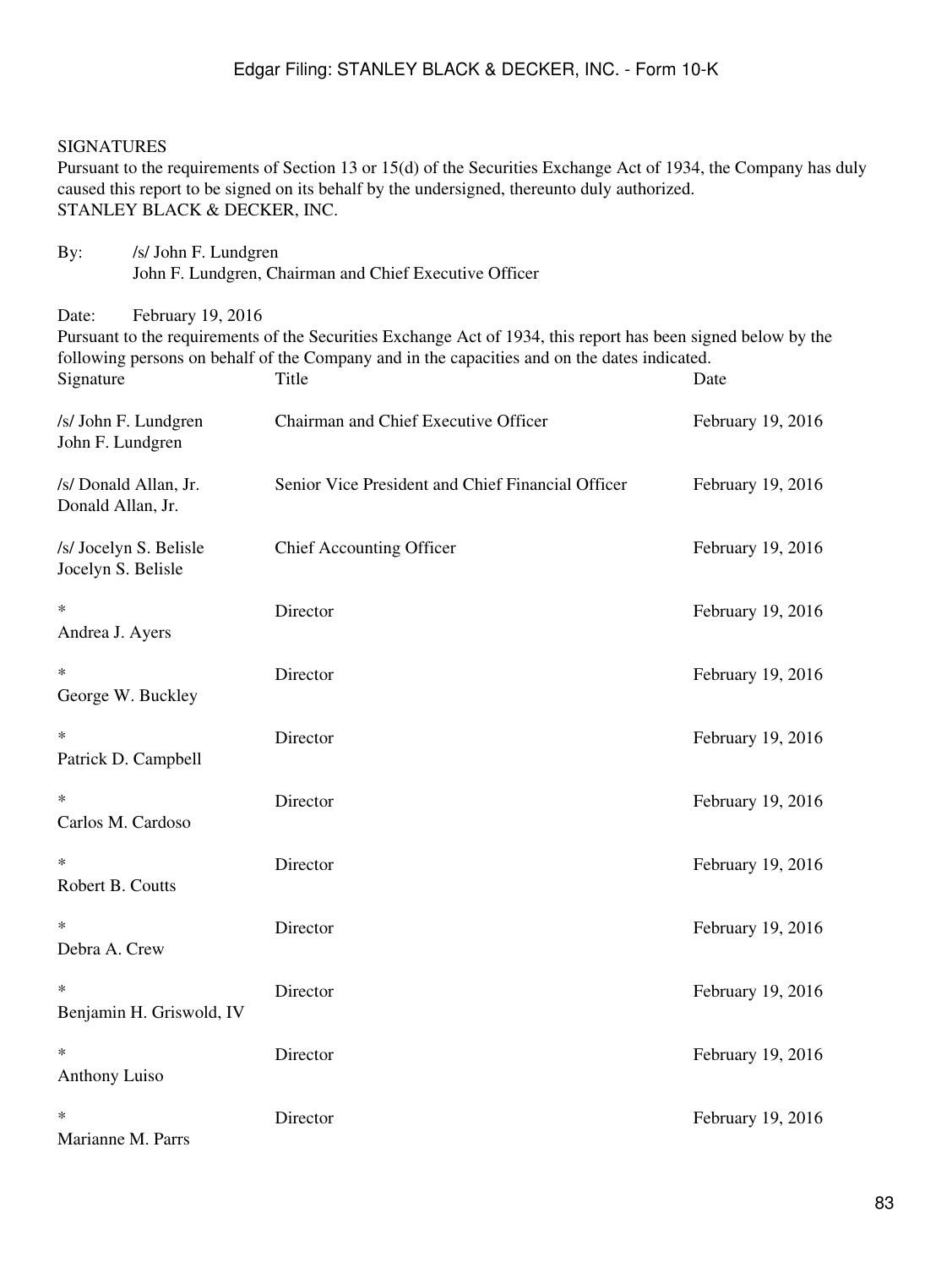Robert L. Ryan \*By: /s/ Bruce H. Beatt Bruce H. Beatt (As Attorney-in-Fact)

46

\* Director February 19, 2016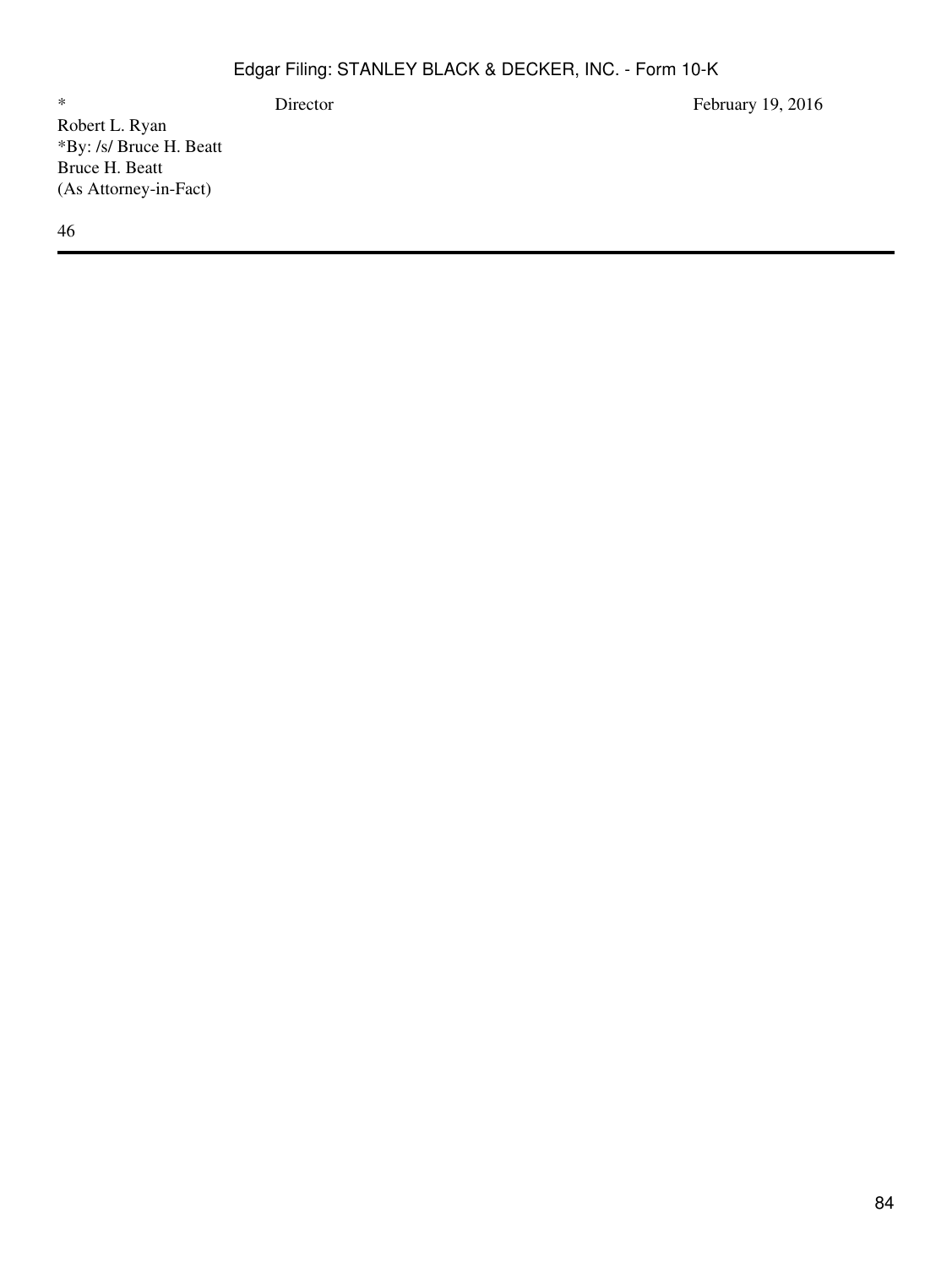#### <span id="page-84-0"></span>FORM 10-K ITEM 15(a) (1) AND (2) STANLEY BLACK & DECKER, INC. AND SUBSIDIARIES INDEX TO FINANCIAL STATEMENTS AND FINANCIAL STATEMENT SCHEDULE

Schedule II — Valuation and Qualifying Accounts is included in Item 15 (pa[ge](#page-85-0) 48).

Management's Report on Internal Control Over Financial Reporting (pag[e 49](#page-86-0)).

Report of Independent Registered Public Accounting Firm — Financial Statement Opinion (pa[ge 5](#page-87-0)0).

Report of Independent Registered Public Accounting Firm — Internal Control Opinion (pa[ge 5](#page-88-0)1).

Consolidated Statements of Operations — fiscal years ended January 2, 2016, January 3, 2015, and December 28, 2013 (page [52](#page-89-0)).

Consolidated Statements of Comprehensive Income (Loss) — fiscal years ended January 2, 2016, January 3, 2015, and December 28, 2013 (page [53](#page-90-0)).

Consolidated Balance Sheets — January 2, 2016 and January 3, 2015 (pa[ge](#page-91-0) 54).

Consolidated Statements of Cash Flows — fiscal years ended January 2, 2016, January 3, 2015, and December 28, 2013 (page [55](#page-93-0)).

Consolidated Statements of Changes in Shareowners' Equity — fiscal years ended January 2, 2016, January 3, 2015, and December 28, 2013 (page [56](#page-95-0)).

Notes to Consolidated Financial Statements (page [57](#page-98-0)).

Selected Quarterly Financial Data (Unaudited) (page [101\)](#page-178-0).

Consent of Independent Registered Public Accounting Firm (Exhibit 23).

All other schedules are omitted because either they are not applicable or the required information is shown in the financial statements or the notes thereto.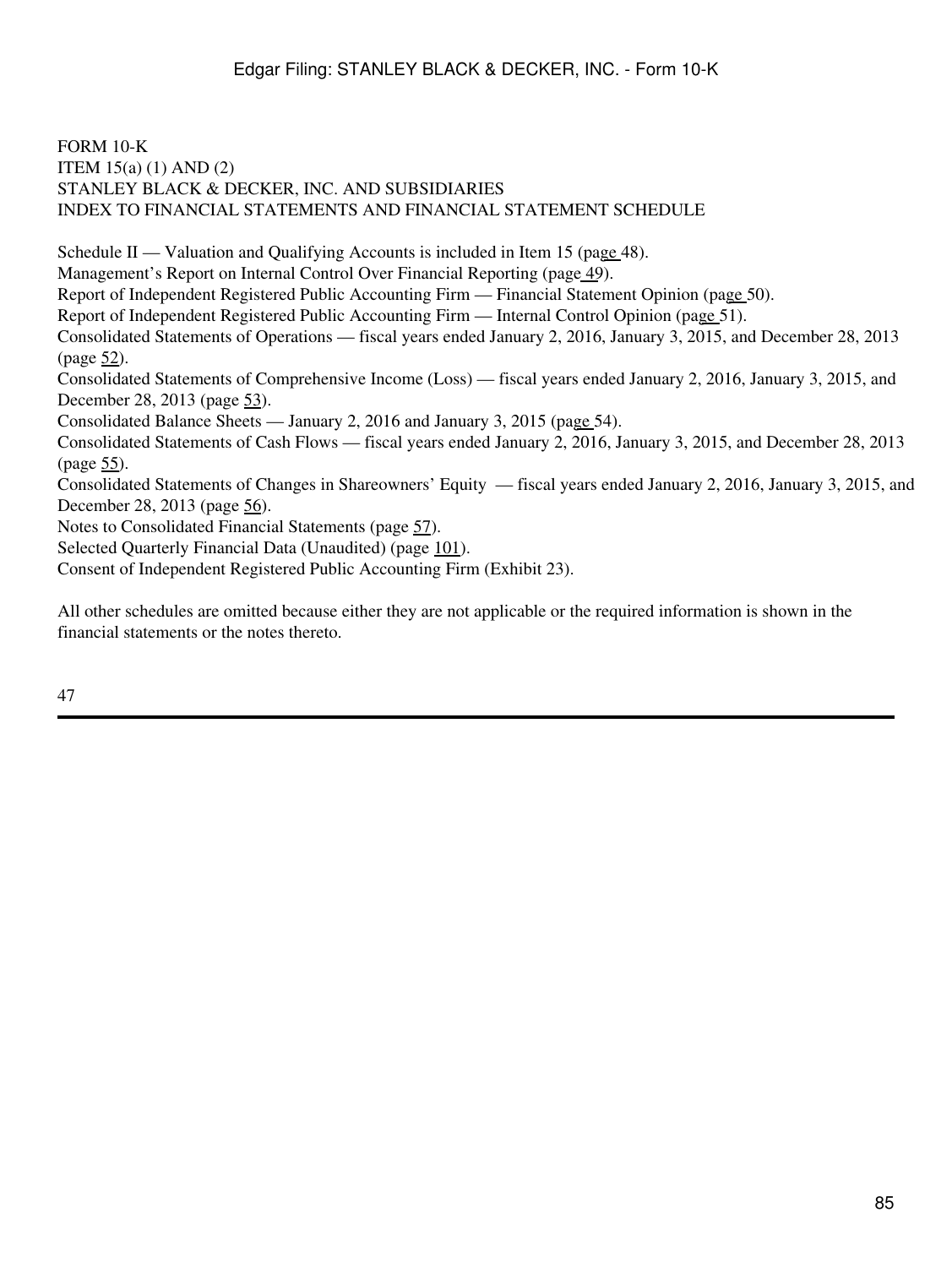#### <span id="page-85-0"></span>Schedule II — Valuation and Qualifying Accounts Stanley Black & Decker, Inc. and Subsidiaries Fiscal years ended January 2, 2016, January 3, 2015, and December 28, 2013 (Millions of Dollars)

|                                  | Beginning<br>Balance | <b>ADDITIONS</b><br>Charged To<br>Costs And<br>Expenses | Charged<br>To Other<br>Accounts (b) | (a)<br>Deductions   | Ending<br><b>Balance</b> |
|----------------------------------|----------------------|---------------------------------------------------------|-------------------------------------|---------------------|--------------------------|
| Allowance for Doubtful Accounts: |                      |                                                         |                                     |                     |                          |
| Year Ended 2015                  | \$60.7               | \$27.3                                                  | \$0.7                               | \$(15.8)            | \$72.9                   |
| Year Ended 2014                  | \$64.4               | \$20.9                                                  | \$ (8.3)                            | $\frac{1}{2}(16.3)$ | \$60.7                   |
| Year Ended 2013                  | \$58.7               | \$14.2                                                  | \$5.2                               | \$(13.7)            | \$64.4                   |
| Tax Valuation Allowance:         |                      |                                                         |                                     |                     |                          |
| Year Ended 2015 (c)              | \$551.9              | \$30.5                                                  | \$1.7                               | \$(103.4)           | \$480.7                  |
| Year Ended 2014                  | \$549.7              | \$90.0                                                  | \$(16.3)                            | 3(71.5)             | 3551.9                   |
| Year Ended 2013                  | \$545.2              | \$3.8                                                   | \$14.6                              | \$(13.9)            | \$549.7                  |
|                                  |                      |                                                         |                                     |                     |                          |

(a)With respect to the allowance for doubtful accounts, deductions represent amounts charged-off less recoveries of accounts previously charged-off.

(b)Amounts represent the impact of foreign currency translation, acquisitions and net transfers to/from other accounts. (c)Refer to Note Q, Income Taxes, of the Notes to Consolidated Financial Statements in Item 8 for further discussion.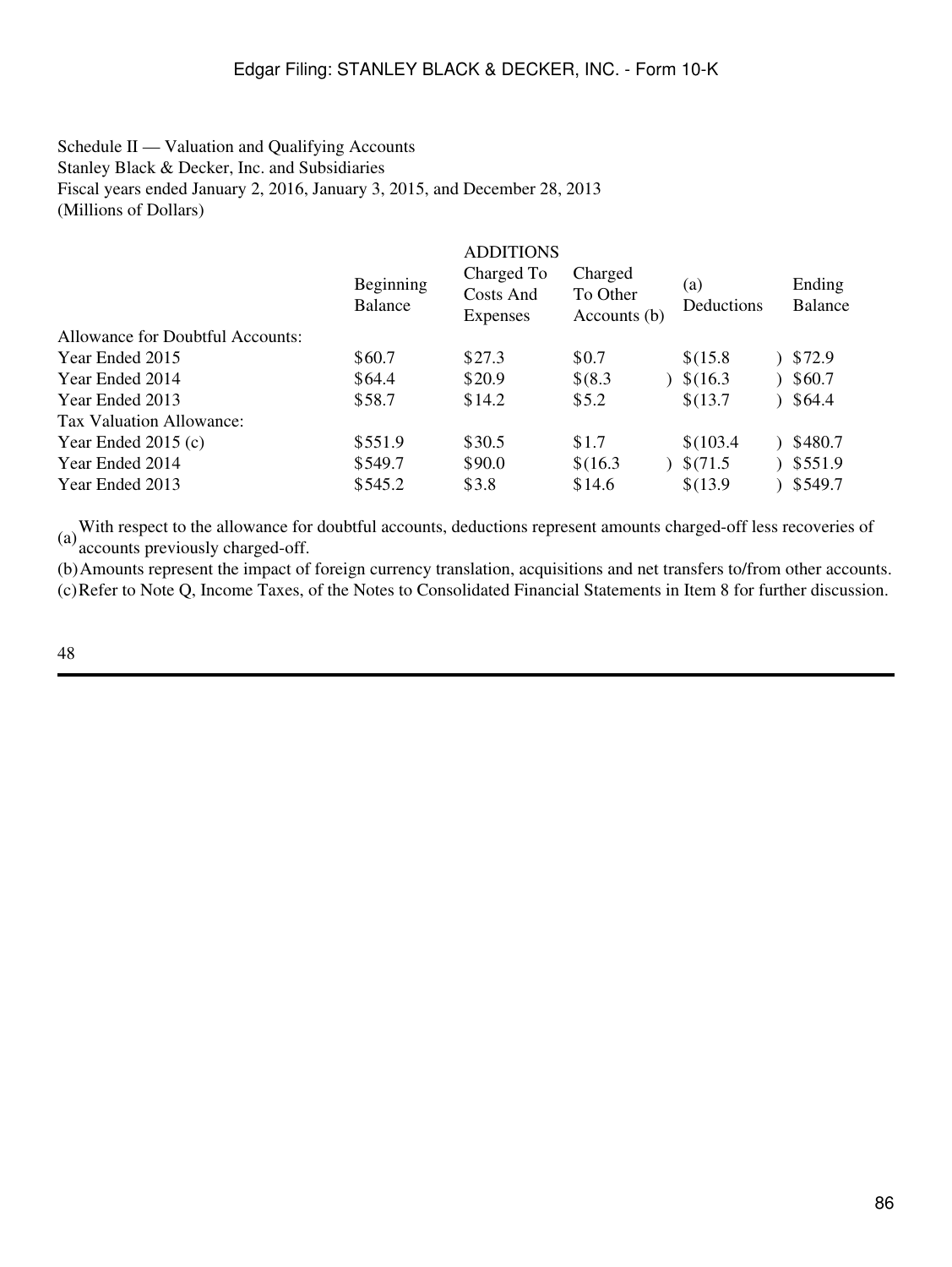#### <span id="page-86-0"></span>MANAGEMENT'S REPORT ON INTERNAL CONTROL OVER FINANCIAL REPORTING

The management of Stanley Black & Decker, Inc. is responsible for establishing and maintaining adequate internal control over financial reporting. Internal control over financial reporting is a process designed to provide reasonable assurance regarding the reliability of financial reporting and the preparation of financial statements for external reporting purposes in accordance with accounting principles generally accepted in the United States of America. Because of its inherent limitations, internal control over financial reporting may not prevent or detect misstatements. Management has assessed the effectiveness of Stanley Black & Decker Inc.'s internal control over financial reporting as of January 2, 2016. In making its assessment, management has utilized the criteria set forth by the Committee of Sponsoring Organizations (COSO) of the Treadway Commission in Internal Control — Integrated Framework (2013 Framework). Management concluded that based on its assessment, Stanley Black & Decker, Inc.'s internal control over financial reporting was effective as of January 2, 2016. Ernst & Young LLP, Registered Public Accounting Firm included in this annual report, has issued an attestation report on the registrant's internal control over financial reporting, a copy of which appears on page [51.](#page-88-0)

/s/ John F. Lundgren John F. Lundgren, Chairman and Chief Executive Officer

/s/ Donald Allan Jr. Donald Allan Jr., Senior Vice President and Chief Financial Officer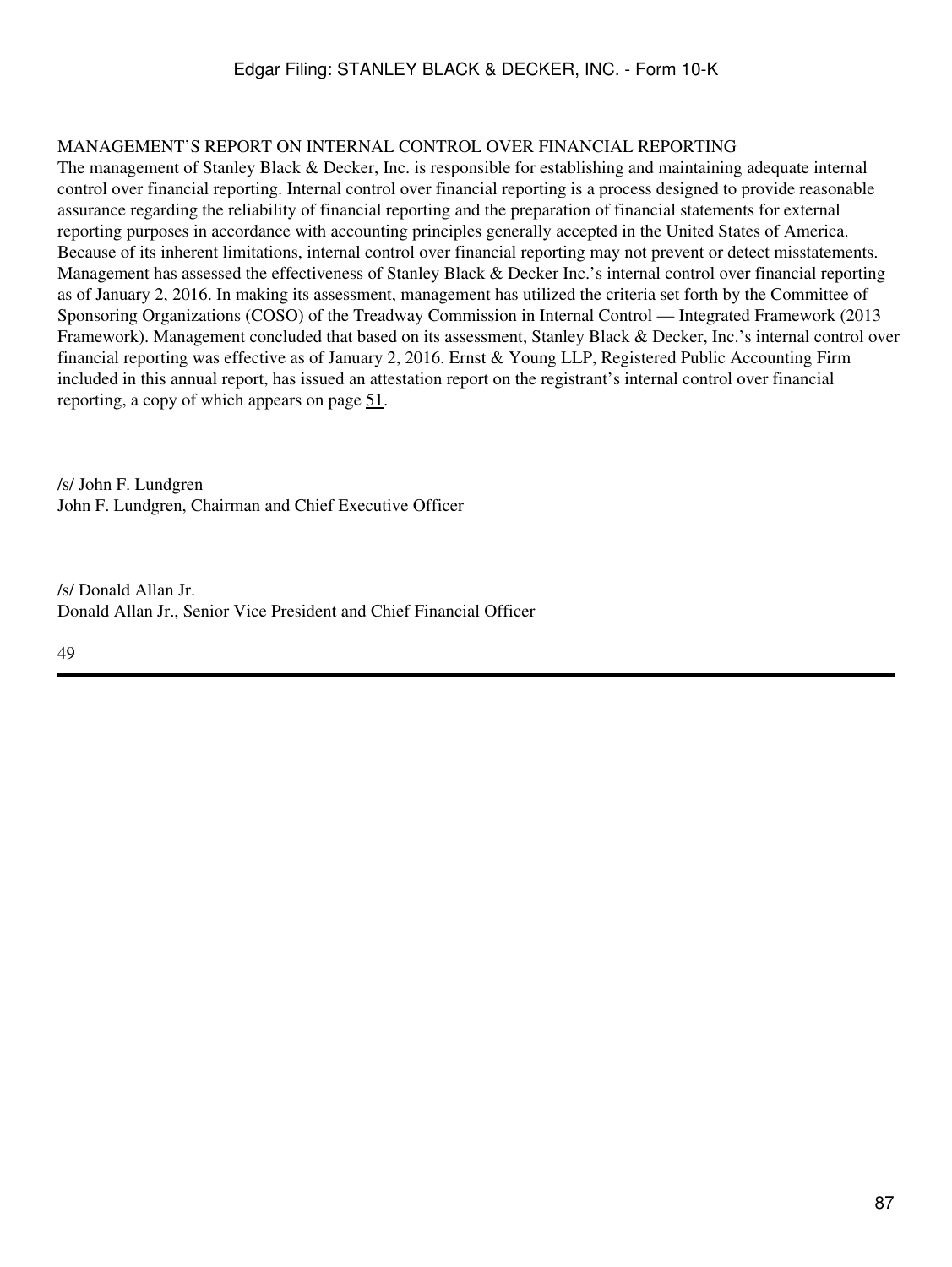<span id="page-87-0"></span>Report of Independent Registered Public Accounting Firm

The Board of Directors and Shareholders of Stanley Black & Decker, Inc.

We have audited the accompanying consolidated balance sheets of Stanley Black & Decker, Inc. and subsidiaries (the "Company") as of January 2, 2016 and January 3, 2015, and the related consolidated statements of operations, comprehensive income (loss), cash flows and shareowners' equity for each of the three fiscal years in the period ended January 2, 2016. Our audits also included the financial statement schedule listed in the Index at Item 15. These financial statements and schedule are the responsibility of the Company's management. Our responsibility is to express an opinion on these financial statements and schedule based on our audits.

We conducted our audits in accordance with the standards of the Public Company Accounting Oversight Board (United States). Those standards require that we plan and perform the audit to obtain reasonable assurance about whether the financial statements are free of material misstatement. An audit includes examining, on a test basis, evidence supporting the amounts and disclosures in the financial statements. An audit also includes assessing the accounting principles used and significant estimates made by management, as well as evaluating the overall financial statement presentation. We believe that our audits provide a reasonable basis for our opinion.

In our opinion, the financial statements referred to above present fairly, in all material respects, the consolidated financial position of the Company at January 2, 2016 and January 3, 2015, and the consolidated results of its operations and its cash flows for each of the three fiscal years in the period ended January 2, 2016, in conformity with U.S. generally accepted accounting principles. Also, in our opinion, the related financial statement schedule, when considered in relation to the basic financial statements taken as a whole, presents fairly in all material respects the information set forth therein.

We also have audited, in accordance with the standards of the Public Company Accounting Oversight Board (United States), the Company's internal control over financial reporting as of January 2, 2016, based on criteria established in Internal Control-Integrated Framework issued by the Committee of Sponsoring Organizations of the Treadway Commission (2013 framework) and our report dated February 19, 2016 expressed an unqualified opinion thereon.

/s/ Ernst & Young LLP Hartford, CT February 19, 2016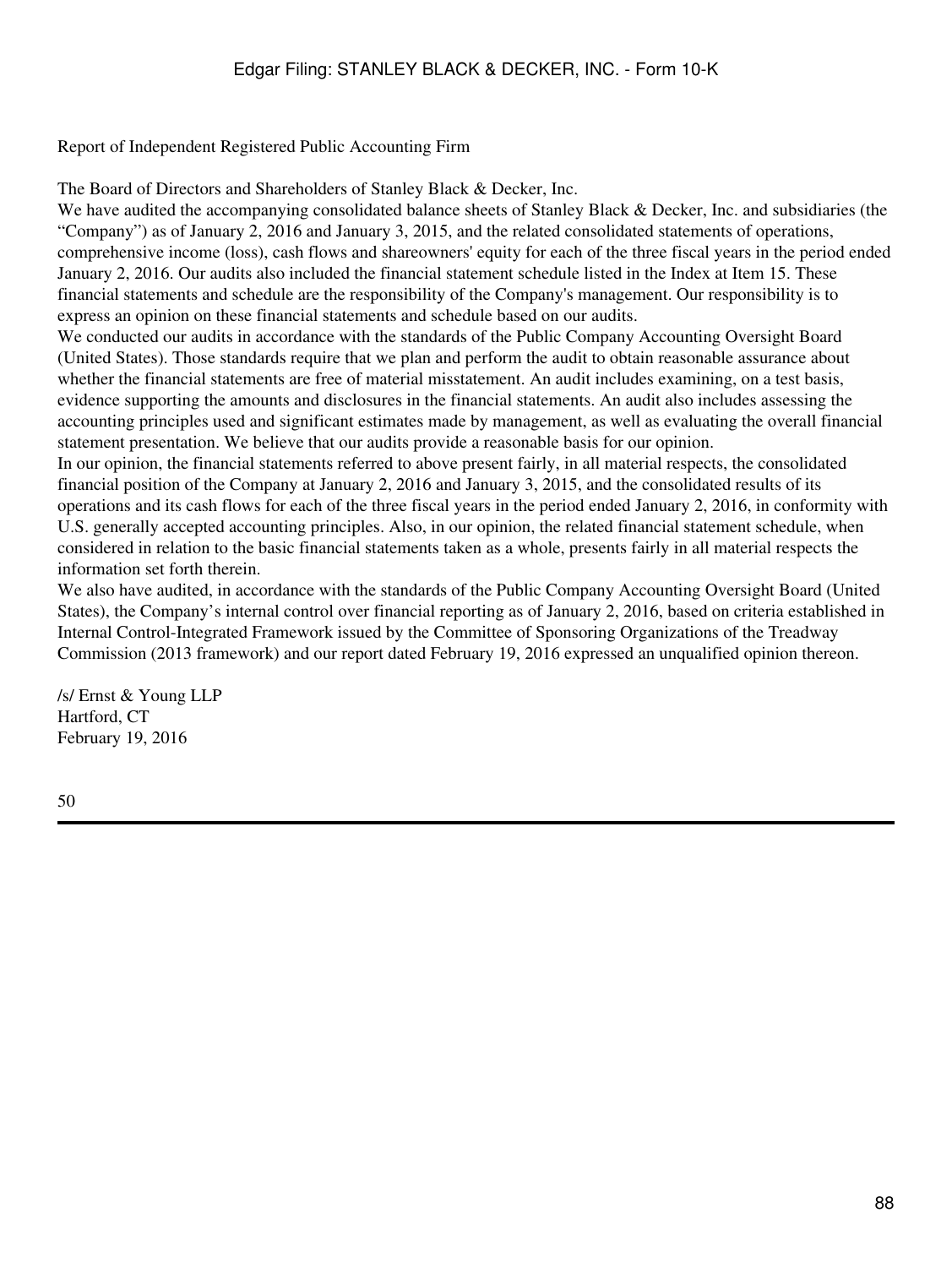<span id="page-88-0"></span>Report of Independent Registered Public Accounting Firm

The Board of Directors and Shareholders of Stanley Black & Decker, Inc.

We have audited Stanley Black & Decker, Inc.'s and subsidiaries (the "Company's") internal control over financial reporting as of January 2, 2016, based on criteria established in Internal Control-Integrated Framework issued by the Committee of Sponsoring Organizations of the Treadway Commission (2013 framework) (the COSO criteria). The Company's management is responsible for maintaining effective internal control over financial reporting, and for its assessment of the effectiveness of internal control over financial reporting, included in the accompanying Management's Report on Internal Control over Financial Reporting. Our responsibility is to express an opinion on the Company's internal control over financial reporting based on our audit.

We conducted our audit in accordance with the standards of the Public Company Accounting Oversight Board (United States). Those standards require that we plan and perform the audit to obtain reasonable assurance about whether effective internal control over financial reporting was maintained in all material respects. Our audit included obtaining an understanding of internal control over financial reporting, assessing the risk that a material weakness exists, testing and evaluating the design and operating effectiveness of internal control based on the assessed risk, and performing such other procedures as we considered necessary in the circumstances. We believe that our audit provides a reasonable basis for our opinion.

A company's internal control over financial reporting is a process designed to provide reasonable assurance regarding the reliability of financial reporting and the preparation of financial statements for external purposes in accordance with generally accepted accounting principles. A company's internal control over financial reporting includes those policies and procedures that (1) pertain to the maintenance of records that, in reasonable detail, accurately and fairly reflect the transactions and dispositions of the assets of the company; (2) provide reasonable assurance that transactions are recorded as necessary to permit preparation of financial statements in accordance with generally accepted accounting principles, and that receipts and expenditures of the company are being made only in accordance with authorizations of management and directors of the company; and (3) provide reasonable assurance regarding prevention or timely detection of unauthorized acquisition, use, or disposition of the company's assets that could have a material effect on the financial statements.

Because of its inherent limitations, internal control over financial reporting may not prevent or detect misstatements. Also, projections of any evaluation of effectiveness to future periods are subject to the risk that controls may become inadequate because of changes in conditions, or that the degree of compliance with the policies or procedures may deteriorate.

In our opinion, the Company maintained, in all material respects, effective internal control over financial reporting as of January 2, 2016, based on the COSO criteria.

We also have audited, in accordance with the standards of the Public Company Accounting Oversight Board (United States), the consolidated balance sheets of the Company as of January 2, 2016 and January 3, 2015, and the related consolidated statements of operations, comprehensive income (loss), cash flows and shareowners' equity for each of the three fiscal years in the period ended January 2, 2016 of the Company and our report dated February 19, 2016 expressed an unqualified opinion thereon.

/s/ Ernst & Young LLP Hartford, CT February 19, 2016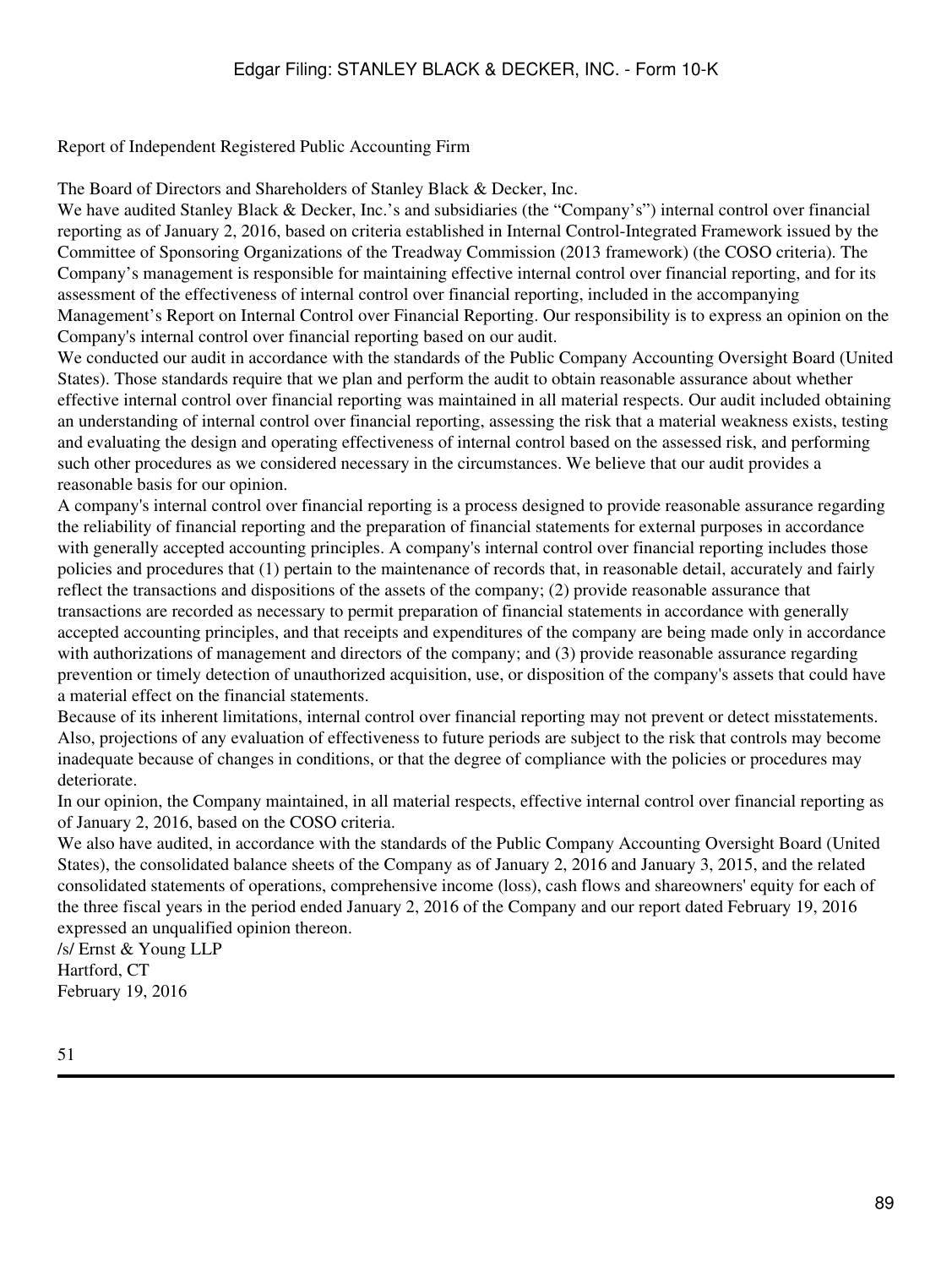# <span id="page-89-0"></span>Consolidated Statements of Operations

Fiscal years ended January 2, 2016, January 3, 2015, and December 28, 2013 (In Millions of Dollars, Except Per Share Amounts)

|                                                                     | 2015       | 2014       | 2013       |  |
|---------------------------------------------------------------------|------------|------------|------------|--|
| Net Sales                                                           | \$11,171.8 | \$11,338.6 | \$10,889.5 |  |
| Costs and Expenses                                                  |            |            |            |  |
| Cost of sales                                                       | \$7,099.8  | \$7,235.9  | \$6,985.8  |  |
| Selling, general and administrative                                 | 2,459.1    | 2,575.0    | 2,676.4    |  |
| Provision for doubtful accounts                                     | 27.3       | 20.9       | 14.2       |  |
| Other-net                                                           | 222.0      | 239.7      | 283.9      |  |
| Restructuring charges and asset impairments                         | 47.6       | 18.8       | 173.7      |  |
| (Gain) loss on debt extinguishment                                  |            | (0.1)      | ) 20.6     |  |
| Interest income                                                     | (15.2)     | (13.6)     | (12.8)     |  |
| Interest expense                                                    | 180.4      | 177.2      | 160.1      |  |
|                                                                     | \$10,021.0 | \$10,253.8 | \$10,301.9 |  |
| Earnings from continuing operations before income taxes             | 1,150.8    | 1,084.8    | 587.6      |  |
| Income taxes on continuing operations                               | 248.6      | 227.1      | 68.6       |  |
| Earnings from continuing operations                                 | \$902.2    | \$857.7    | \$519.0    |  |
| Less: Net (loss) earnings attributable to non-controlling interests | (1.6)      | 0.5        | (1.0)      |  |
| Net earnings from continuing operations attributable to common      | \$903.8    | \$857.2    | \$520.0    |  |
| shareowners                                                         |            |            |            |  |
| Loss from discontinued operations before income taxes               | (19.3)     | (104.0)    | (43.0)     |  |
| Income tax expense (benefit) on discontinued operations             | 0.8        | (7.7)      | (13.3)     |  |
| Net loss from discontinued operations                               | \$(20.1)   | \$ (96.3)  | \$(29.7)   |  |
| Net Earnings Attributable to Common Shareowners                     | \$883.7    | \$760.9    | \$490.3    |  |
| Basic earnings (loss) per share of common stock:                    |            |            |            |  |
| Continuing operations                                               | \$6.10     | \$5.49     | \$3.35     |  |
| Discontinued operations                                             | (0.14)     | (0.62)     | (0.19)     |  |
| Total basic earnings per share of common stock                      | \$5.96     | \$4.87     | \$3.16     |  |
| Diluted earnings (loss) per share of common stock:                  |            |            |            |  |
| Continuing operations                                               | \$5.92     | \$5.37     | \$3.28     |  |
| Discontinued operations                                             | (0.13)     | (0.60)     | (0.19)     |  |
| Total diluted earnings per share of common stock                    | \$5.79     | \$4.76     | \$3.09     |  |
| See Notes to Consolidated Financial Statements.                     |            |            |            |  |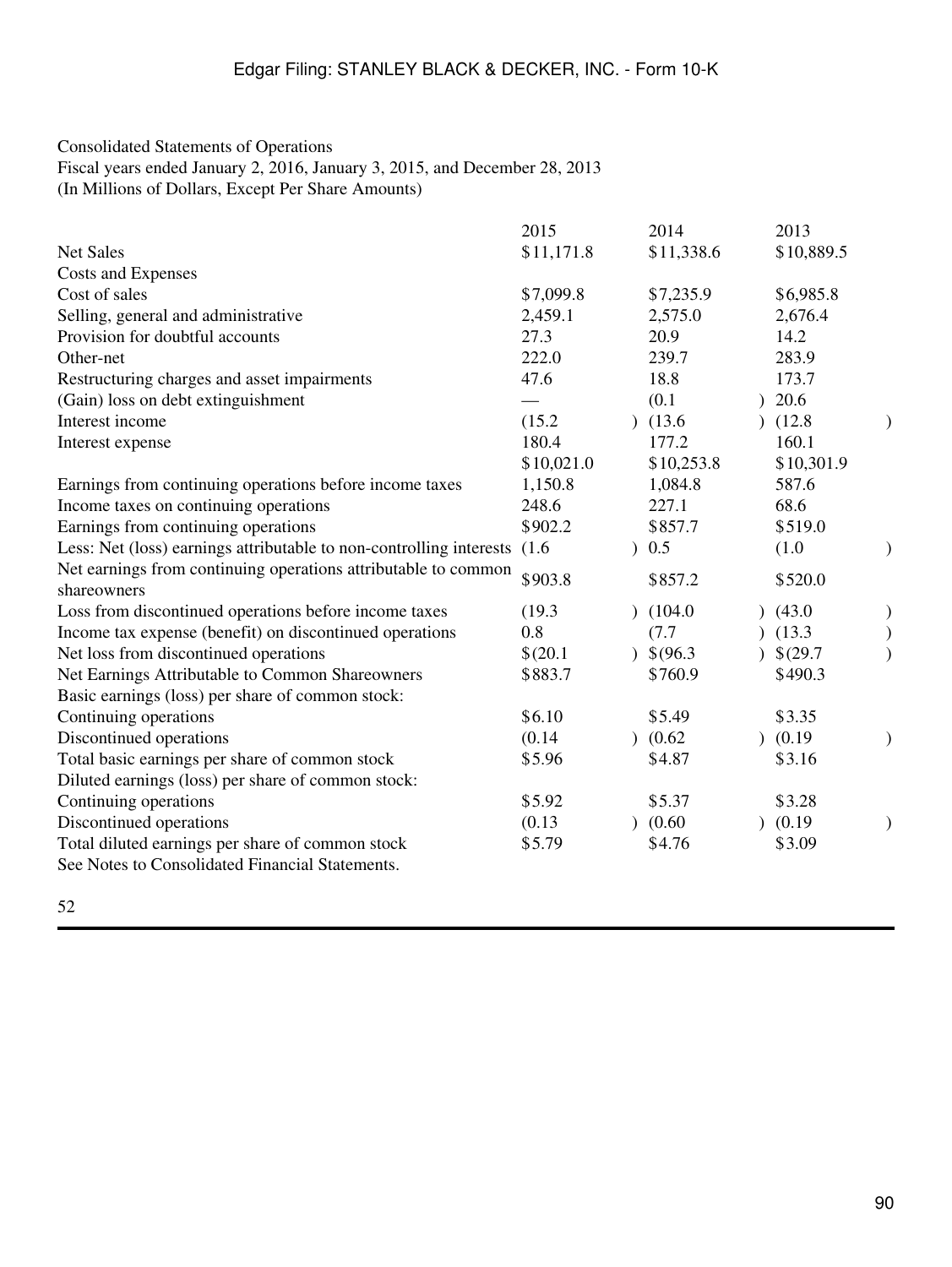### <span id="page-90-0"></span>Consolidated Statements of Comprehensive Income (Loss) Fiscal years ended January 2, 2016, January 3, 2015, and December 28, 2013 (In Millions of Dollars)

|                                                                   | 2015     | 2014      | 2013                  |  |
|-------------------------------------------------------------------|----------|-----------|-----------------------|--|
| Net earnings                                                      | \$883.7  | \$760.9   | \$490.3               |  |
| Other comprehensive loss:                                         |          |           |                       |  |
| Currency translation adjustment and other                         | (504.1   | (726.3)   | (99.9)                |  |
| Unrealized (losses) gains on cash flow hedges, net of tax         | (1.2)    | 26.4      | 16.2                  |  |
| Unrealized gains (losses) on net investment hedges, net of tax    | 49.0     | 39.6      | (13.5)                |  |
| Pension gains (losses), net of tax                                | 32.3     | (110.9)   | (13.8)                |  |
| Other comprehensive loss                                          | \$(424.0 | \$(771.2) | $\frac{\$(111.0)}{2}$ |  |
| Comprehensive income (loss) attributable to common<br>shareowners | \$459.7  | \$(10.3)  | \$379.3               |  |

See Notes to Consolidated Financial Statements.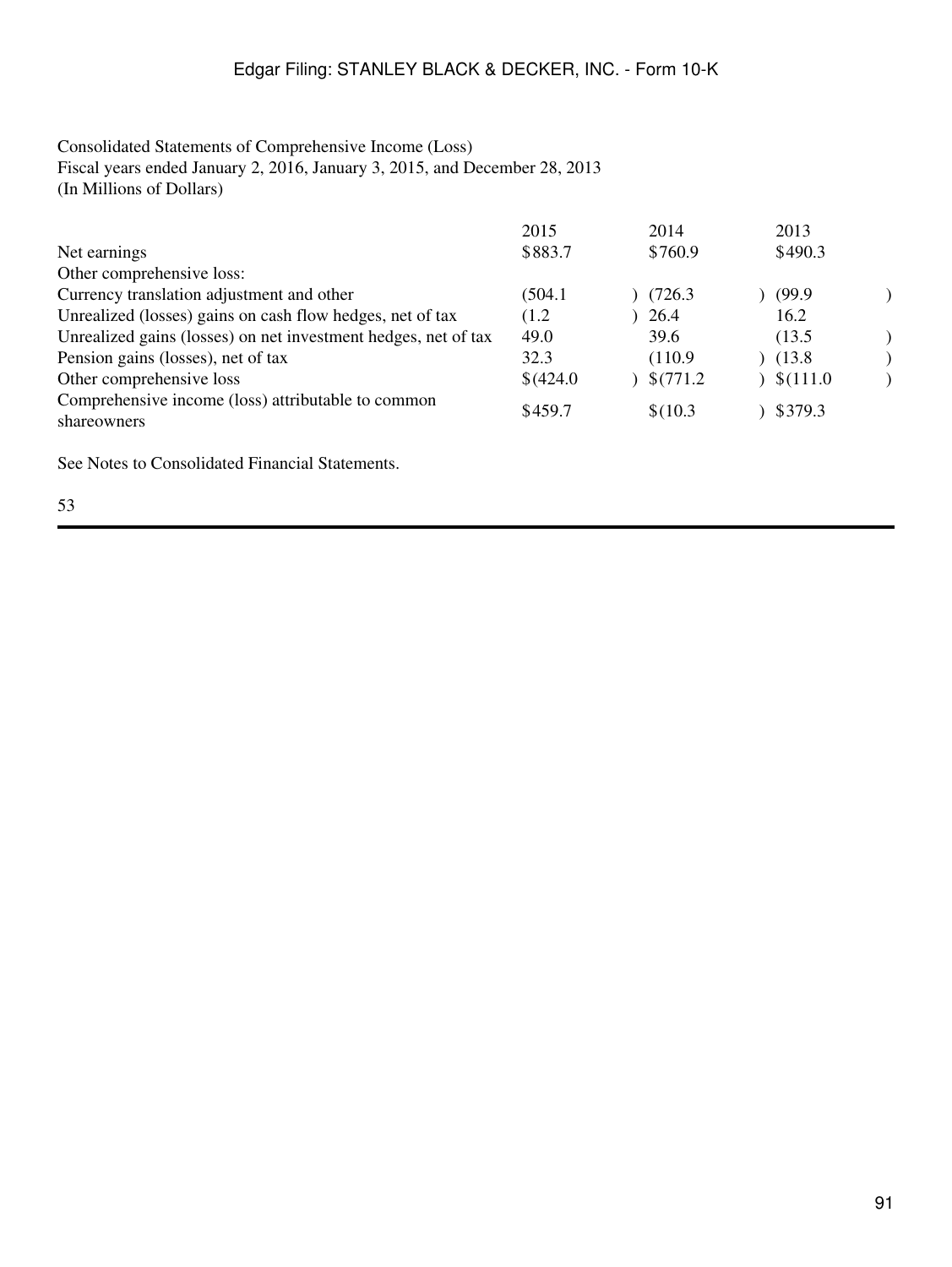### <span id="page-91-0"></span>Consolidated Balance Sheets January 2, 2016 and January 3, 2015 (Millions of Dollars)

|                                                                          | 2015       | 2014       |  |
|--------------------------------------------------------------------------|------------|------------|--|
| Assets                                                                   |            |            |  |
| <b>Current Assets</b>                                                    |            |            |  |
| Cash and cash equivalents                                                | \$465.4    | \$496.6    |  |
| Accounts and notes receivable, net                                       | 1,331.8    | 1,396.7    |  |
| Inventories, net                                                         | 1,526.4    | 1,562.7    |  |
| Prepaid expenses                                                         | 177.4      | 180.5      |  |
| Assets held for sale                                                     |            | 29.5       |  |
| Other current assets                                                     | 161.1      | 282.8      |  |
| <b>Total Current Assets</b>                                              | 3,662.1    | 3,948.8    |  |
| Property, Plant and Equipment, net                                       | 1,450.2    | 1,454.1    |  |
| Goodwill                                                                 | 7,084.3    | 7,275.5    |  |
| Customer Relationships, net                                              | 778.7      | 938.9      |  |
| Trade Names, net                                                         | 1,641.8    | 1,668.6    |  |
| Other Intangible Assets, net                                             | 121.0      | 144.2      |  |
| <b>Other Assets</b>                                                      | 434.2      | 419.0      |  |
| <b>Total Assets</b>                                                      | \$15,172.3 | \$15,849.1 |  |
| Liabilities and Shareowners' Equity                                      |            |            |  |
| <b>Current Liabilities</b>                                               |            |            |  |
| Short-term borrowings                                                    | \$2.5      | \$1.6      |  |
| Current maturities of long-term debt                                     | 5.1        | 5.9        |  |
| Accounts payable                                                         | 1,533.1    | 1,579.2    |  |
| Accrued expenses                                                         | 1,261.9    | 1,221.9    |  |
| Liabilities held for sale                                                |            | 23.4       |  |
| <b>Total Current Liabilities</b>                                         | 2,802.6    | 2,832.0    |  |
| Long-Term Debt                                                           | 3,836.6    | 3,839.8    |  |
| Deferred Taxes                                                           | 825.9      | 992.7      |  |
| <b>Post-retirement Benefits</b>                                          | 669.4      | 749.9      |  |
| Other Liabilities                                                        | 1,178.6    | 922.8      |  |
| Commitments and Contingencies (Notes R and S)                            |            |            |  |
| Shareowners' Equity                                                      |            |            |  |
| Stanley Black & Decker, Inc. Shareowners' Equity                         |            |            |  |
| Preferred stock, without par value:                                      |            |            |  |
| Authorized and unissued 10,000,000 shares                                |            |            |  |
| Common stock, par value \$2.50 per share:                                |            |            |  |
| Authorized 300,000,000 shares in 2015 and 2014                           | 442.3      | 442.3      |  |
| Issued 176,902,738 shares in 2015 and 2014                               |            |            |  |
| Retained earnings                                                        | 4,491.7    | 3,926.3    |  |
| Additional paid in capital                                               | 4,421.7    | 4,727.1    |  |
| Accumulated other comprehensive loss                                     | (1,694.2)  | (1,270.2)  |  |
| <b>ESOP</b>                                                              | (34.9)     | (43.6)     |  |
|                                                                          | 7,626.6    | 7,781.9    |  |
| Less: common stock in treasury (22,958,447 shares in 2015 and 19,777,288 |            |            |  |
| shares in 2014)                                                          | (1,815.0)  | (1,352.8)  |  |
| Stanley Black & Decker, Inc. Shareowners' Equity                         | 5,811.6    | 6,429.1    |  |
| Non-controlling interests                                                | 47.6       | 82.8       |  |
|                                                                          |            |            |  |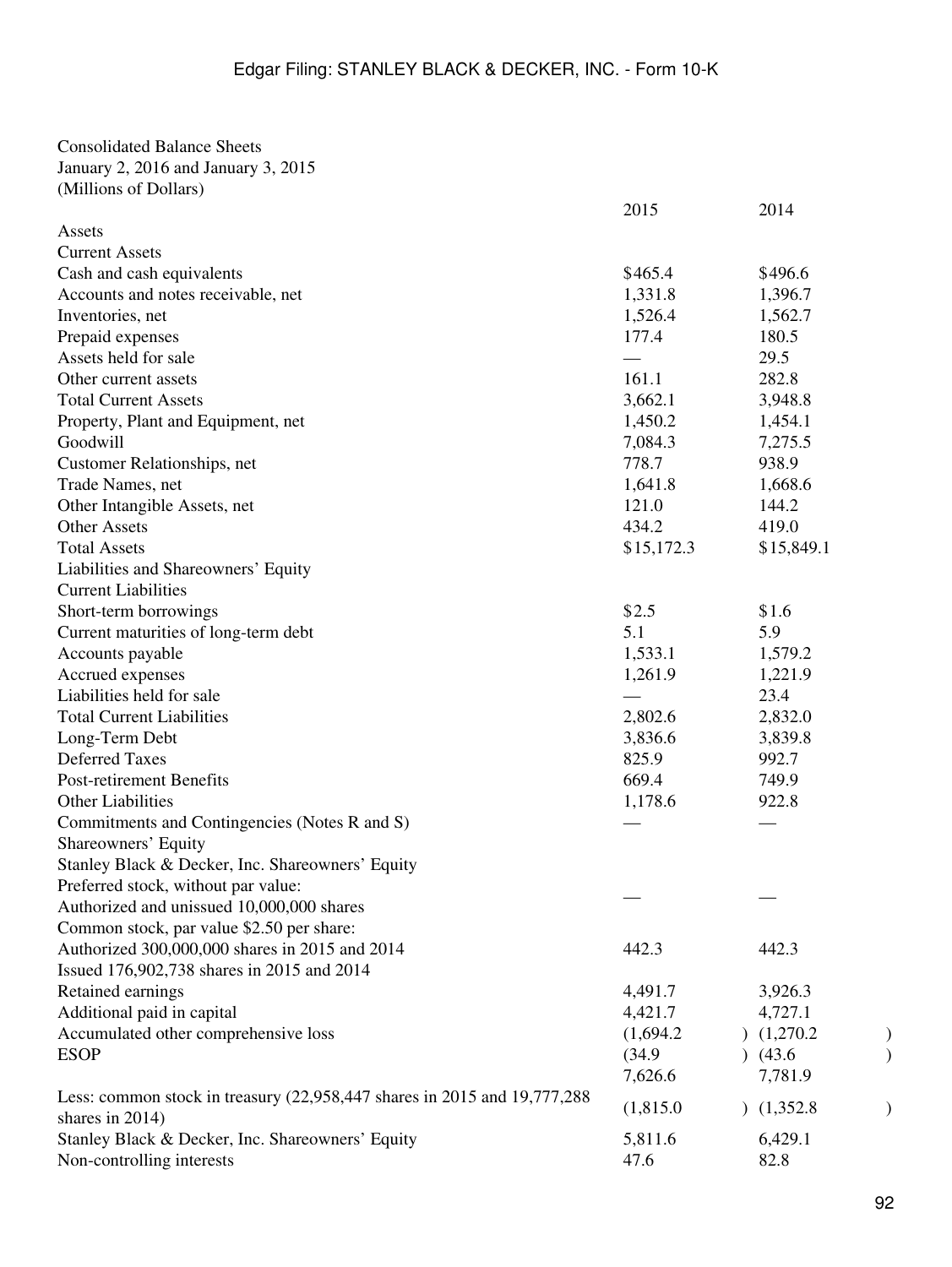| <b>Total Shareowners' Equity</b>                | 5.859.2    | 6.511.9    |
|-------------------------------------------------|------------|------------|
| Total Liabilities and Shareowners' Equity       | \$15,172.3 | \$15,849.1 |
| See Notes to Consolidated Financial Statements. |            |            |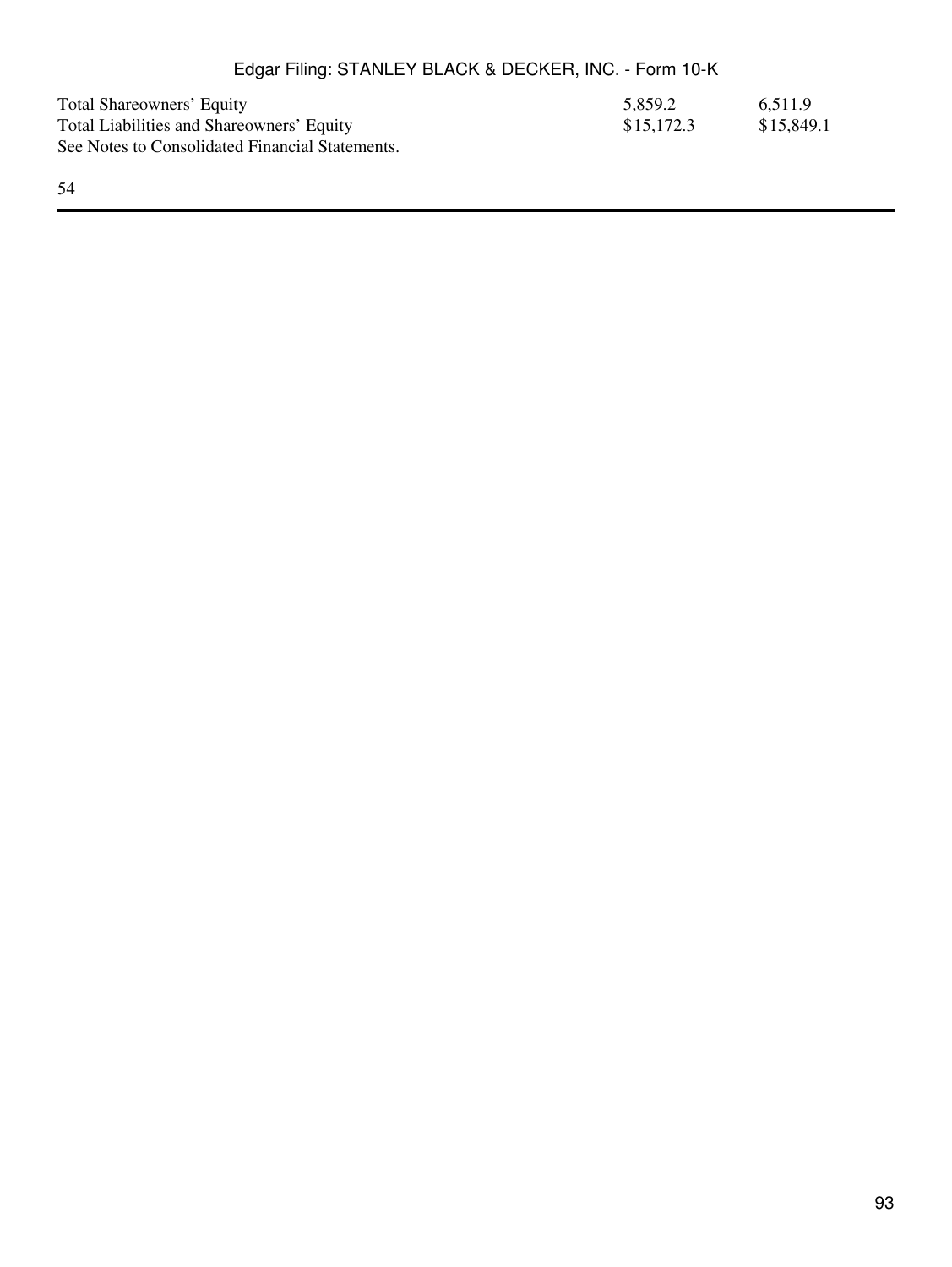<span id="page-93-0"></span>

| <b>Consolidated Statements of Cash Flows</b><br>Fiscal years ended January 2, 2016, January 3, 2015, and December 28, 2013 |         |                          |             |                                                                                                                                                                                              |
|----------------------------------------------------------------------------------------------------------------------------|---------|--------------------------|-------------|----------------------------------------------------------------------------------------------------------------------------------------------------------------------------------------------|
| (Millions of Dollars)                                                                                                      |         |                          |             |                                                                                                                                                                                              |
|                                                                                                                            | 2015    | 2014                     | 2013        |                                                                                                                                                                                              |
| <b>Operating Activities:</b>                                                                                               |         |                          |             |                                                                                                                                                                                              |
| Net earnings attributable to common shareowners                                                                            | \$883.7 | \$760.9                  | \$490.3     |                                                                                                                                                                                              |
| Adjustments to reconcile net earnings to cash provided by                                                                  |         |                          |             |                                                                                                                                                                                              |
| operating activities:                                                                                                      |         |                          |             |                                                                                                                                                                                              |
| Depreciation and amortization of property, plant and equipment                                                             | 256.9   | 263.4                    | 238.0       |                                                                                                                                                                                              |
| Amortization of intangibles                                                                                                | 157.1   | 186.4                    | 203.3       |                                                                                                                                                                                              |
| Pretax (gain) loss on debt extinguishment                                                                                  |         | (0.1)                    | 20.6        |                                                                                                                                                                                              |
| Asset impairments                                                                                                          | 9.8     | 63.1                     | 40.9        |                                                                                                                                                                                              |
| Stock-based compensation expense                                                                                           | 67.9    | 57.1                     | 66.4        |                                                                                                                                                                                              |
| Provision for doubtful accounts                                                                                            | 29.5    | 22.1                     | 13.7        |                                                                                                                                                                                              |
| Deferred tax (benefit) expense                                                                                             | (1.3)   | 42.4<br>$\lambda$        | (135.7)     | $\mathcal{Y}$                                                                                                                                                                                |
| Other non-cash items                                                                                                       | 18.8    | 12.4                     |             |                                                                                                                                                                                              |
| Changes in operating assets and liabilities:                                                                               |         |                          |             |                                                                                                                                                                                              |
| Accounts receivable                                                                                                        | (41.3)  | 81.6                     | 11.3        |                                                                                                                                                                                              |
| Inventories                                                                                                                | (54.7)  | (175.9)                  | (101.9)     | $\mathcal{E}$                                                                                                                                                                                |
| Accounts payable                                                                                                           | (9.7)   | 71.7<br>$\lambda$        | 105.0       |                                                                                                                                                                                              |
| Deferred revenue                                                                                                           | 7.7     | 12.8                     | (1.1)       | $\mathcal{E}$                                                                                                                                                                                |
| Other current assets                                                                                                       | 19.8    | 25.8                     | 13.5        |                                                                                                                                                                                              |
| Long-term receivables                                                                                                      | (12.6)  | (13.2)<br>$\mathcal{L}$  | (11.8)      | $\mathcal{E}$                                                                                                                                                                                |
| Other long-term assets                                                                                                     | (11.5)  | 39.2                     | 29.1        |                                                                                                                                                                                              |
| Accrued expenses                                                                                                           | (59.0)  | 59.7<br>$\lambda$        | (156.0)     | $\mathcal{Y}$                                                                                                                                                                                |
| Defined benefit liabilities                                                                                                | (65.8)  | (155.0)                  | (110.2)     | $\mathcal{E}$                                                                                                                                                                                |
| Other long-term liabilities                                                                                                | (13.0)  | $)$ (58.5)               | 152.6       |                                                                                                                                                                                              |
| Net cash provided by operating activities                                                                                  | 1,182.3 | 1,295.9                  | 868.0       |                                                                                                                                                                                              |
| <b>Investing Activities:</b>                                                                                               |         |                          |             |                                                                                                                                                                                              |
| Capital expenditures                                                                                                       | (311.4) | (291.0)                  | (340.3)     | $\mathcal{Y}$                                                                                                                                                                                |
| Proceeds from sales of assets                                                                                              | 29.1    | 15.4                     | 4.0         |                                                                                                                                                                                              |
| Business acquisitions, net of cash acquired                                                                                | (17.6)  | $)$ (3.2)                | (933.9)     | $\mathcal{)}$                                                                                                                                                                                |
| (Payments) proceeds from sales of businesses, net of cash sold                                                             |         | (3.9)                    | 93.5        |                                                                                                                                                                                              |
| Proceeds (payments) for net investment hedge settlements                                                                   | 137.7   | (61.4)                   | 3.6         |                                                                                                                                                                                              |
| Other                                                                                                                      | (42.8)  | $)$ (38.1)               | (25.3)      |                                                                                                                                                                                              |
| Net cash used in investing activities                                                                                      | (205.0) | (382.2)                  | (1,198.4)   | $\mathcal{E}$                                                                                                                                                                                |
| <b>Financing Activities:</b>                                                                                               |         |                          |             |                                                                                                                                                                                              |
| Payments on long-term debt                                                                                                 | (16.1)  | (46.6)                   | $)$ (302.2) |                                                                                                                                                                                              |
| Proceeds from debt issuance                                                                                                |         |                          | 726.7       |                                                                                                                                                                                              |
| Net short-term borrowings (repayments)                                                                                     | 1.2     | (391.0)                  | 388.7       |                                                                                                                                                                                              |
| Stock purchase contract fees                                                                                               | (17.0)  | (16.4)                   | (3.2)       | $\big)$                                                                                                                                                                                      |
| Purchase of common stock for treasury                                                                                      | (649.8) | (28.2)                   | (39.2)      |                                                                                                                                                                                              |
| Proceeds from issuance of preferred stock                                                                                  | 632.5   |                          |             |                                                                                                                                                                                              |
| Redemption of preferred stock for treasury                                                                                 | (632.5) |                          |             |                                                                                                                                                                                              |
| Cash settlement on forward stock purchase contract                                                                         |         |                          | 18.8        |                                                                                                                                                                                              |
| Payment on forward share purchase contract                                                                                 |         |                          | (350.0)     | $\mathcal{F}^{\mathcal{E}}_{\mathcal{E}}\left( \mathcal{E}^{\mathcal{E}}_{\mathcal{E}}\right) =\mathcal{E}^{\mathcal{E}}_{\mathcal{E}}\left( \mathcal{E}^{\mathcal{E}}_{\mathcal{E}}\right)$ |
| Net premium paid on equity option                                                                                          |         |                          | (83.2)      |                                                                                                                                                                                              |
| Premium paid on debt extinguishment                                                                                        |         |                          | (42.8)      |                                                                                                                                                                                              |
| Non-controlling interest buyout                                                                                            | (33.5)  | $\overline{\phantom{0}}$ |             |                                                                                                                                                                                              |
|                                                                                                                            |         |                          |             |                                                                                                                                                                                              |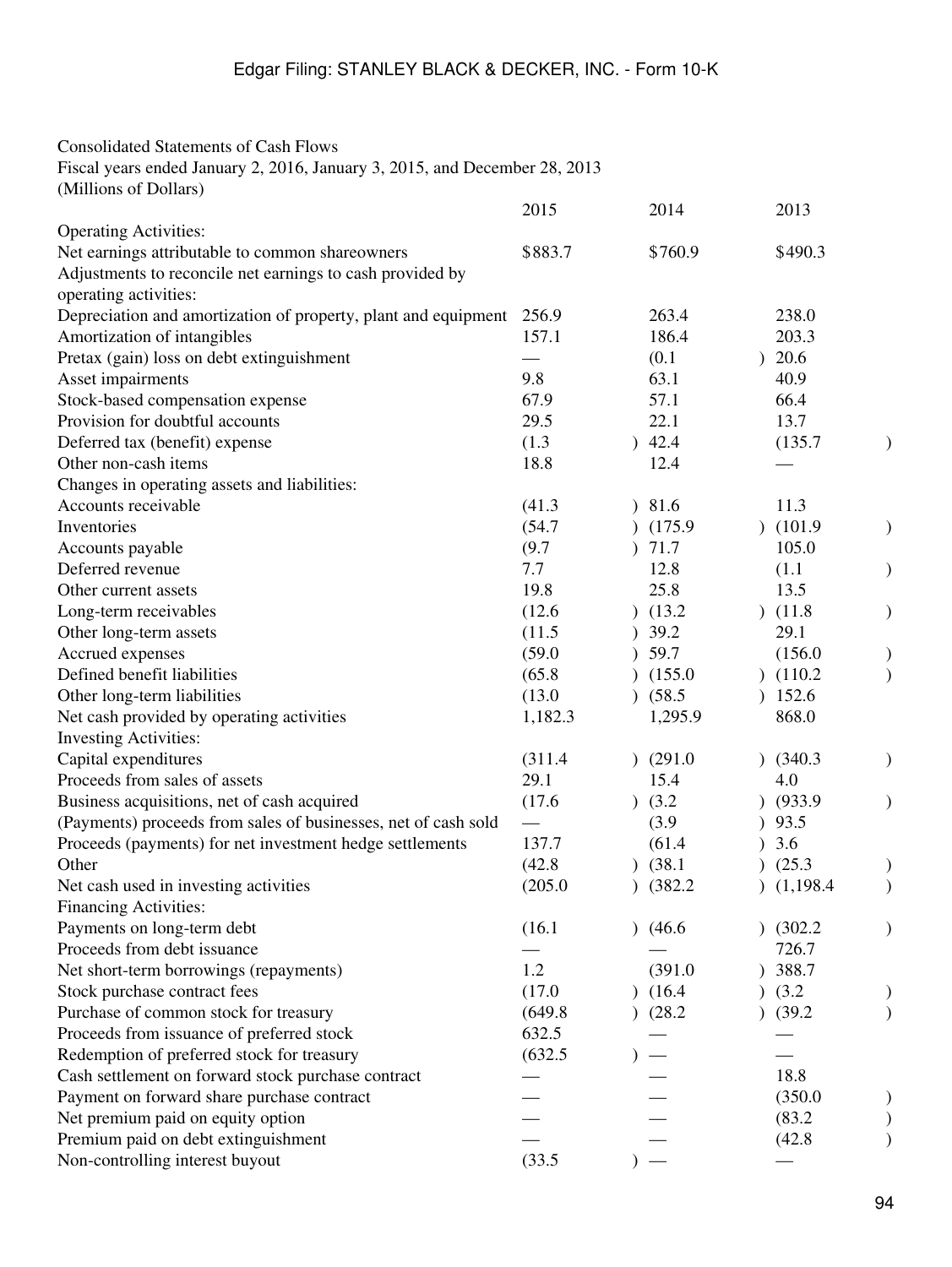|         | (33.4)  |         |  |
|---------|---------|---------|--|
| 163.5   | 71.3    | 154.6   |  |
| (319.9) | (321.3) | (312.7) |  |
| (4.0)   | (0.6)   |         |  |
| (875.6) | (766.2) | 155.5   |  |
| (132.9) | (147.1) | (44.9)  |  |
| (31.2)  | 0.4     | (219.8) |  |
| 496.6   | 496.2   | 716.0   |  |
| \$465.4 | \$496.6 | \$496.2 |  |
|         |         |         |  |
|         |         |         |  |
|         |         |         |  |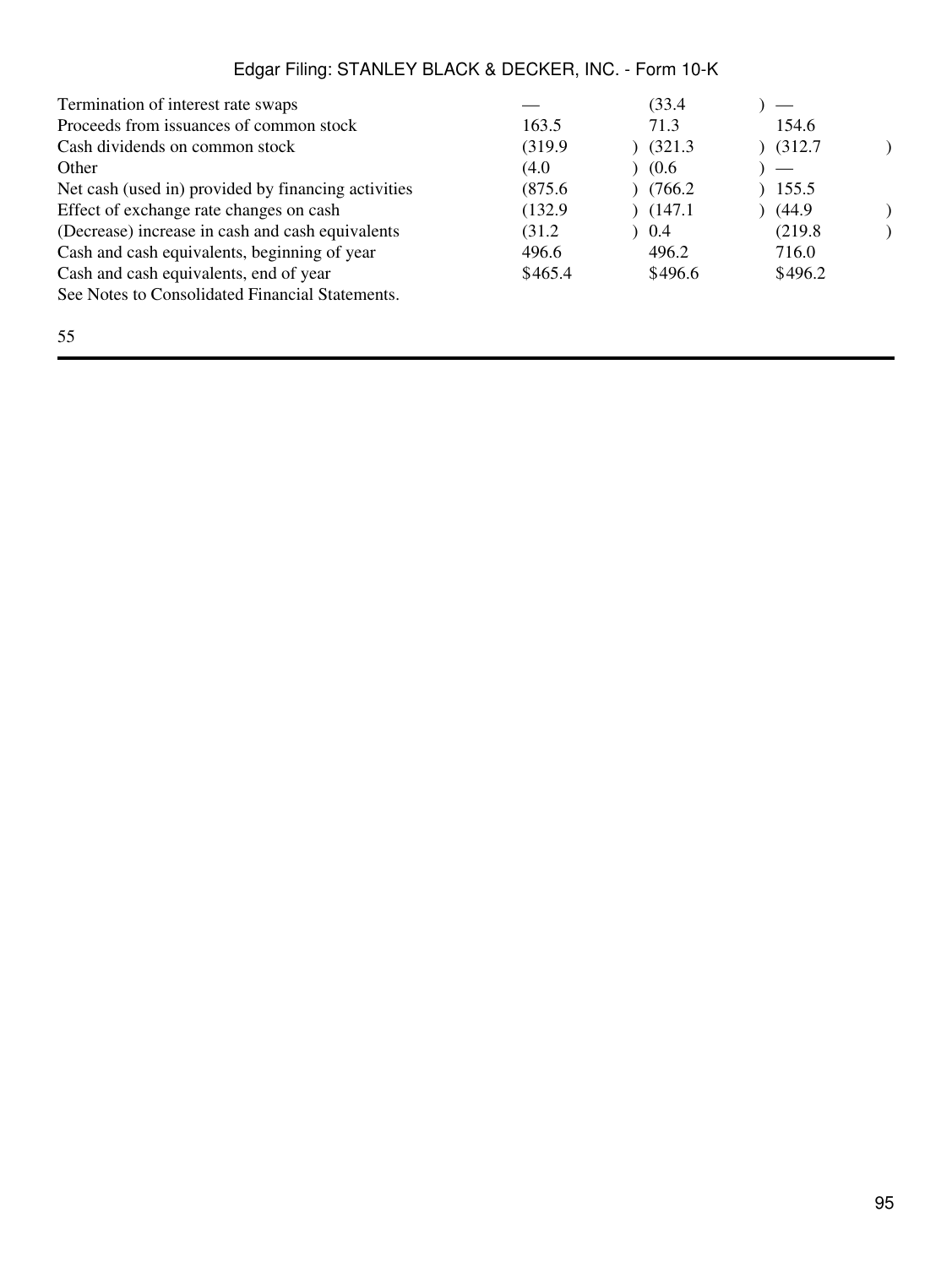### <span id="page-95-0"></span>Consolidated Statements of Changes in Shareowners' Equity Fiscal years ended January 2, 2016, January 3, 2015, and December 28, 2013 (Millions of Dollars, Except Per Share Amounts)

| $\frac{1}{2}$                                                      |               |                                       |                       |               |                      |                                               |               |             |                                    |                                  |               |              |           |
|--------------------------------------------------------------------|---------------|---------------------------------------|-----------------------|---------------|----------------------|-----------------------------------------------|---------------|-------------|------------------------------------|----------------------------------|---------------|--------------|-----------|
|                                                                    |               | Preferredommon Paid In<br>Stock Stock | Additional<br>Capital |               | Retained<br>Earnings | Accumulated<br>Other<br>Comprehensive<br>Loss |               | <b>ESOP</b> | Treasury<br><b>Stock</b>           | Non-<br>Controlling<br>Interests |               | Shareowners' |           |
| <b>Balance December</b><br>29, 2012                                | $\mathsf{\$}$ | \$442.3                               | \$4,473.5             |               | \$3,299.5            | \$ (388.0)                                    |               |             | $\frac{\$(62.8)\$(1,097.4)\$60.0}$ |                                  |               | \$6,727.1    |           |
| Net earnings                                                       |               |                                       |                       |               | 490.3                |                                               |               |             |                                    | (1.0)                            | $\mathcal{L}$ | 489.3        |           |
| Other comprehensive<br>loss                                        |               |                                       |                       |               |                      | (111.0)                                       | $\mathcal{E}$ |             |                                    |                                  |               | (111.0)      | $\lambda$ |
| Cash dividends<br>$\text{declared} - \$1.98 \text{ per}$<br>share  |               |                                       |                       |               | (307.1)<br>$\lambda$ |                                               |               |             |                                    |                                  |               | (307.1)      |           |
| Issuance of common<br>stock                                        |               |                                       | (115.6)               | $\big)$       |                      |                                               |               |             | 250.1                              |                                  |               | 134.5        |           |
| Settlement of forward<br>share repurchase<br>contract              |               |                                       | 350.0                 |               |                      |                                               |               |             | (350.0)<br>$\lambda$               |                                  |               |              |           |
| Equity units - non-cash<br>stock contract fees                     |               |                                       | (40.2)                | $\lambda$     |                      |                                               |               |             |                                    |                                  |               | (40.2)       | $\lambda$ |
| Equity units — offering<br>fees                                    |               |                                       | (9.2)                 | $\mathcal{E}$ |                      |                                               |               |             |                                    |                                  |               | (9.2)        |           |
| Net premium paid on<br>equity option                               |               |                                       | (83.2)                | $\lambda$     |                      |                                               |               |             |                                    |                                  |               | (83.2)       |           |
| Repurchase of<br>common stock                                      |               |                                       | 217.9                 |               |                      |                                               |               |             | (257.1)<br>$\lambda$               |                                  |               | (39.2)       |           |
| $(2,225,732 \text{ shares})$<br>Non-controlling<br>interest buyout |               |                                       | (1.1)                 | $\lambda$     |                      |                                               |               |             |                                    | (15.2)                           | $\mathcal{L}$ | (16.3)       | $\lambda$ |
| Non-controlling<br>interests of acquired<br>businesses             |               |                                       |                       |               |                      |                                               |               |             |                                    | 37.5                             |               | 37.5         |           |
| Stock-based<br>compensation related                                |               |                                       | 66.4                  |               |                      |                                               |               |             |                                    |                                  |               | 66.4         |           |
| Tax benefit related to<br>stock options<br>exercised               |               |                                       | 20.1                  |               |                      |                                               |               |             |                                    |                                  |               | 20.1         |           |
| ESOP and related tax<br>benefit                                    |               |                                       |                       |               | 2.2                  |                                               |               | 9.6         |                                    |                                  |               | 11.8         |           |
| <b>Balance December</b><br>28, 2013                                |               |                                       | $-$ \$442.3 \$4,878.6 |               |                      | $$3,484.9$ $$ (499.0)$                        |               |             | $\frac{\$(53.2)\$(1,454.4)\$81.3}$ |                                  |               | \$6,880.5    |           |
| Net earnings                                                       |               |                                       |                       |               | 760.9                |                                               |               |             |                                    | 0.5                              |               | 761.4        |           |
| Other comprehensive<br>loss                                        |               |                                       |                       |               |                      | (771.2)                                       | $\mathcal{E}$ |             |                                    |                                  |               | (771.2)      |           |
| Cash dividends                                                     |               |                                       |                       |               |                      |                                               |               |             |                                    |                                  |               |              |           |
| declared - \$2.04 per<br>share                                     |               |                                       |                       |               | (321.3)              |                                               |               |             |                                    |                                  |               | (321.3)      |           |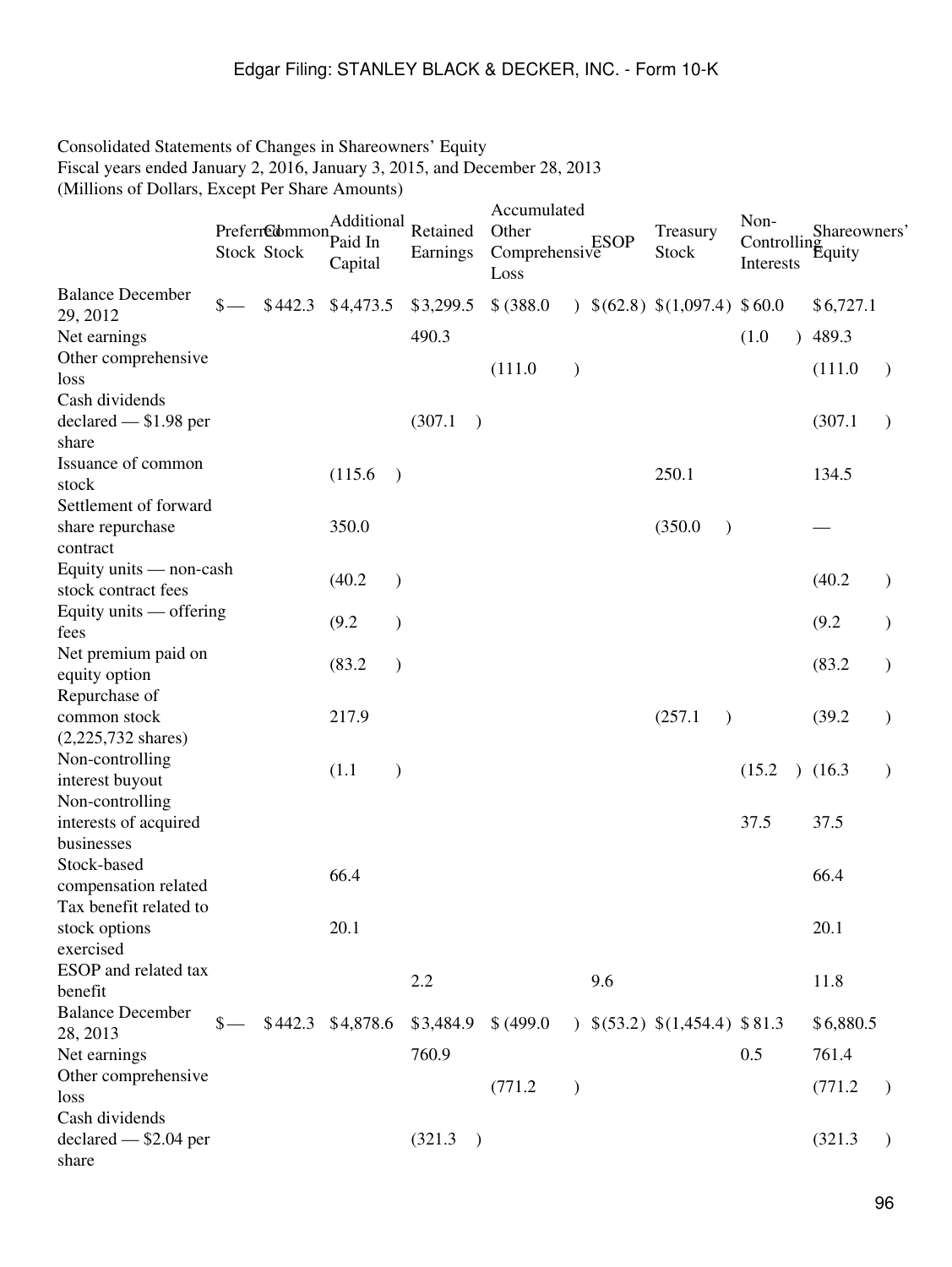| Issuance of common<br>stock      |                 |         | (69.4)              | $\mathcal{E}$ |                    |                                                        |               |     | 129.8              |               |        | 60.4       |               |
|----------------------------------|-----------------|---------|---------------------|---------------|--------------------|--------------------------------------------------------|---------------|-----|--------------------|---------------|--------|------------|---------------|
| Forward obligation to            |                 |         |                     |               |                    |                                                        |               |     |                    |               |        |            |               |
| purchase treasury                |                 |         | (150.0)             | $\lambda$     |                    |                                                        |               |     |                    |               |        | (150.0)    | $\mathcal{L}$ |
| shares                           |                 |         |                     |               |                    |                                                        |               |     |                    |               |        |            |               |
| Repurchase of                    |                 |         |                     |               |                    |                                                        |               |     |                    |               |        |            |               |
| common stock                     |                 |         |                     |               |                    |                                                        |               |     | (28.2)             | $\mathcal{E}$ |        | (28.2)     | $\mathcal{F}$ |
| $(340, 576 \text{ shares})$      |                 |         |                     |               |                    |                                                        |               |     |                    |               |        |            |               |
| Non-controlling                  |                 |         |                     |               |                    |                                                        |               |     |                    |               |        |            |               |
| interest buyout                  |                 |         |                     |               |                    |                                                        |               |     |                    |               | (0.6)  | $)$ (0.6)  | $\mathcal{E}$ |
| Non-controlling                  |                 |         |                     |               |                    |                                                        |               |     |                    |               |        |            |               |
| interests of acquired            |                 |         |                     |               |                    |                                                        |               |     |                    |               | 1.6    | 1.6        |               |
| businesses                       |                 |         |                     |               |                    |                                                        |               |     |                    |               |        |            |               |
| Stock-based                      |                 |         |                     |               |                    |                                                        |               |     |                    |               |        |            |               |
| compensation related             |                 |         | 57.1                |               |                    |                                                        |               |     |                    |               |        | 57.1       |               |
| Tax benefit related to           |                 |         |                     |               |                    |                                                        |               |     |                    |               |        |            |               |
| stock options                    |                 |         | 10.8                |               |                    |                                                        |               |     |                    |               |        | 10.8       |               |
| exercised                        |                 |         |                     |               |                    |                                                        |               |     |                    |               |        |            |               |
| ESOP and related tax             |                 |         |                     |               |                    |                                                        |               |     |                    |               |        |            |               |
| benefit                          |                 |         |                     |               | 1.8                |                                                        |               | 9.6 |                    |               |        | 11.4       |               |
| Balance January 3,               |                 |         |                     |               |                    |                                                        |               |     |                    |               |        |            |               |
| 2015                             | $\frac{\ }{s-}$ | \$442.3 | \$4,727.1           |               | \$3,926.3          | $(1,270.2)$ $(43.6)$ $(1,352.8)$ \$82.8                |               |     |                    |               |        | \$6,511.9  |               |
| Net earnings                     |                 |         |                     |               | 883.7              |                                                        |               |     |                    |               | (1.6)  | ) 882.1    |               |
| Other comprehensive              |                 |         |                     |               |                    |                                                        |               |     |                    |               |        |            |               |
| loss                             |                 |         |                     |               |                    | (424.0)                                                | $\mathcal{E}$ |     |                    |               |        | (424.0)    | $\mathcal{L}$ |
| Cash dividends                   |                 |         |                     |               |                    |                                                        |               |     |                    |               |        |            |               |
| $\text{declared}$ $-$ \$2.14 per |                 |         |                     |               | (319.9)<br>$\big)$ |                                                        |               |     |                    |               |        | (319.9)    | $\lambda$     |
| share                            |                 |         |                     |               |                    |                                                        |               |     |                    |               |        |            |               |
| Issuance of common               |                 |         |                     |               |                    |                                                        |               |     |                    |               |        |            |               |
| stock                            |                 |         | (96.1)              | $\mathcal{E}$ |                    |                                                        |               |     | 231.4              |               |        | 135.3      |               |
| Forward obligation to            |                 |         |                     |               |                    |                                                        |               |     |                    |               |        |            |               |
| purchase treasury                |                 |         | (350.0)             |               |                    |                                                        |               |     |                    |               |        | (350.0)    |               |
| shares                           |                 |         |                     | $\lambda$     |                    |                                                        |               |     |                    |               |        |            | $\lambda$     |
|                                  |                 |         |                     |               |                    |                                                        |               |     |                    |               |        |            |               |
| Repurchase of<br>common stock    |                 |         | 263.9               |               |                    |                                                        |               |     | (913.7)<br>$\big)$ |               |        | (649.8)    | $\lambda$     |
| $(9,227,564 \text{ shares})$     |                 |         |                     |               |                    |                                                        |               |     |                    |               |        |            |               |
| Issuance of preferred            |                 |         |                     |               |                    |                                                        |               |     |                    |               |        |            |               |
| stock                            | 632.5           |         |                     |               |                    |                                                        |               |     |                    |               |        | 632.5      |               |
| Redemption and                   |                 |         |                     |               |                    |                                                        |               |     |                    |               |        |            |               |
| conversion of                    | (632)5          |         | (220.1)             | $\rightarrow$ |                    |                                                        |               |     | 220.1              |               |        | (632.5)    |               |
| preferred stock                  |                 |         |                     |               |                    |                                                        |               |     |                    |               |        |            | $\lambda$     |
| Non-controlling                  |                 |         |                     |               |                    |                                                        |               |     |                    |               |        |            |               |
| interest buyout                  |                 |         | 0.8                 |               |                    |                                                        |               |     |                    |               | (33.6) | $)$ (32.8) |               |
| Stock-based                      |                 |         |                     |               |                    |                                                        |               |     |                    |               |        |            |               |
| compensation related             |                 |         | 67.9                |               |                    |                                                        |               |     |                    |               |        | 67.9       |               |
| Tax benefit related to           |                 |         |                     |               |                    |                                                        |               |     |                    |               |        |            |               |
| stock options                    |                 |         | 28.2                |               |                    |                                                        |               |     |                    |               |        | 28.2       |               |
| exercised                        |                 |         |                     |               |                    |                                                        |               |     |                    |               |        |            |               |
| ESOP and related tax             |                 |         |                     |               |                    |                                                        |               |     |                    |               |        |            |               |
| benefit                          |                 |         |                     |               | 1.6                |                                                        |               | 8.7 |                    |               |        | 10.3       |               |
|                                  | $\frac{1}{2}$   |         | $$442.3$ $$4,421.7$ |               |                    | $$4,491.7 \$ (1,694.2) \$ (34.9) \$ (1,815.0) \$ 47.6$ |               |     |                    |               |        | \$5,859.2  |               |
|                                  |                 |         |                     |               |                    |                                                        |               |     |                    |               |        |            |               |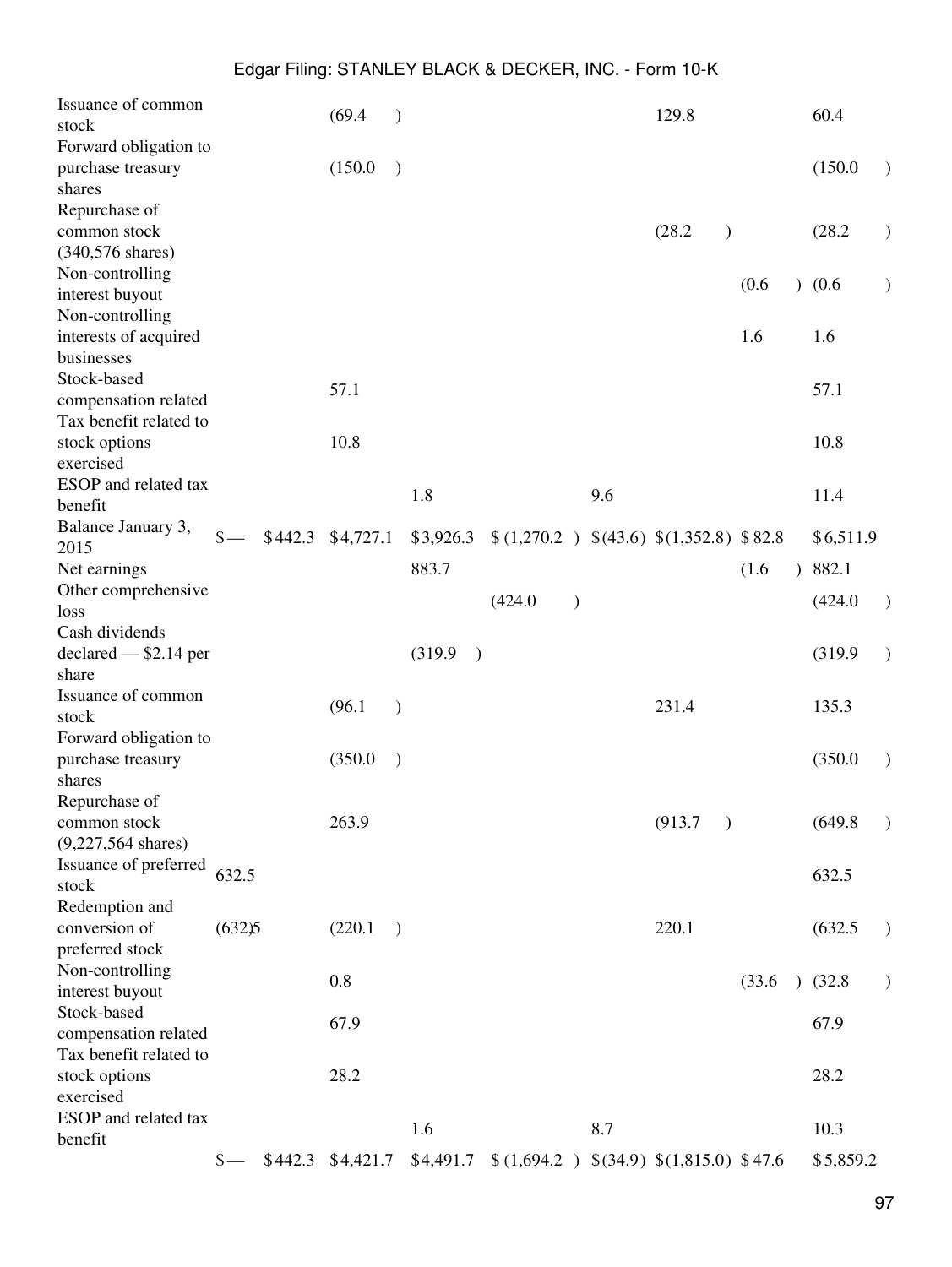Balance January 2, 2016

See Notes to Consolidated Financial Statements.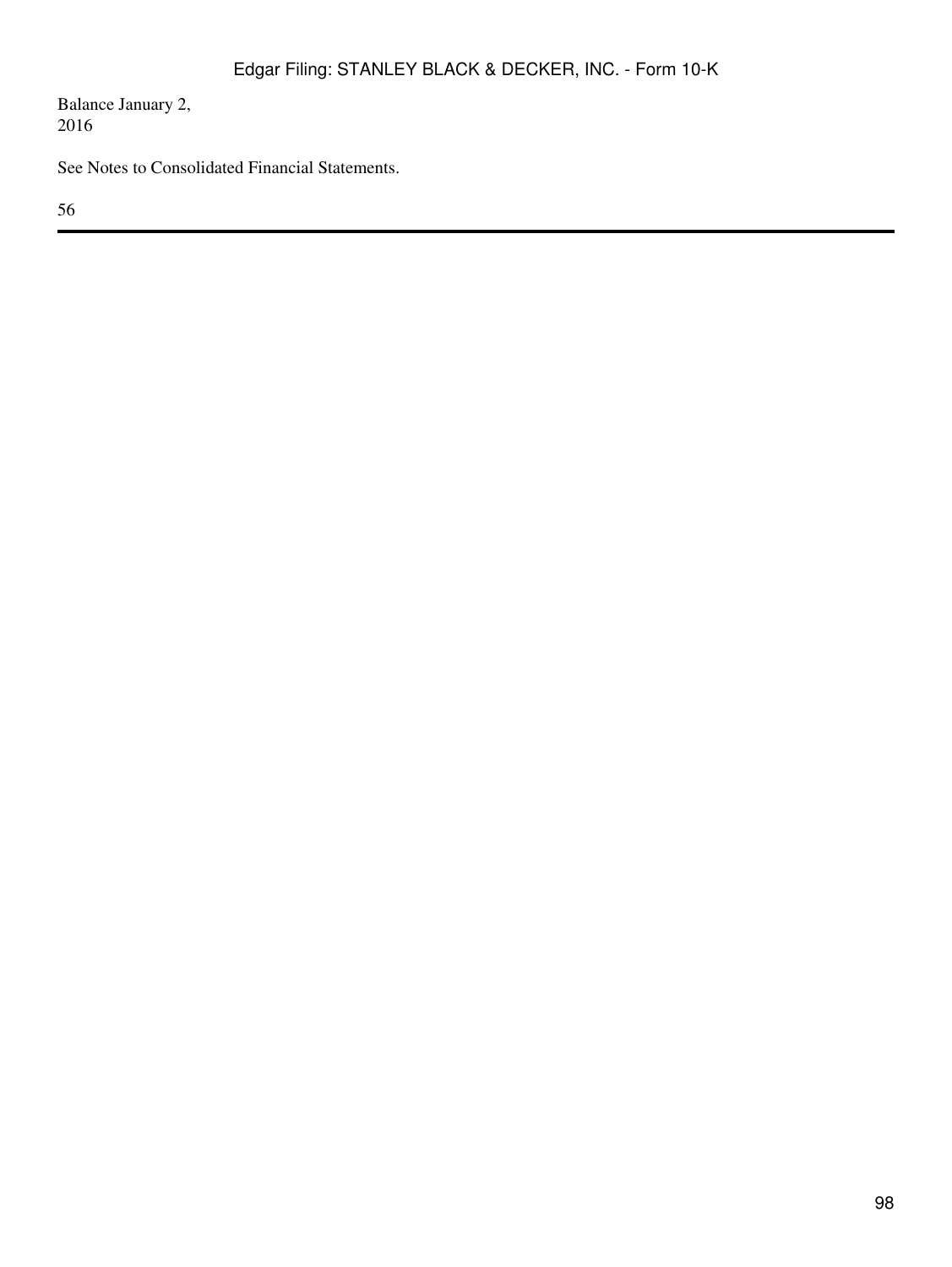<span id="page-98-0"></span>Notes to Consolidated Financial Statements

### A. SIGNIFICANT ACCOUNTING POLICIES

BASIS OF PRESENTATION — The Consolidated Financial Statements include the accounts of Stanley Black & Decker, Inc. and its majority-owned subsidiaries (collectively the "Company") which require consolidation, after the elimination of intercompany accounts and transactions. The Company's fiscal year ends on the Saturday nearest to December 31. There were 52 weeks in the fiscal year 2015, 53 weeks in the fiscal year 2014 and 52 weeks in the fiscal year 2013.

During the first quarter of 2015, the Company combined the Construction & Do-It-Yourself ("CDIY") business with certain complementary elements of the Industrial and Automotive Repair ("IAR") and Healthcare businesses (formerly part of the Industrial and Security segments, respectively) to form one Tools & Storage business. The Company recast segment net sales and profit for all years presented to align with this change in organizational structure. There was no impact to the consolidated financial statements of the Company as a result of this change. During the fourth quarter of 2014, the Company classified the Security segment's Spain and Italy operations as held for sale based on management's intention to sell these businesses. In July 2015, the Company completed the sale of these businesses. In the third quarter of 2013, the Company classified two small businesses within the Security and Industrial segments as held for sale based on management's intention to sell these businesses. These businesses were sold in 2014. In December 2012, the Company sold its Hardware & Home Improvement business ("HHI"), including the residential portion of Tong Lung Metal Industry Co. ("Tong Lung"), to Spectrum Brands Holdings, Inc. ("Spectrum") for approximately \$1.4 billion in cash. The purchase and sale agreement stipulated that the sale occur in a First and Second Closing. The First Closing, which excluded the residential portion of the Tong Lung business, occurred on December 17, 2012 and resulted in an after-tax gain of \$358.9 million. The Second Closing, in which the residential portion of the Tong Lung business was sold for \$93.5 million in cash, occurred on April 8, 2013 and resulted in an after-tax gain of \$4.7 million. The operating results of the above businesses have been reported as discontinued operations in the Consolidated Financial Statements. The consolidated balance sheet as of January 3, 2015 aggregates amounts associated with discontinued operations as described above. Refer to Note T, Discontinued Operations, for further discussion.

The preparation of financial statements in conformity with accounting principles generally accepted in the United States of America requires management to make estimates and assumptions that affect the amounts reported in the financial statements. While management believes that the estimates and assumptions used in the preparation of the financial statements are appropriate, actual results could differ from these estimates. Certain amounts reported in the previous years have been reclassified to conform to the 2015 presentation.

FOREIGN CURRENCY — For foreign operations with functional currencies other than the U.S. dollar, asset and liability accounts are translated at current exchange rates, while income and expenses are translated using average exchange rates. Translation adjustments are reported in a separate component of shareowners' equity and exchange gains and losses on transactions are included in earnings.

CASH EQUIVALENTS — Highly liquid investments with original maturities of three months or less are considered cash equivalents.

ACCOUNTS AND FINANCING RECEIVABLE — Trade receivables are stated at gross invoice amounts less discounts, other allowances and provisions for uncollectible accounts. Financing receivables are initially recorded at fair value, less impairments or provisions for credit losses. Interest income earned from financing receivables that are not delinquent is recorded on the effective interest method. The Company considers any financing receivable that has not been collected within 90 days of original billing date as past-due or delinquent. Additionally, the Company considers the credit quality of all past-due or delinquent financing receivables as nonperforming.

ALLOWANCE FOR DOUBTFUL ACCOUNTS — The Company estimates its allowance for doubtful accounts using two methods. First, a specific reserve is established for individual accounts where information indicates the customers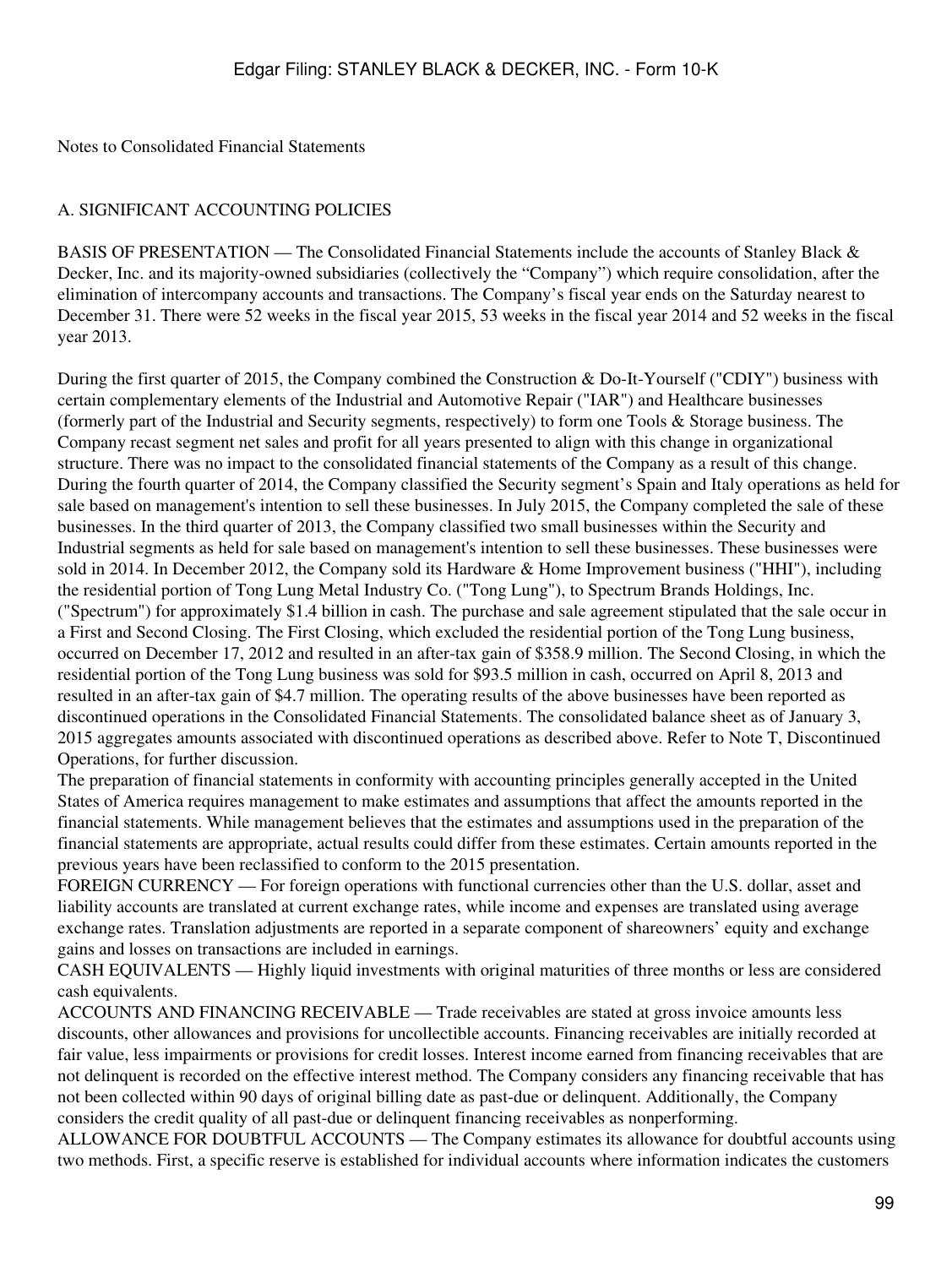may have an inability to meet financial obligations. Second, a reserve is determined for all customers based on a range of percentages applied to aging categories. These percentages are based on historical collection and write-off experience. Actual write-offs are charged against the allowance when collection efforts have been unsuccessful. INVENTORIES — U.S. inventories are predominantly valued at the lower of Last-In First-Out ("LIFO") cost or market because the Company believes it results in better matching of costs and revenues. Other inventories are valued at the lower of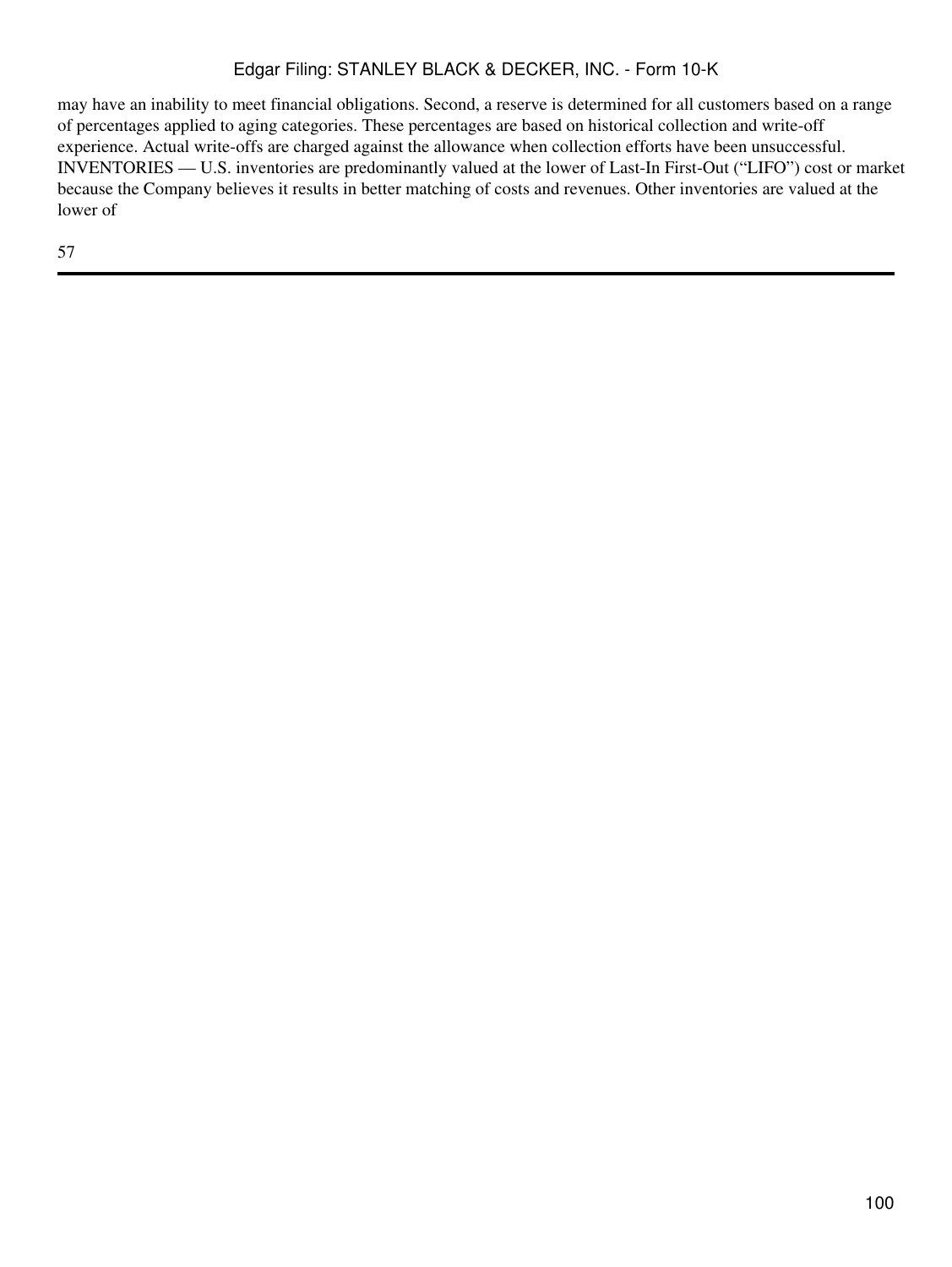First-In, First-Out ("FIFO") cost or market because LIFO is not permitted for statutory reporting outside the U.S. See Note C, Inventories, for a quantification of the LIFO impact on inventory valuation.

PROPERTY, PLANT AND EQUIPMENT — The Company generally values property, plant and equipment ("PP&E"), including capitalized software, at historical cost less accumulated depreciation and amortization. Costs related to maintenance and repairs which do not prolong the asset's useful life are expensed as incurred. Depreciation and amortization are provided using straight-line methods over the estimated useful lives of the assets as follows:

|                                                                                                               | Useful Life |
|---------------------------------------------------------------------------------------------------------------|-------------|
|                                                                                                               | (Years)     |
| Land improvements                                                                                             | $10 - 20$   |
| <b>Buildings</b>                                                                                              | 40          |
| Machinery and equipment                                                                                       | $3 - 15$    |
| Computer software                                                                                             | $3 - 5$     |
| I second intercomparity are democrated even the cherter of the estimated weeful life or the term of the leges |             |

Leasehold improvements are depreciated over the shorter of the estimated useful life or the term of the lease. The Company reports depreciation and amortization of property, plant and equipment in cost of sales and selling, general and administrative expenses based on the nature of the underlying assets. Depreciation and amortization related to the production of inventory and delivery of services are recorded in cost of sales. Depreciation and amortization related to distribution center activities, selling and support functions are reported in selling, general and administrative expenses.

The Company assesses its long-lived assets for impairment when indicators that the carrying amounts may not be recoverable are present. In assessing long-lived assets for impairment, the Company groups its long-lived assets with other assets and liabilities at the lowest level for which identifiable cash flows are generated ("asset group") and estimates the undiscounted future cash flows that are directly associated with, and expected to be generated from, the use of and eventual disposition of the asset group. If the carrying value is greater than the undiscounted cash flows, an impairment loss must be determined and the asset group is written down to fair value. The impairment loss is quantified by comparing the carrying amount of the asset group to the estimated fair value, which is determined using weighted-average discounted cash flows that consider various possible outcomes for the disposition of the asset group. GOODWILL AND INTANGIBLE ASSETS — Goodwill represents costs in excess of fair values assigned to the underlying net assets of acquired businesses. Intangible assets acquired are recorded at estimated fair value. Goodwill and intangible assets deemed to have indefinite lives are not amortized, but are tested for impairment annually during the third quarter, and at any time when events suggest an impairment more likely than not has occurred. To assess goodwill for impairment, the Company, depending on relevant facts and circumstances, performs either a qualitative assessment, as permitted by ASU 2011-08, "Intangibles - Goodwill and Other (Topic 350): Testing Goodwill for Impairment," or a quantitative analysis utilizing a discounted cash flow valuation model.

In performing a qualitative assessment, the Company first assesses relevant factors to determine whether it is more-likely-than-not that the fair value of a reporting unit is less than its carrying amount as a basis for determining whether it is necessary to perform the two-step quantitative goodwill impairment test. The Company identifies and considers the significance of relevant key factors, events, and circumstances that could affect the fair value of each reporting unit. These factors include external factors such as macroeconomic, industry, and market conditions, as well as entity-specific factors, such as actual and planned financial performance. The Company also assesses changes in each reporting unit's fair value and carrying amount since the most recent date a fair value measurement was performed. In performing a quantitative analysis, the Company determines the fair value of a reporting unit using management's assumptions about future cash flows based on long-range strategic plans. This approach incorporates many assumptions including discount rates, future growth rates and expected profitability. In the event the carrying value of a reporting unit exceeded its fair value, an impairment loss would be recognized to the extent the carrying amount of the reporting unit's goodwill exceeded the implied fair value of the goodwill.

Indefinite-lived intangible assets are tested for impairment by comparing the carrying amounts to the current fair market values, usually determined by the estimated cost to lease the assets from third parties. Intangible assets with definite lives are amortized over their estimated useful lives generally using an accelerated method. Under this accelerated method, intangible assets are amortized reflecting the pattern over which the economic benefits of the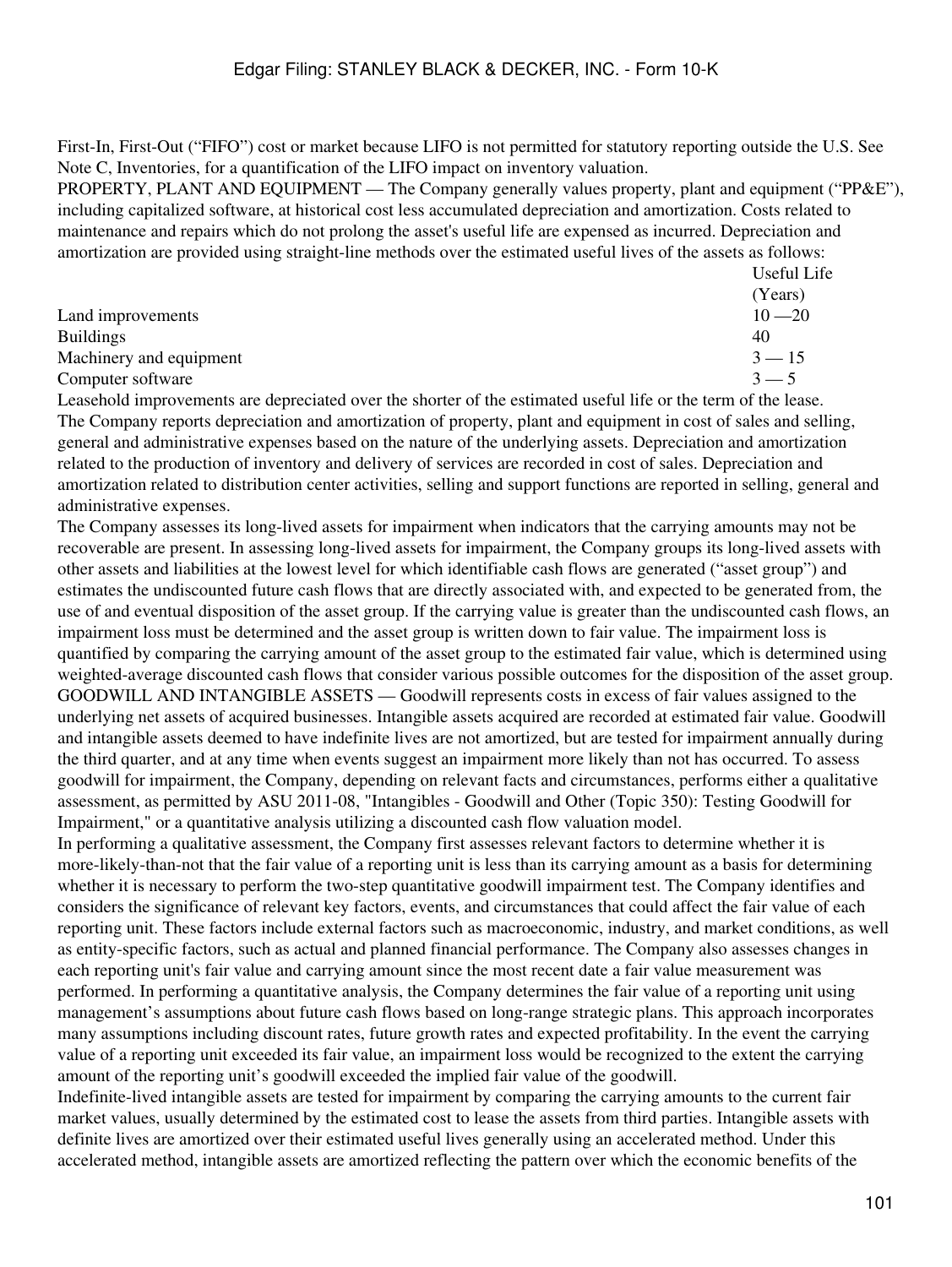intangible assets are consumed. Definite-lived intangible assets are also evaluated for impairment when impairment indicators are present. If the carrying amount exceeds the total undiscounted future cash flows, a discounted cash flow analysis is performed to determine the fair value of the asset. If the carrying amount of the asset were to exceed the fair value, it would be written down to fair value. No significant goodwill or other intangible asset impairments were recorded during 2015, 2014 or 2013, with the exception of the goodwill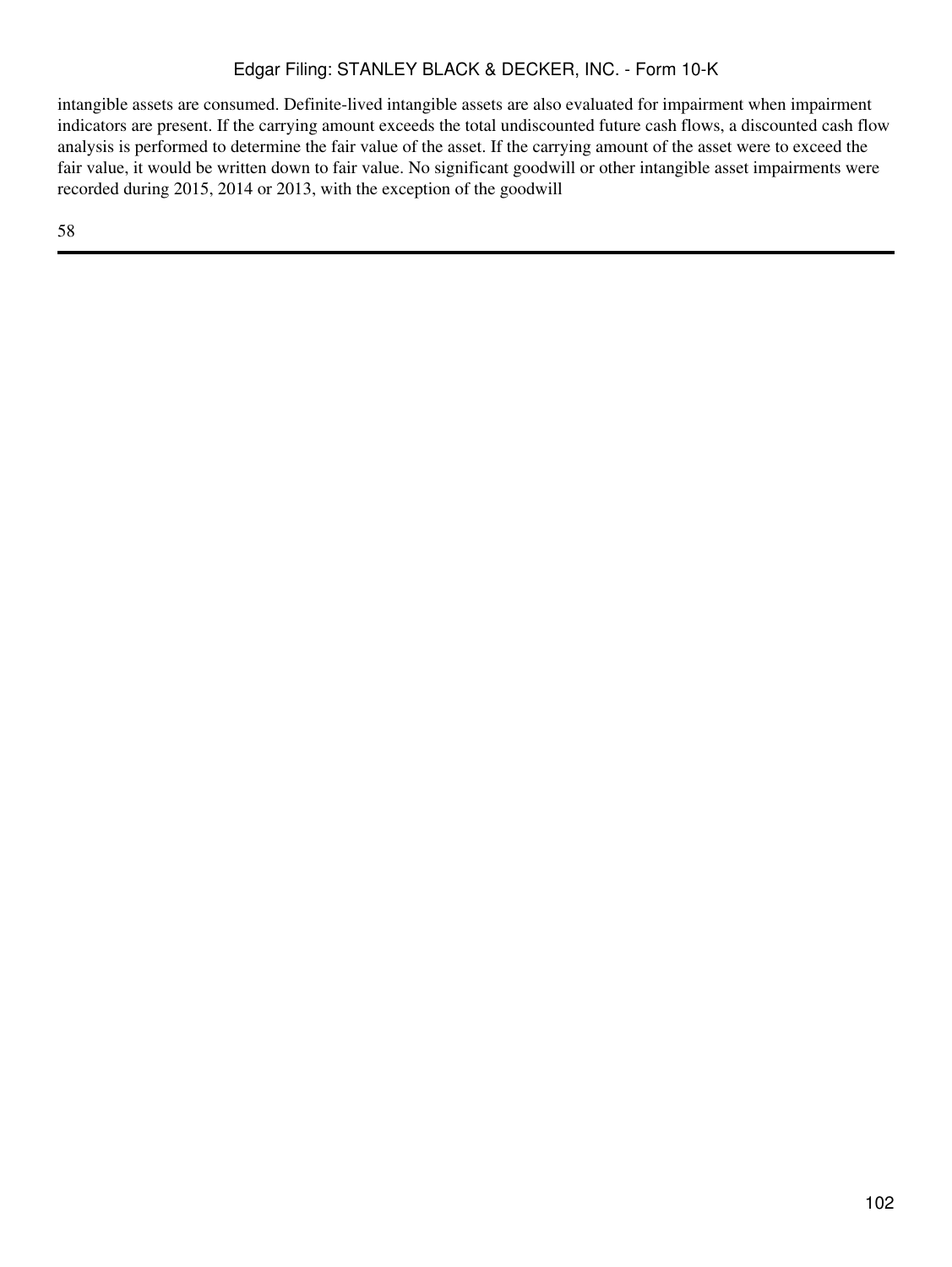and intangible assets related to the Security segment's Spain & Italy operations, which were classified as held for sale in the fourth quarter of 2014 and subsequently sold in 2015. Refer to Note T, Discontinued Operations, for further discussion.

FINANCIAL INSTRUMENTS — Derivative financial instruments are employed to manage risks, including foreign currency, interest rate exposures and commodity prices and are not used for trading or speculative purposes. The Company recognizes all derivative instruments, such as interest rate swap agreements, foreign currency options, commodity contracts and foreign exchange contracts, in the Consolidated Balance Sheets at fair value. Changes in the fair value of derivatives are recognized periodically either in earnings or in shareowners' equity as a component of other comprehensive income, depending on whether the derivative financial instrument is undesignated or qualifies for hedge accounting, and if so, whether it represents a fair value, cash flow, or net investment hedge. Changes in the fair value of derivatives accounted for as fair value hedges are recorded in earnings in the same caption as the changes in the fair value of the hedged items. Gains and losses on derivatives designated as cash flow hedges, to the extent they are effective, are recorded in other comprehensive income, and subsequently reclassified to earnings to offset the impact of the hedged items when they occur.

In the event it becomes probable the forecasted transaction to which a cash flow hedge relates will not occur, the derivative would be terminated and the amount in other comprehensive income would generally be recognized in earnings. Changes in the fair value of derivatives used as hedges of the net investment in foreign operations, to the extent they are effective, are reported in other comprehensive income and are deferred until the subsidiary is sold. Changes in the fair value of derivatives designated as hedges under ASC 815, "Derivatives and Hedging", including any portion that is considered ineffective, are reported in earnings in the same caption where the hedged items are recognized. Changes in the fair value of derivatives not designated as hedges under ASC 815 are reported in earnings in Other-net. Refer to Note I, Derivative Financial Instruments, for further discussion.

The net interest paid or received on interest rate swaps is recognized as interest expense. Gains and losses resulting from the early termination of interest rate swap agreements are deferred and amortized as adjustments to interest expense over the remaining period of the debt originally covered by the terminated swap.

REVENUE RECOGNITION — General: The majority of the Company's revenues result from the sale of tangible products, where revenue is recognized when the earnings process is complete, collectability is reasonably assured, and the risks and rewards of ownership have transferred to the customer, which generally occurs upon shipment of the finished product, but sometimes is upon delivery to customer facilities.

Provisions for customer volume rebates, product returns, discounts and allowances are recorded as a reduction of revenue in the same period the related sales are recorded. Consideration given to customers for cooperative advertising is recognized as a reduction of revenue except to the extent that there is an identifiable benefit and evidence of the fair value of the advertising, in which case the expense is classified as Selling, general, and administrative expense.

Multiple Element Arrangements: Approximately seven percent of the Company's revenues are generated from multiple element arrangements, primarily in the Security segment. When a sales agreement involves multiple elements, deliverables are separately identified and consideration is allocated based on their relative selling price in accordance with ASC 605-25, "Revenue Recognition — Multiple-Element Arrangements."

Sales of security monitoring systems may have multiple elements, including equipment, installation and monitoring services. For these arrangements, the Company assesses its revenue arrangements to determine the appropriate units of accounting, with each deliverable provided under the arrangement considered a separate unit of accounting. Amounts assigned to each unit of accounting are based on an allocation of total arrangement consideration using a hierarchy of estimated selling price for the deliverables. The selling price used for each deliverable will be based on Vendor Specific Objective Evidence ("VSOE") if available, Third Party Evidence ("TPE") if VSOE is not available, or estimated selling price if neither VSOE nor TPE is available. Revenue recognized for equipment and installation is limited to the lesser of their allocated amounts under the estimated selling price hierarchy or the non-contingent up-front consideration received at the time of installation, since collection of future amounts under the arrangement with the customer is contingent upon the delivery of monitoring services.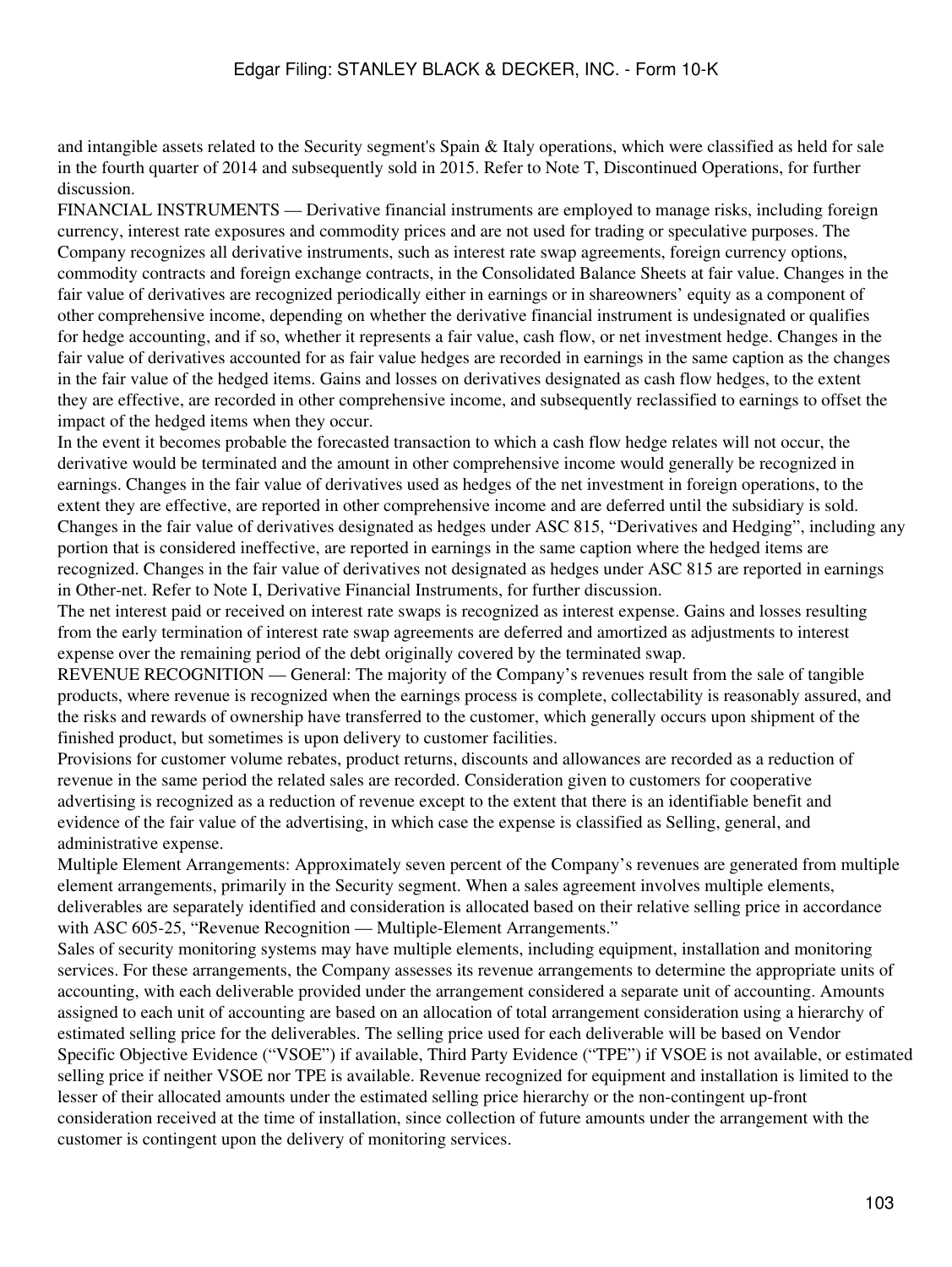The Company's contract sales for the installation of security intruder systems and other construction-related projects are recorded under the percentage-of-completion method. Profits recognized on security contracts in process are based upon estimated contract revenue and related total cost of the project at completion. The extent of progress toward completion is generally measured using input methods based on labor metrics. Revisions to these estimates as contracts progress have the effect of increasing or decreasing profits each period. Provisions for anticipated losses are made in the period in which they become determinable. For certain short duration and less complex installation contracts, revenue is recognized upon contract completion and customer acceptance. The revenues for monitoring and monitoring-related services are recognized as services are rendered over the contractual period.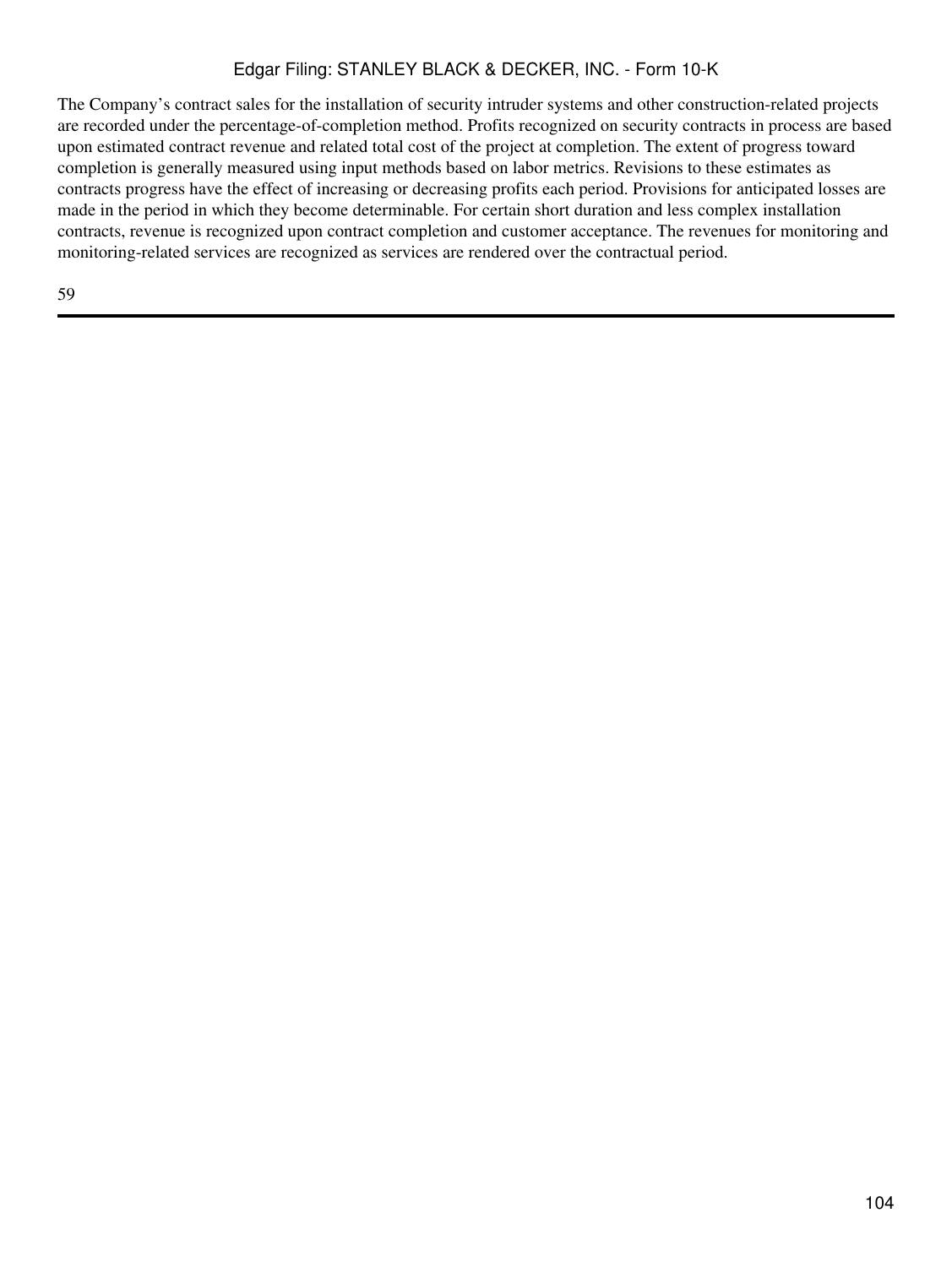Customer billings for services not yet rendered are deferred and recognized as revenue as the services are rendered. The associated deferred revenue is included in Accrued expenses or Other liabilities on the Consolidated Balance Sheets, as appropriate.

COST OF SALES AND SELLING, GENERAL & ADMINISTRATIVE — Cost of sales includes the cost of products and services provided reflecting costs of manufacturing and preparing the product for sale. These costs include expenses to acquire and manufacture products to the point that they are allocable to be sold to customers and costs to perform services pertaining to service revenues (e.g. installation of security systems, automatic doors, and security monitoring costs). Cost of sales is primarily comprised of inbound freight, direct materials, direct labor as well as overhead which includes indirect labor and facility and equipment costs. Cost of sales also includes quality control, procurement and material receiving costs as well as internal transfer costs. SG&A costs include the cost of selling products as well as administrative function costs. These expenses generally represent the cost of selling and distributing the products once they are available for sale and primarily include salaries and commissions of the Company's sales force, distribution costs, notably salaries and facility costs, as well as administrative expenses for certain support functions and related overhead.

ADVERTISING COSTS — Television advertising is expensed the first time the advertisement airs, whereas other advertising is expensed as incurred. Advertising costs are classified in SG&A and amounted to \$101.7 million in 2015, \$121.5 million in 2014, and \$121.1 million in 2013. Expense pertaining to cooperative advertising with customers reported as a reduction of Net Sales was \$211.9 million in 2015, \$206.5 million in 2014, and \$172.4 million in 2013. Cooperative advertising with customers classified as SG&A expense amounted to \$6.4 million in 2015, \$6.2 million in 2014, and \$6.0 million in 2013.

SALES TAXES — Sales and value added taxes collected from customers and remitted to governmental authorities are excluded from Net Sales reported in the Consolidated Statements of Operations.

SHIPPING AND HANDLING COSTS — The Company generally does not bill customers for freight. Shipping and handling costs associated with inbound freight are reported in Cost of sales. Shipping costs associated with outbound freight are reported as a reduction of Net Sales and amounted to \$183.0 million, \$226.2 million, and \$201.6 million in 2015, 2014, and 2013, respectively. Distribution costs are classified as SG&A and amounted to \$229.3 million, \$243.2 million and \$229.5 million in 2015, 2014 and 2013, respectively.

STOCK-BASED COMPENSATION — Compensation cost relating to stock-based compensation grants is recognized on a straight-line basis over the vesting period, which is generally four years. The expense for stock options and restricted stock units awarded to retirement eligible employees (those aged 55 and over, and with 10 or more years of service) is recognized on the grant date, or (if later) by the date they become retirement-eligible.

POSTRETIREMENT DEFINED BENEFIT PLAN — The Company uses the corridor approach to determine expense recognition for each defined benefit pension and other postretirement plan. The corridor approach defers actuarial gains and losses resulting from variances between actual and expected results (based on economic estimates or actuarial assumptions) and amortizes them over future periods. For pension plans, these unrecognized gains and losses are amortized when the net gains and losses exceed 10% of the greater of the market-related value of plan assets or the projected benefit obligation at the beginning of the year. For other postretirement benefits, amortization occurs when the net gains and losses exceed 10% of the accumulated postretirement benefit obligation at the beginning of the year. For ongoing, active plans, the amount in excess of the corridor is amortized on a straight-line basis over the average remaining service period for active plan participants. For plans with primarily inactive participants, the amount in excess of the corridor is amortized on a straight-line basis over the average remaining life expectancy of inactive plan participants.

INCOME TAXES — The Company accounts for income taxes under the asset and liability method in accordance with ASC 740, "Income Taxes", which requires the recognition of deferred tax assets and liabilities for the expected future tax consequences of events that have been included in the financial statements. Deferred tax assets and liabilities are determined based on the differences between the financial statements and tax basis of assets and liabilities using the enacted tax rates in effect for the year in which the differences are expected to reverse. Any changes in tax rates on deferred tax assets and liabilities are recognized in income in the period that includes the enactment date.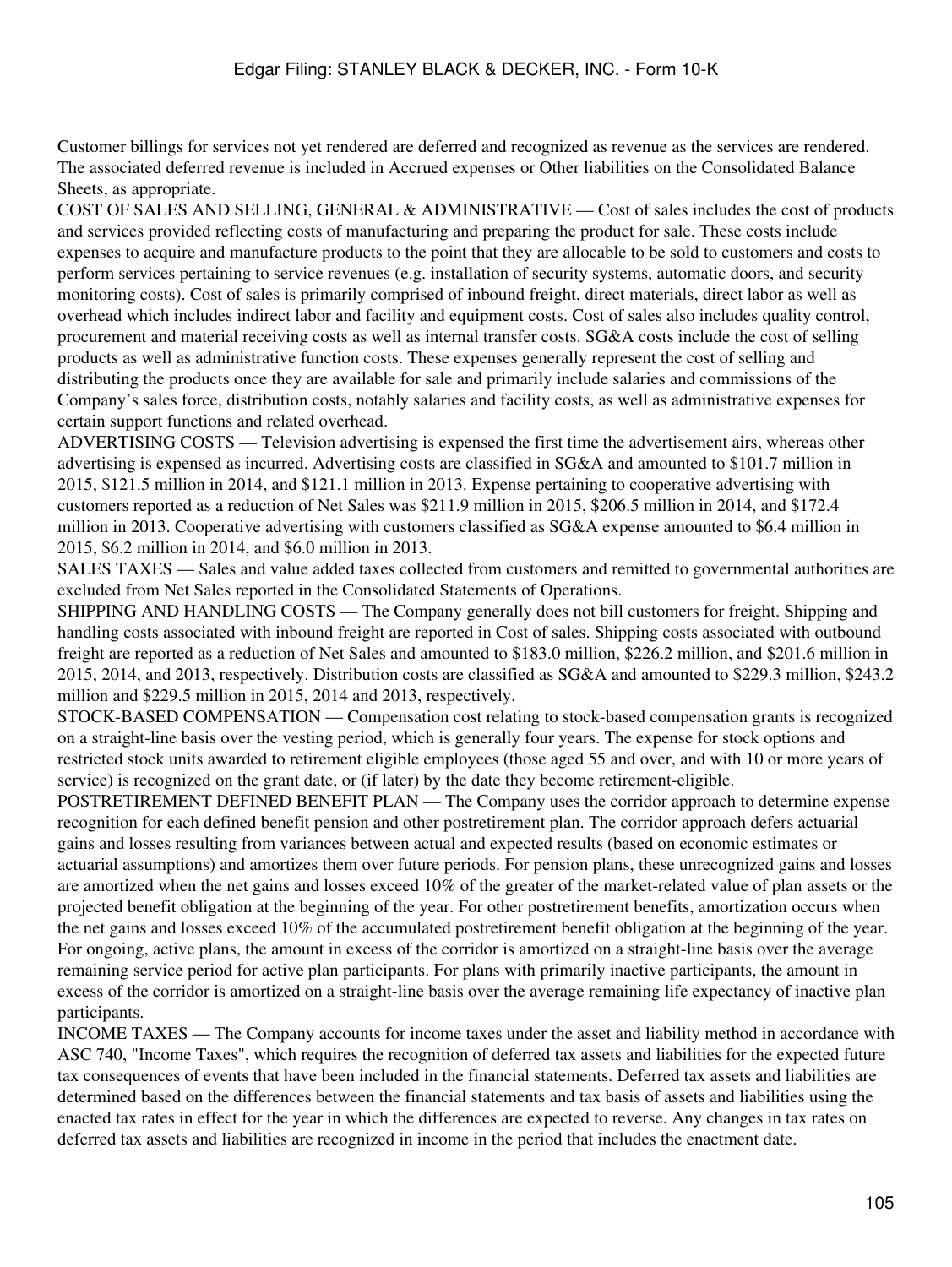The Company records net deferred tax assets to the extent that it is more likely than not that these assets will be realized. In making this determination, management considers all available positive and negative evidence, including future reversals of existing temporary differences, estimates of future taxable income, tax-planning strategies, and the realizability of net operating loss carry forwards. In the event that it is determined that an asset is not more likely that not to be realized, a valuation allowance is recorded against the asset. Valuation allowances related to deferred tax assets can be impacted by changes to tax laws, changes to statutory tax rates and future taxable income levels. In the event the Company were to determine that it would not be able to realize all or a portion of its deferred tax assets in the future, the unrealizable amount would be charged to earnings in the period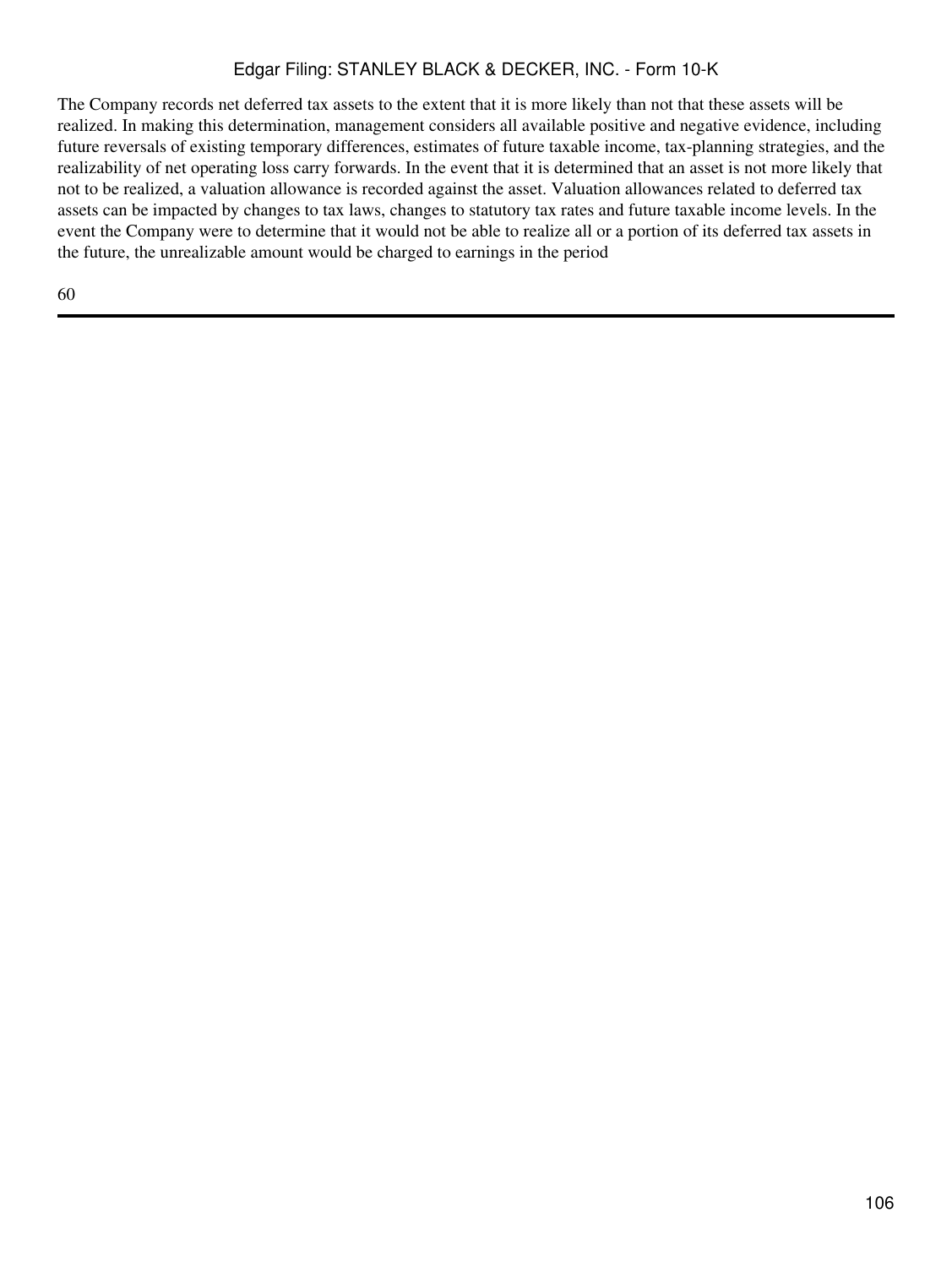in which that determination is made. Conversely, if the Company were to determine that it would be able to realize deferred tax assets in the future in excess of the net carrying amounts, it would decrease the recorded valuation allowance through a favorable adjustment to earnings in the period that the determination was made. The Company records uncertain tax positions in accordance with ASC 740, which requires a two-step process. First, management determines whether it is more likely than not that a tax position will be sustained based on the technical merits of the position and second, for those tax positions that meet the more likely than not threshold, management recognizes the largest amount of the tax benefit that is greater than 50 percent likely to be realized upon ultimate settlement with the related taxing authority. The Company maintains an accounting policy of recording interest and penalties on uncertain tax positions as a component of Income taxes on continuing operations in the Consolidated Statements of Operations.

The Company is subject to income tax in a number of locations, including many state and foreign jurisdictions. Significant judgment is required when calculating the worldwide provision for income taxes. Many factors are considered when evaluating and estimating the Company's tax positions and tax benefits, which may require periodic adjustments and which may not accurately anticipate actual outcomes. It is reasonably possible that the amount of the unrecognized benefit with respect to certain of the Company's unrecognized tax positions will significantly increase or decrease within the next 12 months. These changes may be the result of settlements of ongoing audits or final decisions in transfer pricing matters. The Company periodically assesses its liabilities and contingencies for all tax years still subject to audit based on the most current available information, which involves inherent uncertainty. EARNINGS PER SHARE — Basic earnings per share equals net earnings attributable to Stanley Black & Decker, Inc., less earnings allocated to restricted stock units with non-forfeitable dividend rights (if applicable), divided by weighted-average shares outstanding during the year. Diluted earnings per share include the impact of common stock equivalents using the treasury stock method when the effect is dilutive.

NEW ACCOUNTING STANDARDS — In January 2016, the Financial Accounting Standards Board ("FASB") issued Accounting Standards Update ("ASU") 2016-01, "Financial Instruments - Overall (Subtopic 825-10): Recognition and Measurement of Financial Assets and Financial Liabilities." The main objective of this update is to enhance the reporting model for financial instruments to provide users of financial statements with more decision-useful information. The new guidance addresses certain aspects of recognition, measurement, presentation, and disclosure of financial instruments. This ASU is effective for fiscal years beginning after December 15, 2017, including interim periods within those fiscal years. The Company is currently evaluating the new guidance to determine the impact it may have on its consolidated financial statements.

In November 2015, the FASB issued ASU 2015-17, "Income Taxes (Topic 740): Balance Sheet Classification of Deferred Taxes." The objective of this update is to simplify the presentation of deferred income taxes by requiring all deferred tax assets and liabilities to be classified as noncurrent in the statement of financial position. The amendments in this update do not affect the current requirement to offset deferred tax assets and liabilities for each tax-paying component within a tax jurisdiction. This ASU is effective for annual periods beginning after December 15, 2016, and interim periods within those annual periods, and can be applied either prospectively or retrospectively. Early adoption is permitted. The Company is currently evaluating the impact of this guidance on its consolidated financial statements.

In September 2015, the FASB issued ASU 2015-16, "Business Combinations (Topic 805): Simplifying the Accounting for Measurement-Period Adjustments." This update requires that an acquirer recognize adjustments to provisional amounts that are identified during the measurement period in the reporting period in which the adjustment amounts are determined. The ASU requires that the acquirer record, in the financial statements of the period in which adjustments to provisional amounts are determined, the effect on earnings of changes in depreciation, amortization, or other income effects, if any, as a result of the change to the provisional amounts, calculated as if the accounting had been completed at the acquisition date. This ASU is effective prospectively for fiscal years beginning after December 15, 2015, including interim periods within those fiscal years, with early adoption permitted.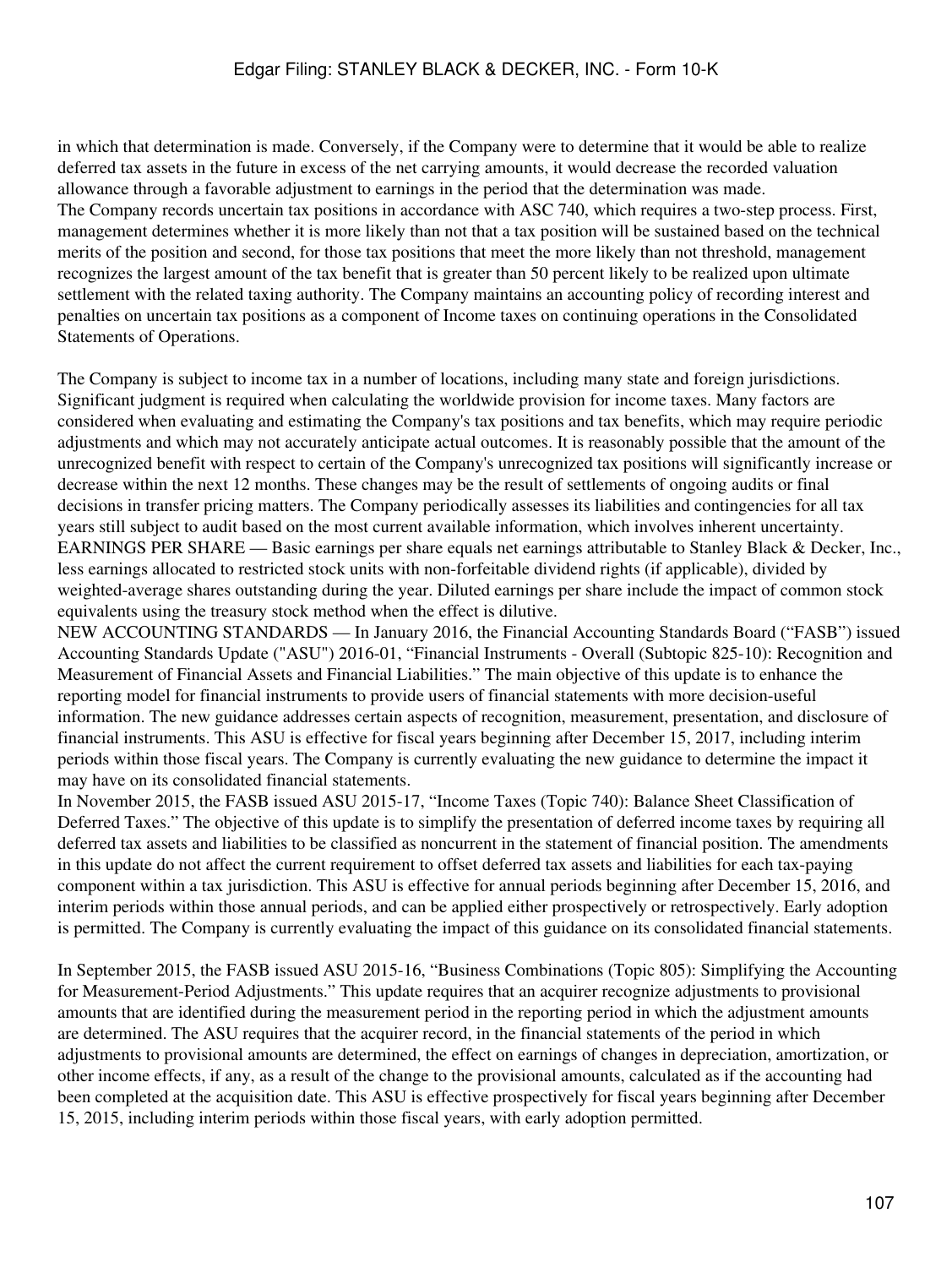In August 2015, the FASB issued ASU 2015-15, "Interest - Imputation of Interest (Subtopic 835-30): Presentation and Subsequent Measurement of Debt Issuance Costs Associated with Line of Credit Arrangements." This ASU provides additional guidance to ASU 2015-03, discussed further below, which did not address presentation or subsequent measurement of debt issuance costs related to line-of-credit arrangements. ASU 2015-15 noted that the SEC staff would not object to an entity deferring and presenting debt issuance costs as an asset and subsequently amortizing the deferred debt issuance costs ratably over the term of the line-of-credit arrangement, regardless of whether there are any outstanding borrowings on the line-of-credit arrangement. The Company will adopt this guidance in the first quarter of 2016 and does not expect it to have a material impact on its consolidated financial statements.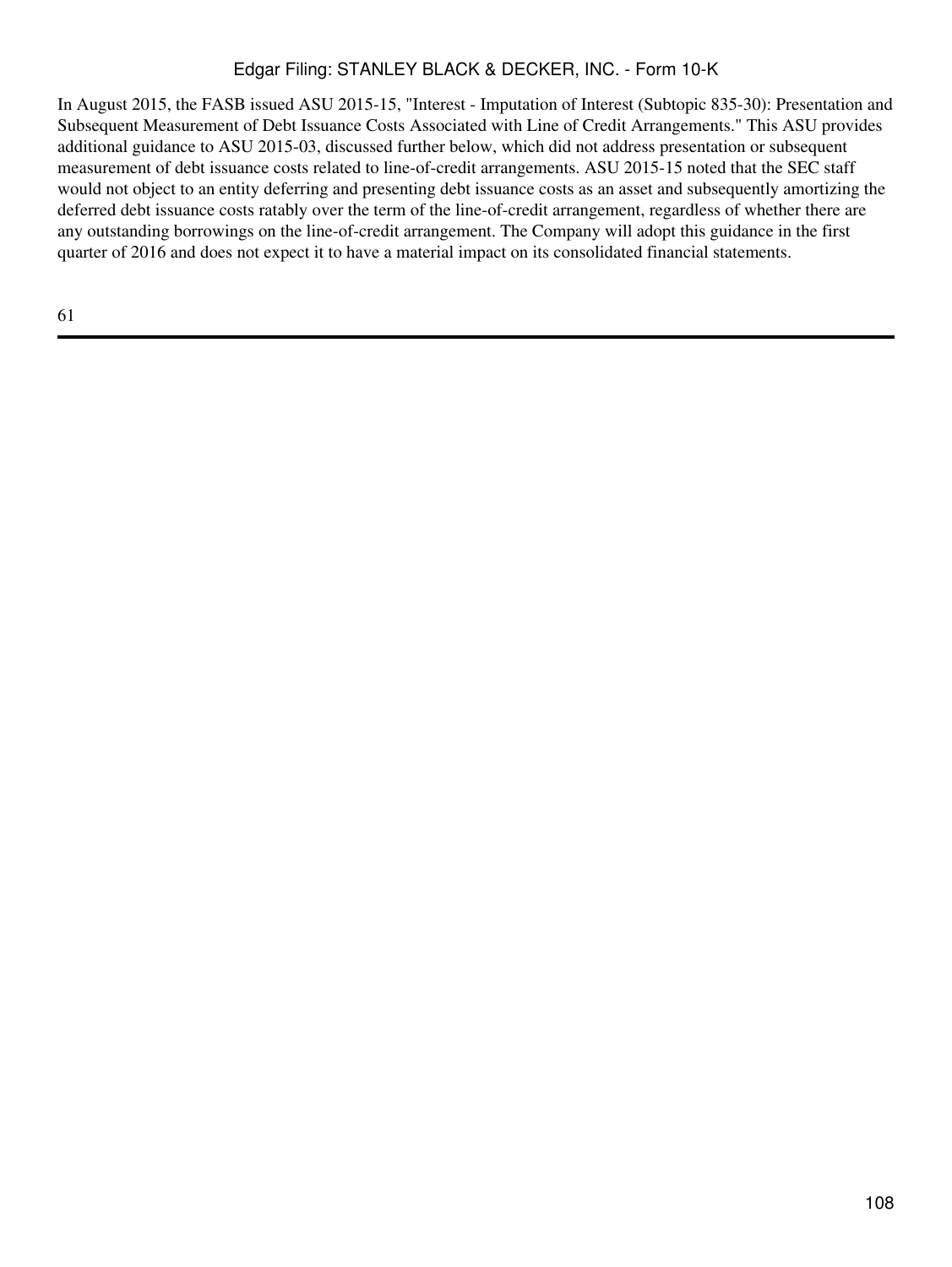In July 2015, the FASB issued ASU 2015-11, "Inventory (Topic 330): Simplifying the Measurement of Inventory." This ASU changes the measurement principle for certain inventory methods from the lower of cost or market to the lower of cost and net realizable value. Net realizable value is defined as the estimated selling price in the ordinary course of business, less reasonably predictable costs of completion, disposal, and transportation. This ASU does not apply to inventory that is measured using Last-in First-out ("LIFO") or the retail inventory method. The provisions of ASU 2015-11 are effective for fiscal years beginning after December 15, 2016, including interim periods within those fiscal years. The Company is currently evaluating this guidance to determine the impact it may have on its consolidated financial statements.

In April 2015, the FASB issued ASU 2015-04, "Compensation - Retirement Benefits (Subtopic 715): Practical Expedient for the Measurement Date of an Employer's Defined Benefit Obligation and Plan Assets." This update provides a practical expedient that permits a company to measure defined benefit plan assets and obligations using the month-end date that is closest to the company's fiscal year-end and apply that practical expedient consistently from year to year. The practical expedient should be applied consistently to all plans if the company has more than one plan. This ASU is effective prospectively for financial statements issued for fiscal years beginning after December 15, 2015, and interim periods within those fiscal years. Early adoption is permitted. The Company adopted this standard in 2015 and it did not have an impact on its consolidated financial statements.

In April 2015, the FASB issued ASU 2015-03, "Interest - Imputation of Interest (Subtopic 835-30): Simplifying the Presentation of Debt Issuance Costs." The new standard requires that all costs incurred to issue debt be presented in the balance sheet as a direct deduction from the carrying value of the associated debt liability, consistent with the presentation of a debt discount. The standard also indicates that debt issuance costs do not meet the definition of an asset because they provide no future economic benefit. This ASU is effective for financial statements issued for fiscal years beginning after December 15, 2015, and interim periods within those fiscal years. Early adoption is permitted for financial statements that have not been previously issued. The new guidance should be applied on a retrospective basis. The Company will adopt this guidance in the first quarter of 2016 and does not expect it to have a material impact on its consolidated financial statements.

In February 2015, the FASB issued ASU 2015-02, "Consolidation (Topic 810): Amendments to the Consolidation Analysis." The new standard amends the consolidation guidance in ASC 810 and significantly changes the consolidation analysis required under current generally accepted accounting principles. This ASU is effective for fiscal years, and interim periods within those fiscal years, beginning after December 15, 2015. Early adoption is permitted. The Company does not expect this new guidance to have a significant impact on its consolidated financial statements.

In January 2015, the FASB issued ASU 2015-01, "Income Statement - Extraordinary and Unusual Items (Subtopic 225-20): Simplifying Income Statement Presentation by Eliminating the Concept of Extraordinary Items," which eliminates from GAAP the concept of extraordinary items stating that the concept causes uncertainty because it is unclear when an item should be considered both unusual and infrequent and that users do not find the classification and presentation necessary to identify those events and transactions. This ASU is effective for fiscal years, and interim periods within those fiscal years, beginning after December 15, 2015, with early adoption permitted provided the guidance is applied from the beginning of the fiscal year of adoption. The Company does not expect this standard to have an impact on its consolidated financial statements upon adoption.

In August 2014, the FASB issued ASU 2014-15, "Presentation of Financial Statements - Going Concern (Subtopic 205-40): Disclosure of Uncertainties about an Entity's Ability to Continue as a Going Concern," which requires management of a company to evaluate whether there is substantial doubt about the company's ability to continue as a going concern. This ASU is effective for the annual reporting period ending after December 15, 2016, and for interim and annual reporting periods thereafter, with early adoption permitted. The Company does not expect this standard to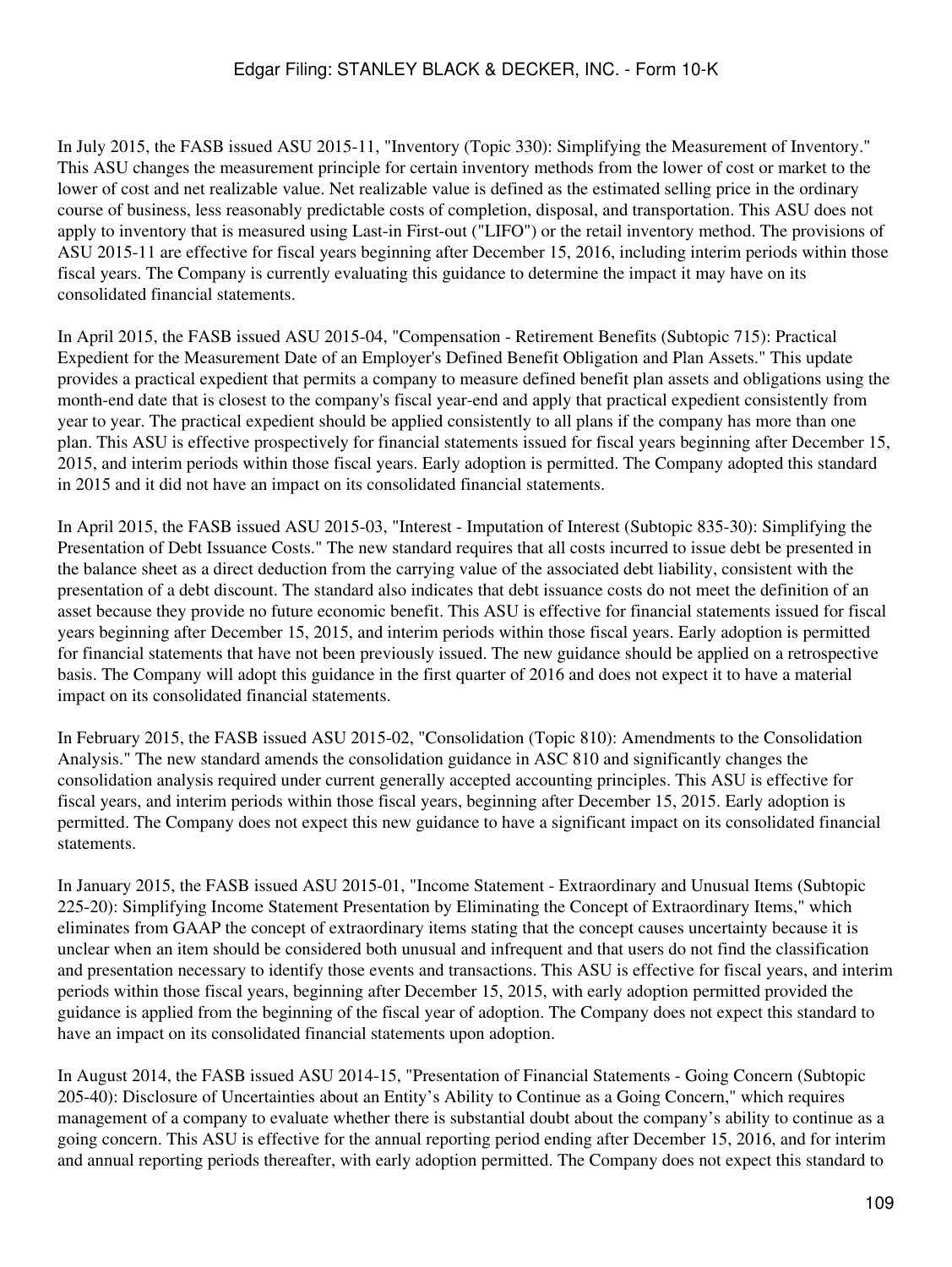have an impact on its consolidated financial statements upon adoption.

In May 2014, the FASB issued ASU 2014-09, "Revenue from Contracts with Customers (Topic 606)." The new revenue recognition standard outlines a comprehensive model for companies to use in accounting for revenue arising from contracts with customers and supersedes most current revenue recognition guidance, including industry-specific guidance. The new model provides a five-step analysis in determining when and how revenue is recognized. The core principle of the new guidance is that a company should recognize revenue to depict the transfer of promised goods or services to customers in an amount that reflects the consideration to which the entity expects to be entitled in exchange for those goods or services. In July 2015, the FASB affirmed its proposal to defer the effective date of the standard to annual reporting periods (and interim reporting periods within those years) beginning after December 15, 2017. Entities are permitted to apply the new revenue standard early, but not before the original effective date of annual periods beginning after December 15, 2016. The standard shall be applied retrospectively to each period presented or as a cumulative-effect adjustment as of the date of adoption. The Company is currently evaluating the new guidance to determine the impact it may have on its consolidated financial statements.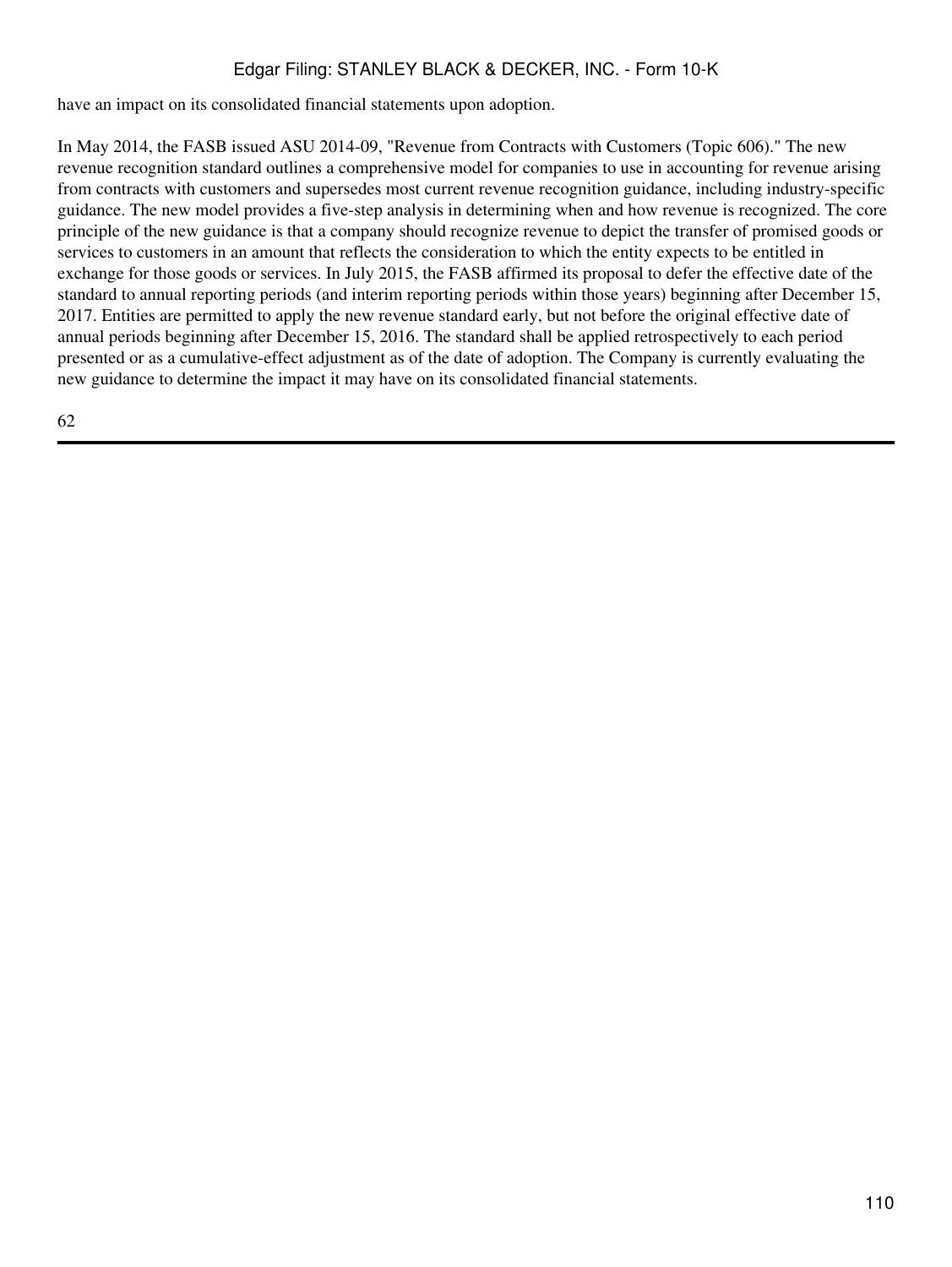In April 2014, the FASB issued ASU 2014-08, "Presentation of Financial Statements (Topic 205) and Property, Plant and Equipment (Topic 360): Reporting Discontinued Operations and Disclosures of Disposals of Components of an Entity." The amendments contained in this update change the criteria for reporting discontinued operations and enhance the reporting requirements for discontinued operations. Under the revised standard, a discontinued operation must represent a strategic shift that has or will have a major effect on an entity's operations and financial results. Examples could include a disposal of a major line of business, a major geographical area, a major equity method investment, or other major parts of an entity. The revised standard will also allow an entity to have certain continuing cash flows or involvement with the component after the disposal. Additionally, the standard requires expanded disclosures about discontinued operations that will provide financial statement users with more information about the assets, liabilities, income, and expenses of discontinued operations. This ASU is effective for reporting periods beginning after December 15, 2014 with early adoption permitted, but only for disposals (or classifications as held for sale) that have not been reported in financial statements previously issued or available for issue. The Company adopted this standard in the first quarter of 2015.

B. ACCOUNTS AND NOTES RECEIVABLE

| (Millions of Dollars)                 | 2015      | 2014      |
|---------------------------------------|-----------|-----------|
| Trade accounts receivable             | \$1,165.0 | \$1,204.6 |
| Trade notes receivable                | 130.6     | 136.4     |
| Other accounts receivable             | 109.1     | 116.4     |
| Gross accounts and notes receivable   | 1,404.7   | 1,457.4   |
| Allowance for doubtful accounts       | (72.9)    | (60.7)    |
| Accounts and notes receivable, net    | \$1,331.8 | \$1,396.7 |
| Long-term trade notes receivable, net | \$182.1   | \$169.5   |

Trade receivables are dispersed among a large number of retailers, distributors and industrial accounts in many countries. Adequate reserves have been established to cover anticipated credit losses. Long-term trade financing receivables of \$182.1 million and \$169.5 million at January 2, 2016 and January 3, 2015, respectively, are reported within Other Assets in the Consolidated Balance Sheets. Financing receivables and long-term financing receivables are predominantly related to certain security equipment leases with commercial businesses. Generally, the Company retains legal title to any equipment leases and bears the right to repossess such equipment in an event of default. All financing receivables are interest bearing and the Company has not classified any financing receivables as held-for-sale. Interest income earned from financing receivables that are not delinquent is recorded on the effective interest method. The Company considers any financing receivable that has not been collected within 90 days of original billing date as past-due or delinquent. Additionally, the Company considers the credit quality of all past-due or delinquent financing receivables as nonperforming.

The Company extended the terms of its accounts receivable sale program to January 5, 2018. According to the terms of that program the Company is required to sell certain of its trade accounts receivables at fair value to a wholly owned, consolidated, bankruptcy-remote special purpose subsidiary ("BRS"). The BRS, in turn, must sell such receivables to a third-party financial institution ("Purchaser") for cash and a deferred purchase price receivable. The Purchaser's maximum cash investment in the receivables at any time is \$100.0 million. The purpose of the program is to provide liquidity to the Company. The Company accounts for these transfers as sales under ASC 860 "Transfers and Servicing." Receivables are derecognized from the Company's Consolidated Balance Sheets when the BRS sells those receivables to the Purchaser. The Company has no retained interests in the transferred receivables, other than collection and administrative responsibilities and its right to the deferred purchase price receivable. At January 2, 2016, the Company did not record a servicing asset or liability related to its retained responsibility, based on its assessment of the servicing fee, market values for similar transactions and its cost of servicing the receivables sold. At January 2, 2016 and January 3, 2015, \$100.4 million and \$100.3 million, respectively, of net receivables were derecognized. Gross receivables sold amounted to \$1,580.4 million (\$1,373.5 million, net) for the year ended January 2, 2016 and \$1,421.2 million (\$1,260.1 million, net) for the year ended January 3, 2015. These sales resulted in a pre-tax loss of \$3.9 million and \$3.6 million for the years ended January 2, 2016 and January 3, 2015,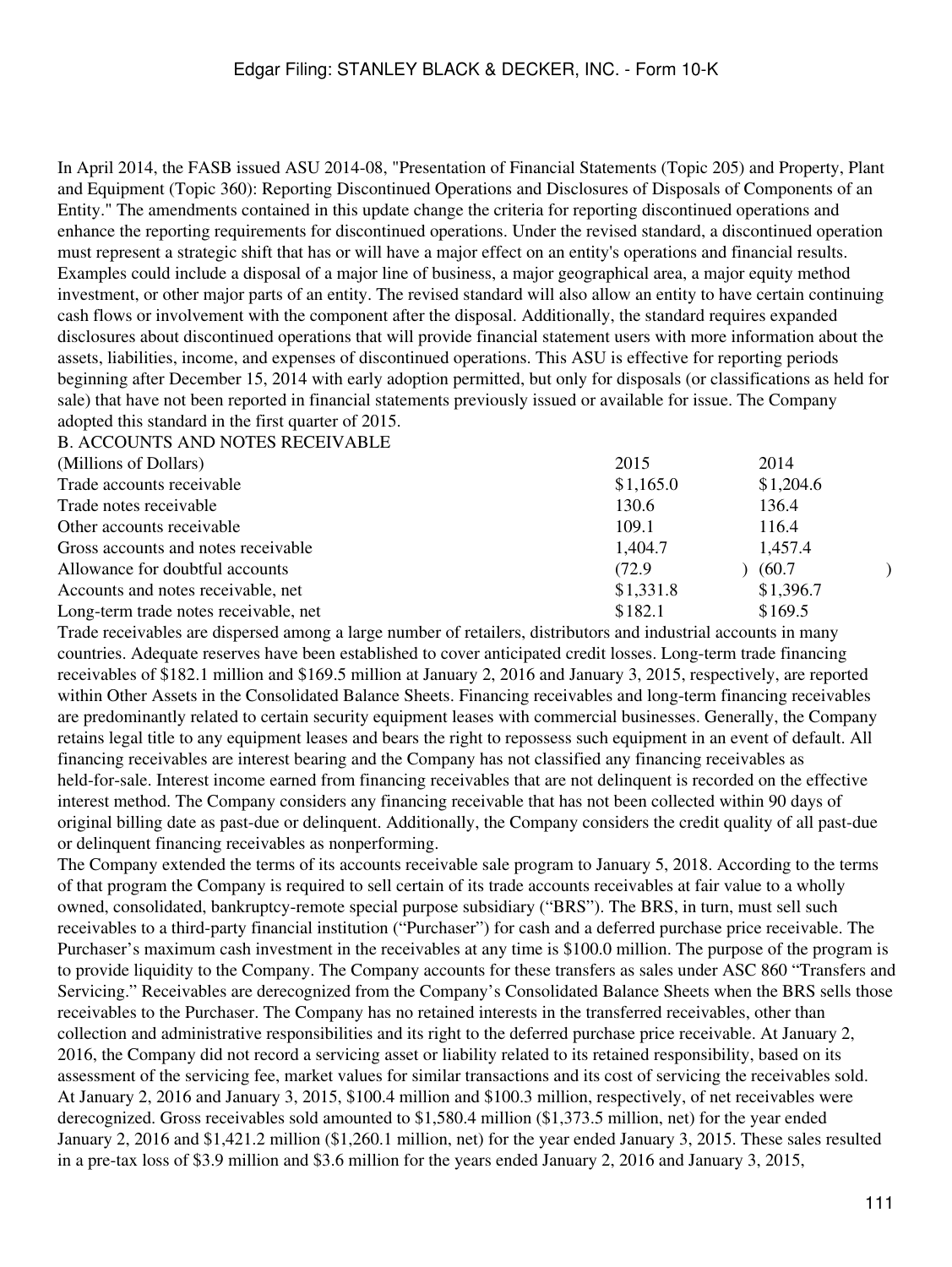respectively. These pre-tax losses include servicing fees of \$0.6 million for both the years ended January 2, 2016 and January 3, 2015. Proceeds from transfers of receivables to the Purchaser totaled \$1,350.4 million and \$1,262.1 million for the years ended January 2, 2016 and January 3, 2015, respectively. Collections of previously sold receivables, including deferred purchase price receivables, and all fees, which are settled one month in arrears, resulted in payments to the Purchaser of \$1,350.4 million and \$1,246.8 million for the years ended January 2, 2016 and January 3, 2015, respectively.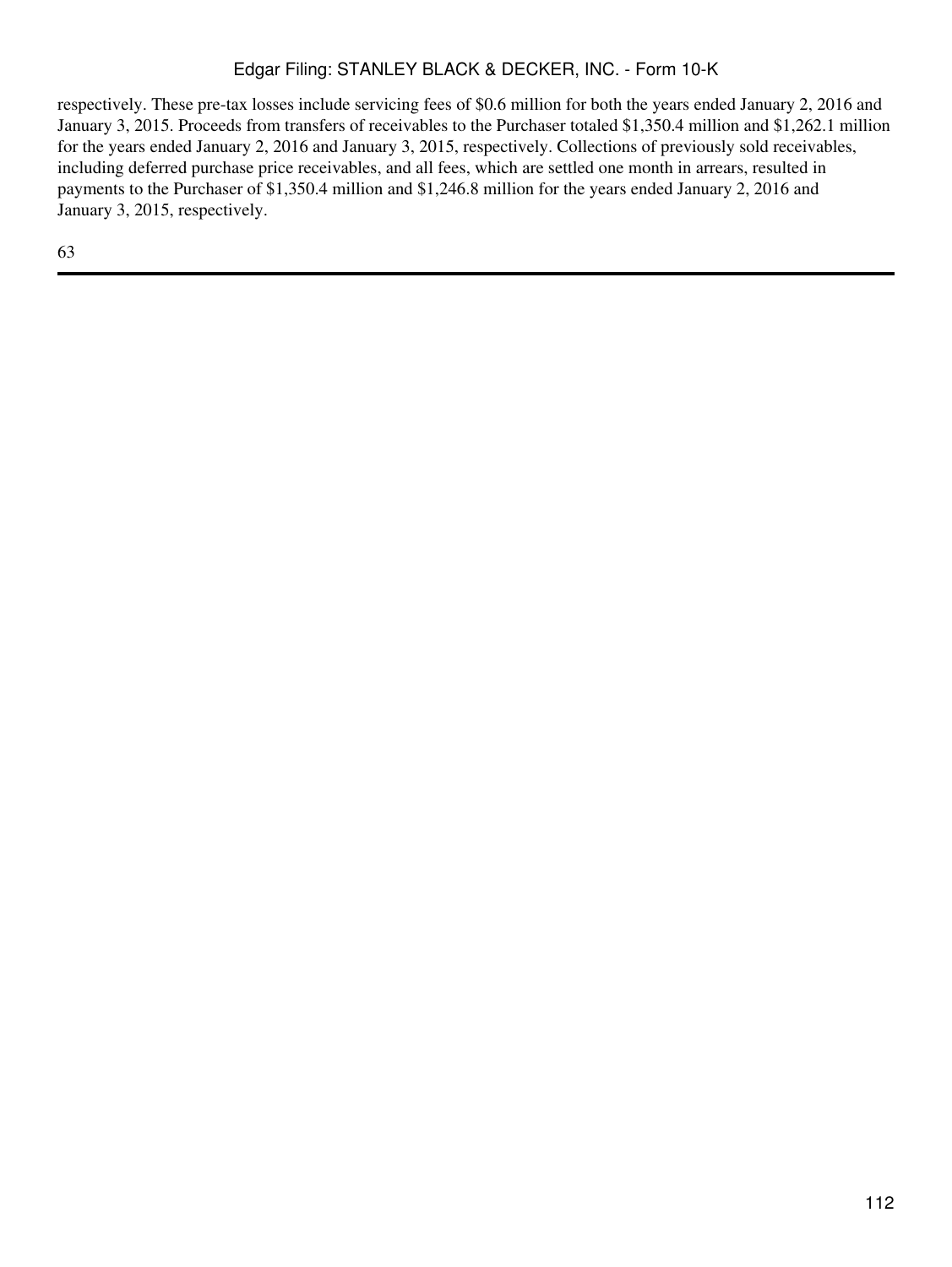The Company's risk of loss following the sale of the receivables is limited to the deferred purchase price receivable, which was \$41.1 million at January 2, 2016 and \$21.7 million at January 3, 2015. The deferred purchase price receivable will be repaid in cash as receivables are collected, generally within 30 days, and as such the carrying value of the receivable recorded approximates fair value. Delinquencies and credit losses on receivables sold were \$0.3 million for both the years ended January 2, 2016 and January 3, 2015. Cash inflows related to the deferred purchase price receivable totaled \$416.9 million for the year ended January 2, 2016 and \$400.6 million for the year ended January 3, 2015. All cash flows under the program are reported as a component of changes in accounts receivable within operating activities in the Consolidated Statements of Cash Flows since all the cash from the Purchaser is either: 1) received upon the initial sale of the receivable; or 2) from the ultimate collection of the underlying receivables and the underlying receivables are not subject to significant risks, other than credit risk, given their short-term nature.

|  |  | <b>C. INVENTORIES</b> |  |  |  |
|--|--|-----------------------|--|--|--|
|--|--|-----------------------|--|--|--|

| (Millions of Dollars) | 2015      | 2014      |
|-----------------------|-----------|-----------|
| Finished products     | \$1,085.0 | \$1,105.0 |
| Work in process       | 136.1     | 141.4     |
| Raw materials         | 305.3     | 316.3     |
| Total                 | \$1,526.4 | \$1,562.7 |

Net inventories in the amount of \$651.0 million at January 2, 2016 and \$600.4 million at January 3, 2015 were valued at the lower of LIFO cost or market. If the LIFO method had not been used, inventories would have been \$26.7 million higher than reported at January 2, 2016 and \$34.9 million higher than reported at January 3, 2015. D. PROPERTY, PLANT AND EQUIPMENT

| (Millions of Dollars)                                                                               |         | 2015      | 2014      |  |
|-----------------------------------------------------------------------------------------------------|---------|-----------|-----------|--|
| Land                                                                                                |         | \$129.2   | \$136.3   |  |
| Land improvements                                                                                   |         | 36.0      | 34.9      |  |
| <b>Buildings</b>                                                                                    |         | 525.3     | 542.8     |  |
| Leasehold improvements                                                                              |         | 98.9      | 89.8      |  |
| Machinery and equipment                                                                             |         | 1,979.9   | 1,895.9   |  |
| Computer software                                                                                   |         | 397.5     | 381.0     |  |
| Property, plant & equipment, gross                                                                  |         | \$3,166.8 | \$3,080.7 |  |
| Less: accumulated depreciation and amortization                                                     |         | (1,716.6) | (1,626.6) |  |
| Property, plant & equipment, net                                                                    |         | \$1,450.2 | \$1,454.1 |  |
| Depreciation and amortization expense associated with property, plant and equipment was as follows: |         |           |           |  |
| (Millions of Dollars)                                                                               | 2015    | 2014      | 2013      |  |
| Depreciation                                                                                        | \$219.2 | \$229.5   | \$208.7   |  |
| Amortization                                                                                        | 37.7    | 33.9      | 29.3      |  |
| Depreciation and amortization expense                                                               | \$256.9 | \$263.4   | \$238.0   |  |
|                                                                                                     |         |           |           |  |

The amounts above are inclusive of depreciation and amortization expense for discontinued operations amounting to \$2.7 million in 2014 and \$2.8 million in 2013. E. ACQUISITIONS

#### 2015 ACQUISITIONS

The Company completed two small acquisitions for a total purchase price of \$17.2 million, net of cash acquired, which are being integrated into the Company's Security segment.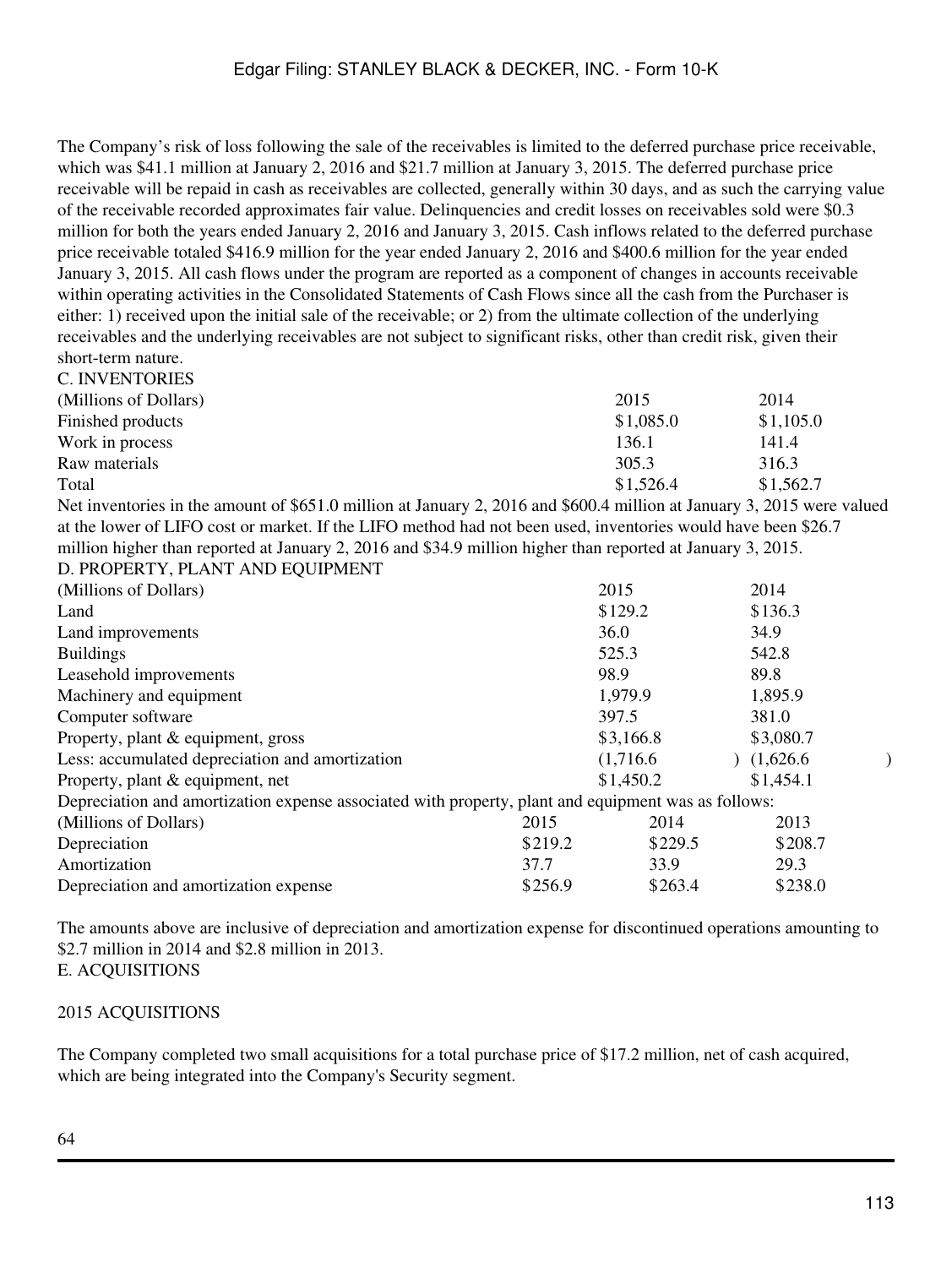## 2013 ACQUISITIONS

#### INFASTECH

On February 27, 2013, the Company acquired a 100% ownership interest in Infastech for a total purchase price of \$826.4 million, net of cash acquired. Infastech designs, manufactures and distributes highly-engineered fastening technologies and applications for a diverse blue-chip customer base in the industrial, electronics, automotive, construction and aerospace end markets. The acquisition of Infastech added to the Company's strong positioning in specialty engineered fastening, an industry with solid growth prospects, and further expanded the Company's global footprint with its strong concentration in fast-growing emerging markets. Infastech is headquartered in Hong Kong and has been consolidated into the Company's Industrial segment.

The Infastech acquisition has been accounted for using the acquisition method of accounting which requires, among other things, the assets acquired and liabilities assumed to be recognized at their fair values as of the acquisition date. The following table summarizes the estimated fair values of major assets acquired and liabilities assumed:

| (Millions of Dollars)                     |         |  |
|-------------------------------------------|---------|--|
| Cash and cash equivalents                 | \$82.0  |  |
| Accounts and notes receivable, net        | 117.3   |  |
| Inventories, net                          | 86.7    |  |
| Prepaid expenses and other current assets | 5.3     |  |
| Property, plant and equipment, net        | 46.0    |  |
| Trade names                               | 22.0    |  |
| Customer relationships                    | 251.0   |  |
| Technology                                | 28.0    |  |
| Other assets                              | 3.4     |  |
| Accounts payable                          | (99.0)  |  |
| Accrued expenses                          | (52.6)  |  |
| Deferred taxes                            | (68.6)  |  |
| Other liabilities                         | (42.8)  |  |
| Total identifiable net assets             | \$378.7 |  |
| Goodwill                                  | 529.7   |  |
| Total consideration transferred           | \$908.4 |  |
|                                           |         |  |

The weighted average useful lives assigned to the trade names, customer relationships, and technology were 15 years, 12.7 years, and 10 years, respectively.

Goodwill is calculated as the excess of the consideration transferred over the net assets recognized and represents the expected cost synergies of the combined business, assembled workforce, and the going concern nature of Infastech.

#### GQ

On May 28, 2013, the Company purchased a 60% controlling share in Jiangsu Guoqiang Tools Co., Ltd. ("GQ") for a total purchase price of \$48.5 million, net of cash acquired. GQ is a manufacturer and seller of power tools in both domestic and foreign markets. The acquisition of GQ complements the Company's existing power tools product offerings and further diversifies the Company's operations and international presence. GQ is headquartered in Qidong, China and has been consolidated into the Company's Tools & Storage segment. The estimated net liabilities acquired of GQ, including \$20.4 million of intangible assets and \$3.5 million of cash, totaled approximately \$10.8 million and the resulting goodwill was \$92.6 million. The total purchase price was allocated to the assets acquired and liabilities assumed based on their estimated fair values. In December 2015, the Company purchased the remaining 40% interest for a total purchase price of \$33.5 million.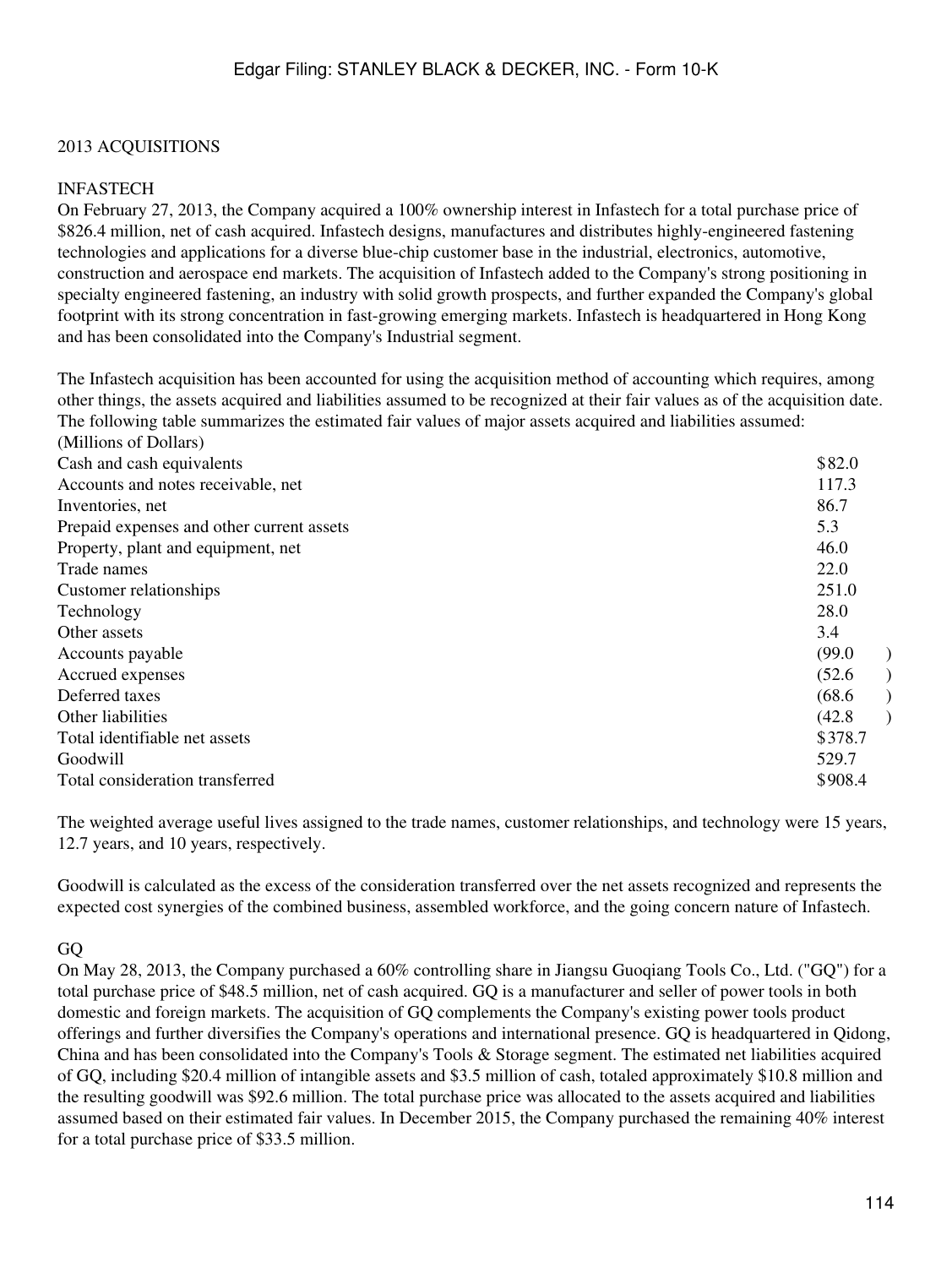Four smaller acquisitions were completed during 2013 for a total purchase price of \$40.9 million, net of cash acquired, which have been integrated into each of the Company's three segments.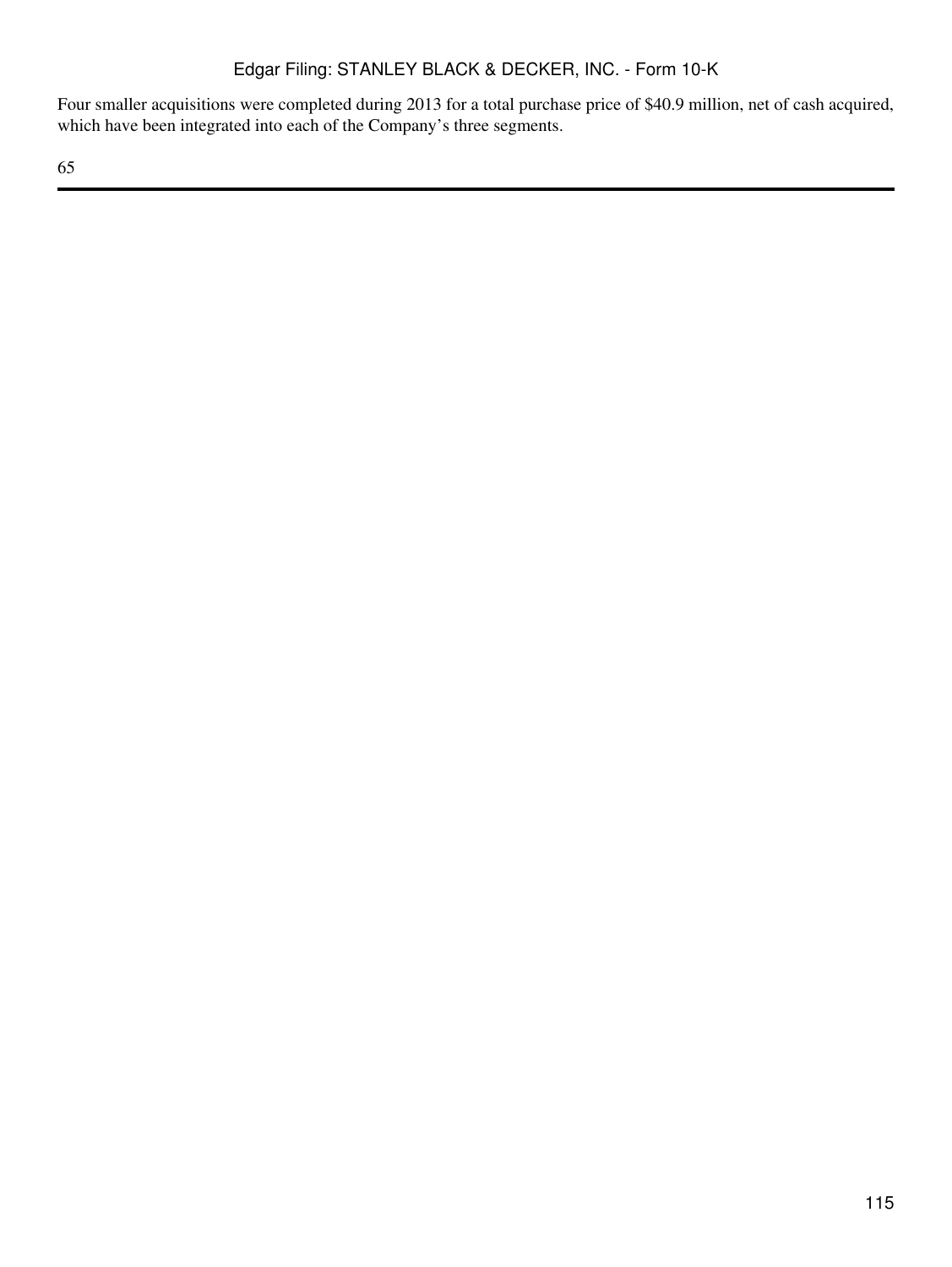#### ACTUAL AND PRO-FORMA IMPACT FROM ACQUISITIONS

As noted above, the Company completed two small acquisitions in 2015 which did not have a significant impact on the Company's Consolidated Statements of Operations for the year ended January 2, 2016. The Company did not complete any acquisitions during 2014.

During 2013, the Company completed the acquisitions of Infastech, GQ and four smaller acquisitions. The following table presents supplemental pro-forma information for continuing operations for the year ended December 28, 2013 as if those acquisitions had occurred on January 2, 2012. This pro-forma information includes acquisition-related charges. The pro-forma consolidated results are not necessarily indicative of what the Company's consolidated net sales and net earnings would have been had the Company completed these acquisitions on January 2, 2012. In addition, the pro-forma consolidated results do not reflect the actual or expected realization of any cost savings associated with the acquisitions.

| (Millions of Dollars, except per share amounts)  | Year-to-Date 2013 |
|--------------------------------------------------|-------------------|
| Net sales                                        | \$11,001.5        |
| Net earnings attributable to common shareowners  | 550.9             |
| Diluted earnings per share-continuing operations | 3.47              |

The 2013 pro-forma results were calculated by combining the results of Stanley Black & Decker with the stand-alone results of the 2013 acquisitions for their respective pre-acquisition periods. The following adjustments were made to account for certain costs which would have been incurred during these pre-acquisition periods:

• amortization expense related to intangibles valued as part of the purchase price allocation that would have been Elimination of the historical pre-acquisition intangible asset amortization expense and the addition of intangible asset incurred from December 31, 2012 to December 28, 2013.

step-up amortization factored into the 2013 pro-forma year, as such expenses would have occurred in the first year Because the 2013 acquisitions were assumed to occur on January 2, 2012, there were no deal costs or inventory following the acquisition.

F. GOODWILL AND INTANGIBLE ASSETS

GOODWILL — The changes in the carrying amount of goodwill by segment are as follows:

| Tools $\&$ | Security  | Industrial | Total     |
|------------|-----------|------------|-----------|
| \$3,445.7  | \$2,398.0 | \$1,431.8  | \$7,275.5 |
|            | 11.8      |            | 11.8      |
| (102.3)    | (92.6)    | (8.1)      | (203.0)   |
| \$3,343.4  | \$2,317.2 | \$1,423.7  | \$7,084.3 |
|            | Storage   |            |           |

As discussed previously, in the first quarter of 2015 the Company combined the CDIY business with certain complementary elements of the IAR and Healthcare business (formerly part of the Industrial and Security segments, respectively) to form one Tools & Storage business. As a result, the Company reclassed \$569 million of goodwill to the Tools & Storage segment as of January 3, 2015 to reflect the change in organizational structure. There was no impact to the consolidated financial statements of the Company as a result of this change.

As required by the Company's policy, goodwill and indefinite-lived trade names were tested for impairment in the third quarter of 2015. The Company assessed the fair value of its reporting units based on a discounted cash flow valuation model. The key assumptions used were discount rates and perpetual growth rates applied to cash flow projections. Also inherent in the discounted cash flow valuations were near-term revenue growth rates over the next five years. These assumptions contemplated business, market and overall economic conditions. The fair values of indefinite-lived trade names were also assessed using a discounted cash flow valuation model. The key assumptions used included discount rates, royalty rates and perpetual growth rates applied to projected sales. Based on the results of the testing in the third quarter of 2015, the Company determined that the fair values of each of its reporting units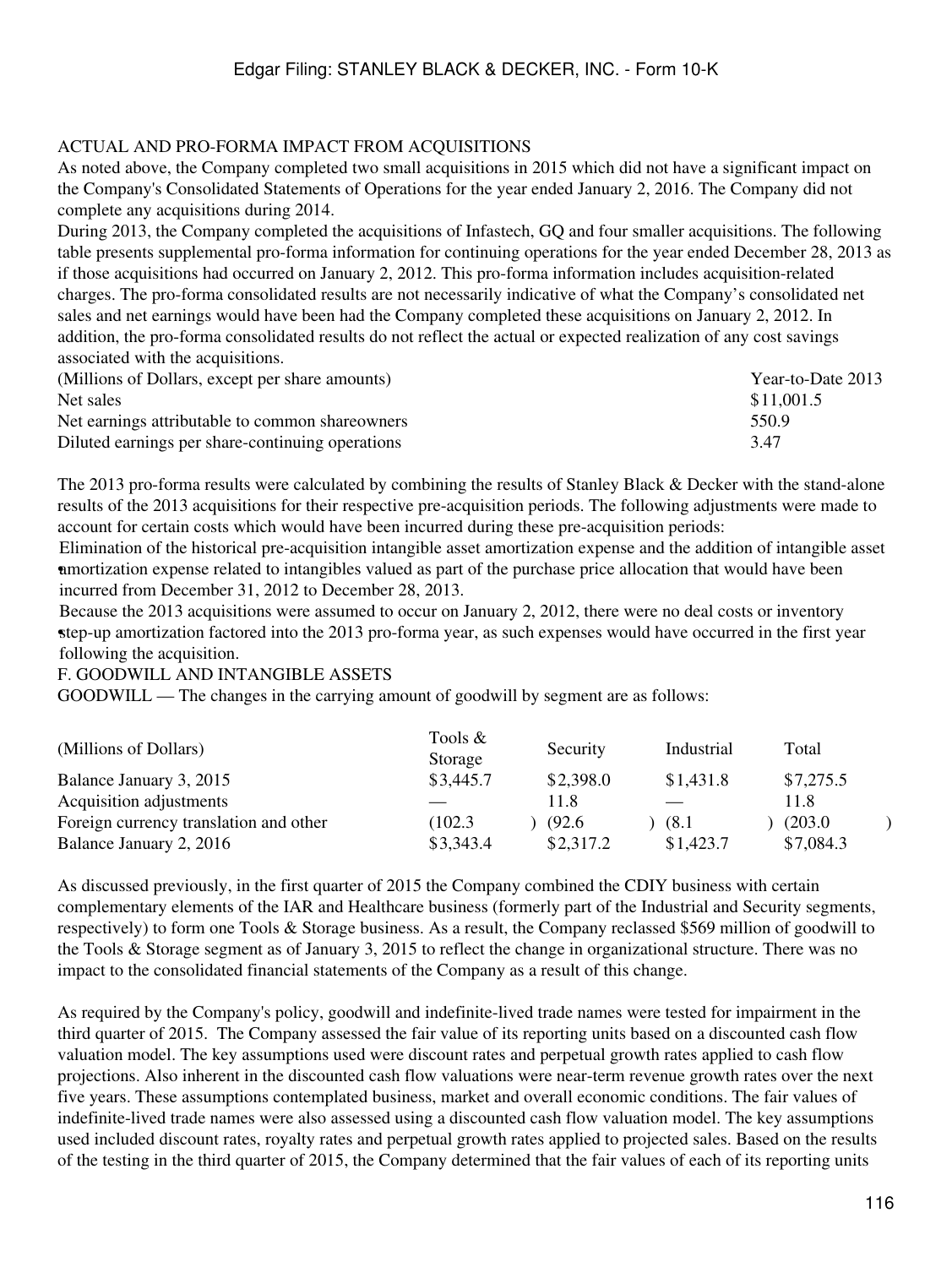and indefinite-lived trade names exceeded their respective carrying amounts.

During the fourth quarter of 2015, in connection with its quarterly forecasting cycle, the Company updated the forecasted operating results for each of its businesses based on the most recent financial results and best estimates of future operations. The updated forecasts reflected an expected decline in near-term revenue growth and profitability for the Infrastructure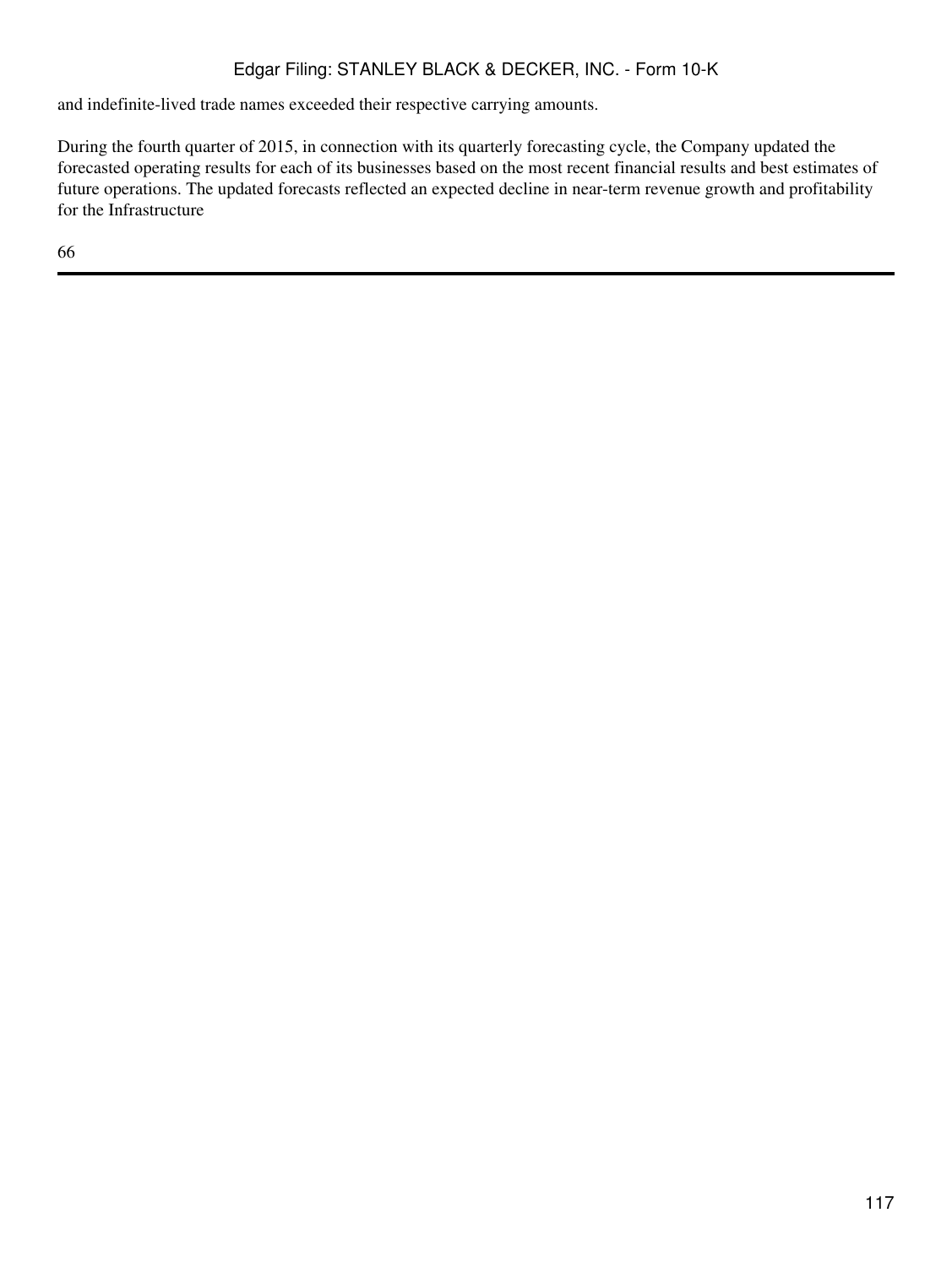reporting unit within the Industrial segment, primarily due to ongoing difficult market conditions in the oil  $\&$  gas industry, particularly in certain markets such as China and Russia, as well as continued declines in scrap steel prices. Accordingly, in connection with the preparation of the Consolidated Financial Statements for the year ended January 2, 2016, the Company performed an updated impairment analysis with respect to the Infrastructure reporting unit, which included approximately \$273 million of goodwill at year-end. Based on this analysis, which included revised assumptions of near-term revenue growth and profitability levels, it was determined that the fair value of the Infrastructure reporting unit exceeded its carrying value by 13%. Therefore, management concluded it was not more-likely-than-not that an impairment had occurred. Management is confident in the long-term viability and success of the Infrastructure reporting unit based on the strong long-term growth prospects of the markets and geographies served, the intensified focus and investments being made in organic growth initiatives (bolstered by the recently implemented SFS 2.0 program), and Infrastructure's leading market position in its respective industries.

In the event that future operating results of any of the Company's reporting units do not meet current expectations, management, based upon conditions at the time, would consider taking restructuring or other actions as necessary to maximize revenue growth and profitability. A thorough analysis of all the facts and circumstances existing at that time would need to be performed to determine if recording an impairment loss would be appropriate.

INTANGIBLE ASSETS — Intangible assets at January 2, 2016 and January 3, 2015 were as follows:

| (Millions of Dollars)                        | 2015<br>Gross<br>Carrying<br>Amount | Accumulated<br>Amortization | 2014<br>Gross<br>Carrying<br>Amount | Accumulated<br>Amortization |  |
|----------------------------------------------|-------------------------------------|-----------------------------|-------------------------------------|-----------------------------|--|
| Amortized Intangible Assets — Definite lives |                                     |                             |                                     |                             |  |
| Patents and copyrights                       | \$50.6                              | \$ (44.2)                   | \$52.8                              | \$ (43.9)                   |  |
| Trade names                                  | 164.8                               | (100.8)                     | 165.7                               | (89.6)                      |  |
| Customer relationships                       | 1,774.2                             | (995.5)                     | 1,832.0                             | (893.1)                     |  |
| Other intangible assets                      | 263.3                               | (148.7)                     | 275.6                               | (140.3)                     |  |
| Total                                        | \$2,252.9                           | \$(1,289.2)                 | \$2,326.1                           | \$(1,166.9)                 |  |

Total indefinite-lived trade names are \$1,577.8 million at January 2, 2016 and \$1,592.5 million at January 3, 2015. The year-over-year change is due to currency fluctuations.

| Aggregate intangible assets amortization expense by segment was as follows: |         |         |         |
|-----------------------------------------------------------------------------|---------|---------|---------|
| (Millions of Dollars)                                                       | 2015    | 2014    | 2013    |
| Tools & Storage                                                             | \$39.0  | \$40.7  | \$47.2  |
| Industrial                                                                  | 56.8    | 66.9    | 65.4    |
| Security                                                                    | 61.3    | 78.8    | 90.7    |
| Consolidated                                                                | \$157.1 | \$186.4 | \$203.3 |
|                                                                             |         |         |         |

The 2014 and 2013 amounts above are inclusive of amortization expense for discontinued operations amounting to \$2.9 million and \$4.2 million, respectively.

Future amortization expense in each of the next five years amounts to \$150.0 million for 2016, \$140.3 million for 2017, \$131.1 million for 2018, \$116.1 million for 2019, \$96.5 million for 2020 and \$329.7 million thereafter.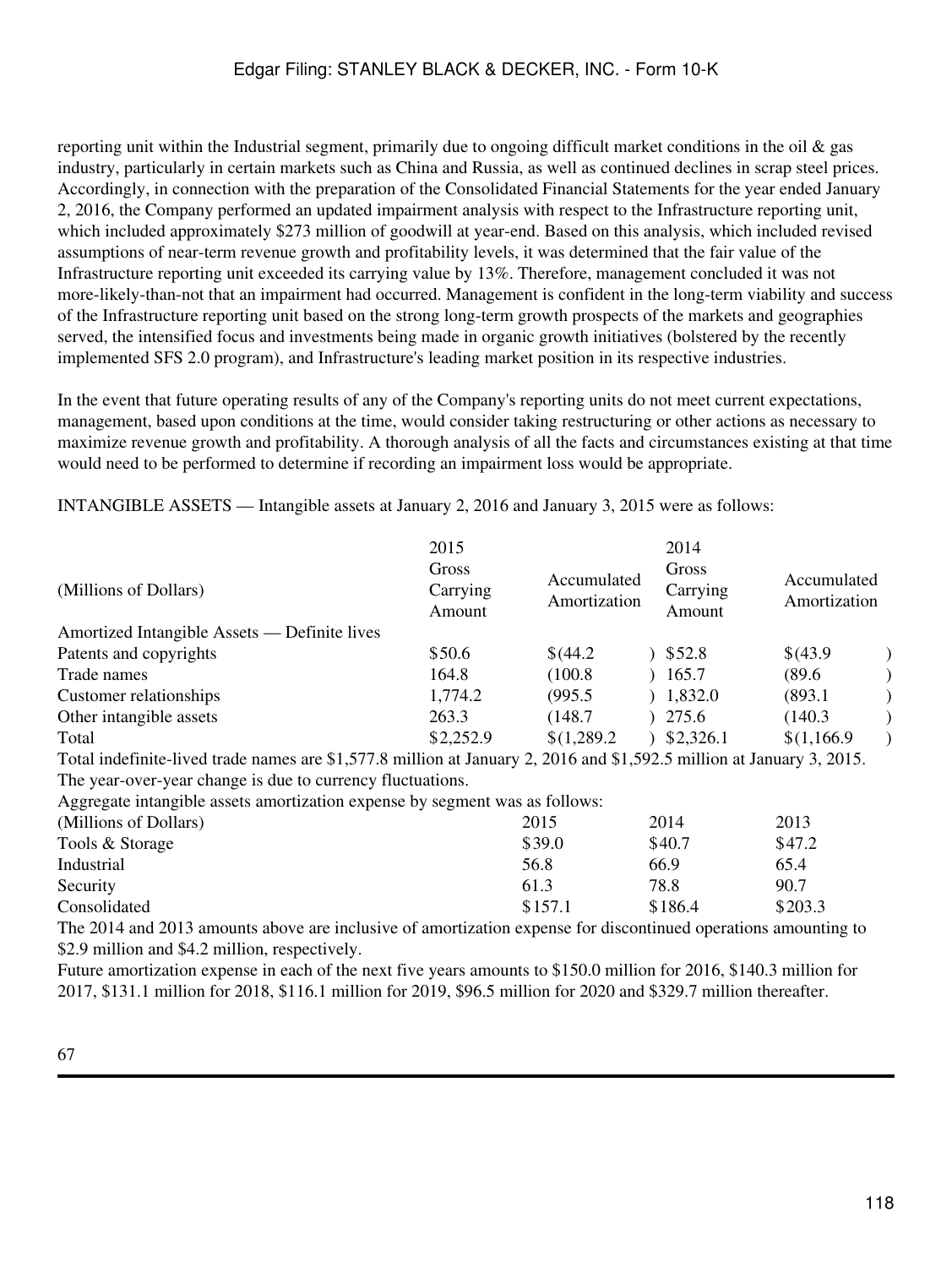#### G. ACCRUED EXPENSES

| Accrued expenses at January 2, 2016 and January 3, 2015 were as follows: |           |           |
|--------------------------------------------------------------------------|-----------|-----------|
| (Millions of Dollars)                                                    | 2015      | 2014      |
| Payroll and related taxes                                                | \$271.8   | \$282.7   |
| Income and other taxes                                                   | 157.6     | 139.2     |
| Customer rebates and sales returns                                       | 66.5      | 71.3      |
| Insurance and benefits                                                   | 71.8      | 77.2      |
| Accrued restructuring costs                                              | 58.7      | 97.6      |
| Derivative financial instruments                                         | 49.8      | 95.0      |
| Warranty costs                                                           | 67.8      | 69.2      |
| Deferred revenue                                                         | 89.2      | 84.4      |
| Forward share purchase contract                                          | 150.0     |           |
| Other                                                                    | 278.7     | 305.3     |
| Total                                                                    | \$1,261.9 | \$1,221.9 |
| IL LOUG BRDLLDRDE LUD FULLUGUIG LDD LUGRLED FRO                          |           |           |

H. LONG-TERM DEBT AND FINANCING ARRANGEMENTS

Long-term debt and financing arrangements at January 2, 2016 and January 3, 2015 follow:

| (Millions of Dollars)                              | <b>Interest Rate</b> | 2015      | 2014      |  |
|----------------------------------------------------|----------------------|-----------|-----------|--|
| Notes payable due 2018*                            | $\ast$               | \$632.5   | \$632.5   |  |
| Notes payable due 2018 (junior subordinated)       | 2.25%                | 345.0     | 345.0     |  |
| Notes payable due 2021                             | $3.40\%$             | 407.9     | 403.9     |  |
| Notes payable due 2022                             | 2.90%                | 753.9     | 753.8     |  |
| Notes payable due 2028                             | $7.05\%$             | 167.0     | 166.0     |  |
| Notes payable due 2040                             | 5.20%                | 363.5     | 362.1     |  |
| Notes payable due 2052 (junior subordinated)       | 5.75%                | 750.0     | 750.0     |  |
| Notes payable due 2053 (junior subordinated)       | 5.75%                | 402.7     | 398.7     |  |
| Other, payable in varying amounts through 2019     | $0.00\%$ - 2.43\%    | 19.2      | 33.7      |  |
| Total long-term debt, including current maturities |                      | \$3,841.7 | \$3,845.7 |  |
| Less: Current maturities of long-term debt         |                      | (5.1)     | (5.9)     |  |
| Long-term debt                                     |                      | \$3,836.6 | \$3,839.8 |  |
| *See full discussion on 2018 Notes Payable below.  |                      |           |           |  |

Aggregate annual principal maturities of long-term debt for each of the years from 2016 to 2020 are \$4.7 million, \$4.2 million, \$980.9 million, \$5.0 million, \$1.3 million, respectively, and \$2,854.9 million thereafter. These maturities represent the principal amounts to be paid and accordingly exclude the remaining \$13.2 million of unamortized fair value adjustments made in purchase accounting, which increased the Black & Decker note payable due 2028, as well as a loss of \$22.5 million pertaining to fair value adjustments and unamortized interest rate swap termination gains on interest rate swaps as described in Note I, Derivative Financial Instruments. Interest paid during 2015, 2014 and 2013 amounted to \$176.6 million, \$181.5 million and \$172.6 million, respectively.

In December 2013, the Company remitted \$351.8 million to the Trustee for the redemption of the \$300 million of Black & Decker Corporation 5.75% senior notes due 2016. The additional \$51.8 million deposited with the Trustee was to ensure that the Trustee would have sufficient funds to redeem the notes in full under the related indenture on the specified redemption date under any and all circumstances. Upon receipt of the funds, the Company's obligations with respect to the notes and the related indenture were discharged and therefore, the notes were no longer an obligation of the Company. At December 28, 2013, of the \$51.8 million paid, the Company had recorded a \$42.8 million pre-tax loss related to the anticipated redemption premium and \$9.0 million receivable. The loss was offset by gains of \$11.9 million related to the release of fair value adjustments made in purchase accounting, \$8.1 million from the recognition of gains on previously terminated derivatives and \$2.2 million of accrued interest, resulting in a net pre-tax loss of \$20.6 million. On January 24, 2014, the Trustee formally discharged the notes for a redemption value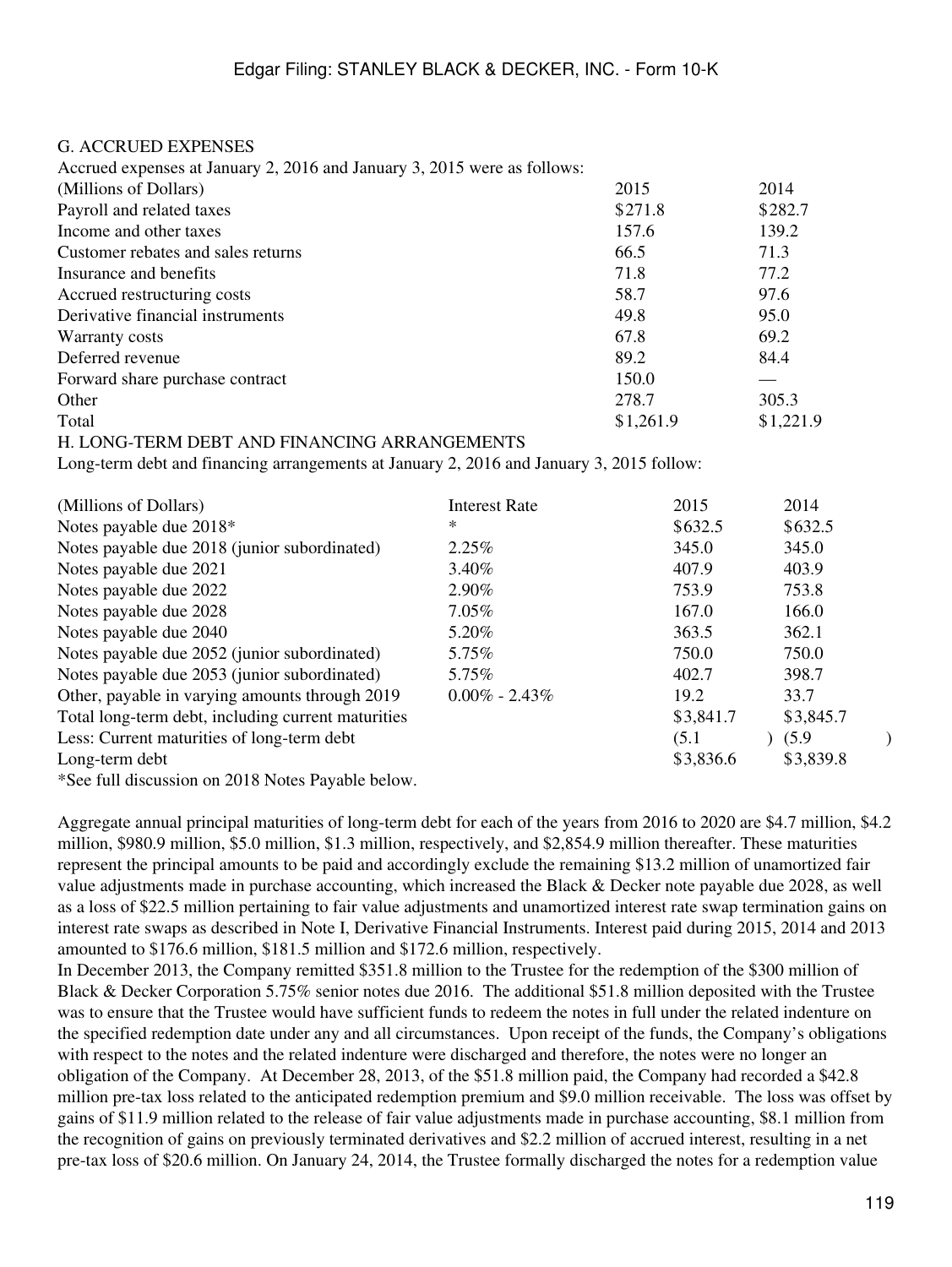of \$342.8 million, inclusive of accrued interest and paid the Company the \$9.0 million receivable.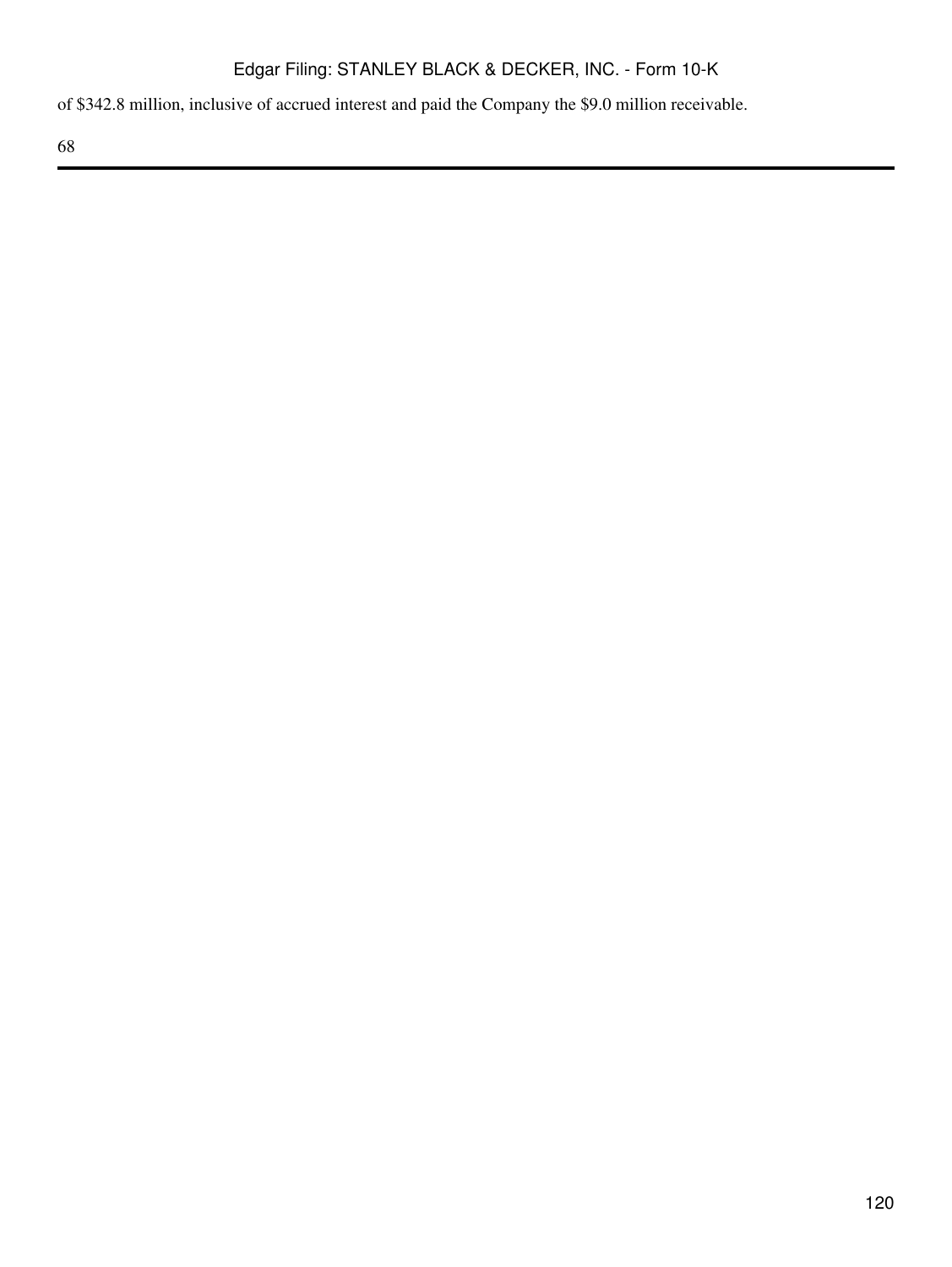In December 2013, the Company issued \$400.0 million aggregate principal amount of 5.75% fixed-to-floating rate junior subordinated debentures maturing December 15, 2053 ("2053 Junior Subordinated Debentures"). The 2053 Junior Subordinated Debentures bears interest at a fixed rate of 5.75% per annum, payable semi-annually in arrears to, but excluding December 15, 2018. From and including December 15, 2018, the 2053 Junior Subordinated Debentures will bear interest at an annual rate equal to three-month LIBOR plus 4.304% payable quarterly in arrears. The 2053 Junior Subordinated Debentures are unsecured and rank subordinate and junior in right of payment to all of the Company's existing and future senior debt. The 2053 Junior Subordinated Debentures rank equally in right of payment with all of the Company's other unsecured junior subordinated debt. The Company received proceeds from the offering of \$392.0 million, net of \$8.0 million of underwriting discounts and commissions, before offering expenses. The Company used the net proceeds primarily to repay commercial paper borrowings. The Company may, so long as there is no event of default with respect to the debentures, defer interest payments on the debentures, from time to time, for one or more Optional Deferral Periods (as defined in the indenture governing the 2053 Junior Subordinated Debentures) of up to five consecutive years. Deferral of interest payments cannot extend beyond the maturity date of the debentures. The 2053 Junior Subordinated Debentures include an optional redemption provision whereby the Company may elect to redeem the debentures, in whole or in part, at a "make-whole" premium based on United States Treasury rates, plus accrued and unpaid interest if redeemed before December 15, 2018, or at 100% of their principal amount plus accrued and unpaid interest if redeemed after December 15, 2018. In addition, the Company may redeem the debentures in whole, but not in part, before December 15, 2018, if certain changes in tax laws, regulations or interpretations occur at 100% of their principal amount plus accrued and unpaid interest.

In December 2013, the Company also issued 3,450,000 Equity Units, each with a stated value of \$100 and received approximately \$334.7 million in cash proceeds, as described in greater detail below.

In November 2012, the Company issued \$800 million of senior unsecured term notes, maturing on November 1, 2022 ("2022 Term Notes") with fixed interest payable semi-annually, in arrears, at a rate of 2.90% per annum. The 2022 Term Notes are unsecured and rank equally with all of the Company's existing and future unsecured and unsubordinated debt. The Company received net proceeds of \$793.9 million which reflects a discount of \$0.7 million and \$5.4 million of underwriting expenses and other fees associated with the transaction. The Company used the net proceeds from the offering for general corporate purposes, including repayment of short term borrowings. The 2022 Term Notes include a Change of Control provision that would apply should a Change of Control event (as defined in the Indenture governing the 2022 Term Notes) occur. The Change of Control provision states that the holders of the Term Notes may require the Company to repurchase, in cash, all of the outstanding 2022 Term Notes for a purchase price at 101.0% of the original principal amount, plus any accrued and unpaid interest outstanding up to the repurchase date. In December 2014, the Company repurchased \$45.7 million of the 2022 Term Notes and paid \$45.3 million cash and recognized a net pre-tax gain of less than \$0.1 million after expensing \$0.3 million of related loan discount costs and deferred financing fees. At January 2, 2016, the Company's carrying value includes \$0.4 million of unamortized discount.

In July 2012, the Company issued \$750.0 million of junior subordinated debentures, maturing on July 25, 2052 ("2052 Junior Subordinated Debentures") with fixed interest payable quarterly, in arrears, at a rate of 5.75% per annum. The 2052 Junior Subordinated Debentures are unsecured and rank subordinate and junior in right of payment to all of the Company's existing and future senior debt. The Company received net proceeds of \$729.4 million and paid \$20.6 million of fees associated with the transaction. The Company used the net proceeds from the offering for general corporate purposes, including repayment of debt and refinancing of near term debt maturities. The Company may, so long as there is no event of default with respect to the debentures, defer interest payments on the debentures, from time to time, for one or more Optional Deferral Periods (as defined in the indenture governing the 2052 Junior Subordinated Debentures) of up to five consecutive years per period. Deferral of interest payments cannot extend beyond the maturity date of the debentures. Additionally, the 2052 Junior Subordinated Debentures include an optional redemption whereby the Company may elect to redeem the debentures, in whole or in part, at the redemption price plus accrued and unpaid interest if redeemed before July 25, 2017, or at 100% of their principal amount plus accrued and unpaid interest if redeemed after July 25, 2017.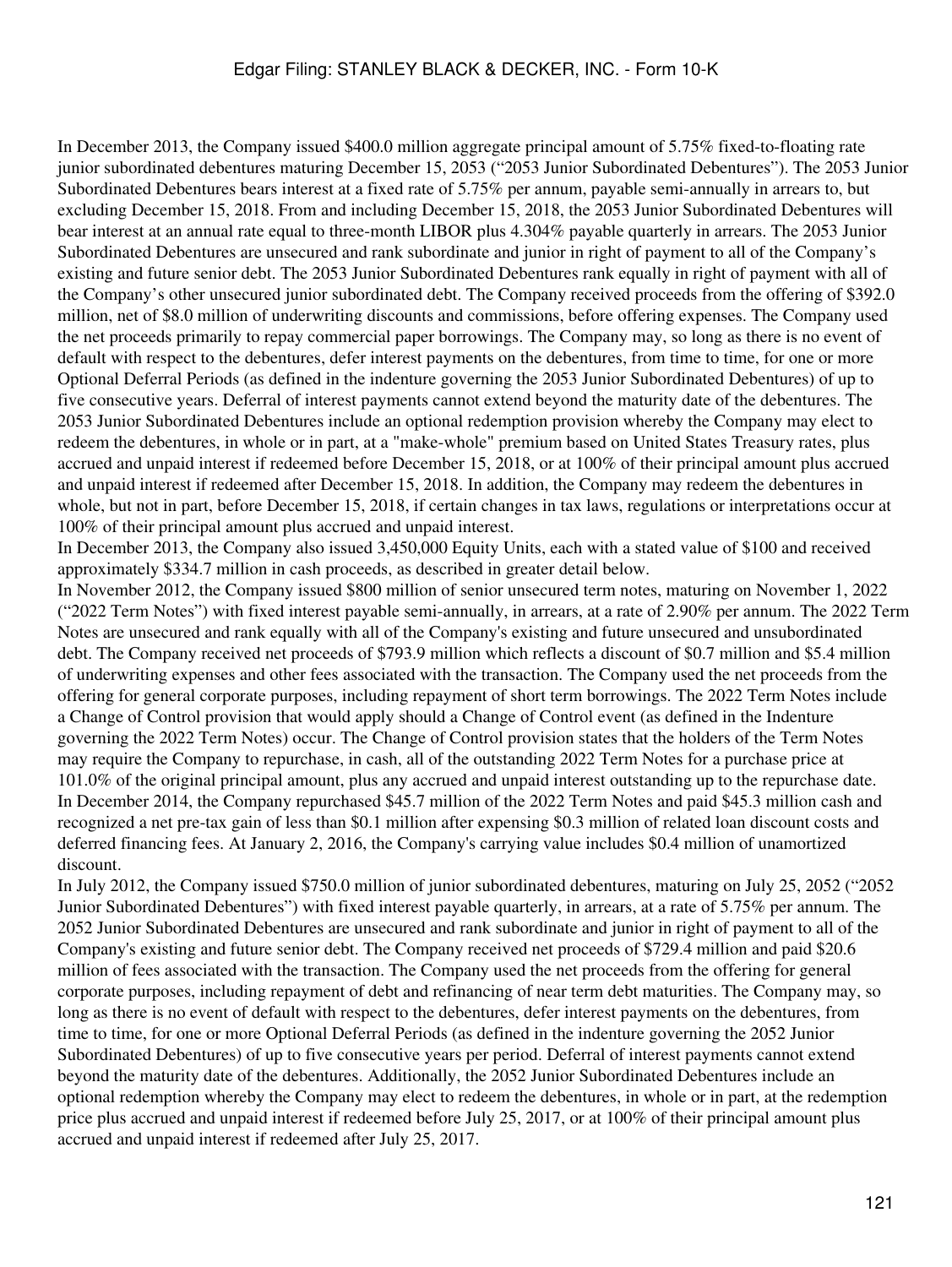At January 2, 2016, the Company's carrying value of its \$400.0 million notes payable due 2021 includes a loss of \$2.7 million pertaining to the fair value adjustment of fixed-to-floating interest rate swaps, \$10.8 million pertaining to the unamortized gain on previously terminated swaps and a \$0.2 million unamortized discount on the notes.

At January 2, 2016, the Company's carrying value on its \$150.0 million notes payable due 2028 includes gains of \$3.8 million pertaining to the fair value adjustment of the fixed-to-floating interest rate swaps and \$13.2 million associated with fair value adjustments made in purchase accounting.

At January 2, 2016, the Company's carrying value of its \$400.0 million notes payable due in 2040 includes \$36.2 million pertaining to the unamortized loss on previously terminated fixed-to-floating interest rate swaps and a \$0.3 million unamortized discount on the notes.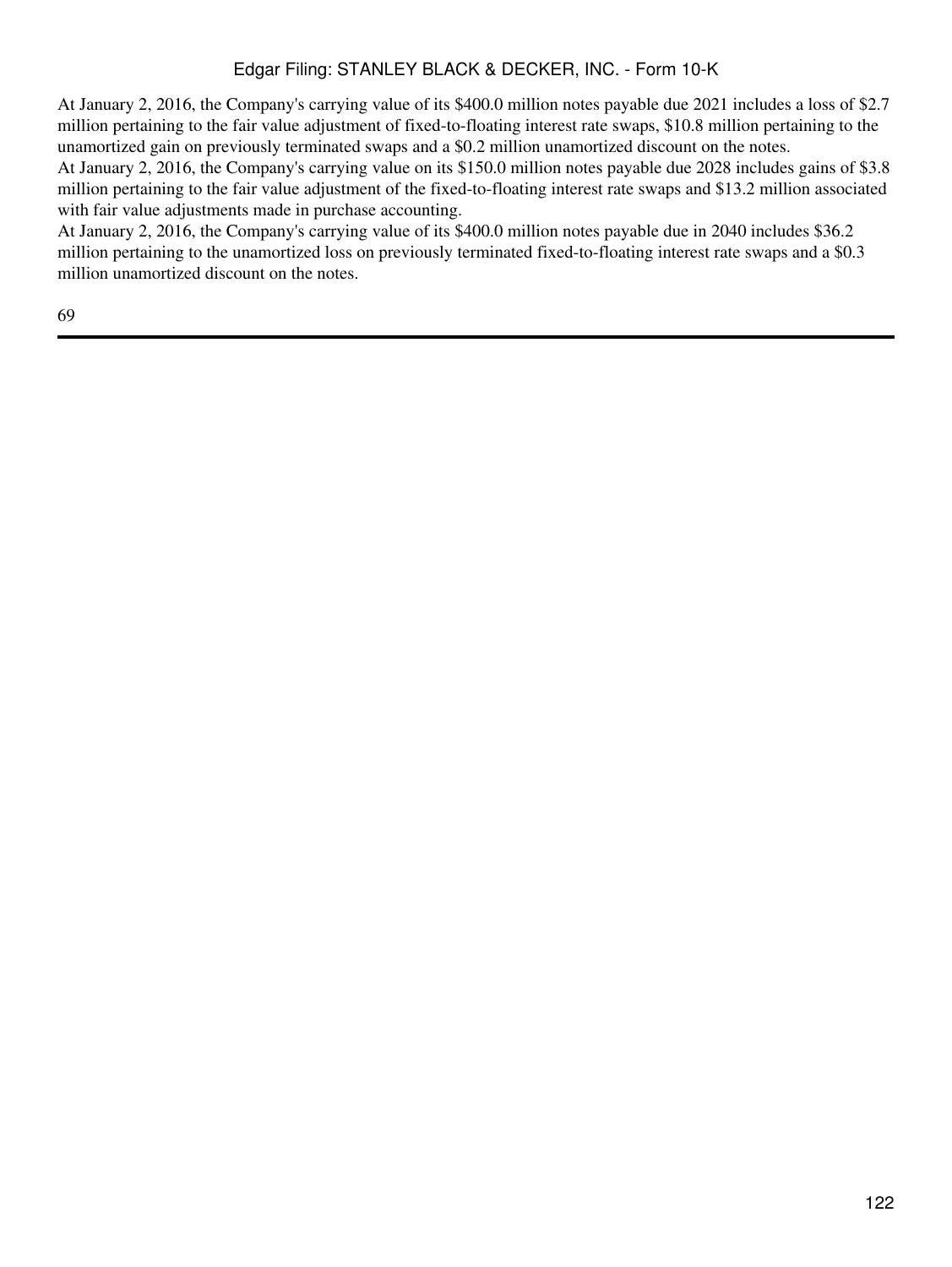At January 2, 2016, the Company's carrying value of its \$400.0 million 2053 Junior Subordinated Debentures includes a \$2.7 million gain pertaining to the fair value adjustment of the fixed-to-floating interest rate swaps.

Unamortized gains and fair value adjustments associated with interest rate swaps are more fully discussed in Note I, Derivative Financial Instruments.

Commercial Paper and Credit Facilities

At January 2, 2016, and January 3, 2015, the Company had no commercial paper borrowings outstanding against the Company's \$2.0 billion commercial paper program.

In December 2015, the Company amended and restated its existing five-year \$1.5 billion committed credit facility with the concurrent execution of a new five-year \$1.75 billion committed credit facility (the "Credit Agreement"). Borrowings under the Credit Agreement may include U.S. Dollars up to the \$1.75 billion commitment or in Euro or Pounds Sterling subject to a foreign currency sub-limit of \$400.0 million and bear interest at a floating rate dependent upon the denomination of the borrowing. Repayments must be made on December 18, 2020 or upon an earlier termination date of the Credit Agreement, at the election of the Company. The Credit Agreement is designated to be a liquidity back-stop for the Company's \$2.0 billion commercial paper program. As of January 2, 2016, the Company has not drawn on this commitment.

In addition, the Company has short-term lines of credit that are primarily uncommitted, with numerous banks, aggregating \$743.8 million, of which \$644.1 million was available at January 2, 2016. Short-term arrangements are reviewed annually for renewal.

At January 2, 2016, the aggregate amount of committed and uncommitted, long- and short-term lines was \$2.7 billion, of which \$2.5 million was recorded as short-term borrowings at January 2, 2016 excluding commercial paper borrowings outstanding. In addition, \$99.8 million of the short-term credit lines was utilized primarily pertaining to outstanding letters of credit for which there are no required or reported debt balances. The weighted average interest rates on short-term borrowings, primarily commercial paper, for the fiscal years ended January 2, 2016 and January 3, 2015 were 0.4% and 0.2%, respectively.

Equity Units

In December 2013, the Company issued 3,450,000 Equity Units (the "Equity Units"), each with a stated value of \$100. The Equity Units are initially comprised of a 1/10, or 10%, undivided beneficial ownership in a \$1,000 principal amount 2.25% junior subordinated note due 2018 (the "2018 Junior Subordinated Note") and a forward common stock purchase contract (the "Equity Purchase Contract"). The Company received approximately \$334.7 million in cash proceeds from the Equity Units, net of underwriting discounts and commissions, before offering expenses, and recorded \$345.0 million in long-term debt. The proceeds were used primarily to repay commercial paper borrowings. The Company also used \$9.7 million of the proceeds to enter into capped call transactions utilized to hedge potential economic dilution as described in more detail below.

#### Equity Purchase Contracts:

Each Equity Purchase Contract obligates the holders to purchase, on November 17, 2016, for a price of \$100, between 1.0122 and 1.2399 shares of the Company's common stock (subject to customary anti-dilution adjustments) or approximately 3.5 to 4.3 million common shares, respectively. As of January 2, 2016, due to customary anti-dilution provisions, the settlement rate on the Equity Units Stock was 1.0140 (equivalent to a conversion price of approximately \$98.62 per common share). If a fundamental change occurs, in certain circumstances, the number of shares of common stock deliverable upon settlement of the Equity Purchase Contracts will be increased by a make-whole amount, resulting in the issuance of a maximum of approximately 6.1 million shares of common stock. Upon settlement of the Equity Purchase Contracts on November 17, 2016, the Company will receive additional cash proceeds or debt extinguishment of \$345.0 million. The Junior Subordinated 2018 Notes, described further below, are initially pledged as collateral to secure the holders' obligations to purchase the Company's common stock under the terms of the Equity Purchase Contracts. Equity Purchase Contract holders may elect to settle their obligations under the Equity Purchase Contracts early, in cash.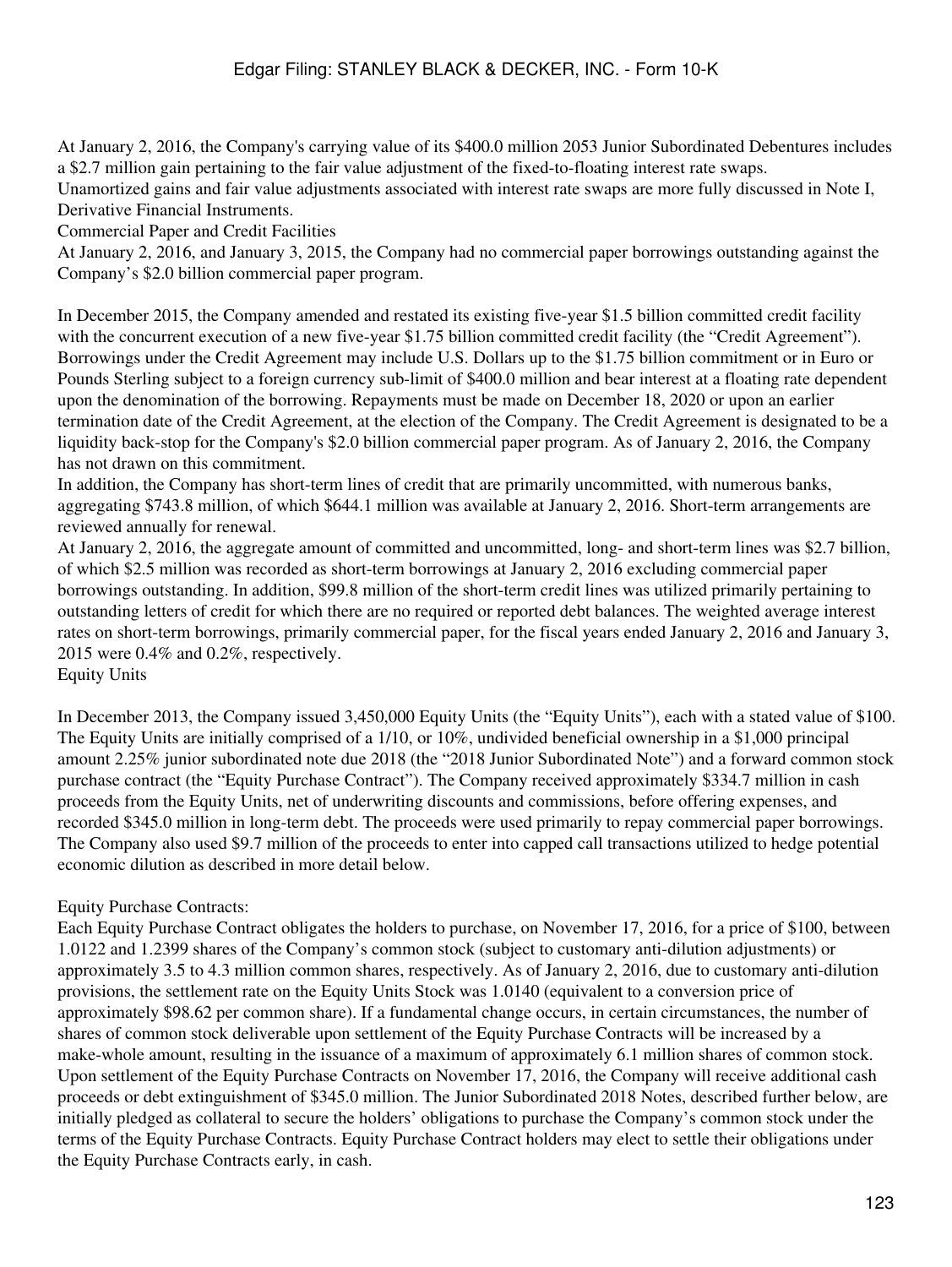Holders of the Equity Purchase Contracts are paid contract adjustment payments ("Contract Adjustment Payments") at a rate of 4.00% per annum, payable quarterly in arrears on February 17, May 17, August 17 and November 17 of each year, commencing February 17, 2014. The \$40.2 million present value of the Contract Adjustment Payments reduced Shareowners' Equity upon issuance of the Equity Units and a related liability for the present value of the cash payments of \$40.2 million was recorded. As each quarterly Contract Adjustment Payment is made, the related liability is reduced and the difference between the cash payment and the present value of the Contract Adjustment Payment of approximately \$0.6 million is accreted to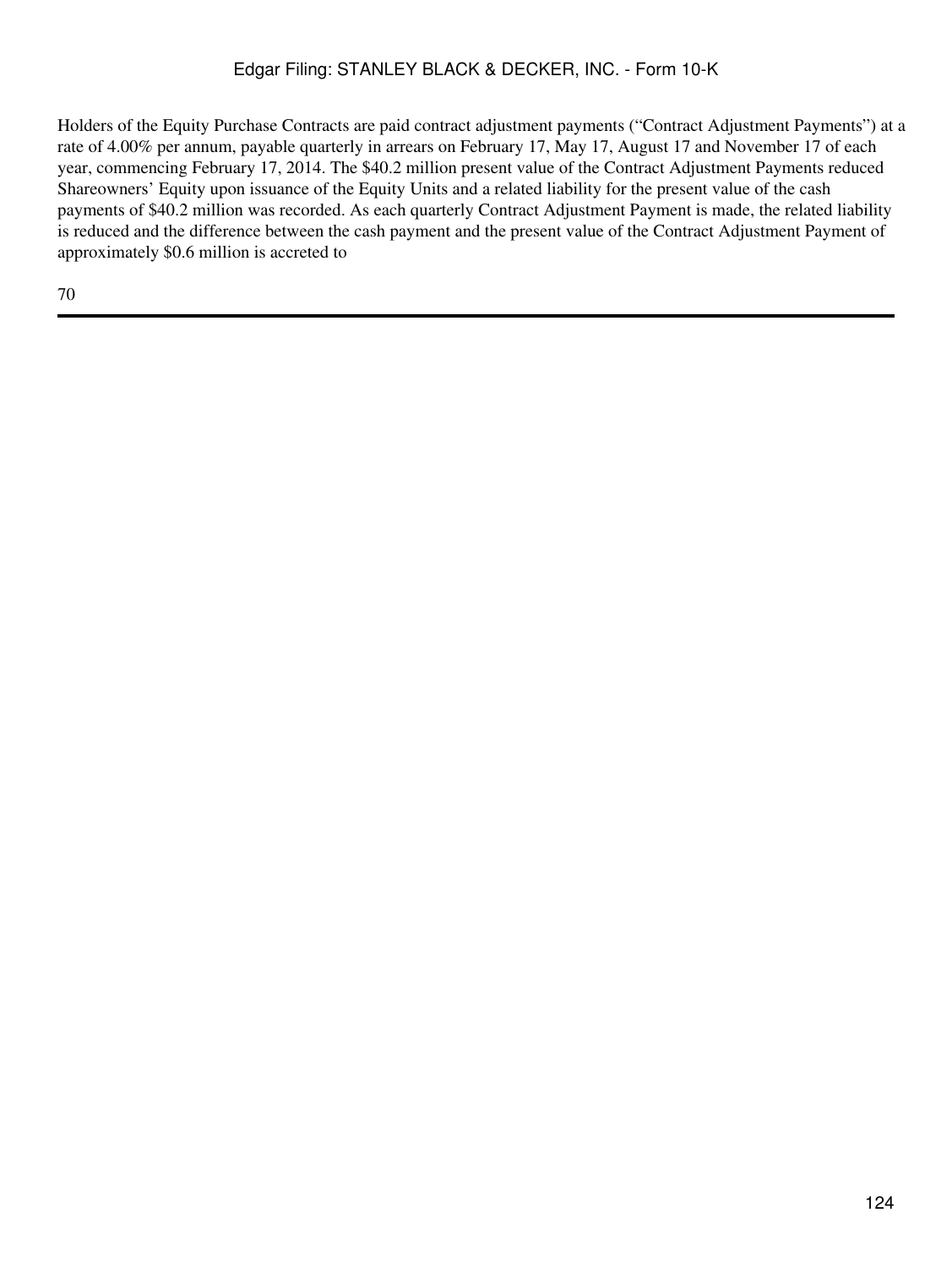interest expense over the three-year term. As of January 2, 2016, the present value of the Contract Adjustment Payments was \$13.6 million.

#### 2018 Junior Subordinated Notes:

The \$345.0 million aggregate principal amount of the 2018 Junior Subordinated Notes will mature on November 17, 2018. The 2018 Junior Subordinated Notes bear interest at a rate of 2.25% per annum, payable quarterly in arrears on February 17, May 17, August 17 and November 17 of each year, commencing February 17, 2014. The 2018 Junior Subordinated Notes are unsecured and rank subordinate and junior in right of payment to the Company's existing and future senior indebtedness. The 2018 Junior Subordinated Notes initially rank equally in right of payment with all of the Company's other unsecured junior subordinated debt.

The Company may elect, at its option, to remarket the 2018 Junior Subordinated Notes early during a period beginning on August 12, 2016 and ending October 26, 2016. Unless an early remarketing is successful, the Company will be required to remarket the 2018 Junior Subordinated Notes during a final remarketing period beginning on November 7, 2016 and ending November 14, 2016. Holders of Equity Units may elect not to participate in the remarketing by creating "Treasury Units" (replacing the 2018 Junior Subordinated Notes with zero-coupon U.S. Treasury securities as substitute collateral to secure their obligations under the Equity Purchase Contracts) or "Cash Settled Units" (replacing the 2018 Junior Subordinated Notes with cash as substitute collateral to secure their obligations under the Equity Purchase Contracts), or by settling the Equity Purchase Contracts early in cash prior to November 17, 2016. Upon a successful remarketing, the proceeds attributable to 2018 Junior Subordinated Notes that were components of Equity Units will be used to satisfy in full the Equity Unit holders' obligations to purchase the Company's common stock under the Equity Purchase Contracts (or, in the case of an early remarketing, will be used to purchase a portfolio of U.S. Treasury securities, the proceeds of which will be used to satisfy such obligations). At the time of the remarketing: (1) the interest rate on the 2018 Junior Subordinated Notes may be re-set and (2) the ranking of the 2018 Junior Subordinated Notes will change such that they rank senior to all of the Company's existing and future unsecured junior subordinated debt and junior to all of the Company's existing and future senior debt.

Interest expense of \$7.8 million was recorded for both 2015 and 2014 related to the contractual interest coupon on the 2018 Junior Subordinated Notes.

#### Capped Call Transactions:

In order to offset the potential economic dilution associated with the common shares issuable upon settlement of the Equity Purchase Contracts, the Company entered into capped call transactions with a major financial institution (the "counterparty"). The capped call transactions cover, subject to customary anti-dilution adjustments, the number of shares equal to the number of shares issuable upon settlement of the Equity Purchase Contracts at the 1.0122 minimum settlement rate. The capped call transactions have a term of approximately three years and initially had a lower strike price of \$98.80, which corresponds to the minimum settlement rate of the Equity Purchase Contracts, and an upper strike price of \$112.91, which is approximately 40% higher than the closing price of the Company's common stock on November 25, 2013, and are subject to customary anti-dilution adjustments. With respect to the impact on the Company, the capped call transactions and Equity Units, when taken together, result in the economic equivalent of having the conversion price on Equity Units at \$112.71, the upper strike of the capped call as of January 2, 2016. The Company paid \$9.7 million of cash to fund the cost of the capped call transactions, which was recorded as a reduction of Shareowners' Equity. The capped call transactions may be settled by net share settlement or, at the Company's option and subject to certain conditions, cash settlement, physical settlement or modified physical settlement (in which case the number of shares the Company will receive will be reduced by a number of shares based on the excess, if any, of the volume-weighted average price of its common stock, as measured under the terms of the capped call transactions, over the upper strike price of the capped call transactions). If the capped call transactions are exercised and the volume-weighted average price per share of common stock, as measured under the terms of the capped call transactions, is greater than the lower strike price of the capped call transactions but not greater than the upper strike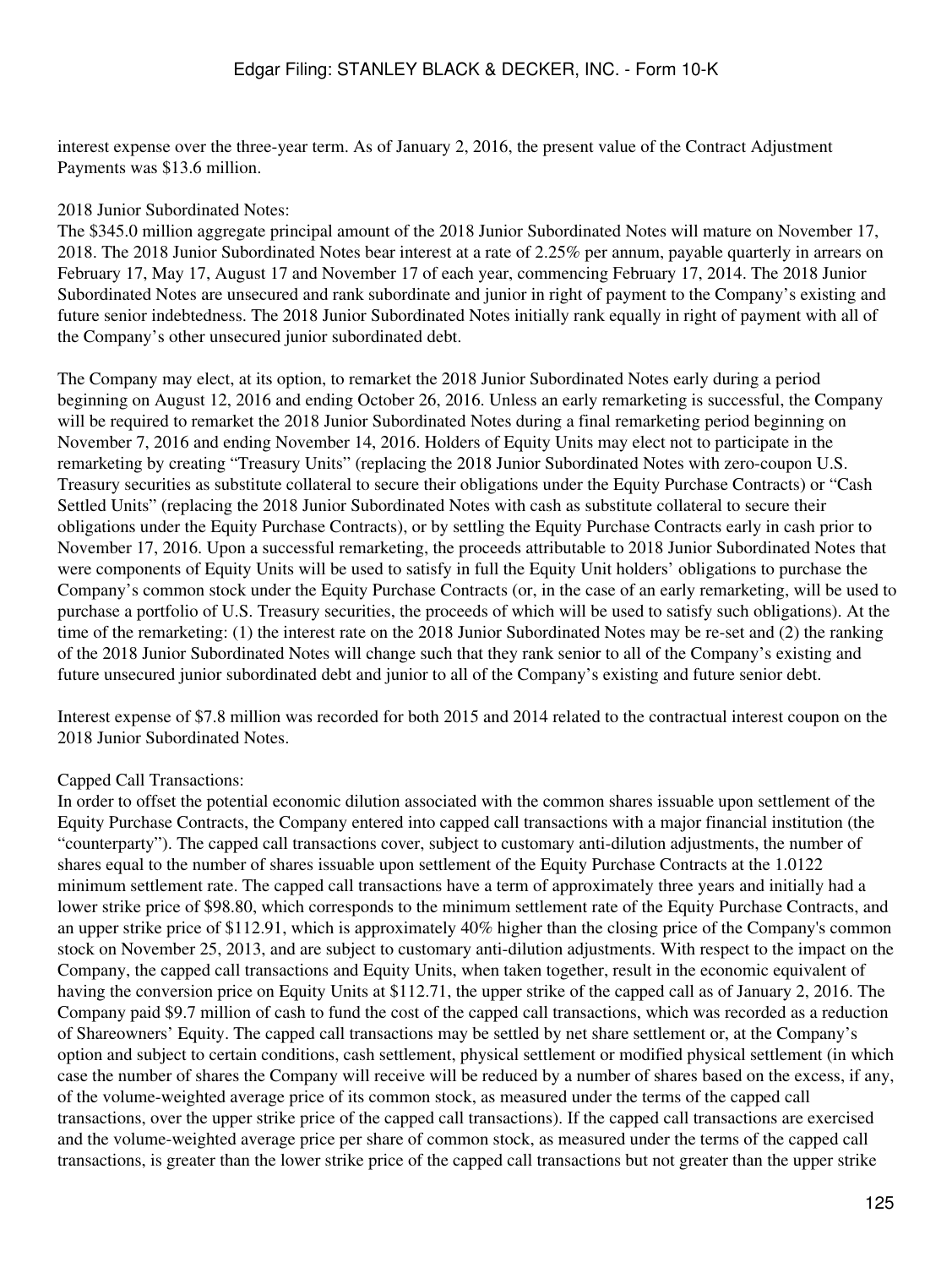price of the capped call transactions, then the value the Company expects to receive from the capped call counterparties will be generally based on the amount of such excess. As a result, the capped call transactions may offset the potential dilution upon settlement of the Equity Purchase Contracts. If, however, the volume-weighted average price per share of common stock, as measured under the terms of the capped call transactions, exceeds the upper strike price of the capped call transactions, the value the Company expects to receive upon settlement of the capped call transactions (or portions thereof) will be approximately equal to (x) the excess of the upper strike price of the capped call transactions over the lower strike price of the capped call transactions times (y) the number of shares of common stock relating to the capped call transactions (or the portions thereof) being exercised, in each case as determined under the terms of the capped call transactions. As a result, the dilution mitigation under the capped call transactions will be limited based on such capped value. See Note J, Capital Stock, for further details on the capped call transactions.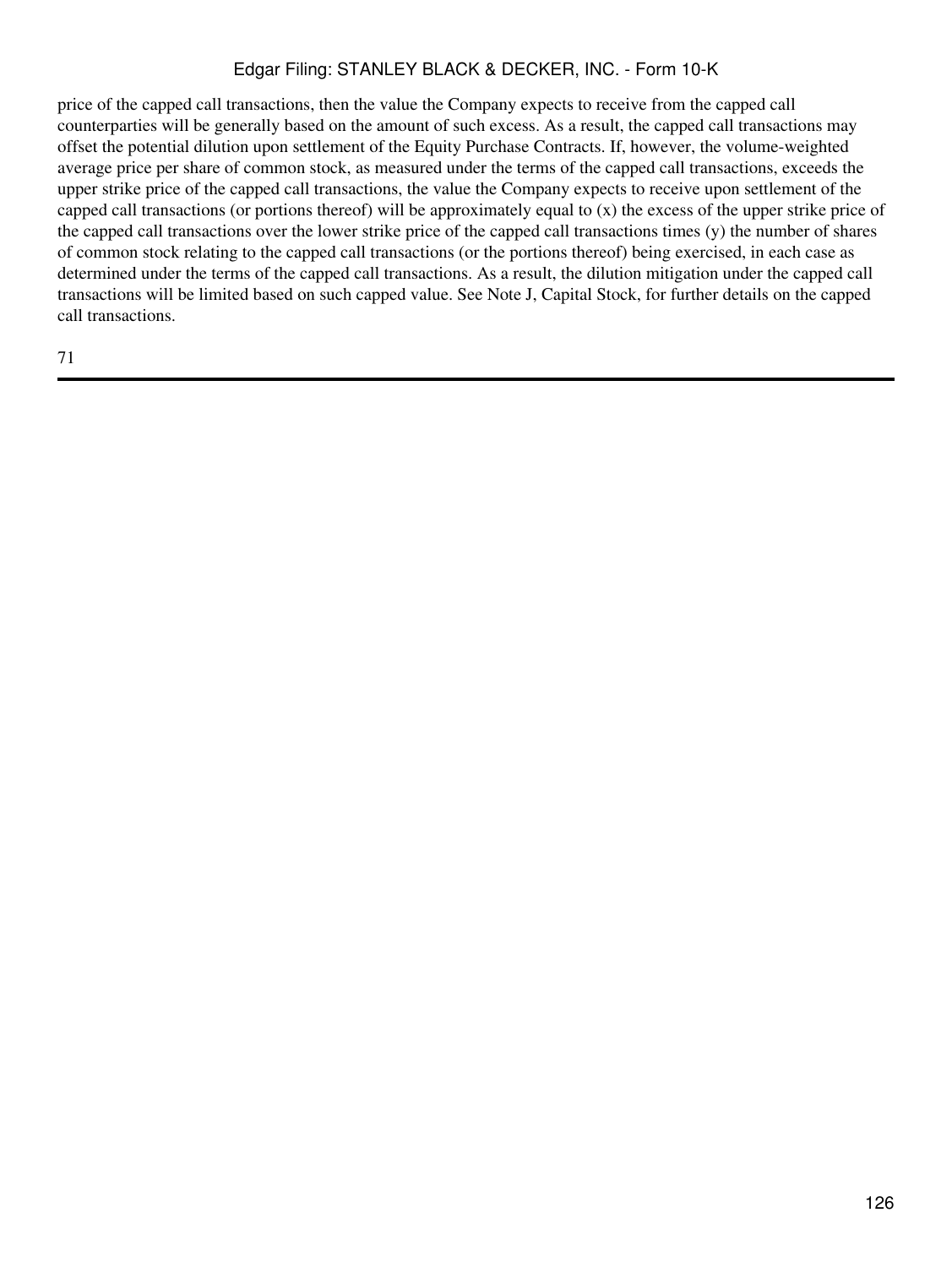#### Convertible Preferred Units

In November 2010, the Company issued 6,325,000 Convertible Preferred Units (the "Convertible Preferred Units"), each with a stated amount of \$100. The Convertible Preferred Units were comprised of a 1/10, or 10%, undivided beneficial ownership in a \$1,000 principal amount junior subordinated note (the "Note") and a Purchase Contract (the "Purchase Contract") obligating holders to purchase one share of the Company's 4.75% Series B Perpetual Cumulative Convertible Preferred Stock (the "Convertible Preferred Stock"). The Company received \$613.5 million in cash proceeds from the Convertible Preferred Units offering, net of underwriting fees. Purchase Contracts:

Each Purchase Contract obligated the holder to purchase, on November 17, 2015, for \$100, one newly-issued share of Convertible Preferred Stock.

Holders of the Purchase Contracts were paid contract adjustment payments ("contract adjustment payments") at a rate of 0.50% per annum, payable quarterly in arrears on February 17, May 17, August 17 and November 17 of each year. The \$14.9 million present value of the contract adjustment payments reduced Shareowners' Equity at inception. As each quarterly contract adjustment payment was made, the related liability was relieved with the difference between the cash payment and the present value of the contract adjustment payment recorded as interest expense. In accordance with the Purchase Contracts, on November 17, 2015, the Company issued 6,325,000 shares of Convertible Preferred Stock and made the final contract adjustment payment on the Purchase Contracts. The purchase price for the Convertible Preferred Stock was paid using the proceeds of the remarketing described below. Convertible Preferred Stock:

Holders of the Convertible Preferred Stock were entitled to receive cumulative cash dividends at the rate of 4.75% per annum of the \$100 liquidation preference per share of the Convertible Preferred Stock. Dividends on the Convertible Preferred Stock were payable, when, as and if declared by the Company's board of directors, quarterly in arrears in conjunction with the contract adjustment payments.

On November 18, 2015, the Company informed holders that it would redeem, on December 24, 2015 (the "Redemption Date"), all outstanding shares of Convertible Preferred Stock that had not previously been converted at a redemption price of \$100.49 per share in cash (the "Redemption Price"), which was equal to the liquidation preference per share of Convertible Preferred Stock of \$100, plus accrued and unpaid dividends thereon to, but excluding, the Redemption Date.

Substantially all of the holders of Convertible Preferred Stock elected to convert their shares of Convertible Preferred Stock prior to the Redemption Date. The Company elected to settle all conversions of Convertible Preferred Stock through combination settlement, with a specified dollar amount of \$100. The amounts due upon conversion were equal to the sum of the Daily Settlement Amounts for each of the 20 consecutive trading days during the observation period, November 23, 2015 through December 21, 2015. Daily Settlement Amount means, for each of the 20 consecutive trading days during the observation period: (1) cash equal to the lesser of (A) \$5.00 and (B) 1/20th of the product of the (i) applicable conversion rate on such trading day and (ii) the daily volume-weighted average price of common stock on such trading day (the "Daily Conversion Value"); and (2) to the extent the Daily Conversion Value for such trading day exceeds \$5.00, a number of shares of common stock equal to (A) the difference between such Daily Conversion Value and \$5.00, divided by (B) the daily volume-weighted average price for such trading day.

The Company settled all conversions on December 24, 2015 by paying \$632.5 million in cash for the \$100 par value per share of Convertible Preferred Stock and issuing 2.9 million common shares for the excess value of the conversion feature above the \$100 face value per share of Convertible Preferred Stock. The conversion rates used in calculating the Daily Conversion Value during the observation period, were 1.3763 (equivalent to a conversion price set at \$72.66 per common share) prior to December 2, 2015 and 1.3789 (equivalent to a conversion price set at \$72.52 per common share) on and after December 2, 2015.

Notes: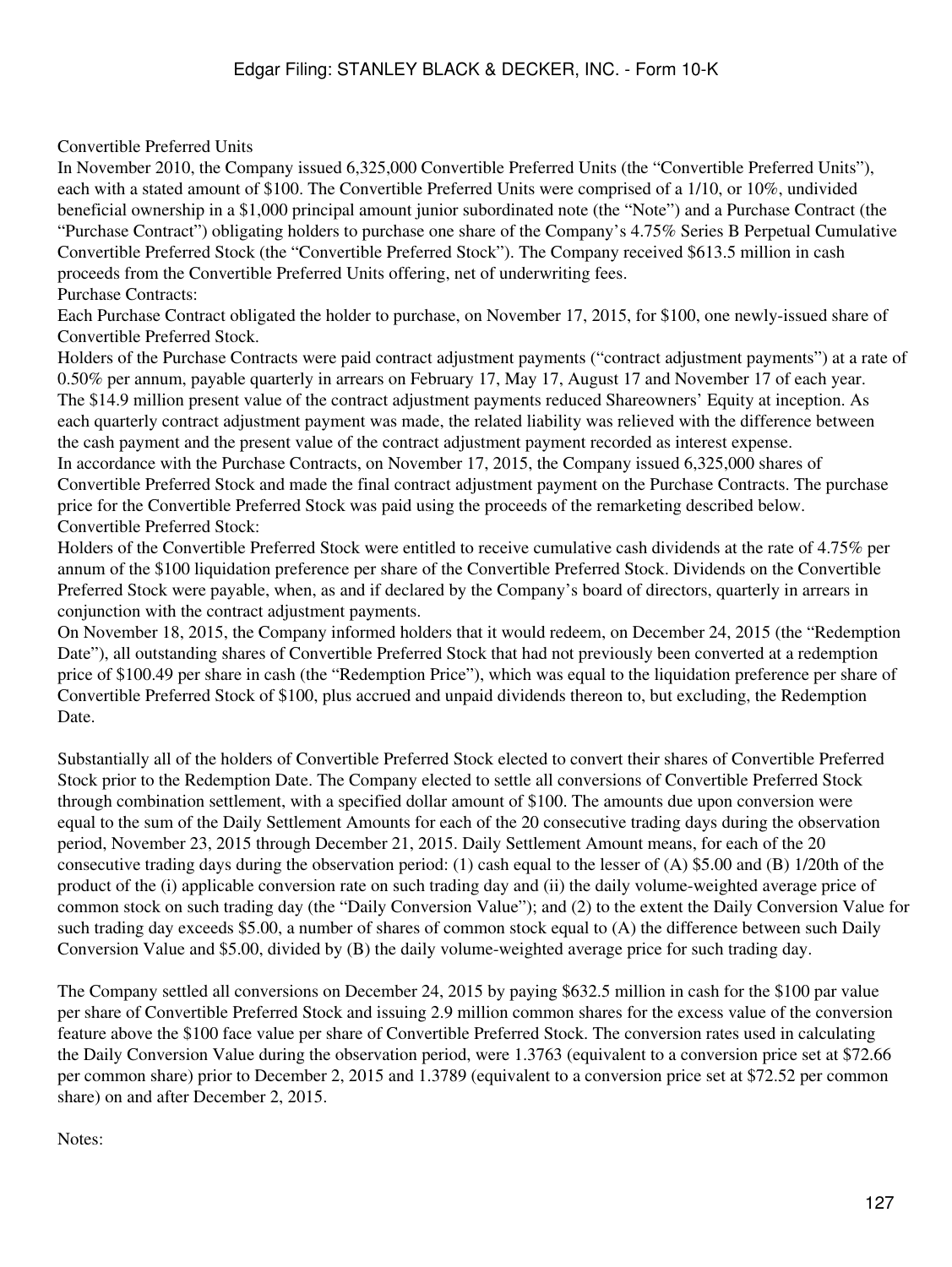The \$632.5 million principal amount of the Notes are due November 17, 2018. At maturity, the Company is obligated to repay the principal in cash. The Notes initially bore interest at an initial rate of 4.25% per annum, initially payable quarterly in arrears on the same dates as the contract adjustment payments. The Notes are the Company's direct, unsecured general obligations and are subordinated and junior in right of payment to the Company's existing and future senior indebtedness. The Notes initially ranked equally in right of payment with all of the Company's other junior subordinated debt. The interest rate, payment dates and ranking of the notes were reset in connection with the remarketing, as described below. The Notes were initially pledged as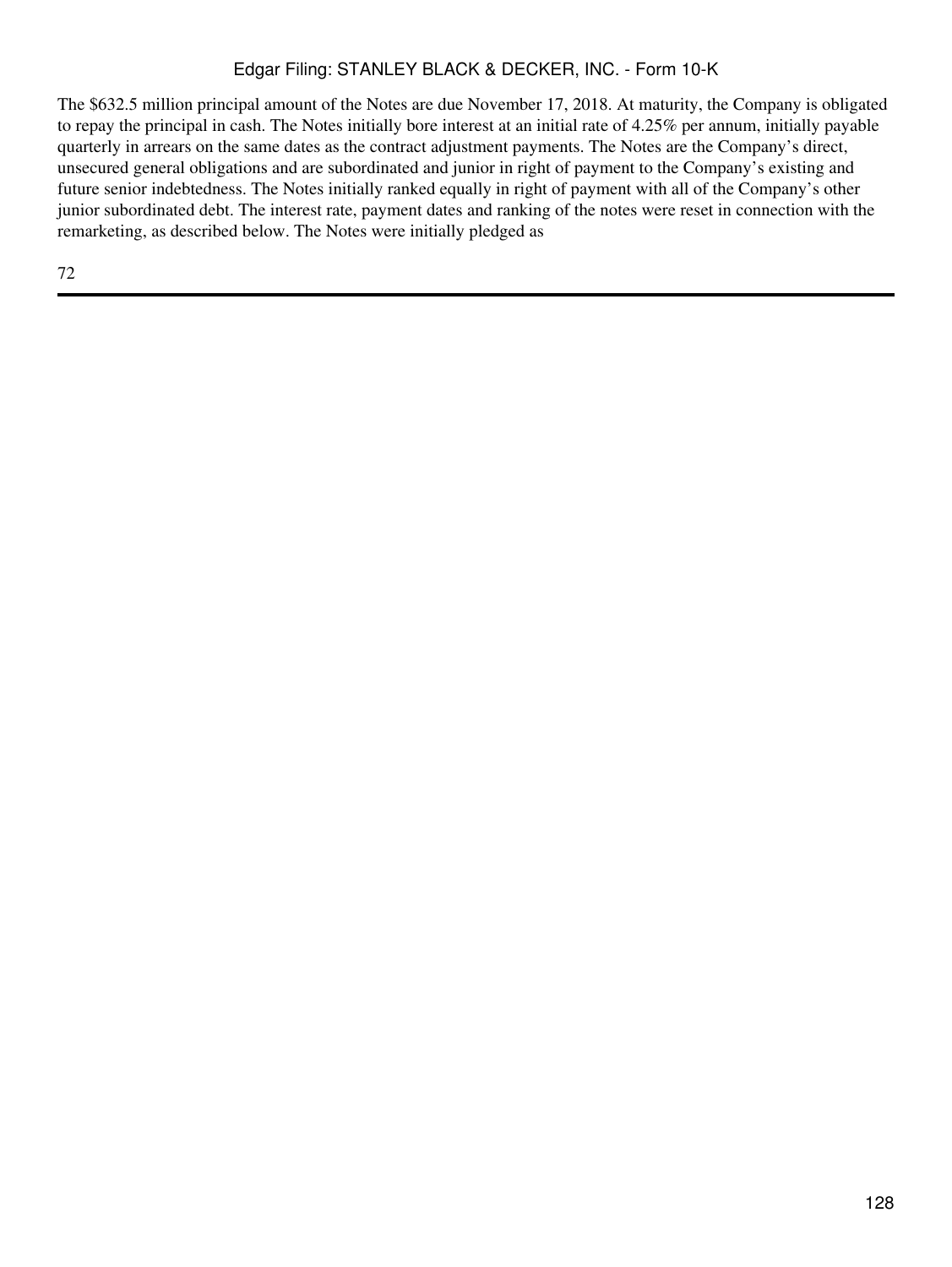collateral to guarantee the obligations of holders of Purchase Contracts to purchase Convertible Preferred Stock. Upon completion of the remarketing, the Notes were released from that pledge arrangement.

The Company successfully remarketed the Notes on November 5, 2015. In connection with the remarketing, the interest rate on the notes was reset, effective on the November 17, 2015 settlement date of the remarketing, to a rate of 2.45% per annum, payable semi-annually in arrears on May 17 and November 17 of each year, commencing May 17, 2016. Following settlement of the remarketing, the Notes remain the Company's direct, unsecured general obligations subordinated and junior in right of payment to the Company's existing and future senior indebtedness, but the Notes rank senior in right of payment to specified junior indebtedness on the terms and to the extent set forth in the indentures governing such junior indebtedness.

The remarketing resulted in proceeds of \$632.5 million. The Company did not directly receive any proceeds from the remarketing. Instead, the proceeds of remarketing were automatically applied to satisfy in full the related unit holders' obligations to purchase Convertible Preferred Stock under their Purchase Contracts.

Interest expense of \$1.9 million was recorded for 2015, related to the contractual interest coupon on the 2018 Subordinated Notes based upon the 2.45% annual rate and \$23.3 million was recorded in 2015 and \$26.9 million each for 2014 and 2013, related to the contractual interest coupon on the Notes based upon the 4.25% annual rate. The unamortized deferred issuance cost of the Notes was \$5.0 million at January 2, 2016, and will be recorded to interest expense over the term of the underlying Notes.

## Equity Option:

In order to offset the common shares that were deliverable upon conversion of shares of Convertible Preferred Stock, the Company entered into capped call transactions (equity options) with certain major financial institutions (the "capped call counterparties"). The capped call transactions cover, subject to anti-dilution adjustments, the number of shares of common stock equal to the number of shares of common stock underlying the maximum number of shares of Convertible Preferred Stock issuable upon settlement of the Purchase Contracts. Each of the capped call transactions had an original term of approximately five years and initially has a lower strike price of \$75.00, which corresponds to the initial conversion price of the Convertible Preferred Stock, and an upper strike price of \$97.95, which was approximately 60% higher than the closing price of the common stock on November 1, 2010. The Company paid \$50.3 million of cash to fund the cost of the capped call transactions, which was recorded as a reduction of Shareowners' Equity. On August 5, 2015, the Company terminated the capped call options on its common stock and received 1,692,778 shares of common stock.

#### I. DERIVATIVE FINANCIAL INSTRUMENTS

The Company is exposed to market risk from changes in foreign currency exchange rates, interest rates, stock prices and commodity prices. As part of the Company's risk management program, a variety of financial instruments such as interest rate swaps, currency swaps, purchased currency options, foreign exchange contracts and commodity contracts, are used to mitigate interest rate exposure, foreign currency exposure and commodity price exposure. Financial instruments are not utilized for speculative purposes. If the Company elects to do so and if the instrument meets the criteria specified in ASC 815, "Derivatives and Hedging", management designates its derivative instruments as cash flow hedges, fair value hedges or net investment hedges. Generally, commodity price exposures are not hedged with derivative financial instruments and instead are actively managed through customer pricing initiatives, procurement-driven cost reduction initiatives and other productivity improvement projects.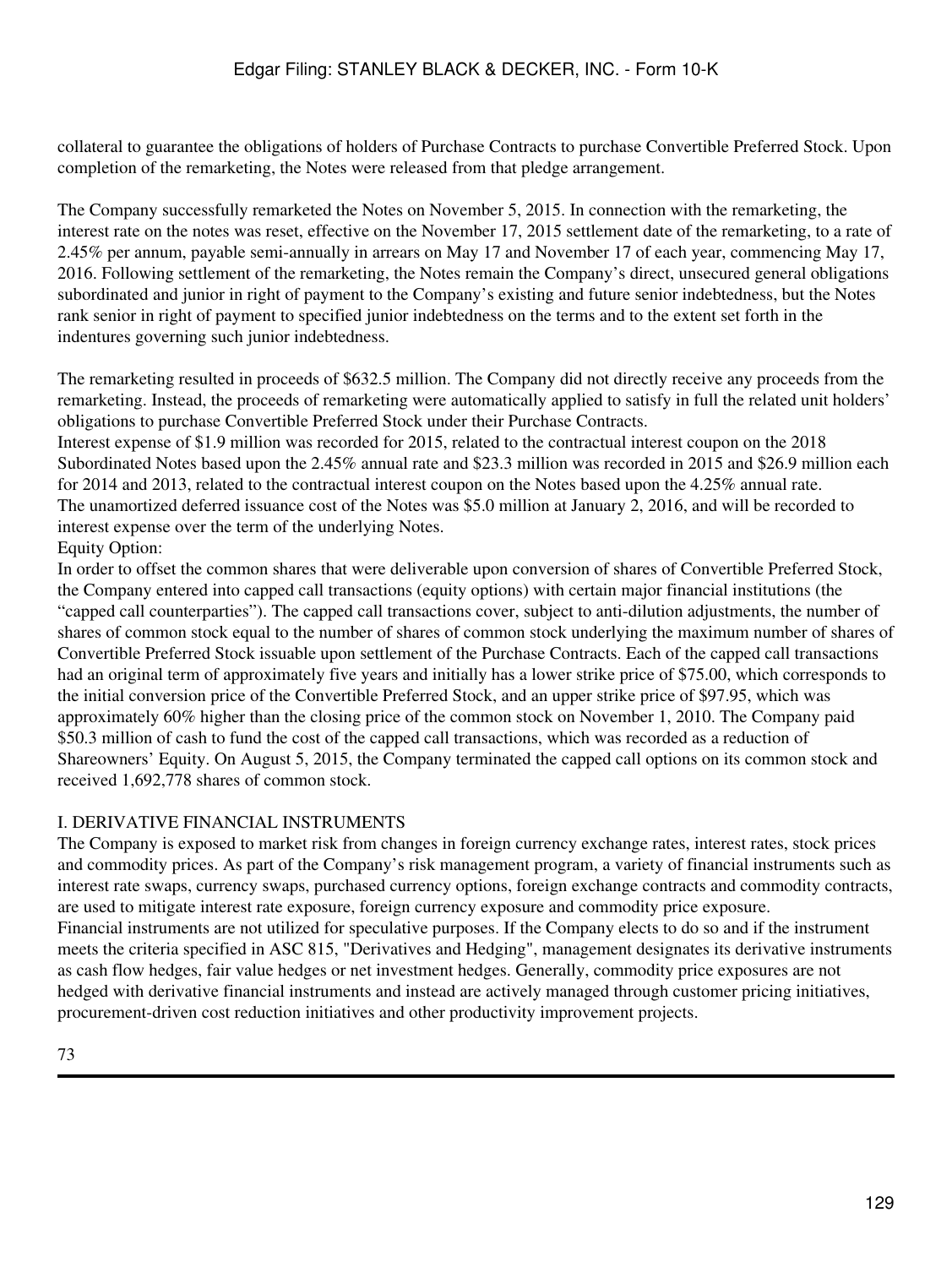| (Millions of Dollars)                                 | <b>Balance Sheet</b><br>Classification | 2015            | 2014             | <b>Balance Sheet</b><br>Classification | 2015             | 2014             |
|-------------------------------------------------------|----------------------------------------|-----------------|------------------|----------------------------------------|------------------|------------------|
| Derivatives designated as                             |                                        |                 |                  |                                        |                  |                  |
| hedging instruments:                                  |                                        |                 |                  |                                        |                  |                  |
| <b>Interest Rate Contracts Cash</b><br>Flow           | LT other assets                        | $\frac{\ }{s-}$ | $s-$             | LT other liabilities                   | \$41.1           | \$34.3           |
| <b>Interest Rate Contracts Fair</b><br>Value          | Other current assets                   | 14.9            | 13.2             | Accrued expenses                       | 2.5              | 1.1              |
|                                                       | LT other assets                        | 1.4             |                  | LT other liabilities                   | 5.2              | 19.1             |
| <b>Foreign Exchange Contracts</b><br>Cash Flow        | Other current assets                   | 21.9            | 43.3             | Accrued expenses                       | 1.8              | 1.7              |
|                                                       | LT other assets                        | 3.7             |                  | LT other liabilities                   |                  |                  |
| Net Investment Hedge                                  | Other current assets                   | 30.3<br>\$72.2  | 75.4<br>\$131.9  | Accrued expenses                       | 4.8<br>\$55.4    | 0.1<br>\$56.3    |
| Derivatives not designated as<br>hedging instruments: |                                        |                 |                  |                                        |                  |                  |
| <b>Foreign Exchange Contracts</b>                     | Other current assets                   | \$7.1<br>\$7.1  | \$12.3<br>\$12.3 | Accrued expenses                       | \$40.7<br>\$40.7 | \$92.1<br>\$92.1 |

A summary of the fair value of the Company's derivatives recorded in the Consolidated Balance Sheets at January 2, 2016 and January 3, 2015 follows:

The counterparties to all of the above mentioned financial instruments are major international financial institutions. The Company is exposed to credit risk for net exchanges under these agreements, but not for the notional amounts. The credit risk is limited to the asset amounts noted above. The Company limits its exposure and concentration of risk by contracting with diverse financial institutions and does not anticipate non-performance by any of its counterparties. Further, as more fully discussed in Note M, Fair Value Measurements, the Company considers non-performance risk of its counterparties at each reporting period and adjusts the carrying value of these assets accordingly. The risk of default is considered remote.

In 2015 and 2014, significant cash flows related to derivatives including those that are separately discussed in Cash Flow Hedges, Fair Value Hedges and Net Investment Hedges below resulted in net cash received of \$144.4 million and net cash paid of \$14.6 million, respectively.

CASH FLOW HEDGES — There was a \$52.1 million and a \$50.9 million after-tax loss as of January 2, 2016 and January 3, 2015, respectively, reported for cash flow hedge effectiveness in Accumulated other comprehensive loss. An after-tax gain of \$12.7 million is expected to be reclassified to earnings as the hedged transactions occur or as amounts are amortized within the next twelve months. The ultimate amount recognized will vary based on fluctuations of the hedged currencies and interest rates through the maturity dates.

The tables below detail pre-tax amounts reclassified from Accumulated other comprehensive loss into earnings for active derivative financial instruments during the periods in which the underlying hedged transactions affected earnings for the twelve months ended January 2, 2016 and January 3, 2015 (in millions):

|                                |                 | Classification of       | Gain (Loss)       | Gain (Loss)                                |
|--------------------------------|-----------------|-------------------------|-------------------|--------------------------------------------|
| Year-to-date 2015              | (Loss) Gain     | Gain (Loss)             | Reclassified from | Recognized in                              |
|                                | Recorded in OCI | Reclassified from       | OCI to Income     | Income                                     |
|                                |                 | OCI to Income           |                   | (Effective Portion) (Ineffective Portion*) |
| <b>Interest Rate Contracts</b> | \$ (6.8)        | <b>Interest Expense</b> | $S-$              | $\mathbb{S}$ —                             |
| Foreign Exchange Contracts     | \$52.5          | Cost of sales           | \$57.4            | $\mathbf{s}$ —                             |
| Year-to-date 2014              | (Loss) Gain     | Classification of       | Gain (Loss)       | Gain (Loss)                                |
|                                | Recorded in OCI | Gain (Loss)             | Reclassified from | Recognized in                              |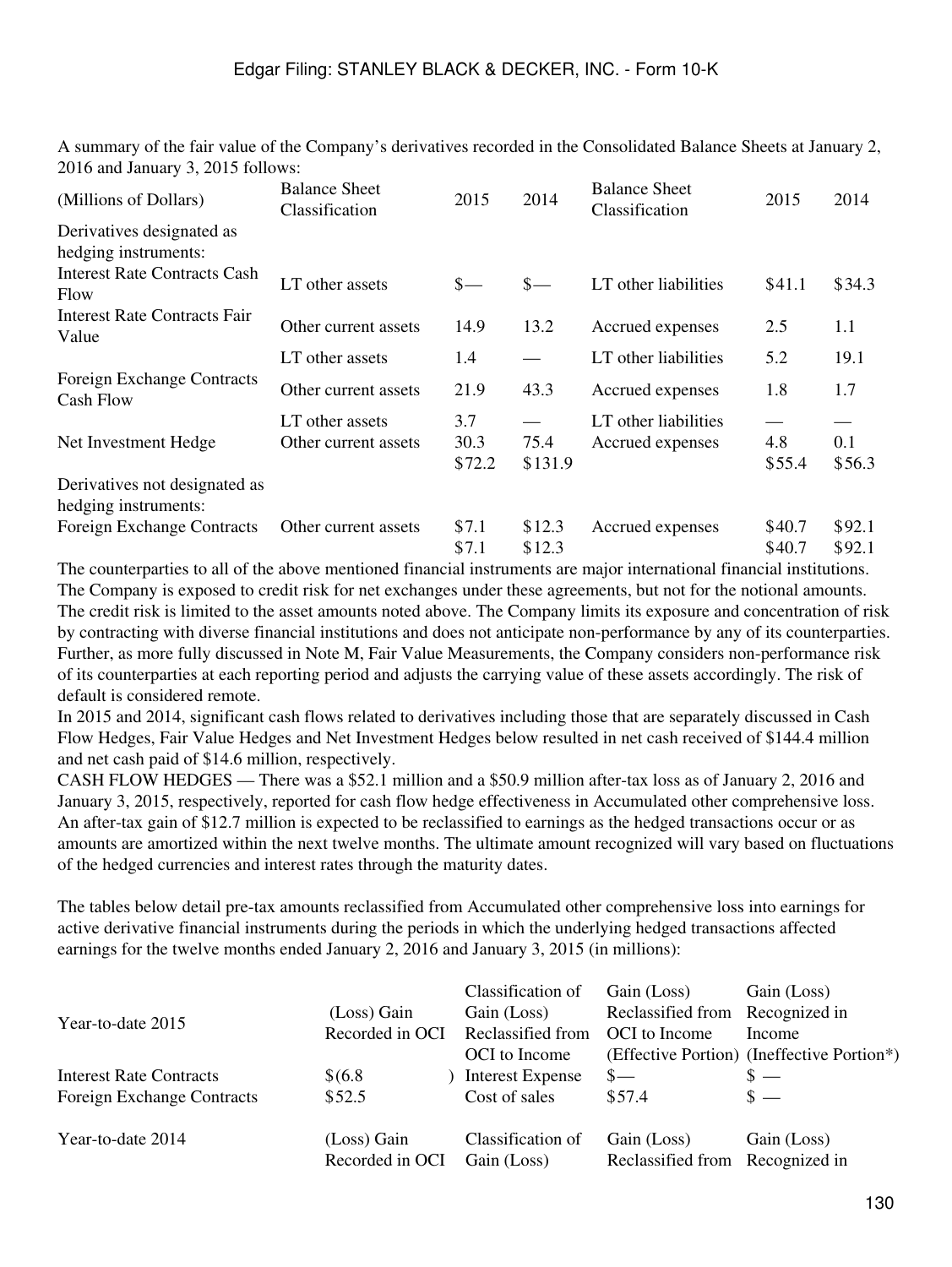|                                                                                               |            |  | Reclassified from OCI to Income |       | Income                                     |  |  |
|-----------------------------------------------------------------------------------------------|------------|--|---------------------------------|-------|--------------------------------------------|--|--|
|                                                                                               |            |  | OCI to Income                   |       | (Effective Portion) (Ineffective Portion*) |  |  |
| <b>Interest Rate Contracts</b>                                                                | $$$ (34.3) |  | Interest Expense                | $S-$  | $s =$                                      |  |  |
| Foreign Exchange Contracts                                                                    | \$40.6     |  | Cost of sales                   | \$0.2 | $\mathbf{s} =$                             |  |  |
| * Includes ineffective portion and amount excluded from effectiveness testing on derivatives. |            |  |                                 |       |                                            |  |  |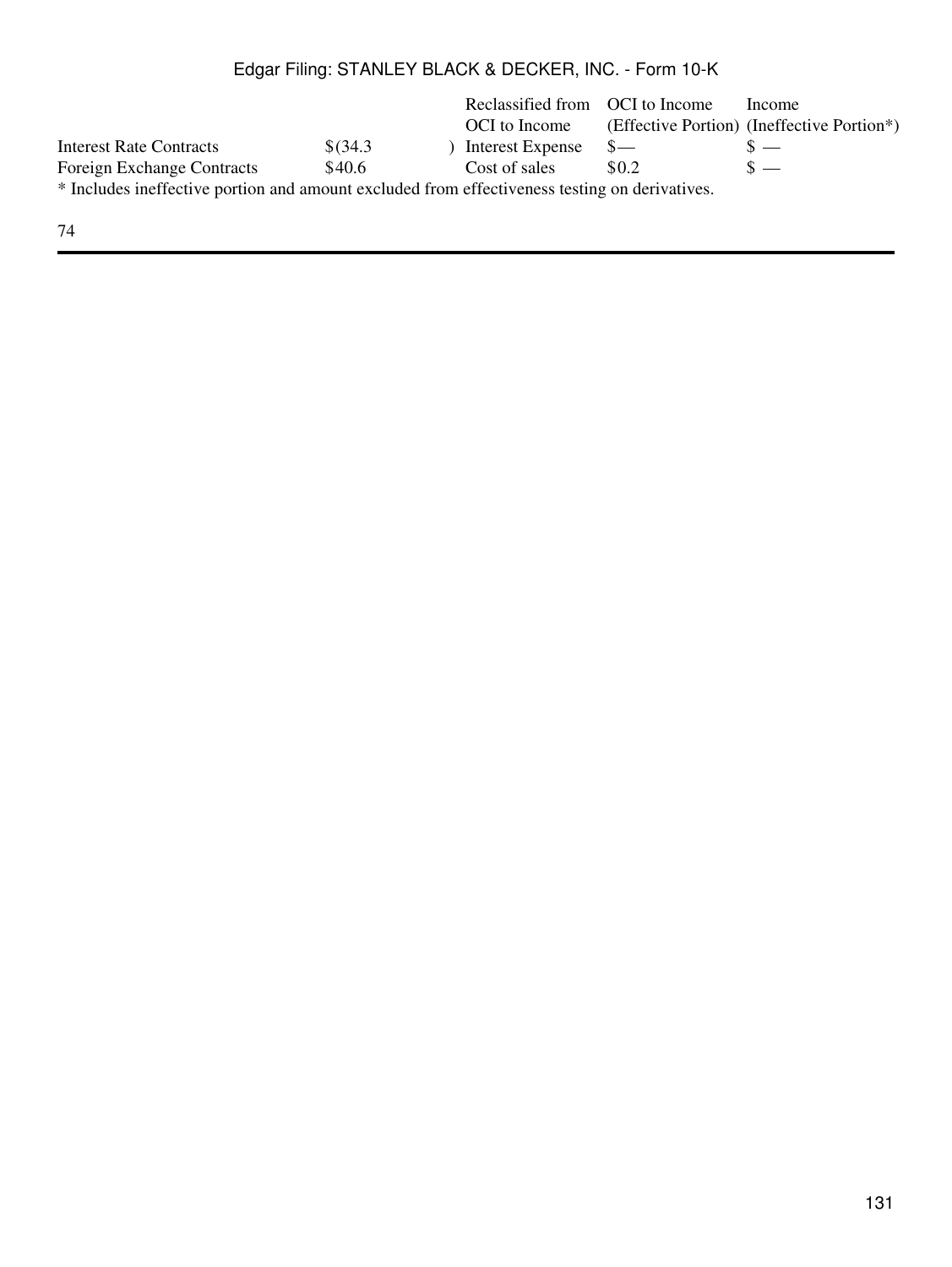For 2015 and 2014, the hedged items' impact to the Consolidated Statement of Operations was a loss of \$57.4 million and a loss of \$0.2 million, respectively, in Cost of Sales. There was no impact related to the interest rate contracts' hedged items for any period presented.

For 2015, an after-tax gain of \$22.4 million and for 2014 and 2013, after-tax losses of \$7.5 million and \$11.7 million, respectively, were reclassified from Accumulated other comprehensive loss into earnings (inclusive of the gain/loss amortization on terminated derivative financial instruments) during the periods in which the underlying hedged transactions affected earnings.

Interest Rate Contracts: The Company enters into interest rate swap agreements in order to obtain the lowest cost source of funds within a targeted range of variable to fixed-rate debt proportions. As of January 2, 2016, and for January 3, 2015, the Company had \$400 million of forward starting swaps outstanding which were executed in 2014. The objective of the hedges is to offset the expected variability on future payments associated with the interest rate on debt instruments expected to be issued in 2018. Gains or losses on the swaps are recorded in Accumulated other comprehensive loss and will be subsequently reclassified into earnings as the future interest expense is recognized in earnings or as ineffectiveness occurs.

#### Foreign Currency Contracts

Forward Contracts: Through its global businesses, the Company enters into transactions and makes investments denominated in multiple currencies that give rise to foreign currency risk. The Company and its subsidiaries regularly purchase inventory from subsidiaries with non-US dollar functional currencies which creates currency-related volatility in the Company's results of operations. The Company utilizes forward contracts to hedge these forecasted purchases and sales of inventory. Gains and losses reclassified from Accumulated other comprehensive income (loss) for the effective and ineffective portions of the hedge as well as any amounts excluded from effectiveness testing are recorded in Cost of sales. Gains and losses incurred after a hedge has been de-designated are not recorded in Accumulated other comprehensive income (loss), but are recorded directly to the Consolidated Statements of Operations in Other-net. At January 2, 2016, the notional value of the forward currency contracts outstanding was \$439.3 million, maturing on various dates through 2017. At January 3, 2015, the notional value of the forward currency contracts outstanding was \$369.5 million, maturing on various dates in 2015.

Purchased Option Contracts: The Company and its subsidiaries enter into various intercompany transactions whereby the notional values are denominated in currencies other than the functional currencies of the party executing the trade. In order to better match the cash flows of its intercompany obligations with cash flows from operations, the Company enters into purchased option contracts. Gains and losses reclassified from Accumulated other comprehensive income (loss) for the effective and ineffective portions of the hedge as well as any amounts excluded from effectiveness testing are recorded in Cost of sales. At January 2, 2016, the notional value of option contracts outstanding was \$197.4 million, maturing on various dates through 2016. As of January 3, 2015, the notional value of purchased option contracts was \$185.0 million, maturing on various dates in 2015.

#### FAIR VALUE HEDGES

Interest Rate Risk: In an effort to optimize the mix of fixed versus floating rate debt in the Company's capital structure, the Company enters into interest rate swaps. In 2014, the Company entered into interest rate swaps on the first five years of the Company's \$400 million 5.75% notes due 2053. In 2012, the Company entered into interest rate swaps with notional values which equaled the Company's \$400 million 3.40% notes due 2021 and \$150 million 7.05% notes due 2028. These interest rate swaps effectively converted the Company's fixed rate debt to floating rate debt based on LIBOR, thereby hedging the fluctuation in fair value resulting from changes in interest rates.

Previously, the Company entered into interest rate swaps related to certain of its notes payable which were subsequently terminated as discussed below.

In 2014, the Company terminated \$400 million of interest rate swaps hedging the Company's \$400 million 5.20% notes due 2040. These terminations resulted in cash payments of \$33.4 million and the resulting loss of \$38.9 million was deferred and will be amortized to earnings over the life of the remaining notes.

In 2013, the Company repurchased the \$300 million 5.75% notes due in 2016 and, as a result, \$8.1 million of the previously deferred gain was recognized in earnings at that time.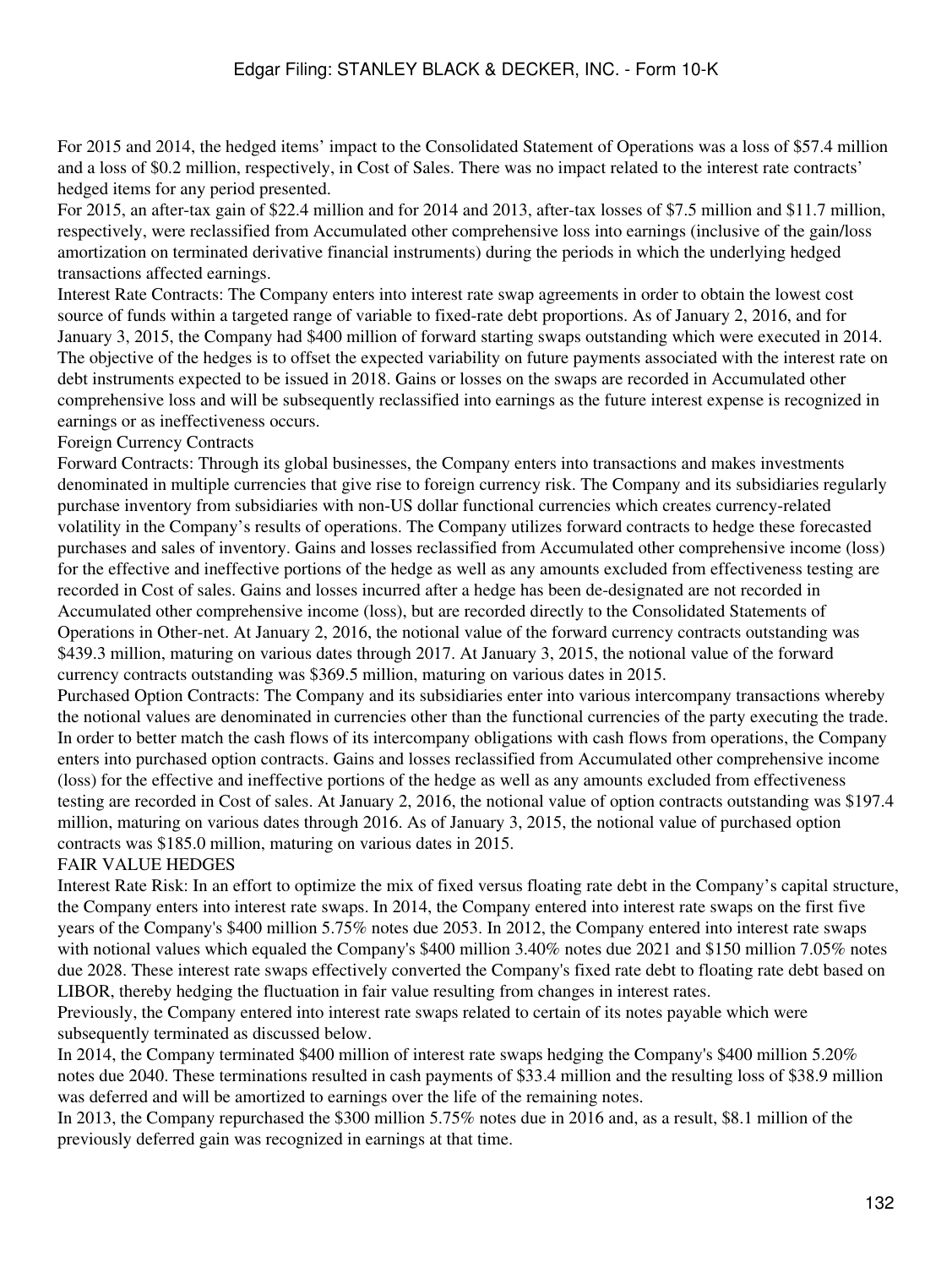The changes in fair value of the interest rate swaps during the period were recognized in earnings as well as the offsetting changes in fair value of the underlying notes. The notional value of open contracts was \$950.0 million as of both January 2, 2016 and January 3, 2015. A summary of the fair value adjustments relating to these swaps is as follows (in millions):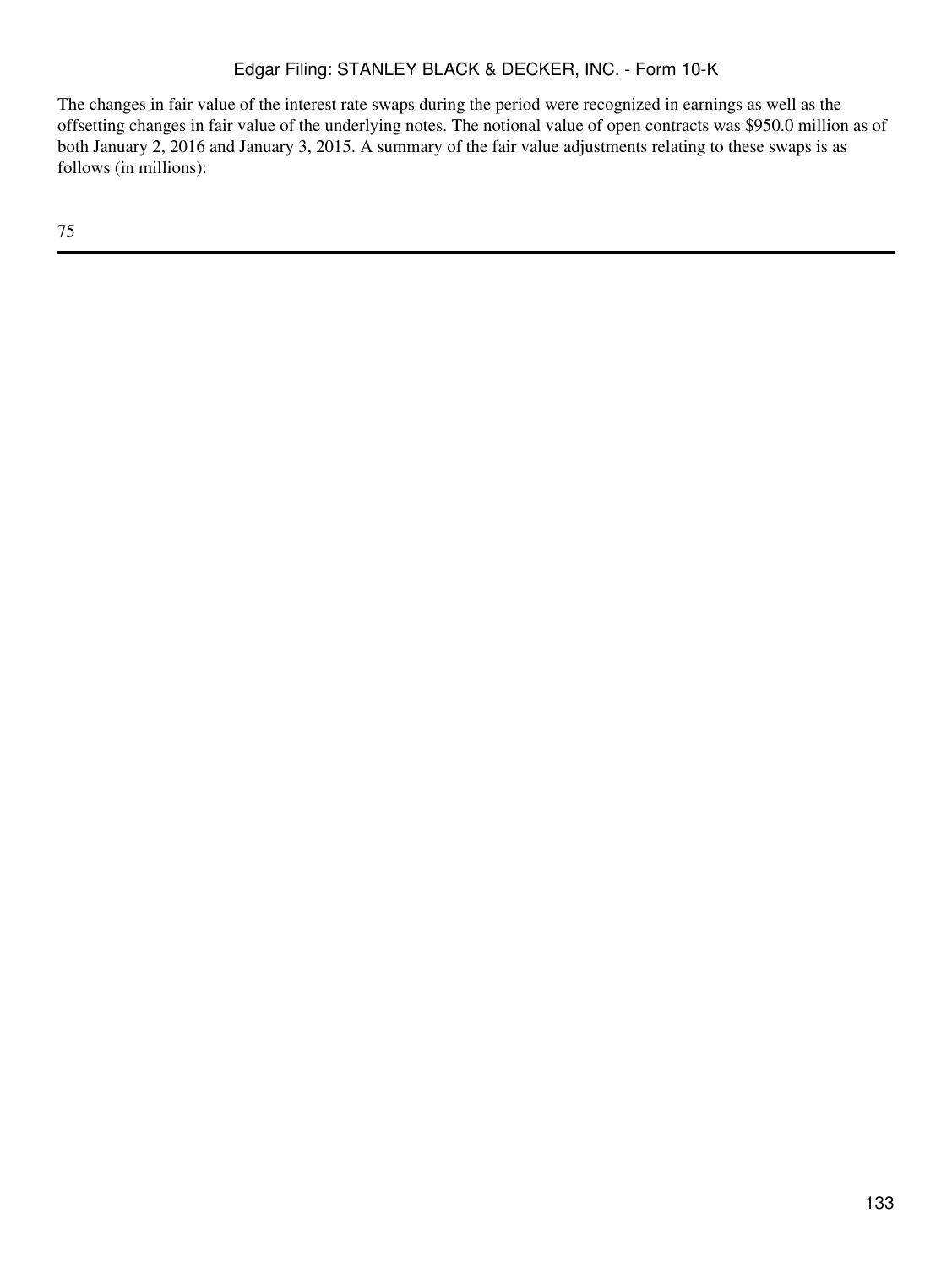|                                                                                             | Year-to-Date 2015  |                                                             | Year-to-Date 2014 |                   |  |
|---------------------------------------------------------------------------------------------|--------------------|-------------------------------------------------------------|-------------------|-------------------|--|
| Income Statement                                                                            |                    | Gain/(Loss) on Gain/(Loss) on Gain/(Loss) on Gain/(Loss) on |                   |                   |  |
| Classification                                                                              | Swaps <sup>*</sup> | <b>Borrowings</b>                                           | Swaps*            | <b>Borrowings</b> |  |
| <b>Interest Expense</b>                                                                     | \$11.8             | \$(11.8                                                     | 5123.5            | \$(123.9)         |  |
| st Leabed en La Charles namben and amazent andreded from affectiveness texting on designate |                    |                                                             |                   |                   |  |

\* Includes ineffective portion and amount excluded from effectiveness testing on derivatives. In addition to the fair value adjustments in the table above, the net swap accruals for each period and amortization of the gains on terminated swaps are also reported as a reduction of interest expense and totaled \$14.2 million and \$19.2 million for 2015 and 2014, respectively. Interest expense on the underlying debt was \$47.1 million and \$54.6 million for 2015 and 2014, respectively.

#### NET INVESTMENT HEDGES

Foreign Exchange Contracts: The Company utilizes net investment hedges to offset the translation adjustment arising from re-measurement of its investment in the assets and liabilities of its foreign subsidiaries. The total after-tax amounts in Accumulated other comprehensive income (loss) were a gain of \$11.8 million and a loss of \$37.2 million at January 2, 2016 and January 3, 2015, respectively. As of January 2, 2016, the Company had foreign exchange contracts that mature on various dates through 2016 with notional values totaling \$1.9 billion outstanding hedging a portion of its British pound sterling, Mexican peso, Japanese yen, Swedish krona, Euro and Canadian dollar denominated net investment. As of January 3, 2015, the Company had foreign exchange contracts maturing on various dates through 2015 with notional values totaling \$1.3 billion outstanding hedging a portion of its British pound sterling, Mexican peso, Japanese yen and Canadian denominated net investment. For the year ended January 2, 2016 and January 3, 2015, maturing foreign exchange contracts resulted in net cash received of \$137.7 million and net cash paid of \$61.4 million, respectively. Gains and losses on net investment hedges remain in Accumulated other comprehensive income (loss) until disposal of the underlying assets. The pre-tax gain or loss from fair value changes was as follows (in millions):

|                                    | Year-to-Date 2015                           |                                                                     |                                           | Year-to-Date 2014                           |                                                                                 |                                    |
|------------------------------------|---------------------------------------------|---------------------------------------------------------------------|-------------------------------------------|---------------------------------------------|---------------------------------------------------------------------------------|------------------------------------|
| Income Statement<br>Classification | Amount<br>Recorded in<br>OCI<br>Gain (Loss) | Effective Portion<br>Portion*<br>Recorded<br>in Income<br>Statement | Recorded in<br>Income<br><b>Statement</b> | Amount<br>Recorded in<br>OCI<br>Gain (Loss) | Effective Portion Ineffective<br>Portion*<br>Recorded<br>in Income<br>Statement | Recorded in<br>Income<br>Statement |
| Other-net                          | \$75.5                                      |                                                                     | $S-$                                      | \$64.0                                      |                                                                                 |                                    |

\*Includes ineffective portion and amount excluded from effectiveness testing.

#### UNDESIGNATED HEDGES

Foreign Exchange Contracts: Currency swaps and foreign exchange forward contracts are used to reduce risks arising from the change in fair value of certain foreign currency denominated assets and liabilities (such as affiliate loans, payables and receivables). The objective of these practices is to minimize the impact of foreign currency fluctuations on operating results. The total notional amount of the contracts outstanding at January 2, 2016 was \$2.0 billion of forward contracts maturing on various dates through 2016. The total notional amount of the contracts outstanding at January 3, 2015 was \$1.9 billion of forward contracts maturing on various dates through 2015. The income statement impacts related to derivatives not designated as hedging instruments for 2015 and 2014 are as follows (in millions):

|                            |                       | Year-to-Date 2015                           | Year-to-Date 2014       |  |
|----------------------------|-----------------------|---------------------------------------------|-------------------------|--|
| Derivatives Not            | Income Statement      | Amount                                      | Amount                  |  |
| Designated as Hedging      | <b>Classification</b> | of Gain (Loss)                              | of Gain (Loss)          |  |
| Instruments under ASC 815  |                       | Recorded in Income on Recorded in Income on |                         |  |
|                            |                       | Derivative                                  | Derivative              |  |
| Foreign Exchange Contracts | Other-net             | \$ (8.9)                                    | (75.1)<br><sup>\$</sup> |  |

J. CAPITAL STOCK

EARNINGS PER SHARE — The following table reconciles net earnings attributable to common shareowners and the weighted average shares outstanding used to calculate basic and diluted earnings per share for the fiscal years ended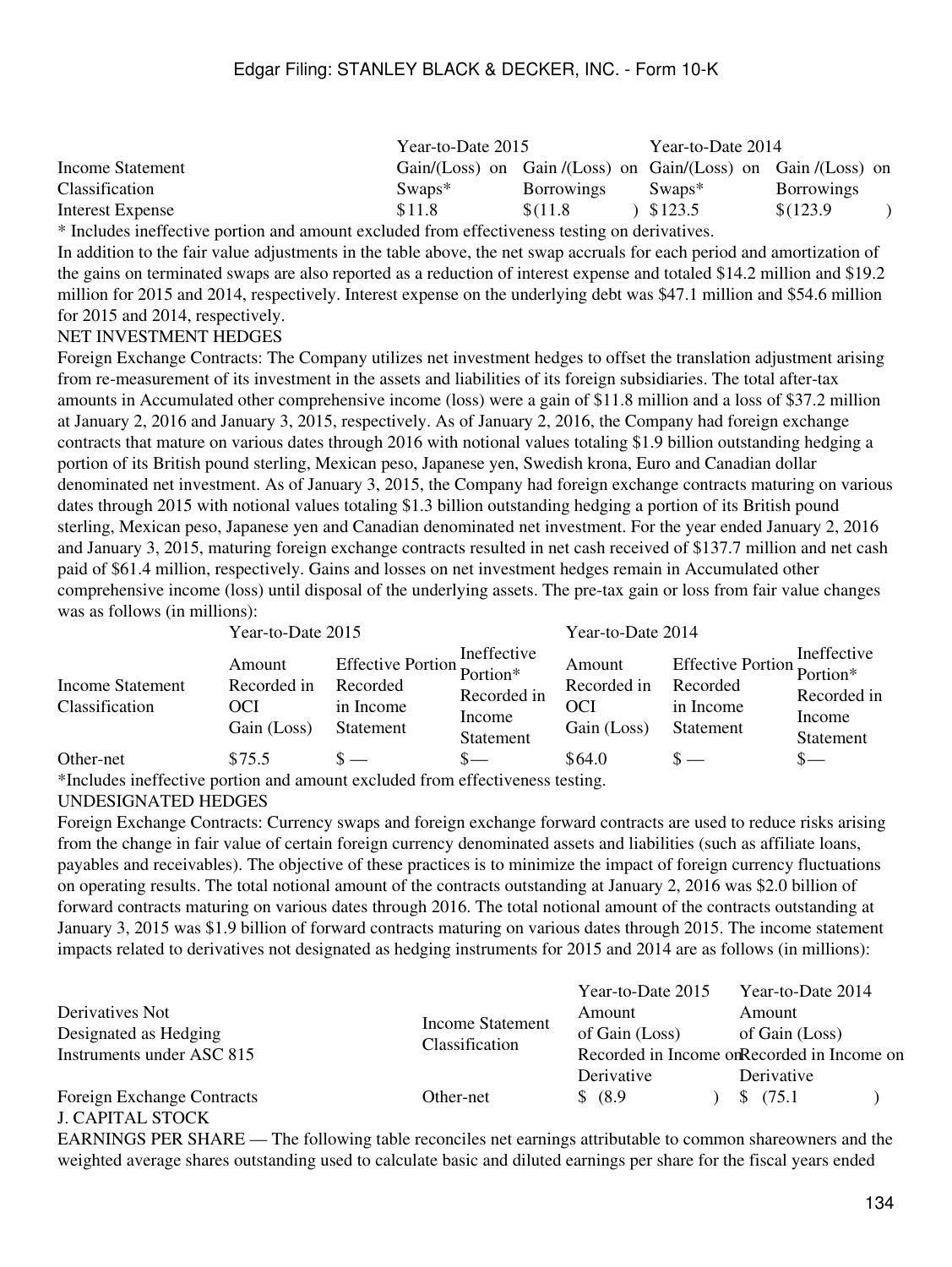January 2, 2016, January 3, 2015, and December 28, 2013.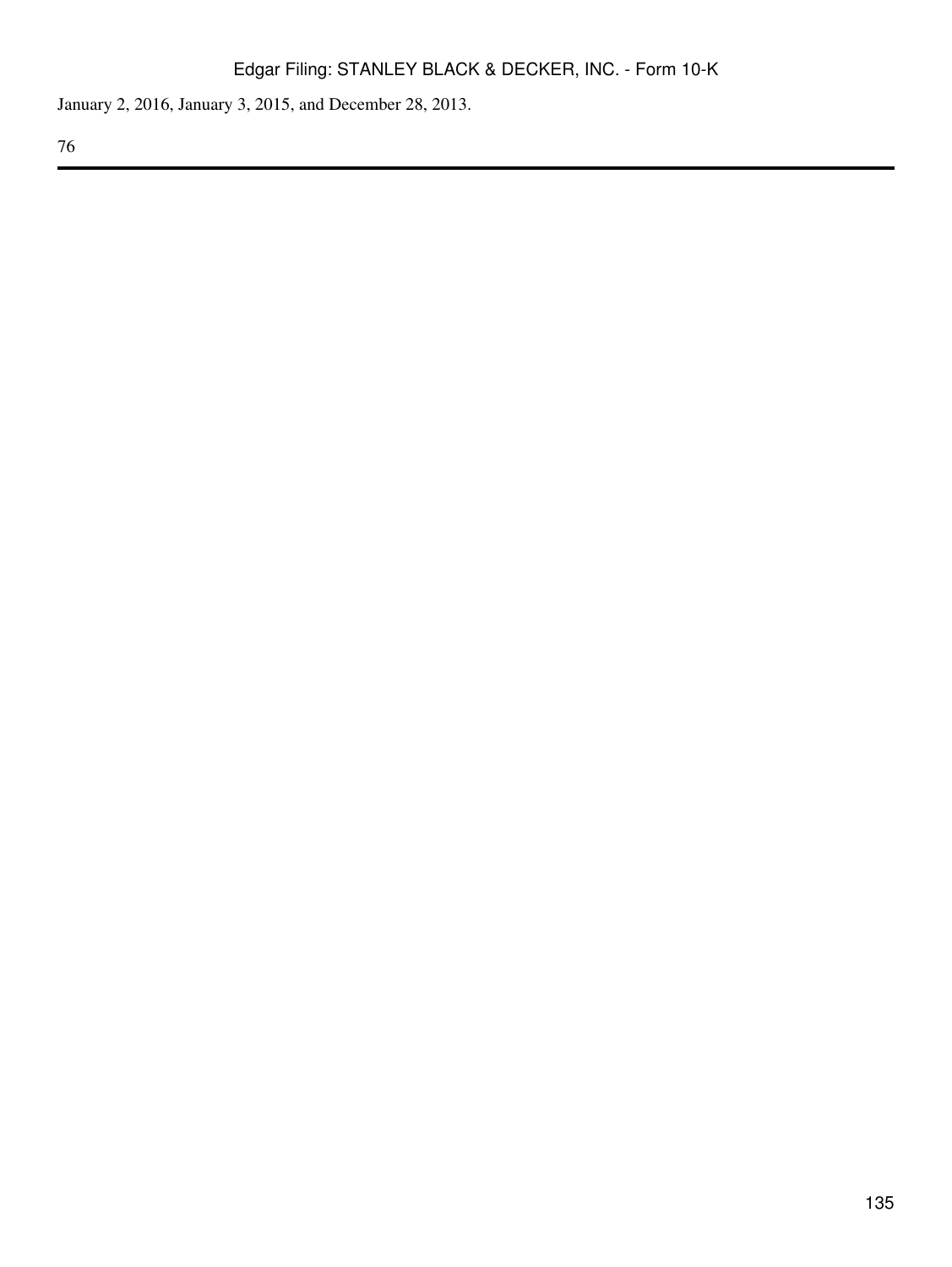| Earnings per Share Computation:                                                  |         |                                                                                                                                                                                                                                                                                                                |         |  |
|----------------------------------------------------------------------------------|---------|----------------------------------------------------------------------------------------------------------------------------------------------------------------------------------------------------------------------------------------------------------------------------------------------------------------|---------|--|
|                                                                                  | 2015    | 2014                                                                                                                                                                                                                                                                                                           | 2013    |  |
| Numerator (in millions):                                                         |         |                                                                                                                                                                                                                                                                                                                |         |  |
| Net earnings from continuing operations attributable to common<br>shareowners    | \$903.8 | \$857.2                                                                                                                                                                                                                                                                                                        | \$520.0 |  |
| Net loss from discontinued operations                                            | (20.1)  | (96.3)                                                                                                                                                                                                                                                                                                         | (29.7)  |  |
| Net earnings attributable to common shareowners                                  | \$883.7 | \$760.9                                                                                                                                                                                                                                                                                                        | \$490.3 |  |
| Less: Earnings attributable to participating restricted stock units<br>("RSU's") |         |                                                                                                                                                                                                                                                                                                                | 0.2     |  |
| Net Earnings — basic                                                             | \$883.7 | \$760.9                                                                                                                                                                                                                                                                                                        | \$490.1 |  |
| Net Earnings — diluted                                                           | \$883.7 | \$760.9                                                                                                                                                                                                                                                                                                        | \$490.3 |  |
|                                                                                  | 2015    | 2014                                                                                                                                                                                                                                                                                                           | 2013    |  |
| Denominator (in thousands):                                                      |         |                                                                                                                                                                                                                                                                                                                |         |  |
| Basic earnings per share — weighted-average shares                               | 148,234 | 156,090                                                                                                                                                                                                                                                                                                        | 155,237 |  |
| Dilutive effect of stock options and awards                                      | 4,472   | 3,647                                                                                                                                                                                                                                                                                                          | 3,539   |  |
| Diluted earnings per share - weighted-average shares                             | 152,706 | 159,737                                                                                                                                                                                                                                                                                                        | 158,776 |  |
|                                                                                  | 2015    | 2014                                                                                                                                                                                                                                                                                                           | 2013    |  |
| Earnings (loss) per share of common stock:                                       |         |                                                                                                                                                                                                                                                                                                                |         |  |
| Basic earnings (loss) per share of common stock:                                 |         |                                                                                                                                                                                                                                                                                                                |         |  |
| Continuing operations                                                            | \$6.10  | \$5.49                                                                                                                                                                                                                                                                                                         | \$3.35  |  |
| Discontinued operations                                                          | (0.14)  | (0.62)                                                                                                                                                                                                                                                                                                         | (0.19)  |  |
| Total basic earnings per share of common stock                                   | \$5.96  | \$4.87                                                                                                                                                                                                                                                                                                         | \$3.16  |  |
| Diluted earnings (loss) per share of common stock:                               |         |                                                                                                                                                                                                                                                                                                                |         |  |
| Continuing operations                                                            | \$5.92  | \$5.37                                                                                                                                                                                                                                                                                                         | \$3.28  |  |
| Discontinued operations                                                          | (0.13)  | (0.60)                                                                                                                                                                                                                                                                                                         | (0.19)  |  |
| Total dilutive earnings per share of common stock                                | \$5.79  | \$4.76                                                                                                                                                                                                                                                                                                         | \$3.09  |  |
| $\sim$ 11 $\sim$ 1 $\sim$ 1 $\sim$ 1 $\sim$ 1 $\sim$ 1                           |         | $\mathcal{L}$ and the set of $\mathcal{L}$ and $\mathcal{L}$ and $\mathcal{L}$ and $\mathcal{L}$ and $\mathcal{L}$ and $\mathcal{L}$ and $\mathcal{L}$ and $\mathcal{L}$ and $\mathcal{L}$ and $\mathcal{L}$ and $\mathcal{L}$ and $\mathcal{L}$ and $\mathcal{L}$ and $\mathcal{L}$ and $\mathcal{L}$ and $\$ |         |  |

The following weighted-average stock options and warrants were not included in the computation of diluted shares outstanding because the effect would be anti-dilutive (in thousands):

|                         | 2015 | 2014 | 2013 |
|-------------------------|------|------|------|
| Number of stock options | 646  | 634  | 307  |

As described in detail below, under "Other Equity Arrangements", the Company issued Equity Units comprised of \$345.0 million of Notes and Equity Purchase Contracts, which obligate the holders to purchase on November 17, 2016, for \$100, between 1.0122 and 1.2399 shares of the Company's common stock. The shares related to the Equity Purchase Contracts were anti-dilutive during 2014 and through April 2015. Upon the November 17, 2016 settlement date, the Company will issue approximately 3.5 to 4.3 million shares of common stock, subject to customary anti-dilution adjustments, and expects to receive additional cash proceeds of \$345.0 million.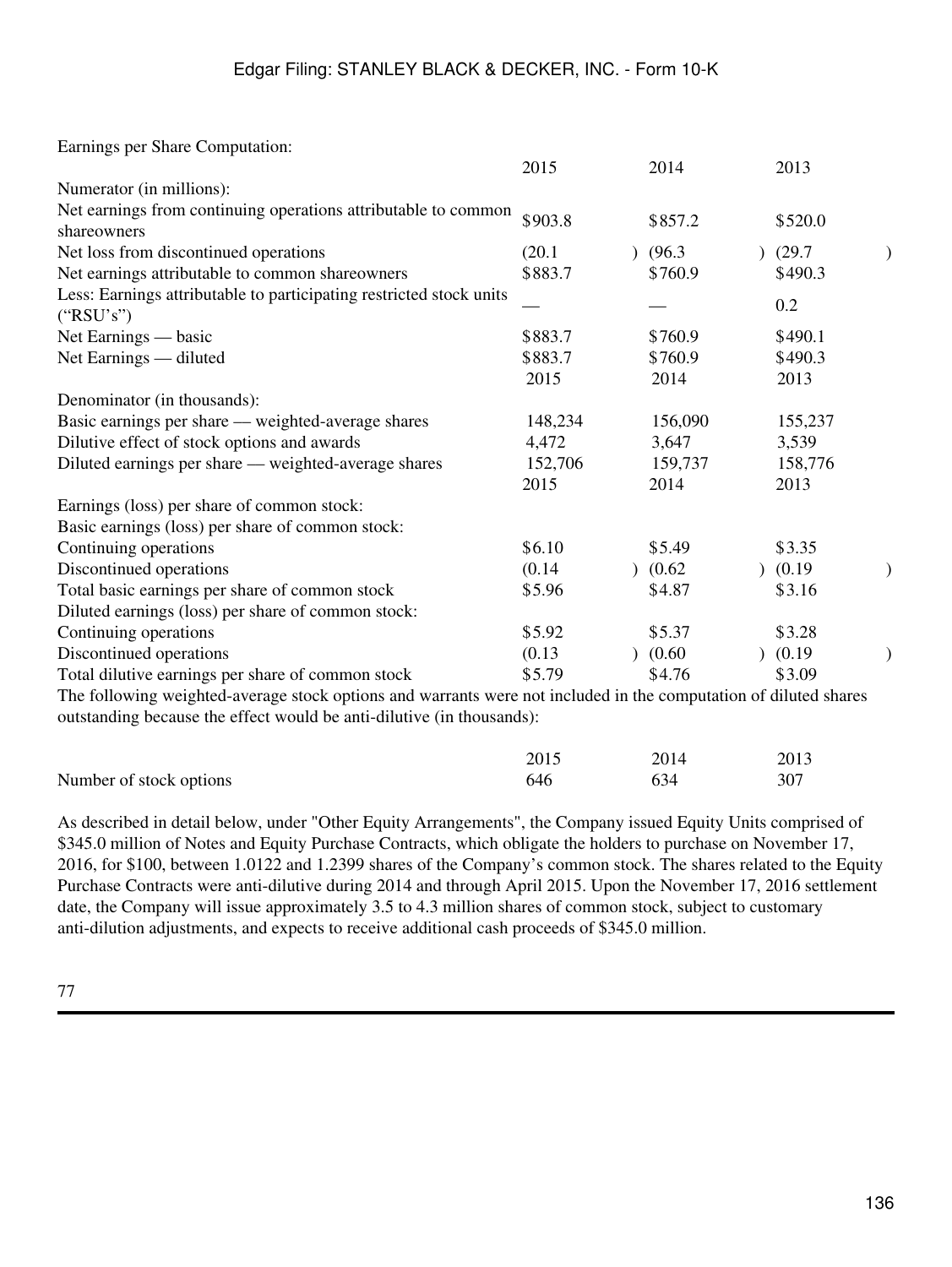| COMMON STOCK ACTIVITY — Common stock activity for 2015, 2014 and 2013 was as follows: |  |  |
|---------------------------------------------------------------------------------------|--|--|
|---------------------------------------------------------------------------------------|--|--|

|                                                                            | 2015          | 2014          | 2013        |  |
|----------------------------------------------------------------------------|---------------|---------------|-------------|--|
| Outstanding, beginning of year                                             | 157, 125, 450 | 155,479,230   | 159,952,027 |  |
| Issued from treasury                                                       | 6,046,405     | 1,986,796     | 3,828,056   |  |
| Returned to treasury                                                       | (9,227,564)   | (340, 576)    | (8,300,853) |  |
| Outstanding, end of year                                                   | 153,944,291   | 157, 125, 450 | 155,479,230 |  |
| Shares subject to the forward share purchase contract                      | (5,249,332)   | (1,603,822)   |             |  |
| Outstanding, less shares subject to the forward share<br>purchase contract | 148,694,959   | 155,521,628   | 155,479,230 |  |
|                                                                            |               |               |             |  |

The Company repurchased a total of 6,623,709 shares of common stock in 2015. Additionally, the Company net-share settled capped call options on its common stock and received 2,603,855 shares during 2015. For further detail on these transactions, see "Other Equity Arrangements" below.

In December 2015, the Company issued 2,869,169 shares of common stock to settle the conversion feature of the Convertible Preferred Stock issued and redeemed through a combination settlement. For further detail on these transactions, see "Other Equity Arrangements" below.

In March 2015, the Company entered into a forward share purchase contract on its common stock. The contract obligates the Company to pay \$350.0 million, plus an additional amount related to the forward component of the contract, to the financial institution counterparty not later than March 2017, or earlier at the Company's option, for the 3,645,510 shares purchased. The reduction of common shares outstanding was recorded at the inception of the forward share purchase contract and factored into the calculation of weighted average shares outstanding at that time. In October 2014, the Company entered into a forward share purchase contract on its common stock. The contract obligates the Company to pay \$150.0 million, plus an additional amount related to the forward component of the contract, to the financial institution counterparty not later than October 2016, or earlier at the Company's option, for the 1,603,822 shares purchased. The reduction of common shares outstanding was recorded at the inception of the forward share purchase contract and factored into the calculation of weighted average shares outstanding at that time. In April 2013, the Company received 617,037 shares upon settlement of the capped call options purchased in November 2012.

In December 2012, upon executing an accelerated share repurchase contract, the Company received 9,345,794 shares. The Company received an additional 1,608,695 shares upon settlement of the contract in April 2013. For further detail on these transactions, see "Other Equity Arrangements" below.

In 2011, the Company entered into a forward share purchase contract on its common stock. The contract obligated the Company to pay \$350.0 million, plus an additional amount related to the forward component of the contract, to the financial institution counterparty not later than August 2013, or earlier at the Company's option, for the 5,581,400 shares purchased. The reduction of common shares outstanding was recorded at the inception of the forward share purchase contract and factored into the calculation of weighted average shares outstanding at that time. The Company elected to prepay the forward share purchase contract for \$362.7 million in January 2013. In August 2013, the Company physically settled the contract, receiving 5,581,400 shares and \$18.8 million from the financial institution counterparty representing a purchase price adjustment. These shares have been reflected as "Returned to treasury" in the table above.

COMMON STOCK RESERVED — Common stock shares reserved for issuance under various employee and director stock plans at January 2, 2016 and January 3, 2015 are as follows:

|                                      | 2015       | 2014       |
|--------------------------------------|------------|------------|
| Employee stock purchase plan         | 2,104,326  | 2,286,365  |
| Other stock-based compensation plans | 7.994.342  | 10.164.264 |
| Total shares reserved                | 10.098.668 | 12.450.629 |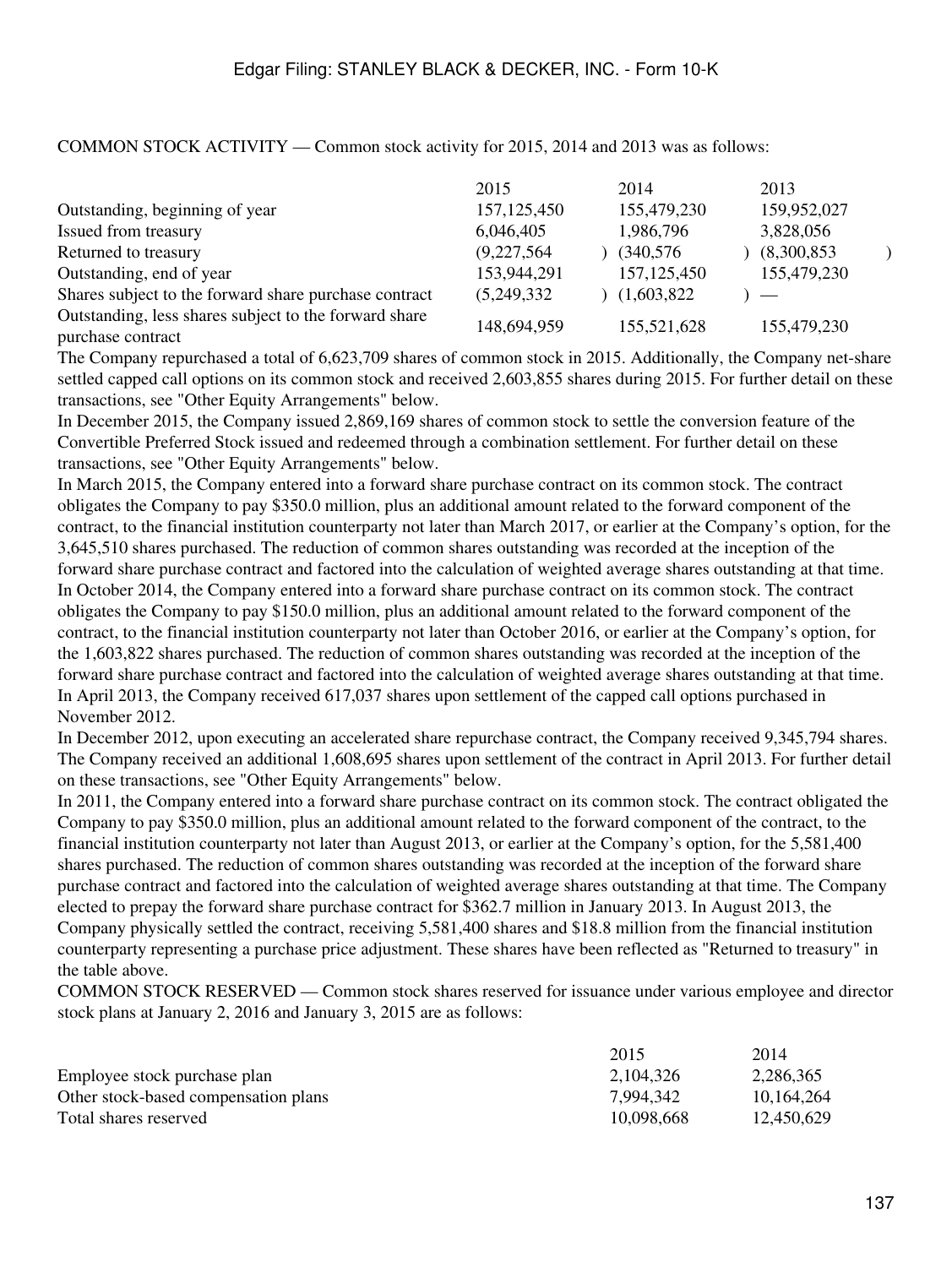PREFERRED STOCK PURCHASE RIGHTS — Each outstanding share of common stock has a 1 share purchase right. Each purchase right may be exercised to purchase one two-hundredth of a share of Series A Junior Participating Preferred Stock at an exercise price of \$220.00, subject to adjustment. The rights, which do not have voting rights, expire on March 10, 2016,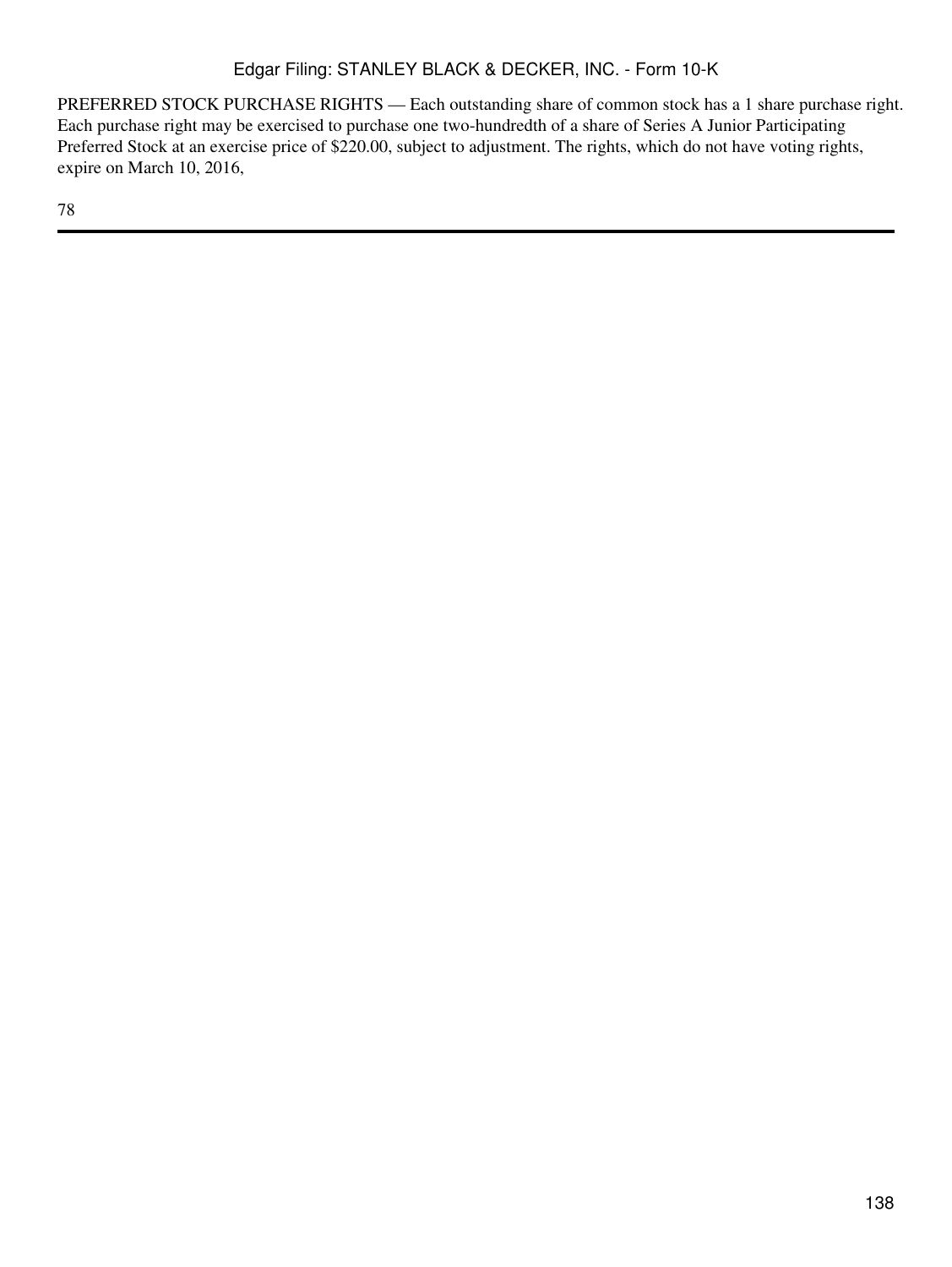and may be redeemed by the Company at a price of \$0.01 per right at any time prior to the tenth day following the public announcement that a person has acquired beneficial ownership of 15% or more of the outstanding shares of common stock. In the event that the Company is acquired in a merger or other business combination transaction, provision shall be made so that each holder of a right (other than a holder who is a 14.9%-or-more shareowner) shall have the right to receive, upon exercise thereof, that number of shares of common stock of the surviving Company having a market value equal to two times the exercise price of the right. Similarly, if anyone becomes the beneficial owner of more than 15% of the then outstanding shares of common stock (except pursuant to an offer for all outstanding shares of common stock which the independent directors have deemed to be fair and in the best interest of the Company), provision will be made so that each holder of a right (other than a holder who is a 14.9%-or-more shareowner) shall thereafter have the right to receive, upon exercise thereof, common stock (or, in certain circumstances, cash, property or other securities of the Company) having a market value equal to two times the exercise price of the right. At January 2, 2016, there were 148,694,959 outstanding rights.

STOCK-BASED COMPENSATION PLANS — The Company has stock-based compensation plans for salaried employees and non-employee members of the Board of Directors. The plans provide for discretionary grants of stock options, restricted stock units and other stock-based awards.

The plans are generally administered by the Compensation and Organization Committee of the Board of Directors, consisting of non-employee directors.

Stock Option Valuation Assumptions: Stock options are granted at the fair market value of the Company's stock on the date of grant and have a 10-year term. Generally, stock option grants vest ratably over 4 years from the date of grant. The following describes how certain assumptions affecting the estimated fair value of stock options are determined: the dividend yield is computed as the annualized dividend rate at the date of grant divided by the strike price of the stock option; expected volatility is based on an average of the market implied volatility and historical volatility for the 5.25 year expected life; the risk-free interest rate is based on U.S. Treasury securities with maturities equal to the expected life of the option; and a seven percent forfeiture rate is assumed. The Company uses historical data in order to estimate forfeitures and holding period behavior for valuation purposes.

The fair value of stock option grants is estimated on the date of grant using the Black-Scholes option pricing model. The following weighted average assumptions were used to value grants made in 2015, 2014 and 2013.

|                                 | 2015      | 2014      | 2013      |      |
|---------------------------------|-----------|-----------|-----------|------|
| Average expected volatility     | 25.0      | % 27.0    | % 35.0    | $\%$ |
| Dividend yield                  | 2.0       | $\%$ 2.2  | % 2.5     | $\%$ |
| Risk-free interest rate         | 1.9       | %1.8      | % 1.6     | $\%$ |
| Expected term                   | 5.3 years | 5.3 years | 5.3 years |      |
| Fair value per option           | \$21.94   | \$19.98   | \$20.70   |      |
| Weighted average vesting period | 2.8 years | 2.8 years | 2.8 years |      |
| <b>Stock Options:</b>           |           |           |           |      |
|                                 |           |           |           |      |

The number of stock options and weighted-average exercise prices are as follows:

|                                | 2015        |         | 2014       |         | 2013        |         |
|--------------------------------|-------------|---------|------------|---------|-------------|---------|
|                                | Options     | Price   | Options    | Price   | Options     | Price   |
| Outstanding, beginning of year | 7,324,081   | \$67.01 | 7,429,262  | \$61.69 | 9,056,493   | \$56.90 |
| Granted                        | 996,250     | 109.23  | 983,750    | 95.18   | 961,250     | 79.72   |
| Exercised                      | (2,154,372) | 56.70   | (953, 940) | 54.02   | (2,414,697) | 50.75   |
| Forfeited                      | (123, 120)  | 100.99  | (134,991)  | 85.01   | (173, 784)  | 80.97   |
| Outstanding, end of year       | 6,042,839   | \$77.36 | 7,324,081  | \$67.01 | 7,429,262   | \$61.69 |
| Exercisable, end of year       | 3,774,248   | \$65.71 | 5,146,400  | \$59.81 | 5,310,381   | \$57.10 |

At January 2, 2016, the range of exercise prices on outstanding stock options was \$30.03 to \$109.25. Stock option expense was \$16.7 million, \$16.5 million and \$21.4 million for the years ended January 2, 2016, January 3, 2015 and December 28, 2013, respectively. At January 2, 2016, the Company had \$32.6 million of unrecognized pre-tax compensation expense for stock options. This expense will be recognized over the remaining vesting periods which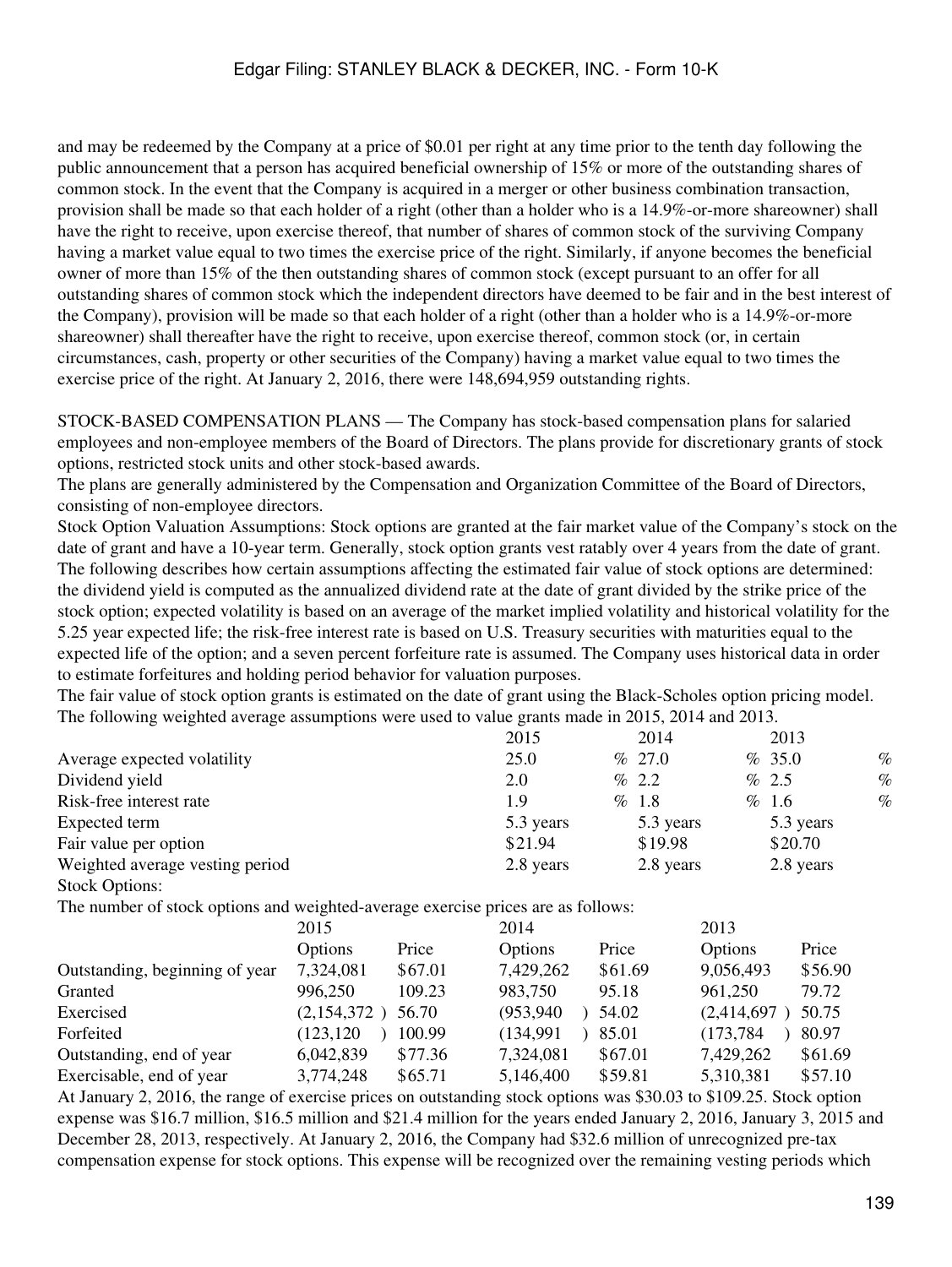are 2.6 years on a weighted average basis.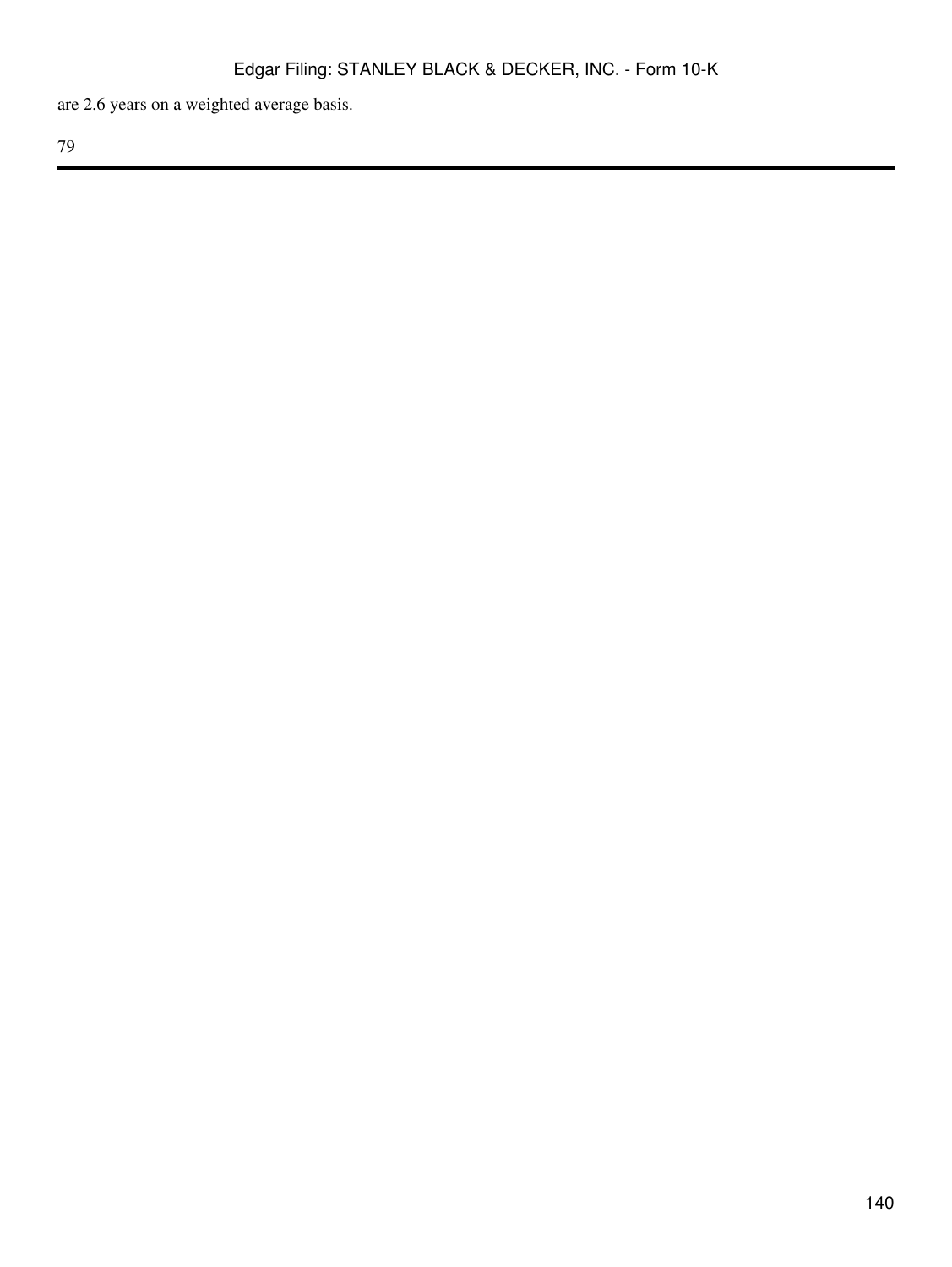During 2015, the Company received \$122.2 million in cash from the exercise of stock options. The related tax benefit from the exercise of these options is \$36.0 million. During 2015, 2014 and 2013, the total intrinsic value of options exercised was \$102.7 million, \$33.7 million and \$72.0 million, respectively. When options are exercised, the related shares are issued from treasury stock.

ASC 718, "Compensation — Stock Compensation," requires the benefit arising from tax deductions in excess of recognized compensation cost to be classified as a financing cash flow. To quantify the recognized compensation cost on which the excess tax benefit is computed, both actual compensation expense recorded and pro-forma compensation cost reported in disclosures are considered. An excess tax benefit is generated on the extent to which the actual gain, or spread, an optionee receives upon exercise of an option exceeds the fair value determined at the grant date; that excess spread over the fair value of the option times the applicable tax rate represents the excess tax benefit. In 2015, 2014 and 2013, the Company reported \$21.2 million, \$7.3 million and \$15.2 million, respectively, of excess tax benefits as a financing cash flow within the proceeds from issuance of common stock caption.

Outstanding and exercisable stock option information at January 2, 2016 follows:

|                              |           | <b>Outstanding Stock Options</b>                      |                                               | <b>Exercisable Stock Options</b> |                                                       |                                               |
|------------------------------|-----------|-------------------------------------------------------|-----------------------------------------------|----------------------------------|-------------------------------------------------------|-----------------------------------------------|
| <b>Exercise Price Ranges</b> | Options   | Weighted-<br>average<br>Remaining<br>Contractual Life | Weighted-<br>average<br><b>Exercise Price</b> | Options                          | Weighted-<br>average<br>Remaining<br>Contractual Life | Weighted-<br>average<br><b>Exercise Price</b> |
| $$35.00$ and below           | 86,247    | 2.94                                                  | \$32.95                                       | 86,247                           | 2.94                                                  | \$32.95                                       |
| $\$35.01 - 50.00$            | 117,305   | 3.74                                                  | 48.75                                         | 117,305                          | 3.74                                                  | 48.75                                         |
| $$50.01$ — higher            | 5,839,287 | 6.93                                                  | 78.59                                         | 3,570,696                        | 5.59                                                  | 67.06                                         |
|                              | 6,042,839 | 6.81                                                  | \$77.36                                       | 3,774,248                        | 5.47                                                  | \$65.71                                       |

Compensation cost for new grants is recognized on a straight-line basis over the vesting period. The expense for retirement eligible employees (those aged 55 and over and with 10 or more years of service) is recognized by the date they become retirement eligible, as such employees may retain their options for the 10 year contractual term in the event they retire prior to the end of the vesting period stipulated in the grant.

Employee Stock Purchase Plan:

The Employee Stock Purchase Plan ("ESPP") enables eligible employees in the United States and Canada to subscribe at any time to purchase shares of common stock on a monthly basis at the lower of 85.0% of the fair market value of the shares on the grant date (\$71.29 per share for fiscal year 2015 purchases) or 85.0% of the fair market value of the shares on the last business day of each month. A maximum of 6,000,000 shares are authorized for subscription. During 2015, 2014 and 2013, 182,039 shares, 128,144 shares and 172,259 shares, respectively, were issued under the plan at average prices of \$71.80, \$71.69, and \$58.59 per share, respectively, and the intrinsic value of the ESPP purchases was \$5.4 million, \$1.9 million and \$3.7 million, respectively. For 2015, the Company received \$13.1 million in cash from ESPP purchases, and there is no related tax benefit. The fair value of ESPP shares was estimated using the Black-Scholes option pricing model. ESPP compensation cost is recognized ratably over the one-year term based on actual employee stock purchases under the plan. The fair value of the employees' purchase rights under the ESPP was estimated using the following assumptions for 2015, 2014 and 2013, respectively: dividend yield of 2.2%, 2.5% and 2.5%; expected volatility of 19.0%, 25.0% and 28.0%; risk-free interest rates of 0.1% for all three years; and expected lives of one year. The weighted average fair value of those purchase rights granted in 2015, 2014 and 2013 was \$31.41, \$17.10 and \$24.07, respectively. Total compensation expense recognized for ESPP amounted to \$5.4 million for 2015, \$2.1 million for 2014, and \$4.3 million for 2013.

Restricted Share Units and Awards:

Compensation cost for restricted share units and awards, including restricted shares granted to French employees in lieu of RSU's, (collectively "RSU's") granted to employees is recognized ratably over the vesting term, which varies but is generally 4 years. RSU grants totaled 349,768 shares, 559,955 shares and 368,059 shares in 2015, 2014 and 2013, respectively. The weighted-average grant date fair value of RSU's granted in 2015, 2014 and 2013 was \$107.43, \$93.67 and \$80.68 per share, respectively.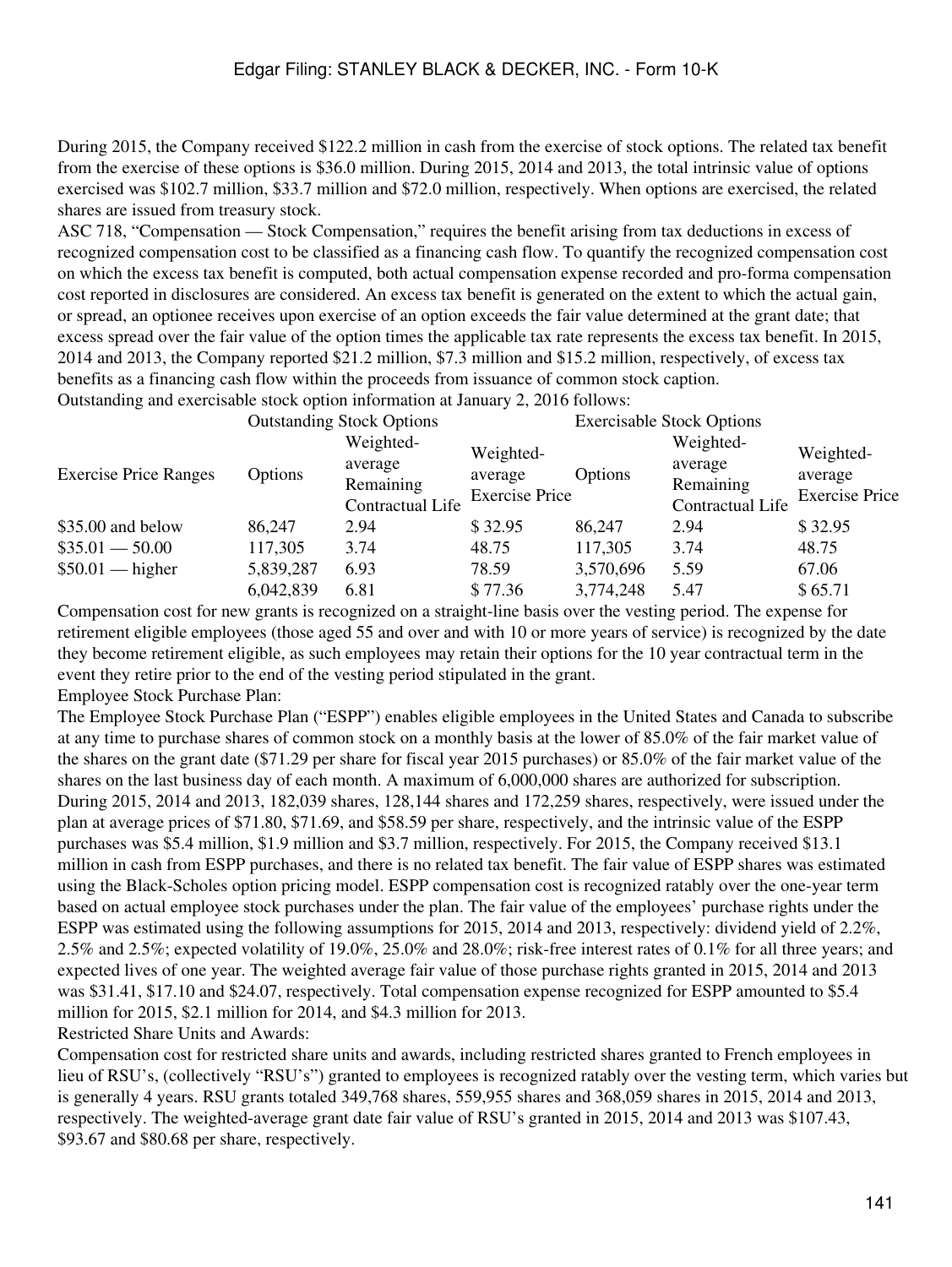Total compensation expense recognized for RSU's amounted to \$30.9 million, \$26.0 million and \$32.6 million, in 2015, 2014 and 2013, respectively. The actual tax benefit received in the period the shares were delivered was \$14.7 million. The excess tax benefit recognized was \$7.0 million, \$3.5 million, and \$4.9 million in 2015, 2014 and 2013, respectively. As of January 2,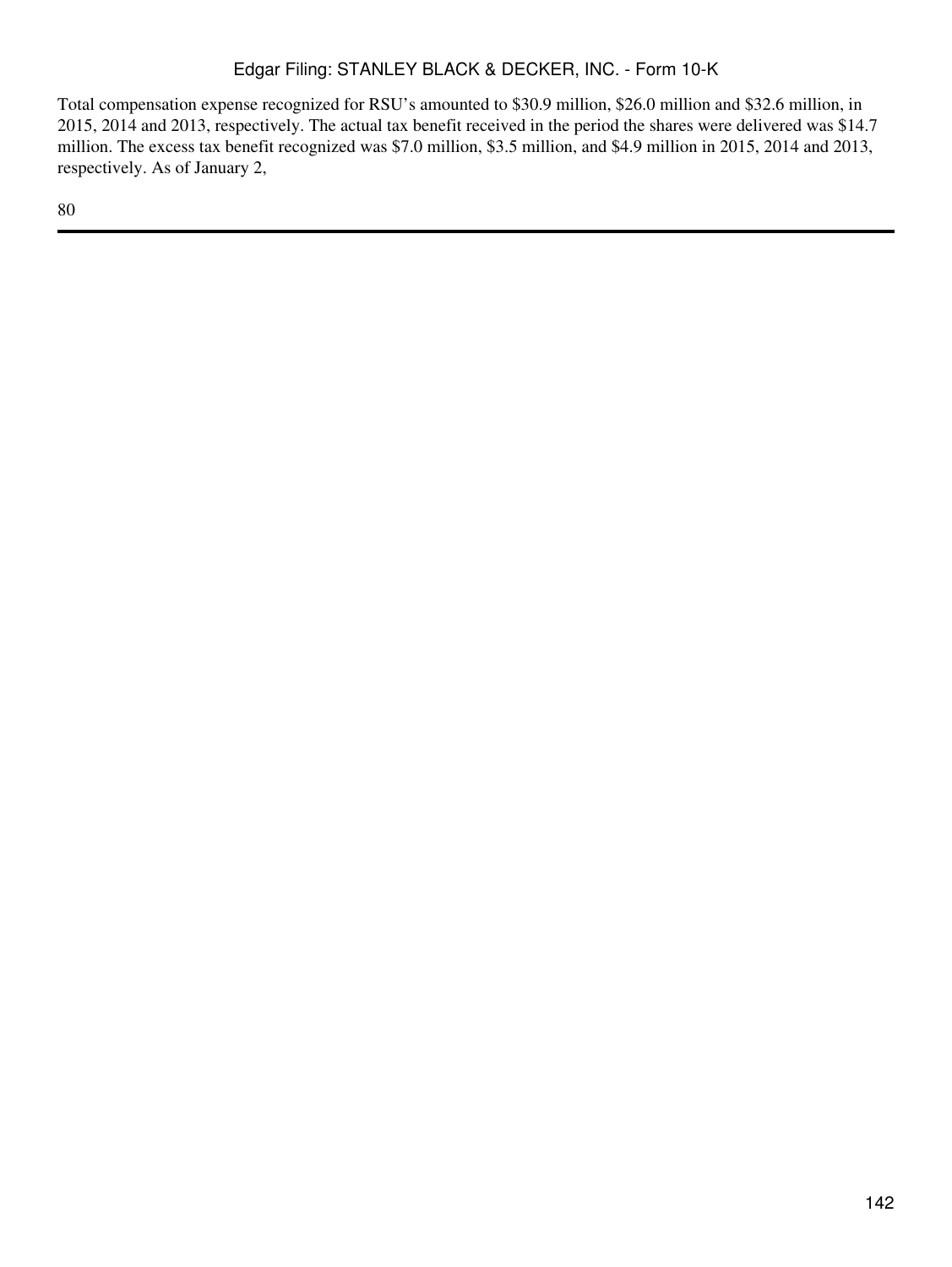2016, unrecognized compensation expense for RSU's amounted to \$67.5 million and this cost will be recognized over a weighted-average period of 2.1 years.

A summary of non-vested restricted stock unit and award activity as of January 2, 2016, and changes during the twelve month period then ended is as follows:

| <b>Restricted Share</b><br>Units & Awards | Weighted Average<br>Grant<br>Date Fair Value |
|-------------------------------------------|----------------------------------------------|
| 1,494,543                                 | \$77.16                                      |
| 349,768                                   | 107.43                                       |
| (713, 885)                                | 101.10                                       |
| (43.757)                                  | 100.44                                       |
| 1,086,669                                 | \$88.19                                      |
|                                           |                                              |

The total fair value of shares vested (market value on the date vested) during 2015, 2014 and 2013 was \$72.2 million, \$64.5 million and \$63.0 million, respectively.

Non-employee members of the Board of Directors received restricted share-based grants which must be cash settled and accordingly mark-to-market accounting is applied. Additionally, the Board of Directors were granted restricted share units for which compensation expense of \$1.1 million was recognized for 2015, 2014 and 2013. Long-Term Performance Awards:

The Company has granted Long Term Performance Awards ("LTIPs") under its 2009 and 2013 Long Term Incentive Plans to senior management employees for achieving Company performance measures. Awards are payable in shares of common stock, which may be restricted if the employee has not achieved certain stock ownership levels, and generally no award is made if the employee terminates employment prior to the payout date. LTIP grants were made in 2013, 2014 and 2015. Each grant has separate annual performance goals for each year within the respective three year performance period. Earnings per share and return on capital employed or cash flow return on investment represent 75% of the share payout of each grant. There is a third market-based element, representing 25% of the total grant, which measures the Company's common stock return relative to peers over the performance period. The ultimate delivery of shares will occur in 2016, 2017 and 2018 for the 2013, 2014 and 2015 grants, respectively. Total payouts are based on actual performance in relation to these goals.

In 2010, the Company initiated a Working Capital Incentive Plan under its 2009 Long Term Incentive Plan. The program provided executives the opportunity to receive stock in the event certain working capital turn objectives were achieved by June of 2013 and sustained for a period of at least six months. The ultimate issuance of shares occurred in the third quarter of 2013 based on actual performance during the performance period.

Expense recognized for these performance awards amounted to \$13.8 million in 2015, \$11.4 million in 2014, and \$9.4 million in 2013. With the exception of the market-based award, in the event performance goals are not met, compensation cost is not recognized and any previously recognized compensation cost is reversed.

A summary of the activity pertaining to the maximum number of shares that may be issued is as follows:

|                               |                    | Weighted Average |
|-------------------------------|--------------------|------------------|
|                               | <b>Share Units</b> | Grant            |
|                               |                    | Date Fair Value  |
| Non-vested at January 3, 2015 | 847,973            | \$73.76          |
| Granted                       | 251,315            | 91.90            |
| Vested                        | (42, 771)          | 74.86            |
| Forfeited                     | (213, 976)         | 74.86            |
| Non-vested at January 2, 2016 | 842,541            | \$78.83          |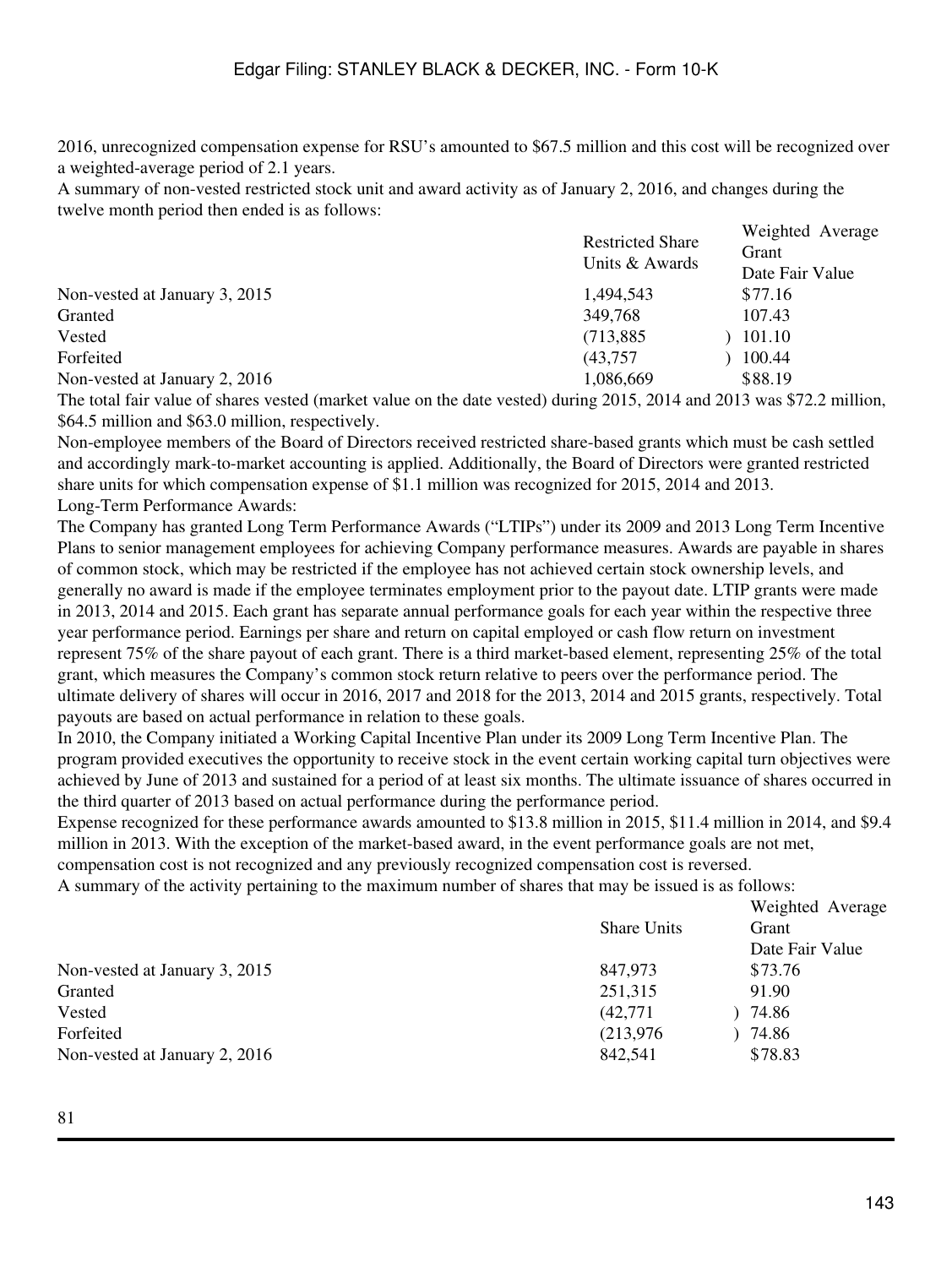#### OTHER EQUITY ARRANGEMENTS

In November 2013, the Company purchased from certain financial institutions "out-of-the-money" capped call options on 12.2 million shares of its common stock (subject to customary anti-dilution adjustments) for an aggregate premium of \$73.5 million, or an average of \$6.03 per share. The purpose of the capped call options is to hedge the risk of stock price appreciation between the lower and upper strike prices of the capped call options for a future share repurchase. In accordance with ASC 815-40 the premium paid was recorded as a reduction of Shareowners' equity. The contracts for the options provide that they may, at the Company's election, subject to certain conditions, be cash settled, physically settled, modified-physically settled, or net-share settled (the default settlement method). The capped call options have various expiration dates ranging from April 2016 through September 2016 and initially had an average lower strike price of \$86.07 and an average upper strike price of \$106.56, subject to customary market adjustments. In February 2015, the Company net-share settled 9.1 million of the 12.2 million capped call options on its common stock and received 911,077 shares using an average reference price of \$96.46 per common share. Additionally, the Company purchased directly from the counterparties participating in the net-share settlement, 3,381,162 shares for \$326.1 million, equating to an average price of \$96.46 per share. As of January 2, 2016, due to customary market adjustments, the lower and upper strike prices of the remaining options are \$85.91 and \$106.36, respectively. The aggregate fair value of the remaining options at January 2, 2016 was \$48.5 million. In February 2016, the Company net-share settled the remaining 3.1 million capped call options on its common stock and received 293,142 shares using an average reference price of \$94.34 per common share. Additionally, the Company purchased 1,316,858 shares directly from the counterparty participating in the net-share settlement for \$124.2 million. The Company also repurchased 2,446,287 shares of common stock in February 2016 for \$230.9 million, equating to an average price of \$94.34.

In December 2012, the Company entered into a forward starting accelerated share repurchase ("ASR") contract with certain financial institutions to purchase \$850.0 million of the Company's common stock. The Company paid \$850.0 million to the financial institutions and received an initial delivery of 9.3 million shares, which reduced the Company's shares outstanding at December 29, 2012. The value of the initial shares received on the date of purchase was \$680.0 million, reflecting a \$72.76 price per share which was recorded as a treasury share purchase for purposes of calculating earnings per share. In accordance with ASC 815-40, the Company recorded the remaining \$170.0 million as a forward contract indexed to its own common stock in additional paid in capital. In April 2013, the Company settled the contract and received 1.6 million shares determined by the average price per share paid by the financial institutions during the purchase period. The average price is calculated using the volume weighted average price ("VWAP") of the Company's stock (inclusive of a VWAP discount) during that period.

In November 2012, the Company purchased from certain financial institutions "out-of-the-money" capped call options, subject to adjustments for standard anti-dilution provisions, on 10.1 million shares of its common stock for an aggregate premium of \$29.5 million, or an average of \$2.92 per share. The purpose of the capped call options was to reduce share price volatility on potential future share repurchases. In accordance with ASC 815-40 the premium paid was recorded as a reduction of Shareowners' equity. The average lower strike price was \$71.43 and the average upper strike price was \$79.75, subject to customary market adjustments. The capped call options were net-share settled and the Company received 0.6 million shares in April 2013. The Company recorded the receipt of treasury shares at fair value upon settlement.

Equity Units and Capped Call Transactions

As described more fully in Note H, Long-Term Debt and Financing Arrangements, in December 2013, the Company issued Equity Units comprised of \$345.0 million of Notes and Equity Purchase Contracts. The Equity Purchase Contracts obligate the holders to purchase on November 17, 2016, for \$100, between 1.0122 and 1.2399 shares of the Company's common stock, which are equivalent to an initial settlement price of \$98.80 and \$80.65, respectively, per share of common stock. As of January 2, 2016, due to customary anti-dilution provisions, the settlement rate on the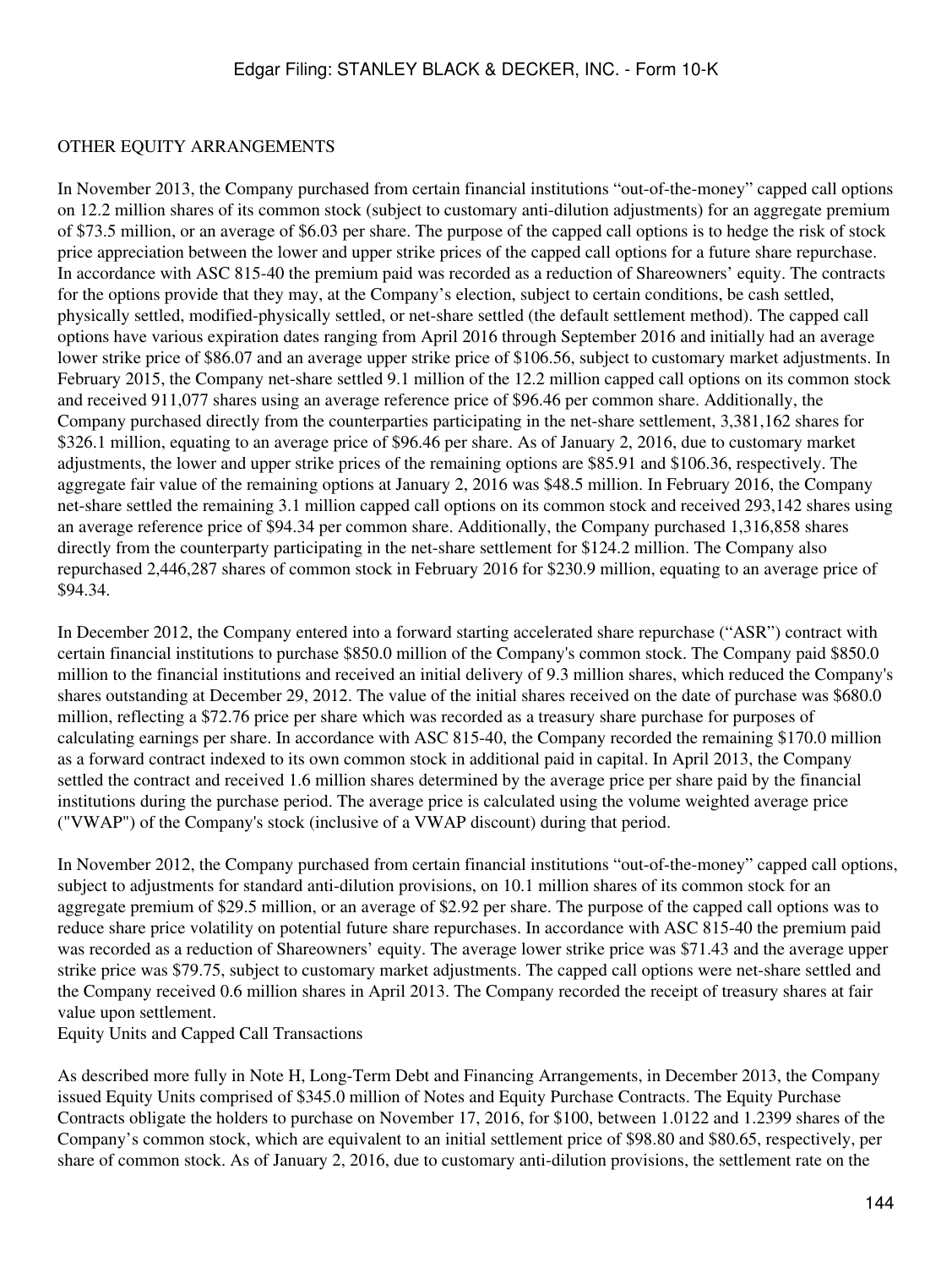Equity Units Stock was 1.0140 (equivalent to a conversion price of approximately \$98.62 per common share). Upon the November 17, 2016 settlement date, the Company will issue approximately 3.5 to 4.3 million shares of common stock, subject to customary anti-dilution adjustments, and expects to receive additional cash proceeds of \$345.0 million. If a fundamental change occurs, in certain circumstances, the number of shares of common stock deliverable upon settlement of the Equity Purchase Contracts will be increased by the make-whole amount, resulting in the issuance of a maximum of approximately 6.1 million shares of common stock. Holders may elect to settle their Equity Purchase Contracts early in cash prior to November 17, 2016.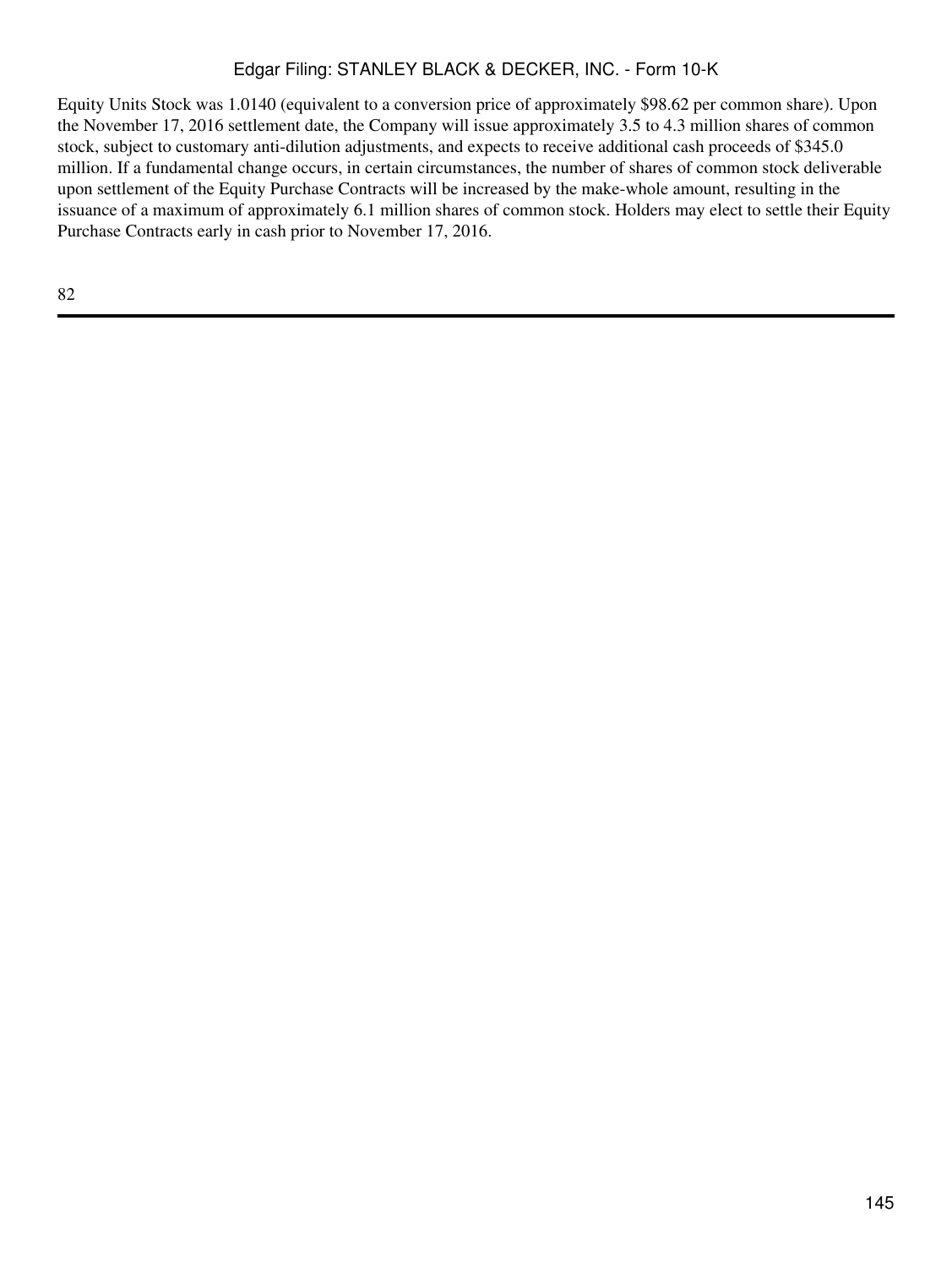Contemporaneously with the issuance of the Equity Units described above, the Company paid \$9.7 million, or an average of \$2.77 per option, to enter into capped call transactions on 3.5 million shares of common stock with a major financial institution. The purpose of the capped call transactions is to offset the potential economic dilution associated with the common shares issuable upon the settlement of the Equity Purchase Contracts. With respect to the impact on the Company, the capped call transactions and Equity Units, when taken together, result in the economic equivalent of having the conversion price on Equity Units at \$112.71, the upper strike of the capped call (as of January 2, 2016). Refer to Note H, Long-Term Debt and Financing Arrangements, for further discussion. In accordance with ASC 815-40, the \$9.7 million premium paid was recorded as a reduction to equity.

The capped call transactions cover, subject to customary anti-dilution adjustments, the number of shares equal to the number of shares issuable upon settlement of the Equity Purchase Contracts at the 1.0122 minimum settlement rate. The capped call transactions have a term of approximately three years and initially have a lower strike price of \$98.80, which corresponds to the minimum settlement rate of the Equity Purchase Contracts, and an upper strike price of \$112.91, which is approximately 40% higher than the closing price of the Company's common stock on November 25, 2013, and are subject to customary anti-dilution adjustments. The capped call transactions may be settled by net share settlement (the default settlement method) or, at the Company's option and subject to certain conditions, cash settlement, physical settlement or modified physical settlement. The aggregate fair value of the options at January 2, 2016 was \$26.3 million.

Convertible Preferred Units and Equity Option

As described more fully in Note H, Long-Term Debt and Financing Arrangements, in November 2010, the Company issued Convertible Preferred Units comprised of \$632.5 million of Notes due November 17, 2018 and Purchase Contracts. The Purchase Contracts obligated the holders to purchase, on November 17, 2015, 6.3 million shares, for \$100 per share, of the Company's 4.75% Series B Cumulative Convertible Preferred Stock (the "Convertible Preferred Stock"), resulting in cash proceeds to the Company of \$632.5 million.

In accordance with the Purchase Contracts, on November 17, 2015, the Company issued 6.3 million shares of Convertible Preferred Stock. On November 18, 2015, the Company informed holders that it would redeem all outstanding shares of Convertible Preferred Stock on December 24, 2015 (the "Redemption Date") at \$100.49 per share in cash (the "Redemption Price"), which is equal to the liquidation preference of \$100 per share of Convertible Preferred Stock, plus accrued and unpaid dividends thereon to, but excluding, the Redemption Date.

The Company settled all conversions on December 24, 2015 by paying cash for the \$100 par value, or \$632.5 million in total, and issuing 2.9 million common shares for the excess value of the conversion feature above the \$100 face value per share of Convertible Preferred Stock. The conversion rates used in calculating the Daily Conversion during the observation period, were 1.3763 (equivalent to a conversion price set at \$72.66 per common share) prior to December 2, 2015 and 1.3789 (equivalent to a conversion price set at \$72.52 per common share) on and after December 2, 2015.

In November 2010, contemporaneously with the issuance of the Convertible Preferred Units described above, the Company paid \$50.3 million, or an average of \$5.97 per option, to enter into capped call transactions (equity options) on 8.4 million shares of common stock with certain major financial institutions. The purpose of the capped call transactions was to offset the common shares that may be deliverable upon conversion of shares of Convertible Preferred Stock. Refer to Note H, Long-Term Debt and Financing Arrangements, for further discussion. In accordance with ASC 815-40, the \$50.3 million premium paid was recorded as a reduction to equity.

The capped call transactions cover, subject to customary anti-dilution adjustments, the number of shares of common stock equal to the number of shares of common stock underlying the maximum number of shares of Convertible Preferred Stock issuable upon settlement of the Purchase Contracts. Each of the capped call transactions had a term of approximately five years and initially had a lower strike price of \$75.00, which corresponded to the initial conversion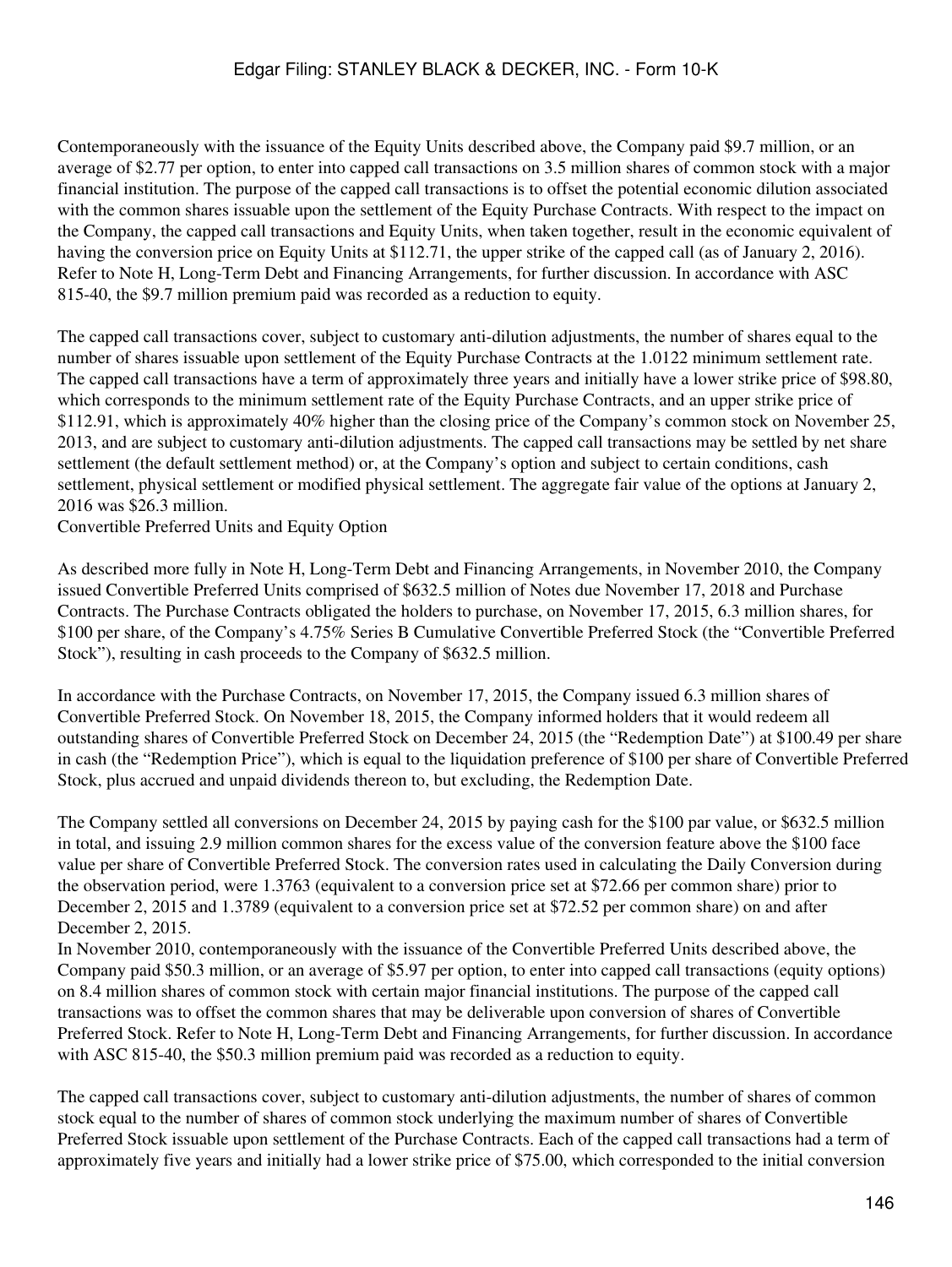price of the Convertible Preferred Stock, and an upper strike price of \$97.95, which was approximately 60% higher than the closing price of the common stock on November 1, 2010. On August 5, 2015, the Company net-share settled the capped call options on its common stock and received 1,692,778 shares using an average reference price of \$103.97 per common share.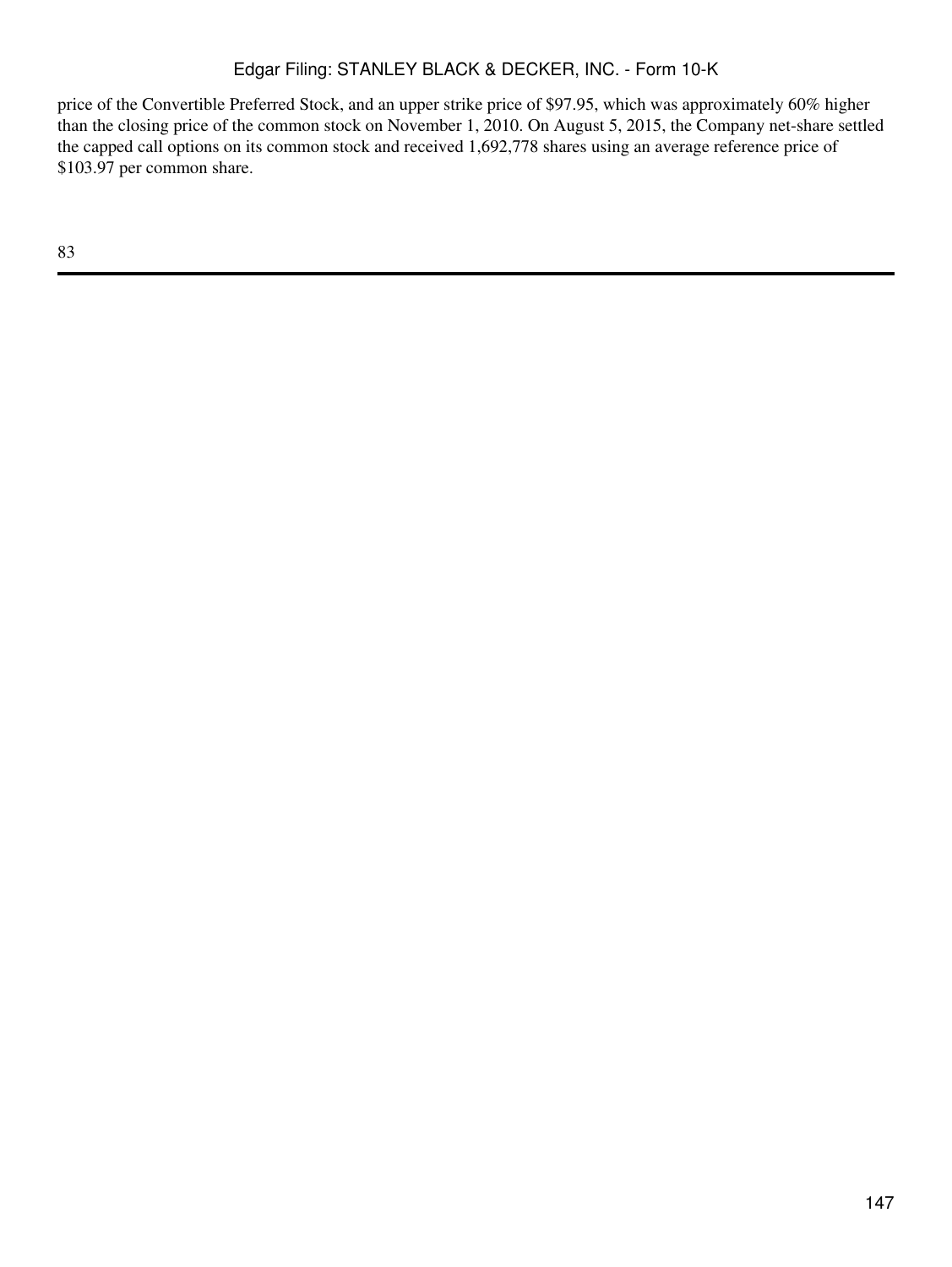### K. ACCUMULATED OTHER COMPREHENSIVE LOSS

The following table summarizes the changes in the accumulated balances for each component of accumulated other comprehensive loss: Unrealized

| (Millions of Dollars)                                                                                | Currency<br>translation<br>adjustment<br>and other |               | Unrealized<br>(losses) gains<br>on cash flow<br>hedges, net of<br>tax |               | Unreanzed<br>(losses) gains<br>on net<br>investment<br>hedges, net of<br>tax |                                          | Pension<br>(losses) gains,<br>net of tax                                                                              |                                        |  | Total       |               |
|------------------------------------------------------------------------------------------------------|----------------------------------------------------|---------------|-----------------------------------------------------------------------|---------------|------------------------------------------------------------------------------|------------------------------------------|-----------------------------------------------------------------------------------------------------------------------|----------------------------------------|--|-------------|---------------|
| Balance - December 28, 2013                                                                          | \$(70.5)                                           |               | \$(77.3)                                                              | $\mathcal{L}$ | \$(76.8)                                                                     |                                          | \$(274.4)                                                                                                             |                                        |  | \$(499.0    |               |
| Other comprehensive (loss) income<br>before reclassifications                                        | (726.3)                                            |               | 18.9                                                                  |               | 39.6                                                                         |                                          | (116.0)                                                                                                               | $\lambda$                              |  | (783.8)     |               |
| Reclassification adjustments to<br>earnings                                                          |                                                    |               | 7.5                                                                   |               |                                                                              |                                          | 5.1                                                                                                                   |                                        |  | 12.6        |               |
| Net other comprehensive (loss)<br>income                                                             | (726.3)                                            |               | 26.4                                                                  |               | 39.6                                                                         |                                          | (110.9)                                                                                                               |                                        |  | (771.2)     |               |
| Balance - January 3, 2015                                                                            | (796.8)                                            | $\lambda$     | (50.9)                                                                | $\mathcal{L}$ | (37.2)<br>$\lambda$                                                          |                                          | (385.3)                                                                                                               | $\lambda$                              |  | (1,270.2)   |               |
| Other comprehensive (loss) income<br>before reclassifications                                        | (504.1)                                            |               | 21.2                                                                  |               | 49.0                                                                         |                                          | 21.3                                                                                                                  |                                        |  | (412.6)     |               |
| Reclassification adjustments to<br>earnings                                                          |                                                    |               | (22.4)                                                                | $\lambda$     |                                                                              |                                          | 11.0                                                                                                                  |                                        |  | (11.4)      |               |
| Net other comprehensive (loss)<br>income                                                             | (504.1)                                            | $\lambda$     | (1.2)                                                                 |               | 49.0                                                                         |                                          | 32.3                                                                                                                  |                                        |  | (424.0)     |               |
| Balance - January 2, 2016                                                                            | \$(1,300.9)                                        | $\mathcal{L}$ | \$ (52.1)                                                             | $\mathcal{L}$ | \$11.8                                                                       |                                          | $$$ (353.0)                                                                                                           | $\lambda$                              |  | \$(1,694.2) | $\mathcal{E}$ |
| (Millions of Dollars)                                                                                |                                                    |               | 2015                                                                  |               | 2014                                                                         |                                          |                                                                                                                       |                                        |  |             |               |
| Components of accumulated other comprehensive Reclassification<br>loss                               |                                                    |               | adjustments                                                           |               | Reclassification<br>adjustments                                              |                                          | Affected line item in<br><b>Consolidated Statements of</b><br><b>Operations And</b><br>Comprehensive Income<br>(Loss) |                                        |  |             |               |
| Unrealized gain on cash flow hedges                                                                  |                                                    |               | \$57.4                                                                |               | \$0.2\$                                                                      |                                          | Cost of sales                                                                                                         |                                        |  |             |               |
| Unrealized losses on cash flow hedges                                                                |                                                    |               | (15.1)                                                                |               | (15.1)                                                                       |                                          | <b>Interest Expense</b>                                                                                               |                                        |  |             |               |
| Tax effect                                                                                           |                                                    |               | (19.9)                                                                |               | 7.4                                                                          |                                          | Income taxes on continuing<br>operations                                                                              |                                        |  |             |               |
| Unrealized gains (losses) on cash flow hedges, net<br>of tax                                         |                                                    |               | \$22.4                                                                |               | \$(7.5)                                                                      |                                          | $\mathcal{E}$                                                                                                         |                                        |  |             |               |
| Amortization of defined benefit pension items:<br>Actuarial losses and prior service costs / credits |                                                    |               | \$(9.7)                                                               |               | 3(4.7)                                                                       |                                          | Cost of sales                                                                                                         |                                        |  |             |               |
| Actuarial losses and prior service costs / credits                                                   |                                                    |               | (6.4)                                                                 |               | $)$ (3.2)                                                                    |                                          |                                                                                                                       | Selling, general and<br>administrative |  |             |               |
| Total before taxes                                                                                   |                                                    |               | (16.1)                                                                | $\lambda$     | (7.9)                                                                        |                                          |                                                                                                                       |                                        |  |             |               |
| Tax effect                                                                                           |                                                    |               | 5.1                                                                   |               | 2.8                                                                          | Income taxes on continuing<br>operations |                                                                                                                       |                                        |  |             |               |
| Amortization of defined benefit pension items, net<br>of tax                                         |                                                    |               | \$(11.0)                                                              | $\lambda$     | \$ (5.1)                                                                     |                                          | $\mathcal{E}$                                                                                                         |                                        |  |             |               |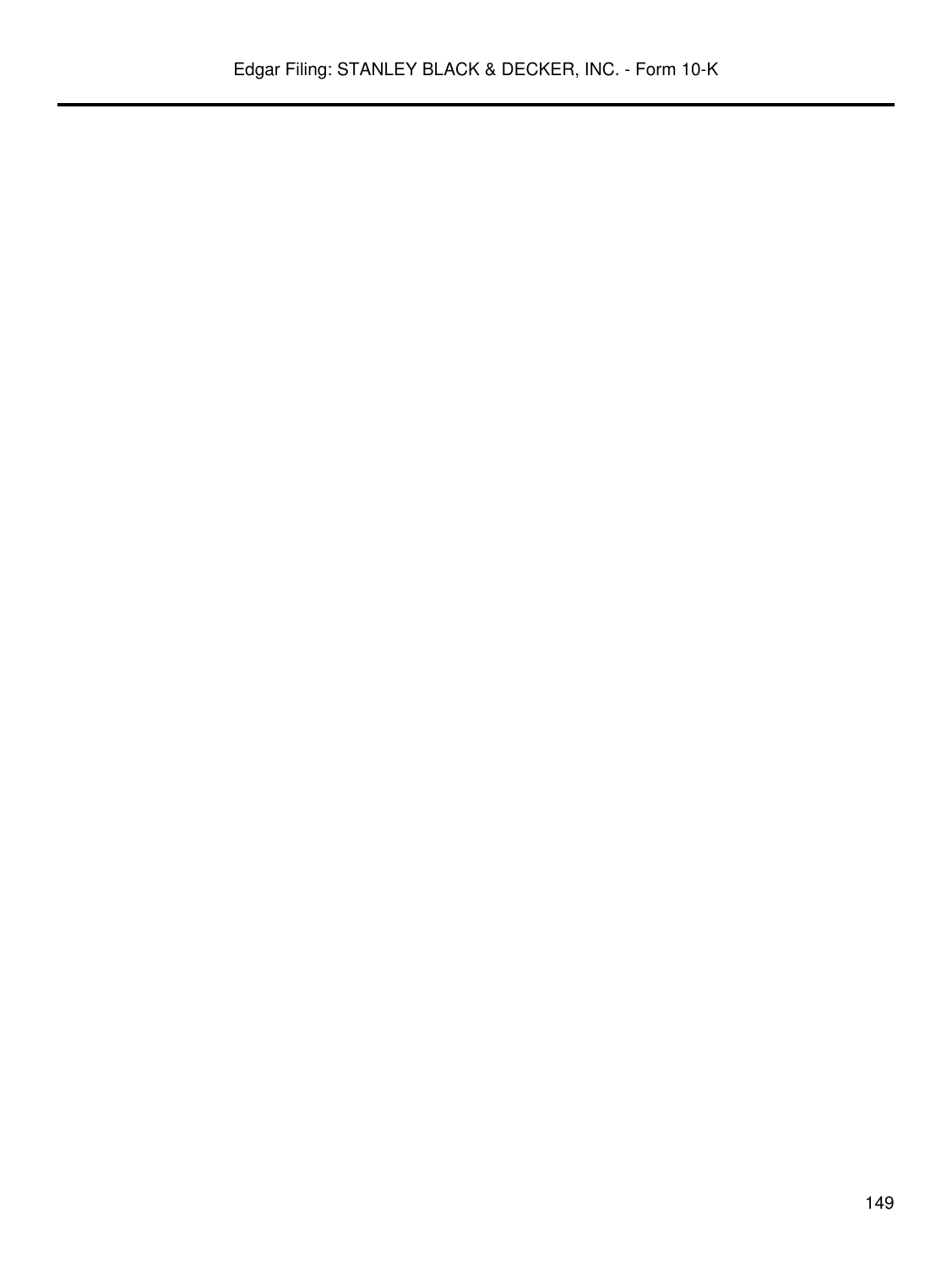## L. EMPLOYEE BENEFIT PLANS

EMPLOYEE STOCK OWNERSHIP PLAN ("ESOP") Most U.S. employees may contribute from 1% to 25% of their eligible compensation to a tax-deferred 401(k) savings plan, subject to restrictions under tax laws. Employees generally direct the investment of their own contributions into various investment funds. An employer match benefit is provided under the plan equal to one-half of each employee's tax-deferred contribution up to the first 7% of their compensation. Participants direct the entire employer match benefit such that no participant is required to hold the Company's common stock in their 401(k) account. The employer match benefit totaled \$21.1 million, \$19.9 million and \$18.8 million in 2015, 2014 and 2013, respectively.

In addition, approximately 7,200 U.S. salaried and non-union hourly employees are eligible to receive a non-contributory benefit under the Core benefit plan. Core benefit allocations range from 2% to 6% of eligible employee compensation based on age. Approximately 3,600 U.S. employees also receive a Core transition benefit, allocations of which range from 1% to 2% of eligible compensation based on age and date of hire. Approximately 1,500 U.S. employees are eligible to receive an additional average 1% contribution actuarially designed to replace previously curtailed pension benefits. Allocations for benefits earned under the Core plan were \$22.1 million in 2015, \$20.7 million million in 2014 and \$21.1 million in 2013. Assets held in participant Core accounts are invested in target date retirement funds which have an age-based allocation of investments.

Shares of the Company's common stock held by the ESOP were purchased with the proceeds of borrowings from the Company in 1991 ("1991 internal loan"). Shareowners' equity reflects a reduction equal to the cost basis of unearned (unallocated) shares purchased with the internal borrowings. In 2015, 2014 and 2013, the Company made additional contributions to the ESOP for \$7.2 million, \$9.4 million, and \$9.5 million, respectively, which were used by the ESOP to make additional payments on the 1991 internal loan. These payments triggered the release of 184,753, 230,032 and 219,900 shares of unallocated stock, respectively.

Net ESOP activity recognized is comprised of the cost basis of shares released, the cost of the aforementioned Core and 401(k) match defined contribution benefits, less the fair value of shares released and dividends on unallocated ESOP shares. The Company's net ESOP activity resulted in expense of \$0.8 million in 2015, \$0.7 million in 2014 and \$1.9 million in 2013. ESOP expense is affected by the market value of the Company's common stock on the monthly dates when shares are released. The market value of shares released averaged \$101.79 in 2015, \$88.05 per share in 2014 and \$80.71 per share in 2013.

Unallocated shares are released from the trust based on current period debt principal and interest payments as a percentage of total future debt principal and interest payments. Dividends on both allocated and unallocated shares may be used for debt service and to credit participant accounts for dividends earned on allocated shares. Dividends paid on the shares acquired with the 1991 internal loan were used solely to pay internal loan debt service in all periods. Dividends on ESOP shares, which are charged to shareowners' equity as declared, were \$9.7 million in 2015, \$10.6 million in 2014 and \$12.3 million in 2013, net of the tax benefit which is recorded within equity. Dividends on ESOP shares were utilized entirely for debt service in all years. Interest costs incurred by the ESOP on the 1991 internal loan, which have no earnings impact, were \$3.8 million, \$4.7 million and \$6.1 million for 2015, 2014 and 2013, respectively. Both allocated and unallocated ESOP shares are treated as outstanding for purposes of computing earnings per share. As of January 2, 2016, the cumulative number of ESOP shares allocated to participant accounts was 13,661,101, of which participants held 2,482,944 shares, and the number of unallocated shares was 1,880,256. At January 2, 2016, there were 23,189 released shares in the ESOP trust holding account pending allocation. The Company made cash contributions totaling \$4.4 million in 2015, \$3.4 million in 2014 and \$30.7 million in 2013 excluding additional contributions of \$7.2 million, \$9.4 million and \$9.5 million in 2015, 2014 and 2013, respectively, as discussed previously.

PENSION AND OTHER BENEFIT PLANS — The Company sponsors pension plans covering most domestic hourly and certain executive employees, and approximately 14,000 foreign employees. Benefits are generally based on salary and years of service, except for U.S. collective bargaining employees whose benefits are based on a stated amount for each year of service.

The Company contributes to a number of multi-employer plans for certain collective bargaining U.S. employees. The risks of participating in these multiemployer plans are different from single-employer plans in the following aspects: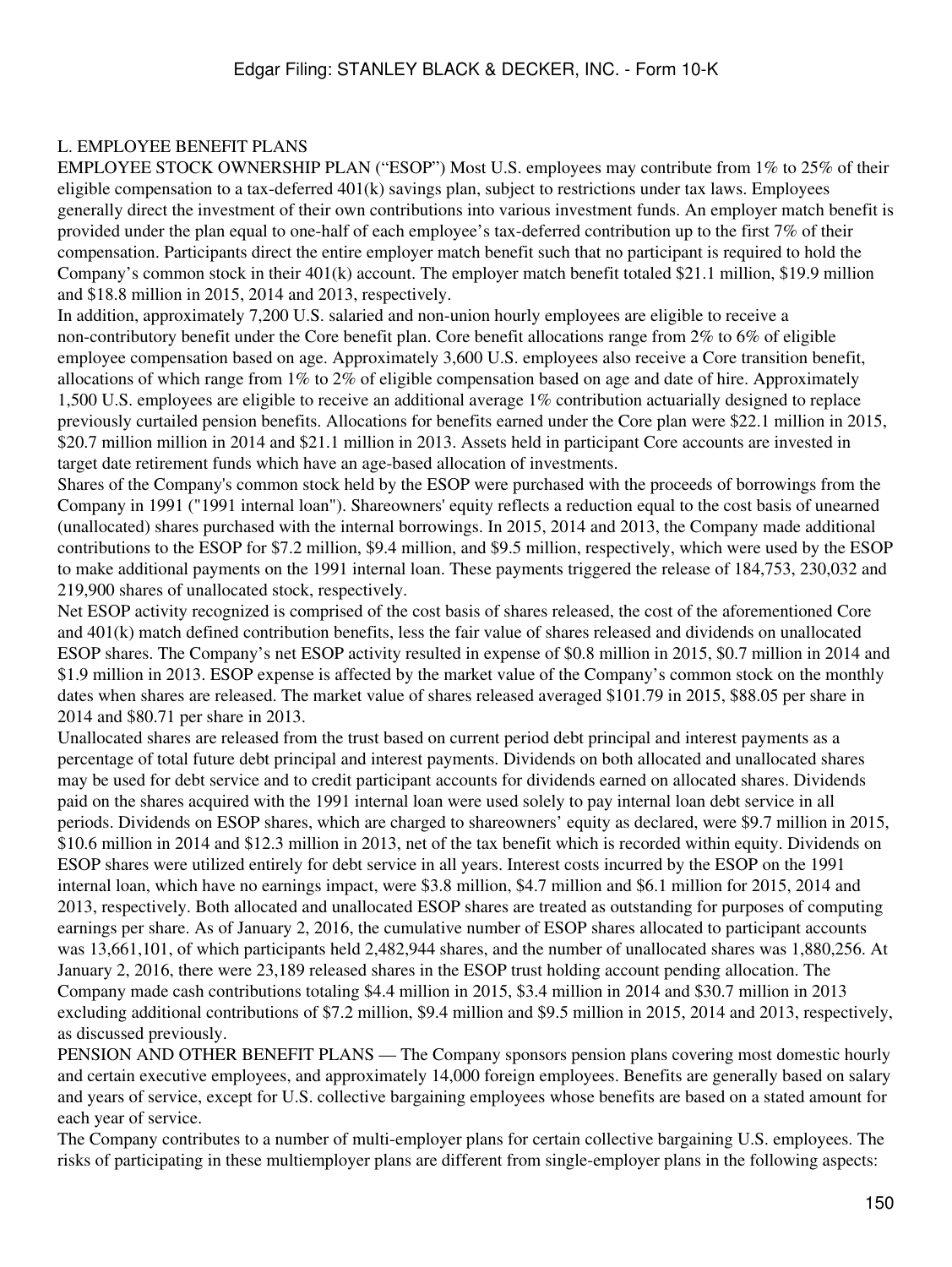a. Assets contributed to the multiemployer plan by one employer may be used to provide benefit to employees of other participating employers.

b. If a participating employer stops contributing to the plan, the unfunded obligations of the plan may be inherited by the remaining participating employers.

c. If the Company chooses to stop participating in some of its multiemployer plans, the Company may be required to pay those plans an amount based on the underfunded status of the plan, referred to as a withdrawal liability.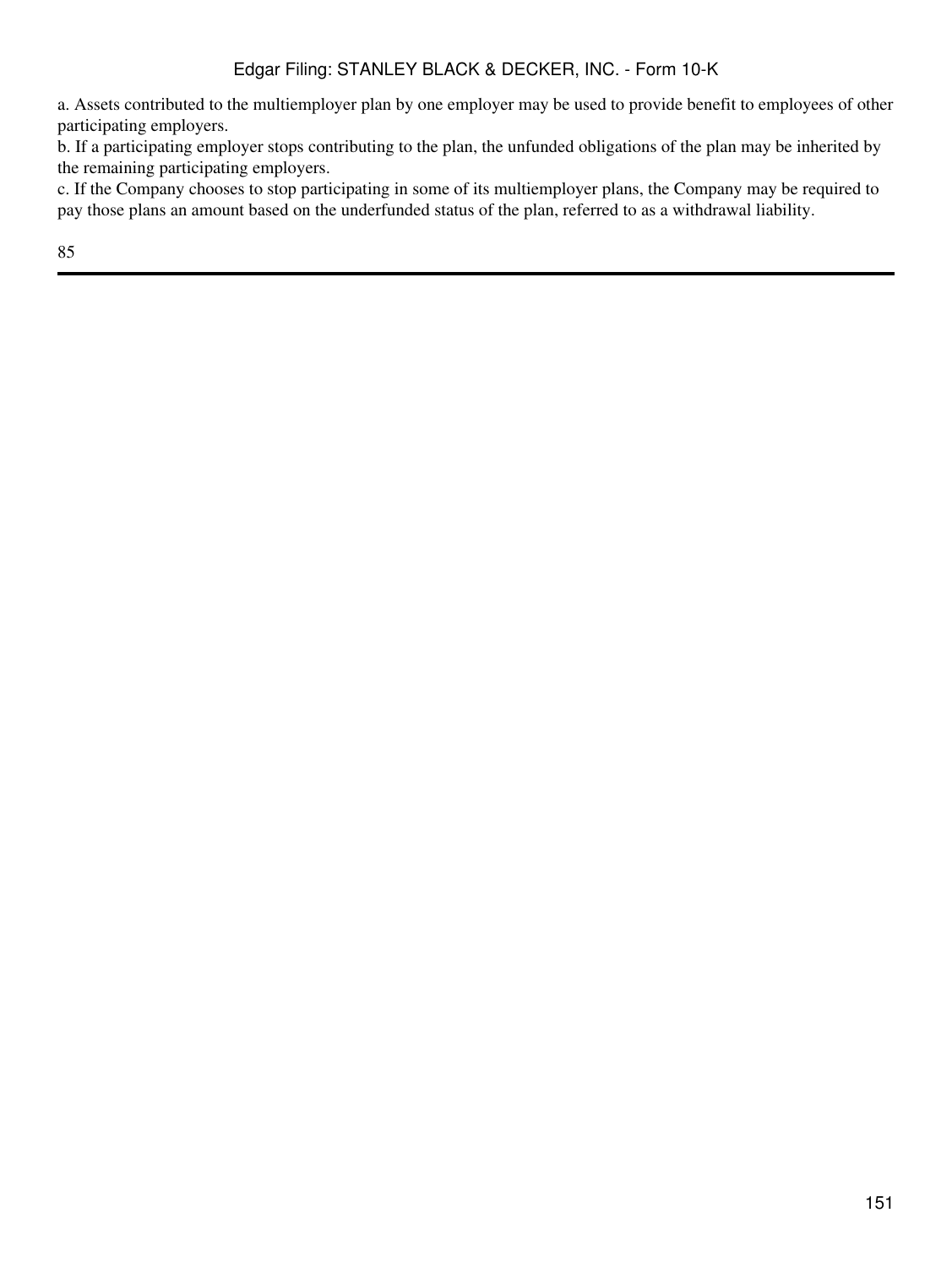In addition, the Company also contributes to a number of multiemployer plans outside of the U.S. The foreign plans are insured, therefore, the Company's obligation is limited to the payment of insurance premiums. The Company has assessed and determined that none of the multiemployer plans to which it contributes are individually significant to the Company's financial statements. The Company does not expect to incur a withdrawal liability or expect to significantly increase its contributions over the remainder of the contract period. In addition to the multiemployer plans, various other defined contribution plans are sponsored worldwide. The expense for such defined contribution plans, aside from the earlier discussed ESOP plans, is as follows:

| (Millions of Dollars)                   | 2015   | 2014   | 2013   |
|-----------------------------------------|--------|--------|--------|
| Multi-employer plan expense             | \$4.0  | \$4.0  | \$3.3  |
| Other defined contribution plan expense | \$11.7 | \$14.0 | \$14.6 |

The components of net periodic pension (benefit) expense are as follows:

|                                                   | U.S. Plans |         |        |        | Non-U.S. Plans |        |  |  |  |
|---------------------------------------------------|------------|---------|--------|--------|----------------|--------|--|--|--|
| (Millions of Dollars)                             | 2015       | 2014    | 2013   | 2015   | 2014           | 2013   |  |  |  |
| Service cost                                      | \$7.0      | \$8.9   | \$7.7  | \$14.4 | \$13.1         | \$13.4 |  |  |  |
| Interest cost                                     | 54.0       | 56.4    | 52.6   | 46.8   | 59.3           | 54.3   |  |  |  |
| Expected return on plan assets                    | (74.9      | (72.1   | (65.1) | (56.5) | (61.0)         | (54.9) |  |  |  |
| Prior service cost amortization                   | 1.8        | 1.1     | 1.1    | 0.9    | 0.3            | 0.4    |  |  |  |
| Actuarial loss amortization                       | 7.2        | 0.9     | 5.7    | 7.5    | 7.0            | 5.1    |  |  |  |
| Settlement / curtailment loss                     |            |         |        | 1.5    | 0.3            | 4.6    |  |  |  |
| Net periodic pension (benefit) expense $\$$ (4.9) |            | \$(4.8) | \$2.0  | \$14.6 | \$19.0         | \$22.9 |  |  |  |

The Company provides medical and dental benefits for certain retired employees in the United States and Canada. Approximately 12,900 participants are covered under these plans. Net periodic post-retirement benefit expense was comprised of the following elements:

|                                              |       | <b>Other Benefit Plans</b> |       |  |
|----------------------------------------------|-------|----------------------------|-------|--|
| (Millions of Dollars)                        | 2015  | 2014                       | 2013  |  |
| Service cost                                 | \$0.5 | \$1.0                      | \$0.8 |  |
| Interest cost                                | 2.1   | 2.7                        | 2.5   |  |
| Prior service credit amortization            | (1.3) | (1.4)                      | (1.4) |  |
| Actuarial loss amortization                  |       | (0.1)                      |       |  |
| Net periodic post-retirement benefit expense | \$1.3 | \$2.2                      | \$1.9 |  |

Changes in plan assets and benefit obligations recognized in accumulated other comprehensive loss in 2015 are as follows:

| (Millions of Dollars)                                                     | 2015         |  |
|---------------------------------------------------------------------------|--------------|--|
| Current year actuarial loss                                               | \$7.5        |  |
| Amortization of actuarial loss                                            | (14.7)       |  |
| Prior service cost from plan amendments                                   | 6.0          |  |
| Amortization of prior service costs                                       | (1.4)        |  |
| Settlement / curtailment loss                                             | (3.0)        |  |
| Currency / other                                                          | (16.4)       |  |
| Total income recognized in accumulated other comprehensive loss (pre-tax) | $$^{(22.0)}$ |  |
|                                                                           |              |  |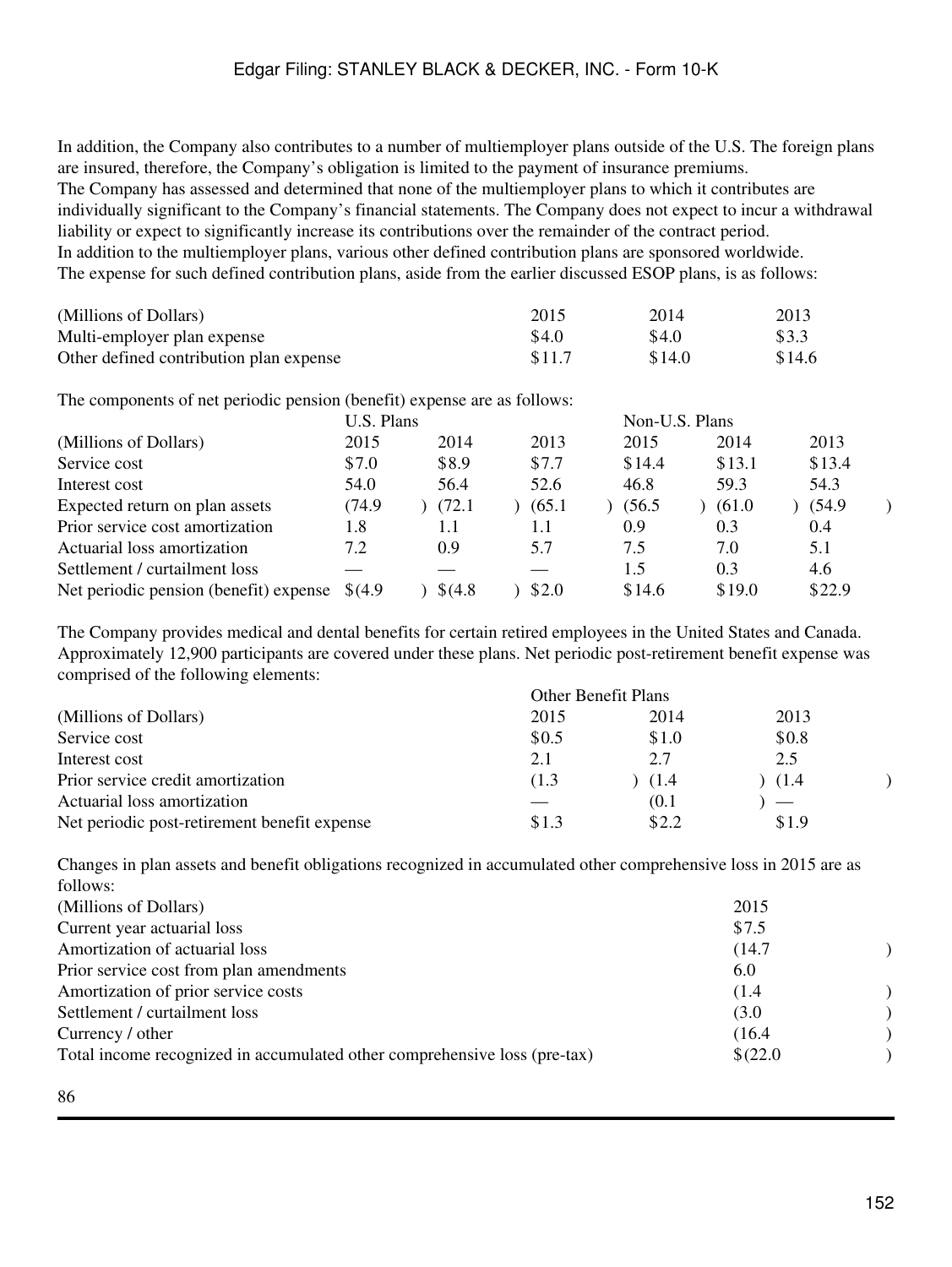The amounts in Accumulated other comprehensive loss expected to be recognized as components of net periodic benefit costs during 2016 total \$17.3 million, representing amortization of actuarial losses.

The changes in the pension and other post-retirement benefit obligations, fair value of plan assets, as well as amounts recognized in the Consolidated Balance Sheets, are shown below.

|                                                        | U.S. Plans          |           | Non-U.S. Plans     |           | <b>Other Benefits</b> |                            |  |
|--------------------------------------------------------|---------------------|-----------|--------------------|-----------|-----------------------|----------------------------|--|
| (Millions of Dollars)                                  | 2015                | 2014      | 2015               | 2014      | 2015                  | 2014                       |  |
| Change in benefit obligation                           |                     |           |                    |           |                       |                            |  |
| Benefit obligation at end of prior year                | \$1,460.5           | \$1,315.9 | \$1,540.4          | \$1,517.6 | \$69.8                | \$75.1                     |  |
| Service cost                                           | 7.0                 | 8.9       | 14.4               | 13.1      | 0.5                   | 1.0                        |  |
| Interest cost                                          | 54.0                | 56.4      | 46.8               | 59.3      | 2.1                   | 2.7                        |  |
| Settlements/curtailments                               |                     |           | (8.0)              | ) (7.1)   |                       |                            |  |
| Actuarial (gain) loss                                  | (45.8)              | ) 178.3   | (86.7)             | 168.6     | (2.1)                 | 1.7                        |  |
| Plan amendments                                        | 5.8                 | 0.1       | 0.2                | 0.2       |                       |                            |  |
| Foreign currency exchange rates                        |                     |           | (76.2)             | (132.7)   | (1.5)                 | (1.0)<br>$\mathcal{F}$     |  |
| Participant contributions                              |                     |           | 0.3                | 0.3       |                       |                            |  |
| Expenses paid from assets and other                    | (3.4)               | (4.7)     | (1.3)              | (4.8)     |                       |                            |  |
| Benefits paid                                          | (92.4)<br>$\lambda$ | (94.4)    | (55.7)             | (74.1)    | (7.8)                 | (9.7)<br>$\mathcal{E}$     |  |
| Benefit obligation at end of year                      | \$1,385.7           | \$1,460.5 | \$1,374.2          | \$1,540.4 | \$61.0                | \$69.8                     |  |
| Change in plan assets                                  |                     |           |                    |           |                       |                            |  |
| Fair value of plan assets at end of prior year         | \$1,174.1           | \$1,052.9 | \$1,115.7          | \$1,075.9 |                       | $\frac{\ }{s-}$            |  |
| Actual return on plan assets                           | (19.3)              | 116.1     | 8.3                | 169.2     |                       |                            |  |
| Participant contributions                              |                     |           | 0.3                | 0.3       |                       |                            |  |
| <b>Employer contributions</b>                          | 22.5                | 104.2     | 35.5               | 41.1      | 7.8                   | 9.7                        |  |
| Settlements                                            |                     |           | (6.4)<br>$\lambda$ | (5.2)     |                       |                            |  |
| Foreign currency exchange rate changes                 |                     |           | (48.2)             | (86.0)    |                       |                            |  |
| Expenses paid from assets and other                    | (3.4)               | (4.7)     | (2.2)              | (5.5)     |                       |                            |  |
| Benefits paid                                          | (92.4)              | (94.4)    | (55.7)             | (74.1)    | (7.8)                 | (9.7)<br>$\lambda$         |  |
| Fair value of plan assets at end of plan year          | \$1,081.5           | \$1,174.1 | \$1,047.3          | \$1,115.7 | $\frac{\ }{s-}$       | $\frac{\ }{\ }$            |  |
| Funded status — assets less than benefit<br>obligation | \$(304.2)           | \$(286.4) | \$(326.9)          | \$(424.7) | \$ (61.0)             | \$ (69.8)<br>$\mathcal{L}$ |  |
| Unrecognized prior service cost (credit)               | 9.1                 | 5.1       | 2.3                | 3.2       | (6.6)                 | (7.9)<br>$\lambda$         |  |
| Unrecognized net actuarial loss                        | 255.8               | 214.7     | 233.5              | 298.7     | 1.4                   | 3.6                        |  |
| Unrecognized net transition obligation                 |                     |           | 0.1                | 0.1       |                       |                            |  |
| Net amount recognized                                  | $$$ (39.3)          | \$ (66.6) | \$(91.0)           | \$(122.7) | \$ (66.2)             | 3(74.1)<br>$\lambda$       |  |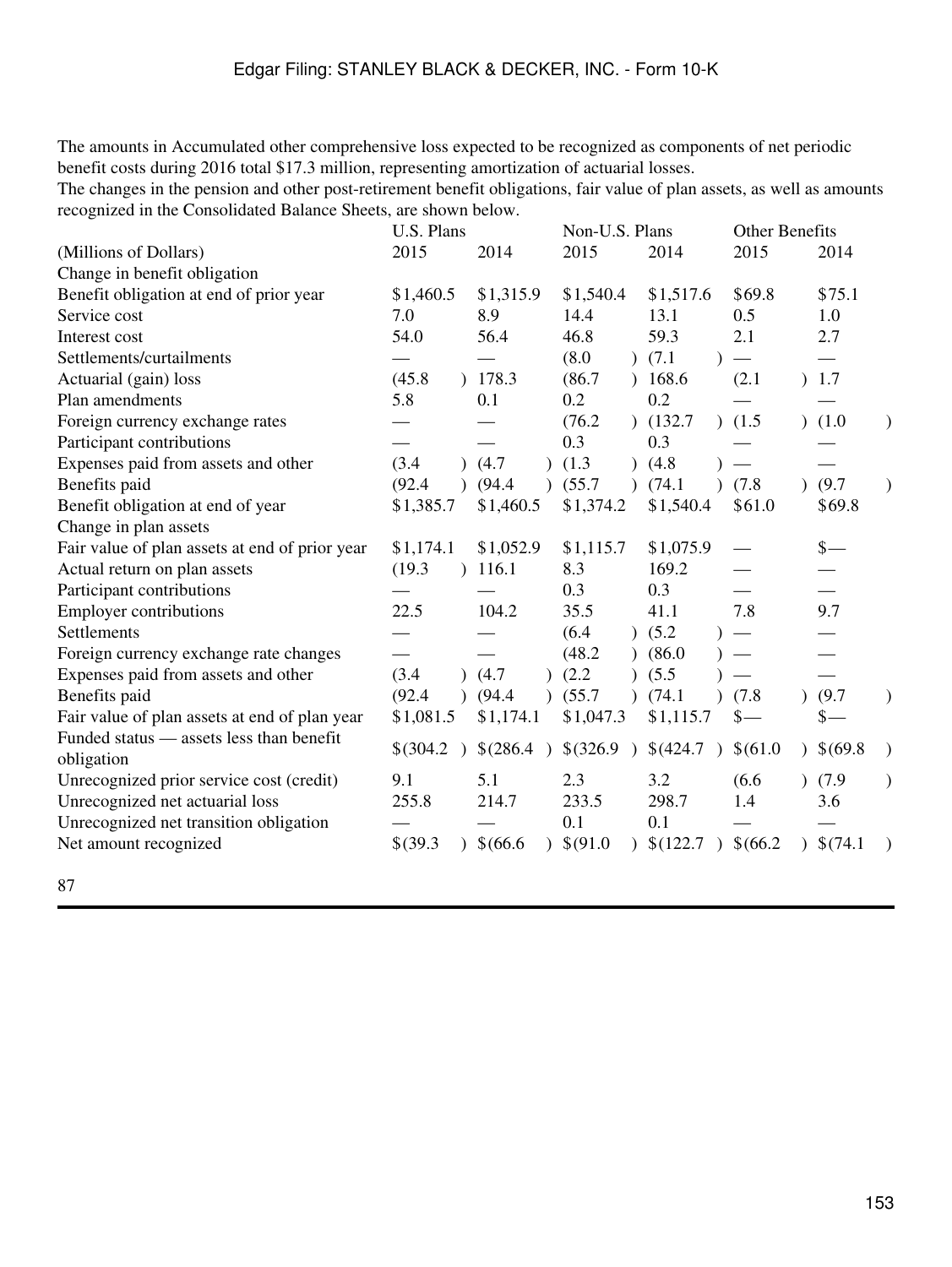|                                      | U.S. Plans |                | Non-U.S. Plans |                      | <b>Other Benefits</b> |            |           |  |          |  |
|--------------------------------------|------------|----------------|----------------|----------------------|-----------------------|------------|-----------|--|----------|--|
| (Millions of Dollars)                | 2015       | 2014           |                | 2015                 |                       | 2014       | 2015      |  | 2014     |  |
| Amounts recognized in the            |            |                |                |                      |                       |            |           |  |          |  |
| <b>Consolidated Balance Sheets</b>   |            |                |                |                      |                       |            |           |  |          |  |
| Prepaid benefit cost (non-current)   | $S-$       | $\mathbf{s}$ — |                | \$2.9                |                       | \$0.6      | $S-$      |  | $S-$     |  |
| Current benefit liability            | (11.0)     | (15.9)         |                | (7.9)                |                       | (8.1)      | (6.7)     |  | (7.5)    |  |
| Non-current benefit liability        | (293.2)    | (270.5)        |                | (321.9)              |                       | (417.2)    | (54.3)    |  | (62.3)   |  |
| Net liability recognized             | \$(304.2)  | \$(286.4)      |                | $\frac{\$(326.9)}{}$ |                       | \$ (424.7) | \$ (61.0) |  | 3(69.8)  |  |
| Accumulated other comprehensive loss |            |                |                |                      |                       |            |           |  |          |  |
| $(\text{pre-tax})$ :                 |            |                |                |                      |                       |            |           |  |          |  |
| Prior service cost (credit)          | \$9.1      | \$5.1          |                | \$2.3                |                       | \$3.2      | \$ (6.6)  |  | 3(7.9)   |  |
| <b>Actuarial loss</b>                | 255.8      | 214.7          |                | 233.5                |                       | 298.7      | 1.4       |  | 3.6      |  |
| <b>Transition liability</b>          |            |                |                | 0.1                  |                       | 0.1        |           |  |          |  |
|                                      | \$264.9    | \$219.8        |                | \$235.9              |                       | \$302.0    | \$ (5.2)  |  | 3(4.3)   |  |
| Net amount recognized                | $$$ (39.3) | \$ (66.6)      |                | \$(91.0)             |                       | \$(122.7)  | \$ (66.2) |  | \$(74.1) |  |

The accumulated benefit obligation for all defined benefit pension plans was \$2,714.0 million at January 2, 2016 and \$2,948.9 million at January 3, 2015. Information regarding pension plans in which accumulated benefit obligations exceed plan assets follows:

|                                                                                                                  | U.S. Plans |           | Non-U.S. Plans |           |  |
|------------------------------------------------------------------------------------------------------------------|------------|-----------|----------------|-----------|--|
| (Millions of Dollars)                                                                                            | 2015       | 2014      | 2015           | 2014      |  |
| Projected benefit obligation                                                                                     | \$1,385.7  | \$1,460.5 | \$894.5        | \$1,511.4 |  |
| Accumulated benefit obligation                                                                                   | \$1,383.9  | \$1,460.5 | \$855.5        | \$1,463.3 |  |
| Fair value of plan assets                                                                                        | \$1,081.5  | \$1,174.1 | \$566.9        | \$1,088.3 |  |
| The contract of the contract of the contract of the contract of the contract of the first of contributed for the |            |           |                |           |  |

Information regarding pension plans in which projected benefit obligations (inclusive of anticipated future compensation increases) exceed plan assets follows:

|                                | U.S. Plans |           | Non-U.S. Plans |           |  |  |
|--------------------------------|------------|-----------|----------------|-----------|--|--|
| (Millions of Dollars)          | 2015       | 2014      | 2015           | 2014      |  |  |
| Projected benefit obligation   | \$1,385.7  | \$1,460.5 | \$921.7        | \$1,539.6 |  |  |
| Accumulated benefit obligation | \$1,383.9  | \$1,460.5 | \$879.4        | \$1,488.0 |  |  |
| Fair value of plan assets      | \$1,081.5  | \$1,174.1 | \$591.9        | \$1,114.4 |  |  |

The major assumptions used in valuing pension and post-retirement plan obligations and net costs were as follows:

|                                               |            |      | Pension Benefits |      |           |      |                |      |        |      |        |      |        |      |                |      |           |      |
|-----------------------------------------------|------------|------|------------------|------|-----------|------|----------------|------|--------|------|--------|------|--------|------|----------------|------|-----------|------|
|                                               | U.S. Plans |      |                  |      |           |      | Non-U.S. Plans |      |        |      |        |      |        |      | Other Benefits |      |           |      |
|                                               | 2015       |      | 2014             |      | 2013      |      | 2015           |      | 2014   |      | 2013   |      | 2015   |      | 2014           |      | 2013      |      |
| Weighted-average<br>assumptions used to       |            |      |                  |      |           |      |                |      |        |      |        |      |        |      |                |      |           |      |
| determine benefit<br>obligations at year end: |            |      |                  |      |           |      |                |      |        |      |        |      |        |      |                |      |           |      |
| Discount rate                                 | 4.25       | $\%$ | 3.75             | $\%$ | 4.50      | $\%$ | 3.25           | $\%$ | 3.25   | $\%$ | 4.00   | $\%$ | 3.75   | $\%$ | 3.25           | $\%$ | 4.00      | $\%$ |
| Rate of compensation<br>increase              | 6.00       |      | % 6.00           |      | % 6.00    | $\%$ | 3.25           |      | % 3.50 |      | % 3.75 |      | % 3.50 | $\%$ | 3.50           | $\%$ | 3.50      | $\%$ |
| Weighted-average<br>assumptions used to       |            |      |                  |      |           |      |                |      |        |      |        |      |        |      |                |      |           |      |
| determine net periodic<br>benefit cost:       |            |      |                  |      |           |      |                |      |        |      |        |      |        |      |                |      |           |      |
| Discount rate                                 | 3.75       | $\%$ | 4.50             |      | $\%$ 3.75 | $\%$ | 3.25           | $\%$ | 4.00   |      | % 4.00 |      | % 3.25 | $\%$ | 4.00           |      | $\%$ 3.00 | $\%$ |
| Rate of compensation<br>increase              | 6.00       | $\%$ | 6.00             | $\%$ | 6.00      | $\%$ | 3.50           | $\%$ | 3.75   | $\%$ | 3.25   | $\%$ | 3.50   | $\%$ | 3.50           | $\%$ | 3.50      | $\%$ |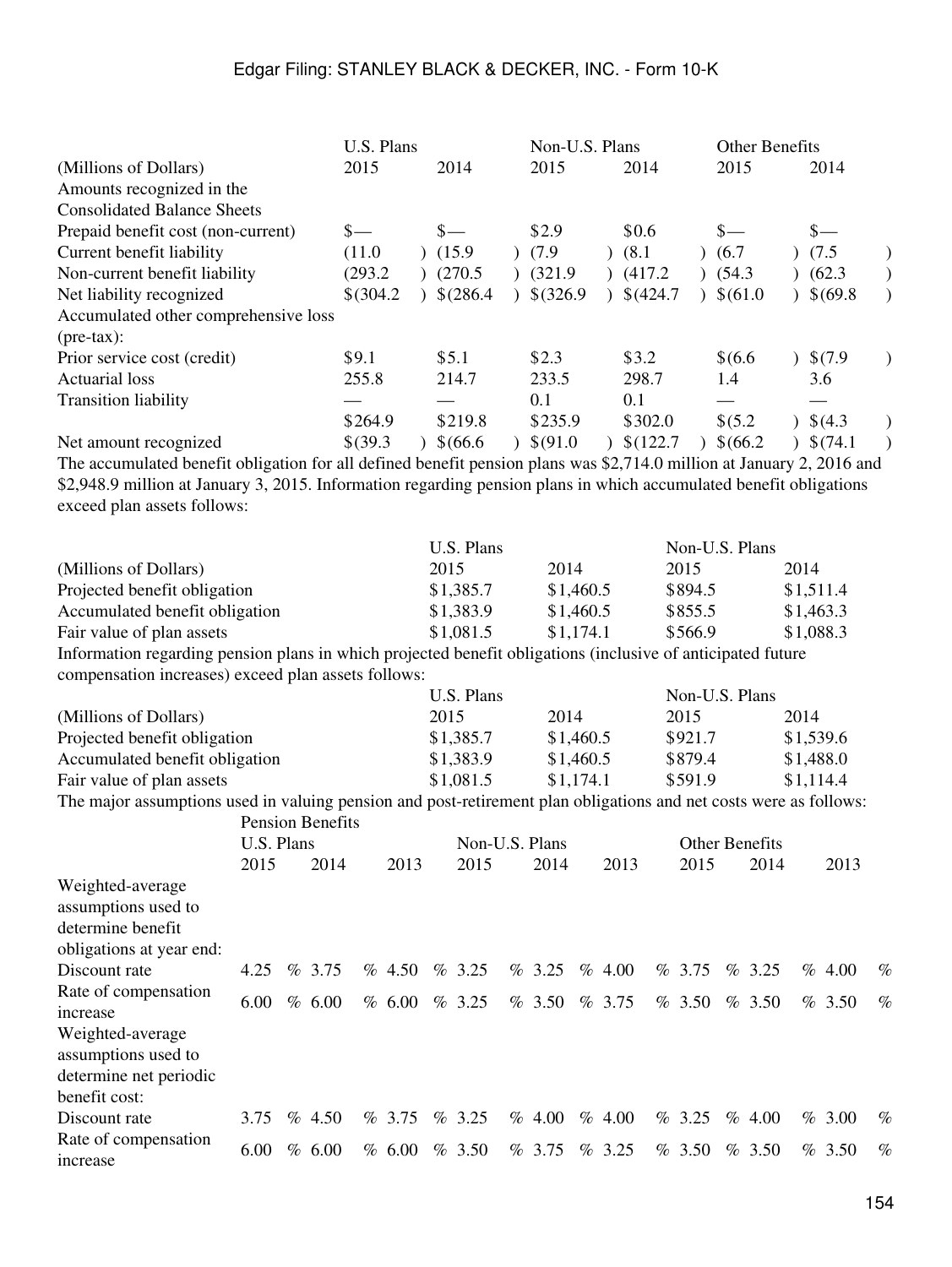Expected return on plan  $\mu$  assets 6.50 % 7.00 % 6.25 % 5.25 % 5.75 % 6.00 % — —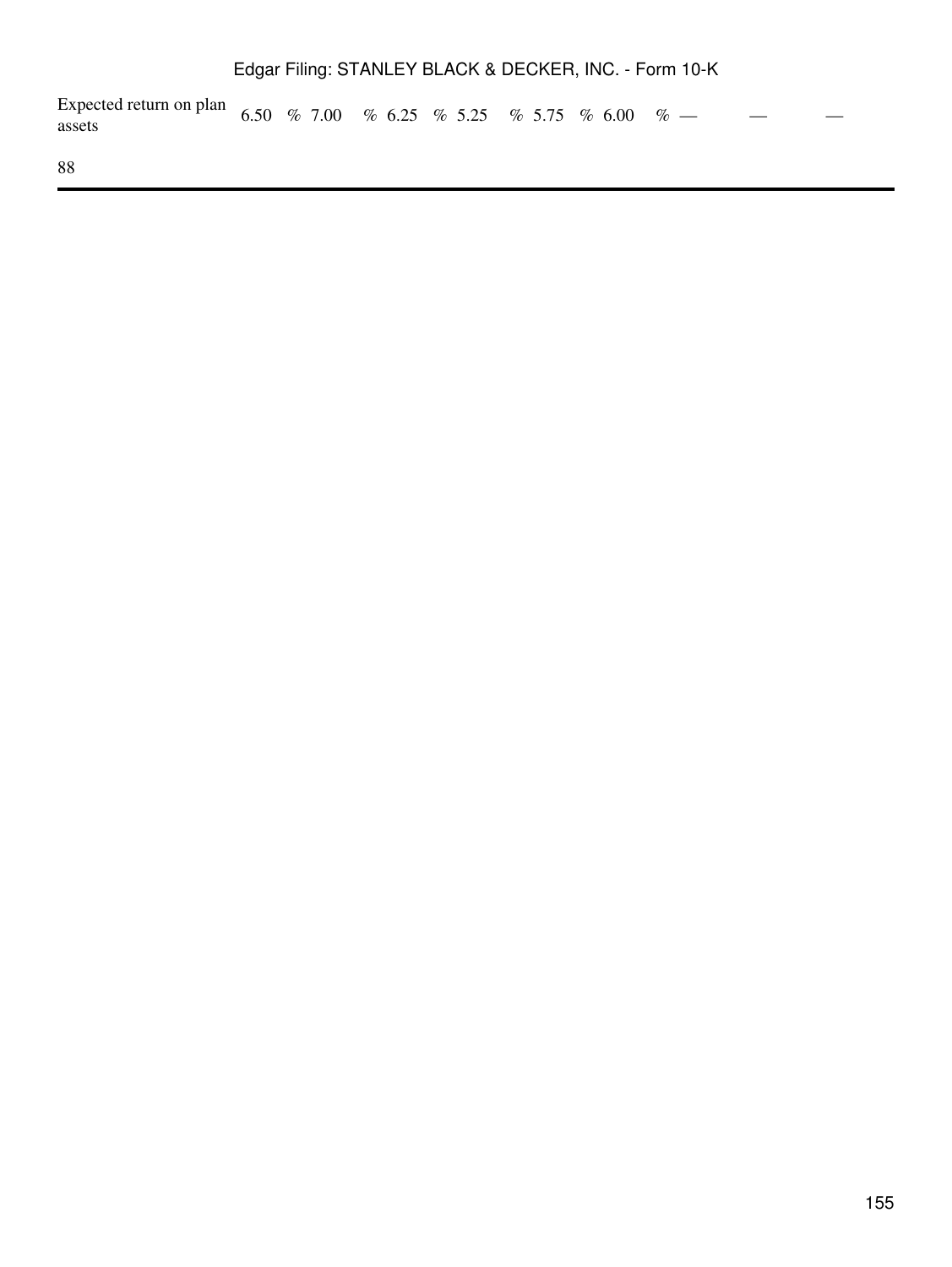The expected rate of return on plan assets is determined considering the returns projected for the various asset classes and the relative weighting for each asset class. The Company will use a 5.60% weighted-average expected rate of return assumption to determine the 2016 net periodic benefit cost.

PENSION PLAN ASSETS — Plan assets are invested in equity securities, government and corporate bonds and other fixed income securities, money market instruments and insurance contracts. The Company's worldwide asset allocations at January 2, 2016 and January 3, 2015 by asset category and the level of the valuation inputs within the fair value hierarchy established by ASC 820 are as follows (in millions):

| <b>Asset Category</b>     | 2015      | Level 1 | Level 2   |
|---------------------------|-----------|---------|-----------|
| Cash and cash equivalents | \$58.1    | \$39.7  | \$18.4    |
| Equity securities         |           |         |           |
| U.S. equity securities    | 296.3     | 50.4    | 245.9     |
| Foreign equity securities | 269.0     | 43.2    | 225.8     |
| Fixed income securities   |           |         |           |
| Government securities     | 696.7     | 248.3   | 448.4     |
| Corporate securities      | 716.9     |         | 716.9     |
| Insurance contracts       | 33.2      |         | 33.2      |
| Other                     | 58.6      |         | 58.6      |
| Total                     | \$2,128.8 | \$381.6 | \$1,747.2 |
| <b>Asset Category</b>     | 2014      | Level 1 | Level 2   |
| Cash and cash equivalents | \$98.6    | \$50.7  | \$47.9    |
| Equity securities         |           |         |           |
| U.S. equity securities    | 305.9     | 50.9    | 255.0     |
| Foreign equity securities | 280.5     | 41.3    | 239.2     |
| Fixed income securities   |           |         |           |
| Government securities     | 791.7     | 261.1   | 530.6     |
| Corporate securities      | 676.5     |         | 676.5     |
| Insurance contracts       | 34.0      |         | 34.0      |
| Other                     | 102.6     |         | 102.6     |
| Total                     | \$2,289.8 | \$404.0 | \$1,885.8 |

U.S. and foreign equity securities primarily consist of companies with large market capitalizations and to a lesser extent mid and small capitalization securities. Government securities primarily consist of U.S. Treasury securities and foreign government securities with de minimus default risk. Corporate fixed income securities include publicly traded U.S. and foreign investment grade and to a small extent high yield securities. Assets held in insurance contracts are invested in the general asset pools of the various insurers, mainly debt and equity securities with guaranteed returns. Other investments include diversified private equity holdings. The level 2 investments are primarily comprised of institutional mutual funds that are not publicly traded; the investments held in these mutual funds are generally level 1 publicly traded securities.

The Company's investment strategy for pension assets focuses on a liability-matching approach with gradual de-risking taking place over a period of many years. The Company utilizes the current funded status to transition the portfolio toward investments that better match the duration and cash flow attributes of the underlying liabilities. Assets approximating 50% of the Company's current pension liabilities have been invested in fixed income securities, using a liability / asset matching duration strategy, with the primary goal of mitigating exposure to interest rate movements and preserving the overall funded status of the underlying plans. Plan assets are broadly diversified and are invested to ensure adequate liquidity for immediate and medium term benefit payments. The Company's target asset allocations include 25%-45% in equity securities, 50%-70% in fixed income securities and up to 10% in other securities. In 2015, the funded status percentage (total plan assets divided by total projected benefit obligation) of all global pension plans improved from 76% in 2014 to 77%.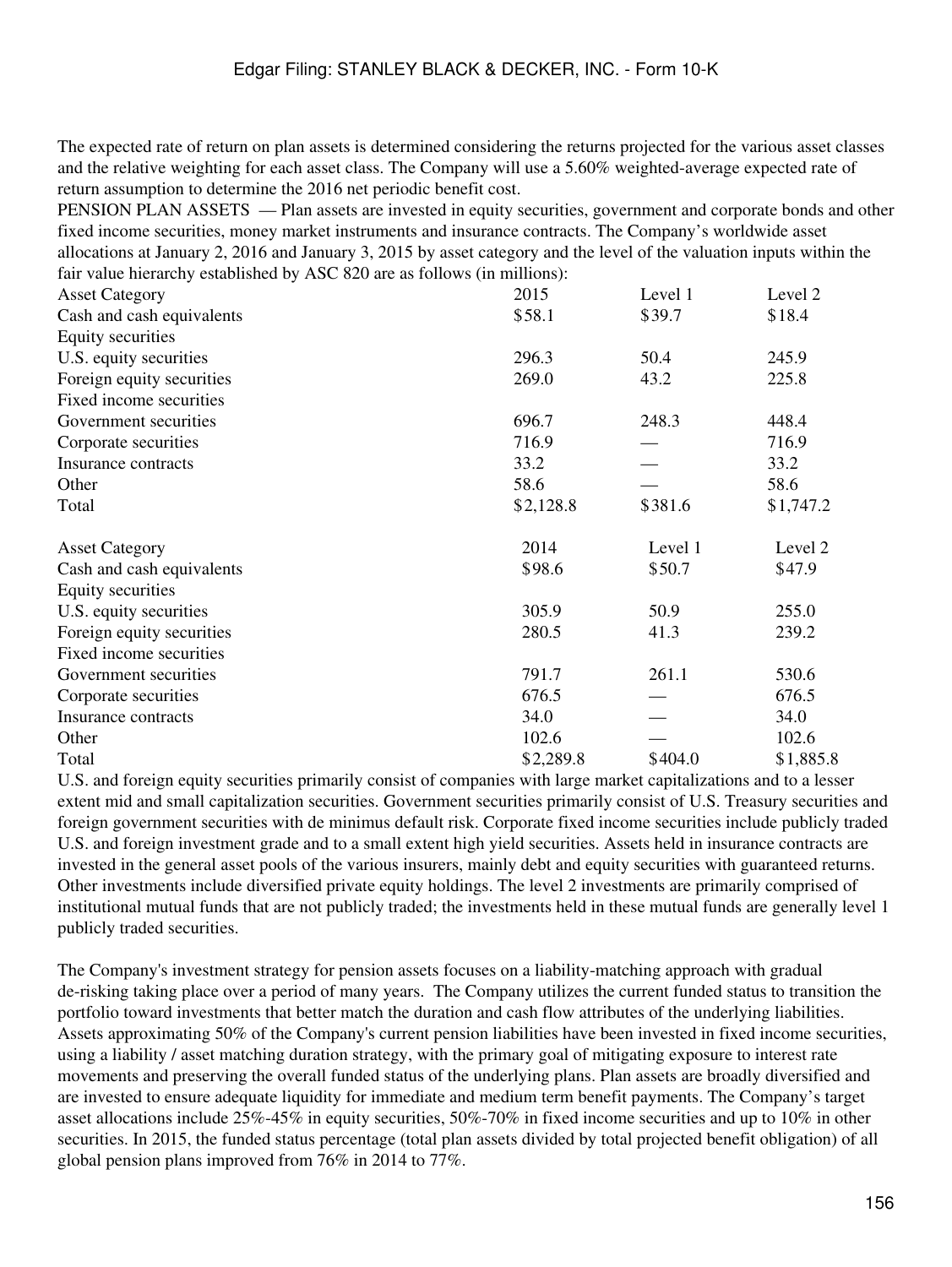CONTRIBUTIONS — The Company's funding policy for its defined benefit plans is to contribute amounts determined annually on an actuarial basis to provide for current and future benefits in accordance with federal law and other regulations. The Company expects to contribute approximately \$52 million to its pension and other post-retirement benefit plans in 2016.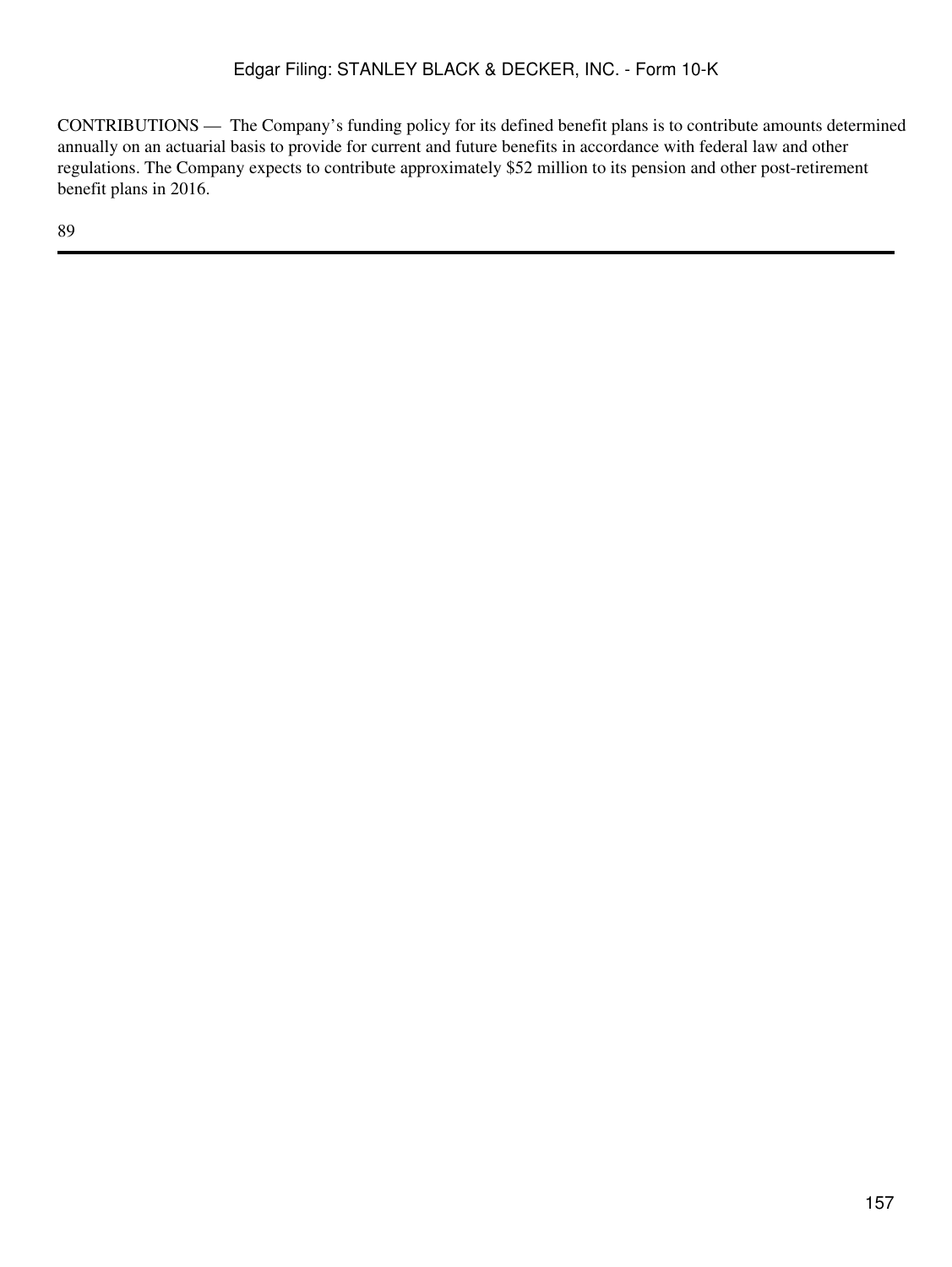EXPECTED FUTURE BENEFIT PAYMENTS — Benefit payments, inclusive of amounts attributable to estimated future employee service, are expected to be paid as follows over the next 10 years:

(Millions of Dollars) Total Year 1 Year 2 Year 3 Year 4 Year 5 Years 6-10 Future payments \$1,567.9 \$152.0 \$196.1 \$149.9 \$148.2 \$150.6 \$771.1 These benefit payments will be funded through a combination of existing plan assets and amounts to be contributed in the future by the Company.

HEALTH CARE COST TRENDS — The weighted average annual assumed rate of increase in the per-capita cost of covered benefits (i.e., health care cost trend rate) is assumed to be 7.1% for 2016, reducing gradually to 4.5% by 2028 and remaining at that level thereafter. A one percentage point change in the assumed health care cost trend rate would affect the post-retirement benefit obligation as of January 2, 2016 by approximately \$1.8 million to \$2.0 million, and would have an immaterial effect on the net periodic post-retirement benefit cost.

M. FAIR VALUE MEASUREMENTS

FASB ASC 820, "Fair Value Measurement," defines, establishes a consistent framework for measuring, and expands disclosure requirements about fair value. ASC 820 requires the Company to maximize the use of observable inputs and minimize the use of unobservable inputs when measuring fair value. Observable inputs reflect market data obtained from independent sources, while unobservable inputs reflect the Company's market assumptions. These two types of inputs create the following fair value hierarchy:

Level 1 — Quoted prices for identical instruments in active markets.

Level 2 — Quoted prices for similar instruments in active markets; quoted prices for identical or similar instruments in markets that are not active; and model-derived valuations whose inputs and significant value drivers are observable. Level 3 — Instruments that are valued using unobservable inputs.

The Company holds various derivative financial instruments that are employed to manage risks, including foreign currency and interest rate exposures. These financial instruments are carried at fair value and are included within the scope of ASC 820. The Company determines the fair value of derivatives through the use of matrix or model pricing, which utilizes observable inputs such as market interest and currency rates. When determining the fair value of these financial instruments for which Level 1 evidence does not exist, the Company considers various factors including the following: exchange or market price quotations of similar instruments, time value and volatility factors, the Company's own credit rating and the credit rating of the counter-party.

The following table presents the Company's financial assets and liabilities that are measured at fair value on a recurring basis for each of the hierarchy levels:

|                        | Total    |                 |         |
|------------------------|----------|-----------------|---------|
| (Millions of Dollars)  | Carrying | Level 1         | Level 2 |
|                        | Value    |                 |         |
| January 2, 2016:       |          |                 |         |
| Money market fund      | \$7.0    | \$7.0           |         |
| Derivative assets      | \$79.3   | $\frac{\S}{\S}$ | \$79.3  |
| Derivative liabilities | \$96.1   | $\frac{1}{2}$   | \$96.1  |
| January 3, 2015:       |          |                 |         |
| Money market fund      | \$9.9    | \$9.9           | $S-$    |
| Derivative assets      | \$144.2  | $s-$            | \$144.2 |
| Derivative liabilities | \$148.4  | $s-$            | \$148.4 |
|                        |          |                 |         |

As discussed in Note T, Discontinued Operations, the Company recorded a pre-tax impairment loss of \$60.7 million in the fourth quarter of 2014 in order to measure the Security segment's Spain and Italy operations at their estimated fair values less cost to sell. The estimated fair values were determined using Level 3 inputs, including relevant market information as well as a discounted cash flow analysis based on estimated projections.

The Company had no other significant non-recurring fair value measurements, nor any financial assets or liabilities measured using Level 3 inputs, during 2015 and 2014.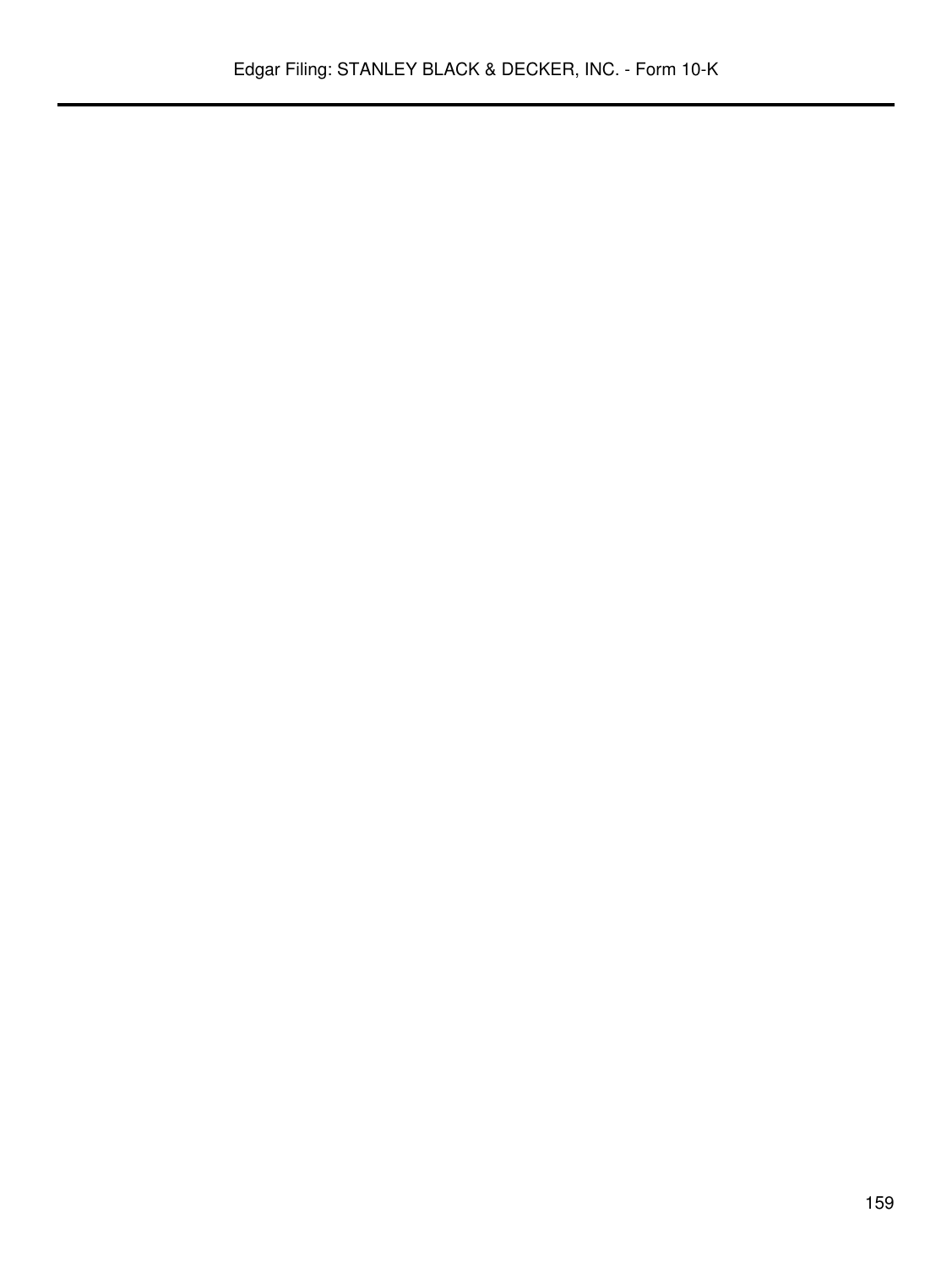The following table presents the carrying values and fair values of the Company's financial assets and liabilities, as well as the Company's debt, as of January 2, 2016 and January 3, 2015:

|                                           | January 2, 2016 |           |           | January 3, 2015 |  |  |
|-------------------------------------------|-----------------|-----------|-----------|-----------------|--|--|
| (Millions of Dollars)                     | Carrying        | Fair      | Carrying  | Fair            |  |  |
|                                           | Value           | Value     | Value     | Value           |  |  |
| Other investments                         | \$11.7          | \$11.7    | \$11.7    | \$11.9          |  |  |
| Derivative assets                         | \$79.3          | \$79.3    | \$144.2   | \$144.2         |  |  |
| Derivative liabilities                    | \$96.1          | \$96.1    | \$148.4   | \$148.4         |  |  |
| Long-term debt, including current portion | \$3,841.7       | \$4,034.4 | \$3,845.7 | \$4,323.8       |  |  |

The other investments relate to the West Coast Loading Corporation ("WCLC") trust and are considered Level 1 instruments within the fair value hierarchy. The long-term debt instruments are considered Level 2 instruments and are measured using a discounted cash flow analysis based on the Company's marginal borrowing rates. The differences between the carrying values and fair values of long-term debt are attributable to the stated interest rates differing from the Company's marginal borrowing rates. The fair values of the Company's variable rate short term borrowings approximate their carrying values at January 2, 2016 and January 3, 2015. The fair values of foreign currency and interest rate swap agreements, comprising the derivative assets and liabilities in the table above, are based on current settlement values.

As discussed in Note B, Accounts and Notes Receivable, the Company has a deferred purchase price receivable related to sales of trade receivables. The deferred purchase price receivable will be repaid in cash as receivables are collected, generally within 30 days, and as such the carrying value of the receivable approximates fair value. Refer to Note I, Derivative Financial Instruments, for more details regarding derivative financial instruments, Note S, Contingencies, for more details regarding the other investments related to the WCLC trust, and Note H, Long-Term Debt and Financing Arrangements, for more information regarding the carrying values of the long-term debt. N. OTHER COSTS AND EXPENSES

Other-net is primarily comprised of intangible asset amortization expense (See Note F, Goodwill and Intangible Assets), currency related gains or losses, environmental remediation expense and other charges primarily consisting of merger and acquisition-related transaction costs, as well as pension curtailments and settlements.

Research and development costs, which are classified in SG&A, were \$188.0 million, \$174.6 million and \$170.7 million for fiscal years 2015, 2014 and 2013, respectively.

#### O. RESTRUCTURING CHARGES AND ASSET IMPAIRMENTS

A summary of the restructuring reserve activity from January 3, 2015 to January 2, 2016 is as follows (in millions):

|                                         | 1/3/2015 | Net<br><b>Additions</b> | Usage      | Currency | 1/2/2016 |
|-----------------------------------------|----------|-------------------------|------------|----------|----------|
| Severance and related costs             | \$81.2   | \$32.7                  | \$ (66.5)  | \$63.1   | \$44.3   |
| Facility closures and asset impairments | 16.4     | 14.9                    | (16.6      | (0.3)    | 14.4     |
| Total                                   | \$97.6   | \$47.6                  | $$$ (83.1) | \$63.4   | \$58.7   |

During 2015, the Company recognized net restructuring charges and asset impairments of \$47.6 million. Net severance charges totaled \$32.7 million relating to the reduction of approximately 1,300 employees, inclusive of reversals due to the elimination of excess severance accruals and changes in management's strategy for certain prior year actions as a result of new developments during 2015. The Company also recognized \$5.1 million of facility closure costs and \$9.8 million of asset impairments.

The majority of the \$58.7 million reserves remaining as of January 2, 2016 is expected to be utilized within the next twelve months.

Segments: The \$47.6 million of net restructuring charges and asset impairments for the twelve months ended January 2, 2016 includes: \$17.6 million of net charges pertaining to the Tools & Storage segment; \$28.7 million of net charges pertaining to the Security segment; \$12.0 million of net charges pertaining to the Industrial segment; and \$10.7 million of net reserve reductions pertaining to Corporate.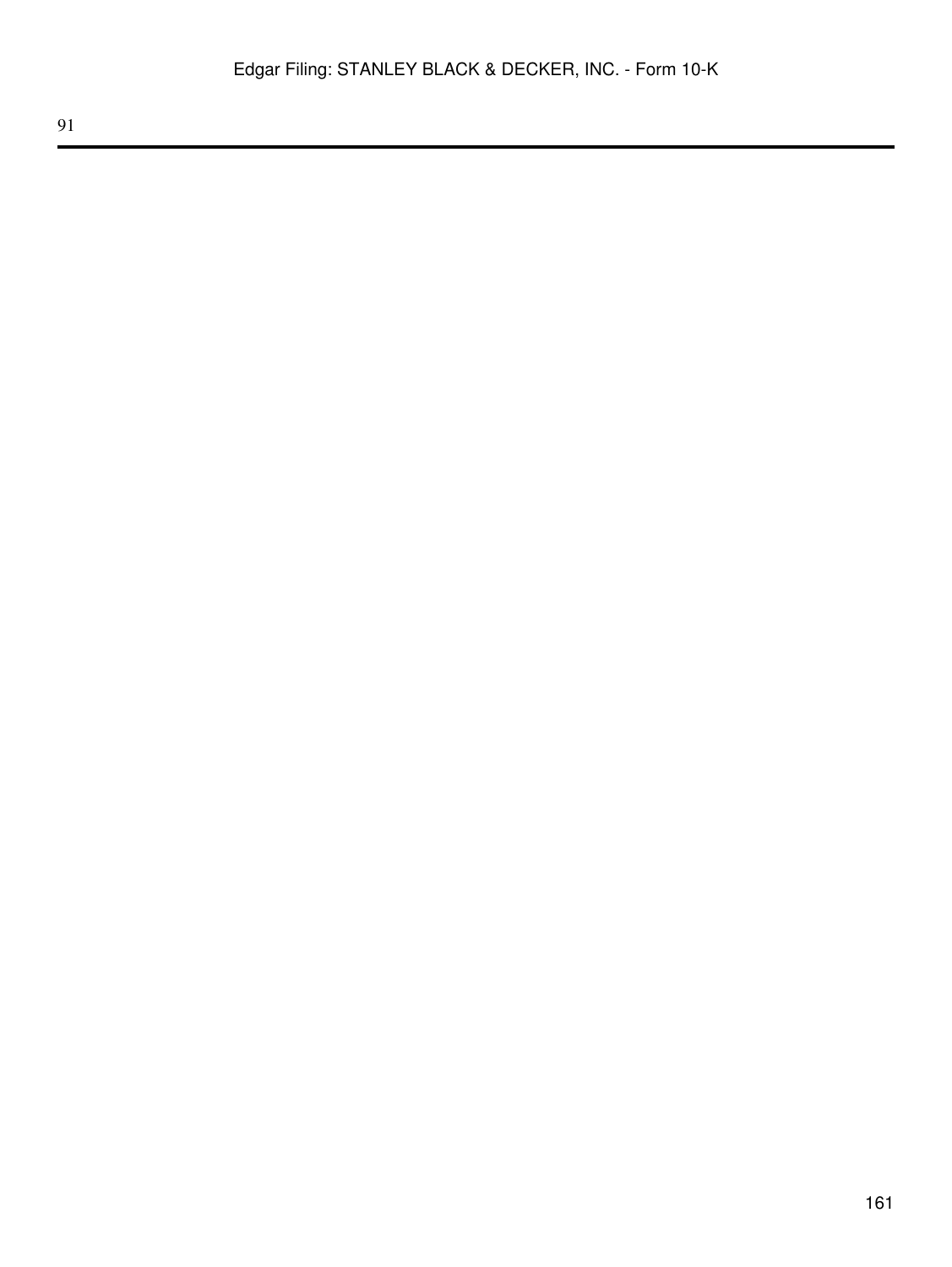#### P. BUSINESS SEGMENTS AND GEOGRAPHIC AREAS

As previously discussed, in the first quarter of 2015 the Company combined the CDIY business with certain complementary elements of the IAR and Healthcare businesses (formerly part of the Industrial and Security segments, respectively) to form one Tools & Storage business. As a result, the Company recast segment financial information for all years to align with this change in organizational structure. There was no impact to the consolidated financial statements of the Company as a result of this change.

The Company classifies its business into three reportable segments, which also represent its operating segments: Tools & Storage, Security and Industrial.

The Tools & Storage segment is comprised of the Power Tools and Hand Tools & Storage businesses. The Power Tools business includes professional products, consumer products and power tool accessories. Professional products include professional grade corded and cordless electric power tools and equipment including drills, impact wrenches and drivers, grinders, saws, routers and sanders as well as pneumatic tools and fasteners including nail guns, nails, staplers, and staples, concrete and masonry anchors. Consumer products include corded and cordless electric power tools sold primarily under the BLACK + DECKER brand, lawn and garden products, including hedge trimmers, string trimmers, lawn mowers, edgers, and related accessories, and home products such as hand held vacuums, paint tools, and cleaning appliances. Power tool accessories include drill bits, router bits, abrasives and saw blades. The Hand Tools & Storage business sells measuring, leveling and layout tools, planes, hammers, demolition tools, knives, saws, chisels, and industrial and automotive tools. Storage products include tool boxes, sawhorses, medical cabinets, and engineered storage solution products.

The Security segment is comprised of the Convergent Security Solutions ("CSS") and Mechanical Access Solutions ("MAS") businesses. The CSS business designs, supplies and installs electronic security systems and provides electronic security services, including alarm monitoring, video surveillance, fire alarm monitoring, systems integration and system maintenance. Purchasers of these systems typically contract for ongoing security systems monitoring and maintenance at the time of initial equipment installation. The business also includes healthcare solutions, which markets asset tracking, infant protection, pediatric protection, patient protection, wander management, fall management, and emergency call products. The MAS business sells automatic doors, commercial hardware, locking mechanisms, electronic keyless entry systems, keying systems, tubular and mortise door locksets.

The Industrial segment is comprised of the Engineered Fastening and Infrastructure businesses. The Engineered Fastening business primarily sells engineered fastening products and systems designed for specific applications. The product lines include stud welding systems, blind rivets and tools, blind inserts and tools, drawn arc weld studs, engineered plastic and mechanical fasteners, self-piercing riveting systems, precision nut running systems, micro fasteners, and high-strength structural fasteners. The Infrastructure business consists of the Oil & Gas and Hydraulics businesses. The Oil & Gas business sells and rents custom pipe handling, joint welding and coating equipment used in the construction of large and small diameter pipelines, and provides pipeline inspection services. The Hydraulics business sells hydraulic tools and accessories.

The Company utilizes segment profit, which is defined as net sales minus cost of sales and SG&A inclusive of the provision for doubtful accounts (aside from corporate overhead expense), and segment profit as a percentage of net sales to assess the profitability of each segment. Segment profit excludes the corporate overhead expense element of SG&A, interest income, interest expense, other-net (inclusive of intangible asset amortization expense), restructuring, and income taxes. Refer to Note O, Restructuring Charges and Asset Impairments, for the amount of net restructuring charges by segment, and to Note F, Goodwill and Intangible Assets, for intangible amortization expense by segment. Corporate overhead is comprised of world headquarters facility expense, cost for the executive management team and cost for certain centralized functions that benefit the entire Company but are not directly attributable to the businesses, such as legal and corporate finance functions. Transactions between segments are not material. Segment assets primarily include accounts receivable, inventory, other current assets, property, plant and equipment, intangible assets and other miscellaneous assets.

Geographic net sales and long-lived assets are attributed to the geographic regions based on the geographic location of each Company subsidiary.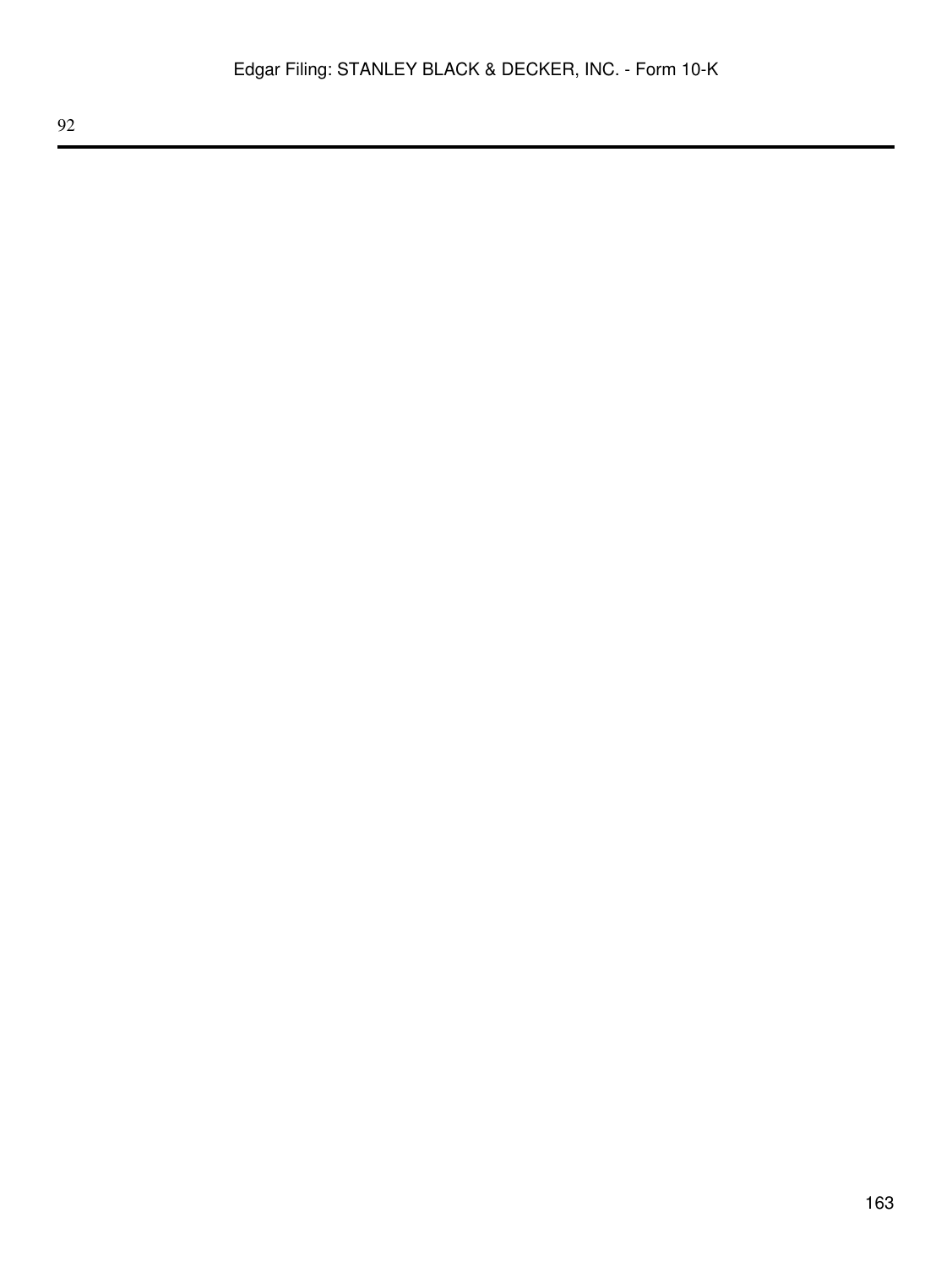| 2015            | 2014       | 2013                                               |
|-----------------|------------|----------------------------------------------------|
|                 |            |                                                    |
| \$7,140.7       | \$7,033.0  | \$6,705.0                                          |
| 2,092.9         | 2,261.2    | 2,295.9                                            |
| 1,938.2         | 2,044.4    | 1,888.6                                            |
| \$11,171.8      | \$11,338.6 | \$10,889.5                                         |
|                 |            |                                                    |
| \$1,170.1       | \$1,074.4  | \$951.7                                            |
| 239.6           | 259.2      | 235.2                                              |
| 339.9           | 350.6      | 280.2                                              |
| 1,749.6         | 1,684.2    | 1,467.1                                            |
| (164.0)         |            | )(254.0)<br>)                                      |
| (222.0)         |            | $\big)$<br>(283.9)                                 |
| (47.6)          |            | (173.7)                                            |
|                 | 0.1        | (20.6)<br>$\mathcal{E}$                            |
| 15.2            | 13.6       | 12.8                                               |
| (180.4)         |            | (160.1)<br>$\mathcal{)}$                           |
| \$1,150.8       | \$1,084.8  | \$587.6                                            |
|                 |            |                                                    |
| \$191.7         | \$183.0    | \$196.1                                            |
| 35.9            | 27.9       | 79.8                                               |
| 83.8            | 74.3       | 61.2                                               |
|                 | 5.8        | 3.2                                                |
| \$311.4         | \$291.0    | \$340.3                                            |
|                 |            |                                                    |
| \$196.5         | \$193.9    | \$191.7                                            |
| 105.2           | 127.8      | 132.1                                              |
| 112.3           | 122.5      | 110.5                                              |
| $\frac{\S}{\S}$ | \$5.6      | \$7.0                                              |
| \$414.0         | \$449.8    | \$441.3                                            |
|                 |            |                                                    |
| \$8,492.9       | \$8,568.2  | \$9,004.9                                          |
| 3,741.6         | 3,972.0    | 4,355.5                                            |
| 3,438.7         | 3,501.8    | 3,668.3                                            |
| 15,673.2        | 16,042.0   | 17,028.7                                           |
|                 | 29.5       | 136.9                                              |
| (500.9)         |            | (630.5)<br>$\mathcal{E}$                           |
| \$15,172.3      | \$15,849.1 | \$16,535.1                                         |
|                 |            | (177.4)<br>(239.7)<br>(18.8)<br>(177.2)<br>(222.4) |

Corporate assets primarily consist of cash, deferred taxes, and property, plant and equipment. Based on the nature of the Company's cash pooling arrangements, at times corporate-related cash accounts will be in a net liability position. Sales to the Home Depot were 13%, 11%, and 11% of the Tools & Storage segment net sales in 2015, 2014 and 2013, respectively. Sales to Lowes were 14%, 13% and 13% of the Tools & Storage segment net sales in 2015, 2014 and 2013, respectively.

In 2013, the Company recorded \$165 million of facility closure-related and other charges associated with the merger and other acquisitions across all segments, impacting segment profit by \$18 million in Tools & Storage, \$20 million in Industrial, and \$38 million in Security for the year ended December 28, 2013, with the remainder residing in corporate overhead.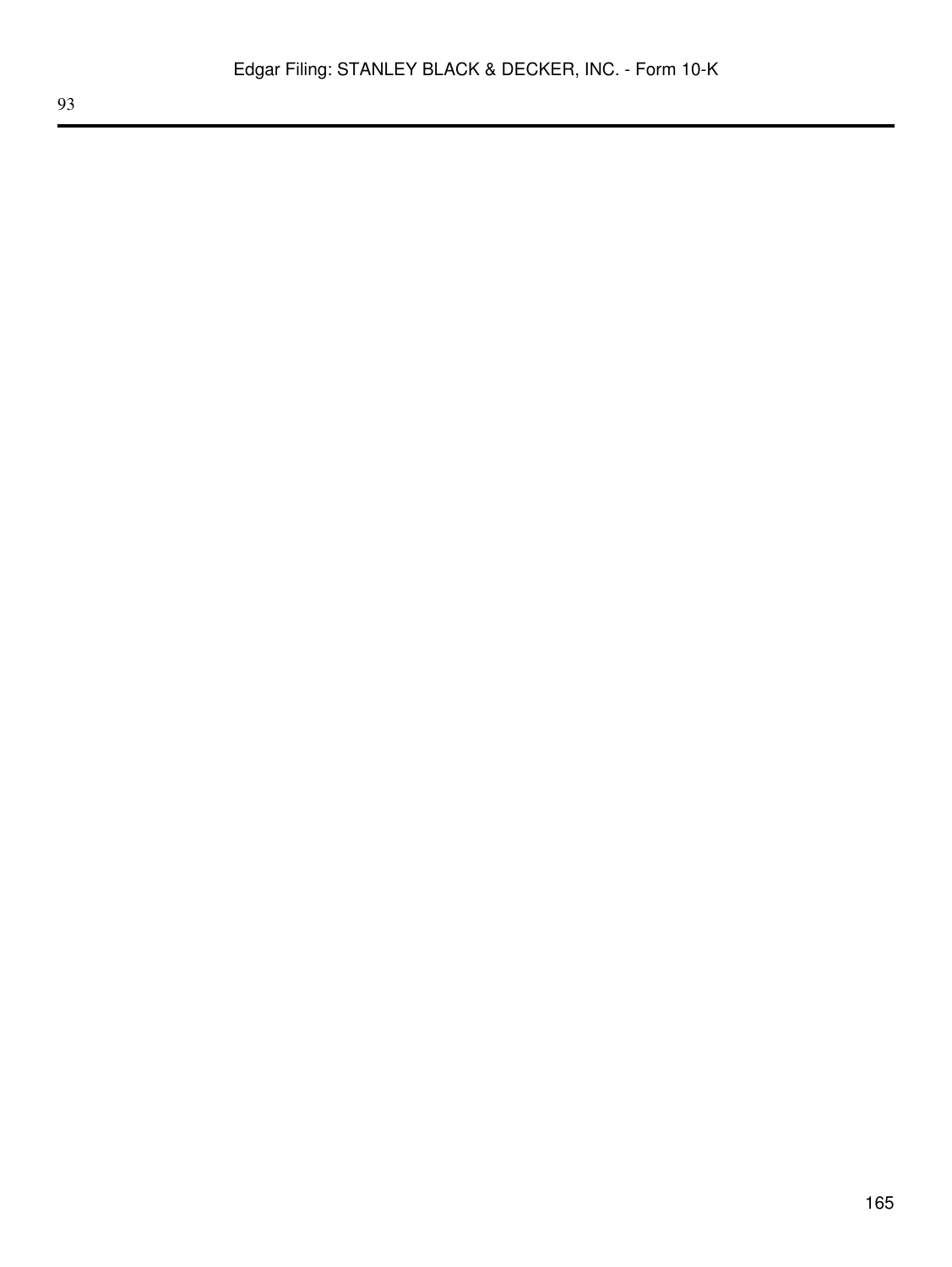#### GEOGRAPHIC AREAS

| (Millions of Dollars)                                                                                              | 2015       | 2014       | 2013       |
|--------------------------------------------------------------------------------------------------------------------|------------|------------|------------|
| Net Sales                                                                                                          |            |            |            |
| <b>United States</b>                                                                                               | \$5,882.0  | \$5,492.4  | \$5,208.0  |
| Canada                                                                                                             | 516.3      | 591.3      | 600.3      |
| <b>Other Americas</b>                                                                                              | 706.5      | 788.4      | 818.2      |
| France                                                                                                             | 595.7      | 695.6      | 704.6      |
| Other Europe                                                                                                       | 2,371.5    | 2,585.3    | 2,417.9    |
| Asia                                                                                                               | 1,099.8    | 1,185.6    | 1,140.5    |
| Consolidated                                                                                                       | \$11,171.8 | \$11,338.6 | \$10,889.5 |
| Property, Plant & Equipment                                                                                        |            |            |            |
| <b>United States</b>                                                                                               | \$676.0    | \$639.7    | \$620.7    |
| Canada                                                                                                             | 19.1       | 20.9       | 25.0       |
| <b>Other Americas</b>                                                                                              | 82.6       | 82.2       | 84.4       |
| France                                                                                                             | 64.8       | 74.7       | 85.3       |
| Other Europe                                                                                                       | 328.4      | 333.2      | 368.8      |
| Asia                                                                                                               | 279.3      | 303.4      | 294.4      |
| Consolidated                                                                                                       | \$1,450.2  | \$1,454.1  | \$1,478.6  |
| Q. INCOME TAXES                                                                                                    |            |            |            |
| Significant components of the Company's deferred tax assets and liabilities at the end of each fiscal year were as |            |            |            |
| follows:                                                                                                           |            |            |            |
| (Millions of Dollars)                                                                                              |            | 2015       | 2014       |
| Deferred tax liabilities:                                                                                          |            |            |            |
| Depreciation                                                                                                       |            | \$99.6     | \$72.7     |
| Amortization of intangibles                                                                                        |            | 868.5      | 888.3      |
| Liability on undistributed foreign earnings                                                                        |            | 319.9      | 369.2      |
| Discharge of indebtedness                                                                                          |            | 9.3        | 12.4       |
| Inventories                                                                                                        |            |            | 8.8        |
| Deferred revenue                                                                                                   |            | 25.5       | 32.0       |
| Other                                                                                                              |            | 66.8       | 59.4       |
| Total deferred tax liabilities                                                                                     |            | \$1,389.6  | \$1,442.8  |
| Deferred tax assets:                                                                                               |            |            |            |
| Employee benefit plans                                                                                             |            | \$361.1    | \$308.3    |
| Doubtful accounts and other customer allowances                                                                    |            | 19.0       | 15.0       |
| Inventories                                                                                                        |            | 16.1       |            |
| Accruals                                                                                                           |            | 135.6      | 131.7      |
| Restructuring charges                                                                                              |            | 12.6       | 42.2       |
| Operating loss, capital loss and tax credit carryforwards                                                          |            | 562.5      | 594.6      |
| Currency and derivatives                                                                                           |            | 42.2       | 47.3       |
| Other                                                                                                              |            | 82.7       | 97.1       |
| Total deferred tax assets                                                                                          |            | \$1,231.8  | \$1,236.2  |
| Net Deferred Tax Liabilities before Valuation Allowance                                                            |            | \$157.8    | \$206.6    |
| Valuation allowance                                                                                                |            | \$480.7    | \$551.9    |
| Net Deferred Tax Liabilities after Valuation Allowance                                                             |            | \$638.5    | \$758.5    |
|                                                                                                                    |            |            |            |

The Company adopted ASU 2013-11, "Income Taxes (Topic 740): Presentation of an Unrecognized Tax Benefit When a Net Operating Loss Carryforward, a Similar Tax Loss, or a Tax Credit Carryforward Exists," during the first quarter of 2014. This ASU provides that a liability related to an unrecognized tax benefit should be offset against a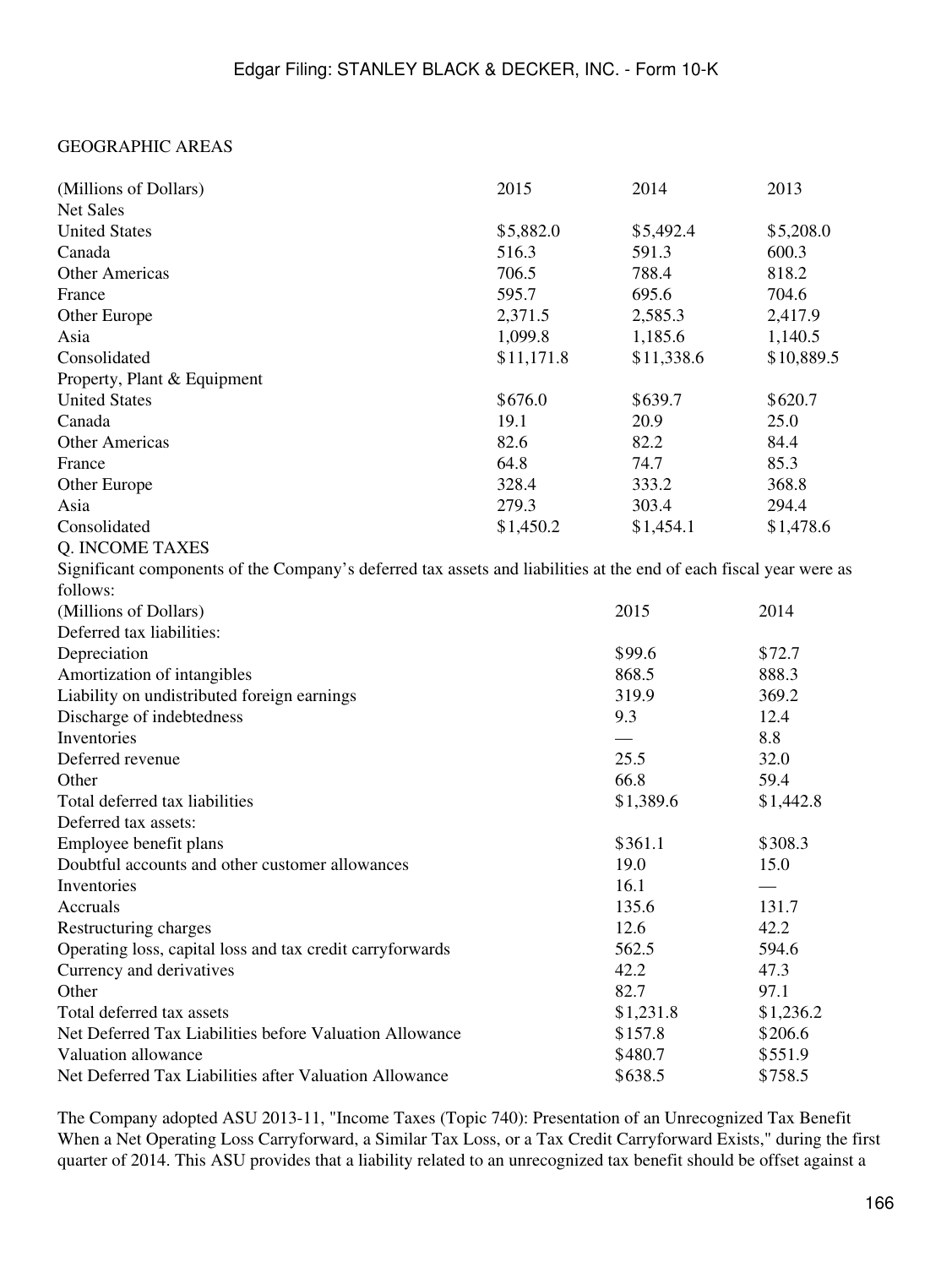deferred tax asset for a net operating loss carryforward, a similar tax loss or a tax credit carryforward if such settlement is required or expected in the event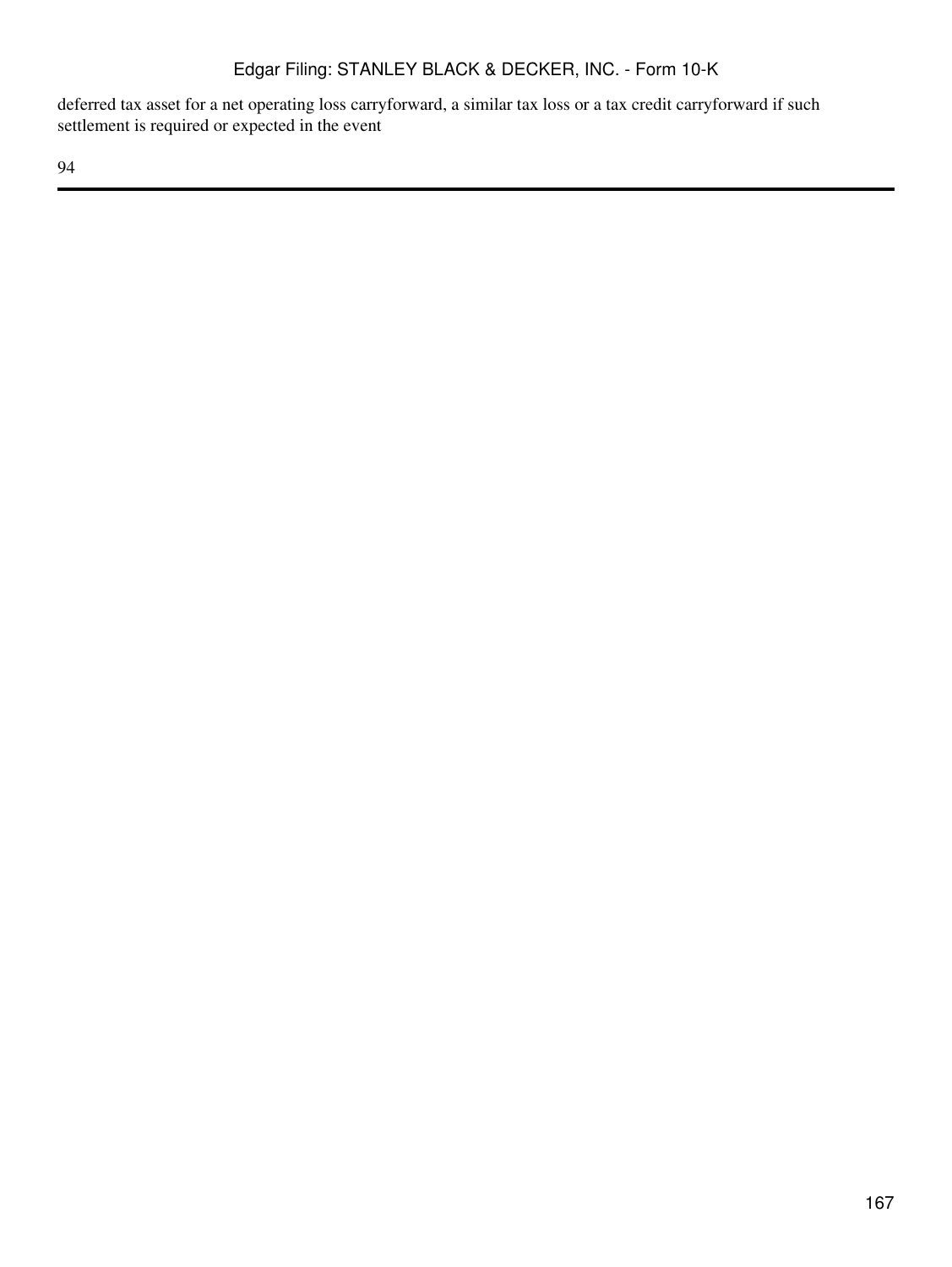the uncertain tax position is disallowed. As a result, the Company reclassified \$30.1 million of unrecognized tax benefits as of January 2, 2016 and \$142.9 million of unrecognized tax benefits as of January 3, 2015, which is reflected in the Operating loss, capital loss and tax credit carryforwards line in the table above. The reduction in the amount of the reclassification is primarily due to the utilization of foreign tax credits during 2015.

The Company's liability on undistributed foreign earnings decreased by \$49.3 million during 2015, of which \$31.0 million was recorded to the income tax provision and \$18.3 million was recorded to currency translation adjustments within Accumulated other comprehensive loss. The amount recorded to currency translation adjustments was driven by the significant fluctuations in foreign exchange rates during 2015, which had the effect of reducing the liability. The amount recorded to the income tax provision is primarily related to a remeasurement of the liability due to a reduction in the taxable earnings and profits of a foreign subsidiary.

Net operating loss carryforwards of \$1.183 billion as of January 2, 2016, are available to reduce future tax obligations of certain U.S. and foreign companies. The net operating loss carryforwards have various expiration dates beginning in 2016 with certain jurisdictions having indefinite carry forward periods. The U.S. federal capital loss carry forward of \$672.2 million begins expiring in 2017. The capital loss carryforward is primarily attributable to the sale of shares for the U.S. HHI business during the tax year ended December 29, 2012. The U.S. foreign tax credit carryforwards of \$15.7 million and research and development tax credit carryforwards of \$1.8 million begin expiring in 2023 and 2035, respectively.

A valuation allowance is recorded on certain deferred tax assets if it has been determined it is more likely than not that all or a portion of these assets will not be realized. The Company recorded a valuation allowance of \$480.7 million and \$551.9 million for deferred tax assets existing as of January 2, 2016 and January 3, 2015, respectively. The valuation allowance is primarily attributable to foreign and state net operating loss carryforwards and a U.S. federal capital loss carryforward, the majority of which was realized upon the sale of the HHI business. Capital losses are only allowed to offset capital gains, of which \$38 million (tax effected) was utilized in 2015.

The classification of deferred taxes as of January 2, 2016 and January 3, 2015 is as follows:

|                                                                                                | 2015          |         |               | 2014      |               |  |
|------------------------------------------------------------------------------------------------|---------------|---------|---------------|-----------|---------------|--|
|                                                                                                | Deferred      |         | Deferred      | Deferred  | Deferred      |  |
| (Millions of Dollars)                                                                          | Tax Asset     |         | Tax Liability | Tax Asset | Tax Liability |  |
| Current                                                                                        | \$ (85.4)     |         | 35.5          | \$(137.4) | 311.9         |  |
| Non-current                                                                                    | (120.5)       |         | 825.9         | (108.7)   | 992.7         |  |
| Total                                                                                          | $$^{(205.9)}$ |         | 3844.4        | \$(246.1) | 31,004.6      |  |
| Income tax expense (benefit) attributable to continuing operations consisted of the following: |               |         |               |           |               |  |
| (Millions of Dollars)                                                                          |               | 2015    |               | 2014      | 2013          |  |
| Current:                                                                                       |               |         |               |           |               |  |
| Federal                                                                                        |               | \$64.4  |               | \$18.4    | \$84.0        |  |
| Foreign                                                                                        |               | 171.4   |               | 141.1     | 123.5         |  |
| <b>State</b>                                                                                   |               | 14.1    |               | 17.1      | (3.0)         |  |
| Total current                                                                                  |               | \$249.9 |               | \$176.6   | \$204.5       |  |
| Deferred:                                                                                      |               |         |               |           |               |  |
| Federal                                                                                        |               | \$64.2  |               | \$55.3    | \$(77.1)      |  |
| Foreign                                                                                        |               | (47.3)  |               | (19.3)    | (50.6)        |  |
| <b>State</b>                                                                                   |               | (18.2)  |               | 14.5      | (8.2)         |  |
| Total deferred                                                                                 |               | (1.3)   |               | 50.5      | (135.9)       |  |
| Income taxes on continuing operations                                                          |               | \$248.6 |               | \$227.1   | \$68.6        |  |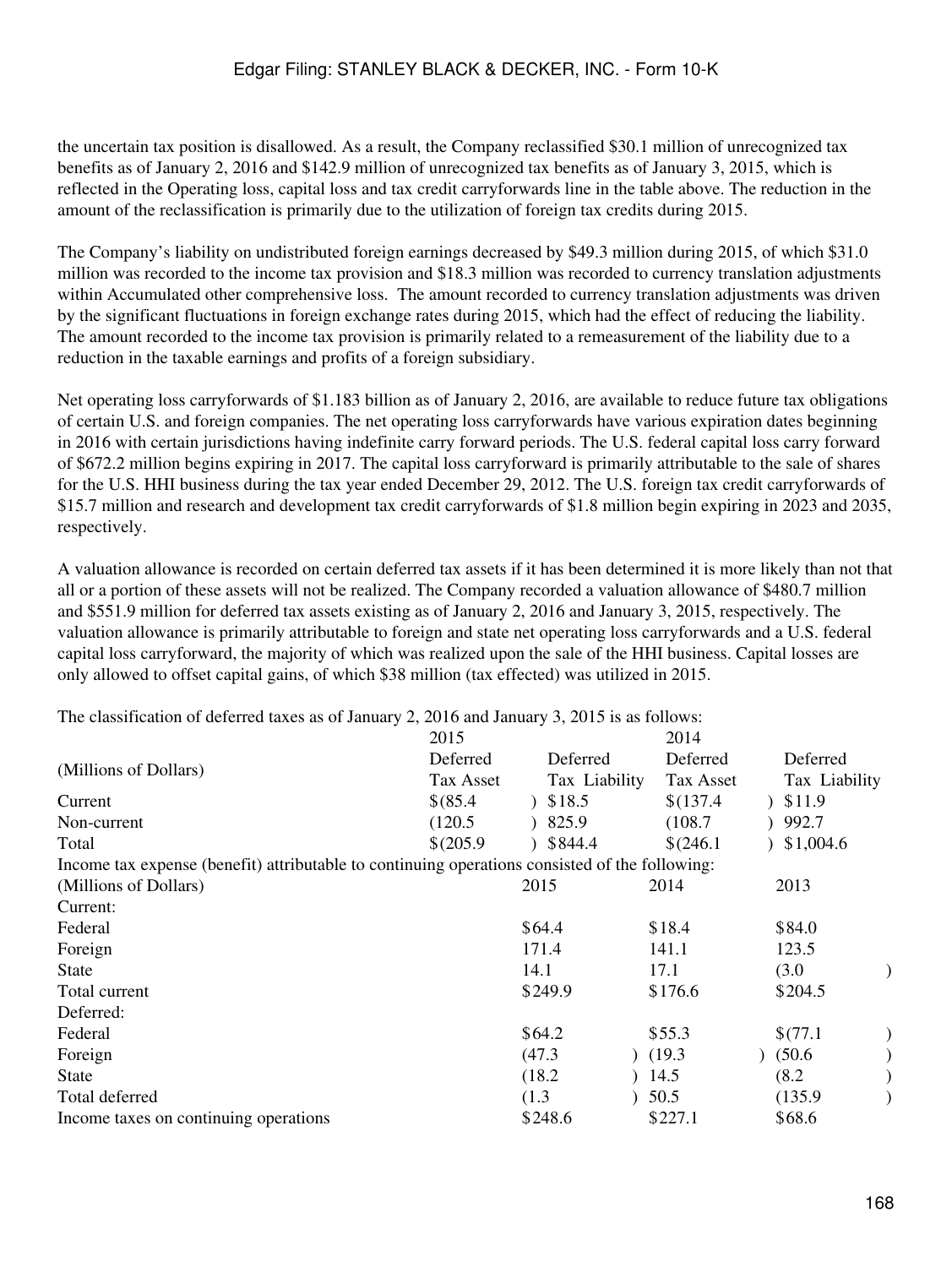Net income taxes paid during 2015, 2014 and 2013 were \$191.6 million, \$113.7 million and \$147.3 million, respectively. The 2015 and 2014 amounts include refunds of \$31.0 million and \$47.1 million, respectively, primarily related to prior year overpayments and closing of tax audits. The 2013 amount includes refunds of \$64.5 million primarily related to the closing of a tax audit and a foreign tax credit carry back claim.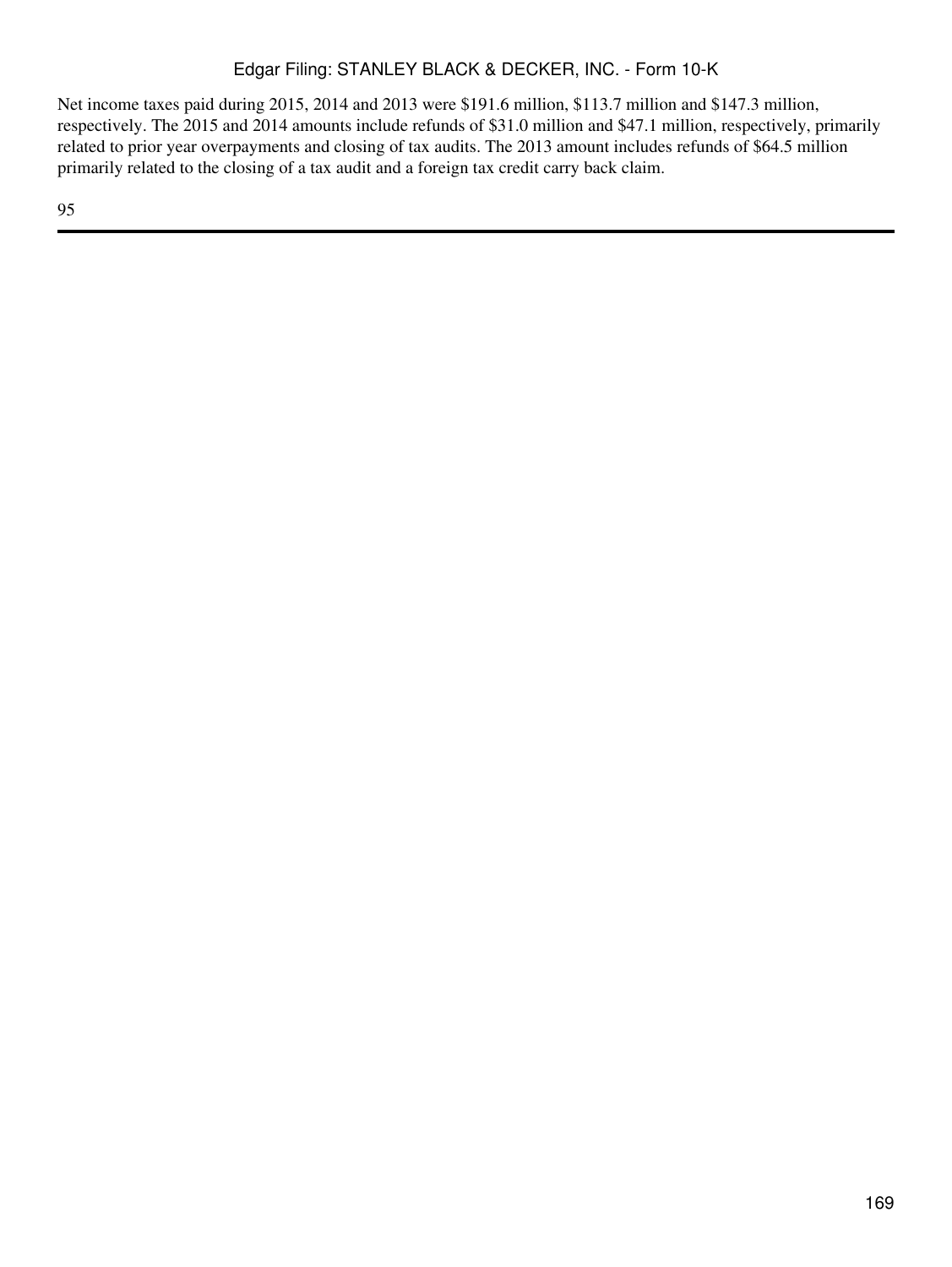| The reconciliation of the U.S. federal statutory income tax provision to the income taxes provision on continuing |           |           |         |  |
|-------------------------------------------------------------------------------------------------------------------|-----------|-----------|---------|--|
| operations is as follows:                                                                                         |           |           |         |  |
| (Millions of Dollars)                                                                                             | 2015      | 2014      | 2013    |  |
| Tax at statutory rate                                                                                             | \$402.9   | \$379.7   | \$205.8 |  |
| State income taxes, net of federal benefits                                                                       | 14.9      | 24.3      | (6.6)   |  |
| Difference between foreign and federal income tax                                                                 | (166.9)   | (178.0)   | (124.9) |  |
| Tax accrual reserve                                                                                               | 43.9      | 1.1       | 15.3    |  |
| Audit settlements                                                                                                 | 1.3       | (5.3)     | 0.9     |  |
| NOL/capital loss & valuation allowance related items                                                              | (21.6)    | 2.7       | 6.8     |  |
| Foreign dividends and related items                                                                               | 19.1      | 25.6      | (9.5)   |  |
| Change in deferred tax liabilities on undistributed foreign<br>earnings                                           | (31.0)    | (6.0)     | (19.5)  |  |
| Statutory income tax rate change                                                                                  | 4.8       | (0.6)     | (1.7)   |  |
| Other-net                                                                                                         | (18.8)    | (16.4)    | 2.0     |  |
| Income taxes on continuing operations                                                                             | \$248.6   | \$227.1   | \$68.6  |  |
| The components of earnings from continuing operations before income taxes consisted of the following:             |           |           |         |  |
| (Millions of Dollars)                                                                                             | 2015      | 2014      | 2013    |  |
| <b>United States</b>                                                                                              | \$405.5   | \$234.4   | \$112.7 |  |
| Foreign                                                                                                           | 745.3     | 850.4     | 474.9   |  |
| Earnings from continuing operations before income taxes                                                           | \$1,150.8 | \$1,084.8 | \$587.6 |  |

Except for certain legacy Black & Decker foreign earnings, as described below, all remaining undistributed foreign earnings of the Company at January 2, 2016, in the amount of approximately \$4.391 billion, are considered to be invested indefinitely or will be remitted substantially free of additional tax. Accordingly, no provision has been made for tax that might be payable upon remittance of such earnings, nor is it practicable to determine the amount of this liability. As of January 2, 2016, the amount of earnings subject to repatriation is \$1.312 billion for which a deferred tax liability of \$319.9 million exists.

The Company's liabilities for unrecognized tax benefits relate to U.S. and various foreign jurisdictions. The following table summarizes the activity related to the unrecognized tax benefits:

| (Millions of Dollars)                                    | 2015    | 2014    | 2013    |  |
|----------------------------------------------------------|---------|---------|---------|--|
| Balance at beginning of year                             | \$280.8 | \$269.5 | \$207.2 |  |
| Additions based on tax positions related to current year | 23.2    | 27.4    | 37.1    |  |
| Additions based on tax positions related to prior years  | 24.3    | 40.1    | 46.9    |  |
| Reductions based on tax positions related to prior years | (14.3)  | (30.9)  | (13.2)  |  |
| Settlements                                              | (21.5)  | (5.9)   | 7.7     |  |
| Statute of limitations expirations                       | (9.4)   | (19.4)  | (16.2)  |  |
| Balance at end of year                                   | \$283.1 | \$280.8 | \$269.5 |  |
|                                                          |         |         |         |  |

The gross unrecognized tax benefits at January 2, 2016 and January 3, 2015 includes \$262.2 million and \$261.0 million, respectively, of tax benefits that, if recognized, would impact the effective tax rate. The liability for potential penalties and interest related to unrecognized tax benefits was decreased by \$0.1 million in 2015, increased by \$22.0 million in 2014 and increased by \$4.1 million in 2013. The liability for potential penalties and interest totaled \$59.5 million as of January 2, 2016, \$59.6 million as of January 3, 2015, and \$37.6 million as of December 28, 2013. The Company classifies all tax-related interest and penalties as income tax expense.

The Company considers many factors when evaluating and estimating its tax positions and the impact on income tax expense, which may require periodic adjustments and which may not accurately anticipate actual outcomes. It is reasonably possible that the amount of the unrecognized benefit with respect to certain of the Company's unrecognized tax positions will significantly increase or decrease within the next 12 months. These changes may be the result of settlement of ongoing audits or final decisions in transfer pricing matters. At this time, an estimate of the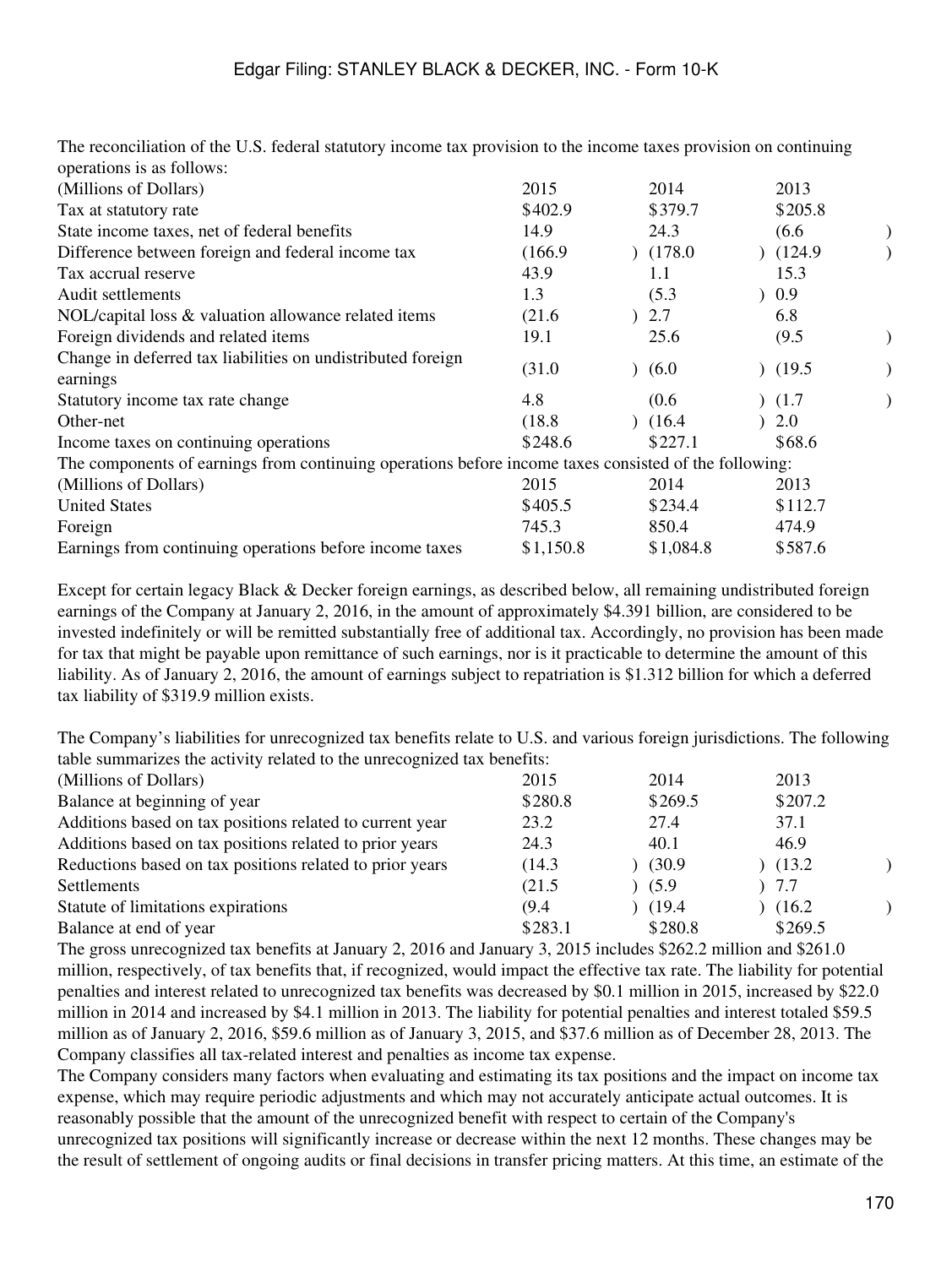range of reasonably possible outcomes is \$5 million to \$10 million.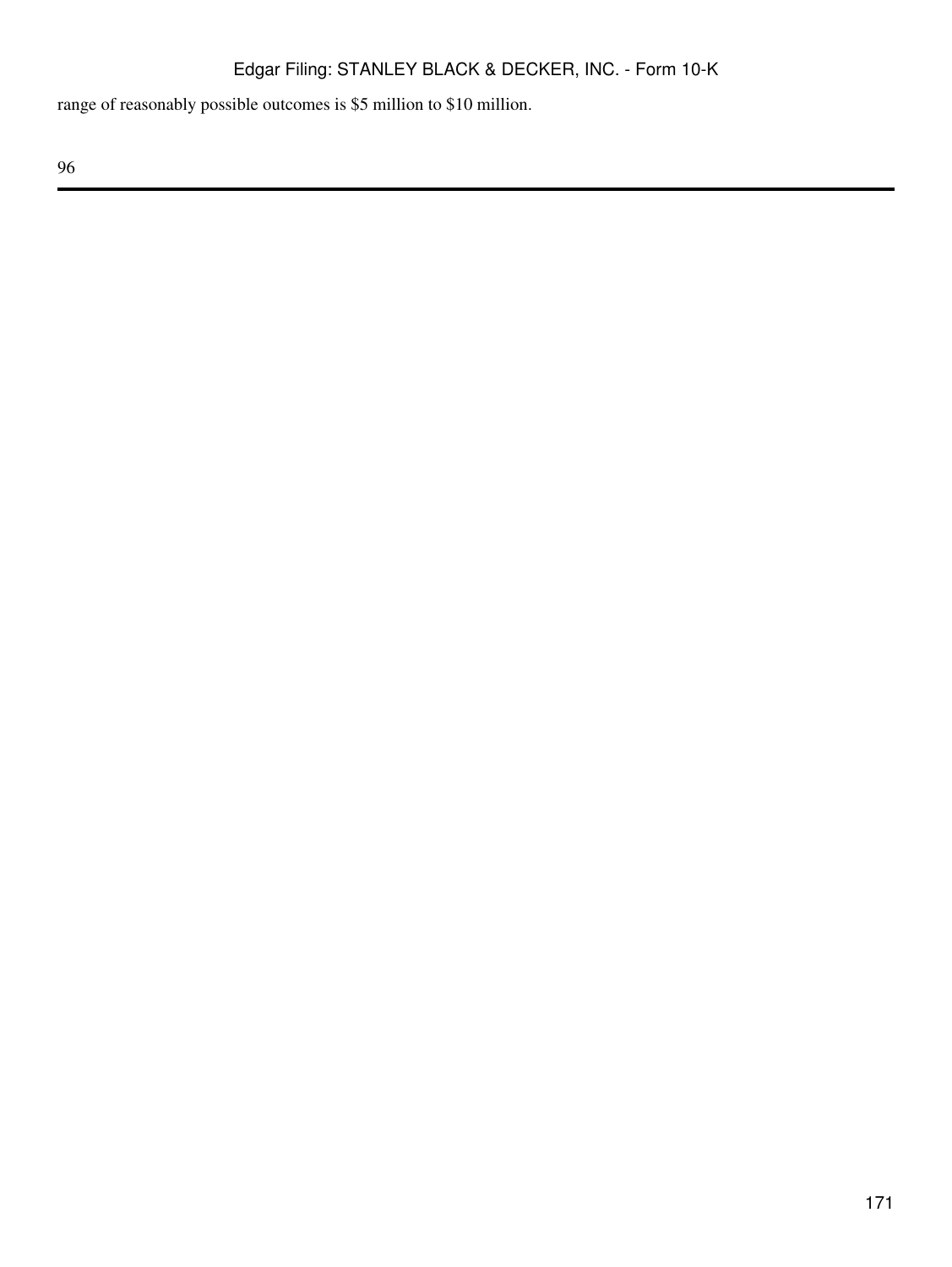The Company is subject to the examination of its income tax returns by the Internal Revenue Service and other tax authorities. Tax years 2008 and 2009 have been settled with the Internal Revenue Service as of December 23, 2014 and tax years 2010, 2011, and 2012 are currently under audit. The Company also files many state and foreign income tax returns in jurisdictions with varying statutes of limitations. Tax years 2011 and forward generally remain subject to examination by most state tax authorities. In significant foreign jurisdictions, tax years 2010 and forward generally remain subject to examination.

## R. COMMITMENTS AND GUARANTEES

COMMITMENTS — The Company has non-cancelable operating lease agreements, principally related to facilities, vehicles, machinery and equipment. Minimum payments have not been reduced by minimum sublease rentals of \$1.6 million due in the future under non-cancelable subleases. Rental expense, exclusive of sublease income, for operating leases was \$121.5 million in 2015, \$135.9 million in 2014, and \$146.2 million in 2013.

| The following is a summary of the Company's future commitments which span more than one future fiscal year: |         |        |        |        |        |        |            |
|-------------------------------------------------------------------------------------------------------------|---------|--------|--------|--------|--------|--------|------------|
| (Millions of Dollars)                                                                                       | Total   | 2016   | 2017   | 2018   | 2019   | 2020   | Thereafter |
| Operating lease obligations                                                                                 | \$251.0 | \$73.0 | \$57.0 | \$41.0 | \$29.0 | \$22.0 | \$29.0     |
| Marketing commitments                                                                                       | 69.5    | 26.9   | 26.5   | 8.8    | 4.5    | 2.8    |            |
| Total                                                                                                       | \$320.5 | \$99.9 | \$83.5 | \$49.8 | \$33.5 | \$24.8 | \$29.0     |

The Company has numerous assets, predominantly real estate, vehicles and equipment, under various lease arrangements. The Company routinely exercises various lease renewal options and from time to time purchases leased assets for fair value at the end of lease terms.

The Company is a party to synthetic leases for one of its major distribution centers and one of its office buildings. The programs qualify as operating leases for accounting purposes, where only the monthly lease cost is recorded in earnings and the liability and value of the underlying assets are off-balance sheet. As of January 2, 2016, the estimated fair value of assets and remaining obligation for the properties were \$39.5 million and \$34.4 million, respectively. GUARANTEES — The Company's financial guarantees at January 2, 2016 are as follows:

|                                                                          |                   | Maximum   | Carrying  |
|--------------------------------------------------------------------------|-------------------|-----------|-----------|
| (Millions of Dollars)                                                    | Term              | Potential | Amount of |
|                                                                          |                   | Payment   | Liability |
| Guarantees on the residual values of leased properties One to four years |                   | \$34.4    | $S-$      |
| Standby letters of credit                                                | Up to three years | 78.7      |           |
| Commercial customer financing arrangements                               | Up to six years   | 56.9      | 16.9      |
| Total                                                                    |                   | \$170.0   | \$16.9    |

The Company has guaranteed a portion of the residual value arising from its previously mentioned synthetic leases. The lease guarantees aggregate \$34.4 million while the fair value of the underlying assets is estimated at \$39.5 million. The related assets would be available to satisfy the guarantee obligations and therefore it is unlikely the Company will incur any future loss associated with these lease guarantees.

The Company has issued \$78.7 million in standby letters of credit that guarantee future payments which may be required under certain insurance programs.

The Company provides various limited and full recourse guarantees to financial institutions that provide financing to U.S. and Canadian Mac Tool distributors and franchisees for their initial purchase of the inventory and truck necessary to function as a distributor and franchisee. In addition, the Company provides limited and full recourse guarantees to financial institutions that extend credit to certain end retail customers of its U.S. Mac Tool distributors and franchisees. The gross amount guaranteed in these arrangements is \$56.9 million and the \$16.9 million carrying value of the guarantees issued is recorded in debt and other liabilities as appropriate in the Consolidated Balance Sheets.

The Company provides product and service warranties which vary across its businesses. The types of warranties offered generally range from one year to limited lifetime, while certain products carry no warranty. Further, the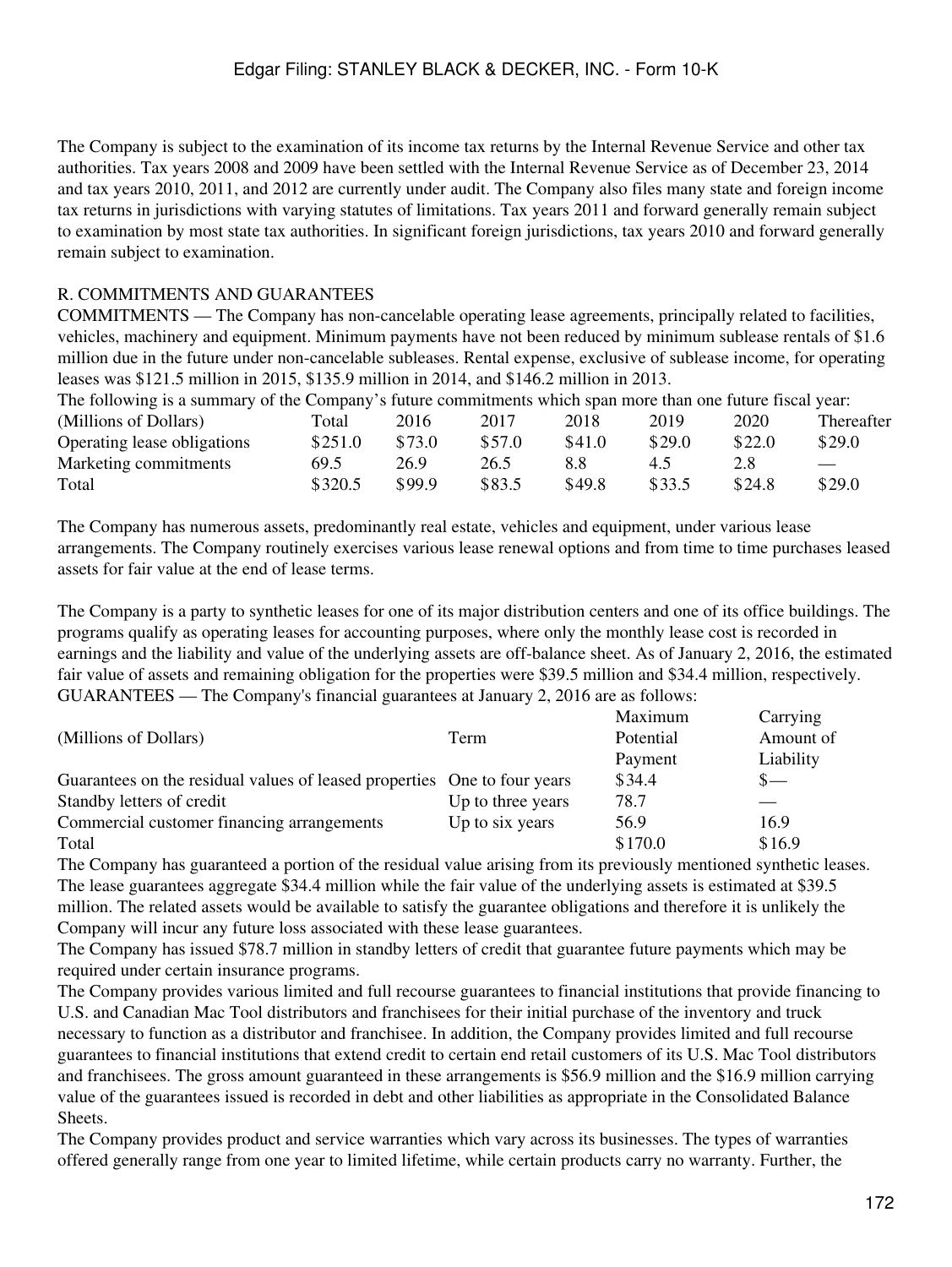Company sometimes incurs discretionary costs to service its products in connection with product performance issues. Historical warranty and service claim experience forms the basis for warranty obligations recognized. Adjustments are recorded to the warranty liability as new information becomes available.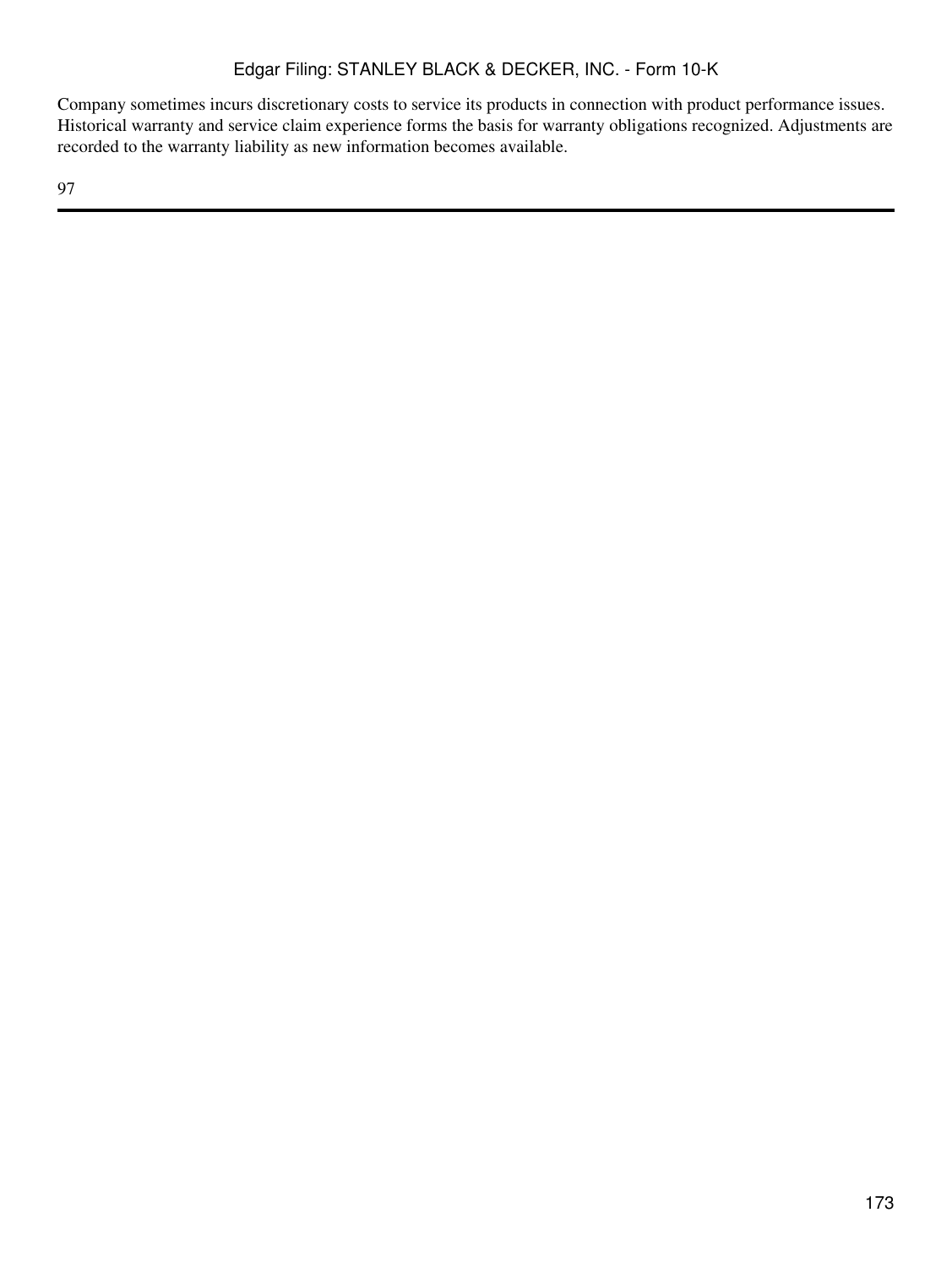Following is a summary of the warranty liability activity for the years ended January 2, 2016, January 3, 2015, and December 28, 2013:

| (Millions of Dollars)               | 2015    | 2014    | 2013    |  |
|-------------------------------------|---------|---------|---------|--|
| Balance beginning of period         | \$109.6 | \$121.1 | \$123.2 |  |
| Warranties and guarantees issued    | 91.8    | 98.0    | 92.9    |  |
| Liability assumed from acquisitions |         |         | 0.1     |  |
| Warranty payments and currency      | (96.0)  | (109.5  | (95.1)  |  |
| Balance end of period               | \$105.4 | \$109.6 | \$121.1 |  |
|                                     |         |         |         |  |

#### S. CONTINGENCIES

The Company is involved in various legal proceedings relating to environmental issues, employment, product liability, workers' compensation claims and other matters. The Company periodically reviews the status of these proceedings with both inside and outside counsel, as well as an actuary for risk insurance. Management believes that the ultimate disposition of these matters will not have a material adverse effect on operations or financial condition taken as a whole.

In connection with the 2010 merger with Black & Decker, the Company assumed certain commitments and contingent liabilities. Black & Decker is a party to litigation and administrative proceedings with respect to claims involving the discharge of hazardous substances into the environment. Some of these assert claims for damages and liability for remedial investigations and clean-up costs with respect to sites that have never been owned or operated by Black & Decker but at which Black & Decker has been identified as a potentially responsible party ("PRP"). Other matters involve current and former manufacturing facilities.

The Environmental Protection Agency ("EPA") has asserted claims in federal court in Rhode Island against certain current and former affiliates of Black & Decker related to environmental contamination found at the Centredale Manor Restoration Project Superfund ("Centredale") site, located in North Providence, Rhode Island. The EPA has discovered a variety of contaminants at the site, including but not limited to, dioxins, polychlorinated biphenyls, and pesticides. The EPA alleges that Black & Decker and certain of its current and former affiliates are liable for site clean-up costs under the Comprehensive Environmental Response, Compensation, and Liability Act ("CERCLA") as successors to the liability of Metro-Atlantic, Inc., a former operator at the site, and demanded reimbursement of the EPA's costs related to this site. Black & Decker and certain of its current and former affiliates contest the EPA's allegation that they are responsible for the contamination, and have asserted contribution claims, counterclaims and cross-claims against a number of other PRPs, including the federal government as well as insurance carriers. The EPA released its Record of Decision ("ROD") in September 2012, which identified and described the EPA's selected remedial alternative for the site. Black & Decker and certain of its current and former affiliates are contesting the EPA's selection of the remedial alternative set forth in the ROD, on the grounds that the EPA's actions were arbitrary and capricious and otherwise not in accordance with law, and have proposed other equally-protective, more cost-effective alternatives. On June 10, 2014, the EPA issued an Administrative Order under Sec. 106 of CERCLA, instructing Emhart Industries, Inc. and Black & Decker to perform the remediation of Centredale pursuant to the ROD. Black & Decker and Emhart Industries, Inc. dispute the factual, legal and scientific bases cited by the EPA for such an Order and have provided the EPA with numerous good-faith bases for Black & Decker's and Emhart Industries, Inc.'s declination to comply with the Order at this time. Black & Decker and Emhart Industries, Inc. continue to vigorously litigate the issue of their liability for environmental conditions at the Centredale site, including the completion of the Phase 1 trial in late July, 2015. The Court in this initial phase of trial found that dioxin contamination at the Centredale site was not "divisible", and that Emhart was jointly and severally liable for dioxin contamination at the Site. The next two phases of trial will address whether the EPA's proposed remedy for the Site is "arbitrary and capricious", and if necessary, the allocation of liability to other parties who may have contributed to contamination of the Site with dioxins, PCB's and other contaminants of concern. The Company's estimated remediation costs related to the Centredale site (including the EPA's past costs as well as costs of additional investigation, remediation, and related costs such as EPA's oversight costs, less escrowed funds contributed by primary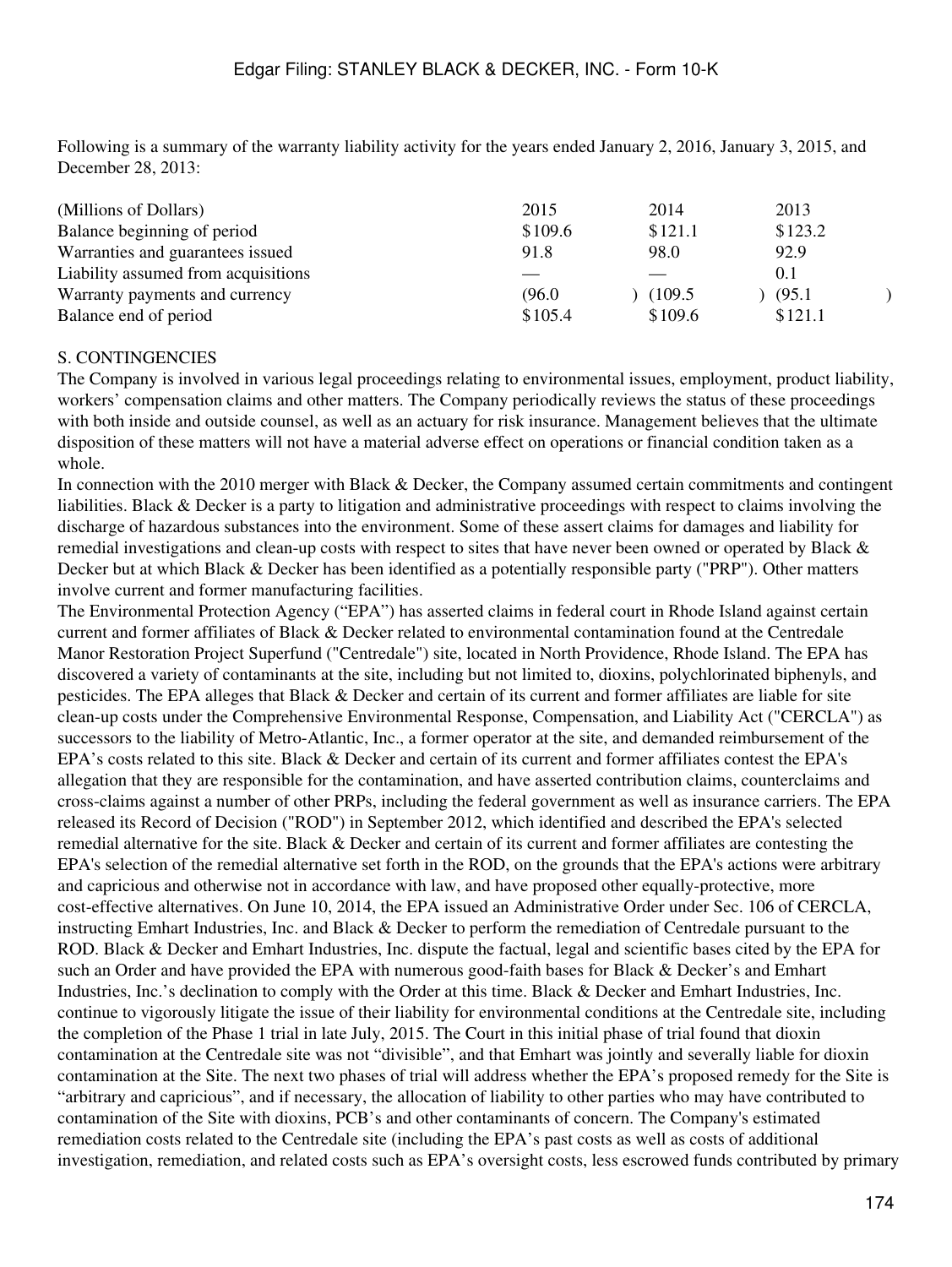PRPs who have reached settlement agreements with the EPA), which the Company considers to be probable and reasonably estimable, range from approximately \$68.1 million to \$139.7 million, with no amount within that range representing a more likely outcome until such time as the litigation is resolved through judgment or compromise. The Company's reserve for this environmental remediation matter of \$68.1 million reflects the fact that the EPA considers Metro-Atlantic, Inc. to be a primary source of contamination at the site. As the specific nature of the environmental remediation activities that may be mandated by the EPA at this site have not yet been finally determined through the on-going litigation, the ultimate remedial costs associated with the site may vary from the amount accrued by the Company at January 2, 2016.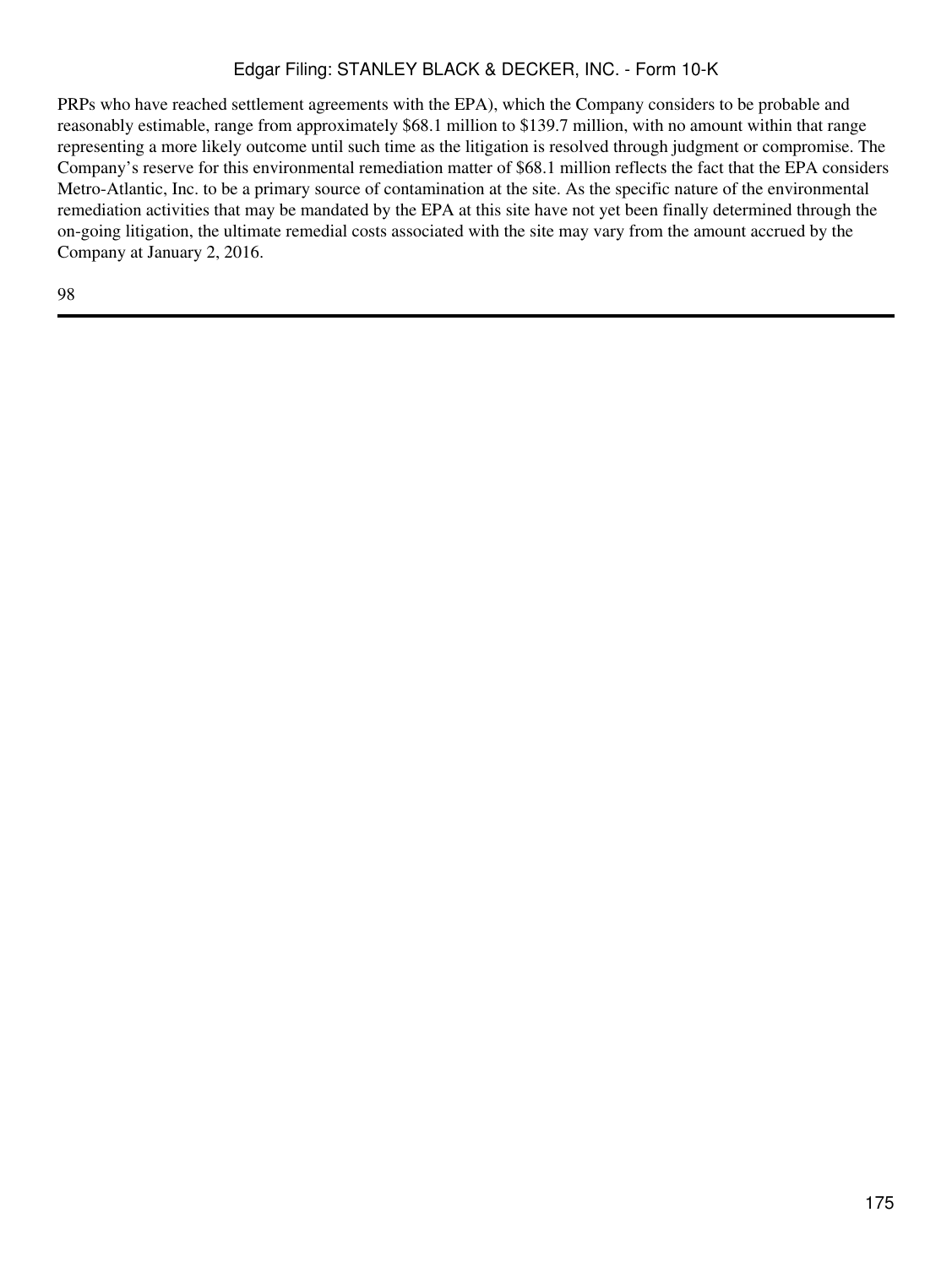In the normal course of business, the Company is involved in various lawsuits and claims. In addition, the Company is a party to a number of proceedings before federal and state regulatory agencies relating to environmental remediation. Also, the Company, along with many other companies, has been named as a PRP in a number of administrative proceedings for the remediation of various waste sites, including 31 active Superfund sites. Current laws potentially impose joint and several liabilities upon each PRP. In assessing its potential liability at these sites, the Company has considered the following: whether responsibility is being disputed, the terms of existing agreements, experience at similar sites, and the Company's volumetric contribution at these sites.

The Company's policy is to accrue environmental investigatory and remediation costs for identified sites when it is probable that a liability has been incurred and the amount of loss can be reasonably estimated. In the event that no amount in the range of probable loss is considered most likely, the minimum loss in the range is accrued. The amount of liability recorded is based on an evaluation of currently available facts with respect to each individual site and includes such factors as existing technology, presently enacted laws and regulations, and prior experience in remediation of contaminated sites. The liabilities recorded do not take into account any claims for recoveries from insurance or third parties. As assessments and remediation progress at individual sites, the amounts recorded are reviewed periodically and adjusted to reflect additional technical and legal information that becomes available. As of January 2, 2016 and January 3, 2015, the Company had reserves of \$170.7 million and \$177.3 million, respectively, for remediation activities associated with Company-owned properties, as well as for Superfund sites, for losses that are probable and estimable. Of the 2015 amount, \$17.1 million is classified as current and \$153.6 million as long-term which is expected to be paid over the estimated remediation period. As of January 2, 2016, the Company has recorded \$18.7 million in other assets related to funding received by the EPA and placed in a trust in accordance with the final settlement with the EPA, embodied in a Consent Decree approved by the United States District Court for the Central District of California on July 3, 2013. Per the Consent Decree, Emhart Industries, Inc. (a dissolved, former indirectly wholly-owned subsidiary of The Black & Decker Corporation) ("Emhart") has agreed to be responsible for an interim remedy at a site located in Rialto, California and formerly operated by West Coast Loading Corporation ("WCLC"), a defunct company for which Emhart was alleged to be liable as a successor. The remedy will be funded by (i) the amounts received from the EPA as gathered from multiple parties, and, to the extent necessary, (ii) Emhart's affiliate. The interim remedy requires the construction of a water treatment facility and the filtering of ground water at or around the site for a period of approximately 30 years or more. Accordingly, as of January 2, 2016, the Company's cash obligation associated with the aforementioned remediation activities including WCLC is \$152.0 million. The range of environmental remediation costs that is reasonably possible is \$130.4 million to \$260.8 million which is subject to change in the near term. The Company may be liable for environmental remediation of sites it no longer owns. Liabilities have been recorded on those sites in accordance with policy.

The Company and approximately 60 other companies comprise the Lower Passaic Cooperating Parties Group (the "CPG"). The CPG members and other companies are parties to a May 2007 Administrative Settlement Agreement and Order on Consent ("AOC") with the EPA to perform a remedial investigation/feasibility study ("RI/FS") of the lower seventeen miles of the Lower Passaic River in New Jersey (the "River"). The Company's potential liability stems from former operations in Newark, New Jersey. As an interim step related to the 2007 AOC, the CPG members voluntarily entered into an AOC on June 18, 2012 with the EPA for remediation actions focused solely at mile 10.9 of the River. The Company's estimated costs related to the RI/FS and focused remediation action at mile 10.9, based on an interim allocation, are included in environmental reserves as of January 2, 2016 and January 3, 2015. On April 11, 2014, the EPA issued a Focused Feasibility Study ("FFS") and proposed plan which addressed various early action remediation alternatives for the lower 8.3 miles of the River. The proposed plan describes the remedial alternatives considered to address contaminated sediments in the River and identifies the EPA's preferred alternative - the removal of sediments bank to bank in the lower 8.3 miles of the River and constructing an engineered cap over the dredged area. The preferred alternative would include the removal and disposal of 4.3 million cubic yards of sediment, would cost approximately \$1.7 billion according to the EPA's estimate, and take 5 years to complete. The EPA has received public comment on the FFS and proposed plan (including comments from the CPG and other entities asserting that the FFS and proposed plan do not comply with CERCLA) which public comment period ended on August 20, 2014. The CPG submitted to the EPA the draft RI report in February 2015 and draft FS report in April 2015 for the entire lower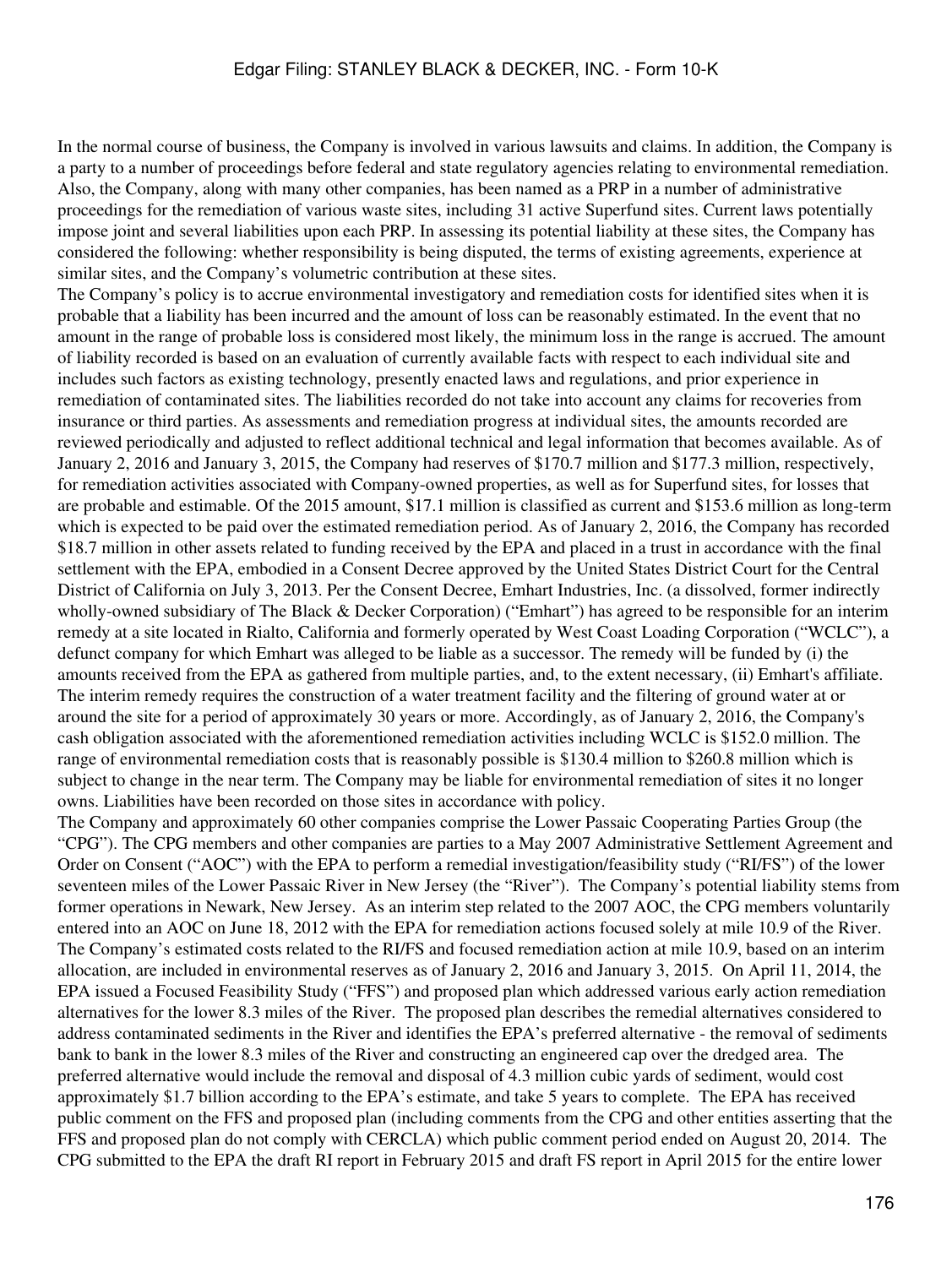seventeen miles of the River. The EPA's final decision whether to adopt the proposed plan or a different alternative will be made after the EPA has taken into consideration the public comments. According to the EPA, it will issue a Record of Decision regarding the FFS and proposed plan during the first quarter of 2016. At this time, the Company cannot reasonably estimate its liability related to the remediation efforts, excluding the RI/FS and remediation actions at mile 10.9, as the RI/FS is ongoing, the ultimate remedial approach and associated cost has not yet been determined, and the parties that will participate in funding the remediation and their respective allocations are not yet known. The environmental liability for certain sites that have cash payments beyond the current year that are fixed or reliably determinable have been discounted using a rate of 0.1% to 3.0%, depending on the expected timing of disbursements. The discounted and undiscounted amount of the liability relative to these sites is \$27.5 million and \$33.6 million, respectively. The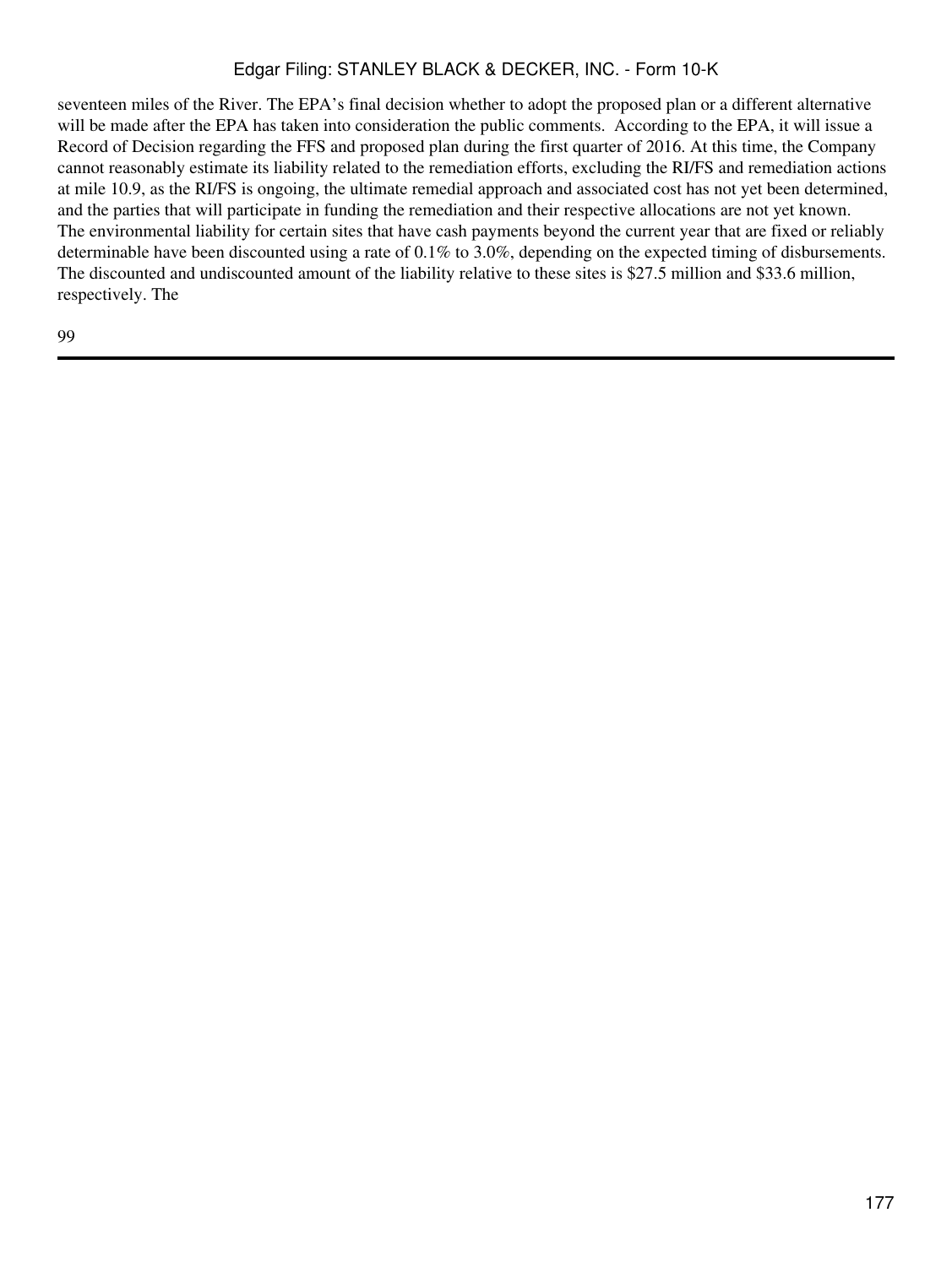payments relative to these sites are expected to be \$7.8 million in 2016, \$4.7 million in 2017, \$2.0 million in 2018, \$1.9 million in 2019, \$2.0 million in 2020, and \$15.2 million thereafter.

The amount recorded for identified contingent liabilities is based on estimates. Amounts recorded are reviewed periodically and adjusted to reflect additional technical and legal information that becomes available. Actual costs to be incurred in future periods may vary from the estimates, given the inherent uncertainties in evaluating certain exposures. Subject to the imprecision in estimating future contingent liability costs, the Company does not expect that any sum it may have to pay in connection with these matters in excess of the amounts recorded will have a materially adverse effect on its financial position, results of operations or liquidity.

#### T. DISCONTINUED OPERATIONS

In the fourth quarter of 2014, the Company classified the Security segment's Spain and Italy operations ("Security Spain and Italy") as held for sale based on management's intention to sell these businesses. As a result of this decision, the Company recorded a pre-tax impairment loss of \$60.7 million in 2014 to remeasure the disposal group at estimated fair value less costs to sell. In July 2015, the Company completed the sale of these businesses resulting in an insignificant incremental loss.

During 2013, the Company classified two small businesses within the Security and Industrial segments as held for sale based on management's intention to sell these businesses. As a result of this decision, the Company recorded pre-tax impairment losses of \$22.2 million in 2013 in order to remeasure these businesses at estimated fair value less costs to sell. Both of these businesses were sold in 2014 resulting in an insignificant incremental loss.

In December 2012, the Company sold its HHI business, including the residential portion of Tong Lung, to Spectrum Brands Holdings, Inc. ("Spectrum") for approximately \$1.4 billion in cash. The purchase and sale agreement stipulated that the sale occur in a First and Second Closing. The First Closing, which excluded the residential portion of the Tong Lung business, occurred on December 17, 2012 and resulted in an after-tax gain of \$358.9 million. The Second Closing, in which the residential portion of the Tong Lung business was sold for \$93.5 million in cash, occurred on April 8, 2013 and resulted in an after-tax gain of \$4.7 million.

As a result of these actions, the above businesses have been reported as discontinued operations in the Company's Consolidated Financial Statements. The consolidated balance sheet as of January 3, 2015 aggregates amounts associated with discontinued operations as described above. Summarized results of discontinued operations are presented in the following table:

| (Millions of Dollars)                                   | 2015     | 2014     | 2013      |  |
|---------------------------------------------------------|----------|----------|-----------|--|
| <b>Net Sales</b>                                        | \$39.4   | \$118.4  | \$150.1   |  |
| Loss from discontinued operations before income taxes   | \$(19.3) | \$(104.0 | \$ (43.0) |  |
| Income tax expense (benefit) on discontinued operations | 0.8      | (7.7)    | (13.3)    |  |
| Net loss from discontinued operations                   | \$(20.1) | \$696.3  | \$(29.7)  |  |

During 2013, the Company completed the 2012 income tax return filings which included the final calculations of the tax gain on the HHI sale which took place in 2012. As a result of these tax return filings, the Company recorded an income tax benefit of approximately \$19.1 million within discontinued operations related to finalization of the taxable gain on the HHI sale. Changes to the original tax gain were driven primarily by the determination of the final purchase price allocation and the finalization of the U.S. tax basis calculation, both of which were finalized during the year. As of January 3, 2015, assets and liabilities held for sale relating to Security Spain and Italy totaled \$29.5 million and \$23.4 million, respectively. There were no assets or liabilities held for sale as of January 2, 2016.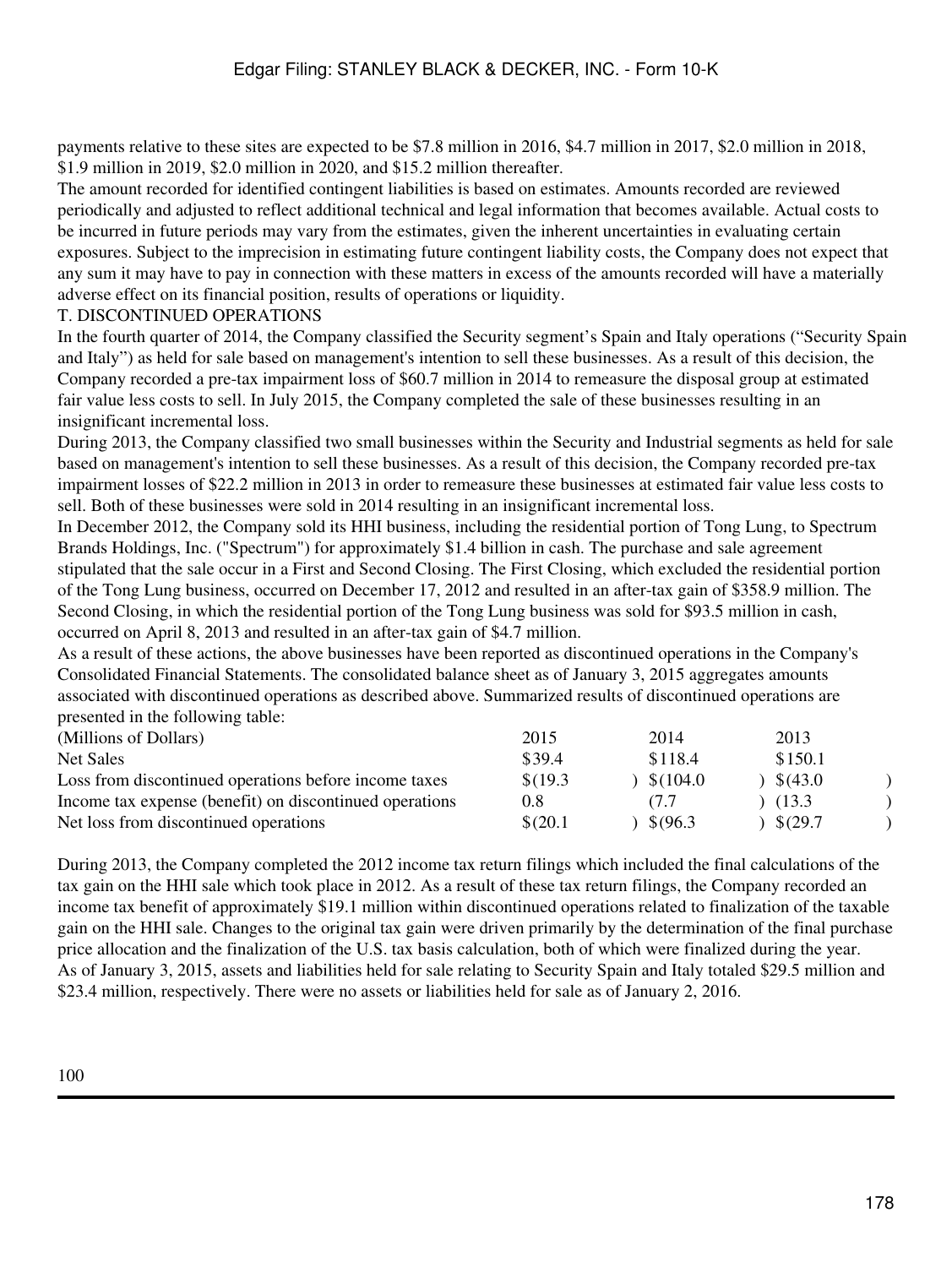#### SELECTED QUARTERLY FINANCIAL DATA (unaudited)

|                                                                             | Quarter          |                  |                      |                  |               |            |               |
|-----------------------------------------------------------------------------|------------------|------------------|----------------------|------------------|---------------|------------|---------------|
| (Millions of Dollars, except per share<br>amounts)                          | First            | Second           | Third                | Fourth           |               | Year       |               |
| 2015                                                                        |                  |                  |                      |                  |               |            |               |
| Net sales                                                                   | \$2,630.0        | \$2,866.9        | \$2,829.5            | \$2,845.4        |               | \$11,171.8 |               |
| Gross profit                                                                | 973.6            | 1,057.2          | 1,027.0              | 1,014.2          |               | 4,072.0    |               |
| Selling, general and administrative<br>expenses                             | 623.0            | 644.5            | 608.3                | 610.6            |               | 2,486.4    |               |
| Net earnings from continuing operations                                     | 166.0            | 235.5            | 233.4                | 267.3            |               | 902.2      |               |
| Less: Net (loss) earnings attributable to<br>non-controlling interest       | (0.8)            | $)$ (0.2)        | (0.7)                | 0.1              |               | (1.6)      | $\mathcal{E}$ |
| Net earnings from continuing operations                                     |                  |                  |                      |                  |               |            |               |
| attributable to Stanley Black & Decker,                                     | 166.8            | 235.7            | 234.1                | 267.2            |               | 903.8      |               |
| Inc.                                                                        |                  |                  |                      |                  |               |            |               |
| Net loss from discontinued operations                                       | (4.5)            | $)$ (8.5)        | $)$ (5.4)            | (1.7)            |               | (20.1)     | $\mathcal{E}$ |
| Net earnings attributable to Stanley                                        | \$162.3          | \$227.2          | \$228.7              | \$265.5          |               | \$883.7    |               |
| Black & Decker, Inc.                                                        |                  |                  |                      |                  |               |            |               |
| Basic earnings (loss) per common share:                                     |                  |                  |                      |                  |               | \$6.10     |               |
| Continuing operations<br>Discontinued operations                            | \$1.10<br>(0.03) | \$1.59<br>(0.06) | \$1.60<br>$)$ (0.04) | \$1.83<br>(0.01) | $\mathcal{L}$ | (0.14)     |               |
| Total basic earnings per common share                                       | \$1.07           | \$1.53           | \$1.57               | \$1.82           |               | \$5.96     | $\mathcal{E}$ |
| Diluted earnings (loss) per common<br>share:                                |                  |                  |                      |                  |               |            |               |
| Continuing operations                                                       | \$1.07           | \$1.54           | \$1.55               | \$1.78           |               | \$5.92     |               |
| Discontinued operations                                                     | (0.03)           | (0.06)           | $)$ (0.04)           | (0.01)           | $\mathcal{L}$ | (0.13)     | $\mathcal{E}$ |
| Total diluted earnings per common                                           |                  |                  |                      |                  |               |            |               |
| share                                                                       | \$1.04           | \$1.49           | \$1.52               | \$1.77           |               | \$5.79     |               |
| 2014                                                                        |                  |                  |                      |                  |               |            |               |
| Net sales                                                                   | \$2,617.1        | \$2,860.1        | \$2,878.9            | \$2,982.5        |               | \$11,338.6 |               |
| Gross profit                                                                | 956.4            | 1,048.6          | 1,046.6              | 1,051.1          |               | 4,102.7    |               |
| Selling, general and administrative<br>expenses                             | 640.6            | 655.9            | 641.1                | 658.3            |               | 2,595.9    |               |
| Net earnings from continuing operations                                     | 169.9            | 222.7            | 246.1                | 219.0            |               | 857.7      |               |
| Less: Net earnings (loss) attributable to<br>non-controlling interest       | 0.2              | 0.9              | (0.3)                | (0.3)            |               | 0.5        |               |
| Net earnings from continuing operations                                     |                  |                  |                      |                  |               |            |               |
| attributable to Stanley Black & Decker,                                     | 169.7            | 221.8            | 246.4                | 219.3            |               | 857.2      |               |
| Inc.                                                                        |                  |                  |                      |                  |               |            |               |
| Net loss from discontinued operations                                       | (7.8)            | (5.3)            | (9.7)                | (73.5)           |               | (96.3)     | $\mathcal{Y}$ |
| Net earnings attributable to Stanley<br>Black & Decker, Inc.                | \$161.9          | \$216.5          | \$236.7              | \$145.8          |               | \$760.9    |               |
| Basic earnings (loss) per common share:                                     |                  |                  |                      |                  |               |            |               |
| Continuing operations                                                       | \$1.09           | \$1.42           | \$1.57               | \$1.41           |               | \$5.49     |               |
| Discontinued operations                                                     | (0.05)           | (0.03)           | (0.06)               | (0.47)           | $\mathcal{L}$ | (0.62)     | $\mathcal{E}$ |
| Total basic earnings per common share<br>Diluted earnings (loss) per common | \$1.04           | \$1.38           | \$1.51               | \$0.94           |               | \$4.87     |               |
| share:                                                                      |                  |                  |                      |                  |               |            |               |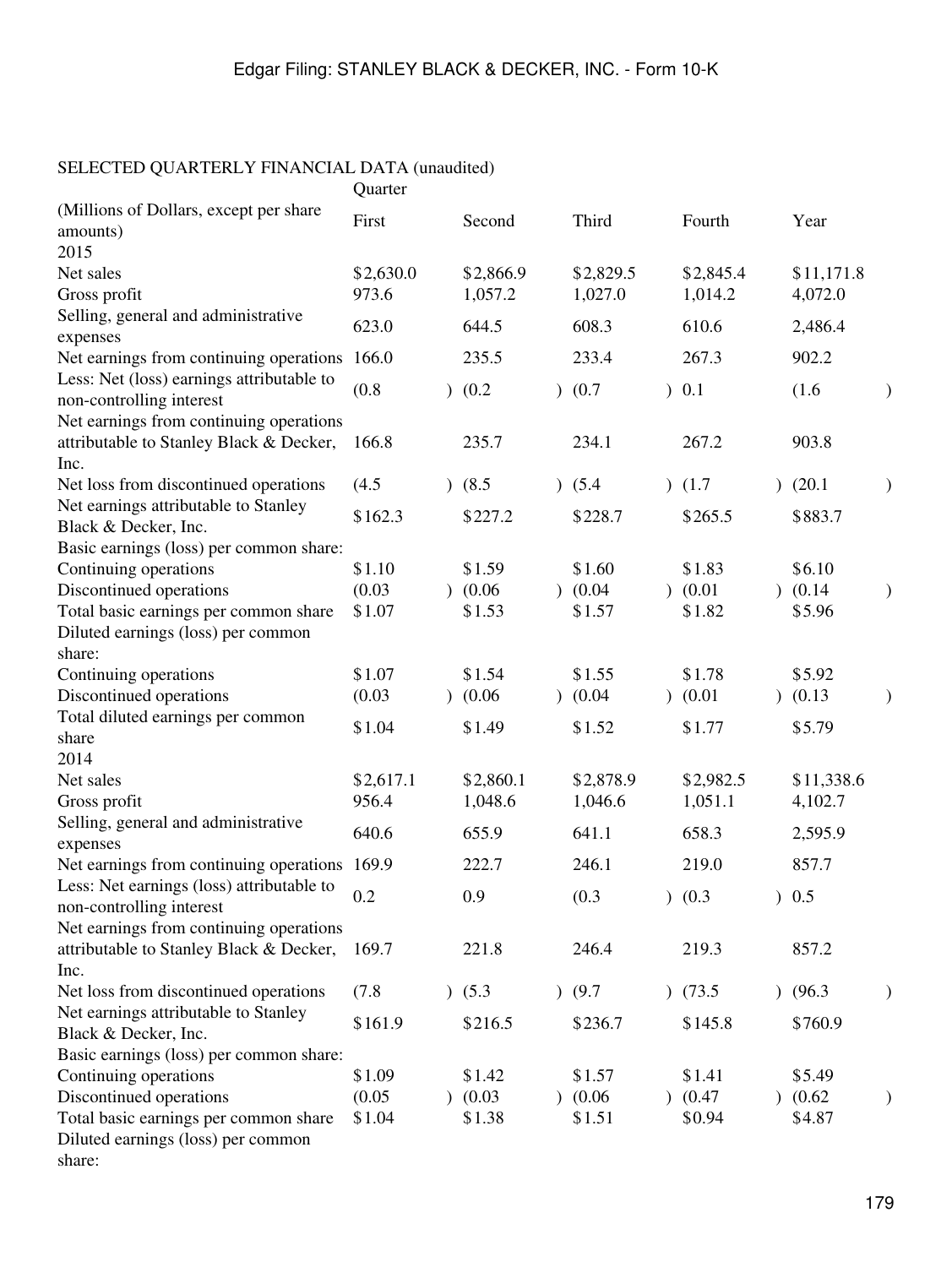| Edgar Filing: STANLEY BLACK & DECKER, INC. - Form 10-K |        |        |        |        |        |  |
|--------------------------------------------------------|--------|--------|--------|--------|--------|--|
| Continuing operations                                  | \$1.07 | \$1.39 | \$1.53 | \$1.37 | \$5.37 |  |
| Discontinued operations                                | (0.05) | (0.03) | (0.06) | (0.46) | (0.60) |  |
| Total diluted earnings per common<br>share             | \$1.02 | \$1.36 | \$1.47 | \$0.91 | \$4.76 |  |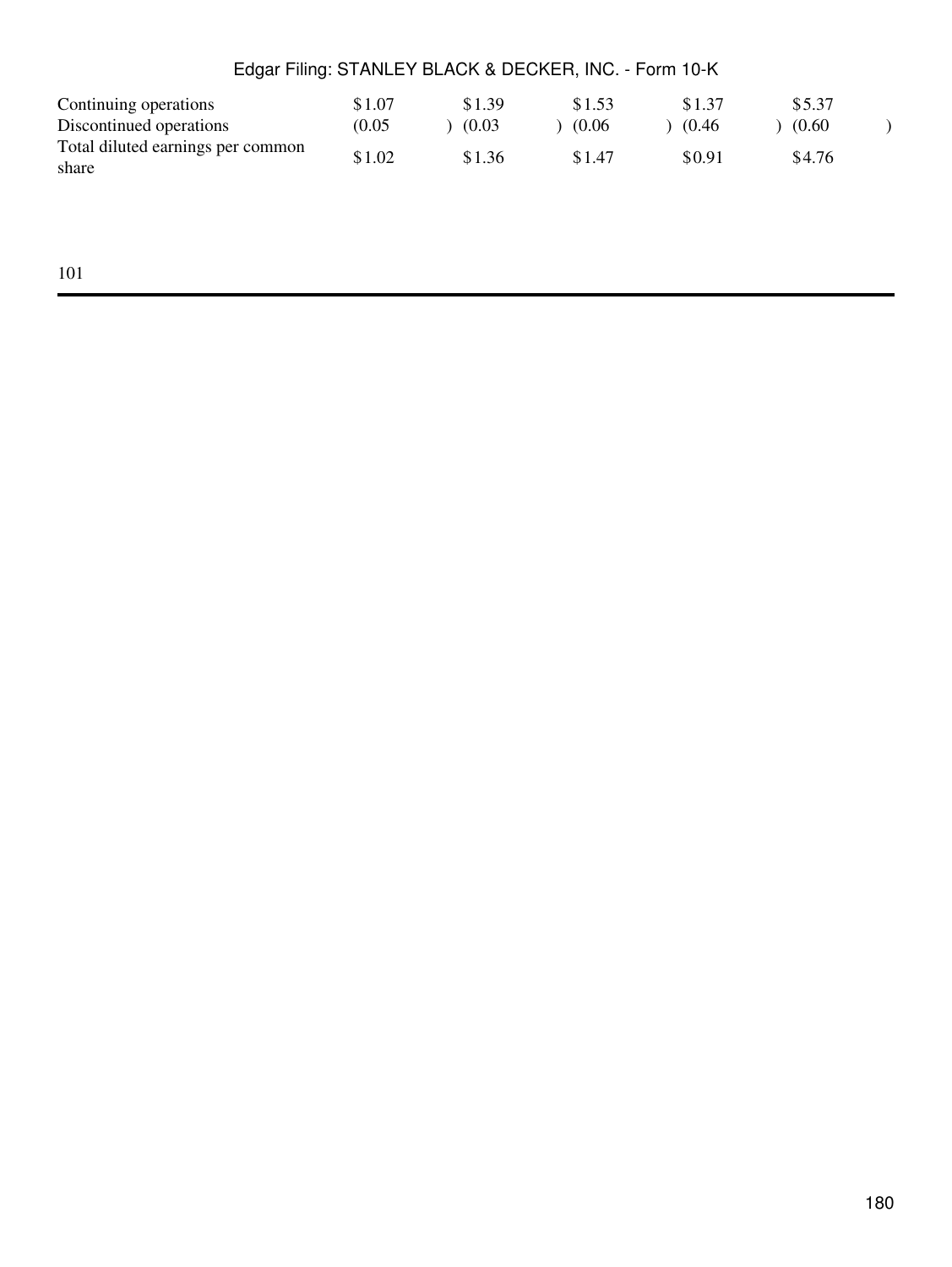### EXHIBIT INDEX STANLEY BLACK & DECKER, INC. EXHIBIT LIST

Some of the agreements included as exhibits to this Annual Report on Form 10-K (whether incorporated by reference to earlier filings or otherwise) may contain representations and warranties, recitals or other statements that appear to be statements of fact. These agreements are included solely to provide investors with information regarding their terms and are not intended to provide any other factual or disclosure information about the Company or the other parties to the agreements. Representations and warranties, recitals, and other common disclosure provisions have been included in the agreements solely for the benefit of the other parties to the applicable agreements and often are used as a means of allocating risk among the parties. Accordingly, such statements (i) should not be treated as categorical statements of fact; (ii) may be qualified by disclosures that were made to the other parties in connection with the negotiation of the applicable agreements, which disclosures are not necessarily reflected in the agreement or included as exhibits hereto; (iii) may apply standards of materiality in a way that is different from what may be viewed as material by or to investors in or lenders to the Company; and (iv) were made only as of the date of the applicable agreement or such other date or dates as may be specified in the agreement and are subject to more recent developments.

Accordingly, representations and warranties, recitals or other disclosures contained in agreements may not describe the actual state of affairs as of the date they were made or at any other time and should not be relied on by any person other than the parties thereto in accordance with their terms. Additional information about the Company may be found in this Annual Report on Form 10-K and the Company's other public filings, which are available without charge through the SEC's website at http://www.sec.gov.

- 3.1 (a) Restated Certificate of Incorporation dated September 15, 1998 (incorporated by reference to Exhibit 3(i) to the Company's Quarterly Report on Form 10-Q filed on May 13, 2010).
	- (b) Certificate of Amendment to the Restated Certificate of Incorporation dated December 21, 2009 (incorporated by reference to Exhibit 3(ii) to the Company's Quarterly Report on Form 10-Q filed on May 13, 2010).

 $(c)$ Certificate of Amendment to the Restated Certificate of Incorporation dated March 12, 2010 (incorporated by reference to Exhibit 3(iii) to the Company's Quarterly Report on Form 10-Q filed on May 13, 2010).

(d) Certificate of Amendment to the Restated Certificate of Incorporation dated November 5, 2010 (incorporated by reference to Exhibit 3.1 to the Company's Current Report on Form 8-K filed on November 9, 2010).

- (e) Certificate of Amendment to the Restated Certificate of Incorporation dated April 17, 2012 (incorporated by reference to Exhibit 3(i) to the Company's Quarterly Report on Form 10-Q filed on May 2, 2012).
- 3.2 (a) Amended and Restated ByLaws (incorporated by reference to Exhibit 3.1 to the Company's Current Report on Form 8-K filed on April 19, 2013).

4.1 (a) Indenture, dated as of June 26, 1998, by and among Black & Decker Holdings Inc., as Issuer, The Black & Decker Corporation, as Guarantor, and The First National Bank of Chicago, as Trustee (incorporated by reference to Exhibit 4.9 to the Company's Current Report on Form 8-K filed on March 12, 2010).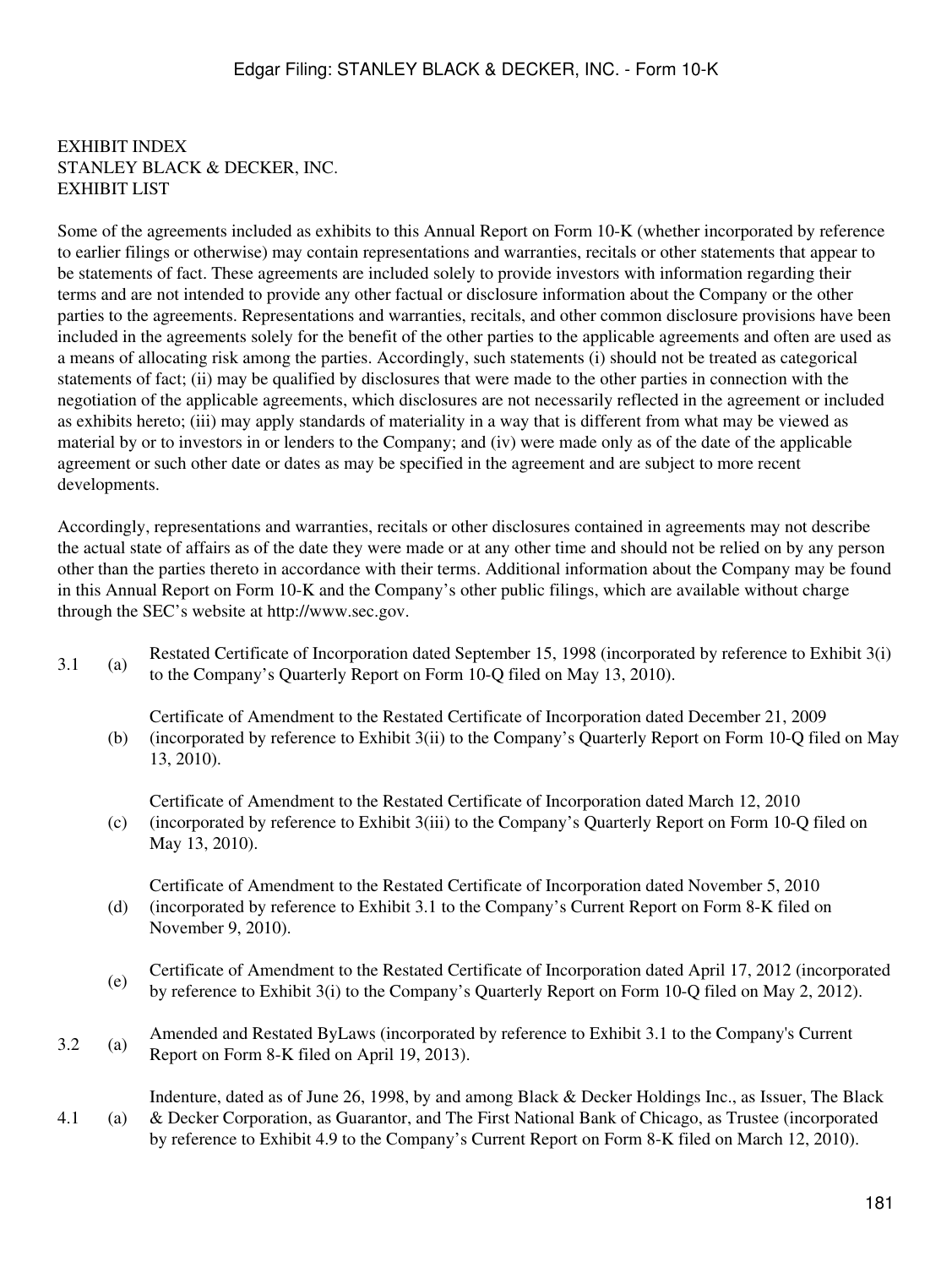First Supplemental Indenture dated as of March 12, 2010, to the Indenture dated as of June 26, 1998, by

(b) and among Black & Decker Holdings, Inc., as issuer, The Black & Decker Corporation, as guarantor and The First National Bank of Chicago, as trustee (incorporated by reference to Exhibit 4.5 to the Company's Current Report on Form 8-K filed on March 12, 2010).

Senior Indenture, dated as of November 1, 2002 between the Company and The Bank of New York Mellon Trust Company, N.A., as successor trustee to JPMorgan Chase Bank, defining the rights of

4.2 (a) holders of 3 1/2% Notes Due November 1, 2007, 4 9/10% Notes due November 1, 2012 and 6.15% Notes due 2013 (incorporated by reference to Exhibit 4(vi) to the Company's Annual Report on Form 10-K for the year ended December 28, 2002).

> Second Supplemental Indenture dated as of March 12, 2010 to the Indenture dated as of November 1, 2002 between The Stanley Works and The Bank of New York Mellon Trust Company, as successor

(b) trustee to JPMorgan Chase Bank, N.A. (incorporated by reference to Exhibit 4.1 to the Company's Current Report on Form 8-K filed on March 12, 2010).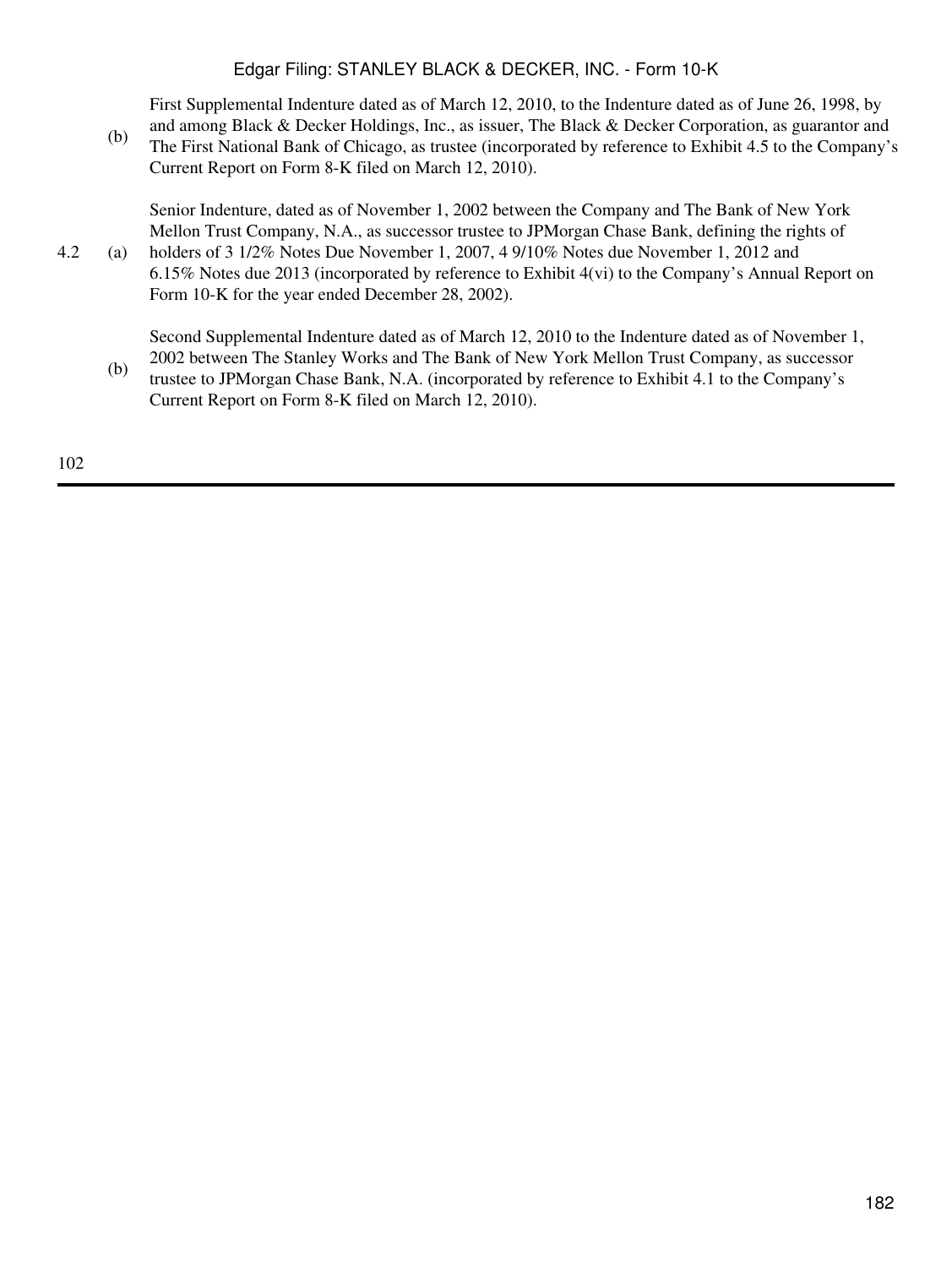Third Supplemental Indenture dated as of September 3, 2010, to the Indenture dated as of November 1, 2002, among Stanley Black & Decker, Inc., The Black & Decker Corporation and The Bank of New

 $(c)$ York Mellon Trust Company, N.A., as successor trustee to JPMorgan Chase Bank, N.A. (formerly known as JPMorgan Chase Bank), as trustee (incorporated by reference to the Company's Current Report on Form 8-K filed on September 7, 2010).

Fourth Supplemental Indenture, dated as of November 22, 2011, among Stanley Black & Decker, Inc.,

(d) The Black & Decker Corporation, as Guarantor, and the Bank of New York Mellon Trust Company, N.A., as Trustee, relating to the 3.40% Notes due 2021 (incorporated by reference to Exhibit 4.1 to the Company's Current Report on Form 8-K filed on November 22, 2011).

Fifth Supplemental Indenture, dated as of November 6, 2012, among Stanley Black & Decker, Inc., The Black & Decker Corporation, as Guarantor, and the Bank of New York Mellon Trust Company, N.A., as

(e) Trustee, relating to the 2.90% Notes due 2022 (incorporated by reference to Exhibit 4.3 to the Company's Current Report on Form 8-K filed on November 6, 2012).

4.3 (a) Indenture, dated November 22, 2005, between The Stanley Works and HSBC Bank USA, National Association, as indenture trustee (incorporated by reference to Exhibit 4.5 to the Company's Current Report on Form 8-K dated November 29, 2005).

First Supplemental Indenture, dated November 22, 2005, between The Stanley Works and HSBC Bank

(b) USA, National Association, as indenture trustee (incorporated by reference to Exhibit 4.6 to the Company's Current Report on Form 8-K dated November 29, 2005).

Second Supplemental Indenture dated as of November 5, 2010, to the Indenture dated as of November 22, 2005, between Stanley Black & Decker, Inc. and HSBC Bank USA, National Association, as trustee

(c) (incorporated by reference to Exhibit 4.4 of the Company's Current Report on Form 8-K filed on November 9, 2010).

(d) Third Supplemental Indenture dated July 25, 2012, between the Company and HSBC Bank USA, National Association, as trustee, related to the 5.75% Junior Subordinated Debentures due 2052 (incorporated by reference to Exhibit 4.1 of the Company's Current Report on Form 8-K filed on July 25, 2012).

(e) Fourth Supplemental Indenture, dated as of December 3, 2013, between the Company and the Trustee, relating to the Notes (incorporated by reference to Exhibit 4.3 to the Company's Form 8-K dated December 3, 2013).

(f) Fifth Supplemental Indenture, dated December 3, 2013, between the Company and the Trustee, related to the Debentures (incorporated by reference to Exhibit 4.9 to the Company's Form 8-K dated December 3, 2013).

- (g) Form of 5.75% Junior Subordinated Debentures due 2052 (incorporated by reference to Exhibit 4.2 to the Company's Current Report on Form 8-K dated July 25, 2012).
- (h) Form of Debenture (incorporated by reference to Exhibit 4.9 to the Company's Form 8-K dated December  $\alpha$  2.0013) 3, 2013).

4.4 (a)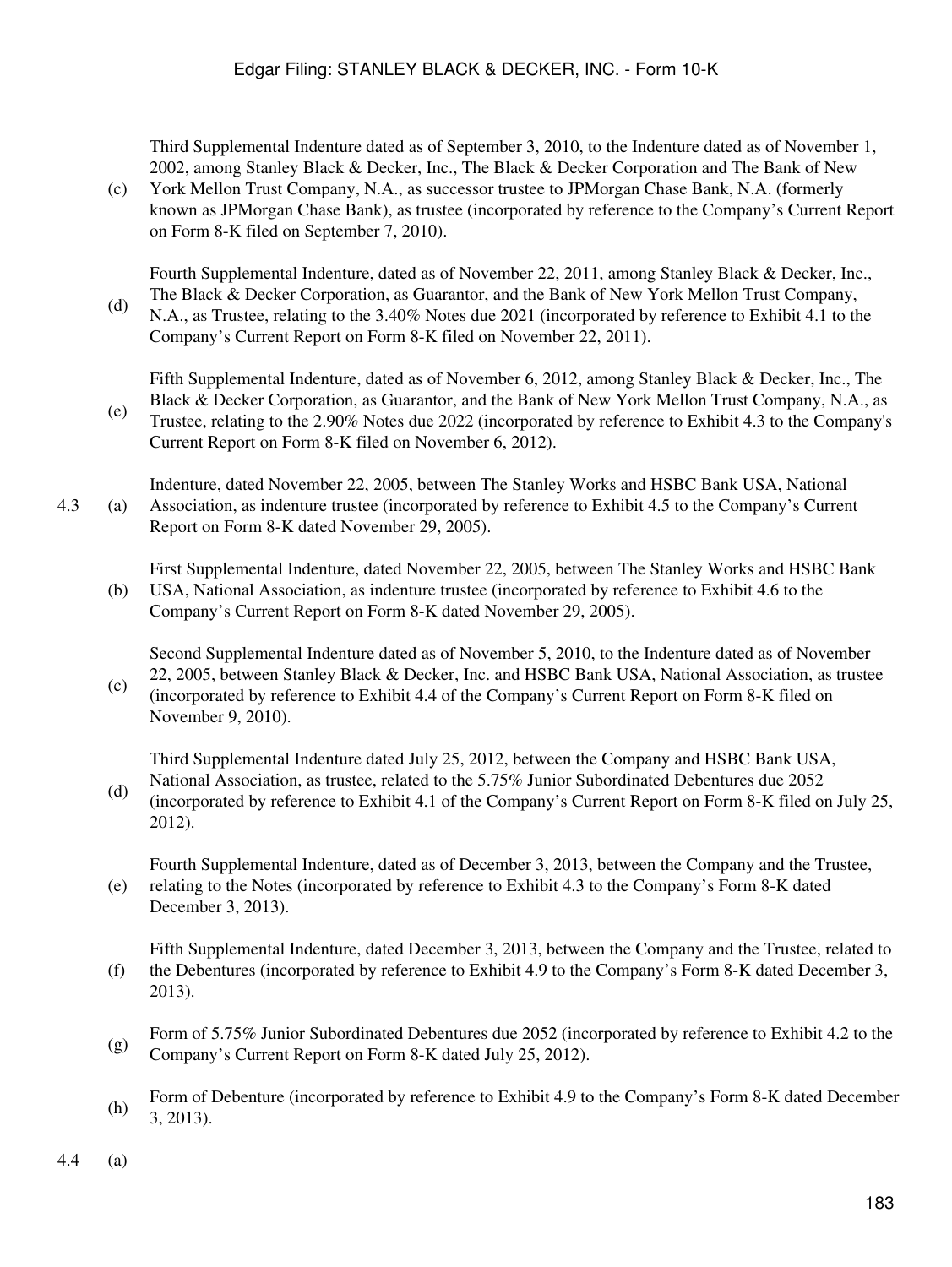Rights Agreement dated as of January 19, 2006, by and between The Stanley Works and Computershare Investor Services L.L.C. (incorporated by reference to Exhibit 4.1 to the Company's Current Report on Form 8-K/A dated February 22, 2006).

(b) Amendment No. 1 dated as of December 21, 2009 to the Rights Agreement, dated as of January 19, 2006, between The Stanley Works and the Computershare Investor Services L.L.C. (incorporated by reference to Exhibit 4.2 to the Company's Current Report on Form 8-K dated December 21, 2009).

Purchase Contract and Pledge Agreement dated as of November 5, 2010 among Stanley Black & Decker, Inc., The Bank of New York Mellon Trust Company, National Association, as purchase contract agent,

- 4.5 (a) and HSBC Bank USA, National Association, as collateral agent, as custodial agent, and as securities intermediary (incorporated by reference to Exhibit 4.2 to the Company's Current Report on Form 8-K filed on November 9, 2010).
	- (b) Form of 4.75% Series B Perpetual Cumulative Convertible Preferred Stock (incorporated by reference to Exhibit 4.1 to the Company's Current Report on Form 8-K filed on November 9, 2010).
	- (c) Form of Corporate Unit (incorporated by reference to Exhibit 4.5 to the Company's Current Report on Form 8-K filed on November 9, 2010).
	- (d) Form of Treasury Unit (incorporated by reference to Exhibit 4.6 to the Company's Current Report on Form 8-K filed on November 9, 2010).
	- (e) Form of Cash-Settled Unit (incorporated by reference to Exhibit 4.7 to the Company's Current Report on Form 8-K filed on November 9, 2010).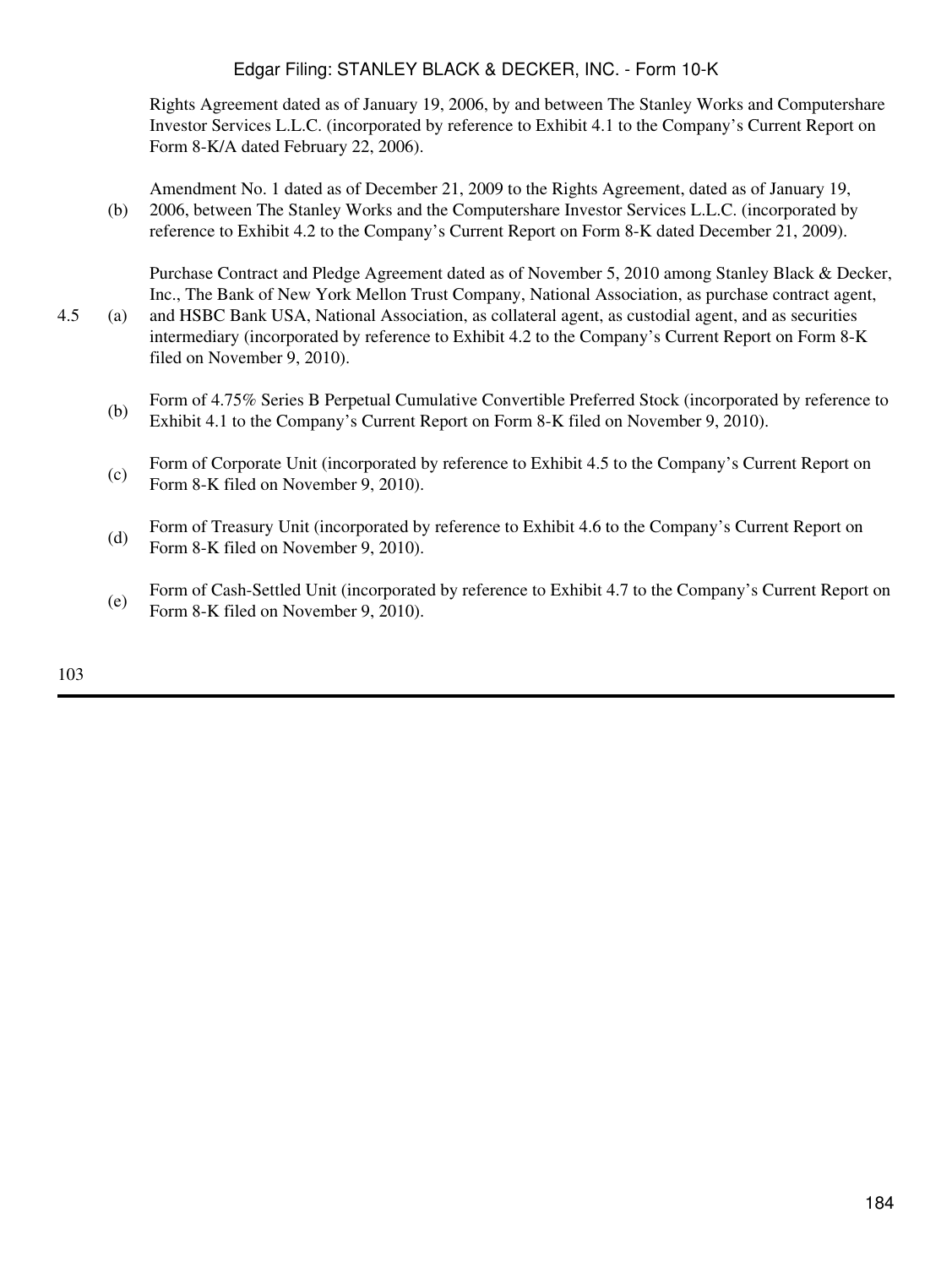- (f) Form of Unpledged Note (incorporated by reference to Exhibit 4.8 to the Company's Current Report on Form 8-K filed on November 9, 2010).
- (g) Form of Pledged Note (incorporated by reference to Exhibit 4.9 to the Company's Current Report on Form 8-K filed on November 9, 2010).

Purchase Contract and Pledge Agreement, dated December 3, 2013, among the Company, The Bank of New York Mellon Trust Company, National Association, as Purchase Contract Agent, and HSBC Bank

- 4.6 (a) USA, National Association, as Collateral Agent, Custodial Agent and Securities Intermediary (incorporated by reference to Exhibit 4.1 to the Company's Form 8-K dated December 3, 2013).
	- (b) Form of Corporate Unit (incorporated by reference to Exhibit 4.1 to the Company's Form 8-K dated December 3, 2013).
	- (c) Form of Treasury Unit (incorporated by reference to Exhibit 4.1 to the Company's Form 8-K dated December 3, 2013).
	- (d) Form of Cash Settled Unit (incorporated by reference to Exhibit 4.1 to the Company's Form 8-K dated December 3, 2013).
	- (e) Form of Unpledged Note (incorporated by reference to Exhibit 4.3 to the Company's Form 8-K dated December 3, 2013).
	- (f) Form of Pledged Note (incorporated by reference to Exhibit 4.8 to the Company's Form 8-K dated December 3, 2013).

10.1 Amended and Restated Five-Year Credit Agreement, made as of December 18, 2015 among Stanley Black & Decker, Inc., the initial lenders named therein and Citibank, N.A. as administrative agent for the lenders. (incorporated by reference to Exhibit 10.1 to the Company's Current Report on Form 8-K filed on December 22, 2015).

 $10.2$  (a) Second Amended and Restated Employment Agreement, dated as of November 2, 2009, among The Stanley Works and John F. Lundgren (incorporated by reference to Exhibit 10.1 of the Company's Current Report on Form 8-K filed on November 3, 2009).\*

(b) Amended and Restated Change in Control Severance Agreement dated December 10, 2008 between The Stanley Works and John F. Lundgren. (incorporated by reference to Exhibit (xviii) to the Annual Report on Form 10-K for the period ended January 3, 2009).\*

Letter Agreement between Stanley Black & Decker, Inc. and John F. Lundgren effective January 13,

(c) 2013 (incorporated by reference to Exhibit 10.1 to the Company's Current Report on Form 8-K filed on January 14, 2013).\*

10.3 (a) Employment Agreement, dated as of November 2, 2009, among The Stanley Works and James M. Loree (incorporated by reference to Exhibit 10.2 of the Company's Current Report on Form 8-K filed on November 3, 2009).\*

(b) Letter Agreement between Stanley Black & Decker, Inc. and James M. Loree effective January 13, 2013 (incorporated by reference to Exhibit 10.2 to the Company's Current Report on Form 8-K filed on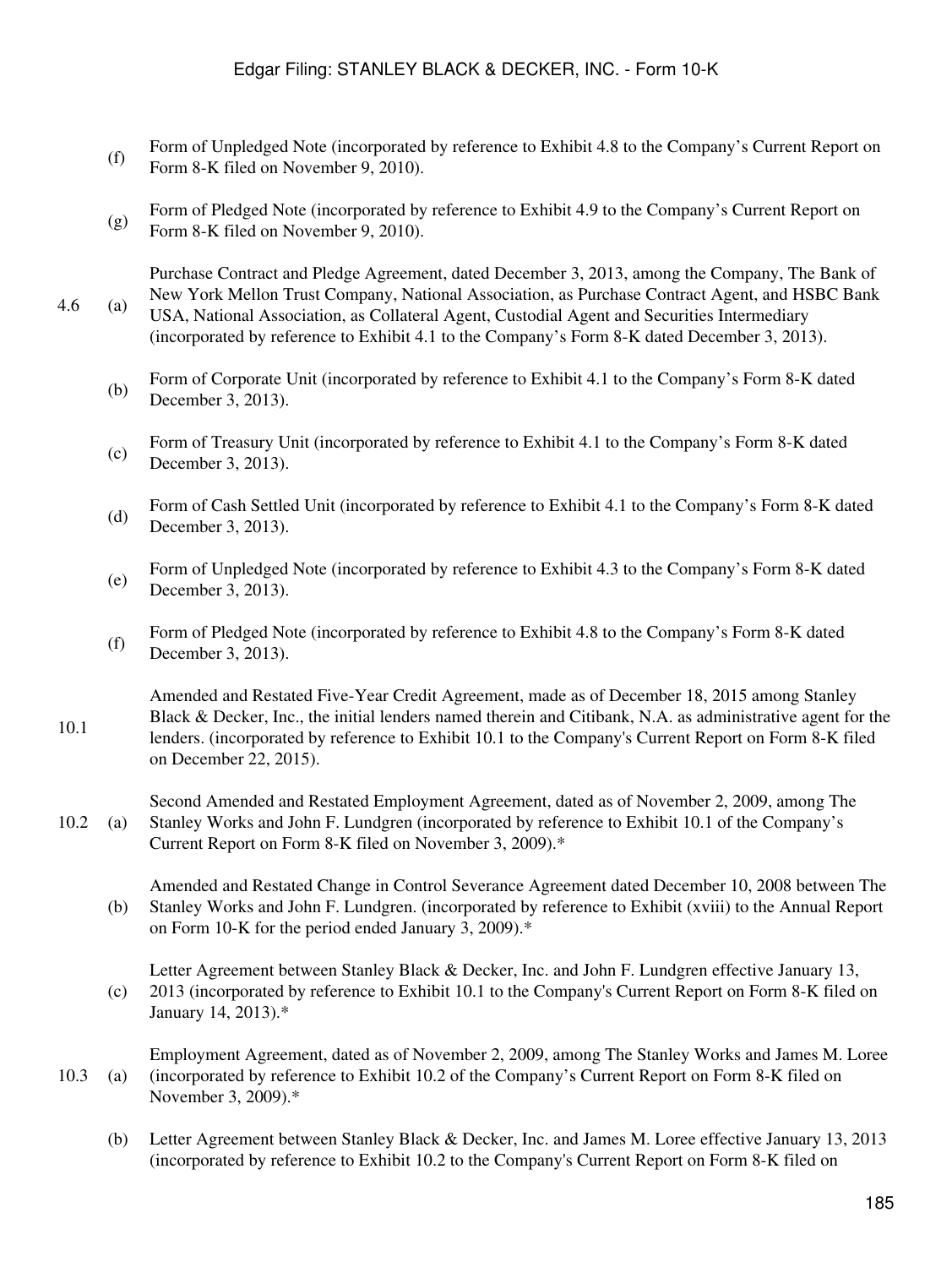January 14, 2013).\*

| 10.4 | Letter Agreement between Stanley Black & Decker, Inc. and John H. Wyatt effective December 22,<br>2014, as amended February 17, 2016. $*$                                                                                                                                                                                    |
|------|------------------------------------------------------------------------------------------------------------------------------------------------------------------------------------------------------------------------------------------------------------------------------------------------------------------------------|
| 10.5 | Form A of Amended and Restated Change in Control Severance Agreement. James M. Loree is a party to<br>a Restated and Amended Change in Control Severance Agreement in this Form. (incorporated by<br>reference to Exhibit (xiv) to the Company's Annual Report on Form 10-K for the period ended January 3,<br>$2009$ ).*    |
| 10.7 | Form B of Amended and Restated Change in Control Severance Agreement. Jeffery D. Ansell is a party<br>to an Amended and Restated Change in Control Severance Agreements in this Form (incorporated by<br>reference to Exhibit (xv) to the Company's Annual Report on Form 10-K for the period ended January 3,<br>$2009$ ).* |
|      |                                                                                                                                                                                                                                                                                                                              |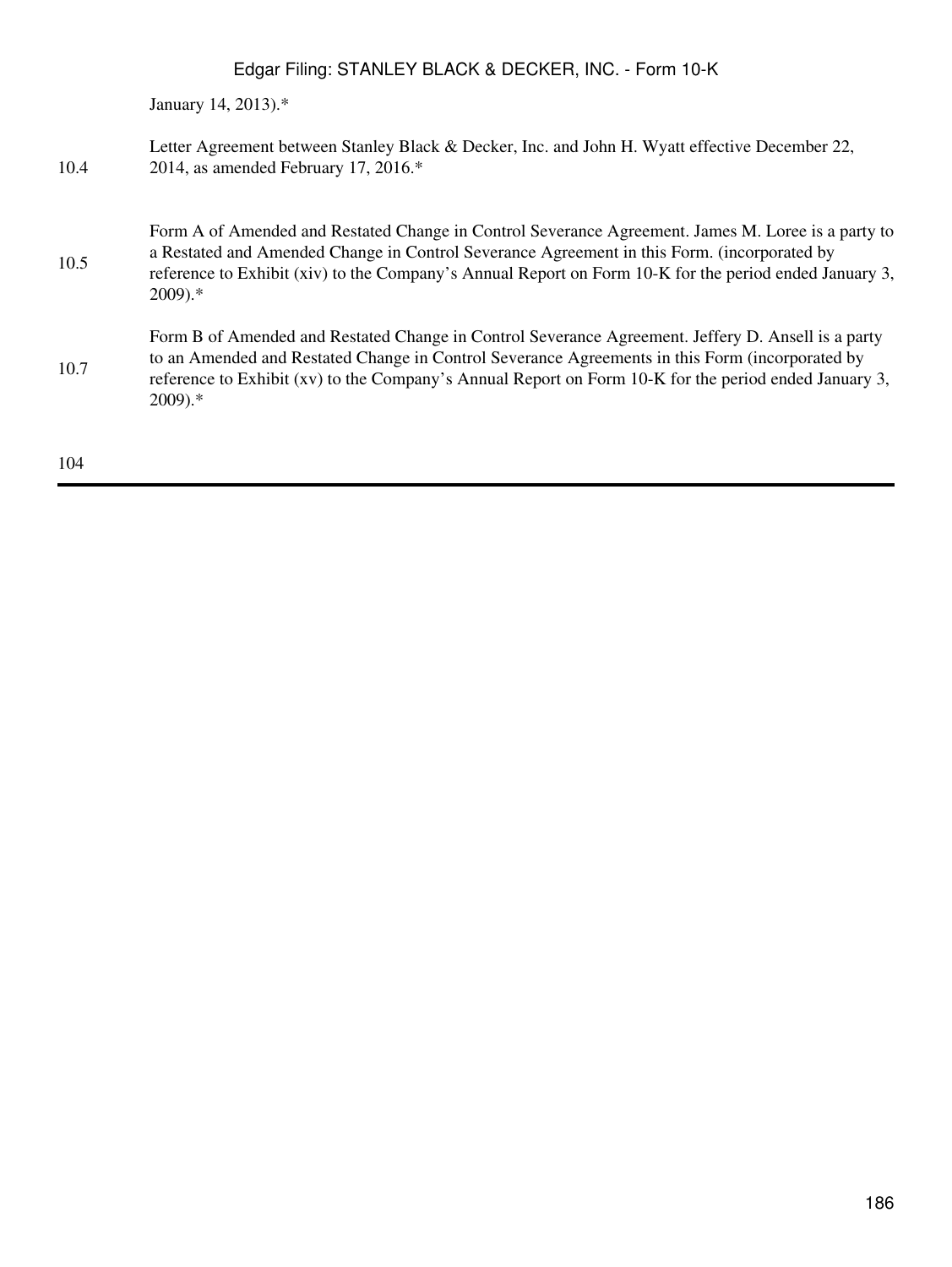| 10.8        | Form B of Change in Control Severance Agreement. Donald Allan, Jr., is a party to a Change in Control<br>Severance Agreement in this Form (incorporated by reference to Exhibit (xvi) to the Company's Annual<br>Report on Form 10-K for the period ended January 3, 2009).*                                                                                                                                                                    |
|-------------|-------------------------------------------------------------------------------------------------------------------------------------------------------------------------------------------------------------------------------------------------------------------------------------------------------------------------------------------------------------------------------------------------------------------------------------------------|
| 10.9        | Revised Form B of Change in Control Severance Agreement. John H. Wyatt is a Party to a Change In<br>Control Severance Agreement in this Form and Three of the Company's other Executive Officers are<br>parties to a Change in Control Severance Agreement in this Form (incorporated by reference to Exhibit<br>10.9 to the Company's Annual Report on Form 10-K for the period ended December 29, 2012).*                                     |
| 10.10       | Form C of Change in Control Severance Agreement. Ten Executive Officers of the Company are parties<br>to Change in Control Severance Agreements in this Form (incorporated by reference to Exhibit 10.1 to<br>the Company's Quarterly Report on Form 10-Q for the period ended September 28, 2013).*                                                                                                                                            |
| 10.11       | Deferred Compensation Plan for Non-Employee Directors amended and restated as of December 11,<br>2007 (incorporated by reference to Exhibit 10(vii) to the Company's Annual Report on Form 10-K for the<br>year ended December 29, 2007).*                                                                                                                                                                                                      |
| 10.12       | Deferred Compensation Plan for Participants in Stanley's Management Incentive Plan amended and<br>restated as of December 11, 2007 (incorporated by reference to Exhibit 10(ix) to the Company's Annual<br>Report on Form 10-K for the year ended December 29, 2007).*                                                                                                                                                                          |
| $10.13$ (a) | Stanley Black & Decker Supplemental Retirement Account Plan (as in effect, January 1, 2011, except as<br>otherwise provided therein) (incorporated by reference to the Company's Annual Report on Form 10-K<br>for the period ended January 1, 2011).*                                                                                                                                                                                          |
| (b)         | Stanley Black & Decker Supplemental Retirement Plan (effective, January 1, 2011, except as otherwise<br>provided therein) (incorporated by reference to the Company's Annual Report on Form 10-K for the<br>period ended January 1, 2011).*                                                                                                                                                                                                     |
| 10.14       | Stanley Black & Decker, Inc. Supplemental Executive Retirement Program as amended and restated<br>effective October 15, 2015, (incorporated by reference to Exhibit 10.1 to the Company's Current Report<br>on Form 8-K filed on October 16, 2015).*                                                                                                                                                                                            |
| 10.15       | New 1991 Loan Agreement, dated June 30, 1998, between The Stanley Works, as lender, and Citibank,<br>N.A. as trustee under the trust agreement for the Stanley Account Value Plan, to refinance the 1991<br>Salaried Employee ESOP Loan and the 1991 Hourly ESOP Loan and their related promissory notes<br>(incorporated by reference to Exhibit 10(ii) to the Company's Quarterly Report on Form 10-Q for the<br>quarter ended July 4, 1998). |
| 10.16       | The Stanley Works Non-Employee Directors' Benefit Trust Agreement dated December 27, 1989 and<br>amended as of January 1, 1991 by and between The Stanley Works and Fleet National Bank, as successor<br>trustee (incorporated by reference to Exhibit (10)(xvii)(a) to the Company's Annual Report on Form 10-K<br>for year ended December 29, 1990).                                                                                          |
| $10.17$ (a) | 2001 Long-Term Incentive Plan as amended effective October 17, 2008 (incorporated by reference to<br>Exhibit (xi) to the Company's Annual Report on Form 10-K for the period ended January 3, 2009).*                                                                                                                                                                                                                                           |

(b) Form of Stock Option Certificate for stock options granted pursuant to 2001 Long-Term Incentive Plan (incorporated by reference to Exhibit 10(xiv)(a) to the Company's Annual Report on Form 10-K for the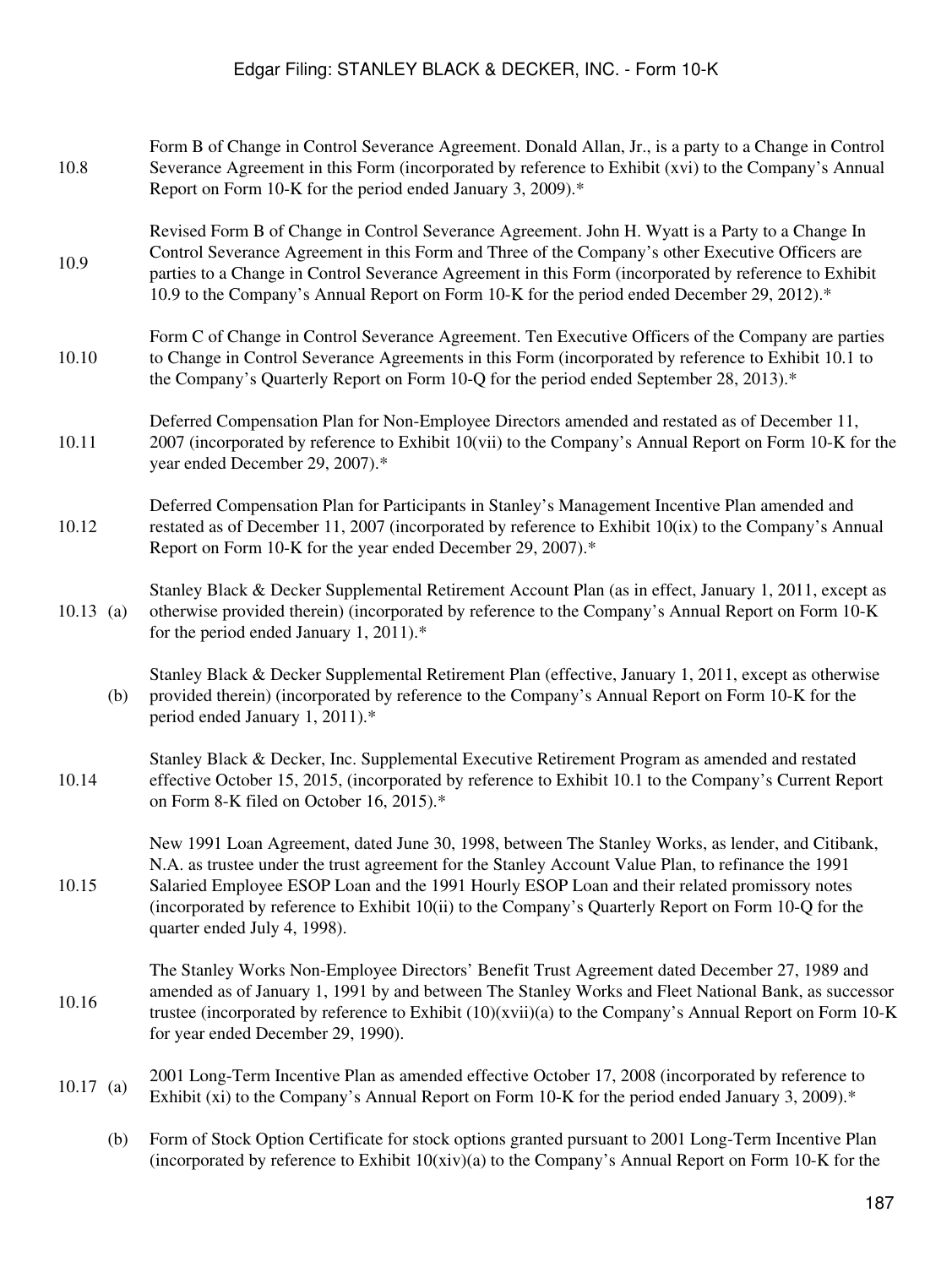year ended December 29, 2007).\*

10.18 (a) The Stanley Works 2009 Long-Term Incentive Plan (as amended March 12, 2010) (incorporated by reference Exhibit 4.7 to the Company's Registration Statement on Form S-8 Reg. No. 333-165454 filed on March 12, 2010).\*

(b) Form of award letter for restricted stock unit grants to executive officers pursuant to the Company's 2009 Long Term Incentive Plan (as amended March 12, 2010)(incorporated by reference to Exhibit 10(vi)(b) to the Company's Quarterly Report on Form 10-Q filed on May 13, 2010)\*.

(c) Form of stock option certificate for executive officers pursuant to the Company's 2009 Long Term Incentive Plan (as amended March 12, 2010) (incorporated by reference to Exhibit  $10(vi)(c)$  to the Company's Quarterly Report on Form 10-Q filed on May 13, 2010)\*.

Terms of special one-time award of restricted stock units to John F. Lundgren under his employment agreement and The Stanley Works 2009 Long-Term Incentive Plan (as amended March 12, 2010)

- (d) (incorporated by reference to Exhibit 10(vi)(d) to the Company's Quarterly Report on Form 10-Q filed on May 13, 2010).\*
- 10.19 (a) The Stanley Black & Decker 2013 Long Term Incentive Plan (incorporated by reference to Exhibit 10.1 to the Company's Quarterly Report on Form 10-Q for the period ended March 20, 2013).\*

105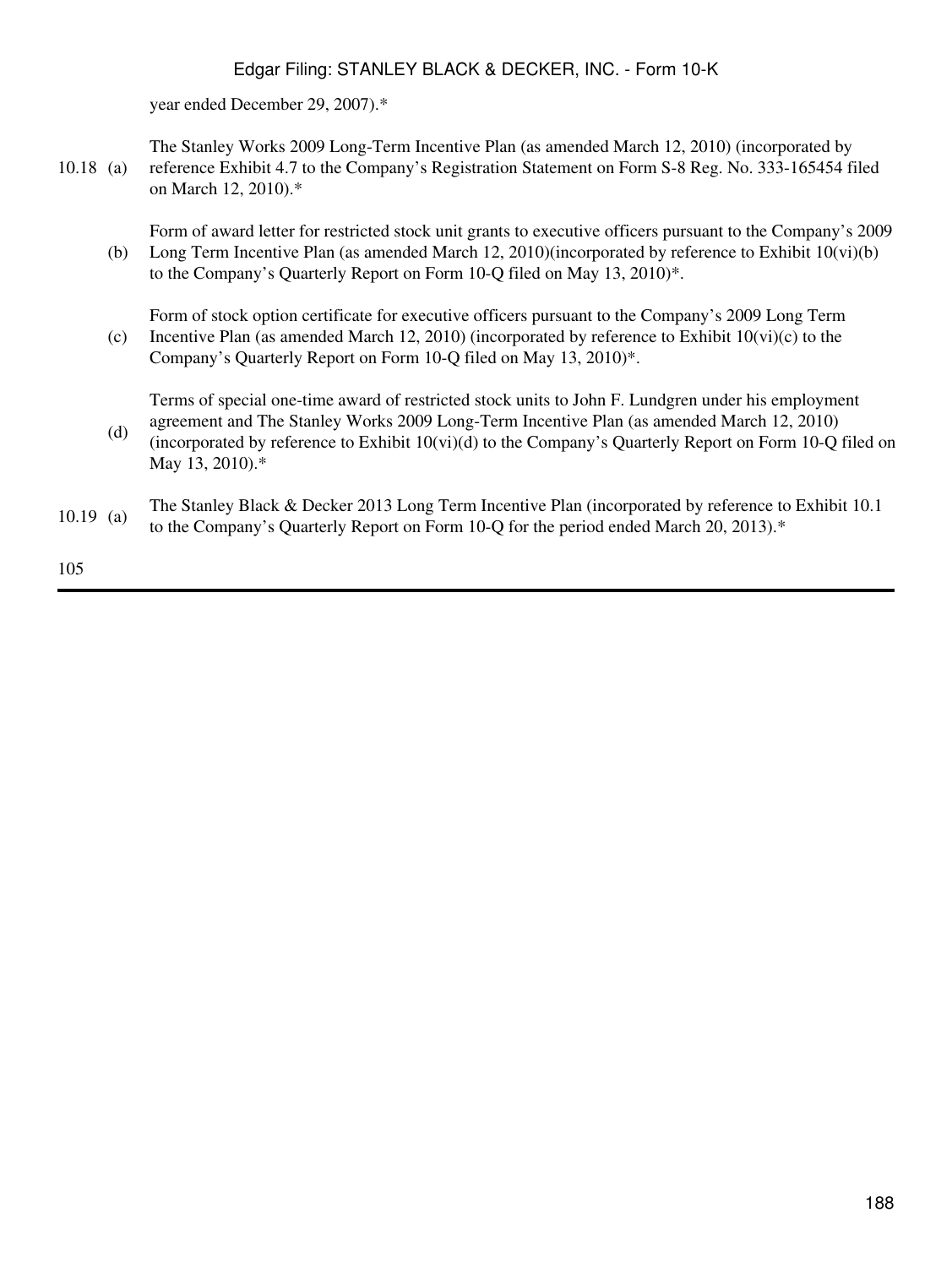(b) Form of Award Document for Performance Awards granted to Executive Officers under 2013 Long<br>
The Mass and the 2016 \* Term Incentive Plan, updated 2016.\*

|             | (c) | Form of stock option certificate for grants to executive officers pursuant to the Company's 2013 Long<br>Term Incentive Plan (incorporated by reference to Exhibit 10.18(c) to the Company's Annual Report on<br>Form 10-K for the period ended December 28, 2013).*                                          |
|-------------|-----|---------------------------------------------------------------------------------------------------------------------------------------------------------------------------------------------------------------------------------------------------------------------------------------------------------------|
|             | (d) | Form of restricted stock unit award certificate for grants of restricted stock units to executive officers<br>pursuant to the Company's 2013 Long Term Incentive Plan (incorporated by reference to Exhibit 10.18(d)<br>to the Company's Annual Report on Form 10-K for the period ended December 28, 2013).* |
| $10.20$ (a) |     | The Stanley Works Restricted Stock Unit Plan for Non-Employee Directors amended and restated as of<br>December 11, 2007 (incorporated by reference to Exhibit $10(xx)$ to the Company's Annual Report on<br>Form 10-K for the year ended December 29, 2007).*                                                 |
|             | (b) | Form of Certificate for RSUs issued pursuant to The Stanley Works Restricted Stock Unit Plan for<br>Non-Employee Directors (incorporated by reference to Exhibit $10(xxy)$ to the Company's Annual Report<br>on Form 10-K for the year ended January 1, 2005).*                                               |
| 10.21       |     | The Stanley Black & Decker, Inc. 2012 Management Incentive Compensation Plan (incorporated by<br>reference to Exhibit 10.19 to the Company's Annual Report on Form 10-K for the year ended December<br>$29, 2012$ .*                                                                                          |
| 10.22       |     | Special Severance Policy for Management Incentive Compensation Plan Participants Levels 1-5 as<br>amended effective October 17, 2008 (incorporated by reference to Exhibit (xxi) to the Company's Annual<br>Report on Form 10-K for the period ended January 3, 2009).*                                       |
| 10.23       |     | Employee Stock Purchase Plan as amended April 23, 2009 (incorporated by reference to Exhibit<br>10(iii)(d) to the Company's Quarterly Report on Form 10-Q for the quarterly period ended April 4,<br>$2009$ .*                                                                                                |
| 10.24       |     | The Black & Decker 2003 Stock Option Plan, as amended (incorporated by reference to Exhibit 10.7 to<br>the Company's Current Report on Form 8-K filed on March 12, 2010).*                                                                                                                                    |
| 10.25       |     | Form of Nonqualified Stock Option Agreement relating to The Black & Decker Corporation's stock<br>option plans (incorporated by reference to Exhibit 10(xix) to the Company's Quarterly Report on Form<br>10-Q filed on May 13, 2010).*                                                                       |
| $10.26$ (a) |     | The Black & Decker Supplemental Pension Plan, as amended and restated (incorporated by reference to<br>Exhibit $10(xx)$ to the Company's Quarterly Report on Form 10-Q filed on May 13, 2010).*                                                                                                               |
|             | (b) | First Amendment to The Black & Decker Supplemental Pension Plan (incorporated by reference to<br>Exhibit 10(xxi) to the Company's Quarterly Report on Form 10-Q filed on May 13, 2010).*                                                                                                                      |
| 10.27       |     | The Black & Decker Supplemental Executive Retirement Plan, as amended and restated (incorporated by<br>reference to Exhibit $10(xxii)$ to the Company's Quarterly Report on Form 10-Q filed on May 13, 2010).*                                                                                                |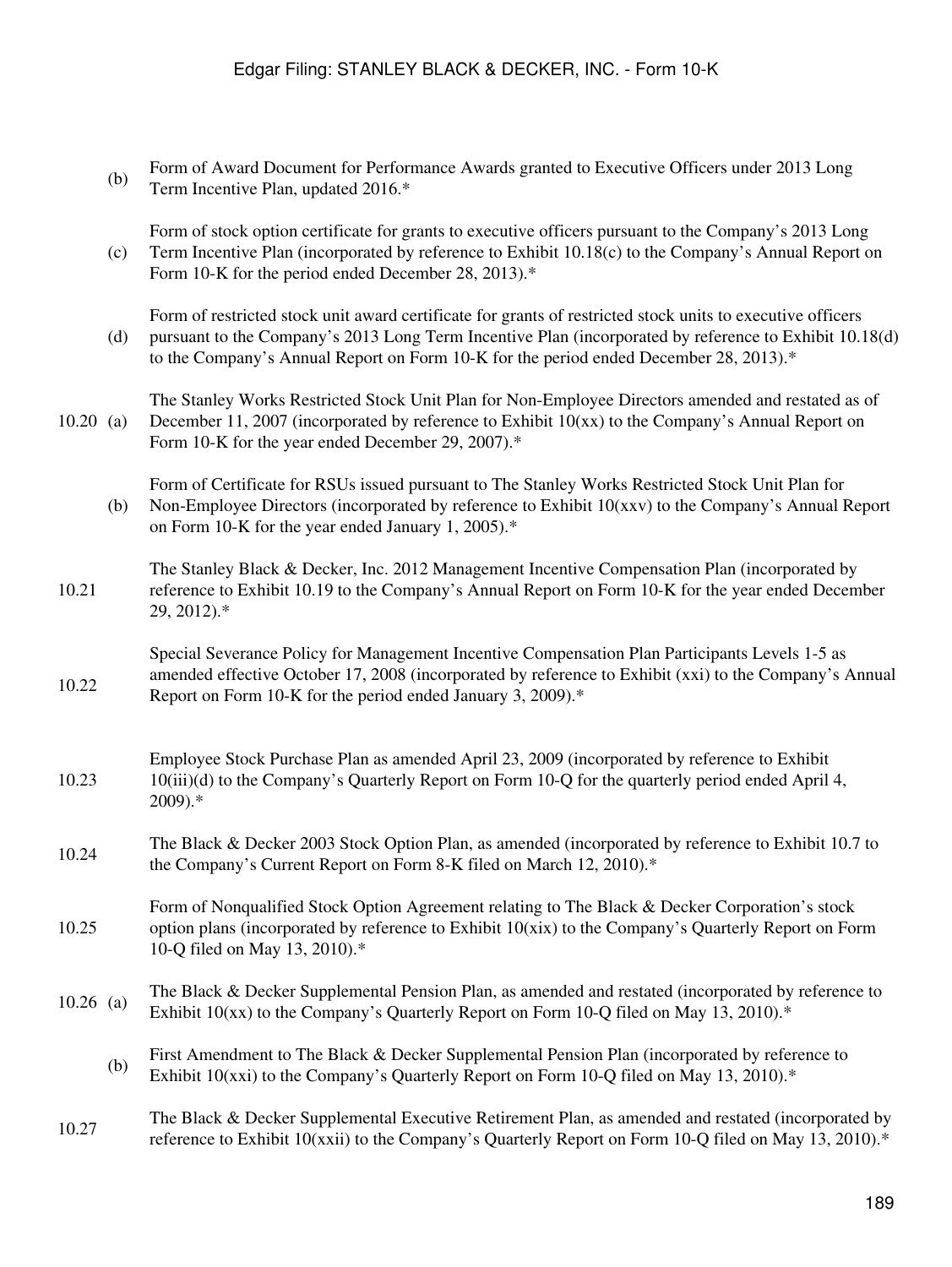| 11   |     | Statement re computation of per share earnings (the information required to be presented in this exhibit<br>appears in Note J to the Company's Consolidated Financial Statements set forth in this Annual Report on<br>Form 10-K).                                                   |
|------|-----|--------------------------------------------------------------------------------------------------------------------------------------------------------------------------------------------------------------------------------------------------------------------------------------|
| 12   |     | Statement re computation of ratio of earnings to fixed charges.                                                                                                                                                                                                                      |
| 14   |     | Code of Ethics for CEO and Senior Financial Officers (incorporated by reference to the Company's<br>website, www.stanleyblackanddecker.com).                                                                                                                                         |
| 21   |     | Subsidiaries of Registrant.                                                                                                                                                                                                                                                          |
| 23   |     | Consent of Independent Registered Public Accounting Firm.                                                                                                                                                                                                                            |
| 24   |     | Power of Attorney.                                                                                                                                                                                                                                                                   |
| 31.1 | (a) | Certification by Chief Executive Officer pursuant to Rule 13a-14(a).                                                                                                                                                                                                                 |
| 31.1 | (b) | Certification by Chief Financial Officer pursuant to Rule 13a-14(a).                                                                                                                                                                                                                 |
| 32.1 |     | Certification by Chief Executive Officer pursuant to 18 U.S.C. Section 1350, as adopted pursuant to<br>Section 906 of the Sarbanes-Oxley Act of 2002.                                                                                                                                |
| 32.2 |     | Certification by Chief Financial Officer pursuant to 18 U.S.C. Section 1350, as adopted pursuant to<br>Section 906 of the Sarbanes-Oxley Act of 2002.                                                                                                                                |
| 99.1 |     | Policy on Confidential Proxy Voting and Independent Tabulation and Inspection of Elections as adopted<br>by The Board of Directors October 23, 1991 (incorporated by reference to Exhibit (28)(i) to the Quarterly<br>Report on Form 10-Q for the quarter ended September 28, 1991). |
| 106  |     |                                                                                                                                                                                                                                                                                      |